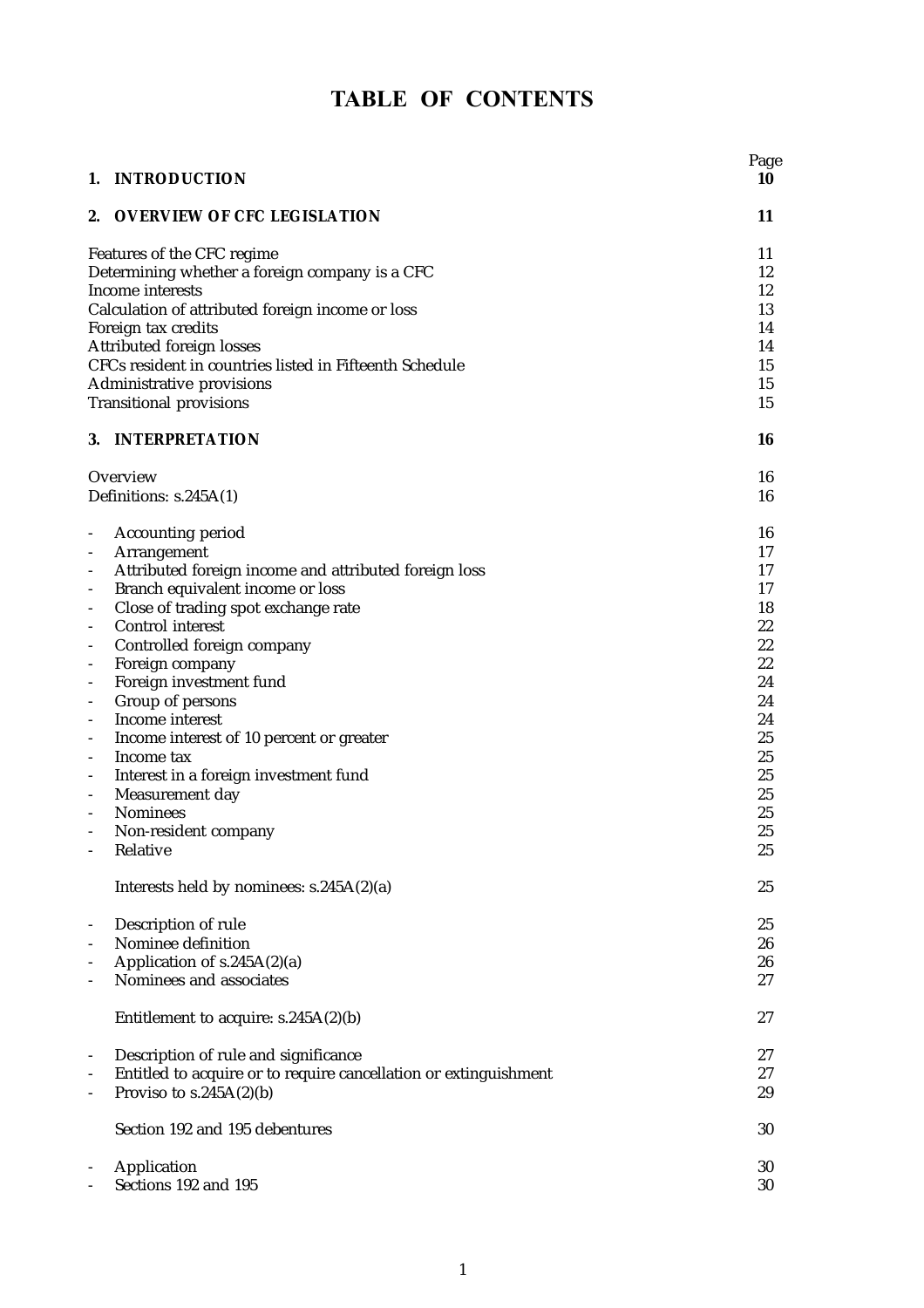|                              | Stapled stock                                                                   | 30 |
|------------------------------|---------------------------------------------------------------------------------|----|
|                              | Application of $s.245A(2)(d)$                                                   | 30 |
|                              | Disposal of interests in foreign company                                        | 31 |
| $\qquad \qquad \blacksquare$ | Other company                                                                   | 31 |
| $\qquad \qquad \blacksquare$ | Control interests and income interests                                          | 31 |
|                              | Application for the purposes of Part IVA                                        | 31 |
|                              | <b>Examples</b>                                                                 | 31 |
|                              |                                                                                 |    |
|                              | Measurement days                                                                | 33 |
|                              | Application of $s.245A(2)(e)$                                                   | 33 |
|                              | Effect of $s.245A(2)(e)$                                                        | 33 |
| $\overline{\phantom{m}}$     | Subject to s.245E                                                               | 34 |
|                              | Proviso to $s.245A(2)(e)$                                                       | 34 |
| $\qquad \qquad \blacksquare$ | <b>Examples</b>                                                                 | 36 |
|                              |                                                                                 |    |
|                              | Accounting period treated as income year: $s245A(2)(f)$                         | 39 |
|                              | Application of $s.245A(2)(f)$                                                   | 39 |
|                              | Section 245G: calculation of attributed foreign income or loss                  | 39 |
|                              | Section 245R: foreign investment fund income or loss                            | 40 |
|                              |                                                                                 |    |
|                              | Partnerships and calculation of income interests: s.245A(3)                     | 40 |
|                              | Application                                                                     | 40 |
|                              | Partnership                                                                     | 40 |
|                              | Section 245A(3) and the CFC regime                                              | 41 |
|                              | Interest in a partnership                                                       | 41 |
|                              |                                                                                 |    |
| 4.                           | <b>ASSOCIATED PERSONS</b>                                                       | 42 |
|                              | Overview of s.245B                                                              | 42 |
|                              | Application of associated persons rules                                         | 42 |
|                              | Associated persons and nominees                                                 | 42 |
|                              | Rules applying in relation to companies                                         | 43 |
|                              |                                                                                 |    |
|                              | Overview                                                                        | 43 |
|                              | Association of two companies: s.245B(a)                                         | 43 |
|                              | Companies and persons holding income interests of 50 percent or more: s.245B(b) | 50 |
|                              | Companies and persons associated with associates of the company: s.245B(c)      | 51 |
|                              |                                                                                 |    |
|                              | Rules applying to relatives                                                     | 52 |
|                              | Rules applying to partnerships                                                  | 52 |
|                              | Partners and partnerships                                                       | 52 |
|                              | Partnerships and persons associated with partners                               | 52 |
|                              |                                                                                 |    |
|                              | Rules applying to trusts                                                        | 53 |
|                              | Trustees and beneficiaries: s.245B(g)                                           | 53 |
|                              | Trustees of two trusts                                                          | 56 |
|                              | Trustee and settlor                                                             | 56 |
|                              |                                                                                 |    |
|                              |                                                                                 |    |
|                              | Persons who habitually act in concert                                           | 57 |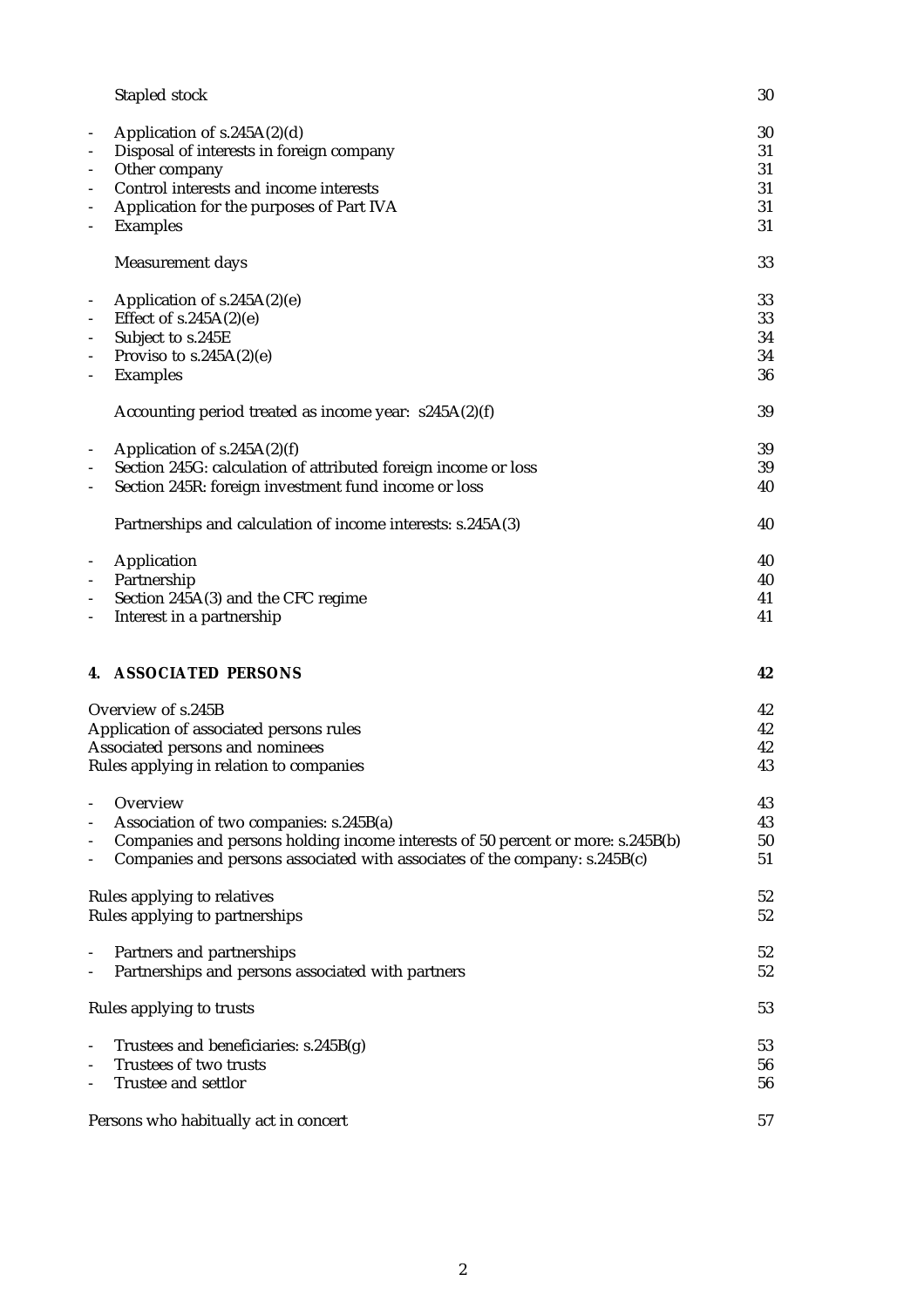| 5.                              | <b>CONTROLLED FOREIGN COMPANY DEFINITION AND CALCULATION</b><br>OF CONTROL INTERESTS                               | 58       |
|---------------------------------|--------------------------------------------------------------------------------------------------------------------|----------|
|                                 | Overview of s.245C                                                                                                 | 58       |
|                                 | Controlled foreign company definition: s.245C(1)                                                                   | 58       |
| $\qquad \qquad \blacksquare$    | Description                                                                                                        | 58       |
| $\qquad \qquad \blacksquare$    | Nature of the company                                                                                              | 59       |
| $\overline{\phantom{a}}$        | Accounting period                                                                                                  | 59       |
| $\overline{\phantom{a}}$        | Application of control test at any time during accounting period                                                   | 59       |
| $\overline{\phantom{a}}$        | Group of five or fewer persons                                                                                     | 59       |
| $\overline{\phantom{a}}$        | Test applied in relation to each category of interest                                                              | 60       |
| $\overline{\phantom{0}}$        | Control interest equal to or greater than 50 percent                                                               | 60       |
| $\qquad \qquad \blacksquare$    | Proviso to $s.245C(1)$                                                                                             | 60       |
|                                 | Foreign companies controlled by New Zealand resident directors                                                     | 60       |
|                                 | Calculation of control interests: s.245C(3)                                                                        | 61       |
| $\qquad \qquad \blacksquare$    | Description                                                                                                        | 61       |
| $\qquad \qquad \blacksquare$    | Application of s.245C(3)                                                                                           | 61       |
| $\overline{\phantom{a}}$        | <b>Examples</b>                                                                                                    | 62       |
|                                 | Direct control interests: s.245C(4)                                                                                | 64       |
| $\qquad \qquad \blacksquare$    | Significance and description                                                                                       | 64       |
| $\qquad \qquad \blacksquare$    | Rationale for different categories of interest                                                                     | 65       |
| $\overline{\phantom{a}}$        | Calculation of direct control interests                                                                            | 65       |
|                                 | Indirect control interests: $s.245C(5)$ and (6)                                                                    | 68       |
| $\qquad \qquad \blacksquare$    | Overview                                                                                                           | 68       |
| $\overline{\phantom{a}}$        | Description of rules                                                                                               | 69       |
| $\overline{\phantom{a}}$        | Allocation of qualified control interests                                                                          | 69       |
| $\overline{\phantom{a}}$        | Allocation to individual members of a group of persons                                                             | 70       |
| $\overline{\phantom{a}}$        | Rule (i): allocation where one group of five or fewer persons                                                      | 70       |
| $\qquad \qquad \blacksquare$    | Rule (ii): allocation where more than one group of five or fewer persons                                           | 71       |
| $\overline{\phantom{a}}$        | Rule (iii): allocation to group with highest control interest                                                      | 73       |
|                                 | Rule (iv): allocation to each group in full                                                                        | 74<br>77 |
| $\qquad \qquad \blacksquare$    | Application of s.245C(5) to a chain of CFCs<br>Application of indirect control interest rules at a particular time | 78       |
|                                 | Qualified control interests: $s.245C(6)$                                                                           | 79       |
|                                 | Double counting of control interests by virtue of associated persons rules: s.245C(7)                              | 80       |
|                                 | Double counting of control interests occuring because entitlements                                                 | 83       |
|                                 | to acquire interests taken into account: s.245C(8)<br>Arrangements to decontrol foreign companies: s.245C(9)       | 83       |
|                                 |                                                                                                                    |          |
| 6.                              | <b>CALCULATION OF INCOME INTERESTS</b>                                                                             | 84       |
|                                 | Overview                                                                                                           | 84       |
|                                 | Comparison of income interests and control interests                                                               | 84       |
|                                 | Definition of income interest: s.245D(1)                                                                           | 85       |
| $\overline{a}$                  | Definition                                                                                                         | 85       |
| $\overline{a}$                  | Calculation on measurement day or daily basis                                                                      | 85       |
| $\qquad \qquad \blacksquare$    | Aggregation of direct and indirect income interests                                                                | 86       |
|                                 | Direct income interest definition: s.245D(2)                                                                       | 87       |
| Indirect income interests<br>87 |                                                                                                                    |          |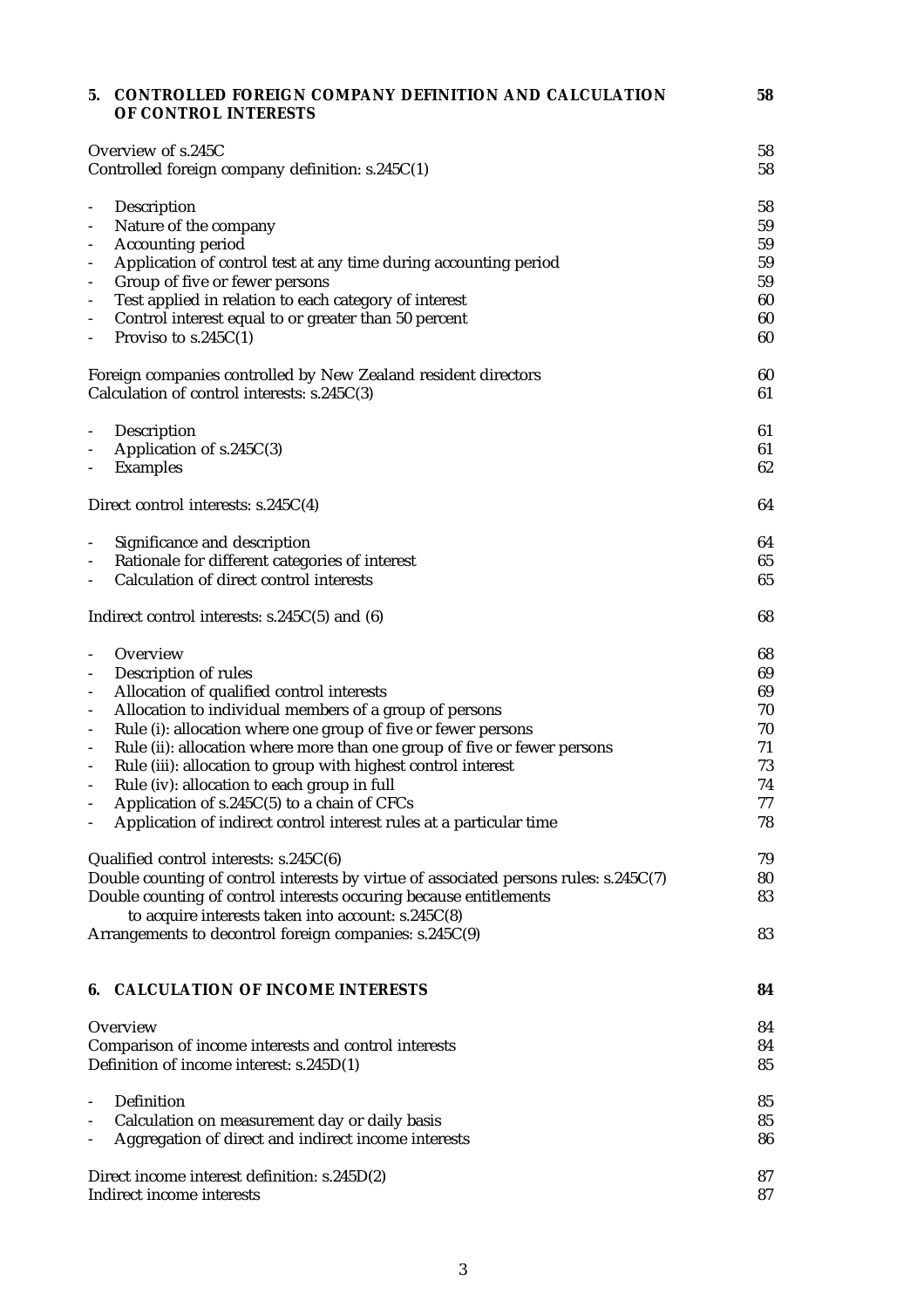|    | Calculation of income interests where the control test is not satisfied at all times<br>during the accounting period<br>Entitlements to acquire and calculation of income interests: s.245D(4) | 89<br>89 |
|----|------------------------------------------------------------------------------------------------------------------------------------------------------------------------------------------------|----------|
|    |                                                                                                                                                                                                |          |
|    | - Description of rule                                                                                                                                                                          | 89       |
|    | - Income interest of resident greater if entitlement taken into account                                                                                                                        | 90       |
|    | - Interest held by non-resident other than a CFC or by a resident                                                                                                                              | 90       |
|    | with income interest of less than 10 percent                                                                                                                                                   |          |
|    | - Three cases to which s.245D(4) applies                                                                                                                                                       | 91       |
|    | - Effect of $s.245D(4)$                                                                                                                                                                        | 91       |
|    |                                                                                                                                                                                                |          |
|    | Variations of income interests during accounting period: s.245D(5)                                                                                                                             | 91       |
|    | Income interests and changes of residence: s.245D(6)                                                                                                                                           | 92       |
| 7. | <b>VARIATIONS IN CONTROL OR INCOME INTERESTS</b>                                                                                                                                               | 93       |
|    |                                                                                                                                                                                                |          |
|    | Overview of s.245E                                                                                                                                                                             | 93       |
|    | Definitions: s.245E(1)                                                                                                                                                                         | 93       |
|    |                                                                                                                                                                                                |          |
|    | - Acquisition and disposal of control or income interests                                                                                                                                      | 93       |
|    | - Foreign company aggregates                                                                                                                                                                   | 94       |
|    | - Person<br>- Variation in control or income interests                                                                                                                                         | 94       |
|    |                                                                                                                                                                                                | 94       |
|    | Acquisition and disposal of control or income interests: s.245E(2)                                                                                                                             | 94       |
|    | - Description of the rule                                                                                                                                                                      | 94       |
|    | - Acquisition and disposal within 183 days                                                                                                                                                     | 95       |
|    | - Subsequent variation reverses earlier variation                                                                                                                                              | 95       |
|    | - Effect of variation                                                                                                                                                                          | 95       |
|    | - Arrangement to defeat the intent and application of Part IVA                                                                                                                                 | 96       |
|    | - Effect of s.245E(2) in calculating control or income interests                                                                                                                               | 96       |
|    | Variations in foreign company aggregates: s.245E(4)                                                                                                                                            | 97       |
|    |                                                                                                                                                                                                |          |
|    | - Description of rule<br>- Explanation                                                                                                                                                         | 97<br>98 |
|    |                                                                                                                                                                                                |          |
|    | Variations by a combination of acquisitions and dispositions and<br>changes in foreign company aggregates: s.245E(4)                                                                           | 99       |
|    |                                                                                                                                                                                                |          |
|    | - Description of rule                                                                                                                                                                          | 99       |
|    | - Explanation                                                                                                                                                                                  | 99       |
|    | Acquisition from or disposal to a resident: s.245E(5)                                                                                                                                          | 100      |
|    | - Description of exception                                                                                                                                                                     | 100      |
|    | - Double disallowance of attributed foreign losses                                                                                                                                             | 100      |
|    | - Double counting of attributed foreign income                                                                                                                                                 | 101      |
|    | - Section $245E(5)$ as an exception to s.245E(2) and (4)                                                                                                                                       | 101      |
|    |                                                                                                                                                                                                |          |
|    | Section 245E and entitlements to acquire interests: s.245E(6)                                                                                                                                  | 101      |
|    | Changes of residence around a measurement day: s.245E(7)                                                                                                                                       | 101      |
| 8. | PERSONS NOT REQUIRED TO CALCULATE ATTRIBUTED FOREIGN INCOME                                                                                                                                    | 102      |
|    | OR LOSS                                                                                                                                                                                        |          |
|    | Application of s.245F                                                                                                                                                                          | 102      |
|    | Income interests and non-residents                                                                                                                                                             | 102      |
|    | Income interest not an income interest of 10 percent or greater                                                                                                                                | 103      |
|    |                                                                                                                                                                                                |          |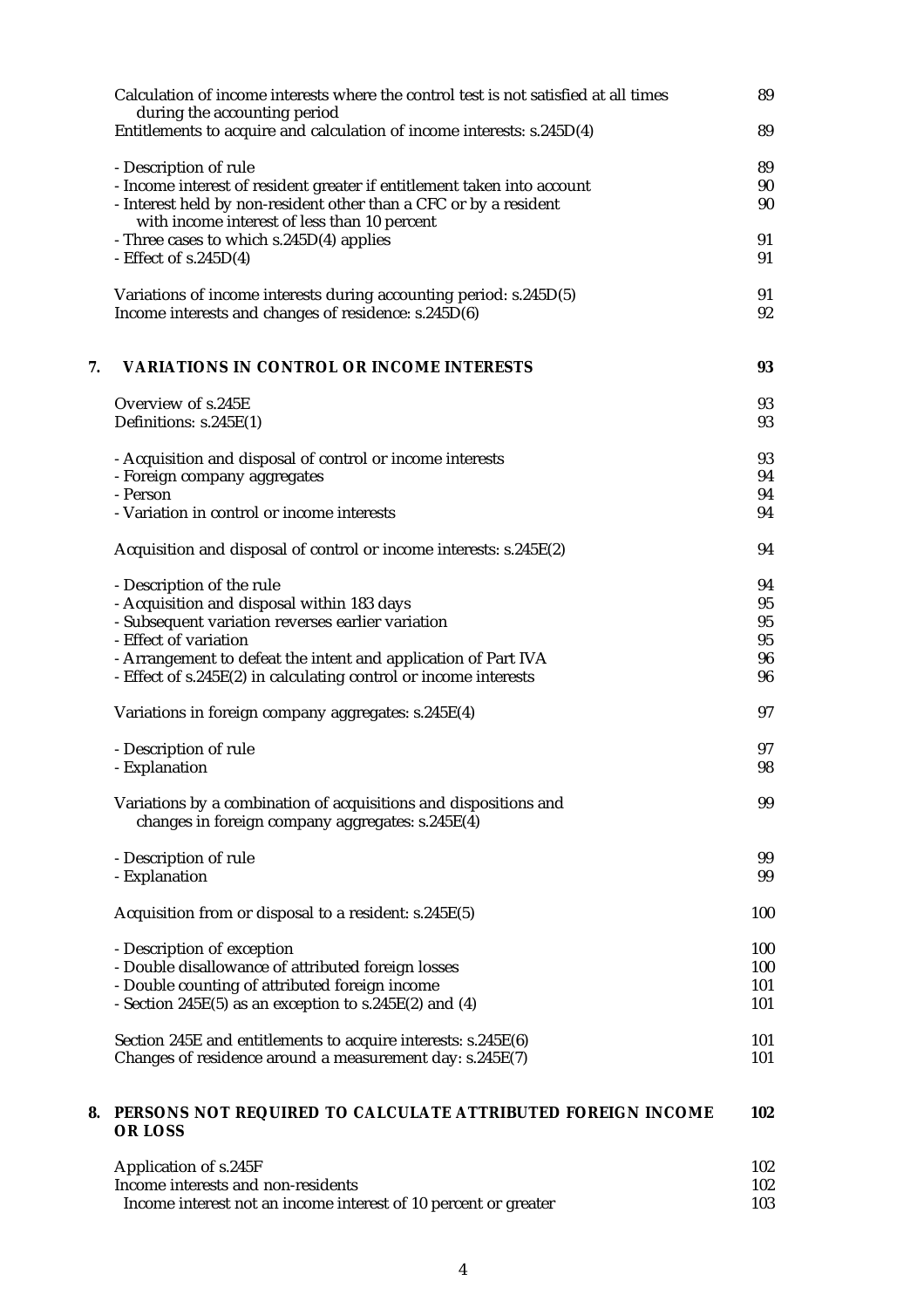| 9. | <b>ATTRIBUTION OF INCOME AND LOSSES</b>                                                  | 104 |
|----|------------------------------------------------------------------------------------------|-----|
|    | Overview of s.245G                                                                       | 104 |
|    | Requirement to calculate attributed foreign income or loss: s.245G(1)                    | 104 |
|    | Calculation of attributed foreign income or loss: s.245G(2)                              | 104 |
|    | - Calculation                                                                            | 104 |
|    | - Treatment of attributed foreign income or loss                                         | 105 |
|    | Accounting period of CFC commencing before 1 April 1988: s.245G(3)                       | 105 |
|    | - Description                                                                            | 105 |
|    | - Calculation of income interest                                                         | 105 |
|    | - Calculation of branch equivalent income or loss                                        | 106 |
|    | Reduction of attributed foreign losses: s.245G(4)                                        | 107 |
|    | - Description                                                                            | 107 |
|    | - No or substantially no economic or financial loss                                      | 107 |
|    | - Attributed foreign loss in excess of economic or financial loss                        | 108 |
|    | - Effect of $s.245G(4)$                                                                  | 108 |
|    | - Application of s.245G(4) and s.245H                                                    | 108 |
|    | Taxable distributions derived by CFCs: s.245G(5)                                         | 109 |
|    | Foreign invesment fund income or loss of a CFC: s.245G(6)                                | 109 |
|    | - Description                                                                            | 109 |
|    | - Application                                                                            | 109 |
|    | - CFC holding interest in foreign investment fund resident in                            | 110 |
|    | jurisdiction not listed in Seventeenth Schedule                                          |     |
|    | - Attribution of foreign investment fund income or loss where                            | 110 |
|    | CFC resident in jurisdiction listed in Fifteenth Schedule                                |     |
|    | - Summary of attribution of foreign investment fund income<br>and loss under $s.245G(6)$ | 111 |
|    | Non-resident on measurement day                                                          | 111 |
|    | <b>10. AGGREGATE INCOME INTERESTS GREATER THAN 100 PERCENT</b>                           | 111 |
|    | 11. CHANGE OF CFC'S ACCOUNTING DATE                                                      | 112 |
|    |                                                                                          |     |
|    | Description                                                                              | 112 |
|    | Election                                                                                 | 112 |
|    | Proviso to $s.245I(1)$                                                                   | 113 |
|    | Commissioner's approval                                                                  | 114 |
|    | 12. BRANCH EQUIVALENT INCOME OR LOSS                                                     | 115 |
|    | Overview of s.245J                                                                       | 115 |
|    | Assumption that CFC resident in New Zealand: s.245J(1)                                   | 115 |
|    | - Application of s.245J(1)                                                               | 115 |
|    | - Application of New Zealand tax rules                                                   | 115 |
|    | - Cases where foreign law relevant in calculating branch equivalent income or loss       | 116 |
|    | Application of s.245J: s.245J(2)                                                         | 117 |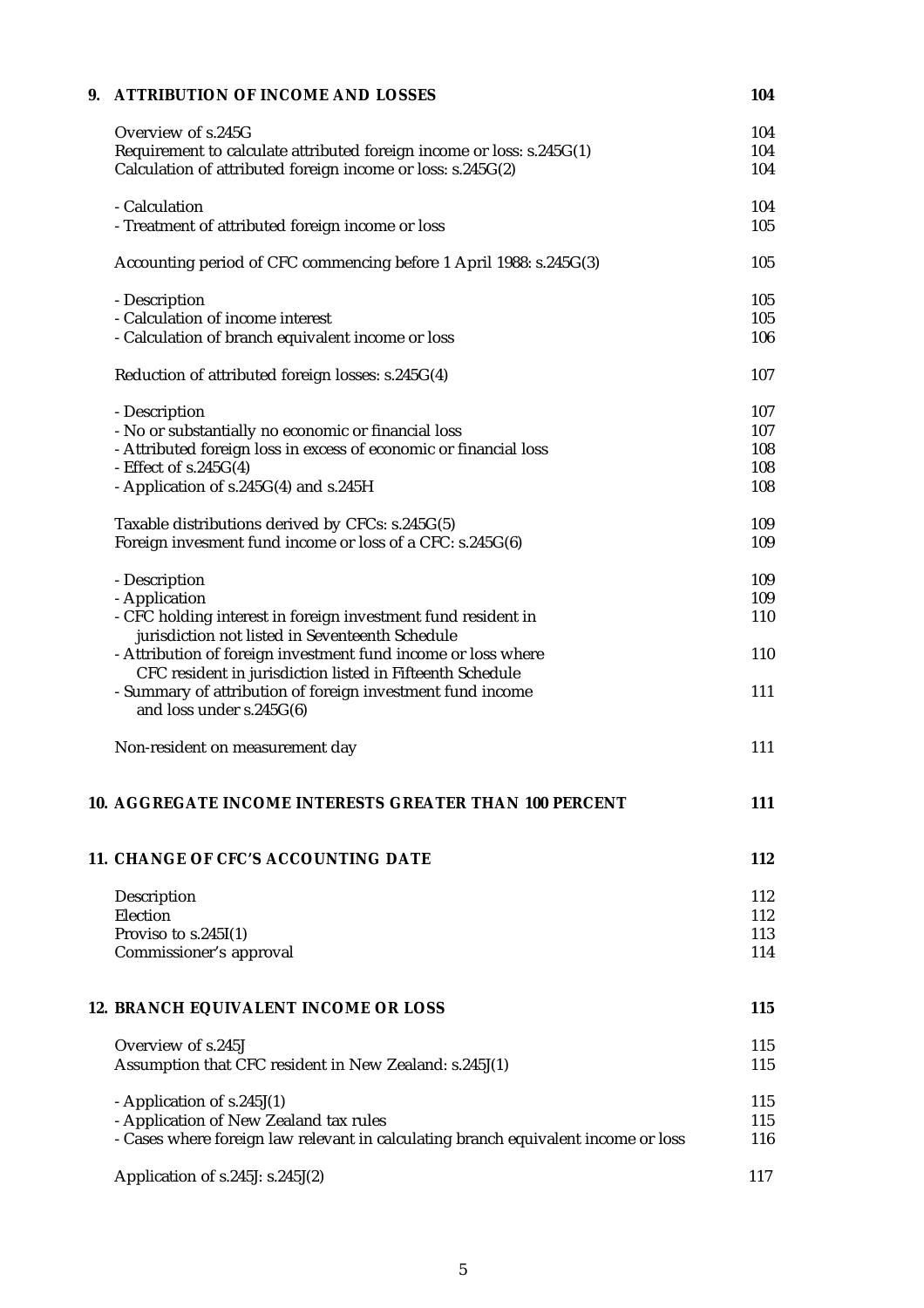| Currency translation: s.245J(3)                                                                                   | 117 |
|-------------------------------------------------------------------------------------------------------------------|-----|
| - Description                                                                                                     | 117 |
| - Calculation of income or loss in foreign currency                                                               | 117 |
| - Conversion into New Zealand currency                                                                            | 117 |
| - Election to calculate income or loss of CFC in New Zealand currency                                             | 117 |
| Valuation of assets                                                                                               | 118 |
| - Description                                                                                                     | 118 |
| - Valuation where attributed foreign income or loss in preceding accounting period                                | 118 |
| - Valuation where no attributed foreign income or loss in preceding accounting period                             | 118 |
| - Opening value where new CFC established                                                                         | 119 |
| Financial arrangements: s.245J(5)                                                                                 | 119 |
| Provisions of Income Tax Act not to apply: s.245J(6)                                                              | 119 |
| - Interest or redemption payment from lending to New Zealand<br>government or local or public authority           | 119 |
| - Income derived by society or association established to make district improvements                              | 120 |
| - Application of accruals rules                                                                                   | 120 |
|                                                                                                                   | 120 |
| - Attributed foreign income and foreign investment fund income                                                    |     |
| - First year depreciation                                                                                         | 120 |
| - Expenditure on land used for farming or forestry and expenditure<br>in relation to acquaculture business        | 120 |
| - Income equalisation                                                                                             | 121 |
| - Part IVA                                                                                                        | 121 |
| Modification of provisions which apply in calculating branch<br>equivalent income or loss: s.245J(7)              | 121 |
| - Income from use or occupation of land                                                                           | 121 |
| - Supplementary depreciation for plant and machinery                                                              | 121 |
| - Expenditure on improvements in relation to farming, forestry and acquaculture                                   | 122 |
| - Petroleum mining operations                                                                                     | 122 |
| Transactions between associated persons: s.245J(8)                                                                | 122 |
| - Description and rationale                                                                                       | 122 |
| - Associated persons                                                                                              | 122 |
| - Application of s.22 control test                                                                                | 123 |
| - Modifications to s.22                                                                                           | 123 |
|                                                                                                                   |     |
| Dividends derived by CFC: s.245J(9)                                                                               | 123 |
| - Description                                                                                                     | 123 |
| - Inclusion of dividends in income                                                                                | 123 |
| - Exemption of dividends                                                                                          | 123 |
| Benefits from money advanced: s.245J(10)                                                                          | 124 |
| Profits or gains from activities of associated persons: s.245J(11)                                                | 125 |
| Cancellation of liability: s.245J(12)                                                                             | 125 |
| Spreading of income on acquisition of land by Government: s.245J(13)                                              | 125 |
| Recovery of excess depreciation: s.245J(14)                                                                       | 126 |
| Recovery of interest deductions: s.245J(15)                                                                       | 126 |
| Treatment of value added taxes: s.245J(16)                                                                        | 126 |
|                                                                                                                   | 127 |
| Subsidies and grants: s.245J(17)                                                                                  | 127 |
| Carry forward and grouping of losses: s.245J(18) and (19)<br>Treatment of payments for loss transfers: s.245J(20) | 128 |
|                                                                                                                   |     |
| - Description                                                                                                     | 128 |
| - Gains on transfer of losses                                                                                     | 128 |
| - Payments in consideration for losses                                                                            | 128 |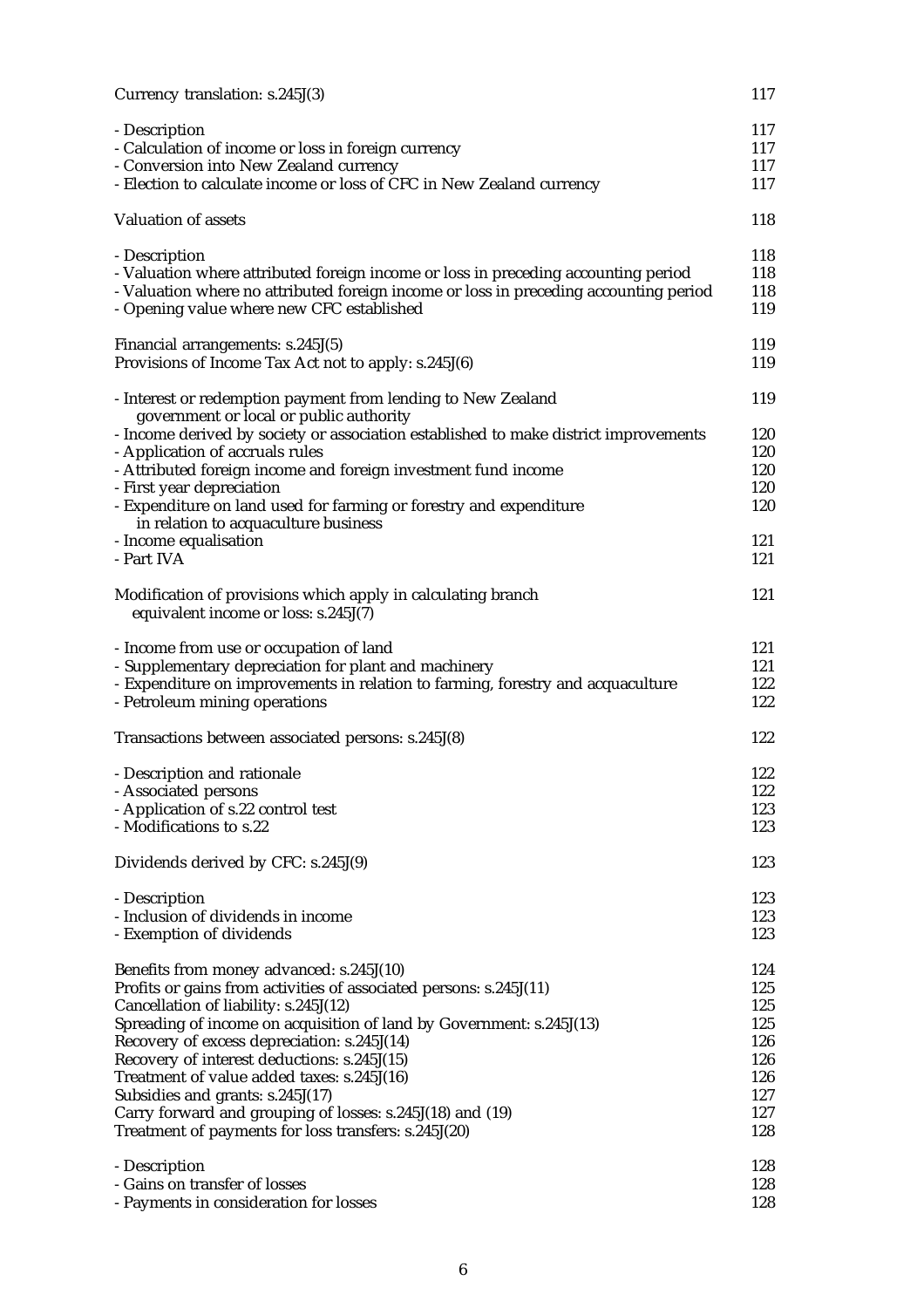| Insurance other than life insurance: s.245J(21)                                                         | 129        |
|---------------------------------------------------------------------------------------------------------|------------|
| - Description                                                                                           | 129        |
| - Application of s.208                                                                                  | 129        |
| - Insuring against risks of associated persons                                                          | 130        |
|                                                                                                         |            |
| CFC carrying on mining activities: s.245J(22)                                                           | 130        |
| Petroleum mining operations: s.245J(22A)                                                                | 130        |
| Specified leases: s.245J(23)                                                                            | 131        |
| Taxable distributions from non-qualifying trusts: s.245J(24)                                            | 131        |
| Foreign investment fund income and loss: s.245J(25)                                                     | 131        |
| <b>13. FOREIGN TAX CREDITS</b>                                                                          | 131        |
|                                                                                                         |            |
| Overview                                                                                                | 131        |
| Entitlement to foreign tax credit: s.245K(1)                                                            | 132        |
| - Description                                                                                           | 132        |
| - Creditable taxes                                                                                      | 132        |
| - Allowance of credit                                                                                   | 133        |
| - Conversion into New Zealand currency                                                                  | 133        |
| - Credit unable to be calculated when return filed                                                      | 133        |
| Calculation of tax available for credit: s.245K(2)                                                      | 133        |
| - General rule                                                                                          | 133        |
| - Income derived from more than one country or territory                                                | 134        |
| Allowance of credit against New Zealand tax: s.245K(3)                                                  | 134        |
| - Description                                                                                           | 134        |
| - Credit against income tax payable on attributed foreign income                                        | 134        |
| - Credit allowed against tax payable on other attributed foreign income                                 | 135        |
| - Carry forward of credits                                                                              | 135        |
|                                                                                                         |            |
| Rules applying to carry forward of foreign tax credits: s.245K(4) and (5)                               | 137        |
| - Description                                                                                           | 137        |
| - Application of s.188 for purposes of s.245K(5)                                                        | 137        |
| - Credit deemed to be a loss on last day of income year                                                 | 139        |
| - Effect of $s.245K(4)$ in relation to $s.245K(5)$                                                      | 139        |
| Foreign tax credits in relation to taxable distributions from non-qualifying trusts: s.245K(6)          | 139        |
| Determinations, and notices of determination, of credit carry forward: s.245K(7) and (8)                | 139        |
|                                                                                                         | 140        |
| Credit for tax payable under other CFC regimes: s.245K(9)                                               |            |
| Refunds or repayment of income tax to CFC: s.245K(10)<br>Group of companies foreign tax credits: s.245L | 140<br>141 |
|                                                                                                         |            |
| - Entitlement to group foreign tax credits                                                              | 141        |
| - Requirements to satisfy for grouping of credits: s.245L(2)                                            | 141        |
| - Application of s.245K(4)                                                                              | 142        |
| <b>14. ATTRIBUTED FOREIGN LOSSES</b>                                                                    | 142        |
|                                                                                                         |            |
| Overview                                                                                                | 142        |
| Application of ss.245M and 245N to attributed foreign losses                                            | 142        |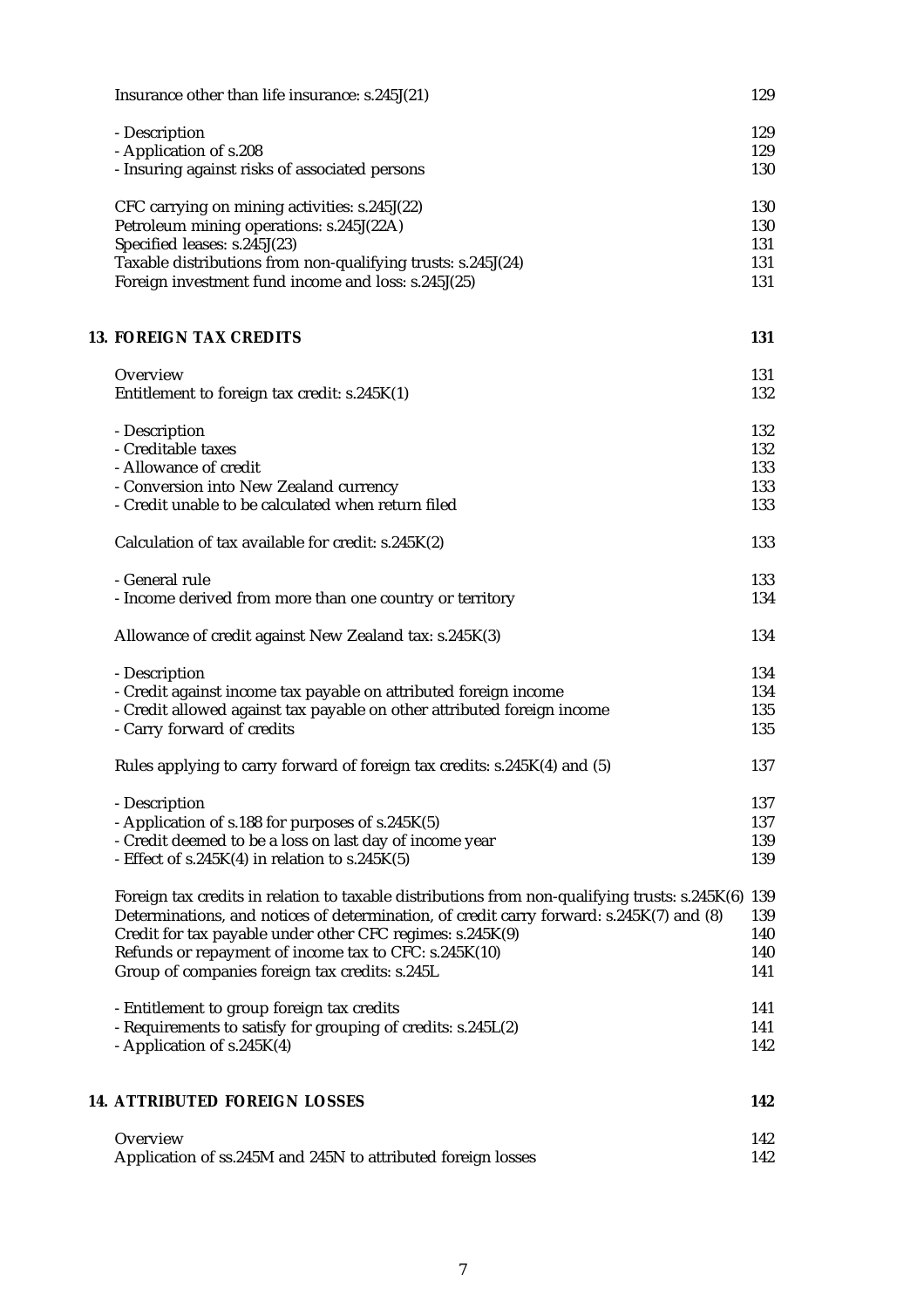| Deduction and carry forward of attributed foreign loss: s.245M(1)                          | 143 |
|--------------------------------------------------------------------------------------------|-----|
| - Deduction from attributed foreign income                                                 | 143 |
| - Carry forward of excess attributed foreign loss                                          | 143 |
| - Attributed foreign loss and foreign tax credits                                          | 144 |
|                                                                                            |     |
| Limitation on use of attributed foreign losses: s.245M(2)                                  | 144 |
| Rules applying to carry forward of attributed foreign losses: s.245M(3) and (4)            | 145 |
| Determinations of attributed foreign loss: s.245M(5) and (6)                               | 145 |
| Group of companies attributed foreign losses: s.245N                                       | 145 |
| - Entitlement to group attributed foreign losses                                           | 145 |
| - Requirements to satisfy in order to group losses                                         | 145 |
| - Dual resident companies                                                                  | 146 |
|                                                                                            |     |
| 15. CHANGES OF RESIDENCE OF CONTROLLED FOREIGN COMPANIES                                   | 146 |
| Company becoming, or ceasing to be, a foreign company                                      | 146 |
| Calculation of branch equivalent income or loss                                            | 147 |
| Relationship to s.245Q                                                                     | 147 |
| <b>16. CONTROLLED FOREIGN COMPANIES RESIDENT IN FIFTEENTH</b><br><b>SCHEDULE COUNTRIES</b> | 148 |
| Overview of s.245P                                                                         | 148 |
| Exception to calculation of attributed foreign income or loss: s.245P(1)                   | 148 |
| Income must be subject to tax                                                              | 149 |
| Attribution of foreign investment fund income or loss                                      | 149 |
| Calculation of attributed foreign income or loss where preference is utilised: s.245P(2)   | 149 |
| 17. RESIDENCE OF A COMPANY                                                                 | 150 |
| Overview of s.245Q                                                                         | 150 |
| Definition of a non-resident company                                                       | 150 |
| Determining residence of a foreign company: ss.245Q(2) to (5)                              | 150 |
| - Resident in country where liable to income tax: s.245Q(2)                                | 150 |
| - Application of s.241(6): $s.245Q(3)$                                                     | 151 |
| - Centre of management: s.245Q(4)                                                          | 151 |
| - Commissioner determines residence: s.245Q(5)                                             | 152 |
| Residence of foreign companies and s.245P                                                  | 153 |
| Residence of foreign companies during transitional period: s.245Y(3)                       | 154 |
|                                                                                            |     |
| <b>18. ADMINISTRATIVE PROVISIONS</b>                                                       | 154 |
| Default assessments: s.245V                                                                | 154 |
| - Situations in which default assessment can be made: $s.245V(1)$                          | 154 |
| - Method of assessment: s.245V(2)                                                          | 154 |
| Disclosure of interests: s.245W                                                            | 155 |
|                                                                                            | 155 |
| Offences and penalties                                                                     |     |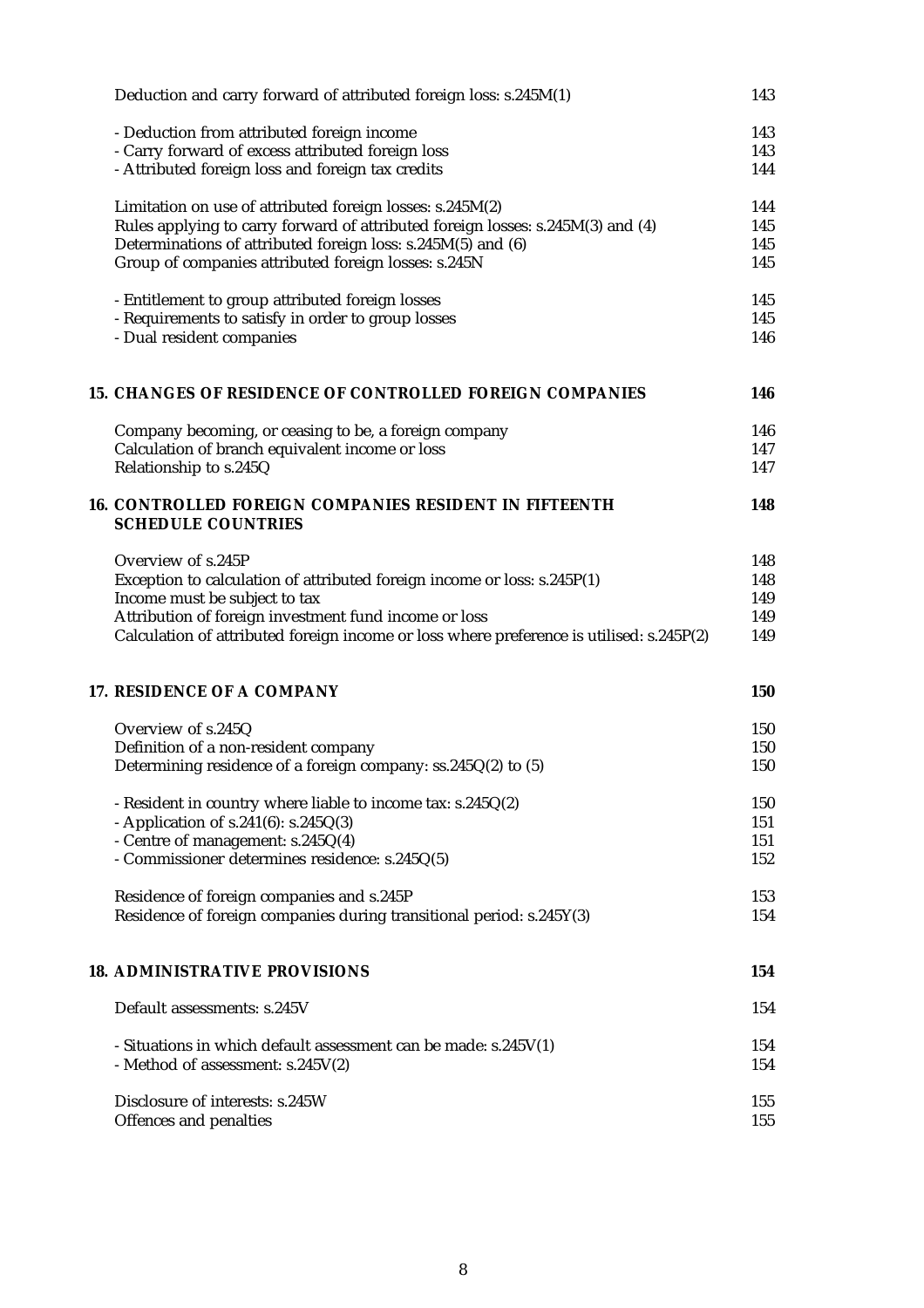| <b>19. TRANSITIONAL RULES</b>                                                                                                                                                                                                                                                                                 | 156                                    |
|---------------------------------------------------------------------------------------------------------------------------------------------------------------------------------------------------------------------------------------------------------------------------------------------------------------|----------------------------------------|
| Overview<br>Interests in CFCs resident in a Seventeenth Schedule country: s.245Y(1)                                                                                                                                                                                                                           | 156<br>156                             |
| - Description<br>- Seventeenth Schedule<br>- Application of s.245Y(1) only for purpose of calculating attributed foreign income or loss<br>- Deemed acquisition on, or disposal before, 1 April 1990<br>- Amendments to Seventeenth Schedule<br>- Comparison with application of CFC regime from 1 April 1988 | 156<br>156<br>157<br>158<br>158<br>158 |
| Companies resident in countries listed in Part B of Seventeenth Schedule<br>Election not to apply s.245Y(1)<br>Residence for purposes of s.245Y(1)<br>Income derived in 1988 income year<br>Provisional tax                                                                                                   | 159<br>159<br>159<br>159<br>160        |
| 20. RELATIONSHIP OF CFC REGIME TO OTHER PROVISIONS                                                                                                                                                                                                                                                            | 160                                    |
| CFC regime and foreign investment fund regime                                                                                                                                                                                                                                                                 | 160                                    |
| - Distinction between interest in CFC and interest in foreign investment fund<br>- Changes in regime to which interest in foreign company subject<br>- Attribution of foreign investment fund income or loss through CFC                                                                                      | 160<br>160<br>161                      |
| CFC regime and trusts                                                                                                                                                                                                                                                                                         | 161                                    |
| - Calculation of control interests where interests in foreign company<br>held by trustees or by persons associated with trustees                                                                                                                                                                              | 161                                    |
| - Calculation of income interests where interests in foreign company<br>held by trustees or by persons associated with trustees                                                                                                                                                                               | 161                                    |
| - Attributed foreign income included in trustee income<br>- Liability of settlor for tax on trustee income                                                                                                                                                                                                    | 162<br>163                             |
| Distributions from CFC<br>Distribution of dividend derived by CFC<br>CFC regime and company residence rules                                                                                                                                                                                                   | 163<br>164<br>164                      |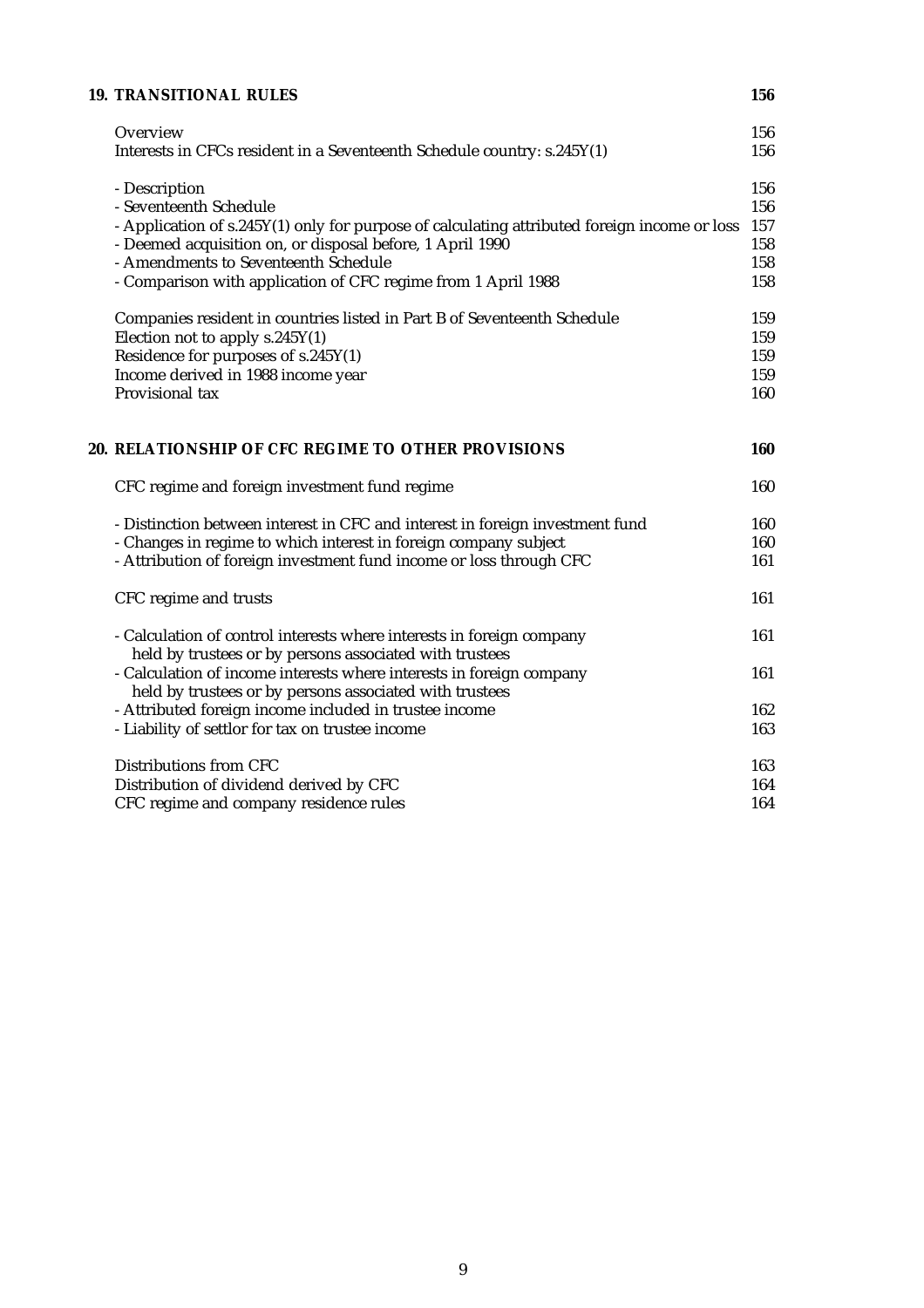# PART 1: INTRODUCTION

1.1 This bulletin provides an explanation of the controlled foreign companies (CFC) legislation contained in Part IVA of the Income Tax Act 1976. This legislation was inserted into the Income Tax Act by s.24 of the Income Tax Amendment Act (No.5) 1988. Subject to the transitional rules contained in s.245Y of the Income Tax Act, the CFC legislation took effect from 1 April 1988: s.15 of the Income Tax Amendment Act (No.5) 1988.

1.2 The objective of the CFC regime is to reduce opportunities for residents to avoid or defer New Zealand tax through the accumulation of income in foreign companies that are controlled by New Zealand residents. Before the enactment of the CFC legislation income could be accumulated free of tax in a non-resident company. Further, such income was often exempt from tax on repatriation to New Zealand by virtue of the inter-corporate dividend exemption provided by s.63 of the Income Tax Act.

1.3 Legislation enacted by the Income Tax Amendment Act (No.5) 1988 limits opportunities for accumulation of income in a foreign entity free of New Zealand tax, and for the tax-free repatriation of such income, in the following ways:

- (a) The CFC legislation contained in Part IVA of the Income Tax Act provides that residents holding interests of more than 10 percent in a CFC are required to include in their assessable income their proportionate share of the income derived by the CFC.
- (b) The foreign investment fund legislation contained in ss.245R to 245T provides that residents investing in foreign investment funds are required to calculate income or loss with respect to those interests. The objective of the foreign investment fund legislation is to limit opportunities for residents to accumulate income in certain foreign entities other than CFCs. These are entities located in low tax jurisdictions in circumstances where tax on income accumulated by the entity may be deferred until distribution, or can be avoided by realising the interest in the entity in the form of a tax-free capital gain.
- (c) The trust taxation legislation contained in ss.226 to 231 of the Income Tax Act limits opportunities for residents to use trusts with non-resident trus-

tees to avoid or defer New Zealand tax. This legislation is discussed in the appendix to Taxpayer Information Bulletin No.5.

- (d)The dividend withholding payment legislation contained in Part XIIB of the Income Tax Act limits opportunities for deferring tax on dividends derived by resident companies from foreign companies by requiring a withholding payment to be deducted when the dividends are derived. This legislation is discussed in the appendix to Taxpayer Information Bulletin No.1.
- (e) The new residence rules contained in s.241 of the Income Tax Act clarify and extend the definition of company residence. One effect of the rules is that companies which were previously used to defer and avoid New Zealand tax may be treated as being resident in New Zealand and, therefore, as being liable to tax on worldwide income. Amendments to the residence rules also make it difficult to avoid the CFC, foreign investment fund and trust regimes through manipulations of residence. The Inland Revenue Department's interpretation of the new residence rules is set out in Public Information Bulletin No.180.

1.4 The CFC legislation therefore constitutes part of a series of measures designed to ensure that residents are taxable on income derived from outside New Zealand. The legislation achieves this objective by providing that any New Zealand resident who holds an interest in a CFC may be assessable on a portion of the income derived by the CFC, notwithstanding that the income has not been distributed to the person by the CFC.

1.5 Part 2 of this bulletin contains a broad overview of the CFC legislation. The description in Part 2 is broad in nature and if a more detailed explanation is required the succeeding parts of the bulletin should be considered. Parts 3 to 19 of the bulletin follow the scheme of the legislation, providing an explanation in accordance with the order in which the sections are arranged. Part 20 contains a discussion of the relationship of the CFC regime to other parts of the Income Tax Act.

1.6 This bulletin represents the Inland Revenue Department's interpretation of the law as it stands at 1 July 1990.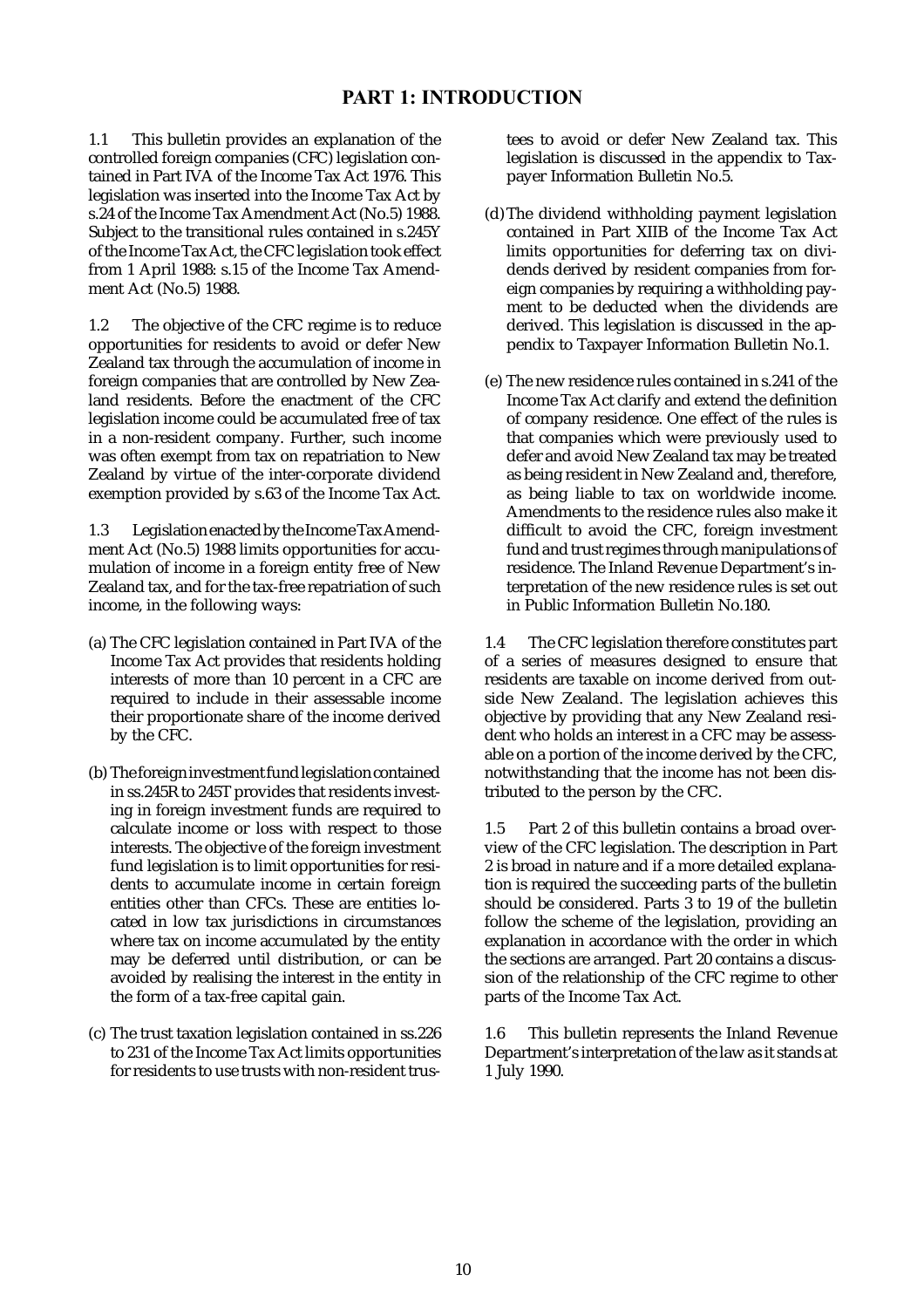# PART 2: OVERVIEW OF CFC LEGISLATION

# **Features of the CFC regime**

2.1 The CFC regime is contained in ss.245A to 245Q and ss.245V to 245Y of the Income Tax Act. Sections 245R to 245T contain the provisions establishing the foreign investment fund regime, and ss.245V to 245Y contain further provisions which apply in relation to the foreign investment fund regime. Only limited aspects of the foreign investment fund regime are discussed in this bulletin. These are the attribution of foreign investment fund income and losses in cases where a CFC holds an interest in a foreign investment fund (discussed in Part 9), and the relationship of the foreign investment fund regime to the CFC regime (discussed in Part 20).

2.2 The sections comprising the CFC regime operate as follows:

- s.245A(1) contains definitions of terms that apply for the purposes of Part IVA. Sections 245A(2) and (3) contain rules which apply for the purposes of calculating control or income interests in a foreign company and for the purposes of calculating attributed foreign income or loss.
- s.245B defines the circumstances in which persons are associated for the purposes of Part IVA. This question is relevant primarily in calculating control interests under s.245C for the purpose of determining whether a foreign company is a CFC. The associated persons rules are also relevant in determining whether a person has an income interest of 10 percent or greater in a CFC and, in some circumstances, in calculating the branch equivalent income or loss of a CFC.
- $\bullet$  s.245C defines when a foreign company is a CFC. It also provides for the calculation of control interests in a foreign company. Control interests are relevant in determining whether a foreign company is a CFC.
- s.245D provides for the calculation of income interests in a CFC. Income interests are relevant in calculating attributed foreign income or attributed foreign losses of a person in relation to an interest in a CFC. Attributed foreign income is included in assessable income. Attributed foreign losses may be deducted from attributed foreign income subject to the limitations in ss.245M and 245N. Income interests are also relevant in calculating the foreign tax credits to which a person is entitled.
- s.245E sets out rules which are intended to limit opportunities for manipulating control or income interests in a foreign company around

measurement days. As a general rule, in order to simplify compliance,  $s.245A(2)(e)$  provides that control and income interests in a foreign company are calculated only on four measurement days during the year. One result, however, is to provide opportunities for reducing or avoiding the attribution of income from a foreign company, or for increasing the attribution of losses from a foreign company, by temporary manipulations of control or income interests around measurement days. Section 245E counters such manipulations.

- s.245F provides that attribution of income and losses from CFCs is not required by non-residents and by persons who do not hold an income interest of 10 percent or greater in a CFC.
- $\bullet$  s.245G sets out the method of calculating attributed foreign income or attributed foreign loss in relation to an income interest in a CFC.
- s.245H provides that where the aggregate income interests of residents in a CFC is more than 100 percent for an accounting period, those interests may be reduced to 100 percent.
- $\bullet$  s.245I makes provision for changes in the accounting period of a CFC.
- s.245J provides rules for calculating the branch equivalent income or loss of a CFC. Branch equivalant income or loss of a CFC is taken into account under s.245G in calculating the attributed foreign income or losses of persons who hold income interests in CFCs.
- ss.245K and 245L set out the rules governing the allowance of credits for tax paid by CFCs.
- $\bullet$  ss.245M and 245N set out the rules governing the treatment of attributed foreign losses.
- $\bullet$  s.2450 provides rules for calculating the branch equivalent income or loss of a CFC that becomes resident in New Zealand or of a company that ceases to be resident in New Zealand and that becomes a CFC.
- s.245P provides that income and losses are not attributed from CFCs resident in countries listed in the Fifteenth Schedule to the Income Tax Act. These are Australia, Canada, France, Japan, the United Kingdom, the United States and the Federal Republic of Germany.
- s.245Q sets out rules for determining the residence of a foreign company for the purposes of the CFC and foreign investment fund rules.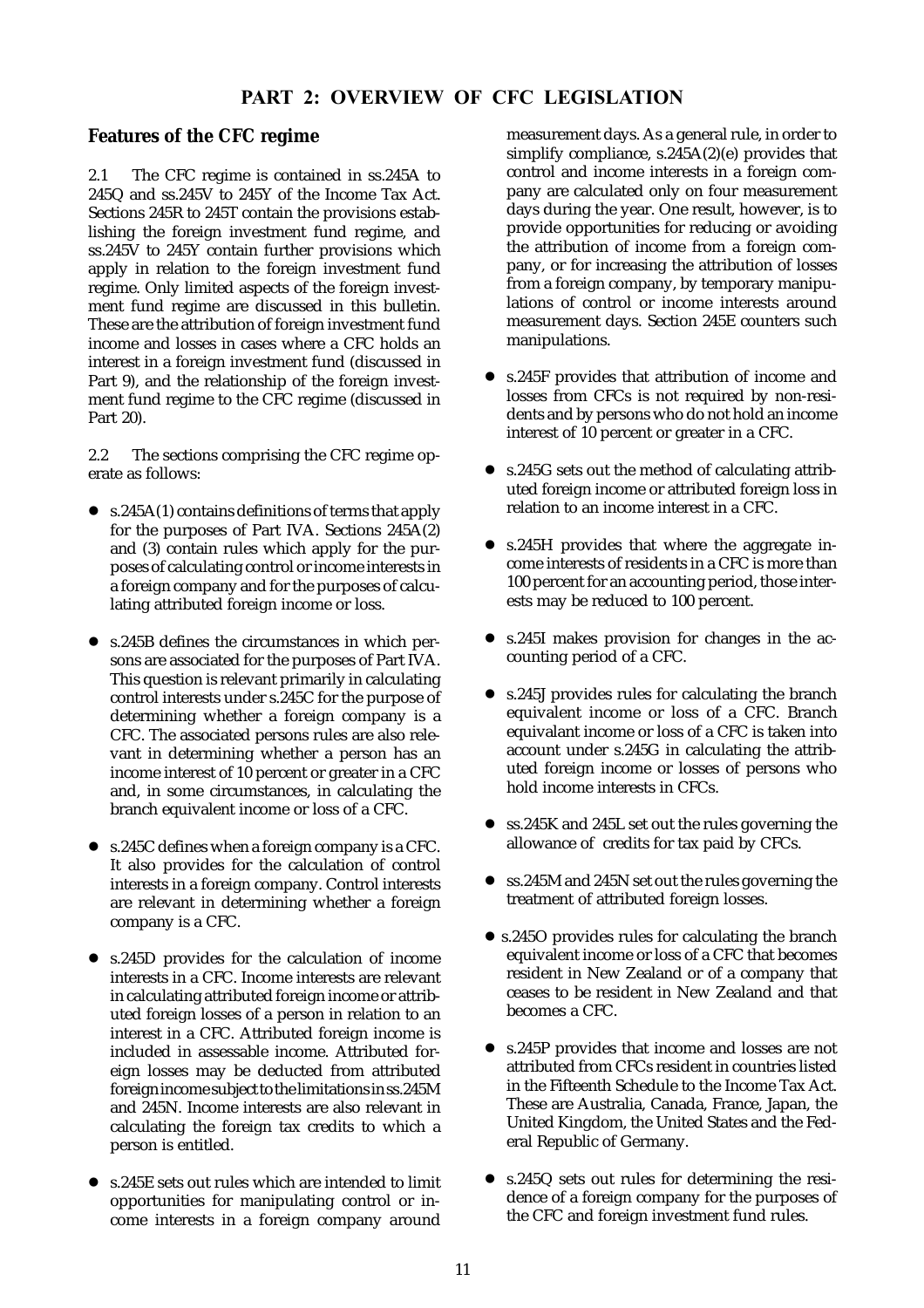- s.245V permits the Commissioner to make default assessments in certain circumstances and provides for several methods which may be used in making a default assessment.
- s.245W requires disclosure of interests in foreign companies.
- s.245X provides that a reference in other Parts of the Income Tax Act to Part IV is deemed to include a reference to Part IVA.
- $\bullet$  s.245Y provides transitional rules for the application of the CFC and foreign investment fund regimes.

# **Determining whether a foreign company is a CFC**

2.3 As the legislation is structured, a company is not permanently a CFC or a non-CFC. Rather the rules operate from one accounting period to another. Section 245C(1) provides that a foreign company is a CFC in relation to an accounting period if at any time during that period there is a group of five or fewer persons resident in New Zealand whose control interest in the company in any category of control interest is equal to or greater than 50 percent. The main elements of this test are as follows:

- (a) Only "foreign companies" may be CFCs. These are mainly companies that are not resident in New Zealand. However, companies resident both in New Zealand and in another country are foreign companies where New Zealand's right to tax the income of the company is limited by a double taxation agreement.
- (b) A foreign company is a CFC for an accounting period if the control test is satisfied at any time during that period. However, this does not mean that interests must be calculated on every day during the foreign company's accounting period because, unless an election is made to the contrary, interests are required to be calculated only on four "measurement days" during the year. Thus, where no election has been made to calculate interests daily, the control test is applied by focusing on interests held by residents on the measurement days that apply to the CFC in question.
- (c) Five categories of interest are taken into account for the purposes of the control test. These are: paid-up capital, nominal capital, voting rights, rights to distributions of income and rights to distributions of assets. A foreign company is a CFC if the control test is satisfied in relation to any one of these categories. For example, if five or fewer residents hold 50 percent or more of the

voting rights in relation to a foreign company that company is a CFC even if they hold less than 50 percent of the interests in the other categories.

- (d)The control interests of a person in a foreign company include direct and indirect control interests in the company held by the person and by the person's associates and nominees. An extensive definition of when persons are associated is set out in the legislation.
- (e) As mentioned in paragraph (d), indirect control interests are taken into account in calculating control interests. Indirect control interests are interests in a foreign company held through a CFC. For example, if a person holds a direct control interest in a CFC, and the CFC holds a direct control interest in a foreign company, the person may hold an indirect control interest in the foreign company.
- (f) Entitlements to acquire interests in foreign companies are taken into account in calculating control interests. For example, if a resident holds an option to acquire shares in a foreign company held by a non-resident, the resident will be deemed to hold those shares for the purposes of the control test. A person is deemed to be entitled to acquire an interest in a foreign company even if the entitlement is contingent, and however the entitlement arises, for example by contract, or pursuant to the constitution of a company, or by virtue of the terms of a security. Persons are also deemed to be entitled to acquire interests that they have the power to have cancelled or extinguished.

2.4 Although the test may appear complicated, it will be simple to operate in practice in most cases. For example, where a New Zealand resident holds 60 percent of the shares of a foreign company at all times during the foreign company's accounting period it will be immediately apparent that the company is a CFC. Many of the complexities built into the control test arise from the need to prevent residents from decontrolling foreign companies artificially. Consequently, where no attempt has been made to decontrol a foreign company the control test will usually operate in a straightforward manner.

# **Income interests**

2.5 The rules for calculating the income interest held by a person in a CFC are set out in s.245D. Income interests are relevant mainly for the purposes of calculating "attributed foreign income" or "attributed foreign losses" of persons who hold interests in CFCs. Section 245G provides that any person holding an income interest in a CFC calculates attributed foreign income and attributed foreign losses with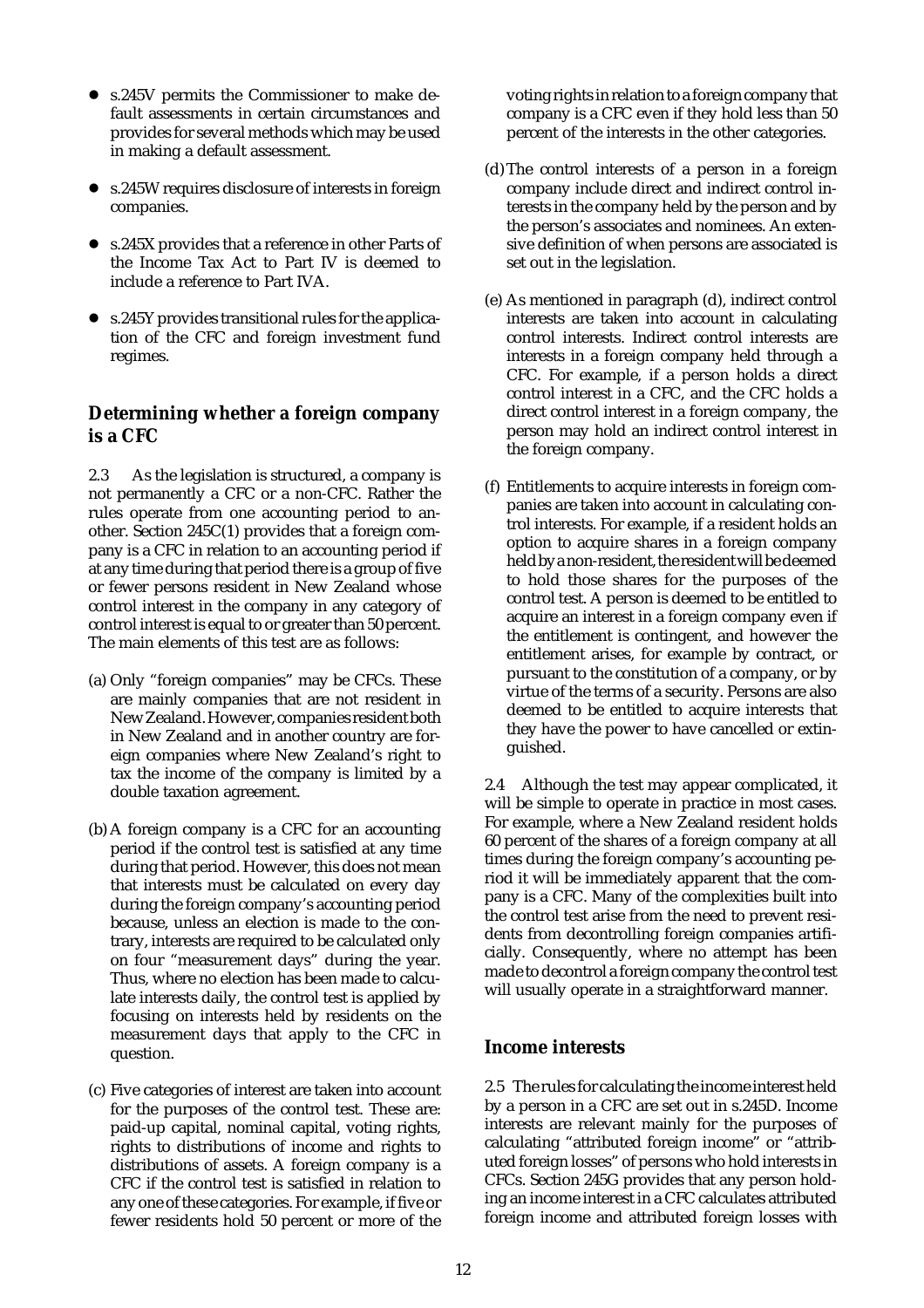respect to that interest by multiplying the income interest by the branch equivalent income or loss of the CFC. The concept of "branch equivalent income or loss" is discussed below at paragraph 2.11.

2.6 The income interest of a person in a CFC at any time is calculated by aggregating any direct income interest and any indirect income interests held by the person in the CFC at that time. The direct income interest of a person in a CFC at any time is the highest percentage that the person holds at that time of the paid-up capital or nominal capital of the CFC, voting rights in respect of the CFC and rights to distributions of income or assets from the CFC. For example, a person who holds 10 percent of the nominal and paid-up capital of the CFC, 15 percent of the voting rights and the right to a distribution of 15 percent of the income or assets of the CFC will have a direct income interest of 15 percent. Indirect income interests are income interests held through CFCs. For example, if A, a New Zealand resident, holds a direct income interest in CFC 1 and CFC 1 holds a direct income interest in CFC 2, A will hold an indirect income interest in CFC 2. The amount of the indirect income interest is calculated by multiplying the direct income interest that A holds in CFC 1 by the direct income interest that CFC 1 holds in CFC 2.

2.7 The concept of an income interest is narrower than that of a control interest. For example, interests held by associated persons are not aggregated in calculating income interests. Further, entitlements to acquire interests in foreign companies are taken into account in calculating income interests only in a number of narrowly defined circumstances. Thus, a person may have a control interest in a company that is greater than the person's income interest in the same company. The policy that results in this distinction is that to prevent residents decontrolling foreign companies artificially a person should be deemed to control what they may be able to control indirectly, but when it is a question of attributing income to New Zealand residents they should not be deemed to have the potential to enjoy income that belongs, or will belong, to someone else.

2.8 Unless an election is made to the contrary, income interests are calculated only on four measurement days during the year. If an election is made, income interests are calculated daily. Where income interests are calculated on measurement days, the income interest held by a person on each measurement day is deemed to have been held on each day in the quarter preceding the measurement day. Where the income interest of a person varies during an accounting period (for example, because the person has a different income interest on different measurement days), the income interest of the person for the accounting period is calculated by an averaging process set out in s.245D(5). The rules contained in s.245E are intended to reduce opportunitiesto manipulate control and income interests around measurement days temporarily.

# **Calculation of attributed foreign income or loss**

2.9 Attributed foreign income and attributed foreign losses are calculated in accordance with s.245G. Section 65(2)(ea) requires attributed foreign income to be included in assessable income. The treatment of attributed foreign losses is governed by ss.245M and 245N. Those provisions impose limitations on the use of attributed foreign losses and allow such losses to be consolidated in the accounts of companies in the same group.

2.10 Where a person holds an income interest in a CFC, the income or loss that is attributed to the person is the person's proportionate share of the income or loss for any accounting period of the CFC that ends within the income year of the person who holds the income interest. The attributed foreign income or attributed foreign loss of a person in relation to a CFC is calculated for each accounting period of the CFC by multiplying the branch equivalent income or loss of the CFC for that period by the income interest of the person in the CFC for the accounting period.

2.11 "Branch equivalent income or loss" is calculated in accordance with s.245J as an amount equal to the assessable income or loss of the CFC that would be calculated in accordance with the Income Tax Act if the CFC were resident in New Zealand at all times during the accounting period. New Zealand and foreign source income are taken into account. Several of the provisions of the Income Tax Act are modified to ensure that they apply or are specifically precluded from applying. The branch equivalent income or loss of a CFC is calculated in the currency in which the CFC prepares its financial accounts or, if it does not prepare financial accounts, in the currency of the country in which the CFC is resident. The amount thus calculated is converted into New Zealand currency at the average of the close of trading spot exchange rates for the 15th day of each complete month falling within the CFC's accounting period. Alternatively, branch equivalent income or loss may be calculated in New Zealand currency.

2.12 Section 245F provides that any person who is resident outside New Zealand at all times during an accounting period of a CFC is not required to calculate attributed foreign income or attributed foreign losses in relation to an income interest in the CFC. Section 245F also provides that a person is not required to calculate attributed foreign income or attributed foreign losses in relation to a CFC for an accounting period if the person does not hold an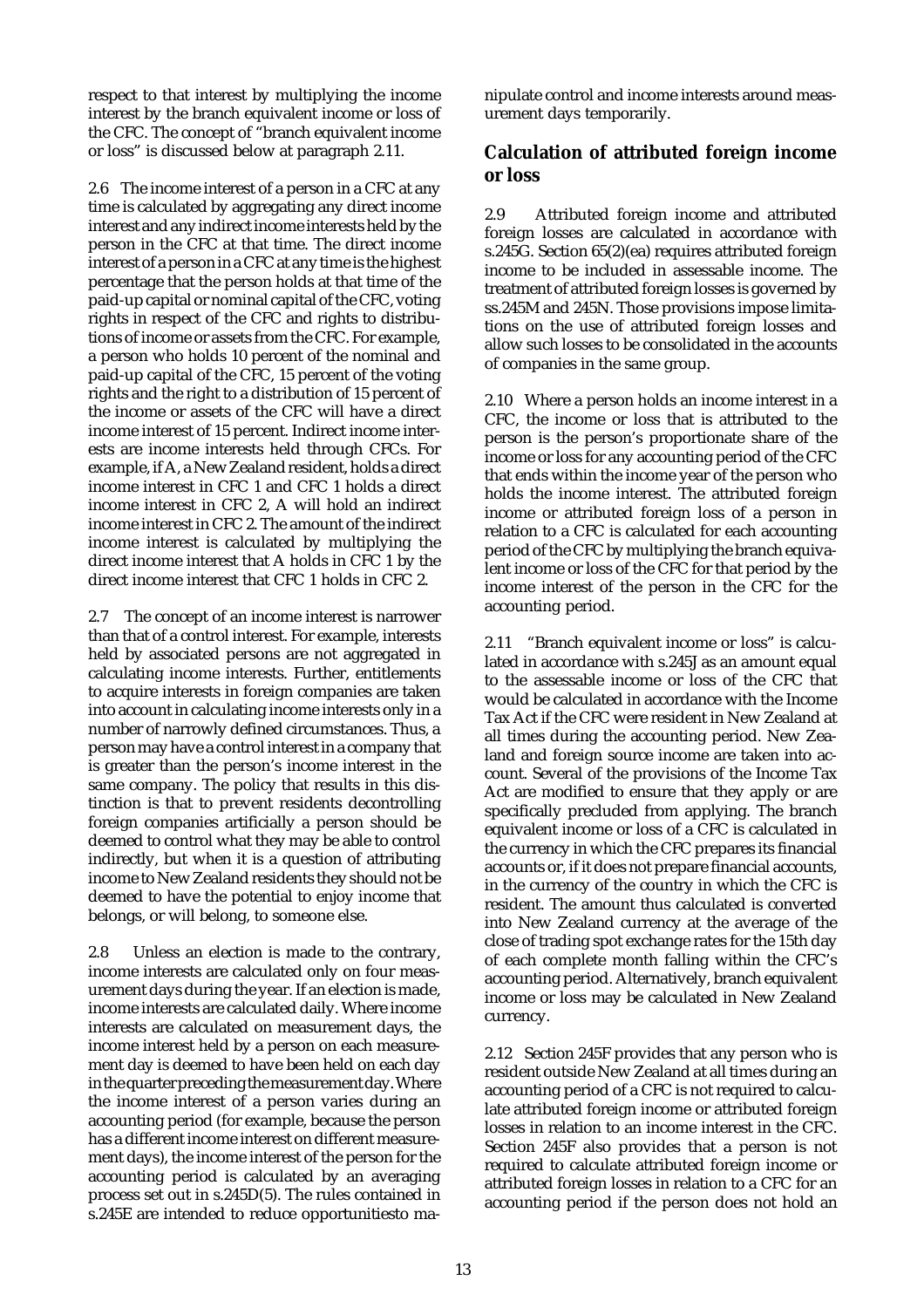income interest of 10 percent or greater in the CFC for that period. Income interests held by associated persons are aggregated for the purposes of this rule. For example, if A holds an income interest of 5 percent in a CFC and B, an associate of A, holds an income interst of 6 percent, A is deemed to hold an income interest of 11 percent. This is an income interest of 10 percent or greater. Therefore, A is required to calculate attributed foreign income and loss. Aggregation of interests held by associates applies only for the purposes of determining whether attribution of income and losses is required. It does not apply for the purposes of actually attributing income or losses. Thus, in the example A would be required to attribute only 5 percent of the CFC's income or losses.

# **Foreign tax credits**

2.13 Section 245K allows any resident who derives attributed foreign income with respect to an interest in a CFC to claim a credit for income tax paid by the CFC in respect of that income. Income tax paid or payable by the CFC to both foreign countries and to New Zealand is available for crediting. The credit is utilised in accordance with the following rules:

- (a) First, the credit is allowed against any income tax payable in respect of the attributed foreign income. For example, if attributed foreign income of \$100 is derived and foreign tax of \$40 is paid, then, assuming that the resident shareholder has an income interest of 100 percent, the \$40 is credited against New Zealand tax payable on the income. At a 33 percent rate of tax the New Zealand tax would be \$33. The \$40 tax paid by the CFC would be credited against the New Zealand tax leaving no New Zealand tax payable. There would be an excess credit of \$7.
- (b) Second, any excess credit is allowable against New Zealand tax payable on attributed foreign income derived in respect of any other CFC in that income year. This rule applies only if the other CFC is resident in the same country as the CFC in respect of which the credit arose. Using the example in paragraph (a), assume that the CFC mentioned in that paragraph is resident in country X and that the shareholder holds a 100 percent income interest in CFC 2, another CFC resident in country X. If the resident derives \$100 attributed foreign income from CFC 2, and CFC 2 pays tax of \$20 in respect of that income, there will be \$13 New Zealand tax to pay on that income after crediting the \$20. This liability can be reduced further by the \$7 excess credit calculated in paragraph (a) that arose in relation to the first CFC. The amount of tax to pay would therefore be reduced to \$6.
- (c) Third, any excess credit not utilised in accordance with paragraphs (a) and (b) may be carried forward to the next income year. In that income year the credit is allowable against tax payable on attributed foreign income derived from the CFC in relation to which the credit originally arose. This rule applies only if the CFC remains resident in the same country. The carried forward credit is also allowed against tax payable on attributed foreign income derived from any other CFC that in the income year to which the credit is carried forward is resident in the country in which the first CFC (ie the CFC in respect of which the credit arose) was resident when the credit originally arose.
- (d)Fourth, if any excess credit remains after application of the above rules the excess is carried forward indefinitely until it has been utilised in accordance with the rules described in paragraph (c).

2.14 Section 245L provides for tax credits arising under s.245K to be consolidated among members of a specified group of companies (as defined in s.191(4)). The country by country limitation on the use of foreign tax credits is maintained under s.245L. Therefore, where tax paid by a CFC gives rise to an excess credit that is available to one company in a specified group, the credit can be offset against tax payable by another company in the group only in respect of attributed foreign income derived from a CFC that is resident in the same jurisdiction as the first CFC.

# **Attributed foreign losses**

2.15 Section 245M provides that the following rules apply to attributed foreign losses incurred by a person:

- (a) First, attributed foreign losses sustained in relation to a CFC are deducted from any attributed foreign income derived by the person in that income year in respect of any other CFC that is resident in the same jurisdiction as the first CFC.
- (b) Second, any excess attributed foreign losses may be carried forward to the next income year. In that income year the losses are deducted from attributed foreign income derived in respect of the first CFC if it remains resident in the same jurisdiction. The carried forward attributed foreign losses may also be deducted from attributed foreign income derived in respect of any other CFC in that income year if that other CFC is resident in the jurisdiction in which the first CFC was resident when the loss arose.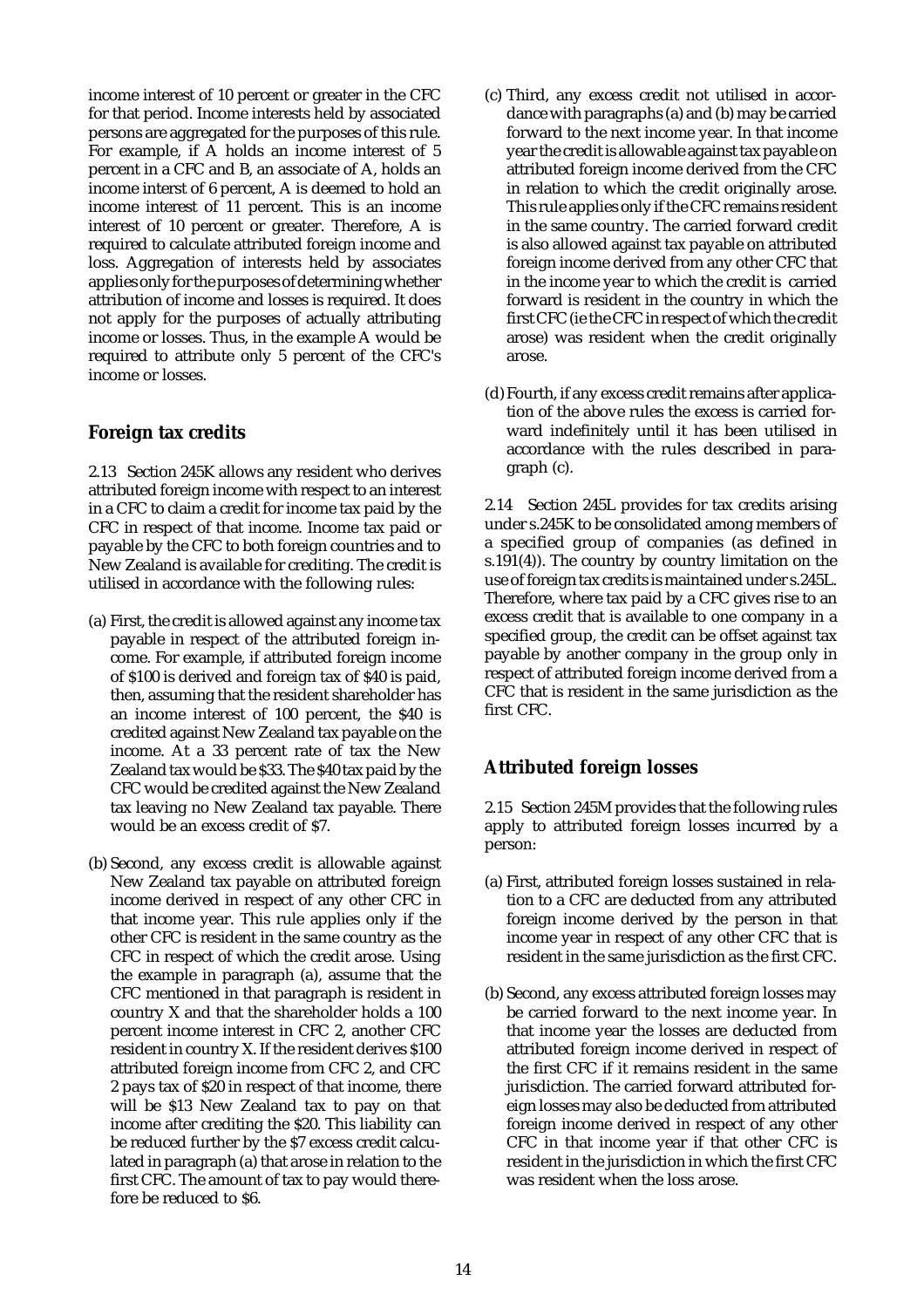(c) Any further excess attributed foreign losses are carried forward indefinitely until utilised in accordance with the rules described in paragraph (b).

2.16 Section 245N provides for the consolidation of attributed foreign losses among members of a specified group of companies (as defined in s.191(4)). As with the consolidation of foreign tax credits, attributed foreign losses may be consolidated only on a country by country basis. That is, they may be consolidated only if attributed foreign losses sustained with respect to one CFC are deducted from attributed foreign income derived with respect to another CFC that is resident in the same jurisdiction as that in which the first CFC was resident when the losses arose.

# **CFCs resident in countries listed in Fifteenth Schedule**

2.17 Income and losses are not attributed from CFCs resident in jurisdictions listed in the Fifteenth Schedule to the Income Tax Act: s.245P. These jurisdictions are Australia, Canada, France, Japan, the United Kingdom, the United States and the Federal Republic of Germany. The exemption does not apply if the CFC utilises a tax preference listed in the Sixteenth Schedule to the Income Tax Act for the purposes of income tax calculations in the country in which it is resident. Where a listed preference is utilised, the income or loss of the CFC is calculated according to the tax rules of the country in which the CFC is resident, adjusted to the amount that would have been calculated if the preference had not been utilised. Currently, only one preference is listed: namely, an exemption for income derived from business activities carried on outside the country.

# **Administrative provisions**

2.18 Section 245V provides that the Commissioner may make default assessments of attributed foreign income or loss where a person -

- (a) has failed to disclose a control or income interest in a CFC; or
- (b) has failed to disclose information requested by the Commissioner under s.17 of the Inland Revenue Department Act 1974 in relation to an interest in a CFC; or
- (c) is unable to obtain sufficient information to calculate attributed foreign income or loss with respect to an interest in a CFC.

2.19 Several methods for making default assessments are listed. However, these do not limit the methods that the Commissioner may employ in making an assessment. The listed methods are:

- (a) having regard to financial accounts or accounts prepared for the purposes of furnishing a tax return;
- (b) applying a presumed rate of increase to the branch equivalent income or loss of the CFC or the accounts of the CFC in prior years;
- (c) imputing a rate of return to the value of the interest at the beginning of the period; or
- (d) treating any gain or loss on disposal of the interest in the CFC, or any change in value of the interest, as attributed foreign income or loss.

2.20 Section 245W requires disclosure of control and income interests in foreign companies except to the extent that a control interest exists by virtue of the holding of direct and indirect control interests by associated persons. Also, provision is made for the Commissioner to exempt persons or classes of persons from the obligation to disclose.

# **Transitional provisions**

2.21 Transitional rules are set out in s.245Y. These apply with respect to CFCs that are not resident in low tax jurisdictions listed in the Seventeenth Schedule of the Income Tax Act. Where a person holds an income interest in such a CFC, income and losses are not attributed from the CFC until after 1 April 1990. The application of the CFC regime is thus phased in. In the case of CFCs resident in low tax jurisdictions listed in the Seventeenth Schedule income and losses are attributed from 1 April 1988. In the case of other CFCs there is no attribution until after 1 April 1990.

2.22 An election may be made not to apply the transitional rule. The effect of such an election is that the elector attributes income and losses from 1 April 1988 in respect of all CFCs in which the elector has an income interest, other than CFCs resident in countries listed in the Fifteenth Schedule (ie Australia, Canada, France, Japan, the United Kingdom, the United States and the Federal Republic of Germany). Such an election would likely be made in order to utilise losses incurred before 1 April 1990 by CFCs not resident in the listed low tax jurisdictions.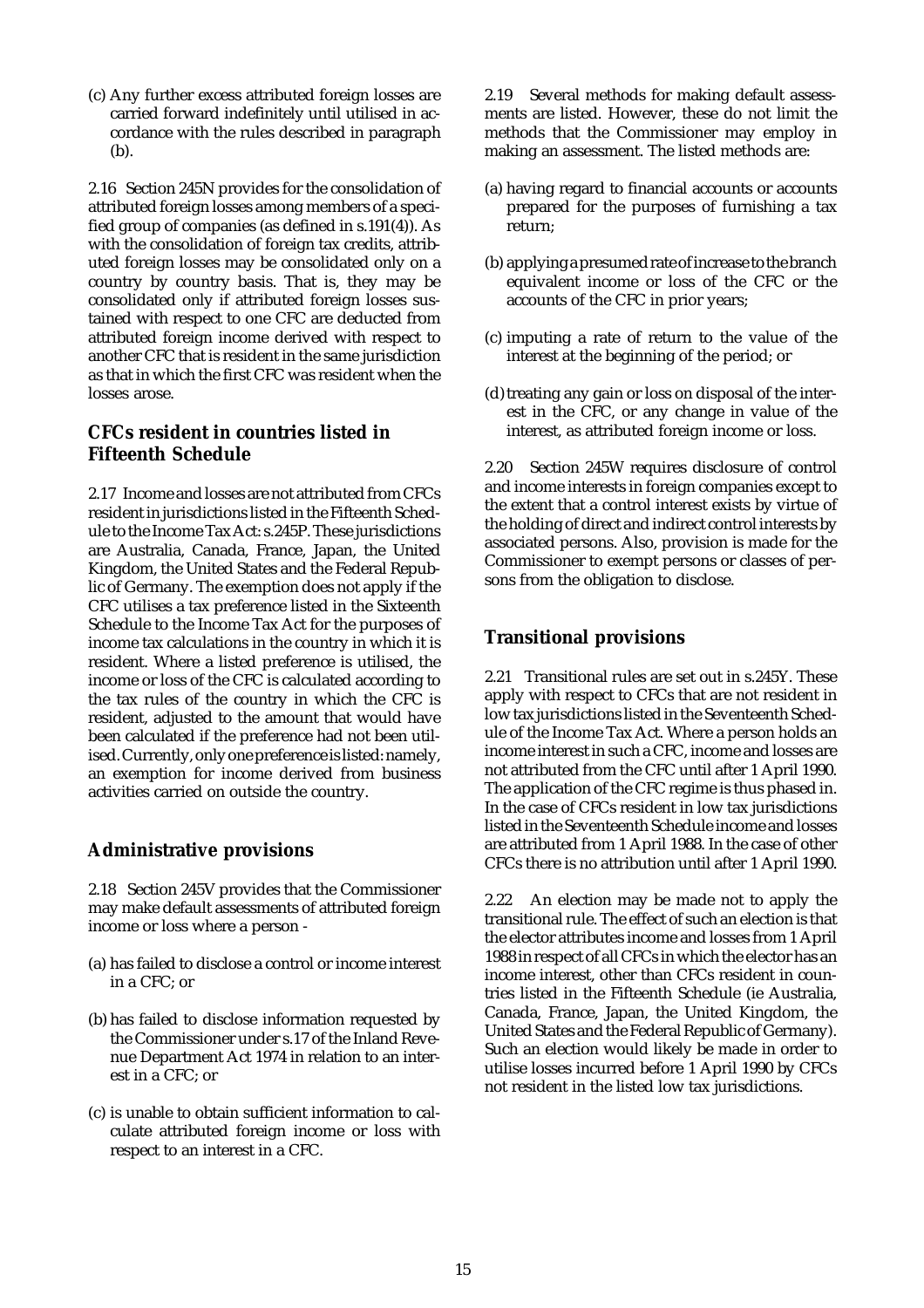# **Overview**

3.1 Section 245A(1) sets out definitions of terms for the purpose of Part IVA of the Income Tax Act and Part III of the Income Tax Amendment Act (No 5) 1988. Section 245A(2) contains a series of rules used in calculating control and income interests in foreign companies under s.245C and s.245D and in attributing income and losses from controlled foreign companies (CFCs) under s.245G. Section 245A(3) sets out rules for calculating income interests in CFCs where interests are held through partnerships.

# **Definitions: s.245A(1)**

# **Accounting period**

# (a) Significance

3.2 The expression "accounting period" is relevant in the following contexts:

- (i) The test of whether a foreign company is a CFC is applied in relation to the accounting period of the company: s.245C. A foreign company is a CFC if at any time during its accounting period the control test set out in s.245C is satisfied.
- (ii) A person who holds an income interest in a CFC is not required to attribute income and losses from the company for any accounting period if at all times during that accounting period the person is resident outside New Zealand, or if the person's income interest for the accounting period is not an income interest of 10 percent or greater: s.245F.
- (iii) A person who holds an income interest in a CFC is required to calculate the attributed foreign income or attributed foreign loss in respect of that interest for any accounting period of the CFC that falls within the person's income year: s.245G.
- (iv) The branch equivalent income or loss of a CFC, which is used to calculate the attributed foreign income or attributed foreign loss of a person with an income interest in the company, is calculated for the CFC's accounting period: s.245J.
- (v) Where a person has an income interest in a CFC that is resident in a country listed in the Fifteenth Schedule to the Income Tax Act, the exemption from calculating attributed foreign income or attributed foreign loss in relation to an accounting period of the CFC applies only where the company is resident in the listed

country at all times during the accounting period.

# (b) Definition

3.3 Section 245A(1) provides that the "accounting period" of a foreign company means its "accounting year". "Accounting year" is not defined and has its ordinary meaning: ie the period of twelve months for which the company usually prepares a set of financial accounts.

The definition of "year" in s.2 of the Income Tax Act is not relevant in this context.

3.4 The expression "accounting period" may mean a period other than twelve months where by virtue  $of -$ 

- (i) the formation or winding up of the foreign company (or similar circumstances); or
- (ii) the foreign company changing its residence; or
- (iii) the adoption, pursuant to s.245I, of a new accounting year, -

the branch equivalent income or loss of the company is permitted or required to be calculated on the basis of a period of other than twelve months. In these circumstances, the accounting period of the foreign company is the period of other than twelve months in respect of which branch equivalent income or loss is permitted or required to be calculated.

3.5 When a foreign company is formed, its annual balance date for accounting purposes may be less than twelve months from the date of formation. If this is the case the initial accounting period of the foreign company will be the period falling on and between the date of formation of the company and its annual balance date. Similarly, when a foreign company is wound up prior to its annual balance date for accounting purposes, the accounting period will be the period falling on and between the first day of the company's normal accounting period and the day on which the company is wound up. The "similar circumstances" contemplated by the language in parentheses in para (a) of the "accounting period" definition are circumstances where the company is not actually wound up but where it nevertheless ceases to exist. Where a company simply ceases to trade, but continues to exist, the cessation of trade would not constitute circumstances which are similar to the winding up of the foreign company in terms of the definition.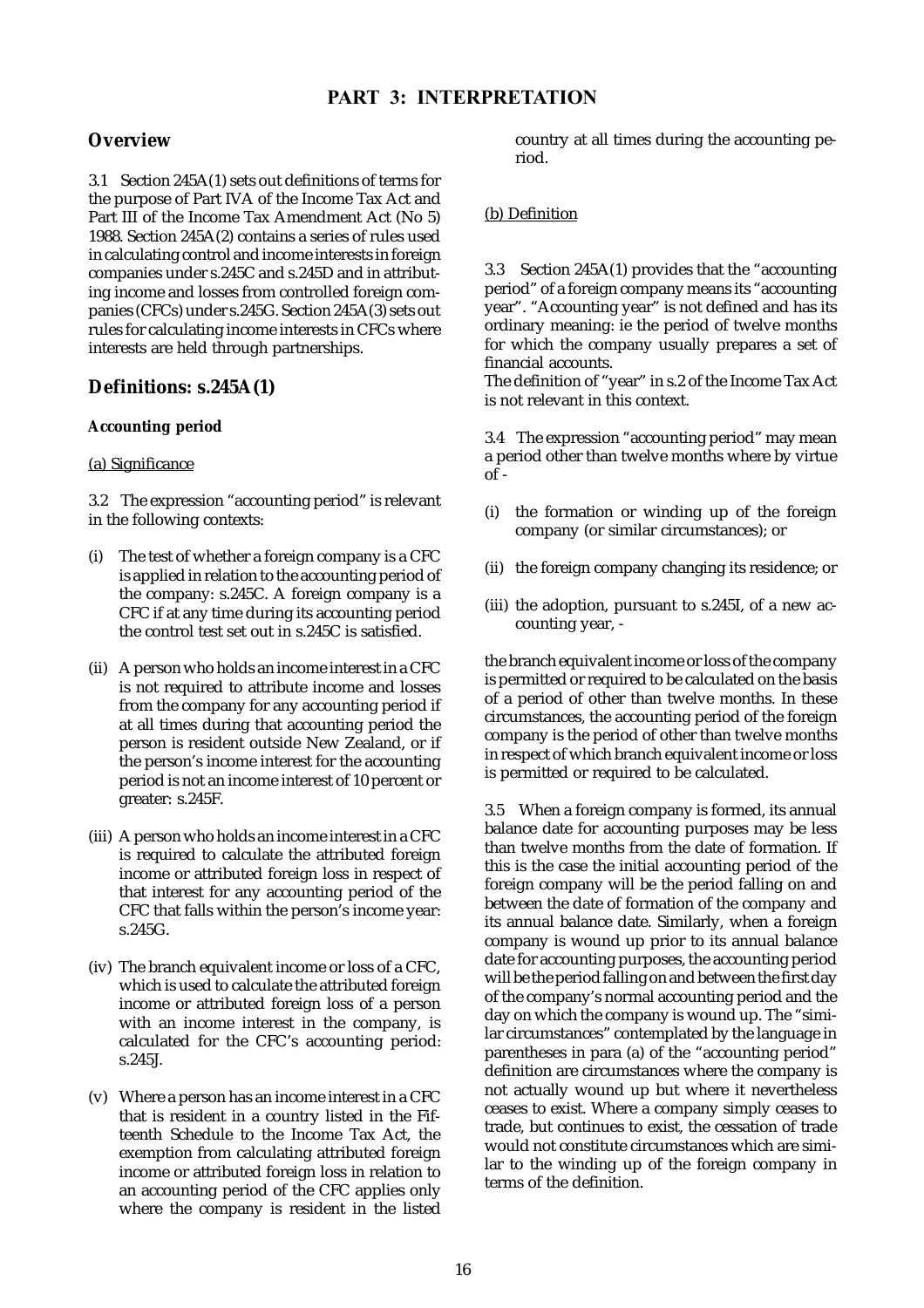3.6 Paragraph (b) of the definition of "accounting period" contemplates that the branch equivalent income or loss of a foreign company may be calculated on the basis of a period of other than twelve months where there is a change in residence of the foreign company. The only situation where this will occur is where a company becomes a foreign company or where a foreign company ceases to be a foreign company. This will generally happen when a resident company ceases to be resident in New Zealand or where a non-resident company becomes resident in New Zealand. However, this will not always be the case as foreign companies may be resident in New Zealand in terms of s.241 of the Income Tax Act: see the discussion of the definition of "foreign company" in paragraphs 3.56 to 3.59. Where the residence of a foreign company changes from one foreign country to another this will not automatically result in the branch equivalent income or loss of the company being calculated on the basis of a period of other than twelve months. A change in residence of this type can only give rise to an accounting period of other than twelve months if the Commissioner considers that the change is a relevant factor in deciding whether to approve a new accounting period for the foreign company under s.245I.

3.7 Section 245O(1) provides that when a company which was not previously a foreign company becomes a foreign company an accounting period of the foreign company is deemed to commence on the day on which it became a foreign company. The deemed accounting period will end on the day on which the company's accounting period normally ends. Section 245O(2) provides that when a company ceases to be a foreign company its accounting period is deemed to end on the day prior to the day on which it ceased to be a foreign company. The branch equivalent income or loss of the foreign company is then calculated in relation to the deemed accounting periods by using a time based apportionment or by calculating the income actually derived during the period for which the company was a foreign company: s.245O(3). As the effect of s.245O is to require branch equivalent income or loss to be calculated on the basis of an accounting period of other than twelve months, that other accounting period falls within the s.245A(1) definition of "accounting period".

3.8 Paragraph (c) of the definition of "accounting period" contemplates that branch equivalent income or loss may be calculated on the basis of a period of other than twelve months where, pursuant to s.245I, a new accounting year is adopted for the foreign company. Section 245I sets out the rules for changing the accounting year of a foreign company. When a person elects to change the accounting year of a foreign company, and the Commissioner approves the change, an accounting period is deemed to have commenced on the day after the last day of the old accounting year and to have ended on the last day of the new accounting year: s.245I(1). Branch equivalent income or loss will be calculated in relation to the deemed accounting period and, consequently, the deemed accounting period will be an accounting period for the purpose of the s.245A definition of "accounting period".

#### **Arrangement**

3.9 The term "arrangement" is used in following contexts:

- (a) the definition of "nominees" contained in s.245A(1). That definition is relevant for the purposes of the rules set out in s.245A(2)(a) which deem certain interests held by nominees to be held by the person for whom the nominee acts.
- (b) the anti-avoidance rule set out in s.245C(9). That provision is aimed at arrangements entered into by New Zealand residents whereby control interests are held by other persons in order to prevent a company from being a CFC.
- (c) the rules in s.245E that are designed to prevent manipulation of control or income interests around measurement days.

3.10 An "arrangement" is defined as meaning any contract, agreement, plan, or understanding (whether enforceable or unenforceable) including all steps and transactions by which it is carried into effect. The language in parentheses considerably extends the definition in that transactions may constitute arrangements even though the parties have no legal rights to force each other to carry out the steps agreed to.

#### **Attributed foreign income and attributed foreign loss**

3.11 "Attributed foreign income" and "attributed foreign loss" have the meanings assigned by s.245G. The calculation of attributed foreign income and attributed foreign losses is discussed in Part 9 of this bulletin. Attributed foreign income is included in assessable income after the deduction of any attributed foreign losses that have satisfied the ringfencing criteria in s.245M:  $s.65(2)(ea)$ .

#### **Branch equivalent income or loss**

3.12 "Branch equivalent income or loss" is the income or loss calculated with respect to a CFC for an accounting period in accordance with s.245J. The calculation of branch equivalent income or loss is discussed in Part 12 of this bulletin.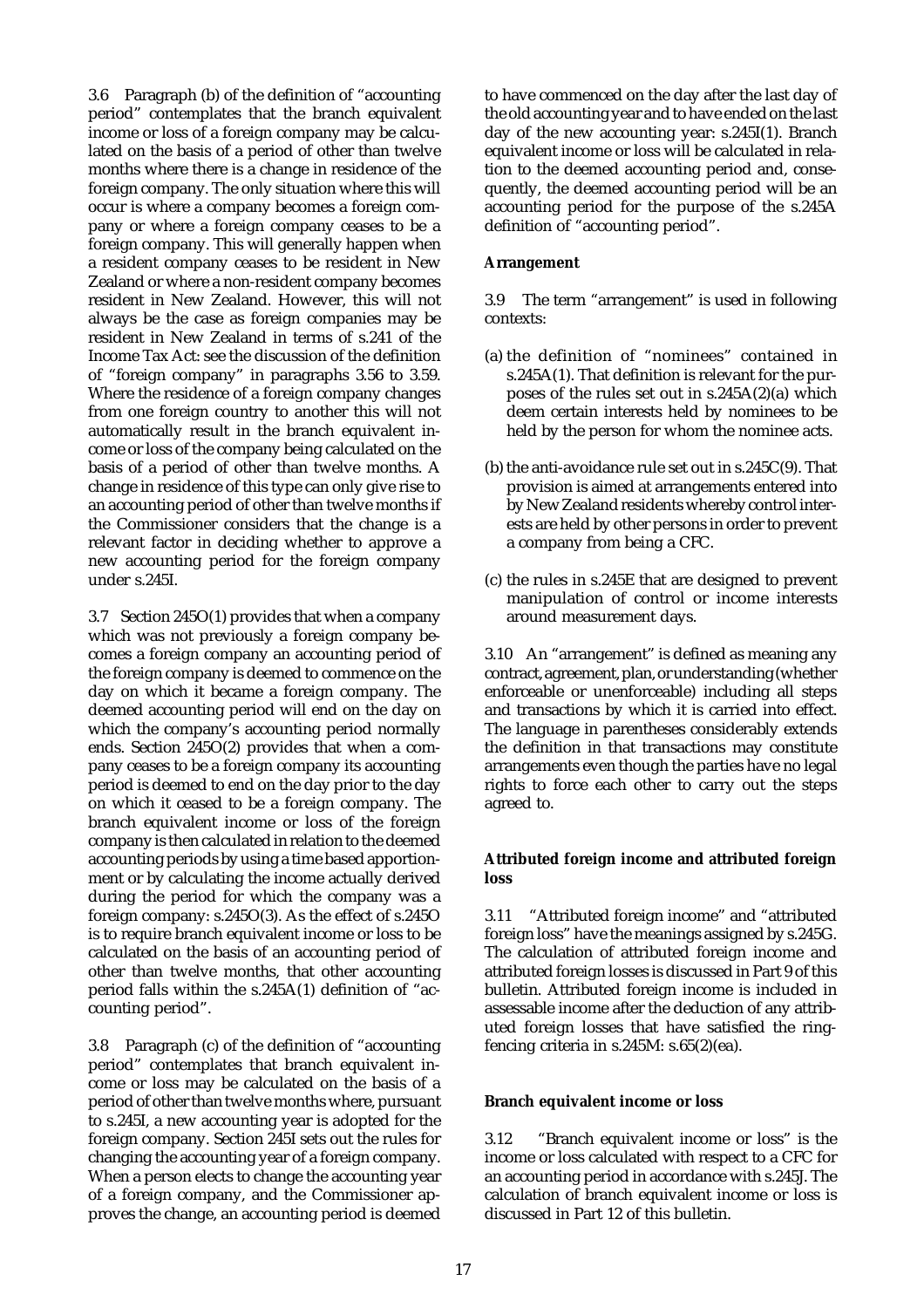### **Close of trading spot exchange rate**

### (a) Significance

3.13 The expression "close of trading spot exchange rate" is used in calculating branch equivalent income or loss in relation to a CFC under s.245J. Section 245J(3) provides that in calculating the branch equivalent income or loss of a CFC, the income or loss of the CFC is calculated in the currency in which the company prepares its financial accounts, or, if it does not prepare such accounts, in the currency of the country in which it is resident. The resulting figure is then converted into New Zealand currency using the average of the close of trading spot exchange rates for the 15th day of each complete month falling within the company's accounting period. The proviso to s.245J(3) permits any person who is required to calculate branch equivalent income or loss to elect to make the calculation in New Zealand currency.

3.14 The expression "close of trading spot exchange rate" is also used in translating foreign taxes into New Zealand currency in calculating the entitlement to a foreign tax credit under s.245K. For the purpose of that calculation, income tax paid or payable in another currency is converted into New Zealand currency in accordance with one of two optional methods. The first is to apply the close of trading spot exchange rate on the date when the income tax was paid or became payable. The second is to apply the average of the close of trading spot exchange rates for the 15th day of each complete month falling within the CFC's accounting period.

3.15 The definition of "close of trading spot exchange rate" was amended by s.9 of the Income Tax Amendment Act (No.2) 1989. The amendment applies from the income year commencing on 1 April 1989. Consequently, the definition prior to amendment applies only until the end of the income year commencing on 1 April 1988.

# (b) Definition prior to amendment

# - application

3.16 The definition of "close of trading spot exchange rate" prior to its amendment by s.9 of the Income Tax Amendment Act (No.2) 1989 applies from 1 April 1988 until the end of the 1989 income year. This means that the former definition applies where it is necessary for a person to calculate branch equivalent income or loss in relation to a CFC for the 1989 income year and in calculating the person's foreign tax credit entitlement in relation to that income year. In practical terms, this will be the case where:

- (i) the accounting period of the CFC ended within the 1989 income year (but after 1 April 1988, the application date of the CFC regime) so that it may be necessary to calculate attributed foreign income or attributed foreign loss in accordance with s.245G; and
- (ii) the person had an income interest of 10 percent or greater in a CFC for the accounting period so that s.245F does not preclude calculation of attributed foreign income or attributed foreign loss; and
- (iii) the CFC was resident in a country or territory listed in Part A of the Seventeenth Schedule to the Income Tax Act or was a company of the type specified in Part B of that Schedule so that transitional relief provided by s.245Y is not available.

3.17 By way of example, assume that a resident who returns income to a year ending on 31 March held an income interest in a CFC resident in Hong Kong for the CFCs accounting period ending on 31 December 1988. The accounting period ends within the resident's 1989 income year. Therefore, the former close of trading spot exchange rate definition applies in calculating the branch equivalent income or loss of the CFC, and in calculating the credits available for tax paid by the CFC.

# - definition

3.18 The former definition sets out three methods for determining the "close of trading spot exchange rate" of any foreign currency on a particular day. The methods are applied sequentially in that the second and third methods apply only if the preceding methods cannot be applied. The three methods for determining the close of trading spot exchange rate on a particular day are:

- (a) An average of the spot rates of exchange for the purchase of New Zealand dollars using the rates quoted at 3.00 pm New Zealand time on that day (or on the preceding day if no rates were quoted on that day) by foreign exchange dealers authorised under the Reserve Bank of New Zealand Act 1964. The rates must have been quoted on a market approved by the Commissioner in determination G6, or in any determination issued in substitution for that determination.
- (b) If method (a) did not apply, the "cross rate" determined as at 3.00 pm New Zealand time on that day in accordance with the method specified in para  $(3)(c)$  of determination G6, or in any corresponding paragraph of any determination issued in substitution for determination G6.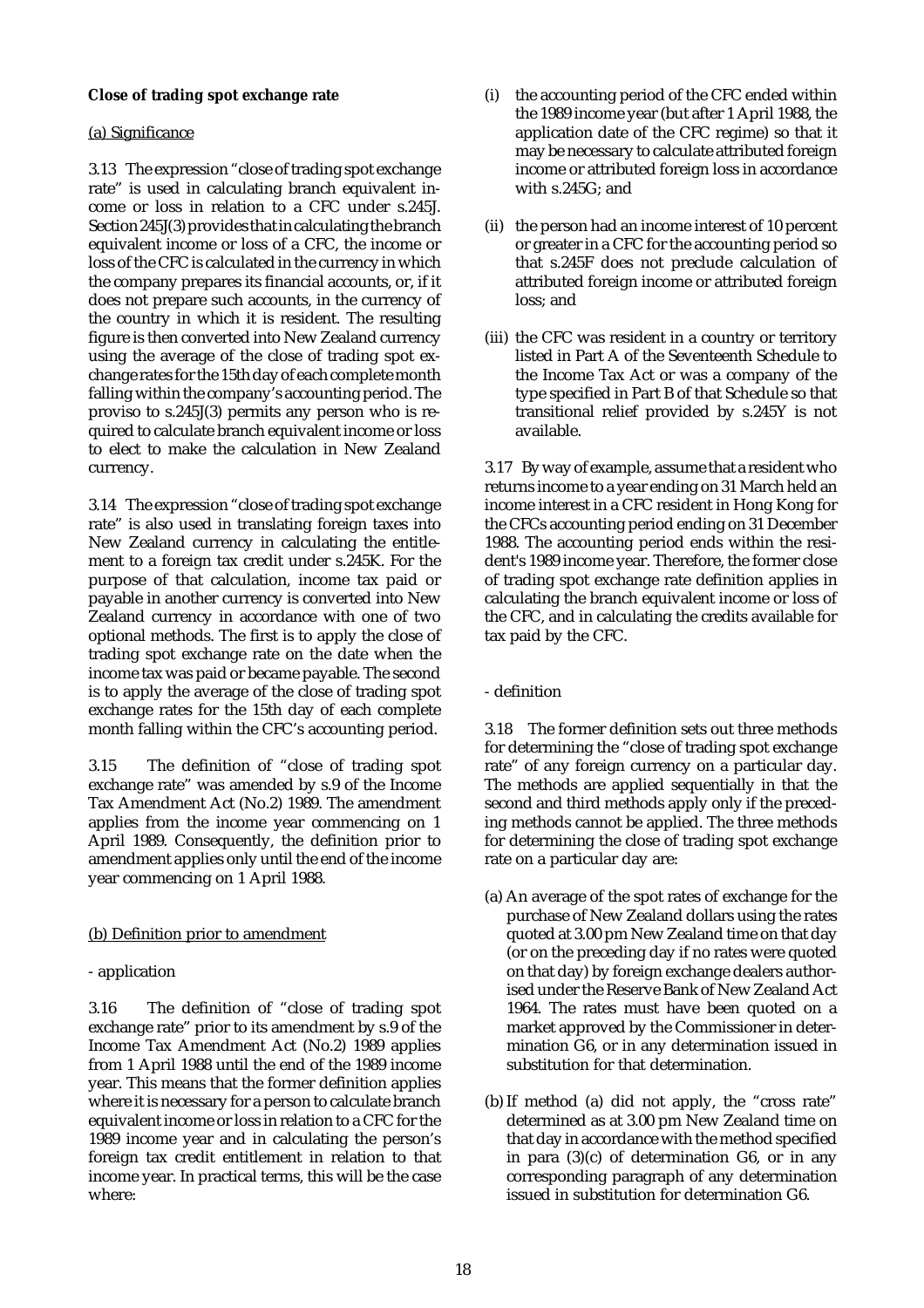(c) If methods (a) and (b) did not apply, the methodspecified in para 6(3) of determination G9, or in any corresponding paragraph of any determination issued in substitution for determination G9.

### - method (a)

3.19 Method (a) requires an averaging of spot rates of exchange quoted by foreign exchange dealers authorised under the Reserve Bank of New Zealand Act 1964. A "spot rate of exchange" is the exchange rate for the immediate delivery of the currencies to be exchanged. The spot rate of exchange used is the rate for the purchase, rather than sale, of New Zealand dollars.

3.20 The rate of exchange must be on a market approved by the Commissioner in determination G6, or in any determination made in substitution for determination G6. Determination G6 approved the New Zealand foreign currency market in European Currency Units and in the currencies of 24 listed countries. Determination G6 was replaced by Determination G6A on 21 November 1988. The markets approved in Determination G6A are the same as those approved in Determination G6.

3.21 If no spot rates of exchange were quoted on the day in respect of which it is necessary to establish a close of trading spot exchange rate, paragraph (a) of the former "close of trading spot exchange rate" definition provides that the rates quoted on the immediately preceding day are used.

# - method (b)

3.22 Method (b) applies if no spot rates of exchange are quoted in respect of New Zealand dollars on a market approved in determination G6 (or in any determination issued in substitution for that determination) made under s.64E. In these circumstances, the close of trading spot exchange rate is the "cross rate" determined as at 3.00 pm on the day in respect of which it is necessary to establish a close of trading spot exchange rate. The "cross rate" is determined by applying the method outlined in para (3)(c) of determination G6 or in any corresponding paragraph of any determination issued in substitution for determination G6.

3.23 The reference to para (3)(c) of determination G6 is a reference to para  $(3)(c)$  of para 6 of that determination. The paragraph provides that the cross rate is calculated by reference to the rate quoted on a "multicontributor page" for the foreign currency against the United States Dollar and the rate quoted on a multicontributor page for the United States Dollar against the New Zealand Dollar. A

"multicontributor page" is defined in para 5 (j) of determination G6 as a multicontributor page of information that is displayed on a screen provided by Reuters New Zealand Ltd or Telerate NZ Ltd.

3.24 Determination G6 was replaced by determination G6A on 21 November 1988. The relevant provision in determination G6A for establishing the cross rate is para  $6(4)(c)$ . That paragraph is in the same terms as para 6(3)(c) of determination G6.

- method (c)

3.25 Method (c) applies if methods (a) and (b) do not apply. It provides that the close of trading spot exchange rate is the rate determined by applying the method specified in para 6(3) of determination G9 made under s.64E.

3.26 Subparagraphs (a) and (b) of para 6(3) of determination G9 are not relevant because they specify the circumstances in which para 6(3) applies in the context of determination G9. They do not specify a method of calculating an exchange rate and para (c) of the "close of trading spot exchange rate" definition incorporates para 6(3) only in so far as it prescribes a method of calculating an exchange rate.

3.27 Subparagraph (c) of para 6(3) provides that where the method of calculating an exchange rate is dealt with in a determination made by the Commissioner under s.64E(1), the exchange rate is the price or spot rate determined in that determination. The determinations in which an exchange rate is specified will be determinations G6 and G6A, or a determination issued in substitution for those determinations. Thus, subpara (c) will not apply generally in the context of the s.245A definition of "close of trading spot exchange rate" because for the purposes of that definition recourse is only had to para 6(3) of determination G9 if the methods prescribed in determinations G6 or G6A do not apply.

3.28 Subparagraph (d) of para 6(3) applies if the exchange rate is not specified in a determination made by the Commissioner under s.64E(1) and if the amount requiring conversion into New Zealand currency is expressed in a currency for which there is an accessible and active market in New Zealand dollars, in the "base currency", or in another currency for which there is an accessible and active market. In these circumstances, the exchange rate is determined in a manner consistent with determinations made by the Commissioner for the purpose of ascertaining the price or rate for any currency. The "base currency" is defined in para 5 of determination G9 as being the currency or commodity in which rights or obligations under a financial arrangement are fixed. The base currency concept is thus not relevant in the context of the "close of trading spot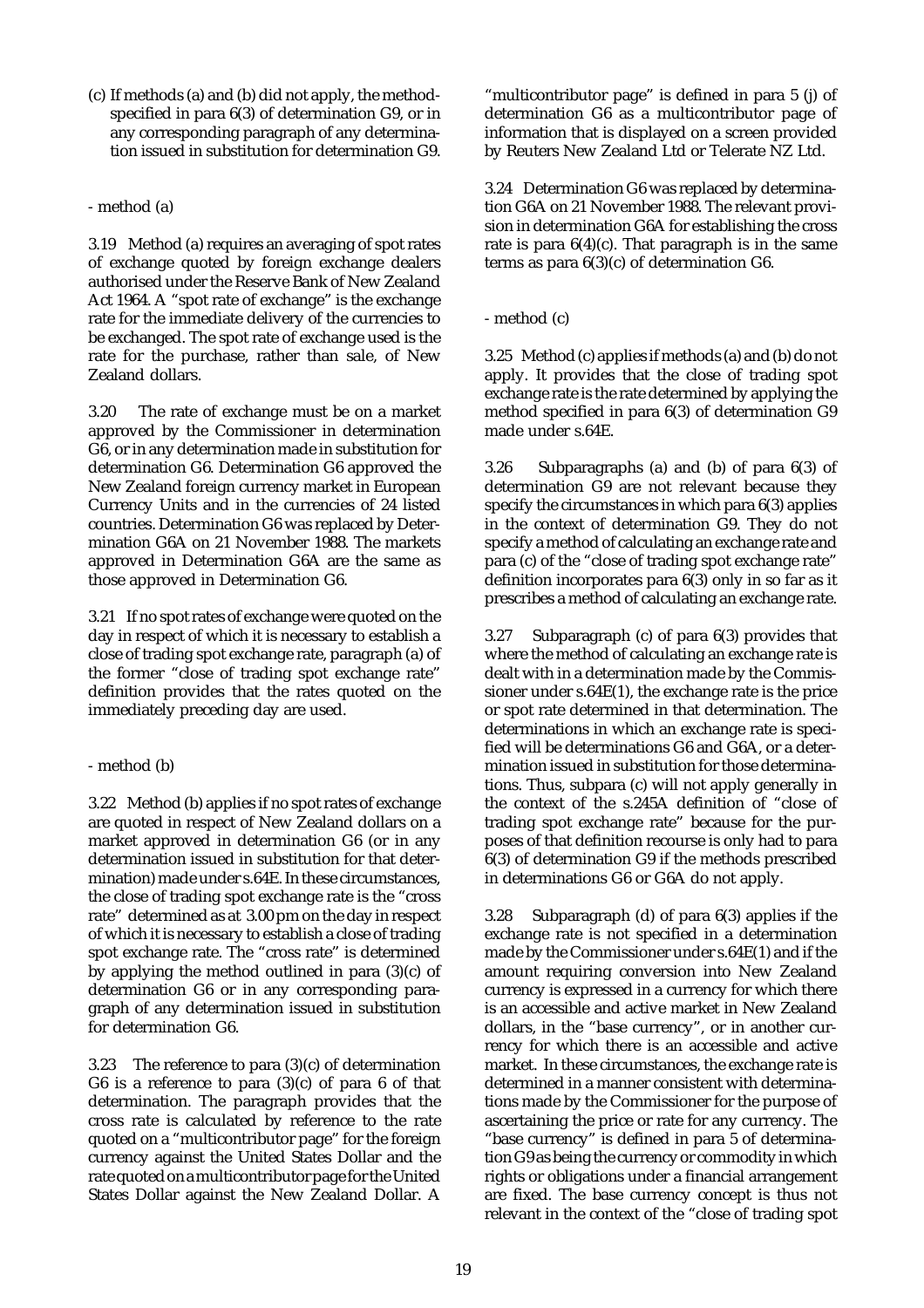exchange rate" definition because that definition applies with respect to branch equivalent income and losses and foreign tax credits rather than with respect to financial arrangements.

3.29 For para 6(3)(d) to apply the amount must be expressed in a currency for which there is an "accessible and active" market in New Zealand dollars or in another currency for which there is an accessible and active market. For example, assume that the amount requiring conversion is expressed in the currency of country A and that there is an active and accessible market for country A currency in the currency of country B. If there is an active and accessible market for country B currency in New Zealand dollars, para 6(3)(d) may be applied to determine the exchange rate between the country A currency and New Zealand dollars. If there is no active and accessible market for country B currency in New Zealand dollars but there is such a market for country B currency in the currency of country C, and there is an active and accessible market for country C currency in New Zealand dollars, para 6(3)(d) may be applied to establish an exchange rate between the country A currency and New Zealand dollars. Thus, it may be possible to establish an exchange rate between another currency and New Zealand dollars by using a series of cross rates. In the example this would involve calculating the conversion rates from country A currency to country B currency, from country B currency to country C currency and from country C currency to New Zealand currency.

3.30 The exchange rate established under para 6(3)(d) must be determined in a manner consistent with determinations made by the Commissioner for the purpose of ascertaining the price or rate for any currency. Using a series of cross rates in the manner indicated in the preceding paragraph will be consistent with the method prescribed in determination G6A where a buy and sell rate for a spot contract is not quoted on a multicontributor page: determination G6A, para 6(5).

3.31 If the method set out in para 6(3)(d) of determination G9 cannot be used to determine an exchange rate, para 6(3)(e) of that determination applies. That paragraph provides that the exchange rate is the price or spot rate at which an arm's length dealing would be expected to take place at the time.

# (b) Definition after amendment

# - application

3.32 The new definition of "close of trading spot exchange rate" applies from the income year commencing on 1 April 1989. Thus, the new definition applies where it is necessary for any person to calculate the branch equivalent income or loss of a CFC for income years commencing on and after 1 April 1989, and where it is necessary to calculate foreign tax credits in relation to such income years. This will be the case if:

- (i) the accounting period of the CFC ends within an income year commencing on and after 1 April 1989; and
- (ii) the person has an income interest of 10 percent or greater in the CFC; and
- (iii) attribution of income or losses from the CFC is required.

#### - definition

3.33 The definition of "close of trading spot exchange rate", as amended, prescribes three methods for determining the close of trading spot exchange rate in respect of a foreign currency. Like the former definition, the methods apply sequentially with the second and third methods apply only if the preceding methods do not apply. The methods for determining the close of trading spot exchange rate on a particular day are:

- (a) The rate of a spot contract for the purchase of New Zealand dollars using the foreign currency at any time on that day. The rate must be on a market approved, and from sources of information approved, by the Commissioner in determination G6A (or in any determination issued in substitution for that determination). If no rate can be established in relation to the particular day, the rate of a spot contract on the next succeeding day (within five working days of the particular day in relation to which it is necessary to determine the close of trading spot exchange rate) on which such a rate can be established is used.
- (b) If method (a) does not apply, the cross rate determined as at 3 pm New Zealand time on that day by applying the method prescribed in para  $6(4)(c)$  of determination G6A, or in any corresponding paragraph of any determination issued in substitution for that determination.
- (c) If methods (a) and (b) do not apply, the rate determined by applying the method specified in para 6(3) of determination G9, or in any corresponding paragraph of any determination issued in substitution for that determination. This method has not changed from the third method that applied under the former definition.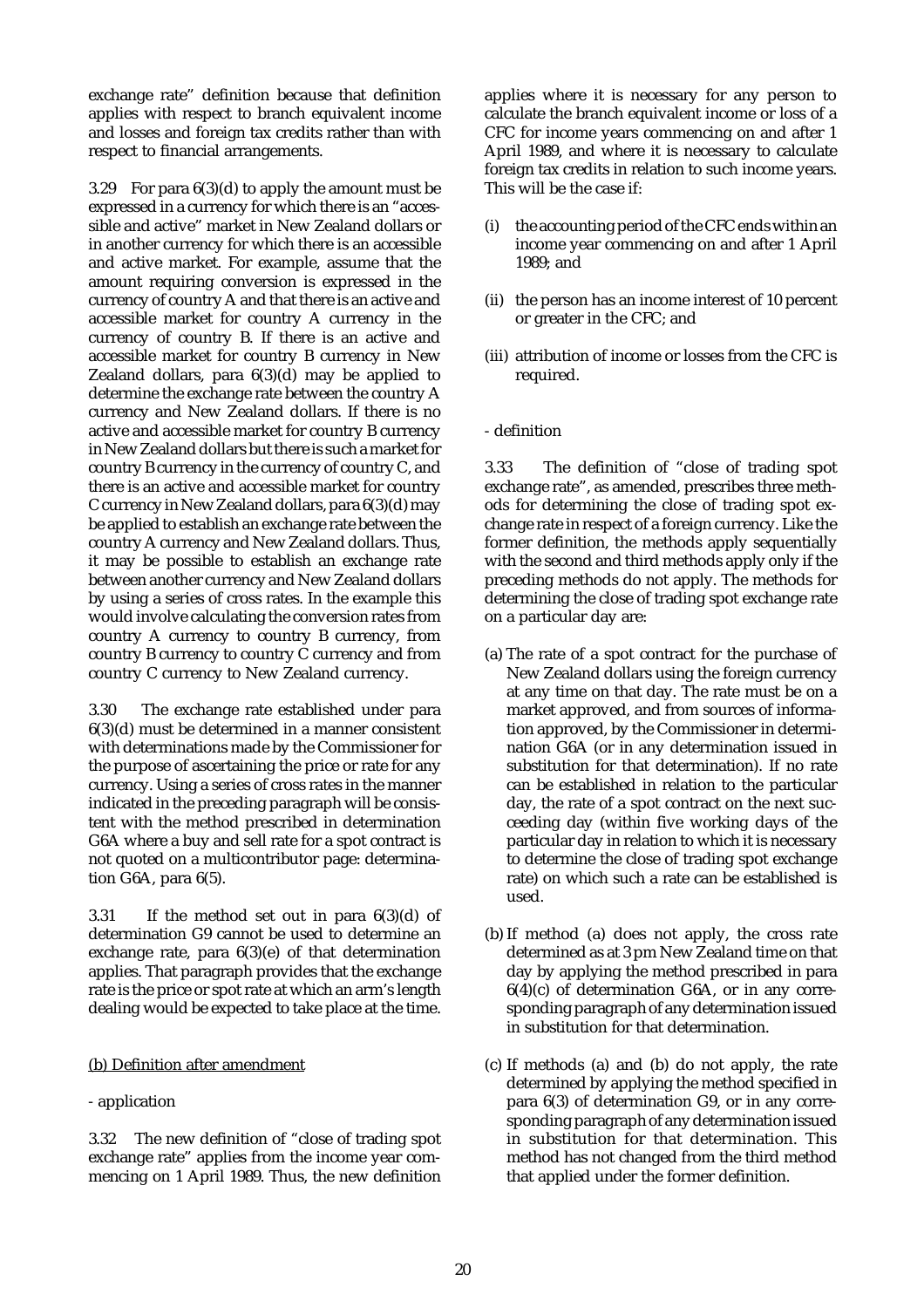#### - method (a)

3.34 Under method (a) the close of trading spot exchange rate in relation to a particular day is calculated as the rate of a spot contract for the purchase of New Zealand dollars using the foreign currency at any time on that day. The rate is determined by taking the rate of any spot contract. This contrasts with the definition prior to amendment where an average of spot rates was taken. Also, the close of trading spot exchange rate is determined by reference to the rate of a "spot contract" for the purchase of New Zealand dollars using the foreign currency. A spot contract for the purchase of New Zealand dollars is one where delivery is within two days. This differs from the "spot rate" concept in the definition prior to amendment where delivery must be immediate.

3.35 The rate of the spot contract must be obtained from a market approved, and from the sources of information approved, by the Commissioner in determination G6A or in any determination issued in substitution for that determination. Determination G6A was replaced by determination G6B from 23 April 1990. Paragraph 6(1) of determination G6B approves the New Zealand foreign currency market in European Currency Units and in the currencies of 24 countries. Paragraph 6(2) of that determination approves two sources of information in relation to spot contracts:

- (a) first, a "multicontributor page" that quotes rates for spot contracts. The expression "multicontributor page" is defined in para 5(1) of determination G6B as a multicontributor page of information that is displayed on a screen provided by Reuters New Zealand Ltd or by Telerate New Zealand Ltd.
- (b) second, if the person does not have access to a multicontributor page, the advice as to the rate given to the person by an "approved foreign exchange dealer" if the rates are derived by the dealer from an approved source and are the rates at which the dealer would have performed the foreign exchange transaction. The rates are obtained by the dealer from an approved source if they are obtained from a multicontributor page. The expression "approved foreign exchange dealer" is defined in para 5(1) of determination G6B as a foreign exchange dealer that is a registered bank for the purposes of the Reserve Bank Act 1989 and is active in the market.

The approved sources of information in determination G6B differ from those in determination G6A only in that in cases where a person does not have access to a multicontributor page an exchange rate is obtained from an "approved foreign exchange dealer" while under determination G6A the rate was

obtained from an "authorised foreign exchange dealer". This change reflects the provisions of the Reserve Bank Act 1989.

3.36 If a rate for a spot contract cannot be obtained on the particular day, the close of trading spot exchange rate for that day may be determined by taking the rate for a spot contract on the next succeeding day that a rate for a spot contract can be determined. However, the rate thus determined must be determined on a day not later than five working days after the day for which it is necessary to establish the close of trading spot exchange rate. If rates for a spot contract can be obtained on more than one of the five working days succeeding the day on which it is necessary to determine the rate, the rate obtained on the day closest to day in respect of which the determination is required is taken. For example, if a rate for a spot contract cannot be determined on a particular day, but a rate can be determined for the second and the third working days after the particular day, the rate which applies for the purpose of the close of trading spot exchange rate definition is that obtained on the second succeeding working day.

- method (b)

3.37 If the rate of a spot contract cannot be obtained in relation to a particular day under method (a), the close of trading spot exchange rate is determined under method (b) as the "cross rate" determined as at 3 pm New Zealand time on the particular day. The cross rate is determined by applying the method outlined in para 6(4)(c) of determination G6A, or in any corresponding paragraph of any determination issued in substitution for that determination. The corresponding paragraph in determination G6B is paragraph 6(3)(c). Determination G6B applies from 23 April 1990.

3.38 Method (b) is essentially the same as method (b) of the former "close of trading spot exchange rate" definition. The only substantive difference is that method (b), as amended, requires the determination of the rate for a "spot contract" while method (b) prior to amendment required the determination of a "spot rate of exchange". The difference is that in the former case the contract may be for New Zealand dollars deliverable within two days while in the latter case the contract must have been for immediate delivery of New Zealand dollars.

3.39 Paragraph 6(3)(c) of determination G6B provides that the cross rate is calculated by reference to the rate quoted on a multicontributor page for the foreign currency against the United States dollar and the rate quoted on a multicontributor page for the United States dollar against the New Zealand dollar. By way of example, assume that on 15 June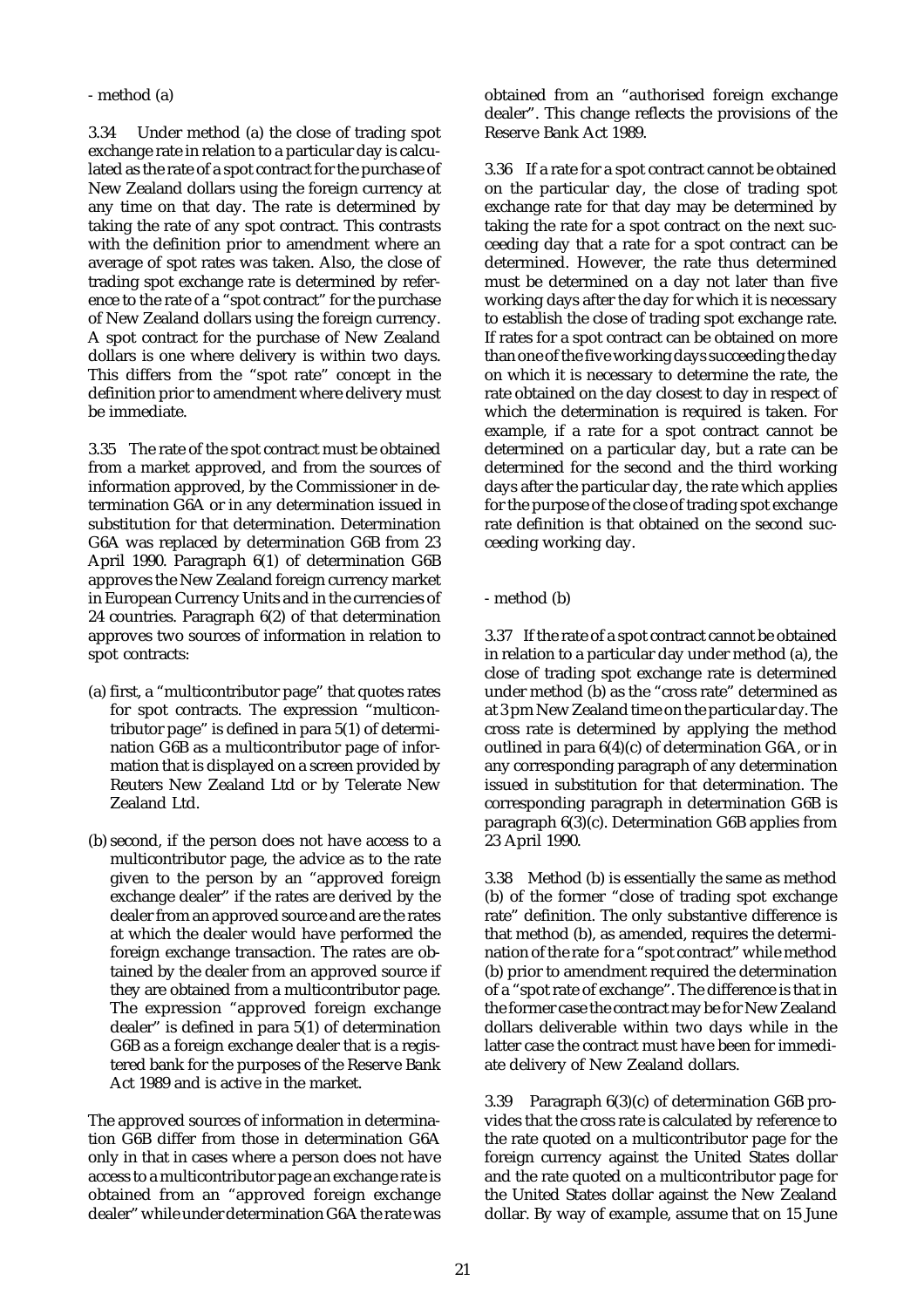1990 the exchange rate between the New Zealand dollar and the United States dollar is 0.6435 (ie NZ\$1 buys US\$0.6435) and that the exchange rate between the United States dollar and Country X currency is 1.2500 (ie US\$1 buys 1.2500 units of Country X currency). Assuming that there is no approved market in Country X currency in terms of determination G6B, the close of trading spot exchange rate is calculated as the cross rate between the Country X currency and the New Zealand dollar. The close of trading spot exchange rate is thus  $0.6435 \times 1.2500 =$ 0.8043.

#### - method (c)

3.40 Paragraph (c) of the "close of trading spot exchange rate" definition was not amended by the Income Tax Amendment Act (No 2) 1989. Thus, if methods (a) and (b) do not apply the close of trading spot exchange rate is determined in accordance with the method specified in para 6(3) of determination G9. Generally, this means that the close of trading spot exchange rate is:

- (a) if the amount requiring conversion is expressed in a currency for which there is an active and accessible market in New Zealand dollars or in another currency, an exchange rate determined in a manner that is consistent with determinations made by the Commissioner for the purpose of ascertaining the price or rate for any currency. For example, a series of cross rates could be used if there was an active and accessible market in each of the currencies used;
- (b) if it is not possible to use a method that is consistent with determinations made by the Commissioner, a price or spot rate at which an arm's length dealing would be expected to take place at the time.

3.41 Determination G9 was replaced by determination G9A from 4 December 1989. Therefore, for currency translations made after 4 December 1989 the appropriate references in paragraph (c) of the close of trading spot exchange rate definition are to paragraph 6(2) of determination G9A. The method specified in that paragraph is the same as that which applied under paragraph 6(3) of determination G9.

#### **Control interest**

3.42 The term "control interest" is defined in relation to a foreign company as having the meaning assigned to it by s.245C. Control interests are discussed in Part 5 of this bulletin.

#### **Controlled foreign company**

3.43 The term "controlled foreign company" is defined as having the meaning assigned to it by s.245C. The meaning of "controlled foreign company" is discussed in Part 5 of this bulletin. A controlled foreign company is generally referred to as a CFC in this bulletin.

#### **Foreign company**

#### (a) Significance and definition

3.44 The "foreign company" definition is important in the context of the controlled foreign company (CFC) regime because only foreign companies may be classified as CFCs. The definition is also important in the context of the foreign investment fund (FIF) regime because foreign companies represent the main category of entity to which that regime applies.

3.45 Section 245A(1) defines "foreign company" as meaning a "non-resident company" or a company that is resident in New Zealand but which is not liable to income tax in respect of part or all of its income pursuant to a double tax agreement because, for the purpose of the agreement, the company is treated as not being resident in New Zealand. The essential elements are thus:

- (i) there must be a "company";
- (ii) the company may be either a non-resident company or a resident company that is treated as not being a resident company for the purposes of a double tax agreement.

# (b) "Company" definition

# (i) Description

3.46 The term "company" is defined in s.2 of the Income Tax Act. A new definition was inserted by s.16(2) of the Income Tax Amendment Act (No.5) 1988 with effect from 1 April 1988.

3.47 The definition provides that "company" means a body corporate or other entity which has a legal personality or existence distinct from those of its members. A body corporate or other entity may be a company whether it is incorporated in New Zealand or elsewhere. Further, the term "company" is defined as including anything deemed to be a company for the purposes of the Income Tax Act.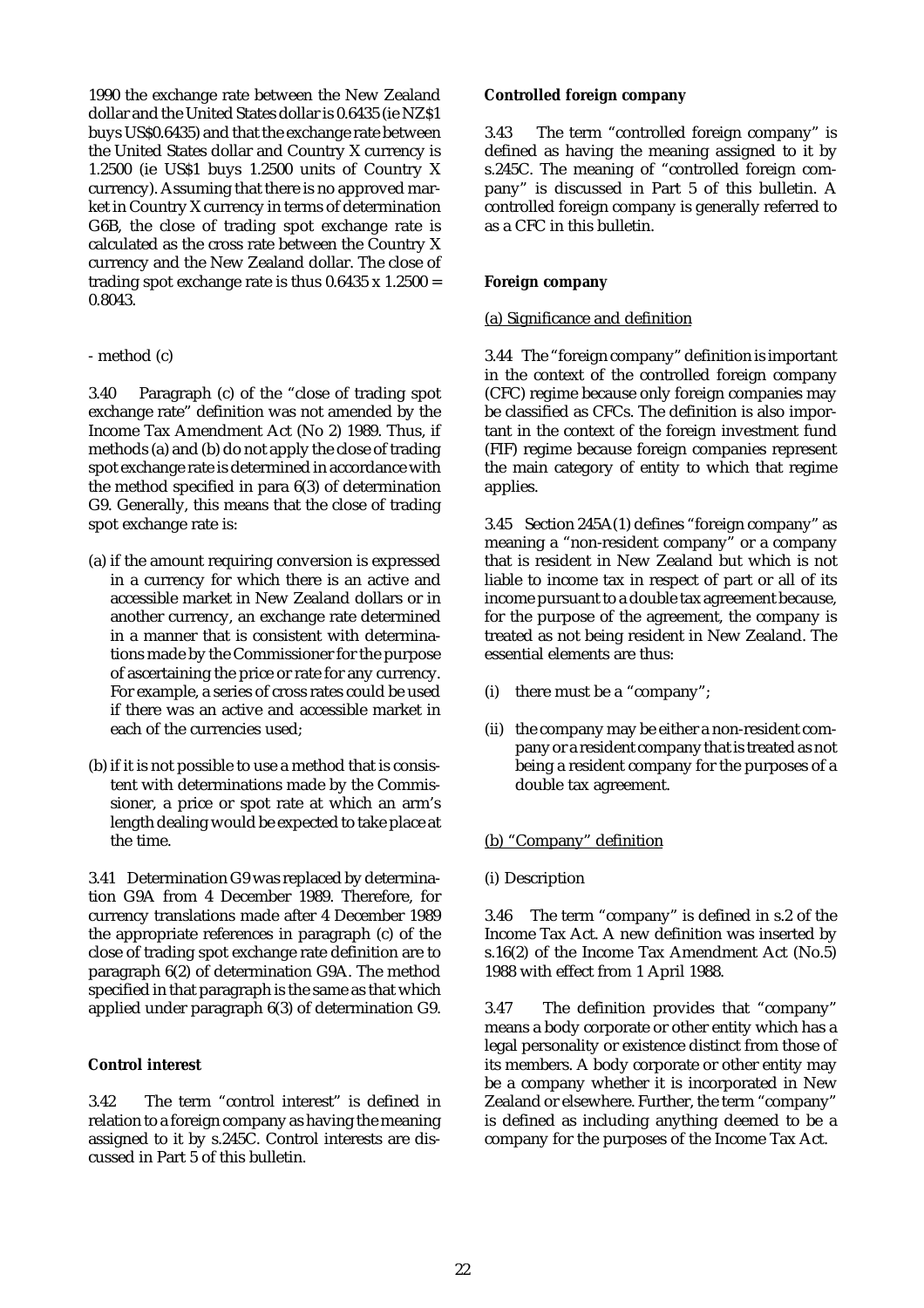(ii) Bodies corporate and other entities

3.48 Under the first limb of the "company" definition a company is:

- a body corporate; or
- $\bullet$  any other entity which has a legal personality or existence distinct from those of its members.

3.49 A "body corporate" is a body of persons which is incorporated. A body corporate may be incorporated in New Zealand or in another country. One consequence of incorporation is that the body corporate has a legal personality that is distinct from that of its members. A body corporate thus has legal rights and is subject to legal duties which are separate from those enjoyed or borne by its members.

3.50 Whether an entity is a company on the grounds of having a separate legal personality or existence is determined by considering the following factors:

- $\bullet$  whether the property of the entity is distinct from that of its members. If the entity's property is owned by the members jointly, that may indicate that the entity does not have a separate personality.
- $\bullet$  whether the entity may sue and be sued in its own right. If so, this may indicate that the entity has a separate legal personality, although in some jurisdictions entities without a separate personality may sue and be sued in their own name.
- whether the members of the entity are liable for its debts. If the entity has a separate legal personality, the members will not be liable for its debts, although they may be liable to make a contribution to the entity to enable it to discharge its debts. The quantum of the contribution will depend upon whether the liability of the members is stated to be limited or unlimited.
- whether the entity has perpetual succession in that it is not affected by the death of any member or by a change of members. If the entity is dissolved on the death or retirement of a member, for example, it will not have a legal personality distinct from its members.
- $\bullet$  whether interests in the entity are freely transferable. In the case of a body corporate there may sometimes be restrictions on the transfer of members' interests in the body. However, interests are freely transferable except to the extent that transfer is expressly limited. By contrast, partnerships, for example, have no distinct legal personality and there is no transferability of interests unless there is express agreement to allow transferability.

3.51 If the entity was created outside New Zealand, its characteristics are established in terms of the law under which it was created. The question of whether the entity has a distinct legal personality is then determined on the basis of whether it possesses the characteristics listed above.

#### (iii) Things that are deemed to be companies

3.52 The "company" definition encompasses "anything deemed to be a company for the purposes of [the Income Tax Act]". This would include unit trusts. These are deemed to be companies by s.211. A unit trust will be a company whether it is established in or outside New Zealand. In determining whether an entity established under foreign law is a unit trust, it is necessary to identify the characteristics of the entity and then to apply the criteria set out in s.211. That section defines a "unit trust" as a scheme or arrangement that is made for the purpose or has the effect of providing facilities for participation by subscribers, purchasers or contributors as beneficiaries under a trust in income and gains arising from the investments that are subject to the trust.

#### (c) Non-resident companies

3.53 The "foreign company" definition includes any company that is a "non-resident company". Section 245A(1) provides that the term "non-resident company" has the meaning assigned to it by s.245Q. Section 245Q(1) provides that a company is a nonresident company if it is not resident in New Zealand for the purposes of the Income Tax Act. Section 241(6) provides that a company is resident in New Zealand for the purposes of the Income Tax Act if -

- (a) it is incorporated in New Zealand;
- (b) it has its head office in New Zealand;
- (c) it has its centre of management in New Zealand;
- (d)control by the company by its directors, acting in their capacity as directors, is exercised in New Zealand, whether or not decision making by directors is confined to New Zealand.

3.54 The Inland Revenue Department's interpretation of these tests of residence is set out in Public Information Bulletin No.180, published in June 1989.

3.55 The tests of company residence set out in s.241(6) were enacted by s.23 of the Income Tax Amendment Act (No 5) 1988. Subsection (4) of section 23 provides that s.241(6) applies from the income year commencing on 1 April 1989. However,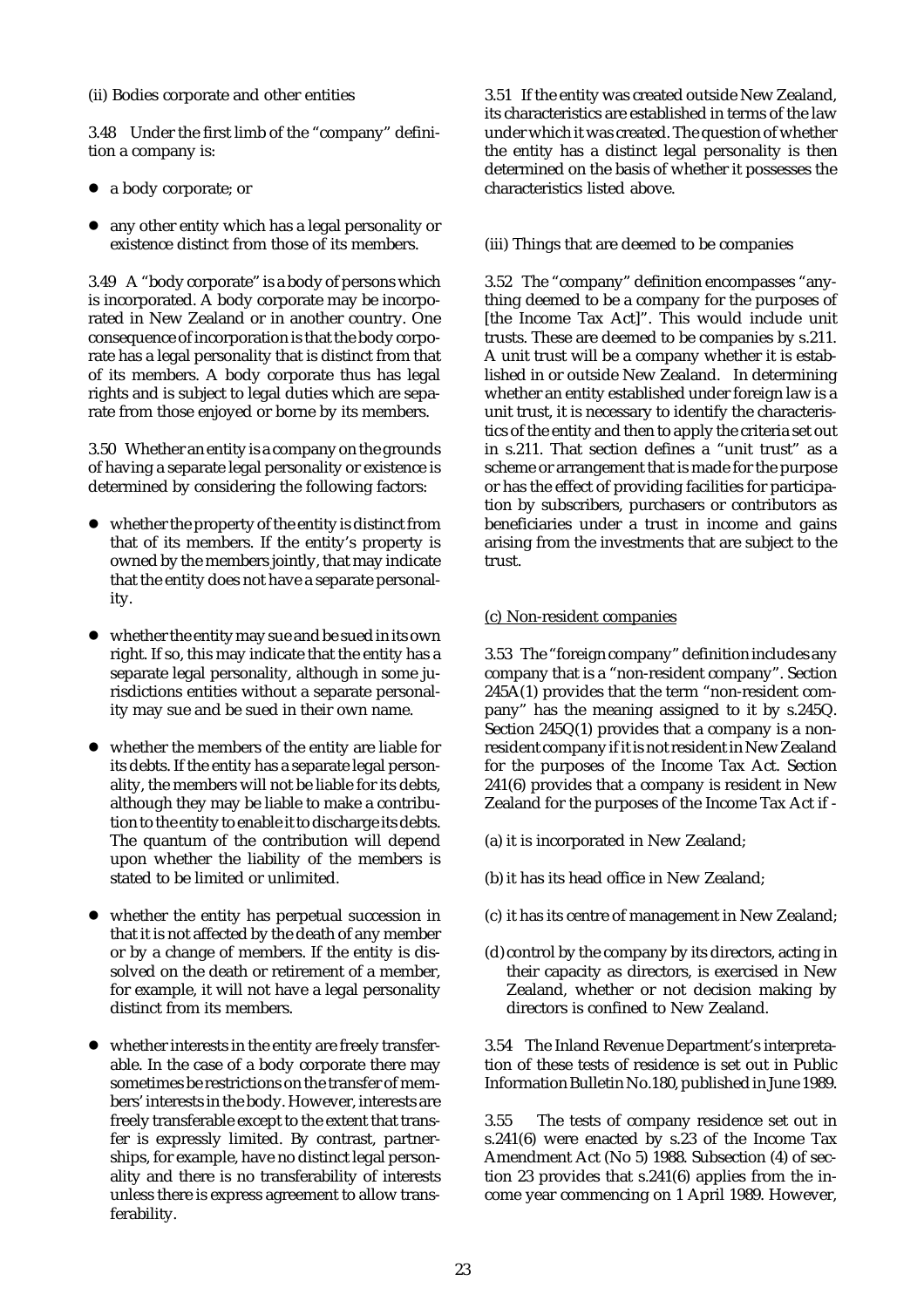the proviso to s.23(4) provides that for the purpose of s.245Q of the Income Tax Act, s.241(6) applies from the income year commencing on 1 April 1988. Thus, for the purpose of determining whether a company is a non-resident company in terms of s.245Q(1), the new company residence rules contained in s.241(6) apply from the income year commencing on 1 April 1988. This earlier application of s.241(6) for the purposes of s.245Q is intended to ensure that the new company residence rules apply to the CFC and foreign investment fund regimes from the commencement of those regimes.

#### (d) Resident companies not subject to tax on all or part of their income

3.56 Paragraph (b) of the "foreign company" definition provides that certain companies that are resident in New Zealand are foreign companies. These are resident companies that are not subject to tax in respect of part or all of their income by virtue of an arrangement to which effect is given by an Order in Council made under s.294 where the companies are not treated as being resident in New Zealand for the purposes of the arrangement.

3.57 The arrangements referred to are double taxation agreements entered into between New Zealand and other countries. These agreements are given effect to for the purposes of New Zealand domestic law by an Order in Council promulgated under s.294. Double taxation agreements generally contain a provision for determining the residence of a person, including a company, for the purposes of the agreement. If a person is resident in both of the state parties to the agreement the residence provision will allocate residence to one of the parties for the purposes of the agreement. In the case of companies, residence is commonly allocated on the basis of the place of "effective management", "administrative or practical management" or by mutual agreement between the parties.

3.58 Where the residence of a company that is resident in New Zealand and in another country with which New Zealand has a double taxation agreement is allocated to the other country for the purposes of the agreement, the effect may be that New Zealand may not be able to tax the company on its entire income. If this is the case, a tax planning opportunity could arise whereby companies resident in New Zealand and in a country with which New Zealand has a double taxation agreement were used to accumulate income free of New Zealand tax. To limit opportunities for this strategy to be used to defeat the CFC and foreign investment fund regimes, companies that are resident in both New Zealand and a country with which New Zealand has a double taxation agreement are treated as foreign companies where the company is treated as being resident in the other country for the purposes of the agreement and where pursuant to the agreement New Zealand's ability to tax all or part of the company's income is limited.

3.59 This would be the case, for example, if a company incorporated in New Zealand had its place of effective management in Switzerland. The company would be resident in New Zealand by virtue of s.241(6) of the Income Tax Act. The company would also be resident in Switzerland as Swiss taxation law treats a company as being resident in Switzerland if it has its place of effective management there. For the purposes of the double taxation agreement between New Zealand and Switzerland the company would be resident in Switzerland because it has its place of effective management there: Article 4(3). The double taxation agreement would thus operate to limit New Zealand's right to tax the income derived by the company, and the company would therefore be a foreign company for the purposes of Part IVA of the Income Tax Act.

# **Foreign investment fund**

3.60 Section 245A(1) provides that the term "foreign investment fund" has the meaning assigned to it by s.245R. The expressions "foreign investment fund income" and "foreign investment fund loss" also have the meanings assigned by s.245R. These terms are relevant mainly for the purpose of the foreign investment fund regime contained in ss.245R to 245T. The foreign investment fund regime is not discussed in this bulletin.

# **Group of persons**

3.61 The term "group of persons" is defined as including one person. This definition is relevant in determining whether a foreign company is a CFC in terms of s.245C. Broadly, that section provides that a foreign company is a CFC in relation to its accounting period if at any time during that accounting period there is a "group of five or fewer persons" resident in New Zealand whose control interests in any of the categories specified in s.245C(4) are equal to or greater than 50 percent. The effect of the "group of persons" definition in this context is that a foreign company may be a CFC because one person holds a control interest of 50 percent or more. In those circumstances that person will be the "group of persons" for the purposes of s.245C.

#### **Income interest**

3.62 The term "income interest" is defined as having the meaning attributed to it by s.245D. Income interests are used to attribute income and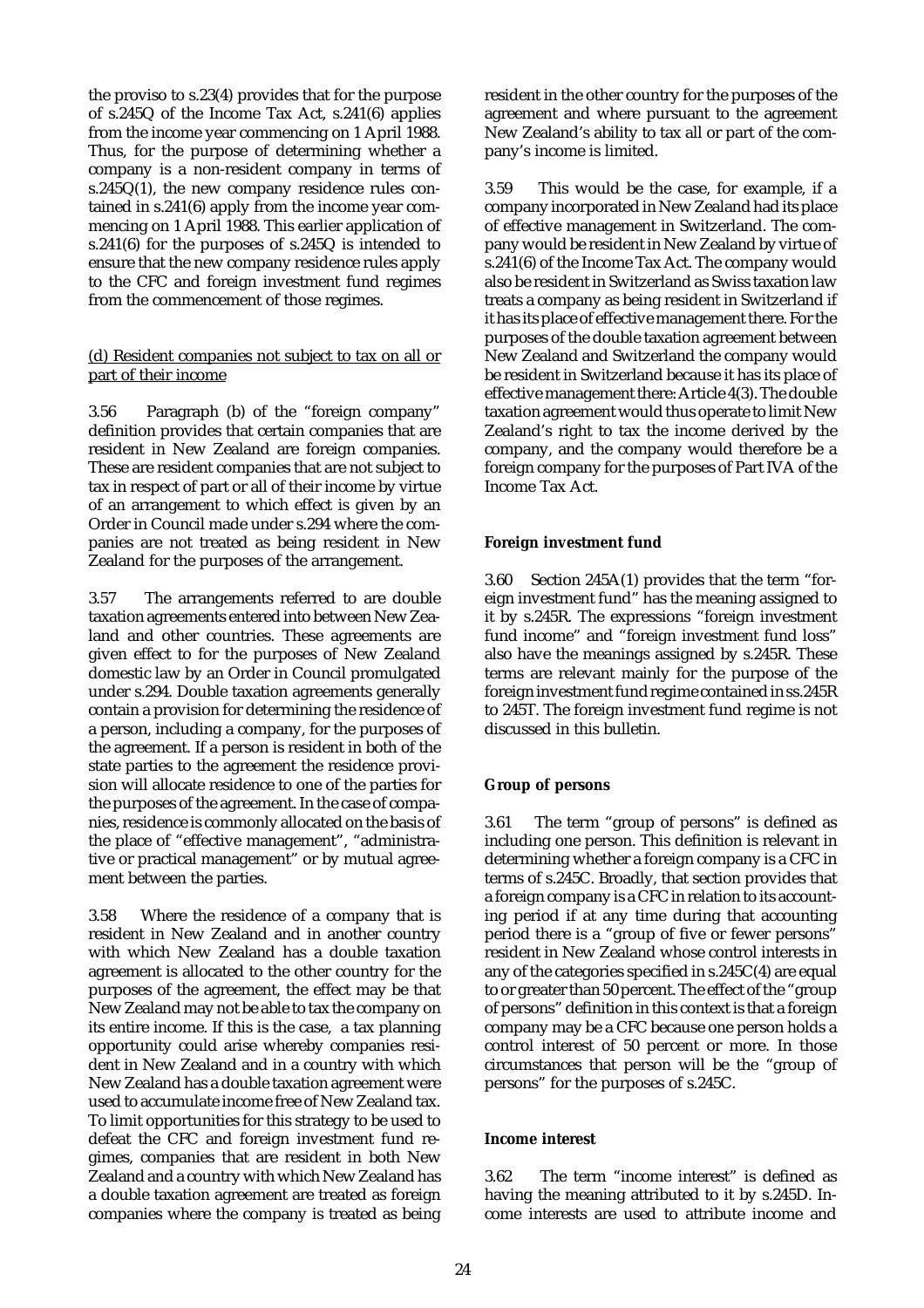losses from controlled foreign companies. The meaning attributed to the term "income interest" by s.245D is discussed in Part 6 of this bulletin.

#### **Income interest of 10 percent or greater**

3.63 The significance of the "income interest of 10 percent or greater" definition is that, pursuant to  $\overline{s}$ .245F(1)(b), persons who do not have an income interest of 10 percent or greater in a CFC are not required to calculate attributed foreign income or attributed foreign losses with respect to their interest in the CFC.

3.64 The expression "income interest of 10 percent or greater" is defined as meaning:

- (a) an income interest calculated under s.245D which is equal to or greater than 10 percent;
- (b) an income interest equal to or greater than 10 percent after the application of s.245F(2);
- (c) an income interest in respect of which a person is required by s.245H(2) to calculate attributed foreign income or attributed foreign losses.

3.65 The calculation of income interests under s.245D is discussed in Part 6 of this bulletin. The application of s.245F(2) is discussed in Part 8 of this bulletin. The application of s.245H(2) is discussed Part 10 of this bulletin.

### **Income Tax**

3.66 The term "income tax" is relevant for the purposes of the foreign tax credit provisions contained in s.245K. Under that provision a credit is allowed against New Zealand tax payable on attributed foreign income for income tax paid or payable by the CFC in respect of that income in New Zealand or in any other country. The "income tax" definition is also relevant for the purposes of the foreign investment fund regime. Section 245R(2)(f) provides that rights in relation to a foreign entity do not constitute an interest in a foreign investment fund if the aggregate of the income tax, capital gains tax and withholding taxes paid by or on behalf of the foreign entity exceeds 20 percent of the aggregate of its income and capital profits.

3.67 "Income tax" is defined as having the meaning assigned by s.293(1). That meaning is discussed in Part 13 of this bulletin.

#### **Interest in a foreign investment fund**

3.68 The definition of "interest in a foreign invest-

ment fund" is relevant in relation to the foreign investment fund regime. That regime is not discussed in this bulletin.

### **Measurement day**

3.69 The definition of "measurement day" is relevant in relation to the rule set out in s.245A(2)(e) that control and income interests held by persons on measurement days are deemed to have been held at all times during the quarter preceding the measurement day. This rule facilitates calculation of control and income interests by requiring quarterly, rather than daily, measurement. Section 245A(2)(e) is discussed below in paragraphs 3.116 to 3.141 of this bulletin.

3.70 "Measurement day" is defined as meaning 31 March, 30 June, 30 September, and 31 December. Days falling before 30 June 1988 are specifically excluded from the "measurement day" definition. This reflects the fact that the CFC regime did not apply until 1 April 1988.

# **Nominees**

3.71 The definition of "nominee" is relevant in relation to the rules set out in  $s.245A(2)(a)$  that attribute to persons control and income interests held by nominees. The "nominee" definition is discussed below in the context of the discussion of  $s.245A(2)(a)$ .

# **Non-resident company**

3.72 The "non-resident company" definition is discussed above with the definition of "foreign company".

#### **Relative**

3.73 The definition of "relative" is relevant in relation to the associated persons rules set out in s.245B, and is discussed in Part 4 of this bulletin.

# **Interests held by nominees: s.245A(2)(a)**

# **Description of rule**

3.74 Section 245A(2)(a) sets out rules which apply where an interest in a foreign company is held by a nominee or where a nominee is entitled to acquire an interest in a foreign company. It provides that: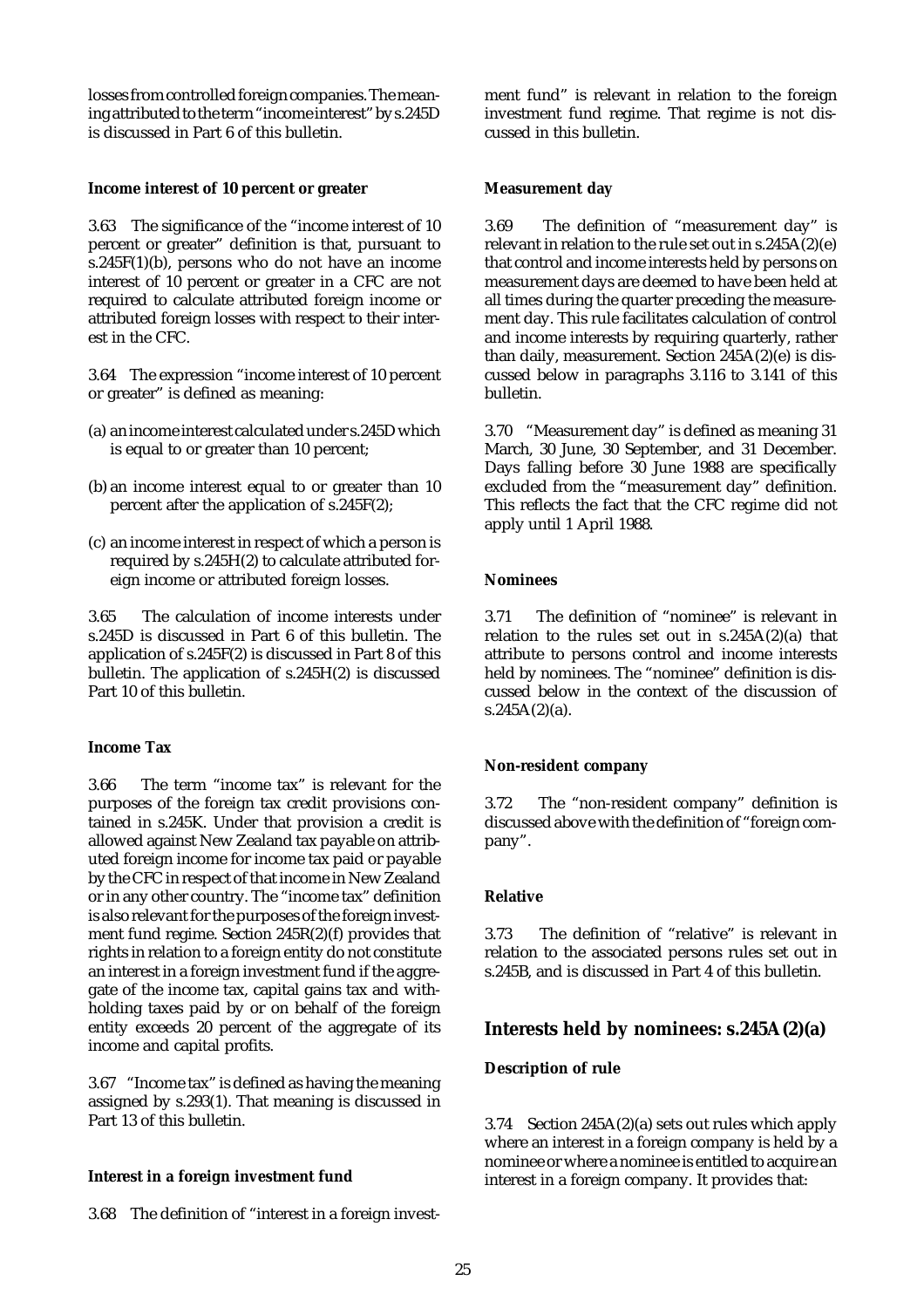- (a) a person is deemed to hold anything that a nominee holds on the person's behalf;
- (b) a person is deemed to be entitled to acquire anything that a nominee is entitled to acquire on behalf of the person;
- (c) a person is deemed to exercise anything that a nominee exercises on behalf of the person.

As the person for whom the nominee is a nominee is deemed to hold or to be entitled to acquire the interests held by the nominee, or to exercise anything exercised by the nominee, it is provided that the nominee is deemed not to hold or to be entitled to acquire those interests or to exercise those things.

#### **Nominee definition**

3.75 The term "nominees" is defined in s.245A(1). The definition provides that a nominee in relation to a person (the first person) and in relation to any rights or powers is any other person where that other person:

- (a) possesses the rights or powers on behalf of the first person; or
- (b) may be required to exercise or refrain from exercising the rights or powers at the direction of the first person.

Trustees, other than bare trustees, are specifically excluded from the definition.

3.76 The "other person" referred to in the "nominees" definition is a nominee whether that other person possesses rights and powers on behalf of the first person or is required to exercise or to refrain from exercising those rights or powers pursuant to an arrangement between the first person and any other person "or otherwise". The use of the words "or otherwise" indicates that it is not necessary in order for the "nominee" definition to apply that there be an arrangement between the first person and any other person.

3.77 A person is a nominee if the person possesses rights and powers on behalf of the first person. A person is also a nominee if the person may be required to exercise or refrain from exercising rights and powers at the direction of the first person. In the second situation the person may possess rights and powers in the person's own right but the exercise of the rights and powers may be subject to the direction of the first person.

3.78 The "nominees" definition is broad enough to encompass nominees of nominees. For example, C will be a nominee of A if B is a nominee of A and C is a nominee of B. In these circumstances, C will possess any rights or powers it holds on behalf of A or it may be required by A to exercise or refrain from exercising those rights or powers through the medium of B.

3.79 Trustees are not nominees unless they are bare trustees. The term "bare trustee" is not defined. However, a bare trustee is a person who holds property in trust for the absolute benefit and at the absolute disposal of other persons who are of full legal capacity where the trustee has no present beneficial interest in the property and no duties to perform in respect of the property except to transfer it to persons entitled to hold it: 48 *Halsbury's Laws of England* (4 ed) para 641. When required to do so the bare trustee is bound to convey the property to the person entitled to it. By way of example, a trustee would not be a bare trustee if the trustee had a discretion to apply trust property among a class of beneficiaries. In the case of such a trust the beneficiaries of the trust would not be deemed to hold interests held by the trustees by virtue of the nominee rules. However, the trustees and beneficiaries may still be associated in terms of s.245B. If this is the case, the beneficiaries will be deemed by virtue of s.245C(3) to hold direct and indirect control interests held by the trustees in any foreign company.

# **Application of s.245A(2)(a)**

3.80 Section  $245A(2)(a)(i)$  provides that a person is deemed to hold anything which a nominee of that person holds on behalf of that person. The reference to "anything" held by the nominee ties in with the language used in s.245C(4) and s.245D(2) to describe direct control interests and direct income interests respectively. Those provisions list five "things" which are taken into account in determining control interests and income interests held in foreign companies: ie paid-up capital, nominal capital, voting rights, rights to distributions of income, and rights to distributions of assets. Thus, if a nominee of a person has an interest in a company that carries with it 5 percent of the total voting rights in relation to the company, the person is deemed to hold that interest and the nominee is deemed not to hold it.

3.81 Section  $245A(2)(a)(ii)$  provides that a person is deemed to be entitled to acquire anything which any nominee of the person is entitled to acquire on the person's behalf. The circumstances in which a person is deemed to be entitled to acquire an interest in a company are set out in s.245A(2)(b). That provision is discussed in paragraphs 3.85 to 3.104 of this bulletin. By way of example, where a nominee holds an option to acquire shares in a foreign company, the person for whom the nominee acts would be deemed to hold that option.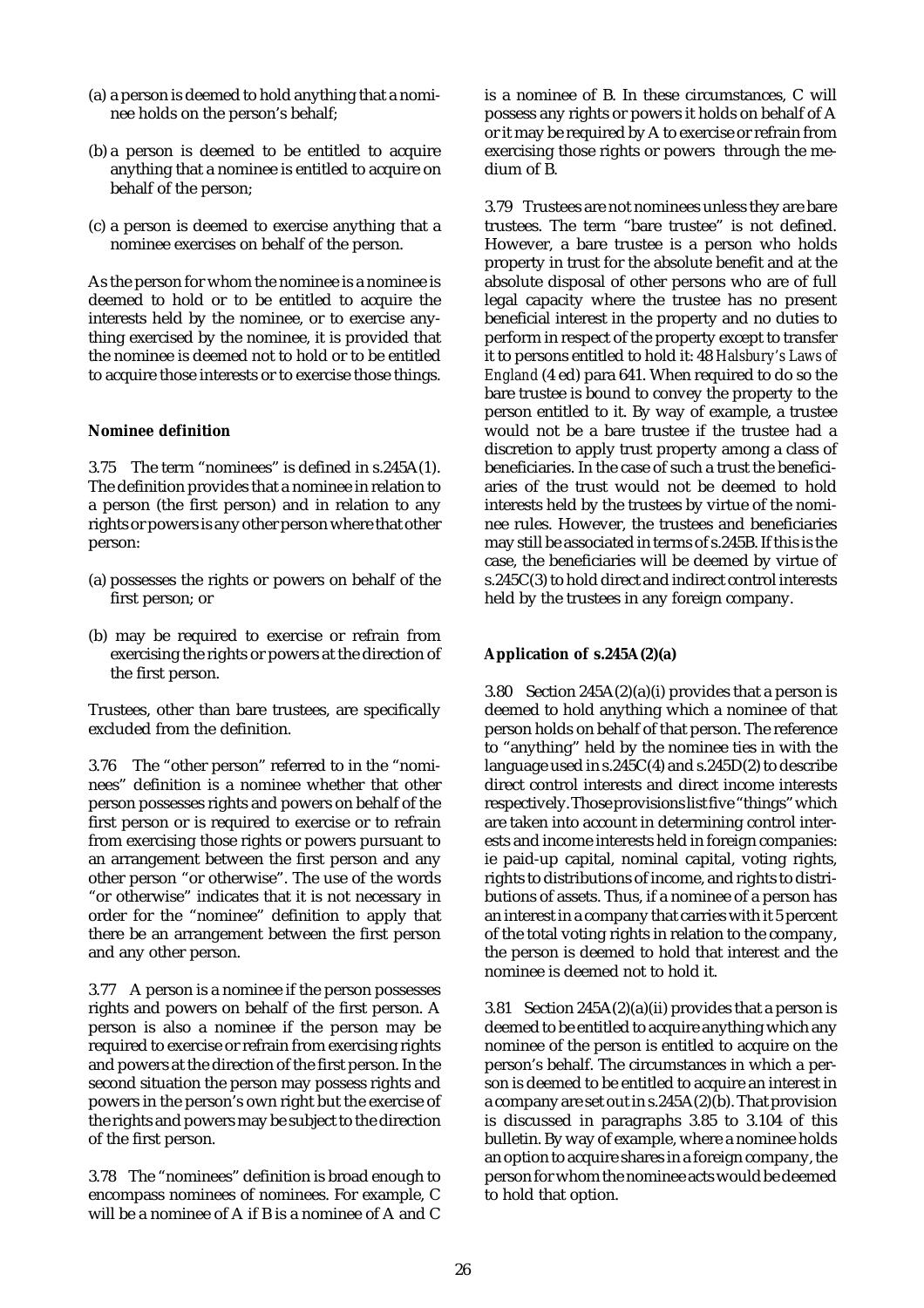3.82 Section 245A(2)(a) applies in relation to anything held by a nominee which is entitled to be acquired by a nominee, or which the nominee exercises on behalf of "the person". Thus, if a nominee is acting on behalf of several persons, or holds or is entitled to acquire interests in a capacity other than as nominee, only interests held by the nominee, or which the nominee is entitled to acquire, on behalf of the person are deemed to be held by the person.

#### **Nominees and associates**

3.83 There is different treatment under the CFC regime of interests held by nominees and interests held by associates. Interests held by nominees are deemed to be held by the person on whose behalf they are held for the purposes of calculating control interests and income interests. In contrast, interests held by associates are attributed to a person for the purposes of calculating control interests but, other than for the purpose of determining whether the 10 percent income interest threshold is met, not for the purposes of calculating income interests.

3.84 The rules which establish when persons are associated are set out in s.245B. Those rules are discussed in Part 4 of this bulletin. A person who is associated with another person in terms of s.245B may also be a nominee of the person in terms of the "nominees" definition. For example, a relative of a person (as defined in s.245A(1)) may act as a nominee for the person. In these circumstances the nominee rules contained in s.245A(2)(a) will apply.

# **Entitlement to acquire: s.245A(2)(b)**

# **Description of rule and significance**

3.85 Section 245A(2)(b) provides that a person is deemed to be entitled to acquire anything that the person is entitled to acquire, or that the person is entitled to require the cancellation or extinguishment of, absolutely or contingently. The rule applies where the entitlement arises pursuant to the constitution of a company, by virtue of the exercise of any options or convertible notes or by virtue of any arrangement of a substantially similar nature or otherwise. An exception to this rule is set out in the proviso to s.245A(2)(b). It provides that a person is not deemed to be entitled to acquire anything where the person's rights or powers in relation to the thing arise solely by virtue of the person being the holder of a security arrangement as defined in s.64B(1) of the Income Tax Act. For the exception to apply the security arrangement must have been acquired in a transaction entered into on an arm's length basis, and the terms of the arrangement must be in accordance with generally accepted commercial practice.

3.86 The rules set out in s.245A(2)(b) are relevant in relation to the calculation of control interests in foreign companies under s.245C and the calculation of income interests under s.245D(4). Entitlements to acquire interests in companies, or to require the extinguishment or cancellation of interests in companies, are taken into account in determining whether a foreign company is a CFC because they constitute a means of controlling, or potentially controlling, a company. However, entitlements to acquire are not generally taken into account in calculating income interests in a CFC because an entitlement to income does not arise from the right to acquire an interest, or to require the extinguishment or cancellation of an interest, in a company. Entitlements to acquire interests are taken into account in calculating income interests in the limited situation where the person entitled to acquire the interest gains a deferral advantage from holding the entitlement to acquire. The circumstances in which this occurs are set out in s.245D(4). That provision is discussed in Part 6 of this bulletin.

# **Entitled to acquire or to require cancellation or extinguishment**

# (a) Entitlement to acquire "anything"

3.87 Section 245A(2)(b) provides that a person is deemed to be entitled to acquire "anything" that the person is entitled to acquire or which the person is entitled to require the cancellation or extinguishment of. The reference to "anything" ties in with the language used in s.245C(4) and s.245D(2) to describe the five categories of interest (referred to in the legislation as "things") which are taken into account in calculating control interests and income interests. Those "things" are the paid-up and nominal capital of the company, the rights to vote or participate in decision making concerning the company, the rights to distributions of income and the rights to distributions of assets.

# (b) Cancellation or extinguishment

3.88 The language in the first set of parentheses in s.245A(2)(b) provides that a person is deemed to be entitled to acquire anything which the person is entitled to require the cancellation or extinguishment of. For example, assume that A, a New Zealand resident, holds shares in a foreign company which carry with them 35 percent of the voting rights in relation to the company and that B, a non-resident, holds an interest in the company which carries with it 40 percent of the voting rights. Assume further that A can require the company to cancel the shares issued to B. In these circumstances, A would be deemed to be entitled to acquire the interest held by B. Consequently, the foreign company would be a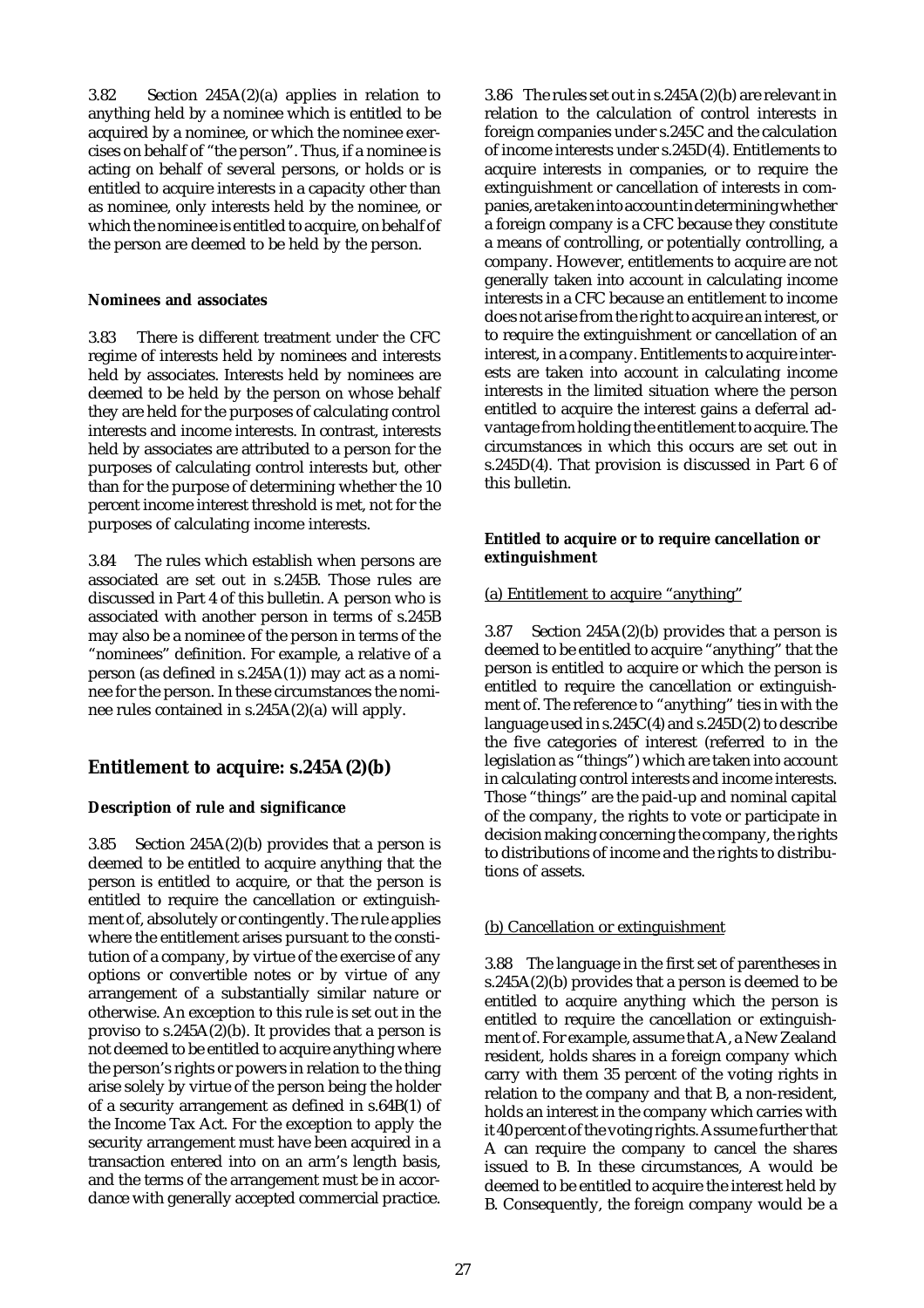CFC because A would have a control interest in the voting rights category of 75 percent.

3.89 The entitlement to require the cancellation or extinguishment of an interest may be in the form of an entitlement to require the issuer to acquire the interest or it may be in any other form. Thus, a person would have an entitlement to acquire an interest in a company that the person could require the company to redeem. The provision applies where the person can require the cancellation or extinguishment of any of the things listed in s.245C(4) or s.245D(2). Thus, where the things listed in s.245C(4) or s.245D(2) are attached to, say, shares a person will be entitled to acquire any of the things attaching to the shares which the person can require the cancellation or extinguishment of.

3.90 For example, a person may be able to require a company to alter rights attaching to the shares issued to another person so as to cancel rights to distributions of income attaching to those shares, while at the same time not cancelling the shares themselves. In these circumstances, the person will be deemed to be entitled to acquire those rights to distributions of income. This would also be the case if there was a right to require the partial extinguishment or cancellation of a thing. For example, if the person could require the company to cancel half of the voting rights held by another person the person would be deemed to be entitled to acquire that half.

# (c) Options

3.91 One of the circumstances in which section  $245A(2)(b)$  applies is where a person is entitled to acquire an interest in a company on the exercise of an option. For example, if A holds 20 percent of the voting rights of a company, and B holds an option to acquire those rights, B would be deemed to be entitled to acquire the voting rights. Consequently, by virtue of holding the option, B would have a 20 percent control interest in the voting rights category of interest.

#### (d) Convertible notes

3.92 Section 245A(2)(b) also applies where a person is entitled to acquire anything on the conversion of any "convertible notes" as defined in s.196(1). Broadly, s.196(1) provides that a convertible note is a debenture, bond, certificate, document, note, or writing issued by a company relating to a loan to the company where the amount of the loan is convertible into shares in the capital of the company or where the holder has a right to subscribe for shares in the capital of the company or any other company. Thus, if a person held a debt instrument issued by a company and the instrument was convertible into

shares in the company the person would be deemed to be entitled to acquire the shares. More precisely, the person would be deemed to be entitled to acquire the "things" that are incidental to the shares: ie the percentage of the paid-up and nominal capital of the company that the shares constituted, the voting rights attaching to the shares, and the rights to distributions of income and assets attaching to the shares.

3.93 The conversion of the convertible note into shares in the capital of the company may be mandatory or it may be at the option of the company or of the holder of the note. Also, the provision relating to convertibility may be in a trust deed "or otherwise". Thus, for example, a debenture would be a convertible note if the trust deed under which it was issued provided that the debenture converted, or was convertible, into shares in the company at maturity. Similarly, a debt instrument issued by a company may have warrants attached that entitle the holder of the instrument to a certain number of shares in the capital of the company at maturity. The instrument would be a convertible note irrespective of whether the warrants must be exercised.

3.94 The "convertible note" definition applies where the debt instrument is convertible into shares in the capital of the company or where the holder of the instrument has a right to subscribe for shares in the capital of the company or in the capital of any other company. For example, if a person holds a debt instrument issued by company A, and the instrument provides that the person has the right to subscribe for shares in company B, the person will be deemed to be entitled to acquire the shares in company B.

# (e) Constitution of the company

3.95 One of the circumstances in which section  $245A(2)(b)$  applies is where pursuant to the constitution of any company there is an entitlement to acquire or require the cancellation or extinguishment of anything. Thus, the constitution of a company might provide that the holders of a special class of share can require the company to redeem, or to alter rights attaching to, shares in other classes. In these circumstances any person who holds shares in the special class will be deemed to be entitled to acquire the shares in the other class, or to be entitled to acquire any rights attaching to the shares in the other class.

3.96 For example, assume that the shares of a company are divided into class A voting shares and class B voting shares. Assume further that the constitution of the company provides that holders of the class A shares can require the company to cancel the voting rights attaching to the class B shares. In these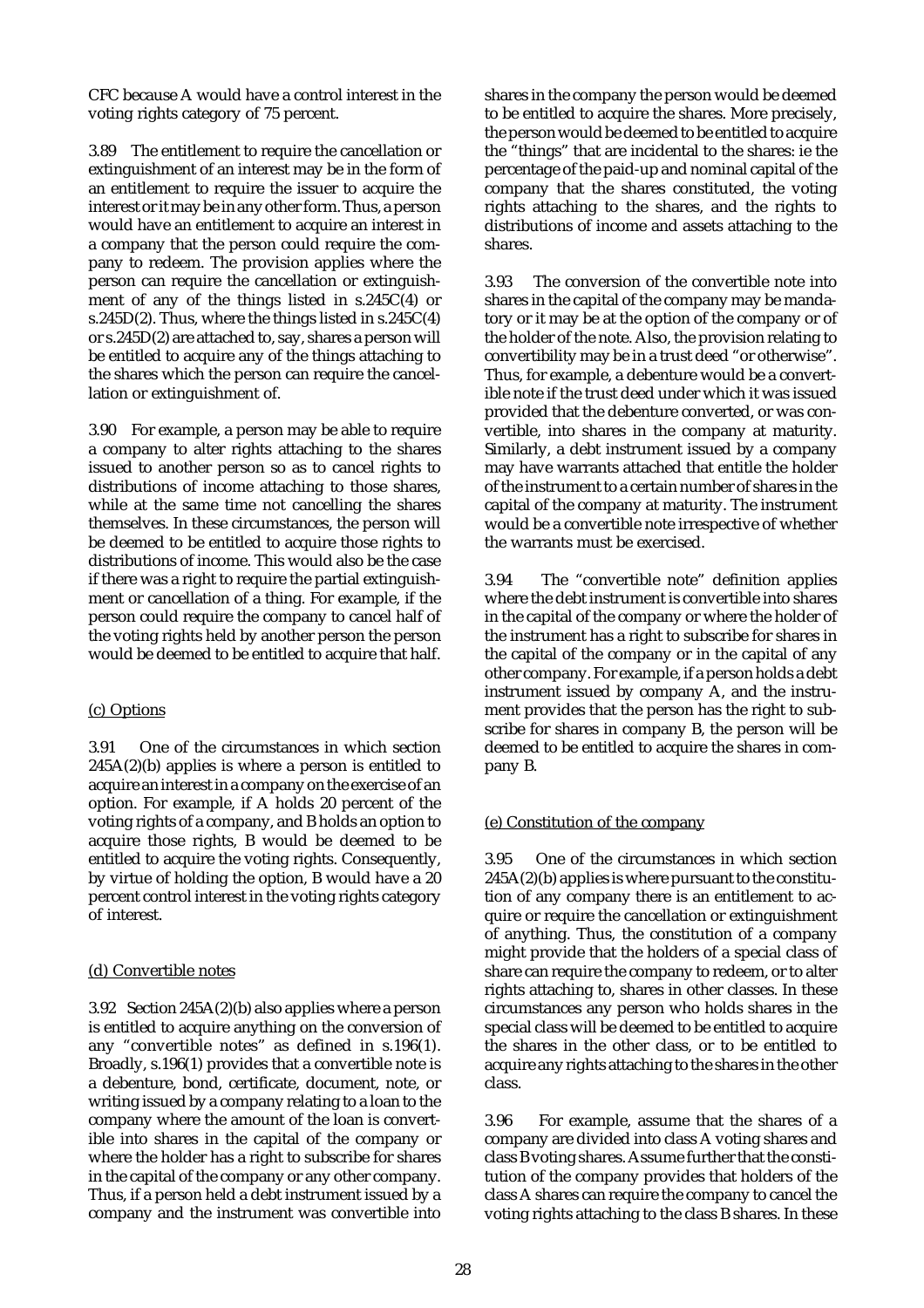circumstances, holders of the class A shares will be deemed to be entitled to acquire the voting rights attaching to the class B shares.

# (f) Arrangements

3.97 The final situation in which section 245A(2)(b) applies is where a person is entitled to acquire, or to require the cancellation or extinguishment of, anything by virtue of any arrangement. The provision applies whether the arrangement is "of a substantially similar nature or otherwise" to any of the other methods of being entitled to acquire an interest in a company mentioned in  $s.245A(2)(b)$ . That is, it applies whether or not the arrangement is similar to an option, a provision in a company's constitution or a convertible note.

3.98 A person would be entitled to acquire things listed in s.245C(4) pursuant to an arrangement if, for example, bearer shares were issued by a company to another person and there was an arrangement whereby the person had access to the bearer shares when required. Thus, if the bearer shares entitled the holder to 20 percent of the voting rights of the company the person would be deemed to be entitled to acquire 20 percent of voting rights. In this type of case the person normally holding the bearer shares may be a nominee of the person who has access to the shares. If this is the case the nominee rules in  $s.245A(2)(a)$  would apply.

# (g) Absolutely or contingently

3.99 The entitlement to acquire anything, or to require the cancellation or extinguishment of anything, may be absolute or contingent. A person will be entitled to acquire, or to require the extinguishment of, anything contingently if the entitlement to acquire is contingent upon the happening of an event or arises at specified times only. Also, an entitlement to acquire or to require an extinguishment will be contingent if it is dependent upon the agreement of another person. For example, if the constitution of a company provided that class A shareholders could require the cancellation of voting rights attaching to class B shares if all class A shareholders agreed, the class A shareholders would have a contingent right to require the cancellation of the voting rights.

# (h) Options over options and options over convertible notes

3.100 The language in s.245A(2)(b) is broad enough to apply where a person has an option over an option or an option over a convertible note. Assume, for example, that B holds an option to acquire an interest held by C in a company and that A holds an option to acquire B's option. On these facts A will be entitled to acquire the things which constitute C's interest in the company. This is because A will be entitled to acquire those things by virtue of the exercise of "any options" or "by virtue of any arrangement" in terms of s.245A(2)(b). Similarly, if B holds a convertible note issued by a company and A holds an option over the convertible note, A will be entitled to acquire the things that are obtained on conversion of the convertible note.

# (i) Operation of s.245A(2)(b) where CFC entitled to acquire interest

3.101 Section 245A(2)(b) applies where any "person" is entitled to acquire, or is entitled to require the cancellation or extinguishment of, an interest in a foreign company. In this context, the word "person" includes a CFC. Thus, if a CFC held an option to acquire an interest in a foreign company the CFC would be entitled to acquire that interest in terms of s.245A $(2)(b)$ . Consequently, by virtue of s.245C $(4)$ the CFC would hold direct control interests in the foreign company. These direct control interests would be allocated back to residents holding control interests in the CFC in accordance with s.245C(5), and would constitute indirect control interests held by those residents in the foreign company.

3.102 Where a CFC is entitled to acquire an interest in another CFC those interests may be taken into account in calculating the direct income interest of the first CFC in the other CFC. This will be the case where s.245D(4) applies to the entitlement to acquire the interest. That provision is discussed in Part 6 of this bulletin. If the entitlement to acquire is taken into account in calculating the direct income interest of the first CFC in the other CFC, that direct income interest will be taken into account in calculating the indirect income interests in the other CFC of residents who hold an income interest in the first CFC. The calculation of indirect income interests is discussed in paragraphs 6.16 and 6.17 of this bulletin.

# **Proviso to s.245A(2)(b)**

3.103 The proviso to s.245A(2)(b) sets out an exception to the entitlement to acquire rules. It provides that a person is not deemed to be entitled to acquire anything where the rights or powers of the person in relation to the thing arise solely by virtue of the person being the holder of a "security arrangement" as defined in s.64B(1). The exception applies only if the security arrangement was acquired in a transaction entered into on an arm's length basis and if the terms of the security arrangement are in accordance with generally accepted commercial practice.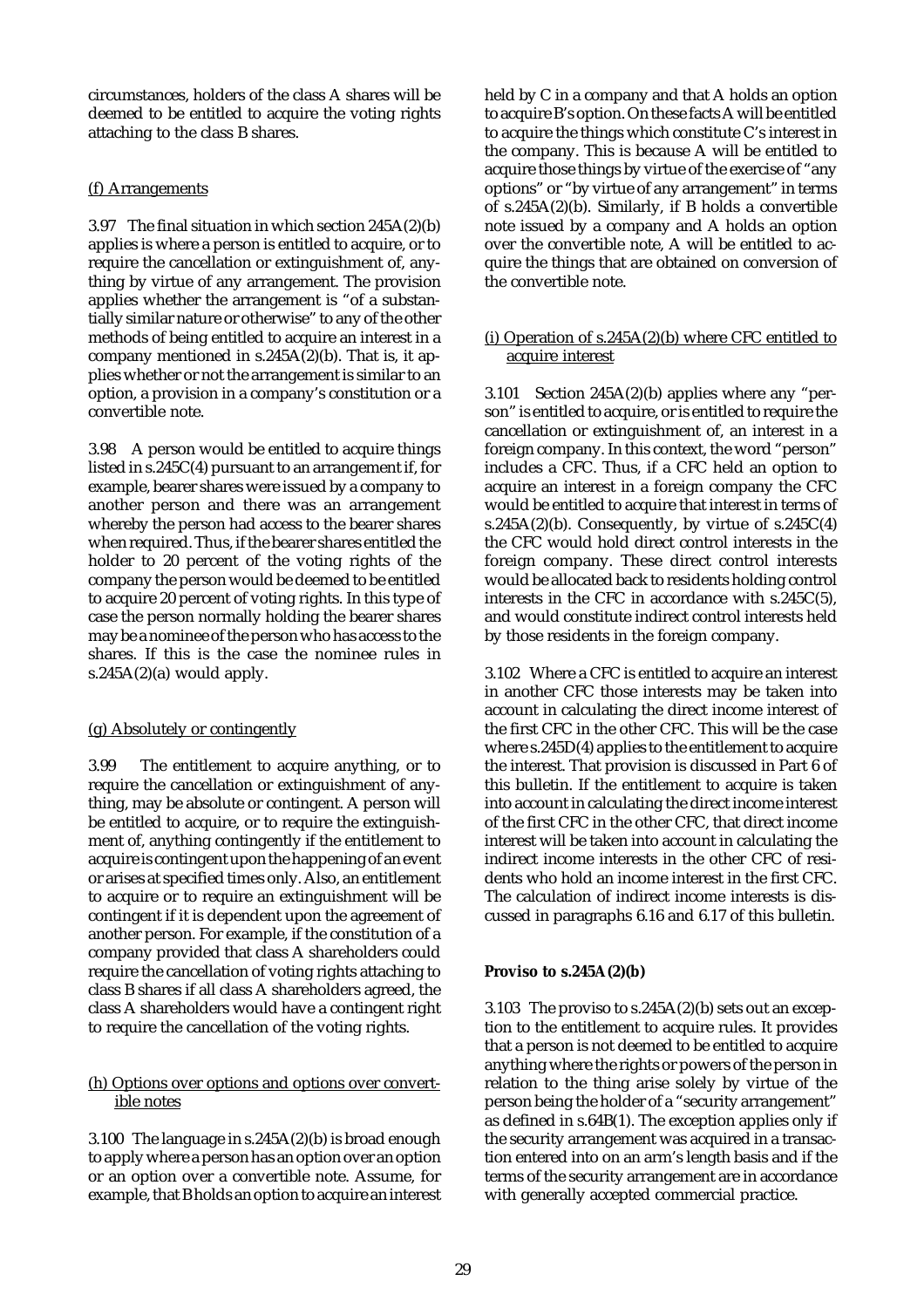3.104 The objective of this provision is to ensure that a lender is not treated as being entitled to acquire an interest in a company where, in a normal commercial transaction, the lender takes security for a loan over an interest held in a company by the borrower. For example, if A lends money to B to buy shares in C and the shares are used as security for the loan A is treated as not being entitled to acquire the shares. This is the case provided that the security arrangement was obtained by A in an arm's length transaction and if the terms of the arrangement are in accordance with generally accepted commercial practice. The generally accepted commercial practice criterion is satisfied if the holder of the security arrangement can acquire the things secured by the arrangement in circumstances in which holders of such security arrangements would normally be entitled to acquire those things.

# **Section 192 and 195 debentures**

#### **Application**

3.105 Section 245A(2)(c) provides that in determining whether rights to distributions exist, interest payable on debentures to which s.192 and s.195 would apply are treated as a distribution of income.

3.106 In calculating control interests and income interests in foreign companies five categories of interest are taken into account. One of those categories is the percentage of the income of the foreign company that the person would be entitled to receive if all of the company's income were distributed at the end of its accounting period. Thus, if a person holds a s.192 debenture or a s.195 debenture issued by a foreign company, the interest payable on the debenture is taken into account in calculating the percentage of the foreign company's income that the person would be entitled to receive if all of the company's income were distributed at the end of its accounting period.

3.107 Section 245A(2)(c) applies where interest is payable on debentures to which s.192 or s.195 "would" apply. The use of "would" means that s.245A(2)(c) may apply where s.192 or s.195 do not actually apply because, for example, the debenture in question has been issued by one foreign company to another foreign company. If the debenture issued by the foreign company was issued to a CFC, it will be necessary to determine whether the issuing foreign company is itself a CFC and, if so, to calculate the CFC's direct income interest in the issuing foreign company. By virtue of s.245A(2)(c), the control interest and the income interest of the CFC in the issuing foreign company will be determined by treating interest payable on the debenture as a distribution of income.

#### **Sections 192 and 195**

3.108 Section 192 applies where the rate of interest payable on a debenture issued by a company is determinable from time to time by reference to the dividend payable by the company or by reference to the company's profits. Section 192 does not apply where the Commissioner is satisfied that under the terms of the debenture the rate of interest payable is determined by a fixed relationship to economic, commodity, industrial, or financial indices or to banking rates or general commercial rates. Section 192, and thus s.245A(2)(c), would therefore not apply if a foreign company issued a debenture to a person where the interest rate floats but bears a fixed relationship to an economic, commodity, industrial or financial index, or to banking or general commercial rates. A common international example would be a debenture where the interest rate bears a fixed relationship to the London Interbank Offer Rate (LIBOR).

3.109 Section 195 applies if a company issues debentures to its shareholders, or to any class of its shareholders, where the amount of the debenture or debentures issued to each shareholder has been determined by reference to the shares in the company, or in any other company, held by the shareholder at the time that the debentures were issued or at any earlier time. Debentures are issued by reference to shares in a company held by a shareholder if they are issued by reference to the number of shares, or to the nominal or paid-up capital, held by the shareholder or if they are issued in any other manner by reference to the shares held by the shareholder. Section 195 does not apply to any debenture that is a "convertible note" as defined in s.196. The treatment of convertible notes in calculating control interests and income interests in foreign companies is governed by  $s.245A(2)(b)$ .

# **Stapled Stock**

# **Application of s.245A(2)(d)**

3.110 Section 245A(2)(d) applies to "stapled stock" arrangements whereby interests in one company can be disposed of only in conjunction with the disposal of interests in another company. It applies where persons resident in New Zealand hold control interests or income interests in a foreign company (referred to as "the stapled company") which may be disposed of only in conjunction with interests in another company. In these circumstances, the control interests or income interests held by the persons in the stapled company are deemed to be held by the other company and not by the persons holding the interests.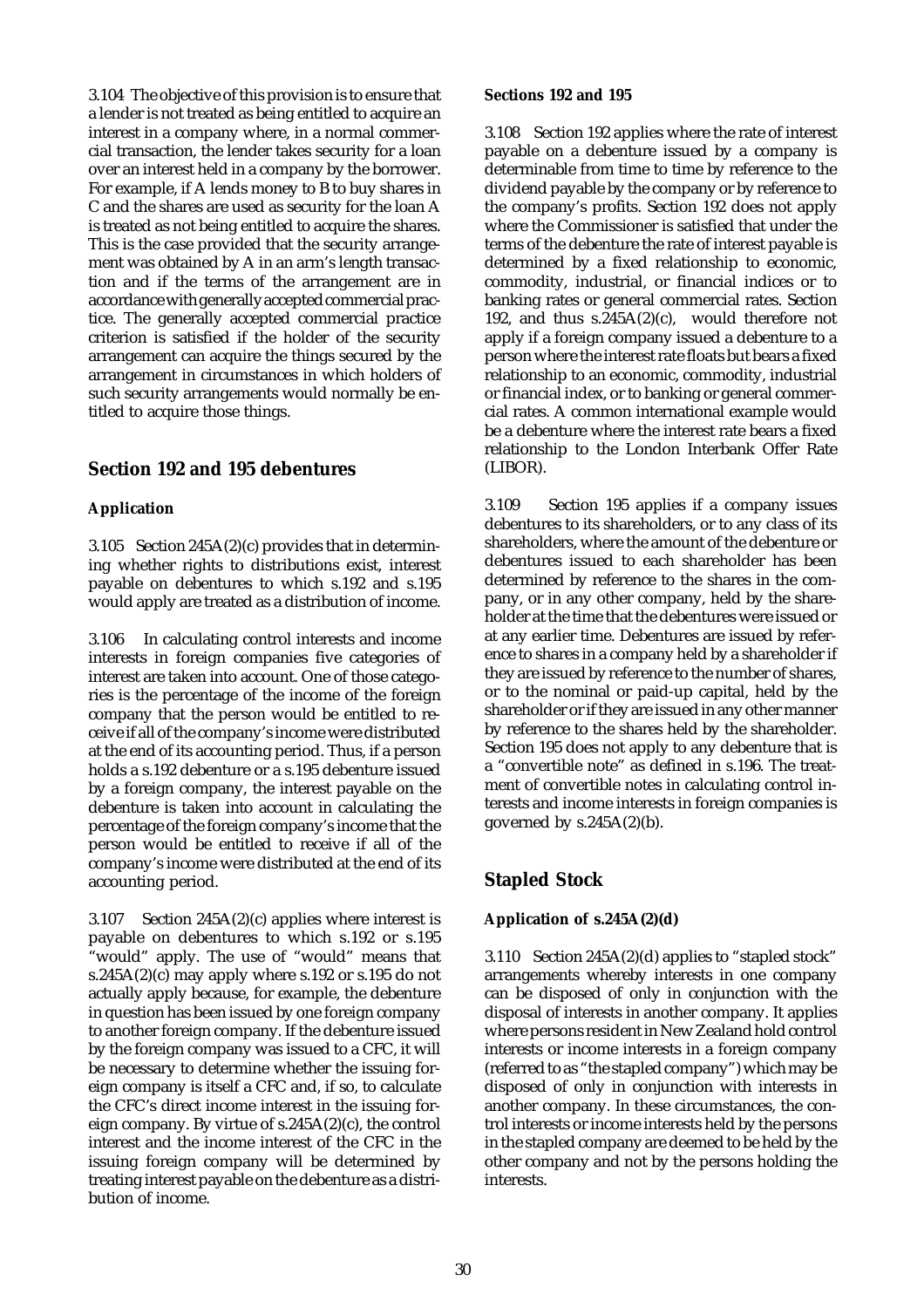3.111 The objective of  $s.245A(2)(d)$  is to limit opportunities for avoiding the control test contained in s.245C through the employment of stapled stock schemes. Examples 1 and 2 below illustrate how stapled stock schemes might operate to avoid the control test and how  $s.245A(2)(d)$  operates to frustrate such schemes.

#### **Disposal of interests in foreign company**

3.112 Section 245A(2)(d) applies where interests in a foreign company "may or may ordinarily" be disposed of only in conjunction with the disposal of interests in another company. Thus, the provision operates in two situations: first, where the interests in the foreign company may only be disposed of in conjunction with the interests in the other company; and second, where the interests in the foreign company ordinarily may be disposed of only in conjunction with the interests in the other company although in some circumstances they may be disposed of individually.

# **Other company**

3.113 Section 245A(2)(d) applies where the interests in the foreign company may be disposed of in conjunction with the disposal of interests in another company, "such other company being either resident in New Zealand or a controlled foreign company". Example 1 below illustrates the application of s.245A(2)(d) where the other company is resident in New Zealand. Example 2 below illustrates the application of s.245A(2)(d) where the other company is a CFC.

# **Control interests and income interests**

3.114 Section 245A(2)(d) applies where "control interests or income interests" held by persons in a CFC may ordinarily be disposed of in conjunction with interests in another company, that other company being resident in New Zealand or a CFC. In these circumstances, the control interests or income interests are deemed to be held by the other company and not by the persons. The control interests held by the persons are therefore concentrated in the hands of the other company, thus making it more likely that the foreign company is a CFC. Further, as the income interests are also deemed to be held by the other company there is no possible attribution of income to the persons under the CFC or foreign investment fund regimes. Instead, if the other company is resident in New Zealand, the other company may be required to attribute income. Or, if the other company is a CFC, persons resident in New Zealand who hold an income interest of 10 percent or greater

may be required to attribute income in respect of the foreign company.

# **Application for the purposes of Part IVA**

3.115 The rules contained in s.245A(2) apply for the purposes of Part IVA of the Income Tax Act (the Act) only. In the context of s.245A(2)(d) this means that although the control interests and income interests in the foreign company held by the persons resident in New Zealand are deemed to be held by the other company, those persons still hold those interests for the purposes of other parts of the Act. Thus, for example, dividends received by the persons in respect of their interests in the foreign company will be assessable in their hands in accordance with Part IV of the Act or, in the case of persons that are companies, subject to the dividend withholding payment regime contained in Part XIIB of the Act.

# **Examples**

- Example 1
- Facts: (i) NZco is a widely held New Zealand resident company. In total NZco has one thousand shareholders who are resident in New Zealand. In aggregate, the control interests of these shareholders in NZco is 80 percent in each of the categories of control interest listed in s.245C(4).
- (ii) The New Zealand resident shareholders of NZco also hold shares in a foreign company, Fco. In aggregate, the control interests of the New Zealand resident shareholders are 60 percent in each category of control interest. However, there is no group of five or fewer New Zealand residents who hold control interests in Fco in any category of control interest of 50 percent or more.
- (iii) The shares held by the New Zealand resident shareholders in Fco may be disposed of only in conjunction with the shares that they hold in NZco. The shareholding in Fco and NZco is illustrated as follows:

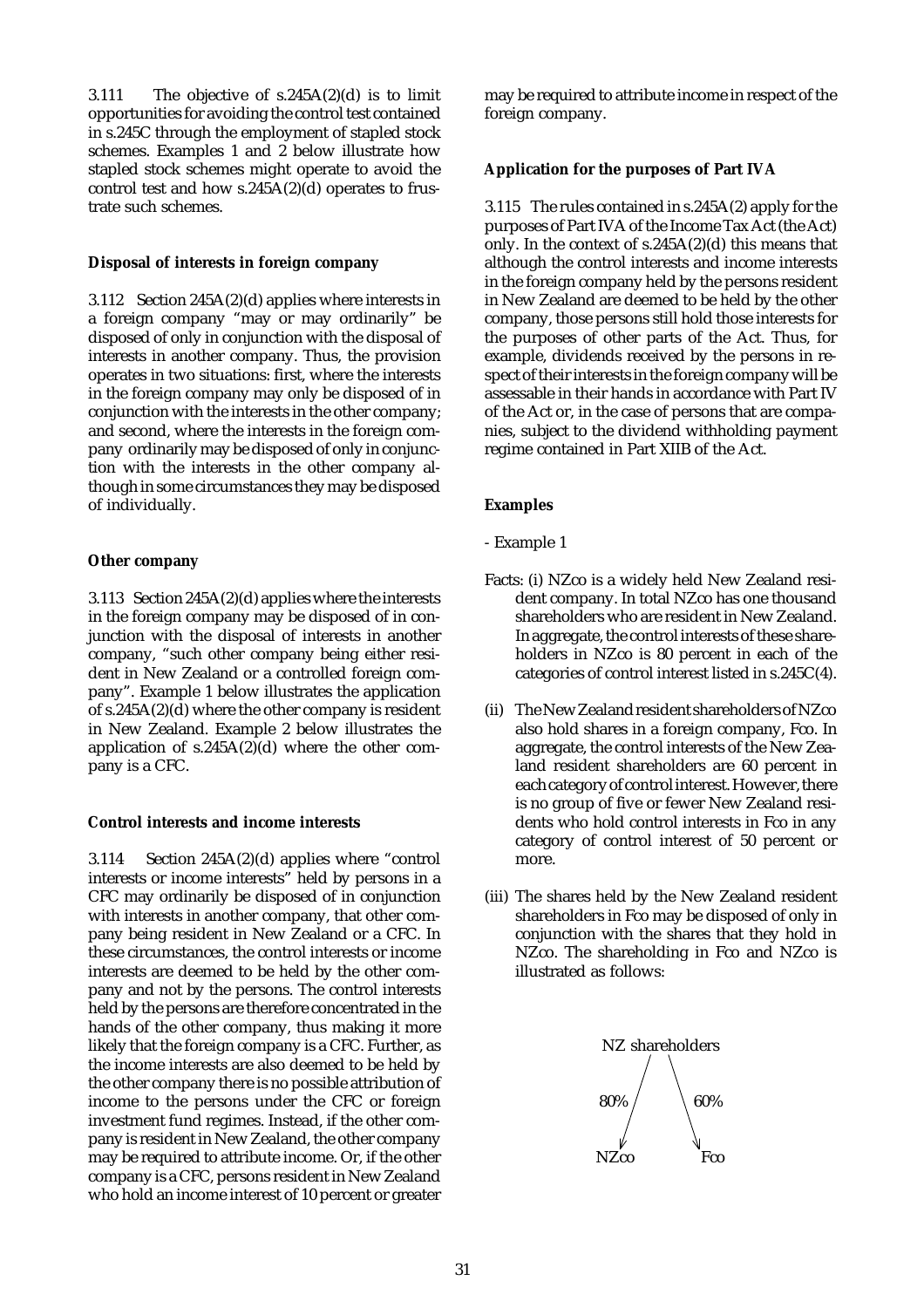- Result: (i) Unless s.245A(2)(d) is applied, Fco is not a CFC because there is no group of five or fewer New Zealand residents whose control interests in any category of control interest aggregate to 50 percent or more.
- (ii) In terms of  $s.245A(2)(d)$ , persons resident in New Zealand hold control interests in a foreign company, Fco, which may be disposed of only in conjunction with the disposal of interests in another company, NZco. That other company is resident in New Zealand. Therefore, s.245A(2)(d) applies.
- (iii) By virtue of  $s.245A(2)(d)$ , the control interests in Fco held by the New Zealand resident shareholders whose interests in Fco may be disposed of only in conjunction with their interests in NZco are deemed to be held by NZco. Thus, NZco is deemed to hold control interests in Fco of 60 percent in each category of interest. Fco is therefore a CFC as defined in s.245C(1).
- (iv) Section  $245A(2)(d)$  provides also that the income interests held by the New Zealand resident shareholders in Fco are deemed to be held by NZco. Thus, NZco is deemed to have an income interest of 60 percent in Fco.
- (v) The effect of s.245A(2)(d) is illustrated as follows:



- Example 2
- Facts: (i) Fco is a widely held foreign company. One thousand New Zealand resident shareholders hold aggregate control interests of 27 percent in Fco in each category of control interest listed in s.245C(4). A New Zealand resident company, NZco, holds control interests in Fco of 33 percent in each category of control interest. There is no group of five or fewer New Zealand residents whose control interests in Fco aggregate to 50 percent or more in any category of control interest. The remaining 40 percent of the control

interests in each category is held by persons who are not resident in New Zealand.

- (ii) The New Zealand resident shareholders who hold shares in Fco also hold shares in CFC, a controlled foreign company. In aggregate, the New Zealand resident shareholders hold control interests in CFC in each category of control interest of 45 percent. The remaining 55 percent of the control interests in each category are held by NZco.
- (iii) The New Zealand resident shareholders other than NZco who hold shares in Fco and CFC can dispose of their shares in Fco only in conjunction with their shares in CFC. The shareholdings are illustrated as follows:



- Result: (i) Fco would not be a controlled foreign company if s.245A(2)(d) were not applied because there is no group of five or fewer New Zealand residents whose control interests in any category aggregate to 50 percent or more.
- (ii) The interests held by the New Zealand resident shareholders in Fco may be disposed of only in conjunction with the interests which they hold in CFC. CFC is a controlled foreign company. Therefore, s.245A(2)(d) applies.
- (iii) By  $s.245A(2)(d)$ , the aggregate 27 percent control interests held by the New Zealand resident shareholders in Fco is deemed to be held by CFC. The effect of this treatment is that Fco is a controlled foreign company because under the indirect control interest rules set out in s.245C(5) the control interests held by CFC in Fco are allocated back to NZco. NZco thus holds indirect control interests in Fco of 27 percent in each category of control interest and direct control interests of 33 percent in each category. NZco therefore holds control interests in Fco of 60 percent.
- (iv) The income interests held by the New Zealand resident shareholders in Fco are also deemed to be held by CFC. Thus, pursuant to s.245D NZco has an income interest in Fco calculated by multiplying NZco's direct income interest in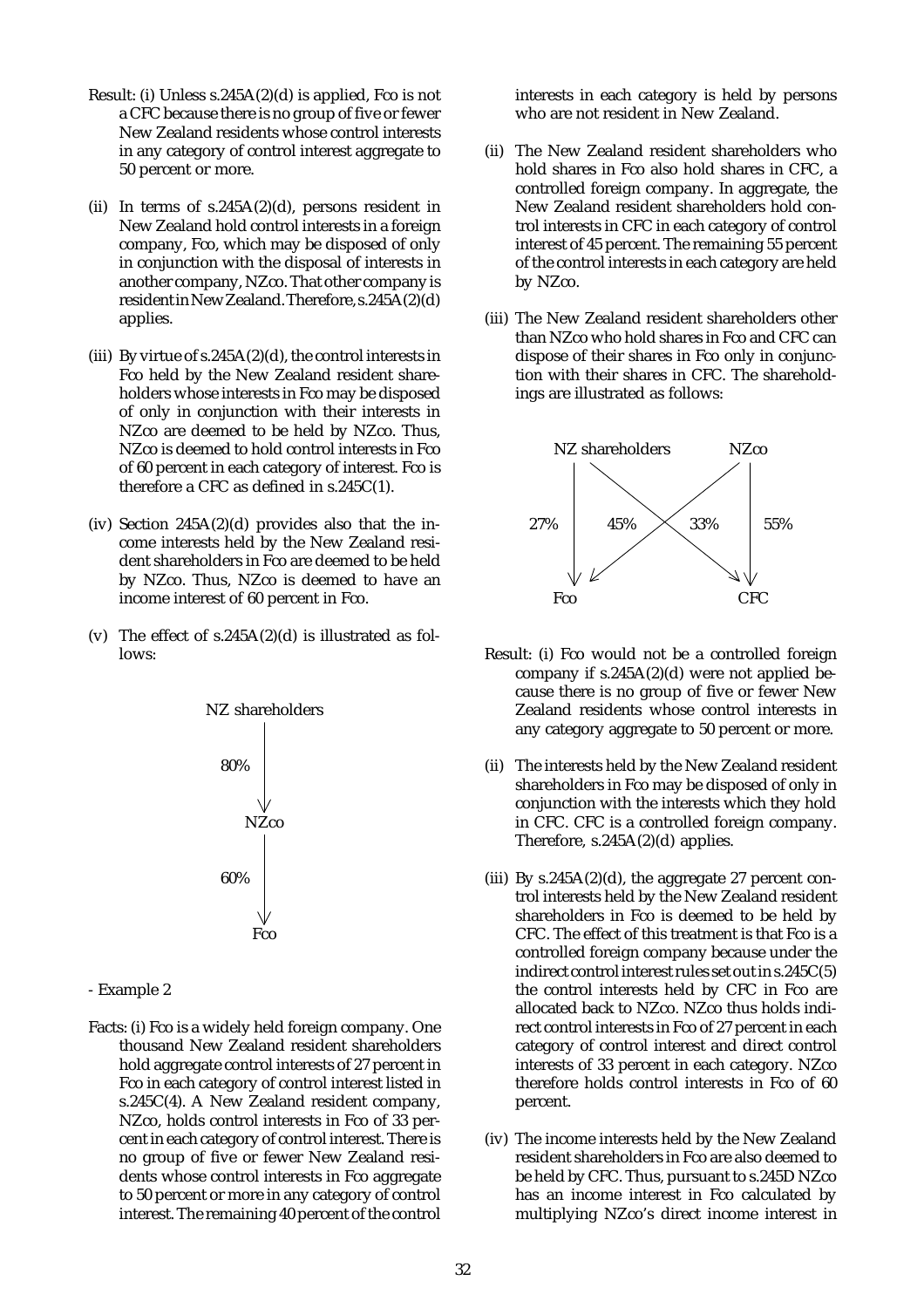CFC by CFC's direct income interest in Fco: ie  $55\% \times 27\% = 14.85\%$ . Adding this to the direct income interest held by NZco in Fco, NZco holds an income interest of 47.85% in Fco. The New Zealand shareholders would also hold indirect income interests in Fco. However, these would probably be below the 10 percent income interest threshold for attribution of income from a CFC required by s.245F.

(v) The effect of s.245A(2)(d) is illustrated as follows:



# **Measurement days**

#### **Application of s.245A(2)(e)**

3.116 Section 245A(2)(e) sets out rules governing the frequency with which it is necessary to calculate control interests and income interests in foreign companies. The effect of  $s.245A(2)(e)$  is that, as a general rule, control interests and income interests are calculated on four "measurement days" only. The control interest or income interest held on each measurement day is then deemed to have been held for the quarter preceding the measurement day. If a person does not hold a control interest or income interest in a foreign company on a measurement day, the person is deemed not to hold any control interest or income interest for the quarter preceding the measurement day.

3.117 An exception to the general rule that control interests and income interests are calculated only on measurement days is set out in the proviso to s.245A $(2)(e)$ . In terms of that proviso, any person who holds a control interest or income interest in a foreign company may elect not to apply s.245A(2)(e) in relation to the income and control interest. If an election is made, control interests and income interests are calculated on a daily basis.

3.118 Measurement of control interests and income interests is generally required on a quarterly, rather than daily, basis to ease compliance costs which might be incurred if daily measurement were required: *Report of the Consultative Committee on International Tax Reform and Full Imputation* Part 2, July 1988 para 3.3. Also, measurement is required on four days each year, rather than on one day only, to reduce opportunities for avoiding the CFC regime by manipulating interests around a single measurement day. Any scope for manipulating interests around the four measurement days is reduced by the rules contained in s.245E. Section 245E is discussed in Part 7 of this bulletin.

#### **Effect of s.245A(2)(e)**

### (a) Control or income interests held on measurement day

3.119 Section  $245A(2)(e)(i)$  applies where a person has a control interest or income interest in a foreign company on a particular measurement day. In those circumstances, the person is deemed to hold that control interest or income interest at all times from, but excluding, the immediately preceding measurement day up to, and including, the particular measurement day. The term "measurement day" is defined in s.245A(1) in relation to any calendar year as meaning each of 31 March, 30 June, 30 September and 31 December.

3.120 The CFC regime applied from 1 April 1988. Therefore, in the case of the 30 June 1988 measurement day a person who held a control interest or income interest on 30 June 1988 is deemed to hold that control interest or income interest from, but excluding, 31 March 1988 up to, and including, 30 June 1988.

#### (b) Control or income interests not held on measurement day

3.121 Section  $245A(2)(e)(ii)$  applies where a person does not hold a control interest or income interest in a foreign company on a particular measurement day. In those circumstances, the person is deemed not to hold a control interest or income interest in the foreign company at any time from, but excluding, the immediately preceding measurement day up to, and including, the particular measurement day. Section 245A(2)(e)(ii) also contains a special rule for the 30 June 1988 measurement day whereby any person not holding a control interest or income interest in a foreign company on 30 June 1988 is deemed not to hold a control interest in the company from, but excluding, 31 March 1988 until, and including, 30 June 1988. This special rule is necessary because 31 March 1988 was not a "measurement day" as defined.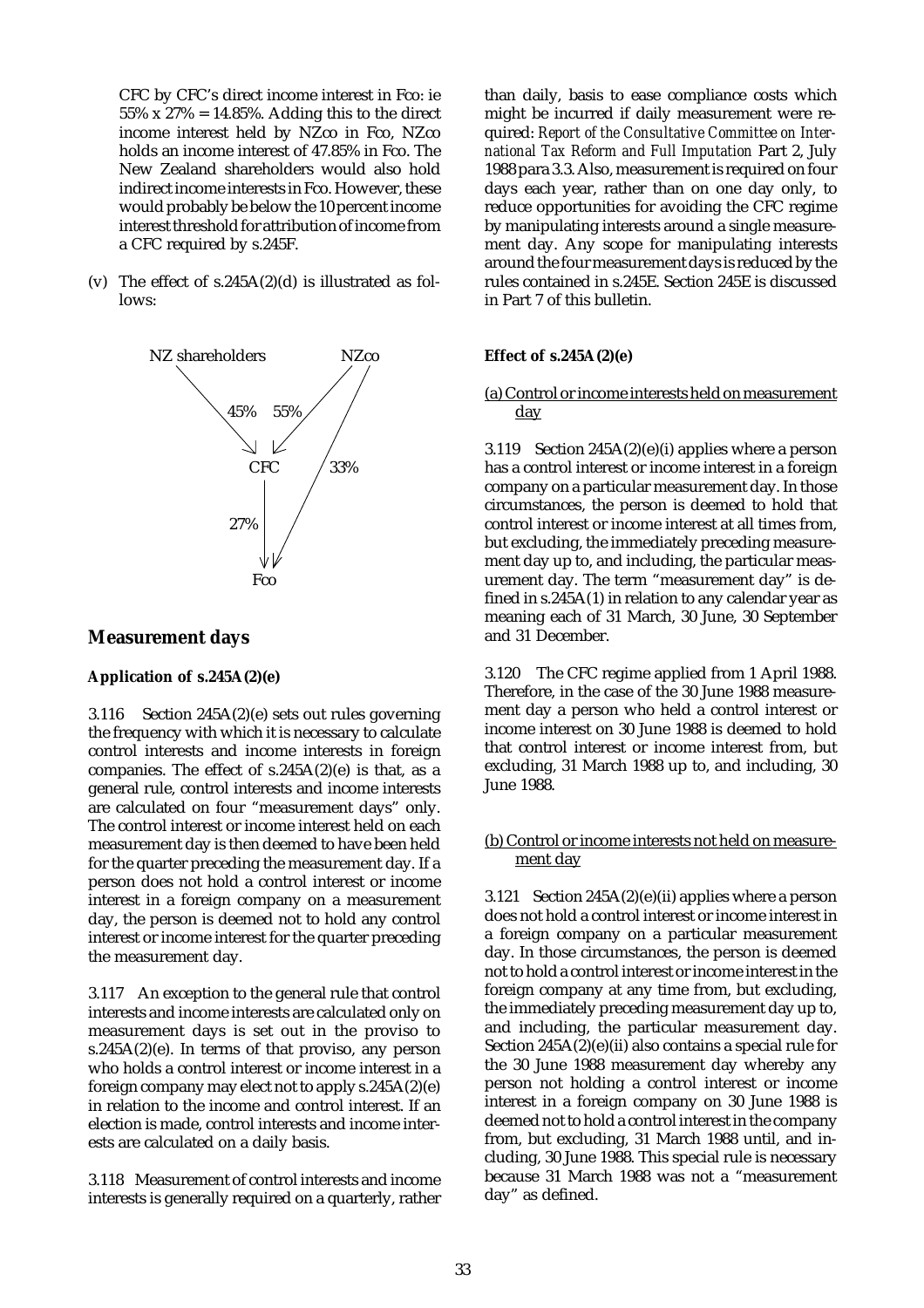#### (c) Control interests in different categories

3.122 By s.245C(3), a person holds control interests in a foreign company in each of the categories of control interest listed in s.245C(4) which the person holds or is entitled to acquire. Five categories of interest are listed in that provision. A person may hold control interests in a company in all five categories or in less than five categories. Sections  $245A(2)(e)(i)$  and (ii) apply individually to each category of control interest held by the person. For example, assume that on a measurement day a person holds control interests in the nominal capital, paid-up capital and rights to distributions of income categories, but not in the voting rights or rights to distributions of net assets categories. In these circumstances,  $s.245A(2)(e)(i)$  applies to the control interests held by the person in the nominal capital, paid-up capital and rights to distributions of income categories and  $s.245A(2)(e)(ii)$  applies to the other two categories of interest.

### (d) Application of s.245A(2)(e) in context of s.245C and s.245D

3.123 The rules for determining whether a foreign company is a CFC are set out in s.245C. Section  $245C(1)$  provides that a foreign company is a CFC in relation to its accounting period if "at any time" during that period there is a group of five or fewer persons resident in New Zealand whose control interests in any of the categories listed in s.245C(4) are equal to or greater than 50 percent. Thus, a foreign company is a CFC in relation to any of its accounting periods if on any day during such period the control test in s.245C(1) is satisfied. Where all persons holding interests in the foreign company are using the measurement day basis of calculating control interests, rather than the daily basis set out in the proviso to  $s.245A(2)(e)$ , the control interest is effectively applied only on measurement days which are relevant to the foreign company's accounting period. That is, the reference to "any time" in s.245C(1) (and in the other provisions of s.245C) will effectively be to the measurement days which establish the interests of persons in the foreign company for the accounting period in question.

3.124 The rules for calculating income interests in CFCs are set out in s.245D. Section 245D(1) provides that the income interest of a person in a CFC "at any time" is calculated by aggregating at that time the direct and indirect income interests held by the person in the CFC. Where the income interest of a person in a CFC varies during an accounting period of the CFC the person's income interest in respect of the accounting period is averaged under the formula set out in s.245D(5). Thus, the income interest of a person who calculates an income interest on a measurement day basis is the income interest of the person on the measurement days or, if the person does not have the same income interest on any or all of the measurement days, the income interest calculated by applying the formula in s.245D(5).

### **Subject to s.245E**

3.125 The introductory language of s.245A(2)(e) provides that s.245A(2)(e) applies subject to s.245E. Section 245E sets out rules which apply where the control interests or income interests of a person vary temporarily around a measurement day. Those rules are discussed in Part 7 of this Bulletin.

3.126 As s.245A(2)(e) applies subject to s.245E, the control interest or income interest that the person holds on a measurement day is the control interest or income interest that the person is deemed to hold on that day by virtue of s.245E, if that provision applies. Thus, if on a measurement day a person actually holds control interests of 45 percent in a foreign company, but by virtue of s.245E the person is deemed to hold control interests of 55 percent, s.245A(2)(e) is applied on the basis of the person holding control interests of 55 percent on the measurement day. Consequently, the person will be deemed to hold control interests of 55 percent on each day in the quarter preceding the measurement day rather than 45 percent.

# **Proviso to s.245A(2)(e)**

#### (a) Description of proviso

3.127 The proviso to  $s.245A(2)(e)$  sets out an exception to the rule that control interests and income interests held on a measurement day (or not held on a measurement day) are deemed to be held (or deemed not to be held) at all times during the quarter preceding the measurement day. It provides that any person who has an income interest or a control interest in a foreign company may elect, in the manner prescribed by the Commissioner, not to apply s.245A(2)(e). Elections are made individually by persons who hold control or income interests in a foreign company. If one such person makes an election there is no requirement for other persons holding interests in the company to make an election.

#### (b) Effective date of election

3.128 An election is made by a person in terms of the proviso for the purposes of the person's liability to income tax in income years commencing with the income year during which the election is made. Thus, the election applies in relation to the accounting period of the foreign company in respect of which the election was made that ends within the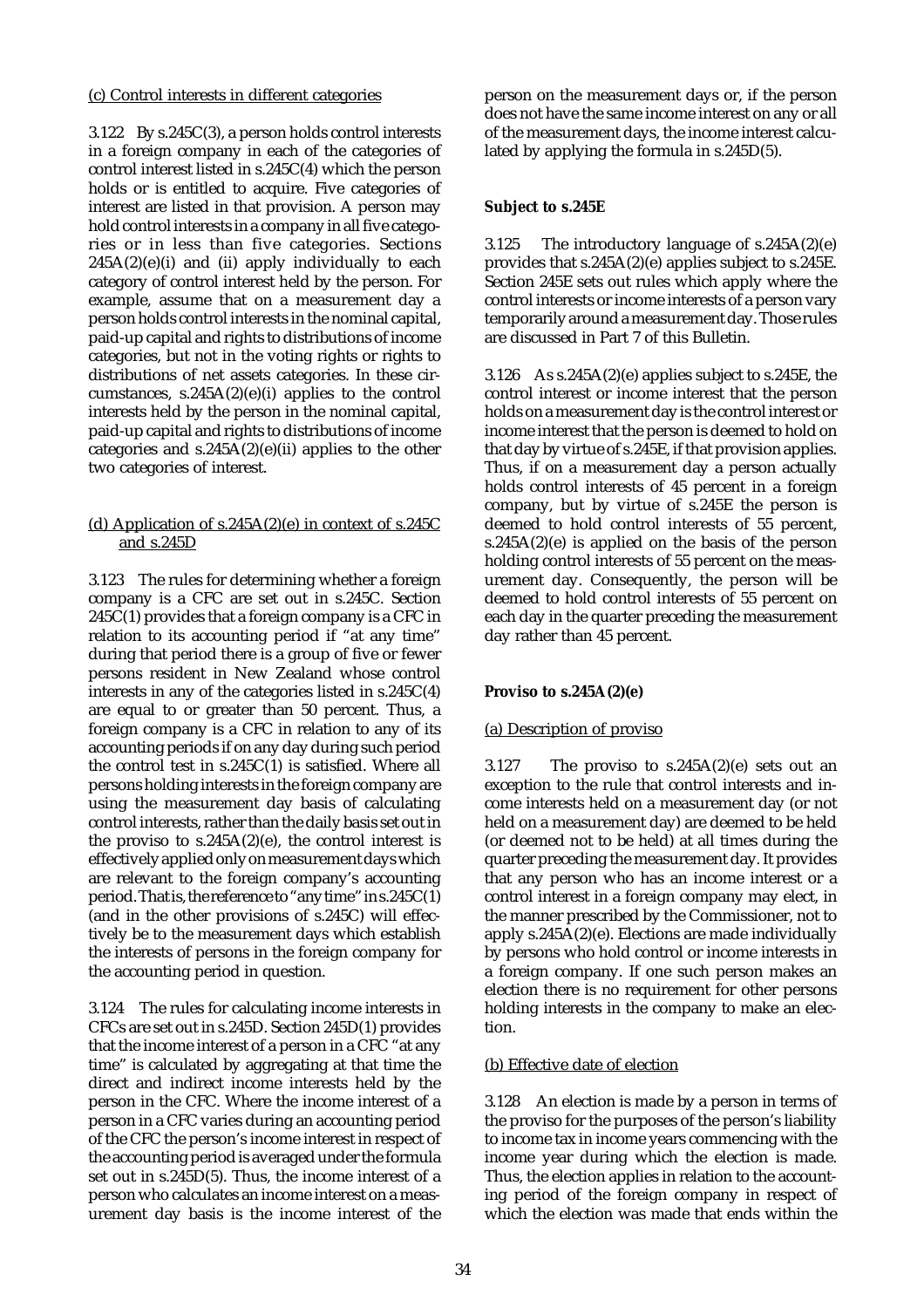income year in which the election is made and in relation to subsequent accounting periods. An election under the proviso, once made, is irrevocable. By way of example, if a person makes an election in the income year ending 31 March 1991 and the accounting period of the foreign company in relation to which the election was made ends on 30 June 1990, the election applies for the accounting period of the foreign company ending on 30 June 1990 and for all subsequent accounting periods.

### (c) Application of control test and calculation of income interests

3.129 If no person with an interest in a foreign company makes an election in terms of the proviso to s.245A(2)(e), the control test is effectively applied only on the four measurement days because interests will be deemed to remain constant between measurement days. Where one or more persons with an interest in a foreign company makes an election in terms of the proviso, it may be necessary to apply the control test contained in s.245C(1) on a daily basis to determine whether a foreign company is a CFC. Applying the control test on this basis, a foreign company will be a CFC if the control test is satisfied at any point in time during the foreign company's accounting period.

3.130 Where some persons holding control interests in a foreign company have made an election in terms of the proviso while others have not, the interests of the persons who have not made an election will remain constant between measurement days. However, it may be necessary to apply the control test on a daily basis because the control interests of the persons who have made an election in terms of the proviso are calculated on a daily basis. This is illustrated by example 4 below.

3.131 Where a person makes an election under the proviso to s.245A(2)(e), the person's income interest in relation to an accounting period of a CFC will be calculated on each day within the period. If the person's income interest varies during the accounting period, the formula in s.245D(5) is applied in relation to each period during which the income interest remained unvaried.

#### (d) Elections in relation to indirect interests

3.132 If a person holds control interests in a CFC and the CFC holds control interests in another foreign company ("qualified control interests" in terms of the legislation), the person may hold indirect control interests in the foreign company: s.245C(5). The indirect control interests, together with any direct control interests held by the person, and any direct and indirect control interests held by associated persons, will constitute the person's control interests in the foreign company. Thus, if a person makes an election that  $s.245A(2)(e)$  not apply in relation to the person's control interests in the foreign company, the election is to calculate the person's control interests in the CFC and the CFC's qualified control interests in the foreign company on a daily basis.

3.133 If in the above example the person makes an election in relation to the foreign company but not in relation to the CFC, the person's control interests in the CFC are calculated on a daily basis for the purposes of calculating the person's control interests in the foreign company. However, in determining the person's control interests in the CFC for all other purposes the measurement day basis is used. Also, if the person makes an election in relation to the CFC but not in relation to the foreign company, the person's control interests in the CFC are calculated on a measurement day basis in determining the person's control interests in the foreign company, although for all other purposes the control interests will be calculated on a daily basis. Thus, separate elections must be made for each foreign company.

3.134 As with control interests, if a person holds indirect income interests in a CFC it is necessary to make separate elections under the proviso to s.245A(2)(e) in relation to each CFC in the chain. For example, assume that a person has a direct income interest in CFC 1 and an indirect income interest in CFC 2 through CFC 1. If the person makes an election in relation to CFC 1 but not in relation to CFC 2, the person's income interest in relation to CFC 2 is calculated on a measurement day basis. Thus, for the purposes of calculating the person's income interest in CFC 2 the person's direct income interest in CFC 1 and CFC 1's direct income interest in CFC 2 are calculated on a measurement day basis. However, for the purpose of calculating the person's income interest in CFC 1 the daily basis of measurement is used.

#### (e) Interests held by associated persons and nominees

3.135 Control interests incorporate direct and indirect control interests held by persons and their associates. Consequently, if a person makes an election in relation to control interests in a foreign company under the proviso to s.245A(2)(e) the person will also be required to calculate the direct and indirect interests of associated persons in the foreign company on a daily basis.

3.136 However, any of the persons associated with the elector who are resident in New Zealand will be required to calculate their interests in the foreign company only on measurement days unless they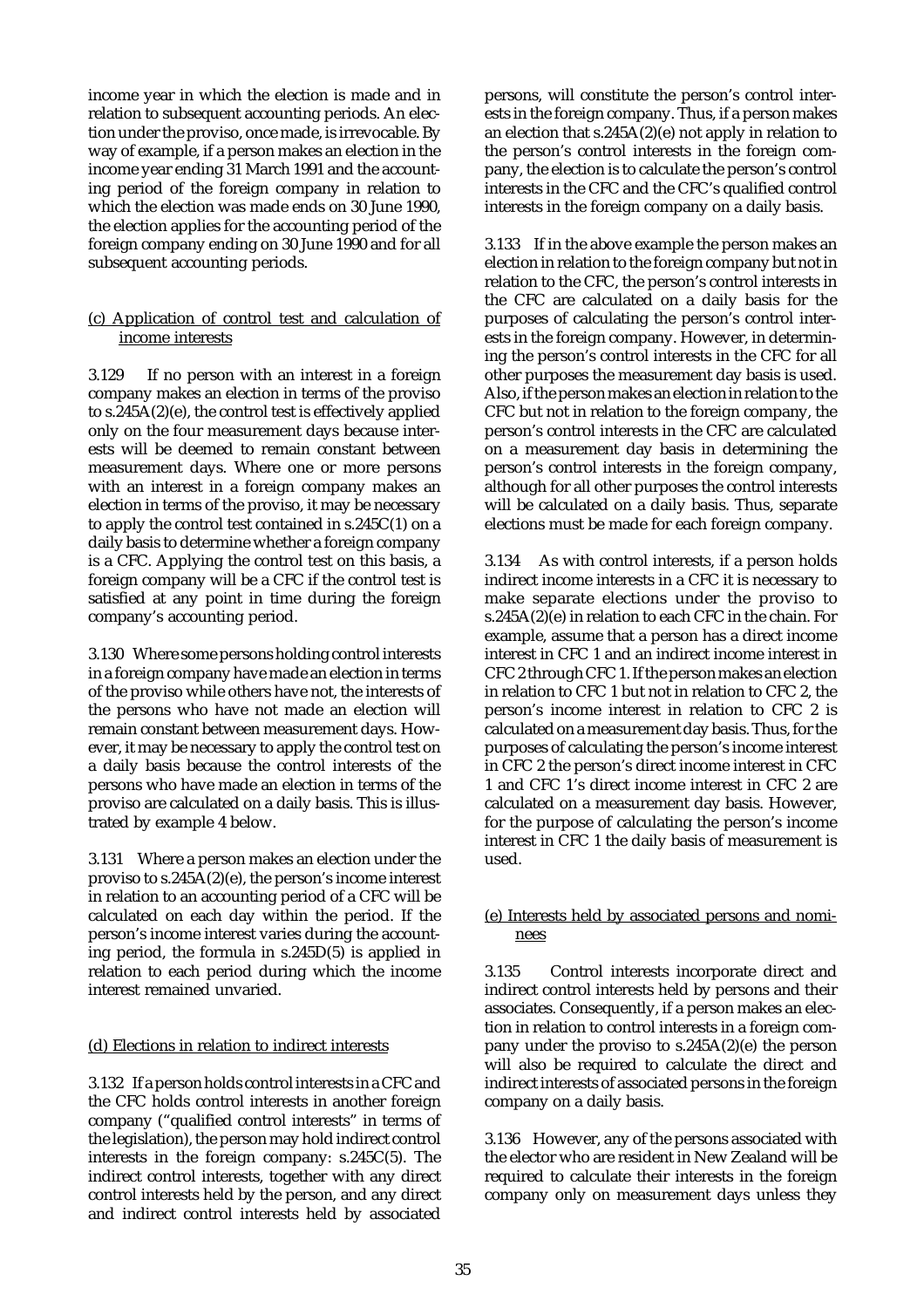make an election under the proviso. Further, in calculating their control interests in the foreign company the persons associated with the elector will be required to calculate the elector's interests in the foreign company on a measurement day basis, even though the elector calculates control interests daily. For example, if A and B are associated and A makes an election to calculate control interests in a CFC on a daily basis, A will be required to calculate the direct and indirect control interests of A and B on a daily basis. However, if B does not make an election B will continue to calculate direct and indirect control interests on a measurement day basis.

3.137 Section 245F(2) provides that for the purposes of determining whether the income interest of any person in a CFC is an income interest of 10 percent or greater, the person is deemed to hold all the income interests held by persons associated with that person. Any person who makes an election in relation to income interests in a foreign company under the proviso to  $s.245A(2)(e)$  is required to calculate the income interests of any associates in the foreign company on a daily basis for the purpose of applying s.245F(2). However, the associated persons continue to calculate their income interests on a measurement day basis unless they make an election under the proviso. Further, when the associated persons themselves apply s.245F(2) they calculate the income interest of the elector on a measurement day basis.

3.138 Section 245A(2)(a) provides that a person is deemed to hold or to be entitled to acquire anything that a nominee of the person holds or is entitled to acquire. Thus, where a person makes an election under the proviso to s.245A(2)(e) the election will apply with respect to interests which a nominee of the person holds or is entitled to acquire.

### (f) Elections in relation to control interests or income interests

3.139 An election may be made under the proviso to s.245A(2)(e) by any person who has an income interest or a control interest in a foreign company. The election, if made, is that s.245A(2)(e) not apply in relation to "such income interest or control interest". The reference to an election being made in relation to an income interest "or" a control interest contemplates that an election may be made in relation to an income interest in foreign company only or in relation to a control interest in a foreign company only. Thus, it is not necessary to make an election in relation to both income interests and control interests in a foreign company.

# (g) Election irrevocable and application of s.245E

3.140 An election under the proviso to s.245A(2)(e) is irrevocable. An election thus has effect in relation to the income year in which it is made and in relation to succeeding income years in which the person holds an income interest or control interest in the foreign company.

3.141 If an election is made with respect to an income interest or control interest in a foreign company, s.245E does not apply to that income interest or control interest. The objective of s.245E is to limit opportunities for manipulating interests in foreign companies around measurement days. This objective is not relevant if interests in a foreign company are not calculated on a measurement day basis.

# **Examples**

#### - Example 3

- Facts: (i) Fco is a foreign company resident in country X in terms of s.245Q of the Income Tax Act. Fco's accounting period ends on 31 December.
- (ii) NZco, a New Zealand resident company, gradually acquires 55 percent control interests in each category in Fco during the 1990 calendar year. NZco's control interests in each category in Fco at various points during the 1990 calendar year are as follows:

| Date      | Control interests (%) |  |
|-----------|-----------------------|--|
| 8/6/1990  | 8                     |  |
| 22/6/1990 | 20                    |  |
| 12/7/1990 | 35                    |  |
| 27/7/1990 | 55                    |  |

To simplify the example it is assumed that NZco held no control interests in Fco before 8 June 1990 and that NZco's holdings in Fco between the dates specified in the table do not vary.

- (iii) NZco's income year ends on 31 March 1991. On 1 March 1991 NZco elects under the proviso to s.245A(2)(e) that s.245A(2)(e) not apply in relation to NZco's control interests and income interests in Fco.
- Result: (i) The effect of the election is that NZco's control interests and income interest in Fco are calculated on a daily basis. Fco is a CFC in relation to its accounting period ending on 31 December 1990 because NZco has control interests of 55 percent in Fco on at least one day in the accounting period ending on 31 December 1990 (eg 28 July 1990).
- (ii) NZco's income interest in Fco is calculated by applying the formula in s.245D(5). The variations in NZco's control and income interests in Fco are as follows: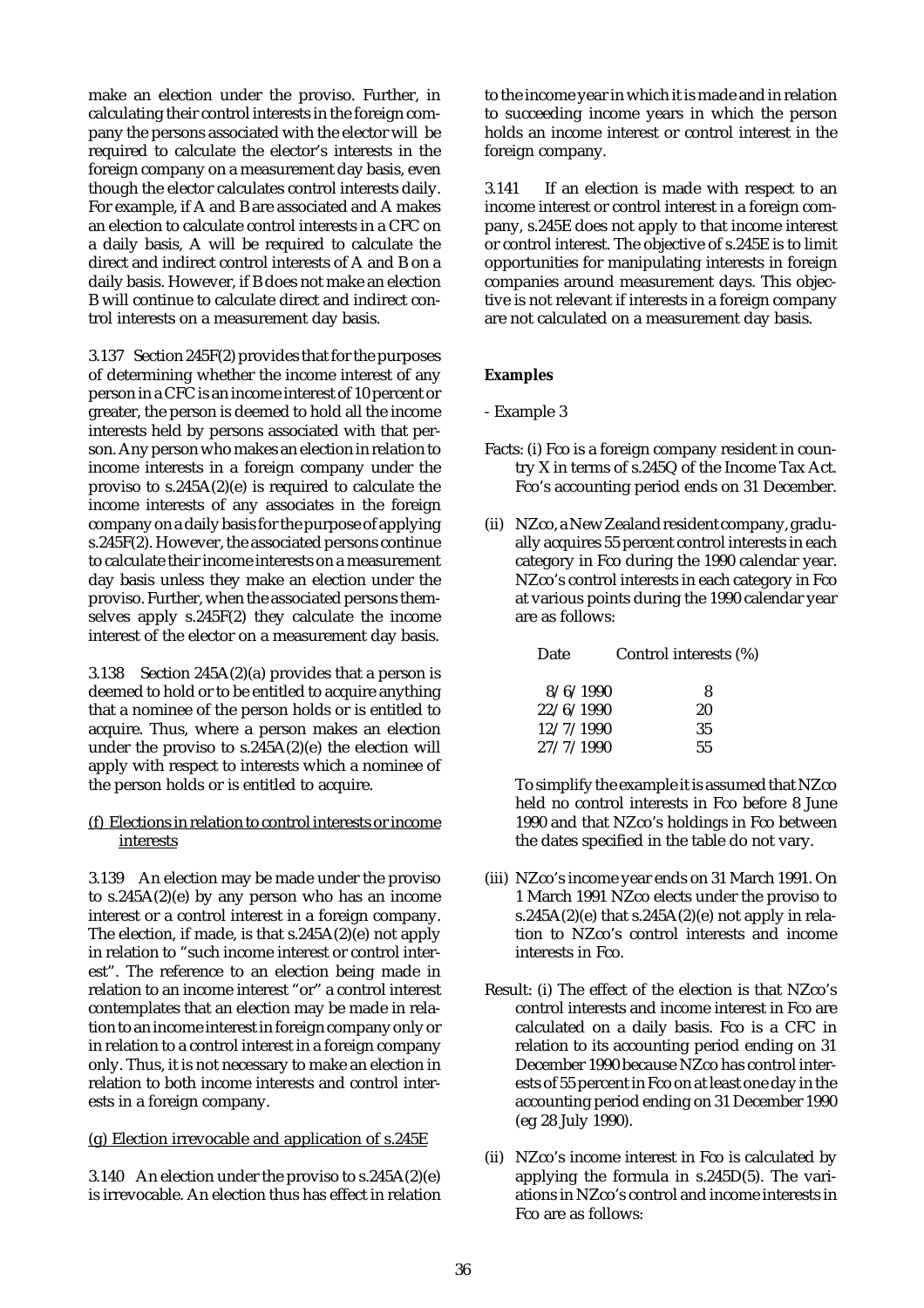|                          | Period             | No. days interest interest | Control Income<br>$\%$ | %  |
|--------------------------|--------------------|----------------------------|------------------------|----|
|                          | $1/1/90 - 7/6/90$  | - 158                      |                        |    |
|                          | $8/6/90 - 21/6/90$ | 14                         | 8                      | 8  |
| $22/6/90 - 11/7/90$      |                    | 20                         | 20                     | 20 |
| $12/7/90 - 27/7/90$      |                    | 16                         | 35                     | 35 |
| $28/7/90 - 31/12/90$ 157 |                    |                            | 55                     | 55 |

NZco's income interest in Fco for the accounting period ending on 31 December 1990 is therefore calculated as:

- period from 8/6/90 to 21/6/90

$$
8\% \times \frac{14}{365} = 0.31\%
$$

- period from 22/6/90 to 11/7/90

$$
20\% \times \frac{20}{365} = 1.10\%
$$

- period from 12/7/90 to 27/7/90

$$
35\% \times \frac{16}{365} = 1.53\%
$$

- period from 28/7/90 to 31/12/90

$$
55\% \times \frac{157}{365} = 23.66\%
$$

- income interest for accounting period

 $0.31\% + 1.10\% + 1.53\% + 23.66\% = 26.60\%$ 

(iii) If an election had not been made under the proviso to s.245A(2)(e), NZco's income interest in Fco would have been calculated on a measurement day basis. NZco's income interest in Fco on the four measurement days falling within the accounting period ending on 31 December 1990 is as follows:

| Measurement | Control  | <b>Income</b> |
|-------------|----------|---------------|
| day         | interest | interest      |
|             | $\%$     | ℅             |
| 31/3/1990   |          |               |
| 30/6/1990   | 20       | 20            |
| 30/9/1990   | 55       | 55            |
| 31/12/1990  | 55       | 55            |

Applying the formula in s.245D(5), NZco's income interest would be calculated as:

- period from 1/4/90 to 30/6/90

$$
20\% \times \frac{91}{365} = 4.99\%
$$

- period from 1/7/90 to 31/12/90

$$
55\% \times \frac{184}{365} = 27.73\%
$$

- income interest for accounting period

$$
4.99\% + 27.73\% = 32.72\%
$$

- Example 4

- Facts: (i) Fco is a foreign company which is resident in country X in terms of s.245Q. Fco's accounting period ends on 31 December.
- (ii) A and B are New Zealand resident individuals. On 30 July 1990 A acquires control interests of 35 percent in Fco in each category of control interest. On 18 September 1990 B acquires control interests of 20 percent in Fco in each category. A's and B's income years end on 31 March.
- (iii) On 1 March 1991 B elects under the proviso to s.245A(2)(e) that s.245A(2)(e) not apply in calculating B's control interests and income interest in Fco. A makes no election.
- Result: (i) Fco is a CFC in relation to its accounting period ending on 31 December 1990 because on at least one day during that period (eg 18 September 1990) there is a group of five or fewer New Zealand residents (A and B) whose control interests in any category are 50 percent or more. A holds control interests in each category of 35 percent on 18 September 1990 because A holds control interests of 35 percent in each category on the 30 September 1990 measurement day and, by virtue of s.245A(2)(e), is deemed to hold those interests from 1 July 1990 to 30 September 1990. The s.245C(1) control test is satisfied on 18 September 1990 because B acquires control interests in each category of 20 percent on that day. (If B had not made an election Fco would have become a controlled foreign company on 1 July 1990 because A and B would have held aggregate control interests of 55 percent on 30 September 1990 and would have been deemed to have held those interests from 1 July to 30 September).
- (ii) A's income interest in Fco is calculated on a measurement day basis. By virtue of s.245A(2)(e) A is deemed to hold an income interest in Fco of 35 percent from 1 July 1990 to 30 September 1990 and from 1 October 1990 to 31 December 1990. This income interest is calculated in accordance with the formula in s.245D(5) as follows:

$$
35\% \times \frac{184}{365} = 17.64\%
$$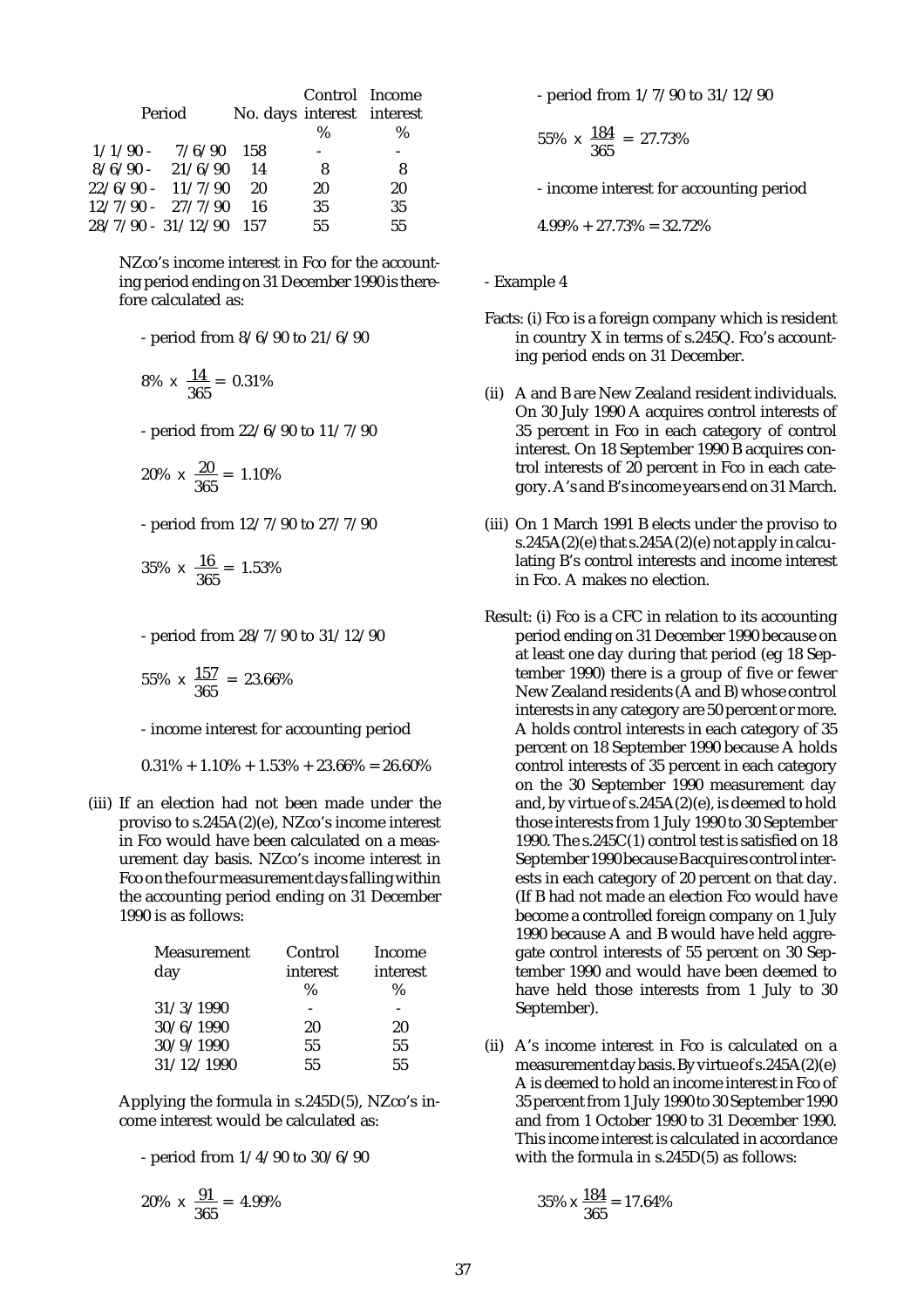(iii) B's income interest in Fco is calculated on a daily basis as:

$$
20\% \times \frac{105}{365} = 5.75\%
$$

(The numerator in the fraction is 105 because there are 105 days falling on and between 18 September 1990 and 31 December 1990).

(iv) If B had not made an election under the proviso to s.245A(2)(e), Fco would have been a CFC from 1 July 1990. In these circumstances A's and B's income interests in relation to Fco's accounting period ending on 31 December 1990 would have been calculated as -

A's income interest (calculated as above):

$$
35\% \times \frac{184}{365} = 17.64\%
$$

B's income interest:

$$
20\% \times \frac{184}{365} = 10.08\%
$$

- Example 5

- Facts: (i) Fco 1 and Fco 2 are foreign companies that are resident in country X in terms of s.245Q. The accounting periods of Fco 1 and Fco 2 both end on 31 December.
- (ii) NZco is a New Zealand resident company. NZco holds control interests in Fco 1 during the calendar year ending 31 December 1990, and Fco 1 holds control interests in Fco 2 (referred to in s.245C as "qualified control interests") during that year. NZco gradually disposes of its interests in Fco 1 during the year.NZco's control interests in Fco 1 in each category at particular points during the year are:

| Date       | Control interests |  |  |
|------------|-------------------|--|--|
|            | %                 |  |  |
| 12/4/1990  | 60                |  |  |
| 13/4/1990  | 53                |  |  |
| 23/7/1990  | 53                |  |  |
| 24/7/1990  | 40                |  |  |
| 9/10/1990  | 40                |  |  |
| 10/10/1990 |                   |  |  |
|            |                   |  |  |

(iii) It is assumed that NZco held control interests in Fco 1 of 60 percent at all times during the year prior to 12 April and that NZco's control interests in Fco 1 do not vary between the dates specified in the table. It is also assumed that no other New Zealand resident holds an interest in Fco 1 or Fco 2 at any relevant time.

- (iv) Throughout the accounting period of Fco 1 ending on 31 December 1990, Fco 1 holds control interests in each category in Fco 2 of 55 percent.
- (v) NZco does not make an election under the proviso to s.245A(2)(e) in relation to either Fco 1 or Fco 2.
- Result: (i) As no election has been made under the proviso to s.245A(2)(e), NZco calculates its control interests and income interests in Fco 1 and Fco 2 on a measurement day basis.
- (ii) On the measurement days falling within the accounting periods of Fco 1 and Fco 2 which end on 31 December 1990 NZco holds direct control interests in Fco 1 in each category of interest, and Fco 1 holds qualified control interests in Fco 2 in each category of interest, as indicated in the following table. The table also indicates the control interests held by NZco in Fco 2.

| <b>Control Interests</b> |
|--------------------------|
|                          |

| Measurement NZco in |       | Fco in     | NZco in    |
|---------------------|-------|------------|------------|
| Day                 | Fco 1 | $F_{CO}$ 2 | $F_{CO}$ 2 |
|                     | %     | %          | $\%$       |
| 31/3/1990           | 60    | 55         | 55         |
| 30/6/1990           | 53    | 55         | 55         |
| 30/9/1990           | 40    | 55         |            |
| 31/12/1990          |       | 55         |            |

- (iii) Fco 1 is a CFC because NZco holds control interests of more than 50 percent in Fco 1 on at least one measurement day in the accounting period ending 31 December 1990. Fco 2 is also a CFC because the qualified control interests held by Fco 1 in Fco 2 from 1 January 1990 to 30 June 1990 are deemed to be held by NZco: s.245C(5). NZco thus has control interests of 55 percent in Fco 2 during that period.
- (iv) NZco's income interest in Fco 1 is calculated as follows:
	- (a) period from 1/1/1990 to 31/3/1990

$$
60\% \times \frac{90}{365} = 14.79\%
$$

(b) period from 1/4/1990 to 30/6/1990

$$
53\% \times \frac{91}{365} = 13.21\%
$$

(c) period from 1/7/1990 to 30/9/1990

$$
40\% \times \frac{92}{365} = 10.08\%
$$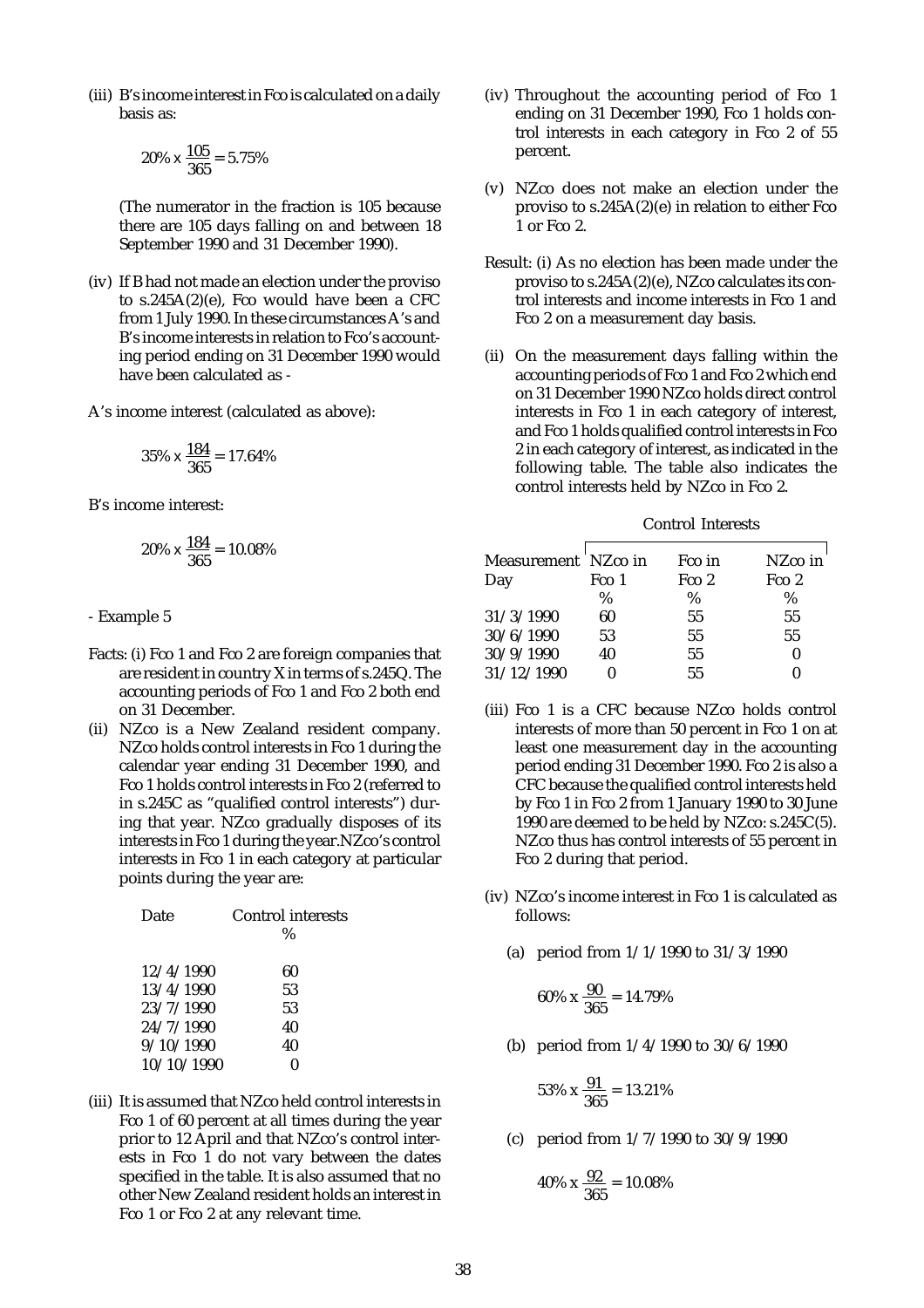(d) period from 1/10/1990 to 31/12/1990

$$
0 \times \frac{92}{365} = 0
$$

(e) income interest in respect of accounting period ending on 31/12/1990:

$$
14.79\% + 13.21\% + 10.08\% = 38.08\%
$$

- (v) NZco's income interest in Fco 2 is calculated as follows:
	- (a) period from 1/1/1990 to 31/3/1990

$$
(60\% \times 55\%) \times \frac{90}{365} = 8.13\%
$$

(b) period from 1/4/1990 to 30/6/1990

$$
(53\% \times 55\%) \times \frac{91}{365} = 7.27\%
$$

(c) period from 1/7/1990 to 31/12/1990

$$
0 \times \frac{184}{365} = 0
$$

(d) income interest for accounting period ending 31/12/1990:

$$
8.13\% + 7.27\% = 15.40\%
$$

(vi) NZco's income interest in Fco 2 is zero from 1 July 1990 to 31 December 1990 because Fco 1 is not a CFC on the 30 September 1990 and 31 December 1990 measurement days. Thus, NZco does not hold an income interest in Fco 2 from 1 July 1990 to 31 December 1990 because a person can hold an indirect income interest in a foreign company at a particular time only if the foreign company through which the interest is held is a CFC at that time.

### **Accounting period treated as income year: s.245A(2)(f)**

#### **Application of s.245A(2)(f)**

3.142 Section 245A(2)(f) applies where a person furnishes a return of income under s.15 of the Income Tax Act for an accounting year ending with an annual balance date other than 31 March. In these circumstances, unless the context otherwise requires, any reference to an income year in Part IVA is deemed to be a reference to the accounting year corresponding with that income year.

3.143 Section 15 provides that instead of furnishing a return of income for any year ending with 31 March any taxpayer may, with the consent of the Commissioner, elect to furnish a return for the year ending with the date of the annual balance of the taxpayer's accounts. If an election is made, and is accepted by the Commissioner, the income derived during the year ending with the annual balance of the taxpayer's accounts is deemed to have been derived during the year ending with the 31 March nearest to that date. Thus, if the taxpayer returns income to an annual balance date ending between 1 April and 30 September the income derived up to the balance date is deemed to have been derived in the income year ending on the preceding 31 March. Alternatively, if the taxpayer returns income to an annual balance date ending on or after 1 October and before 31 March the income is deemed to have been derived in the income year ending on the succeeding 31 March.

3.144 For the purposes of Part IVA the significance of s.15 is that where that section applies the year ending with the annual balance of the taxpayer's accounts is treated as the taxpayer's income year for the purposes of Part IVA. This treatment is relevant in relation to two provisions: s.245G and s.245R.

#### **Section 245G: calculation of attributed foreign income and loss**

3.145 Section 245G sets out the rules for calculating attributed foreign income or attributed foreign losses with respect to income interests in CFCs. Section 245G(1) provides that attributed foreign income or attributed foreign loss is calculated for any income year of a person in relation to any income interest in a CFC where the last day of the accounting period of the CFC falls within the person's income year. Section 15 does not change the taxpayer's income year, but only determines the income year in which income derived to the taxpayer's annual balance date is deemed to have been derived. Therefore, if not for s.245A(2)(f) in cases where a taxpayer returned income to an annual balance date of other than 31 March, s.245G(1) would be applied only in relation to accounting periods of CFCs that ended within the taxpayer's income year ending 31 March and not in relation to those periods that ended after the end of the income year but before the taxpayer's annual balance date.

3.146 For example, assume that a taxpayer who returns income to an annual balance date of 31 August holds an income interest in a CFC and that the accounting period of the CFC ends on 30 June. In relation to the period ending with the balance date of 31 August 1991, the effect of s.15 would be that income derived up to 31 August would be deemed to have been derived in the income year ending on 31 March 1991. However, the taxpayer would not have derived attributed foreign income in respect of the accounting period of the CFC that ended on 30 June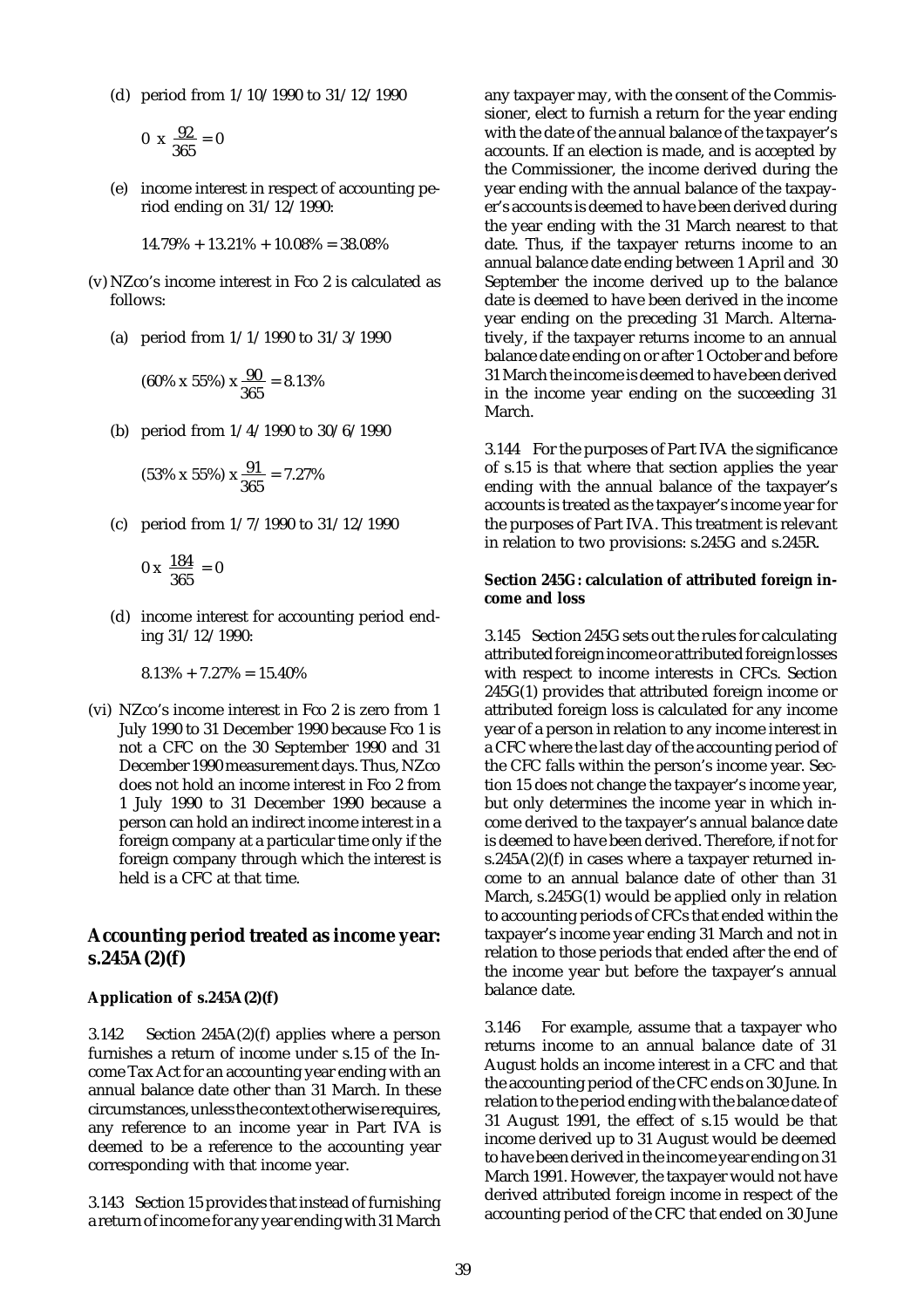1991 because 30 June 1991 falls within the income year that ends on 31 March 1992. Thus, if not for s.245A(2)(f) the taxpayer would not be required to calculate attributed foreign income in respect of the accounting period of the CFC that ended on 30 June 1991 until 31 March 1992.

3.147 The effect of s.245A(2)(f) in this example is to deem the taxpayer's income year to end on 31 August 1991 for the purposes of Part IVA. Thus, in applying  $s.245G(1)$  the final day of the CFC's accounting period, 30 June 1991, will fall within the taxpayer's deemed income year ending on 31 August 1991. Consequently, the attributed foreign income or attributed foreign losses calculated with respect to the accounting period of the CFC ending on 30 June 1991 will be taken into account in the taxpayer's assessable income for the period up to 31 August 1991. Section 245A(2)(f) has effect for the purposes of Part IVA of the Income Tax Act only. Therefore, by virtue of s.15 the attributed foreign income or attributed foreign loss that is derived in respect of the period ending 31 August 1991 is deemed to have been derived in the income year ending on 31 March 1991.

#### **Section 245R: foreign investment fund income and loss**

3.148 Section 245R requires residents who hold interests in foreign investment funds to calculate foreign investment fund income or foreign investment fund losses with respect to those interests. Foreign investment fund income and losses are calculated as the difference between the market value of the interest in the foreign investment fund at the end of the income year and consideration derived in respect of the interest during the year, and the market value of the interest at the beginning of the income year and consideration paid with respect to the interest during the year. Where pursuant to s.15 a taxpayer furnishes a return of income for an accounting year ending with a balance date other than 31 March, the effect of s.245A(2)(f) is that interests in foreign investment funds held by the taxpayer are valued on those balance dates. Also, the consideration derived and paid by the taxpayer that is taken into account is that derived or paid with respect to the interest in the foreign investment fund during the taxpayer's accounting year.

## **Partnerships and calculation of income interests: s.245A(3)**

### **Application**

3.149 Section 245A(3) sets out rules that apply in calculating income interests under 245D where interests in a foreign company are held, or are entitled to be acquired, by a partnership. It provides that for the purposes of s.245D a partner of a partnership is deemed:

- (a) to hold anything held by the partnership in proportion to the person's interest in the partnership;
- (b) to be entitled to acquire anything that the partnership is entitled to acquire in proportion to the person's interest in the partnership;
- (c) to exercise anything that the partnership may exercise in proportion to the person's interest in the partnership.

3.150 Section 245A(3) applies only for the purpose of s.245D. Section 245A(3) does not apply in calculating control interests under s.245C because partners and partnerships are associated persons under s.245B and interests held by associated persons are aggregated in calculating control interests. Consequently, it is not necessary to apply rules of the type contained in s.245A(3) in order to determine whether a foreign company is a CFC.

3.151 Interests held in foreign companies by partnerships would generally not be held by the partners individually because in the absence of an agreement to the contrary partnership property is held jointly or in common by all the partners constituting the partnership. Individual partners might therefore not hold income interests in CFCs or interests in foreign investment funds if not for the rules set out in s.245A(3). Section 245A(3) ensures that income interests in CFCs or interests in foreign investment funds held through partnerships can be calculated by looking through the partnership and attributing the interests held by the partnership to the individual partners on a proportionate basis.

### **Partnership**

3.152 Section 245A(3) applies where a person has an interest in a "partnership". The question of whether a relationship constitutes a partnership for the purposes of s.245A(3) is determined in accordance with New Zealand law. In cases where the relationship is governed by foreign law the status of the relationship under foreign law is not relevant in determining whether there is a partnership for the purposes of s.245A(3). In terms of New Zealand law, a relationship between persons constitutes a partnership where they carry on business with a view to making a profit.

3.153 In circumstances where persons hold interests in a foreign company in common, but do not carry on a business, there may be no partnership. If there is no partnership, s.245A(3) will not apply.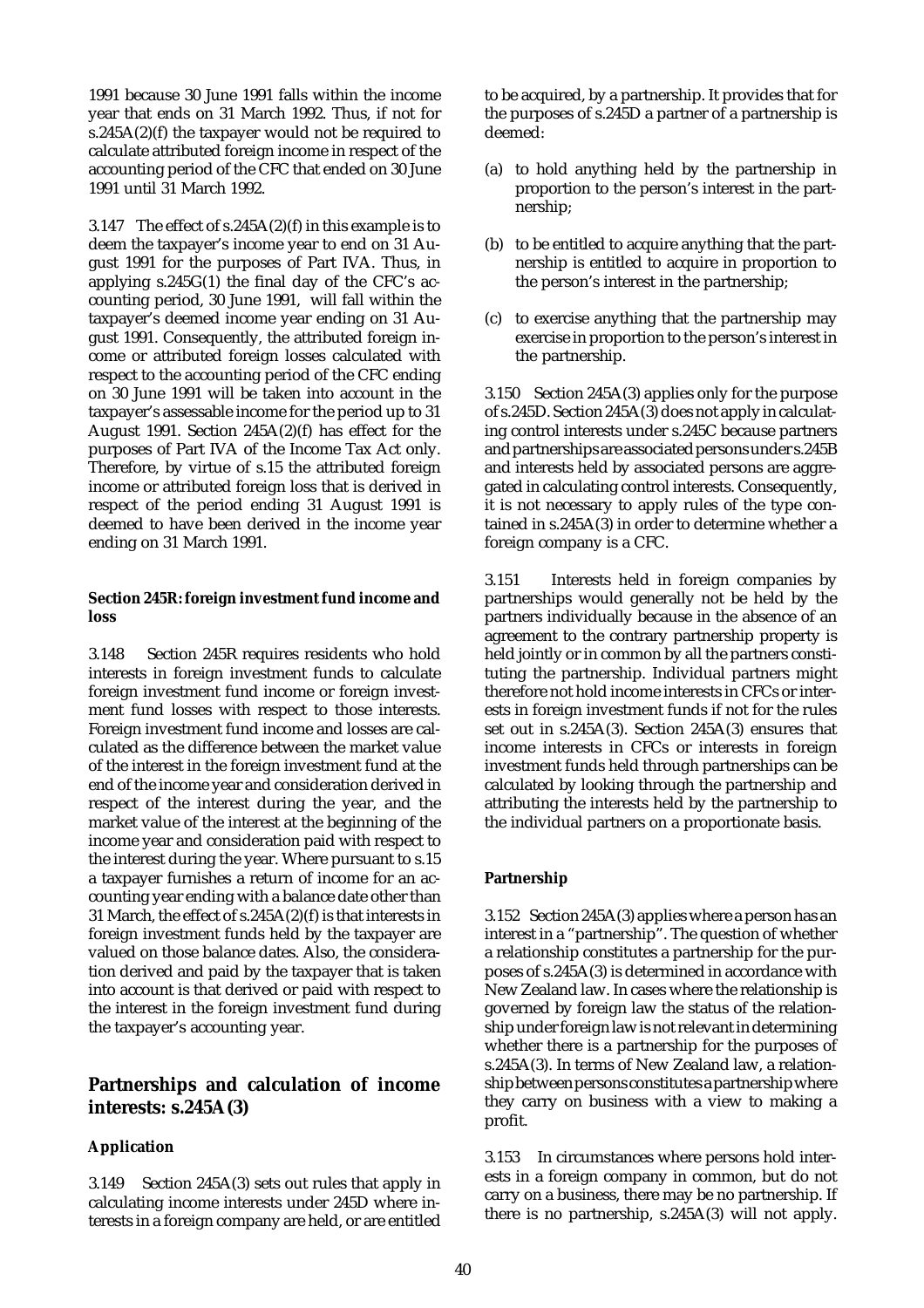However, in circumstances where activities carried on in common constitute a business s.245A(3) will apply with respect to interests in foreign companies held by the partnership even if the holding of the interests does not itself constitute a business.

### **Section 245A(3) and the controlled foreign company regime**

3.154 Where a person is a partner in a partnership which holds any of the interests in a CFC listed in s.245D(2), s.245A(3)(a) deems those things to be held by the partner in proportion to the partner's interest in the partnership. For example, assume that the partnership assets of a partnership formed by A and B include an an interest in a CFC which constitutes 30 percent of the paid-up capital of the company and which entitles the partnership to a distribution of 30 percent of the company's income. In these circumstances, A and B would be deemed to hold the 30 percent portion of the company's paid-up capital and the 30 percent rights to income held by the partnership. The amount of each interest deemed to be held by A and B individually would be proportional to their interest in the partnership.

3.155 Section 245A(3)(a) will also operate where a CFC is a member of a partnership that holds any of the interests listed in s.245D(2) in another CFC. In those circumstances, the CFC will be deemed to hold the things held by the partnership on a basis which is proportional to its interest in the partnership. Section 245D(3) will then be applied in calculating the indirect income interest of any person with an income interest in the CFC on the basis that the CFC holds a direct income interest in the other CFC.

3.156 Entitlements to acquire interests in CFCs are not generally taken into account in calculating income interests. However, s.245D(4) provides an exception to this rule in some circumstances (broadly, where a tax deferral advantage may be obtained through the use of options). Where a partnership is entitled to acquire an interest in a CFC, and the entitlement is one to which s.245D(4) applies, the effect of  $s.245A(3)(b)$  is that the partners in the partnership are deemed to be entitled to acquire the interest that the partnership is entitled to acquire.

3.157 The attribution of interests held by partnerships to partners for the purpose of calculating income interests means that attributed foreign income and attributed foreign losses are not calculated at the partnership level and then allocated to partners in accordance with their entitlement to share in the profits of the partnership. Rather, they are calculated at the partner level.

3.158 Section 245A(3) applies only for the purposes of calculating income interests. Whether a person is required to calculate attributed foreign income or attributed foreign losses in respect of an income interest is determined under the other provisions of Part IVA. For, example, if a partner of a partnership that holds interests in a CFC is resident outside New Zealand at all times during the accounting period of the company, s.245F(1) provides that the partner is not required to calculate attributed foreign income or attributed foreign losses in respect of the partner's income interest in the company. However, if in terms of s.245B the non-resident partner is associated with a person resident in New Zealand, the partner's income interest will be taken into account in determining whether the resident associate has an income interest of 10 percent or greater: s.245F(2).

### **Interest in a partnership**

3.159 For the purposes of s.245A(3) a person has an interest in a partnership if the person is a partner or if the person is an assignee of a share in the partnership.

3.160 A person's interest in a partnership is calculated by reference to the person's entitlement to share in the capital and profits of the partnership activities. If the partnership is governed by New Zealand law all partners are entitled to share equally in the capital and profits of the partnership business unless there is an express or implied agreement to the contrary: s.27 Partnership Act 1908. Also, any assignee of a partner is entitled to receive the share of profits to which the assigning partner would otherwise have been entitled and, on dissolution of the partnership, to receive the share of the partnership assets to which the assigning partner would have been entitled: s.34 Partnership Act 1908. Where there is an agreement to share the capital and profits of the partnership unequally, a partner's or assignee's interest in the partnership will be determined in accordance with that agreement. If the partnership is not governed by New Zealand law, the interest of a partner or assignee in the partnership is determined in accordance with the entitlement to capital or income that the partner or assignee has under the law that governs the partnership.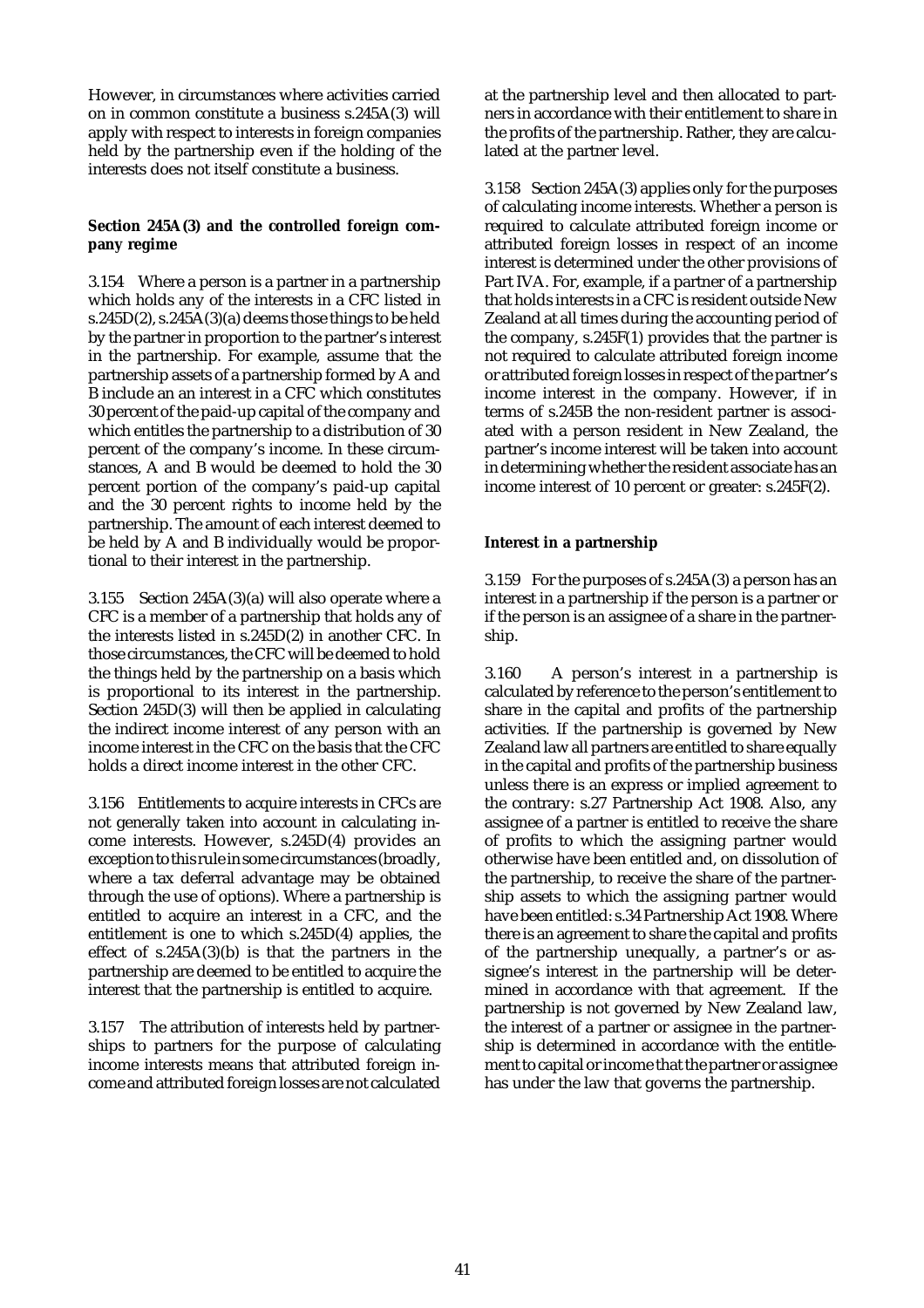## **Overview of s.245B**

4.1 Broadly, s.245B provides that the following persons are associated:

- (a) any two companies that consist substantially of the same shareholders or that are under the control of the same person or persons, and any two companies where any group of persons holds income interests in those companies which aggregate to 50 percent or more;
- (b) any company and any person (other than a company) who holds an income interest in the company of 50 percent or more;
- (c) any company and any person where the person is associated with another person who is associated with the company;
- (d) any two persons who are relatives;
- (e) a partnership and any person who is a partner in the partnership;
- (f) a partnership and any person where the person is associated with a partner in the partnership;
- (g) a trustee of a trust and a person who has benefited or who will benefit under the trust and a trustee and a person who may benefit under the trust if the person is associated with a settlor of the trust;
- (h) two trustees of trusts that have at least one settlor in common;
- (i) a trustee and a settlor of a trust;
- (j) any two persons who habitually act in concert in respect of any of the things listed in s.245C(4).

# **Application of associated persons rules**

4.2 The associated persons rules apply primarily in two contexts: first, in calculating control interests for the purposes of s.245C; and second, in determining whether a person has an income interest of 10 percent or greater in a CFC.

4.3 Control interests held by associated persons are aggregated for the purpose of determining whether a foreign company is a CFC. This ensures that the control test cannot be defeated by fragmenting control interests among associated persons. If control interests of associates were not aggregated the control test could be defeated by fragmenting control interests among resident and non-resident associates, thus ensuring that residents did not hold control interests of 50 percent or more. Alternatively, the interests could be split among resident associates so that there was no group of five or fewer residents whose control interests aggregated to 50 percent or more.

4.4 Income interests of associated persons are not aggregated except for the purpose of determining whether a person has an income interest of 10 percent or more in a CFC and is therefore required to attribute income and losses. Income interests are not aggregated because this would result in double counting of income and losses. Although associated persons have common economic interests, so that it is appropriate to aggregate interests for control purposes, they derive income and losses with respect to their interests in CFCs in their own right. Income interests are aggregated for the purposes of determining whether a person has an income interest of 10 percent or more. This rule prevents avoidance of the 10 percent threshold for income attribution by fragmentation of interests among associates. However, double counting of income and losses does not occur because income and losses are attributed only on the basis of the income interest actually held by the associated persons.

# **Associated persons and nominees**

4.5 The treatment of interests held by associated persons and nominees differs, both in relation to the calculation of control interests and the calculation of income interests. A person is deemed to hold interests held by any of the person's nominees and such interests are deemed not to be held by the nominees: s.245A(2)(a). This rule applies for the purposes of calculating control and income interests. Interests held by associated persons are taken into account in calculating a person's control interests but they are not generally taken into account in calculating income interests. If interests held by an associated person are taken into account in calculating a person's control interests the associated person still holds those interests. There is no rule equivalent to that applying to nominees that the associated person is deemed not to hold the control interests. Where double counting of a control interest in a foreign company results from the application of the associated persons rules, s.245C(7) may apply to ensure that the interest is counted only once.

4.6 Interests held by nominees are deemed to be held by the person for whom the nominee acts, and not by the nominee, because the interests are not held by the nominee in the nominee's own right. The treatment thus reflects the capacity in which the nominee actually holds the interests. In the case of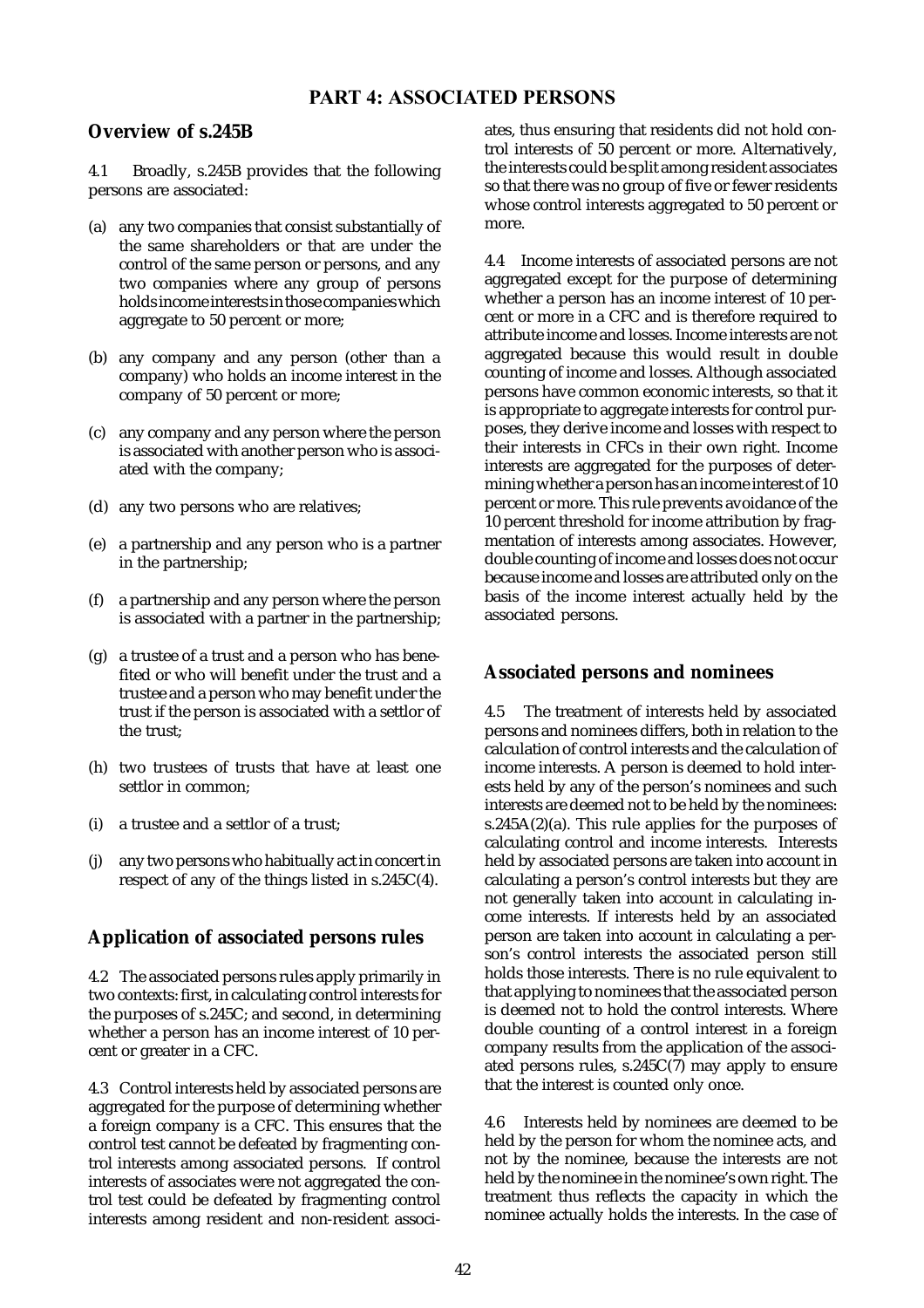associated persons, although there is a common economic interest among associates interests are held by associates in their own capacity. Consequently, it is appropriate to aggregate interests of associates in calculating control interests because, by virtue of their common economic interest, associates can be expected to act together in exercising control of the company. However, in calculating income interests it is not appropriate to aggregate interests of associates because associates derive income in relation to those interests in their own right.

## **Rules applying in relation to companies**

### **Overview**

4.7 Three provisions in s.245B contain rules which apply to relationships with companies:

- (a) Section 245B(a) provides that two companies are associated where the companies consist substantially of the same shareholders or are under the control of the same person or persons, or where any group of persons holds income interests of 50 percent or more in each of the two companies. Two companies are not deemed to be associated under this provision if one of the companies is not resident in New Zealand.
- (b) Section 245B(b) provides that a company and a person other than a company are associated if the other person holds an income interest of 50 percent or more in the company.
- (c) Section 245B(c) provides that a company and a person are associated where the person is associated with another person who is associated with the company.

#### **Association of two companies: s.245B(a)**

- (a) Companies with substantially the same shareholders
- (i) number of shareholders

4.8 Section 245B(a)(i) provides that two companies are associated if they consist substantially of the same shareholders. There is no limit on the number of shareholders who are taken into account in establishing whether two companies consist substantially of the same shareholders. Two companies would consist substantially of the same shareholders, for example, whether two or twenty shareholders held a substantial portion of each company.

(ii) companies to which s.245B(a)(i) applies

4.9 Subject to the proviso to s.245B(a), s.245B(a)(i) applies with respect to any two companies. The provision applies whether or not the companies are resident in New Zealand. However, by virtue of the proviso, s.245B(a)(i) does not apply where one of the companies is not resident in New Zealand. Thus, a resident and a non-resident company with substantially the same shareholders are not associated persons. The objective of this exception is to ensure that New Zealand subsidiaries of non-resident companies are not associated with other subsidiaries of the non-resident parent company that are resident outside New Zealand. The exception does not apply where both companies are resident outside New Zealand.

(iii) substantially the same shareholders

4.10 Section 7(4) provides that two companies are deemed to consist substantially of the same shareholders for the purposes of the Income Tax Act if not less than 50 percent of the paid-up capital of each of them, or not less than 50 percent in nominal value of the allotted shares in each of them, is held by shareholders in the other. Paid-up capital is the aggregate of the payments made in respect of the issued capital of the company. This will include amounts paid in respect of partly paid-up and fully paid-up shares. It does not include amounts paid by way of a premium on the issue of shares. The nominal value of shares is the portion of the nominal capital of the company that the shares represent. The "nominal capital" is the capital of the company authorised in the memorandum or articles of association or in any resolution of the company increasing the capital. Nominal capital is divided into issued and unissued capital. In the context of s.7(4), the nominal value of the allotted shares is therefore the nominal value of the issued shares only.

4.11 For example, if the nominal capital of a company is \$1,000 divided into 1,000 \$1 shares, and of this nominal capital 600 \$1 shares are subscribed for by shareholders, the nominal value of the allotted shares is \$600. If the shares were fully paid, the paidup capital would be \$600. If the shares were partly paid to the extent of 50 cents per share, the paid-up capital would be \$300.

4.12 For the purposes of s.7, where a nominee of any person holds any shares, nominal capital, paid-up capital, or voting power in a company, or has by any other means a power of control in a company, or is entitled to a share of profits distributed by a company, the person for whom the nominee acts is deemed to hold those shares, nominal capital, paidup capital, voting power or that power of control or title to profits. Further, the person and the nominee are deemed to be one person. This means that the shares and other interests held by the nominee are not deemed to be held by both the person and the nominee in applying the 50 percent tests in s.7(4). Applying the nominee rule, if A, B and C hold 50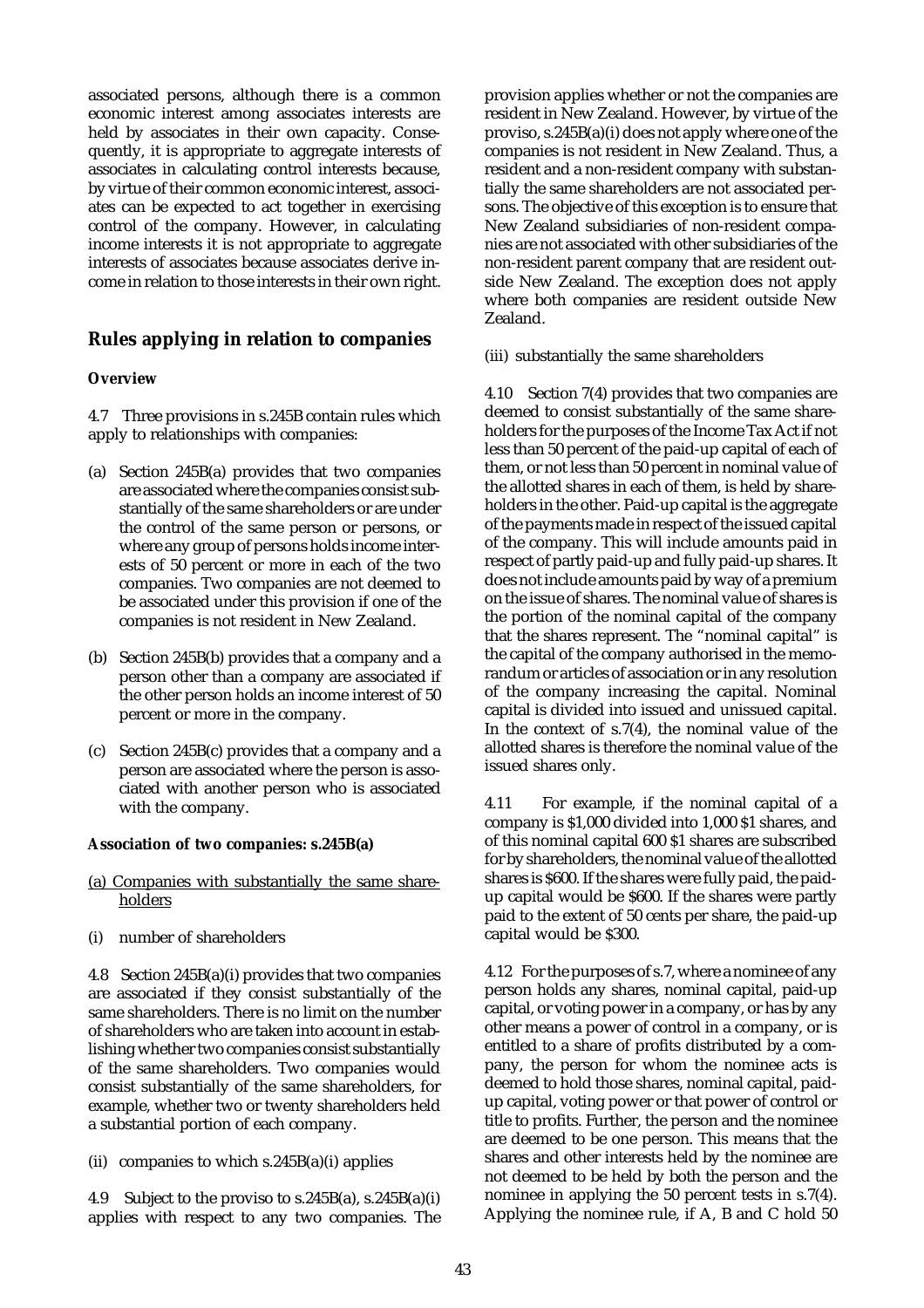percent of the paid-up capital of Co1, and nominees of A, B and C hold 50 percent of the paid-up capital of Co2, Co1 and Co2 would consist substantially of the same shareholders in terms of s.7. This is because the 50 percent interest held by the nominees would be deemed to be held by A, B, and C and not less than 50 percent of the paid-up capital of each company would be held by the same shareholders.

4.13 Section 7(1) defines a "nominee" of a person as being any other person who may be required to exercise voting power in relation to any company in accordance with the direction of that person, or who holds shares or debentures directly or indirectly on behalf of that person. The term also includes any relative of the person.

4.14 "Relative" is defined in s.2 in relation to any person as meaning any other person connected with the person by blood relationship, marriage, or adoption and includes a trustee for a relative. "Blood relationship" means a connection within the fourth degree of relationship. The degree of relationship between two persons is determined by counting the number of steps between them. For example, a person is within the third degree of relationship with the person's uncle because there are three steps between the person and the uncle: one to the person's mother or father; two to the person's grandmother or grandfather; and three to the person's uncle. Persons are connected by marriage in terms of the "relative" definition if one is married to the other or to a person who is connected by blood relationship to the other. That is, relatives include spouses and persons connected within the fourth degree of relationship to spouses. Persons are connected by adoption in terms of the "relative" definition if one has been adopted as the child of the other or as a child of a person who is within the third degree of relationship to the other.

#### (iv) shareholders

4.15 Section 245B(a)(i) applies where two companies consist of substantially the same "shareholders". The term "shareholders" includes persons holding shares in the companies. If one or both of the companies is a unit trust it also includes persons holding units in the unit trust because  $s.211(2)(c)$ deems unit holders in unit trusts to be shareholders for the purposes of the Income Tax Act. The term "shareholder" would not include persons holding options to acquire shares. However, option holders may be taken into account in determining whether two companies are under the control of the same person or persons in terms of s.245B(a)(ii). The shareholders taken into account may be resident or non-resident, or there may be a mixture of resident and non-resident shareholders.

4.16 Section 7(4) provides that in determining whether two companies consist substantially of the same shareholders, shares in one company that are held by another company are deemed to be held by shareholders in that other company. The shares held by the other company are held on a pro rata basis by the shareholders in that company. For example, if Co1 held 60 percent of the shares of Co2, and A and B each held 50 percent of the shares of Co1, A and B would each be deemed to hold 50 percent of the 60 percent shareholding of Co1 in Co2. If there are further companies in the chain the process is repeated. Thus, in the example if A is a company shareholders in A are deemed to hold the shares in Co2 that A is deemed to hold by application of s.7(4).

#### - Example 6

Facts: (i) A, B and C hold shares in two companies, Co1 and Co2. Both companies are resident in New Zealand. The total nominal capital, issued capital and paid-up capital of the two companies is as follows:

| nominal capital (divided<br>into \$1 shares)                                                                                        | Co <sub>1</sub><br>S<br>1.000 | Co2<br>S<br>1,500 |
|-------------------------------------------------------------------------------------------------------------------------------------|-------------------------------|-------------------|
| issued capital                                                                                                                      | 500                           | 1.000             |
| paid-up capital (shares<br>issued by Co1 fully paid;<br>shares issued by Co2<br>partly paid to the extent<br>of 10 cents per share) | 500                           | 100               |

- (ii) The shares held by A, B and C in Co1 have a nominal value of \$300. The shares held by A, B and C in Co2 have a nominal value of \$500 and are paid-up to the extent of \$50.
- Result: (i) Co1 and Co2 are resident in New Zealand. The proviso to s.245B(a) therefore does not prevent s.245B(a)(i) from applying.
- (ii) A, B and C hold 60 percent of the nominal value of the allotted shares of Co1: ie they hold shares with a nominal value of \$300 and the total nominal value of the shares issued by Co1 is \$500. They also hold 60 percent of the paid-up capital of Co1. A, B and C hold 50 percent of the nominal value of the allotted shares of Co2: ie the total nominal value of the issued shares is \$1,000 and the nominal value of the shares held by A, B and C is \$500. A, B and C also hold 50 percent of the paid-up capital of Co2: ie they hold \$50 of the \$100 paid-up capital.
- (iii) Co1 and Co2 consist substantially of the same shareholders because not less than 50 percent in nominal value of the allotted shares in each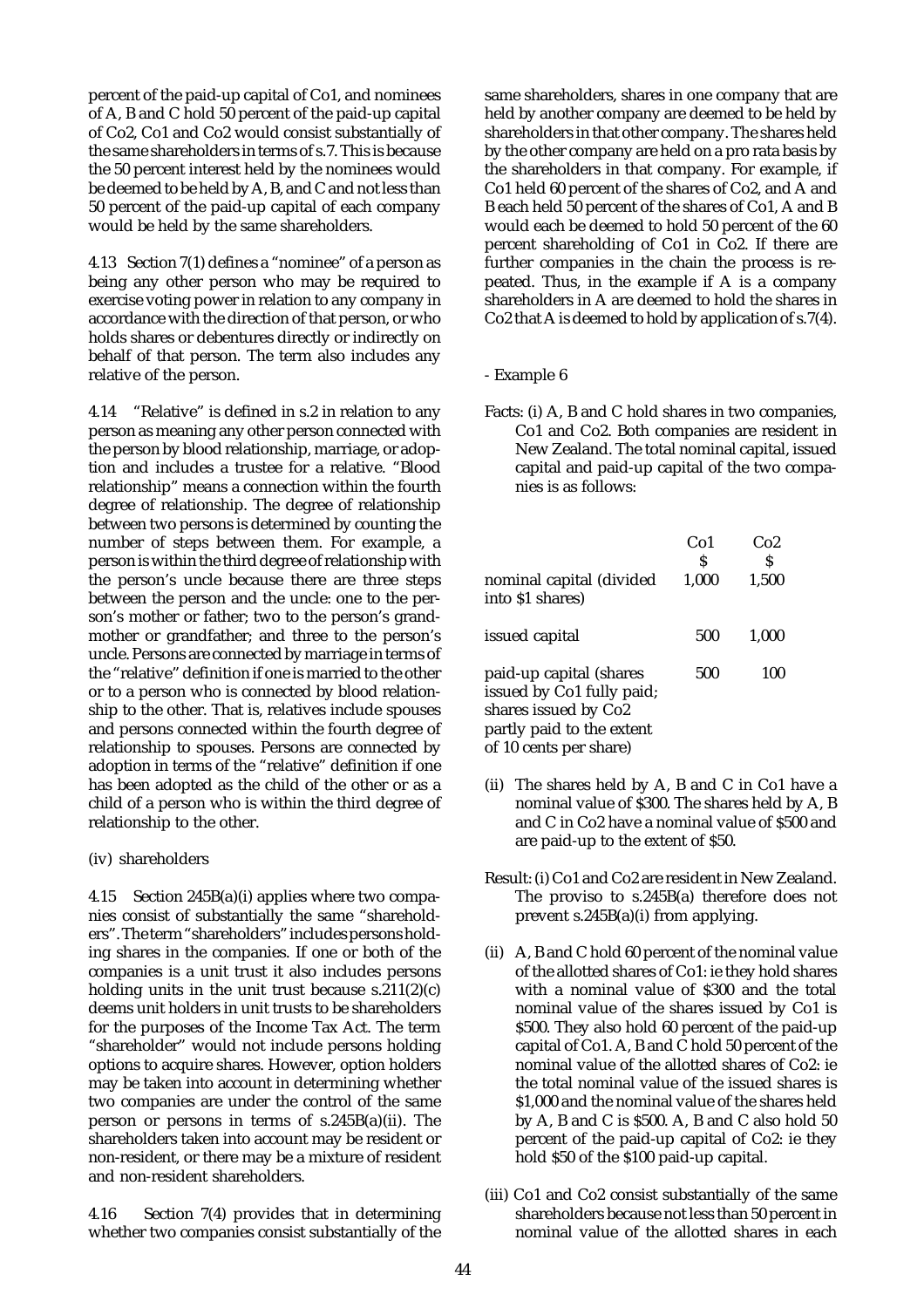company is held by A, B and C. Co1 and Co2 would also consist substantially of the same shareholders on the grounds that not less than 50 percent of the paid-up capital in each company is held by A, B and C. As Co1 and Co2 consist substantially of the same shareholders, they are associated in terms of s.245B(a)(i).

#### - Example 7

- Facts: A, B and C hold shares in Co1. These shares amount to 55 percent of the paid-up capital and the nominal value of issued shares of Co1. A and B also hold shares in Co2. Those shares amount to 40 percent of the paid-up capital and nominal value of issued shares of Co2. C does not hold shares in Co2. However, C's spouse holds shares in Co2 that constitute 12 percent of the paid-up capital and nominal value of issued shares of Co2. C's spouse holds no shares in Co1. Co1 and Co2 are both non-resident companies.
- Result: (i) Co1 and Co2 are both resident outside New Zealand. Therefore, the proviso to s.245B(a) does not prevent that provision from applying to deem the companies to be associated.
- (ii) If the holding of C's spouse is ignored Co1 and Co2 would not consist substantially of the same shareholders. This is because A and B are the only shareholders in both Co1 and Co2 and their holding in Co2 is less than 50 percent of the paid-up capital or of the nominal value of issued shares of that company.
- (iii) C's spouse is a "relative" of C as defined in s.2. By virtue of s.7(1), C's spouse is therefore a nominee of C. The shares held by C's spouse are therefore deemed to be held by C: s.7(4). A, B and C therefore hold 52 percent of the paid-up capital and the nominal value of issued shares of Co2. Co1 and Co2 consist substantially of the same shareholders because A, B and C hold not less than 50 percent of the paid-up capital or the nominal value of issued shares of each company. Co1 and Co2 are therefore associated persons in terms of s.245B(a).
- Example 8
- Facts: A and B each hold 30 percent of the paid-up capital and of the nominal value of the issued shares of Co1. A and B also each hold 40 percent of the paid-up capital and of the nominal value of the shares of Co2 (ie an aggregate of 80 percent). Co2 holds 65 percent of the paid-up capital and of the nominal value of the issued shares of Co3. Co1, Co2 and Co3 are all companies that are resident in New Zealand. These facts are illustrated as follows:



- Result: (i) The three companies are all resident in New Zealand. Therefore, the proviso to s.245B(a) does not prevent s.245B(a)(i) from applying.
- (ii) Co1 and Co2 consist substantially of the same shareholders because A and B hold not less than 50 percent of the paid-up capital or nominal value of the issued shares of Co1 and Co2. Co1 and Co2 are therefore associated by virtue of s.245B(a)(i).
- (iii) Section 7(4) provides that in determining whether companies consist substantially of the same shareholders, shares in one company held by another company are deemed to be held by the shareholders of that other company. A and B are therefore deemed to hold shares in Co3 in proportion to their shareholding in Co2. A and B each hold 40 percent of the paid-up capital and of the nominal value of Co1. A and B thus each hold 40 percent of Co2's 65 percent holding of paid-up capital and issued nominal capital in Co3: ie 26 percent, or 52 percent in aggregate.
- (iv) Co1 and Co3 therefore consist substantially of the same shareholders because A and B hold not less than 50 percent of the paid-up capital or of the nominal value of the issued shares of each company (ie 60 percent in Co1 and 52 percent in Co2). Co1 and Co3 are therefore associated by virtue of s.245B(a)(i). Co2 and Co3 also consist substantially of the same shareholders because A and B hold not less than 50 percent of the paidup capital or of the value of nominal capital of both companies. Co2 and Co3 are therefore also associated by virtue of s.245B(a)(i).
- (b) Companies under the control of the same person or persons
- (i) Description of test

4.17 Section 245B(a)(ii) provides that two companies are associated if they are under the control of the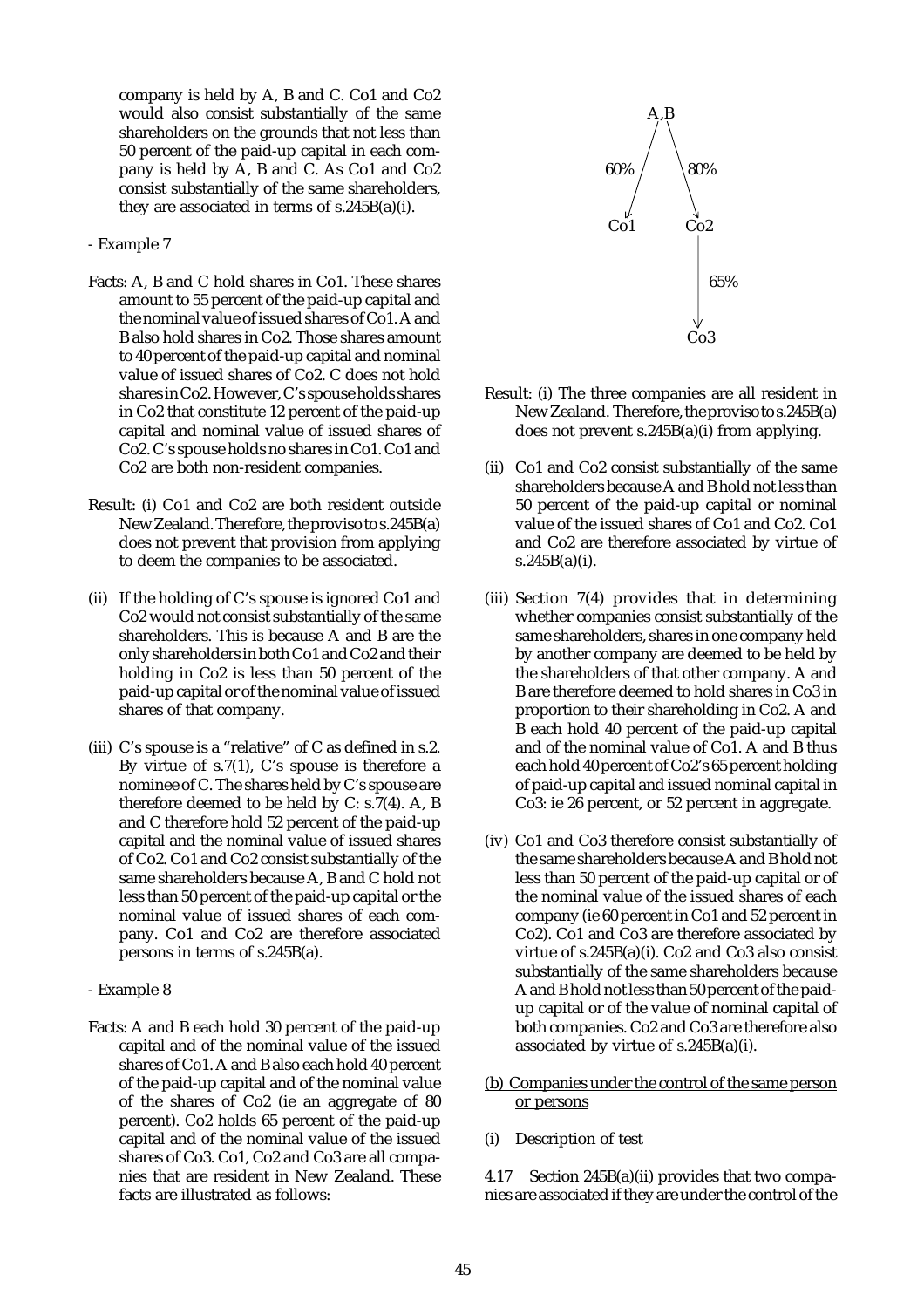same person or persons. The control tests set out in s.7(2) apply in determining whether two companies are under the control of the same persons. By s.7(2), a company is deemed to be under the control of the persons:

- (i) by whom more than 50 percent of the shares, nominal capital, paid-up capital or voting power is held; or
- (ii) who by any other means have control of the company; or
- (iii) who by reason of the shareholding at the end of the income year would be entitled to more than 50 percent of the profits for that year if the profits were distributed by way of dividend.

4.18 Section 245B(a)(ii) applies to any two companies that are under the control of the same person or persons. The companies may be resident or nonresident. However, by the proviso to s.245B(a) the rule does not apply if one of the companies is nonresident. Section 245B(a)(ii) applies if two companies are under the control of the same "person or persons". The use of "person", rather than "shareholder" as used in s.245B(a)(i), indicates that it is not necessary for the persons controlling the companies to be shareholders in the companies. There is no limit on the number of persons taken into account in applying s.245B(a)(ii). Also, the persons taken into account may be resident or non-resident.

4.19 In applying the tests set out in s.7(2) shares, nominal capital, paid-up capital, voting capital or any other power of control of a company held by a nominee of a person are deemed to be held by the person. Also, any entitlement of a nominee of a person to a distribution of profits of a company is deemed to be an entitlement of the person. The definition of "nominee" which applies for the purposes of s.7 is discussed above in relation to s.245B(a)(i).

(ii) Application of s.7(2) to two companies

4.20 The rules set out in s.7(2) define the circumstances in which persons control one company. In determining whether two companies are under the control of a person or persons the rules in s.7(2) are therefore applied separately to each company. Two companies will thus be under the control of the same person or persons if that person or those persons control each of the companies in terms of s.7(2), whether the same rule in s.7(2) is satisfied with respect to each company or whether each company is deemed to be controlled by the person or persons by virtue of a different rule in that provision. For example, a person controls two companies if the person controls one company by virtue of holding more than 50 percent of its paid-up capital and the

other company by virtue of being entitled to more than 50 percent of the company's profits if distributed. This point is illustrated in example 9 below.

(iii) Control by holding shares, nominal capital, paidup capital or voting power

4.21 Persons control a company in terms of s.7(2)(a) if they hold more than 50 percent of the shares, nominal capital, paid-up capital or voting power. If the company is a unit trust, the interests of the unit holders in the unit trust are deemed to be shares in the company: s.211(2)(b). Persons will therefore hold more than 50 percent of the shares in the unit trust if they hold more than 50 percent of the interests in the unit trust.

4.22 The second situation in which persons are deemed to control a company by virtue of s.7(2)(a) is where the persons hold more than 50 percent of the nominal capital of the company. The nominal capital is the total capital of the company authorised in the memorandum or articles of association or by company resolution. The reference to nominal capital is to the total nominal capital of the company: ie to the aggregate of the issued and unissued capital. Consequently, if only a portion of the nominal capital is issued cases may arise where a person, or group of persons, has more than 50 percent of the issued capital of the company but not more than 50 percent of the nominal capital.

4.23 The third situation in which persons are deemed to control a company by virtue of s.7(2)(a) is where they hold more than 50 percent of the paid-up capital of the company. Paid-up capital is the aggregate amount of the nominal capital of the company that has been paid-up. It includes amounts paid in respect of shares that are paid in full and amounts paid on shares that are partly paid. It does not include amounts paid by way of a premium on the issue of shares. If the company is a unit trust s.211(2)(d) applies in calculating the paid-up capital. By that provision, there is deemed to be paid-up in respect of shares that a unit holder is deemed to hold the nominal amount of the unit holder's interest in the unit trust or, if the interest is not paid to the manager or trustee of the unit trust in full or if there is no nominal amount with respect to the interest, the amount received by the manager or trustee in respect of the interest other than on its resale. Therefore, the total amount of paid-up capital of a unit trust is the aggregate of the amounts deemed by s.211(2)(d) to be paid-up in respect of all units in the unit trust.

4.24 The fourth situation in which persons are deemed to control a company by virtue of s.7(2)(a) is where they hold more than 50 percent of the voting power of the company.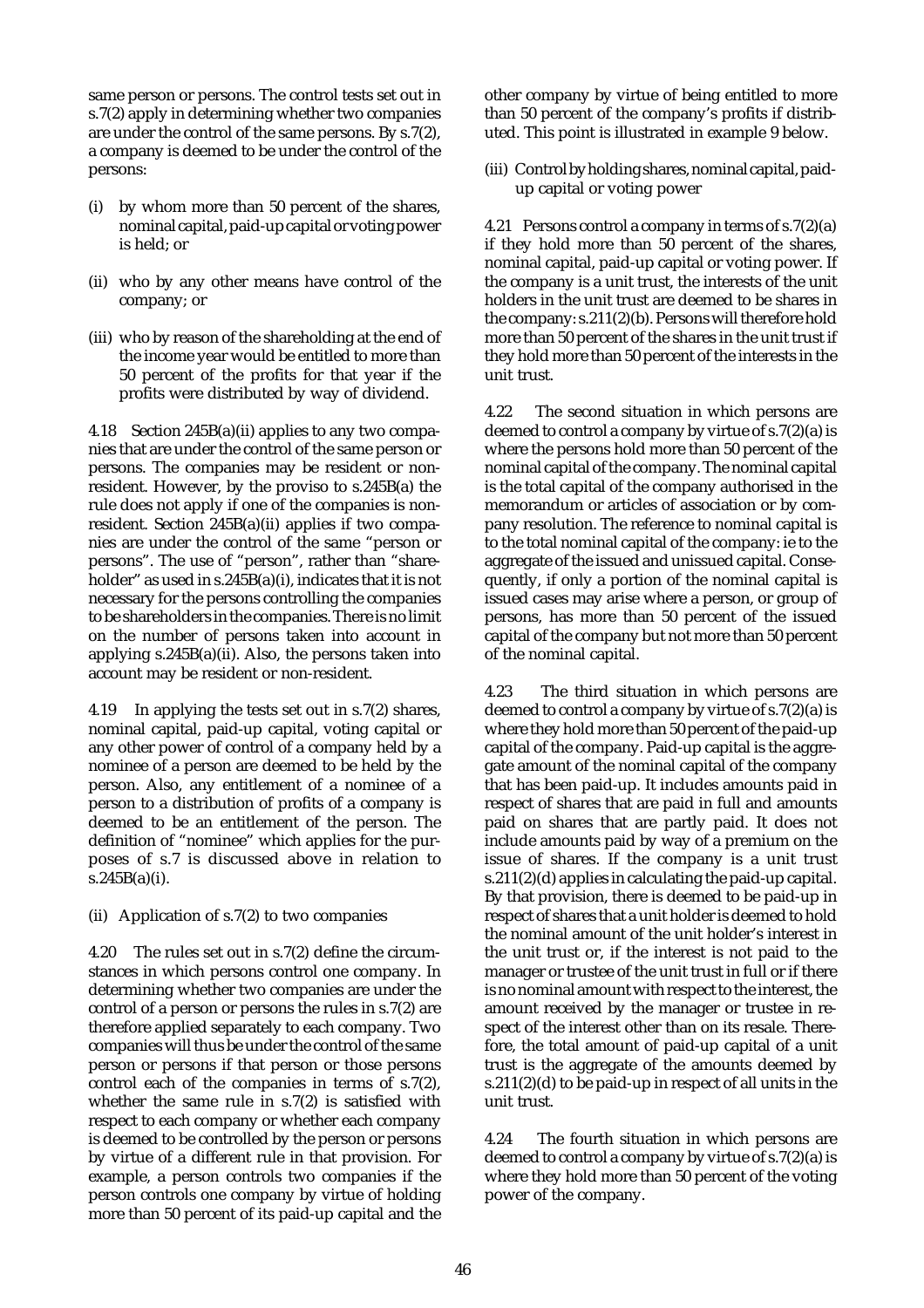### (iv) Control by any other means

4.25 Section 7(2)(b) provides that a company is under the control of persons who have "by any other means whatsoever control of the company". A company is under the control of persons "by any other means" where the method of control is one which is not specified in s.7(2)(a).

4.26 Persons "control" a company in the ordinary sense where they have control by the majority of votes at a general meeting of the company: *W P Keighery Pty Ltd* v *FCT* (1958) 100 CLR 66, 85; *Mendes* v *Commissioner of Probate Duties (Vict)* (1967) 122 CLR 152, 164, 169. Control exercised by the board of directors does not constitute control of the company because the decisions of the board are made on behalf of the company and not by it: *Mendes* 160, 169.

4.27 A company is controlled by persons in terms of s.7(2)(b) where those persons control the company by a majority of votes at a general meeting. This may constitute a different group of persons than that which holds more than 50 percent of the voting power and which is therefore deemed to be in control of the company by s.7(2)(a). That is, persons are deemed to be in control of a company by s.7(2)(a) if they hold more than 50 percent of the voting power even if they do not exercise the voting power. However, s.7(2)(b) focuses on the exercise of voting power so that persons who consistently exercise their voting power may control the company although they would not do so if other persons holding shares in the company exercised their voting power.

4.28 Section 7(2)(b) applies where control of a company is exercised indirectly. Thus, persons who control company A by virtue of having the majority of the voting power at a general meeting of that company will also control company B if company A holds the majority of the votes in the general meeting of company B: *Mendes* v *Commissioner of Probate Duties (Vict)* (cited above); *Kolotex Hosiery (Australia) Pty Ltd* v *FCT* (1974-1975) 132 CLR 535, 572.

(v) Distribution of profits

4.29 Section 7(2)(c) provides that a company is deemed to be under the control of persons who by reason of their shareholding at the end of an income year would be entitled to more than 50 percent of the profits of the company for that year if those profits were distributed by way of dividend at the end of the year.

4.30 Section 7(2)(c) is applied on the basis of the persons' shareholding at the end of the income year. Also, in applying s.7(2)(c) the question is the amount of the company's profits that the person would be entitled to receive by way of dividend if those profits were all distributed. It is not necessary that all of the

profits actually be distributed. The reference to "profits" means that income and capital gains earned by the company are taken into account.

For the purposes of s.7(2)(c) a person is deemed to be entitled to a share of distributed profits that any nominee of the person is entitled to: s.7(5).

### - Example 9

- Facts: (i) A and B hold shares in NZco1 that constitute more than 50 percent of the nominal capital and paid-up capital of that company. A and B also hold shares in NZco2 and by virtue of holding those shares they exercise the majority of the voting power at general meetings of NZco2. NZco2 holds shares in NZco3 and by virtue of holding those shares exercises the majority of the voting rights at general meetings of NZco3.
- (ii) All three companies are resident in New Zealand.
- Result: (i) As all three companies are resident in New Zealand, the proviso to s.245B(a) does not prevent s.245B(a)(ii) from applying in determining whether any of the companies are associated.
- (ii) By  $s.7(2)(a)$ , A and B control NZco1 because they hold more than 50 percent of the nominal capital and paid up capital of that company. A and B also control NZco2 because they hold more than 50 percent of the voting power of that company in terms of  $s.7(2)(a)$  or because they control NZco 2 by any other means in terms of s.7(2)(b). NZco1 and NZco2 are therefore associated by virtue of s.245B(a)(ii) because they are under the control of the same persons, A and B.
- (iii) A and B control NZco2 by virtue of exercising the majority of the votes at the general meetings of that company. NZco2 controls NZco3 by virtue of exercising the majority of the votes at the general meetings of NZco3. A and B therefore have control of NZco3 by any other means in terms of s.7(2)(b). Consequently, NZco2 and NZco3 are associated by virtue of s.245B(a)(ii). Also, NZco3 and NZco1 are associated because both companies are under the control of A and B: NZco1 is under the control of A and B by virtue of s.7(2)(a) and NZco3 is under the control of A and B by virtue of  $s.7(2)(b)$ .

### (c) Income interests of 50 percent or more

(i) Description of test

4.31 Section 245B(a)(iii) provides that two companies are associated where any group of persons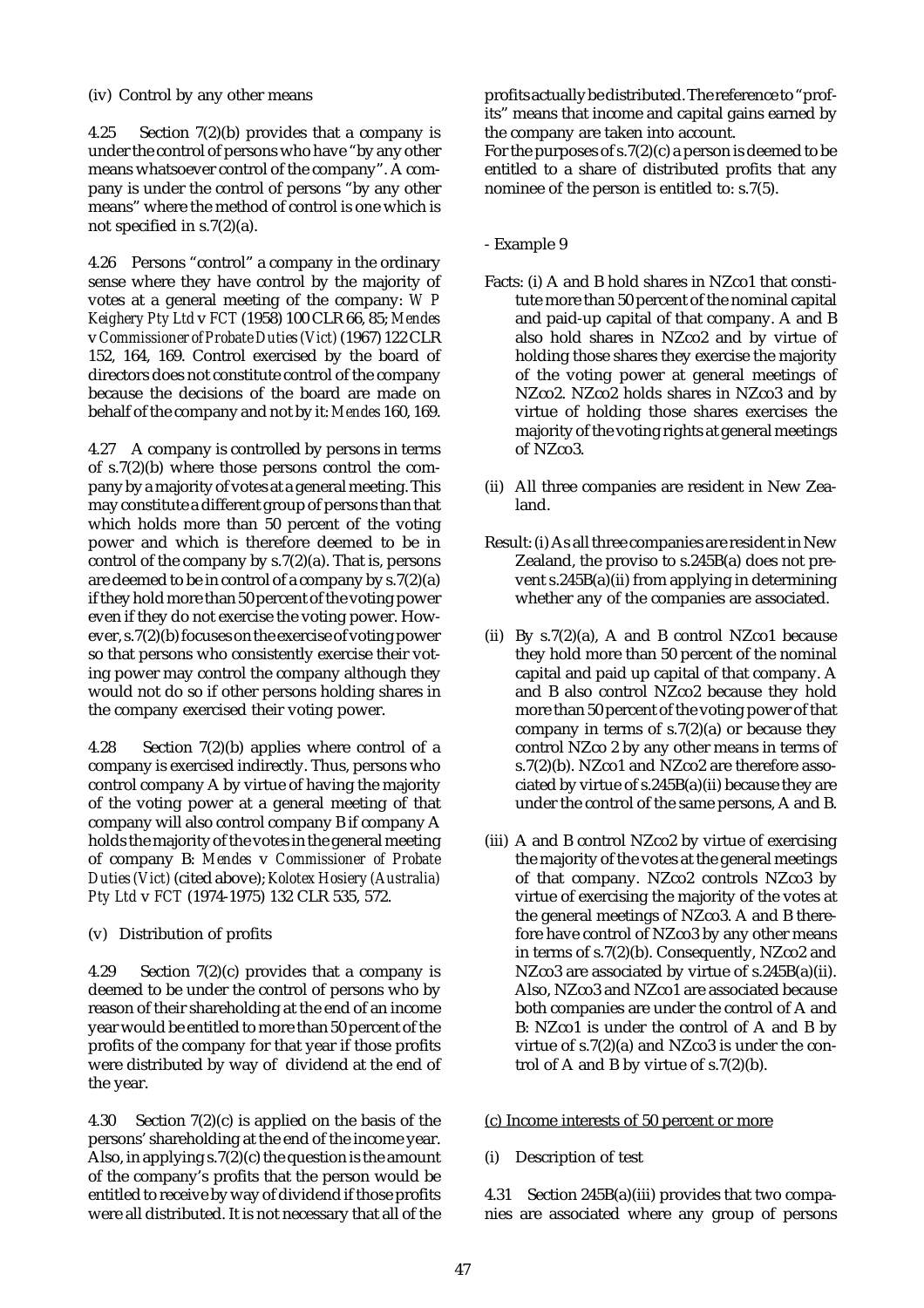holds income interests in each of those companies that in aggregate amount to 50 percent or more. Income interests are calculated in accordance with s.245D in relation to persons with interests in CFCs. To ensure that  $s.245B(a)(iii)$  can be applied with respect to companies that are resident in New Zealand, it is provided that income interests are calculated under s.245D by omitting the words "controlled foreign" and "foreign" where they appear in s.245D. Section 245D is further modified for the purposes of applying s.245B(a)(iii) by assuming that s.245 $D(4)$  and (6) are omitted.

### (ii) Calculation of income interests

4.32 The calculation of income interests is discussed in detail in Part 6 of this bulletin. The omission of s.245D(4) in calculating income interests means that entitlements to acquire interests in companies are not taken into account. The omission of s.245D(6) means that persons who become resident in New Zealand, or who cease to be resident in New Zealand, may have an income interest in a company on days when they are not resident in New Zealand.

4.33 The rules set out in s.245D(1) for calculating income interests are subject to s.245A(2)(e) and s.245E. Therefore, income interests are calculated on measurement days for the purposes of s.245B(a)(iii) unless an election is made in accordance with the proviso to s.245A(2)(e) not to calculate income interests on a measurement day basis. If income interests are calculated on a measurement day basis, s.245E applies to limit opportunities for manipulating interests around measurement days.

4.34 In calculating income interests the rules governing interests held by nominees (s.245A(2)(a)) and by partnerships (s.245A(3)) apply. For the purposes of s.245B(a)(iii) the "nominee" definition in s.245A(1) applies rather than the definition in s.7 which applies for the purposes of s.245B(a)(i) and (ii).

### (iii)Companies

4.35 Section 245B(a)(iii) applies to any two resident or non-resident companies. However, pursuant to the proviso to s.245B(a) it does not apply where one of the companies is resident in New Zealand and the other is non-resident.

#### (iv) Group of persons

4.36 Section 245B(a)(iii) applies where a group of persons holds income interests in each of the companies of 50 percent or more. "Group of persons" is defined in s.245A(1) as including one person. Section  $245B(a)(iii)$  may therefore apply where one or more persons holds income interests of 50 percent or more in two companies. The persons included in the group of persons may be resident in New Zealand or they may be non-resident.

- Example 10
- Facts: (i) A holds shares in Co1 that entitle A to 100 percent of the voting power in relation to that company. The shares constitute 50 percent of the paid-up capital and of the nominal capital of Co1 and they carry with them the right to receive 50 percent of Co1's income on distribution.
- (ii) Co1 holds shares in Co2 that constitute 50 percent of the paid-up capital and nominal capital of that company. The shares in Co2 carry no voting rights.
- (iii) Co1 and Co2 are both resident in New Zealand.
- Result: (i) A has a direct income interest in Co1 equal to the highest percentage of the interests listed in s.245D(4) that A holds in the company. The highest interest is in the voting rights category. A thus has a direct income interest in Co1 of 100 percent. This direct income interest also represents A's income interest in Co1.
- (ii) Co1 has a direct income interest in Co2 equal to the highest percentage of the interests listed in s.245D(4) that Co1 holds in Co2. Co1 thus has a direct income interest of 50 percent in Co2. Also, A has an indirect income interest in Co2 calculated by multiplying A's direct income interest in Co1 by Co1's direct income interest in Co2: ie  $100\%$  x  $50\%$  = 50%. A's income interest in Co2 is therefore 50 percent.
- (iii) Co1 and Co2 are associated by virtue of s.245B(a)(iii) because A holds income interests in each of those companies of 50 percent or more.
- Example 11
- Facts: A and B each hold shares in two New Zealand resident companies, Co1 and Co2, that constitute an income interest of 50 percent in each company: ie an aggregate of 100 percent in each company. Co1 holds a direct income interest in another New Zealand resident company, Co3, of 60 percent and Co2 holds a direct income interest in a non-resident company, Co4, of 55 percent. These facts are illustrated as follows:

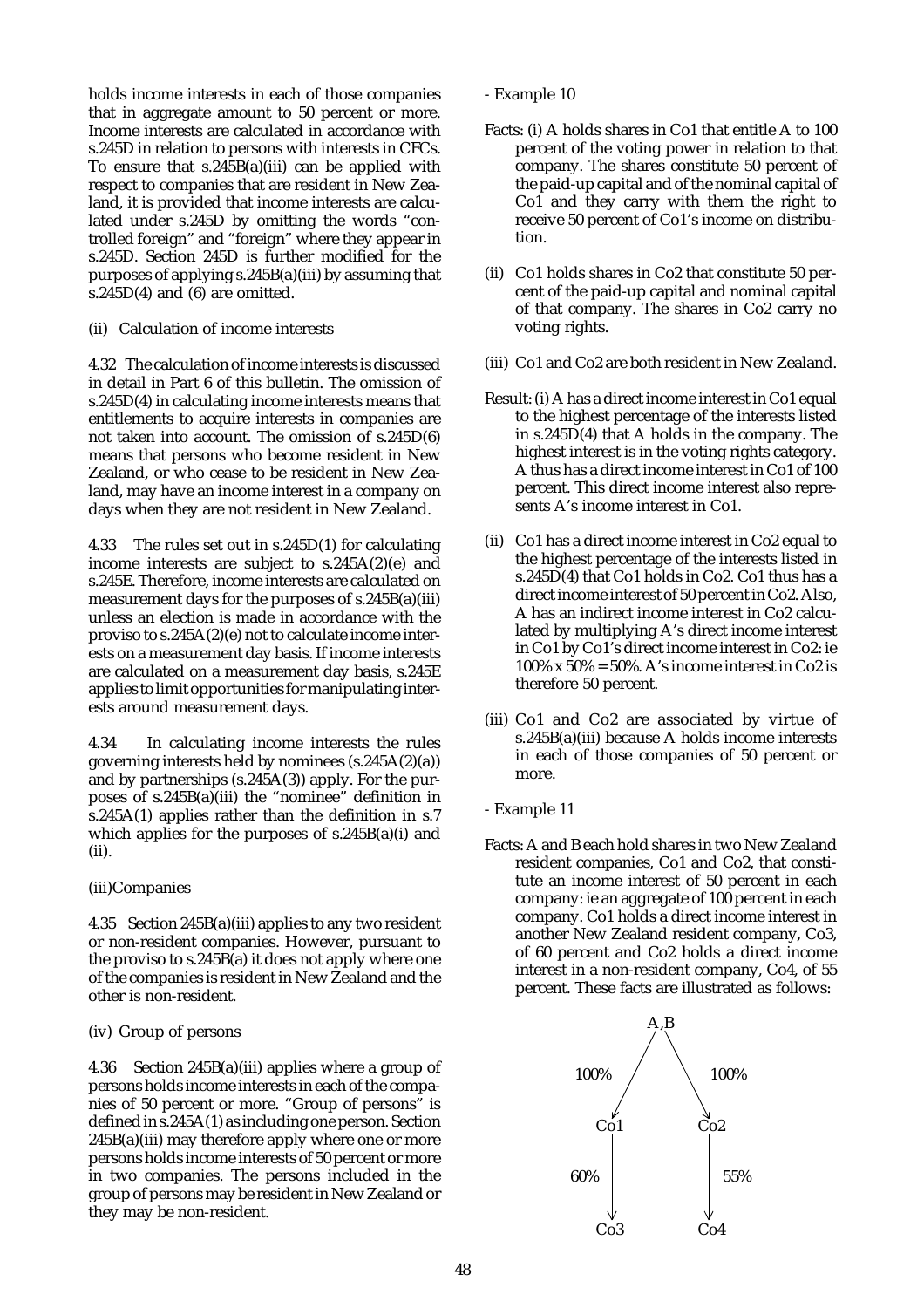- Result: (i) Co1 and Co2 are associated by virtue of s.245B(a)(iii) because A and B as a group of persons together hold income interests in each company of 50 percent or more.
- (ii) A and B each hold income interests in Co3 of  $50\%$  x  $60\%$  = 30%. As a group of persons A and B therefore hold aggregate income interests in Co3 of 60 percent. Consequently, Co3 is associated with both Co1 and Co2 by virtue of s.245B(a)(iii) because A and B have income interests in each of those companies of 50 percent or more.
- (iii) A and B each hold income interests in Co4 of 50% x 55% = 27.5%. As a group of persons, A and B therefore hold aggregate income interests in Co4 of 55 percent. However, Co4 is not associated with any of the other three companies by virtue of s.245B(a)(iii) because the proviso to s.245B(a) states that two companies are not associated under s.245B(a) where one of the companies is not resident in New Zealand. In the example, one of the companies, Co4, is not resident in New Zealand.

#### (d) Proviso to s.245B(a)

4.37 The proviso to s.245B(a) provides that two companies are not associated by virtue of s.245B(a) if one of the companies is not resident in New Zealand. The objective of this provision is to ensure that New Zealand resident subsidiaries of a nonresident parent company are not associated with non-resident subsidiaries of the non-resident parent. The proviso also operates to prevent a nonresident subsidiary of a New Zealand resident parent company from being associated with the parent company. However, in these circumstances it is not necessary to treat the resident parent company and the non-resident subsidiary as being associated to prevent the non-resident company being used to decontrol other non-resident companies because the indirect control interest rules operate to attribute interests held by the non-resident subsidiary to the resident parent.

- Example 12
- Facts: Fco, a non-resident company, holds shares in NZsub, a New Zealand resident company, that constitute an income interest of 55 percent in NZsub. Fco also holds shares in Fsub, a nonresident company, that constitute an income interest of 60 percent in Fsub. These facts are illustrated as follows:



- Result: (i) Fco holds an income interest of 55 percent in NZsub and 60 percent in Fsub. Therefore, Fsub and NZsub satisfy the terms of s.245B(a)(iii) to the extent that there is a person, Fco, who holds income interests in each company of 50 percent or more.
- (ii) However, by virtue of the proviso to s.245B(a) Fsub and NZsub are not associated in terms of s.245B(a)(iii) because one of the companies, Fsub, is not resident in New Zealand.

#### (e) Comparison of  $s.245B(a)(i)$ , (ii) and (iii)

4.38 The rules contained in s.245B(a) treat two companies as associated persons in a number of circumstances where persons have interests in each company. Although there may be some overlap between the three sets of rules contained in paragraphs (i), (ii) and (iii) of s.245B(a), there are also significant differences between those rules. In summary, the main features of paragraphs (i), (ii) and (iii) are as follows:

- (i) Companies consisting substantially of the same shareholders: s.245B(a)(i)
	- a Interests taken into account are paid-up capital and issued nominal capital.
	- b Two companies are associated if 50 percent or more of the paid-up capital or issued nominal capital in each is held by the same shareholders.
	- c Paid-up capital and nominal capital held by a nominee is deemed to be held by the person for whom the nominee acts. For this purpose the definition of "nominee" contained in s.7(1) applies. This definition includes "relatives", as defined in s.2, as nominees.
	- d Shares in one company held by another company are deemed to be held by the shareholders in the other company. Those shares are then taken into account in calculating the proportion of paid up capital and issued nominal capital held by the shareholders in the company.
	- e The two companies may both be resident or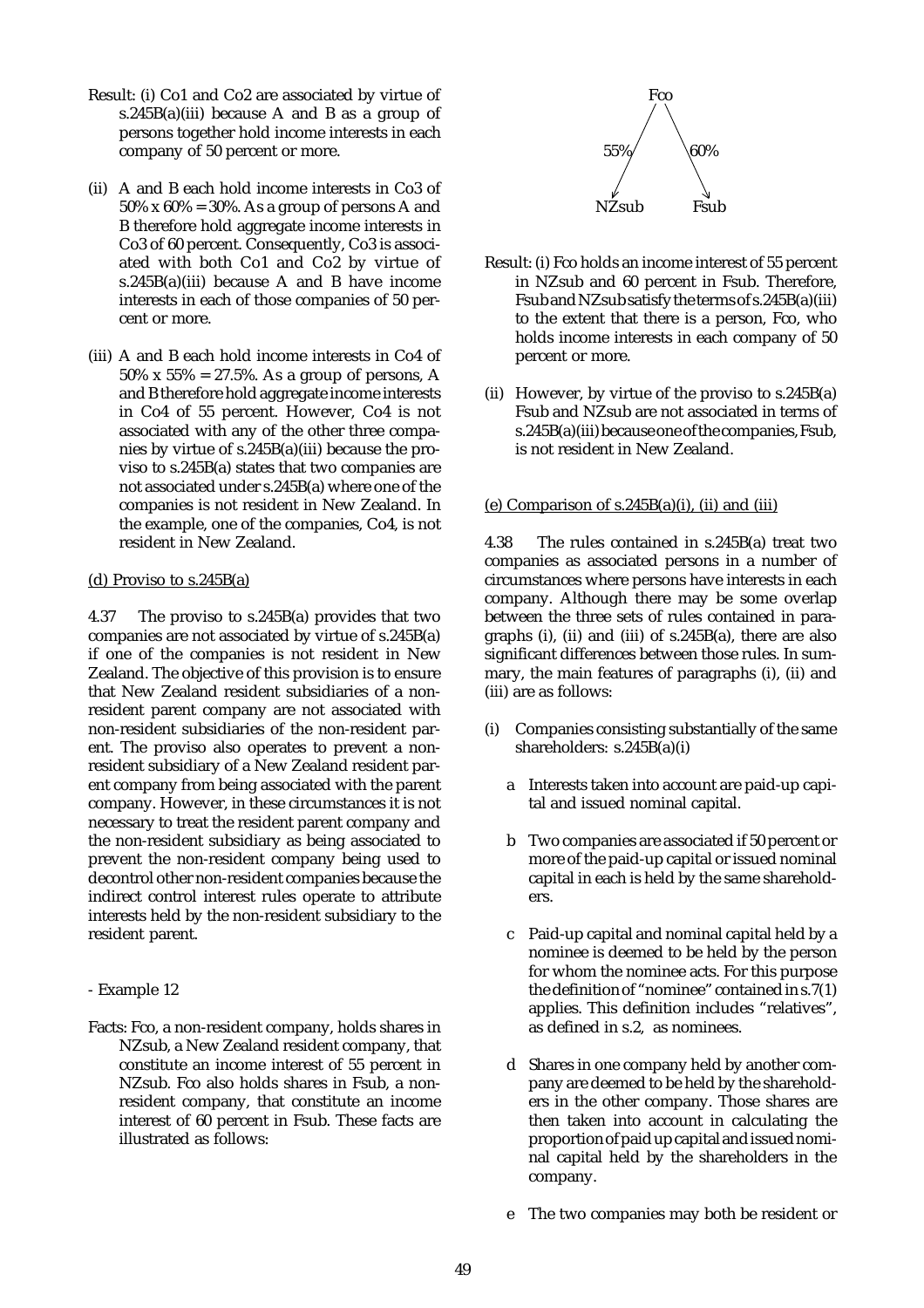non-resident, but two companies are not associated if one is resident and the other is nonresident.

- (ii) Companies under the control of the same person: s.245B(a)(ii)
	- a Interests taken into account are shares in the company, nominal capital, paid-up capital, voting power, any other means of controlling the company and rights to distributions of income.
	- b A company is under the control of the persons who hold more than 50 percent of the shares, nominal capital, paid-up capital or voting power of the company, who by any other means have control of the company, or who by reason of shareholding at the end of the year would be entitled to more than 50 percent of the profits of the company if those profits were distributed by way of dividend. Two companies are under the control of the same persons if those persons control each company by any one of these methods, whether the companies are controlled by the same method or by a different method.
	- c A company is controlled by persons by "any other means" if those persons carry the majority of votes at a general meeting of the company. Persons who exercise a majority of the votes at a general meeting of Company A control Company B if Company A exercises a majority of the votes at a general meeting of Company B.
	- d Shares, nominal and paid-up capital, voting power, the power of control or the title to profits held by a nominee are deemed to be held by the person for whom the nominee acts rather than by the nominee. The definition of "nominee" in s.7(1) applies for this purpose.
	- e The two companies may be resident or nonresident but two companies are not associated if one is resident and the other is nonresident.
- (iii) Group of persons holding income interests in each company: s.245B(a)(iii)
	- a Two companies are under the control of a group of persons who hold income interests in each of those companies of 50 percent or more in aggregate.
	- b In calculating income interests the following interests are taken into account: paid-up capital, nominal capital, voting rights, rights to distributions of income and rights to distribu-

tions of assets. Income interests include direct income interests and indirect income interests. Indirect income interests are calculated by multiplying direct income interests held through chains of controlled companies.

- c Interests held by nominees are deemed to be held by the person for whom the nominee acts. For this purpose the definition of "nominee" contained in s.245A applies. This definition does not encompass relatives.
- d The two companies may be resident or nonresident but two companies are not associated if one is resident and the other is nonresident.

### **Companies and persons holding income interests of 50 percent or more: s.245B(b)**

4.39 Section 245B(b) provides that a company and a person other than a company are associated if the person holds an income interest of 50 percent or more in the company. In calculating income interests for the purpose of this rule it is provided that s.245D is applied by omitting the words "foreign" and "controlled foreign" from s.245D and by omitting ss.245D(4) and (6).

4.40 The omission of the words "foreign" and "controlled foreign" from s.245D in calculating income interests for the purpose of s.245B(b) means that s.245B(b) applies whether the company is resident in New Zealand or is non-resident. The omission of s.245D(4) means that entitlements to acquire interests in companies are not taken into account in calculating income interests for the purposes of s.245B(b). Finally, the omission of s.245D(6) means that a person who ceases or becomes resident in New Zealand may hold an income interest in a company on any day on which the person was resident outside New Zealand.

4.41 The calculation of income interests is discussed in Part 6 of this bulletin.

4.42 Section 245B(b) applies only to associate a company and a person other than a company. It does not operate to associate two companies. However, if a person holds income interests of 50 percent or more in two companies those companies may be associated under s.245B(a). Section 245B(b) applies if one person holds an income interest in a company of 50 percent or more. It does not apply to associate a number of persons whose aggregate income interests in a company are 50 percent or more.

- Example 13
- Facts: (i) A, a natural person, holds shares in NZco 1 that constitute 60 percent of the paid-up and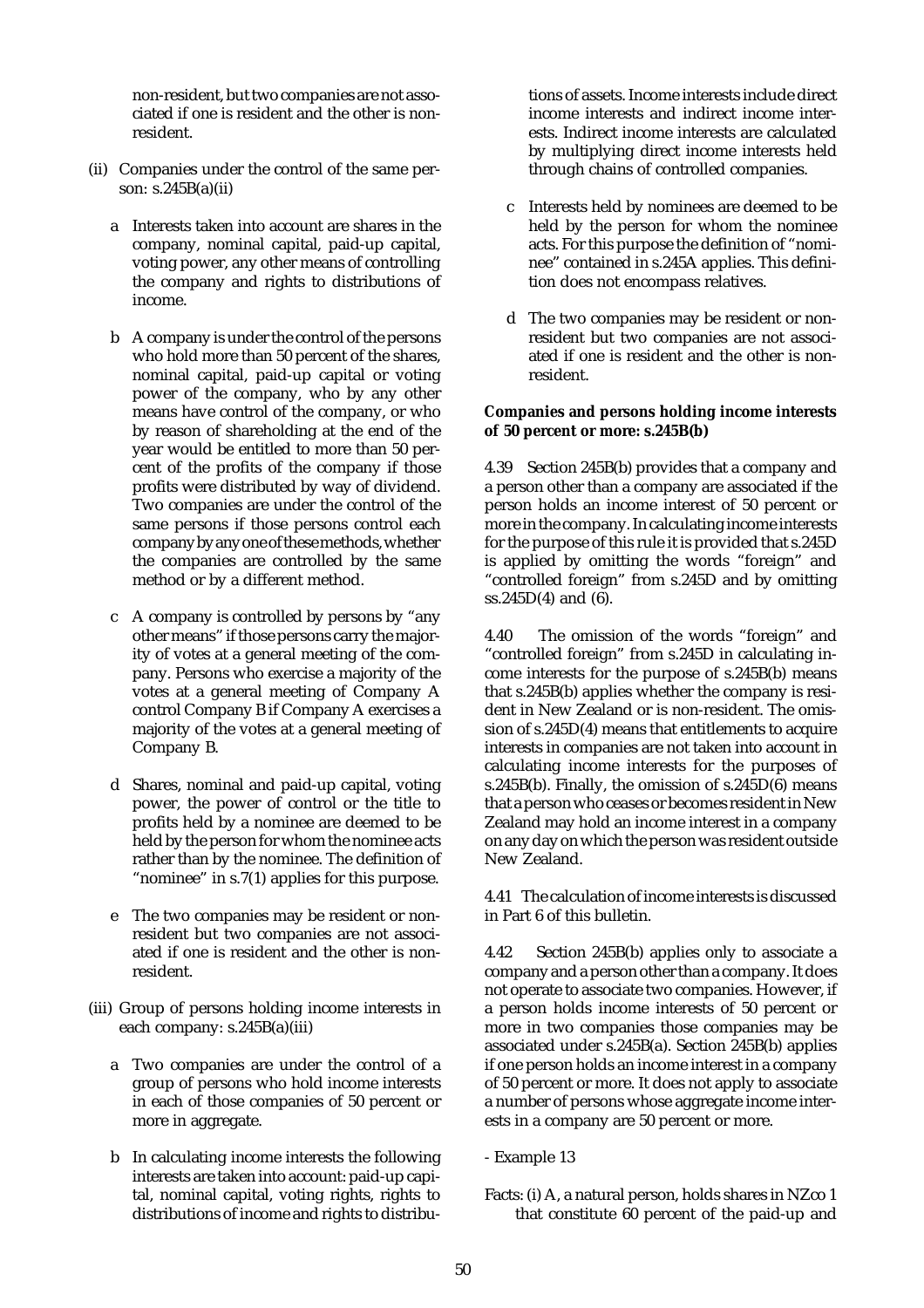nominal capital of NZco 1 but which carry only 30 percent of the total voting power.

- (ii) NZco 1 holds an interest in NZco 2 of 100 percent in each category of interest.
- (iii) A also holds an interest in NZco 3 of 100 percent in each category of interest. The facts are illustrated as follows:



- Result: (i) In terms of s.245D, as modified by s.245B(b), A holds an income interest of 60 percent in NZco 1: ie the highest of the things listed in s.245D(2) that is held by A in that company. Therefore, A and NZco 1 are associated by virtue of s.245B(b).
- (ii) NZco 1 holds an income interest of 100 percent in NZco 2 but the two companies are not associated by virtue of s.245B(b) because that provision applies only to associate a company and a person other than a company. A holds an income interest in NZco 2 of 60 percent calculated by multiplying A's direct income interest in NZco 1 by NZco 1's direct income interest in NZco 2. Therefore, A and NZco 2 are associated by virtue of s.245B(b).
- (iii) A holds an income interest in NZco 3 of 100 percent. Therefore, A and NZco 3 are associated by virtue of s.245B(b).
- (iv) Although NZco 1 and NZco 2 are not associated under s.245B(b), they may be associated under s.245B(a)(iii) by virtue of A having an income interest of 50 percent or more in each company. Also, NZco 3 and NZco 1 and NZco 2 may be associated under s.245B(a)(iii) by virtue of A having an income interest of 50 percent or more in each company.

#### **Companies and persons associated with associates of the company: s.245B(c)**

4.43 Section 245B(c) provides that a company and a person are associated where the person, is by virtue of any of the provisions of s.245B, associated with another person who is associated with the company by virtue of any of the provisions of s.245B. That is, s.245B(c) treats as an associate of a company any person who is associated with an associate of the company in terms of s.245B. Section 245B is thus applied twice in these circumstances: once to establish whether a person is associated with a company; and, if a person is associated with the company, a second time to establish whether any other persons are associated with that person.

#### - Example 14

- Facts: A holds shares in a company, Co1, that constitute 50 percent of the paid-up capital of Co1. B holds shares in Co2 that constitute 55 percent of the paid-up capital of Co2. A and B are natural persons who are married to each other.
- Result: (i) A holds an income interest of 50 percent in Co1. A is therefore associated with Co1 by virtue of s.245B(b). B holds an income interest of 55 percent in Co2 and is therefore associated with Co2 by virtue of s.245B(b). A and B are associated by virtue of s.245B(d) because they are "relatives" as defined in s.245A(1).
- (ii) By s.245B(c), Co1 and B are associated because A is associated with Co1 and B is associated with A: that is, B is associated with an associate of Co1. Also, Co2 and A are associated because B is associated with Co2 and A is associated with B.
- (iii) Assuming that the proviso to s.245B(a) does not apply, Co1 and Co2 are associated by virtue of s.245B(a)(i) because they consist substantially of the same shareholders. That is, as relatives, A and B are nominees of each other who, by s.7(5), are deemed to be one person for the purposes of s.7. In terms of s.7(4), Co1 and Co2 thus consist of substantially the same shareholders because A and B hold not less than 50 percent of the paidup capital in each company.

#### - Example 15

Facts: A holds shares in a company, Co1, that constitute 100 percent of the paid-up capital and nominal capital of Co1 and that carry 100 percent of the voting rights and rights to the distribution of 100 percent of the income and assets of Co1. A also holds shares in Co2 that constitute a 100 percent interest in each of those categories. Co2 is the settlor of a trust in terms of s.226 of the Income Tax Act. The trust is not for the benefit of employees of Co2.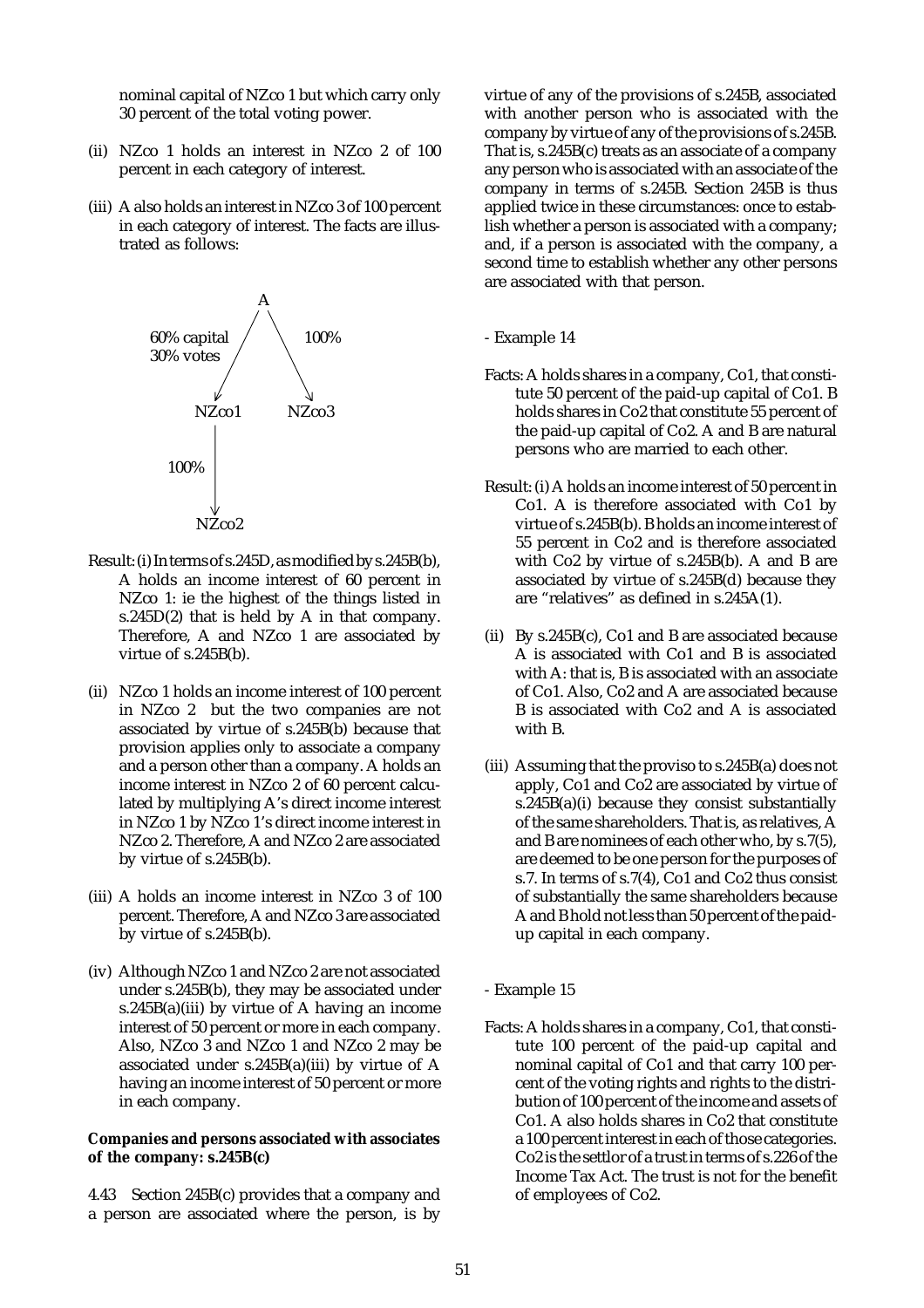- Result: (i) Assuming that the trust is not for the benefit of Co2 employees, Co2 is associated with the trustee of the trust settled by it: s.245B(i).
- (ii) Co1 and Co2 are associated by virtue of each of the tests set out in s.245B(a). Therefore, Co1 and the trustee of the trust settled by Co2 are associated by virtue of s.245B(c) because the trustee is associated with Co1 and Co1 is associated with Co2.

# **Rules applying to relatives**

4.44 Section 245B(d) provides that any two persons who are relatives are associated. "Relatives" is defined in s.245A(1). The definition provides that "relative" in relation to any person means any other person connected with the person by blood relationship, marriage, or adoption and includes a nominee for a relative.

4.45 Persons are connected by blood relationship for the purposes of the "relative" definition in s.245A(1) if they are within the second degree of relationship. The degree of relationship between two persons is established by counting the number of steps between them. For example, there are two steps between a person and the person's grandparents: one to the person's parents and two to the person's grandparents. Therefore, a person is within the second degree of relationship with the person's grandparents. A person is also within the second degree of relationship of the person's brothers and sisters because there are two steps between them: a first to the person's parents and a second to the person's brothers and sisters. A person is therefore within the second degree of relationship with the person's parents, grandparents, children, grandchildren, and brothers and sisters.

4.46 Persons are connected by marriage for the purposes of the "relative" definition if one is married to the other or if the person is married to a person who is connected by blood relationship to the other. Thus, a person is connected by marriage with the person's spouse and with persons who are within the second degree of relationship with the person's spouse. A person is therefore connected by marriage to the parents, grandparents, and brothers and sisters of the person's spouse.

4.47 Persons are connected by adoption for the purposes of the "relative" definition if one has been adopted as the child of the other or as a child of a person who is within the first degree of relationship to the other. A person is within the first degree of relationship with the person's parents and children. Therefore, a person is connected by adoption with any person who adopts the person, with the parent of any person who adopts the person or with the children of any person who adopts the person. For example, if A and B adopt C then C is connected by adoption with A and B, with A and B's parents and with any other children of A and B.

4.48 In terms of the "relative" definition, a person's relatives include any nominees for the person's relatives. The term "nominee" is defined in s.245A(1). That definition is discussed above at paragraphs 3.75 to 3.79 By virtue of this rule, a person's relatives therefore include any nominees of persons connected by blood relationship, marriage or adoption with the person. For example, the nominee of a person's brother or sister would be a relative of the person because the brother or sister is within the second degree of relationship with the person and is therefore connected by blood relationship with the person.

# **Rules applying to partnerships**

### **Partners and partnerships**

4.49 Section 245B(e) provides that a partnership and any person are associated where the person is a partner in the partnership. A relationship between persons constitutes a partnership if a business is carried on by them for the purpose of making a profit.

4.50 Section 245B(e) applies whether the partnership is established under New Zealand law or under the law of another jurisdiction. For example, s.245B(e) would associate a person and a partnership if the person was a partner of a partnership which was governed by Hong Kong law. However, the question of whether a relationship constitutes a partnership is determined by applying the tests under New Zealand law for determining whether there is a partnership.

### **Partnerships and persons associated with partners**

4.51 Section 245B(f) provides that a partnership and a person are associated where the person and a partner in the partnership are associated in terms of s.245B. As with s.245B(e), the question of whether a relationship constitutes a partnership is determined according to New Zealand law. Also, s.245B(f) applies whether the partnership is governed by New Zealand or foreign law.

4.52 Section 245B(f) applies where a person is associated with a partner in a partnership by virtue of any of the provisions contained in s.245B. This is illustrated in the following examples.

- Example 16

Facts: A is a partner in a partnership that is governed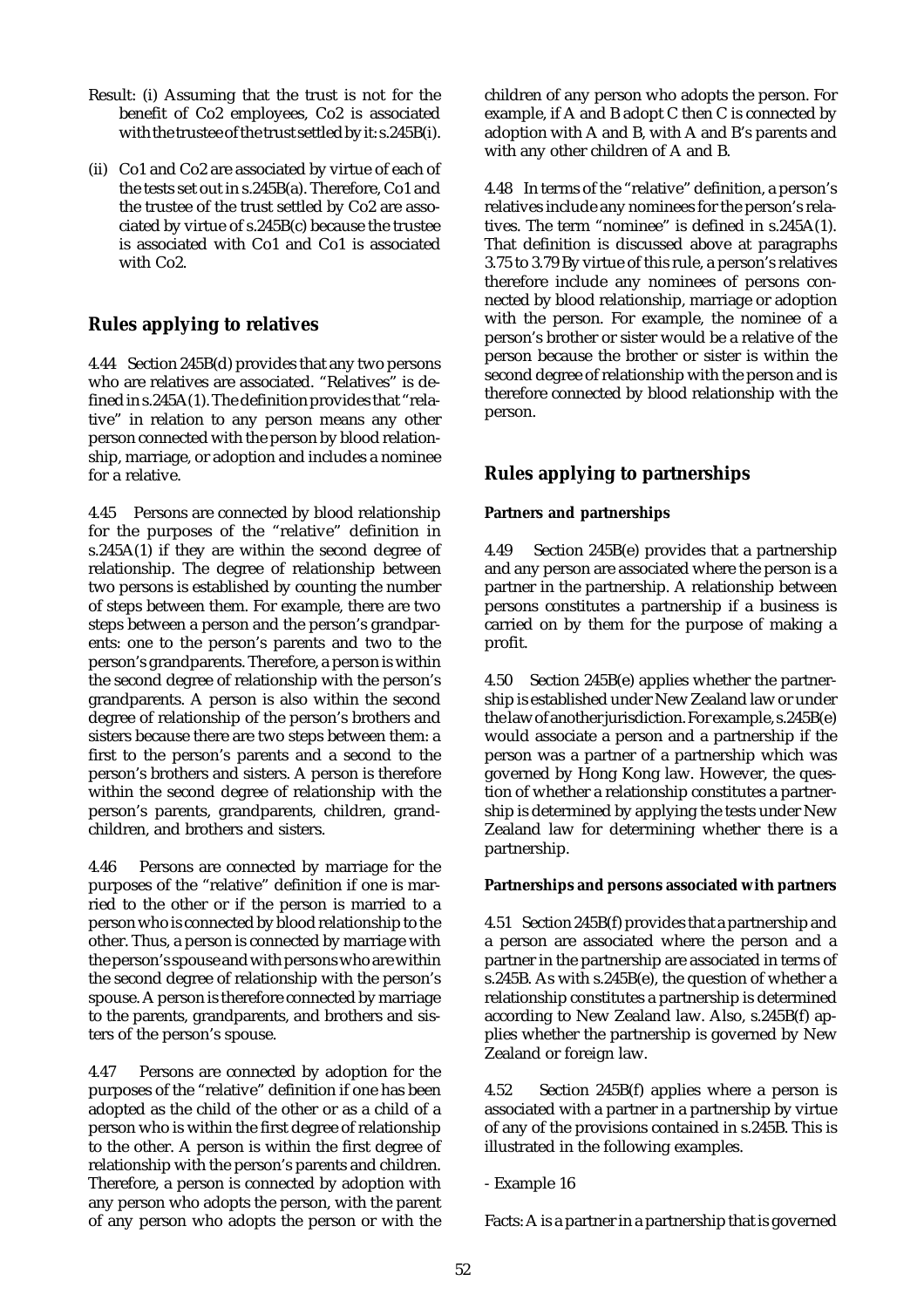by Hong Kong law. A also holds shares in a company that constitute an income interest of 55 percent in the company.

Result: As A has an income interest of 50 percent or more in the company, A and the company are associated by virtue of s.245B(b). The company is thus associated with a partner in the partnership. Consequently, the partnership and the company are associated by virtue of s.245B(f).

- Example 17

- Facts: A holds shares in two New Zealand resident companies, Co1 and Co2, that constitute 100 percent of the paid-up capital and nominal capital of each company, that carry rights to 100 percent of the voting power of each company and that entitle A to a distribution of 100 percent of the income and assets of each company. Co1 is a partner in a partnership.
- Result: (i) Co1 and Co2 are associated by virtue of s.245B(a). A is associated with each of Co1 and Co2 by virtue of s.245B(b) because A holds an income interest of at least 50 percent in each company. Co1 is associated with the partnership under s.245B(e) because Co1 is a partner in the partnership.
- (ii) Co2 and the partnership are associated by virtue of s.245B(f) because Co2 is associated with a person, Co1, who is associated with the partnership. Also, A and the partnership are associated because A is associated with a person, Co1, who is associated with the partnership.

# **Rules applying to trusts**

## **Trustees and beneficiaries: s.245B(g)**

## (a) Description of s.245B(g)

4.53 Section 245B(g) provides that two persons are associated where one person is a trustee of a trust and:

- (i) the other person has benefited or will benefit under the trust, either directly or indirectly; or
- (ii) the other person is associated with a settlor of the trust and the other person may benefit under the trust, either directly or indirectly.

The proviso to  $s.245B(g)$  provides that  $s.245B(g)$ does not apply if the trust is for the benefit of employees of an employer only. This exception applies only if the "other person" (ie the person who has, who will or who may benefit under the trust) or any person associated with the other person does not manage or control the affairs of the trust.

## (b) Trustee definition

4.54 Section 245B(g) associates a trustee of a trust with persons who have, who will or who may benefit from the trust. In this context the definition of "trustee" set out in s.2 of the Income Tax Act is relevant. That definition provides that a trustee includes an executor and administrator and that a reference to a trustee of a trust "means that trustee only in the capacity as trustee of that trust and includes all trustees for the time being of that trust".

4.55 One consequence of the "trustee" definition in the context of s.245B(g) is that s.245B(g) associates a trustee with a person who has, will or may benefit under a trust only in the trustee's capacity as trustee of the trust. Therefore, if a person is associated with a trustee by virtue of s.245B(g), the person's control interests in a foreign company are calculated under s.245C(3) by taking into account the interests held by the trustee only in the trustee's capacity as trustee. Interests held by the trustee in any other capacity are not attributed to the person associated with the trustee. Similarly, interests held by the person associated with the trustee are attributed to the trustee only in the trustee's capacity as trustee.

4.56 A second feature of the "trustee" definition is that the term "trustee" includes all trustees of the trust. Therefore, if a person has benefited or will benefit under a trust, or if the person may benefit under a trust and the person is associated with a settlor of the trust, the effect of s.245B(g) is that the person is associated with all of the trustees of the trust in their capacity as trustees.

### (c) Trustee and person who has benefited or who will benefit under the trust

4.57 Section 245B(g)(i) provides that two persons are associated if one person is the trustee of a trust under which the other person has benefited or will benefit, either directly or indirectly. This provision applies where the person is a beneficiary of the trust either because the person has benefited from the trust or because the person will benefit from the trust in the future.

- (d) Trustee and person who may benefit under the trust
- (i) Description of test

4.58 Section 245B(g)(ii) provides that two persons are associated if one person is the trustee of a trust under which the other person may benefit either directly or indirectly. However, this rule applies only if the person who may benefit under the trust is associated with any settlor of the trust by virtue of s.245B or s.8.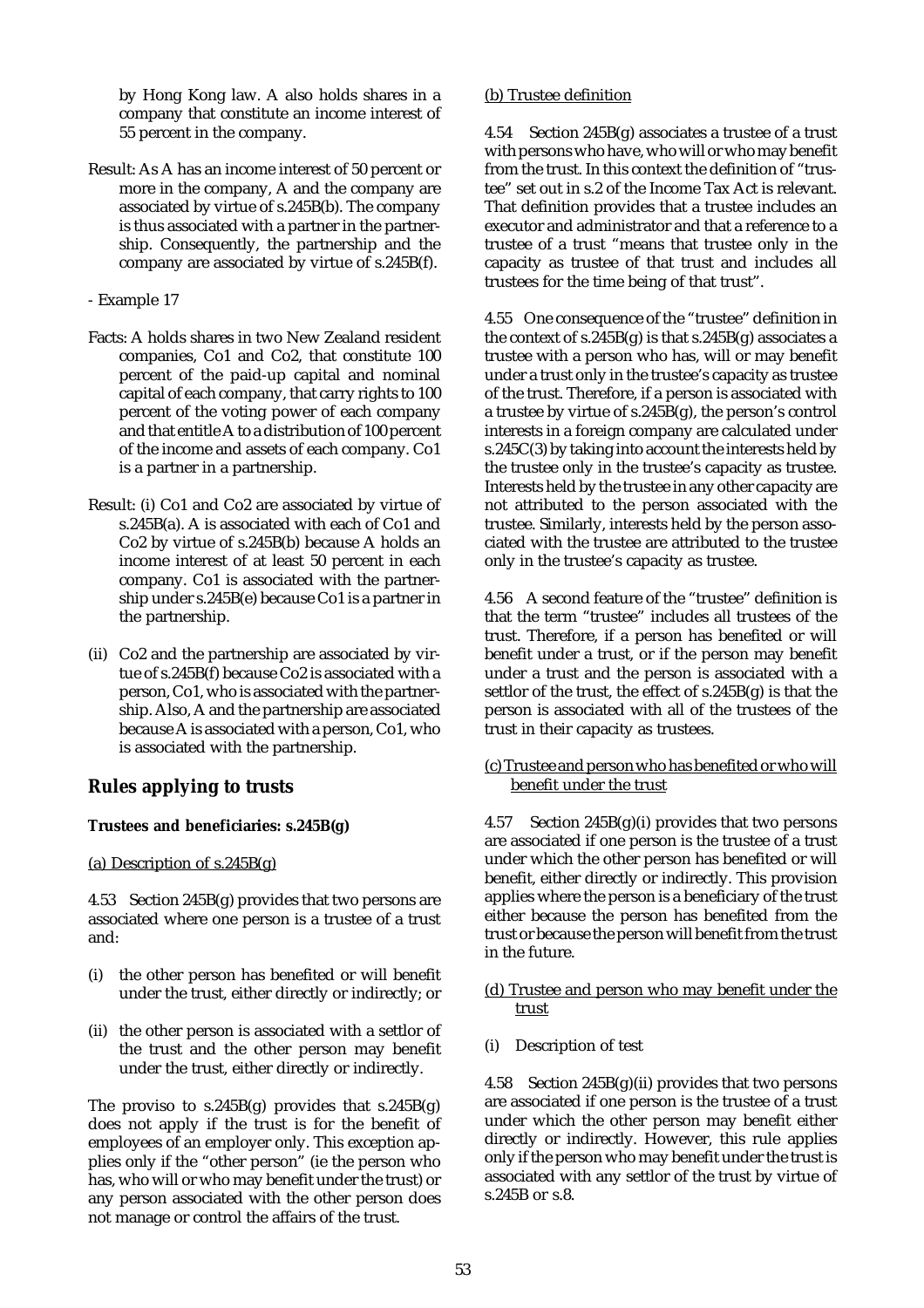### (ii) Settlor definition

4.59 The term "settlor" is defined in s.245A(1) as having the meaning assigned to it by s.226. This definition is discussed in Part 6 of the appendix to Taxpayer Information Bulletin No.5. Section  $245B(g)(ii)$  applies where the person who may benefit under the trust is associated with any settlor of the trust. If there is more than one settlor of the trust s.245 $B(g)(ii)$  applies if the person who may benefit is associated with any one of the settlors.

### (iii) Associated persons tests

4.60 Section 245B(g)(ii) applies where the person who may benefit under the trust is associated with any settlor of the trust in terms of s.8 or s.245B. The associated persons rules set out in s.245B are discussed in this part of this bulletin. Section 8(1) provides that persons associated with each other are:

- (a) any two companies which consist substantially of the same shareholders or which are under the control of the same persons;
- (b) any company and any person other than a company who holds 25 percent or more of the paid up capital or 25 percent or more in nominal value of the allotted shares of the company; or
- (c) any two persons who are relatives; or
- (d) a partnership and any person where the person and any partner in the partnership are associated persons under any of the preceding provisions of s.8(1).

4.61 Two companies that consist substantially of the same shareholders or that are under the control of the same persons are also associated by virtue of s.245B(a)(i) and (ii). Those provisions are discussed above at paragraphs 4.8 to 4.30 of this bulletin. Section  $8(1)(a)$  is broader than  $s.245B(a)$  in that s.8(1)(a) does not contain a limitation equivalent to that set out in the proviso to s.245B(a). Therefore, s.8(1)(a) may operate to treat a resident company and a non-resident company as being associated for the purposes of s.245B(g).

4.62 Section 8(1)(b) provides that a company and a person other than a company are associated if the person holds 25 percent or more of the paid-up capital or allotted nominal capital of the company. Section 8(2) contains two rules that apply for the purpose of s.8(1)(b). First, section 8(2)(a) provides that paid-up capital of one company held by another company is deemed to be held by the shareholders in the other company. Second, section 8(2)(b) provides that where a nominee of any person holds any paid-up capital of a company the paid up capital is deemed to be held by the person. The definition of "nominee" for this purpose means any other person who may be required to exercise voting power in relation to the company in accordance with the directions of that person, or who holds shares directly or indirectly on behalf of that person: s.8(1)(b). It also includes any "relative" of the person as defined in s.2.

4.63 In some respects s.8(1)(b) is broader in scope to a similar provision in s.245B, s.245B(b). That provision associates a company and a person other than a company where the person holds an income interest of 50 percent or more in the company. Section 8(1)(b) is broader than s.245B(b) in that it applies at a lower threshold level: ie at 25 percent as compared with 50 percent. Also, the "nominee" definition taken into account for the purposes of s.8(1)(b) is broader because it includes relatives. However, a narrower range of interests are taken into account for the purposes of s.8(1)(b) than for the purposes of s.245B(b). In the case of the former section, paid-up capital and the nominal value of allotted shares only are taken into account. In the case of s.245B(b), the interests taken into account are nominal capital, paid-up capital, voting rights, entitlements to income and entitlements to the distribution of assets.

4.64 Section 8(1)(c) provides that any two persons who are relatives are associated. This is broader in scope than s.245B(d) because the definition of "relative" contained in s.2 applies in relation to s.8(1)(b) rather than the narrower definition contained in s.245A. The s.2 definition is broader than the s.245A definition in that it provides that:

- (i) persons are connected by blood relationship if within the fourth degree of relationship (persons are connected by blood relationship by virtue of the s.245A definition if they are within the second degree of relationship);
- (ii) persons are connected by marriage if one is married to the other or to a person who is connected by blood relationship to the other. This is broader than the equivalent provision in the s.245A definition because the concept of connection by blood relationship is broader in the context of the s.2 definition;
- (iii) persons are connected by adoption if one has been adopted by the other or as a child of a person who is within the third degree of relationship to the other person. This is broader than the s.245A definition which provides that persons are connected by adoption if one has been adopted as the child of another or as a child of a person who is within the first degree of relationship to the other.

4.65 Section 8(1)(d) provides that a partnership and any person are associated where the person and any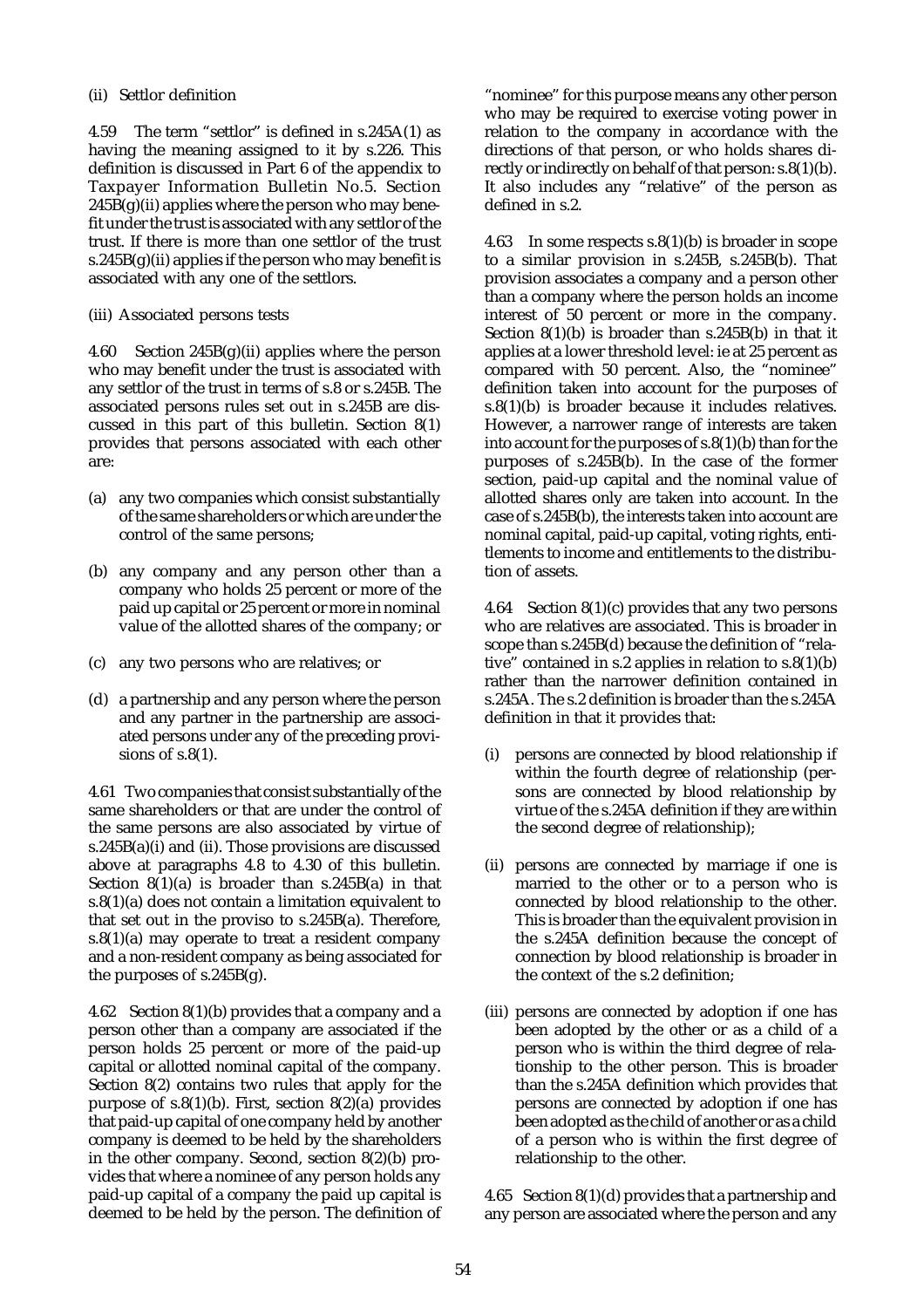partner in the partnership are associated in accordance with the preceding paragraphs of s.8(1). This test is framed in the same terms as s.245B(f). However, its effect is different because the tests of when persons are associated differs as between s.8 and s.245B.

(iv) Rule applies where the person "may" benefit

4.66 Section  $245B(g)(ii)$  applies where a person who is associated with a settlor of a trust may benefit, either directly or indirectly, under the trust. The provision thus applies where a person who is associated with a settlor of a trust is a member of a class of potential beneficiaries of the trust. In these circumstances, s.245B(g)(ii) operates to associate the trustee of the trust and the potential beneficiary.

#### **Examples**

- Example 18
- Facts: A is a settlor of a discretionary trust in terms of s.226 of the Income Tax Act. B is a member of the class of discretionary beneficiaries of the trust. B has not benefited from the trust and, as B is a member of a class of discretionary beneficiaries, it is not certain that B will benefit from the trust in the future. B is a company in which A holds an income interest of 100 percent.
- Result: (i) B has not benefited from the trust and it is not certain that B will benefit from the trust in the future. Therefore,  $s.245B(g)(i)$  does not apply.
- (ii) B is associated with the settlor of the trust, A, because A holds an income interest of 50 percent or more in B: s.245B(b). B may benefit under the trust because B is a member of the class of discretionary beneficiaries of the trust. Therefore,  $s.245B(g)(ii)$  applies and B is associated with the trustee of the trust.
- Example 19
- Facts: A holds 20 percent of the paid-up capital of a company, NZco. B holds 25 percent of the paidup capital of NZco. A and B are married to each other. NZco is a settlor of a trust and A is a member of the class of potential beneficiaries of the trust. A has not benefited from the trust.
- Result: (i) A has not benefited from the trust and as A is a member of a class of potential beneficiaries it is not certain that A will benefit from the trust in the future. Therefore, s.245B(g)(i) does not apply.
- (ii) A is not associated with the settlor of the trust, NZco, by virtue of s.245B. However, A is associated with NZco by virtue of s.8(1)(b). This is

because by virtue of s.8(2)(b) B, as a relative of A, is a nominee of A and A is deemed to hold the paid-up capital held by B. A therefore holds 45 percent of the paid-up capital of NZco. In terms of s.8(1)(b), A therefore holds 25 percent or more of the paid-up capital of NZco and A and NZco are associated.

(iii) A is associated with a settlor of the trust and may benefit under the trust. Consequently, A is associated with the trustee of the trust by virtue of  $s.245B(g)(ii)$ .

#### (e) Trusts settled for employees

4.67 The proviso to s.245B(g) sets out an exception to the rules contained in  $ss.245B(g)(i)$  and (ii). It provides that s.245B(g)(i) and (ii) do not apply if the trust is for the benefit of employees of an employer and neither the "other person" nor any person associated with the other person directly or indirectly manages or controls the affairs of the trust. The " other person" is the person referred to in s.  $245B(g)(i)$ and (ii) who has benefited, who will benefit, or who may benefit from the trust.

4.68 The objective of the exception is to ensure that employees are not associated with the trustee of a trust established to provide employment related benefits. In the absence of the proviso, s.245B(g) would operate, for example, to associate an employee of a large multinational company with the trustee of a trust established by the company to provide retirement benefits for employees of the company. This would not be an appropriate result in the context of the CFC legislation.

4.69 The first requirement for the proviso to apply is that the trust be for the benefit of employees of an employer. By s.2, an employee is a person who receives or is entitled to receive a source deduction payment. "Source deduction payment" is defined in s.6 as meaning a payment by way of salary or wages, an extra emolument or a withholding payment. "Salary or wages" is defined in s.2 in terms of certain payments made in relation to the employment of a person. The term "extra emolument" is also defined in relation to certain payments made in relation to the employment of a person. "Withholding payment" is defined in s.2 as being a payment which is deemed by regulations to be a withholding payment for the purposes of the Income Tax Act. The relevant regulations are the Income Tax (Withholding Payments) Regulations 1979. These regulations do not require the existence of an employment relationship. However, in practical terms a person who makes a payment of the kind described in the regulations will not establish a trust for the benefit of the recipient of the payment. Therefore, in the context of the proviso to s.245B(g) the term "employees" will generally be limited to situations where an employ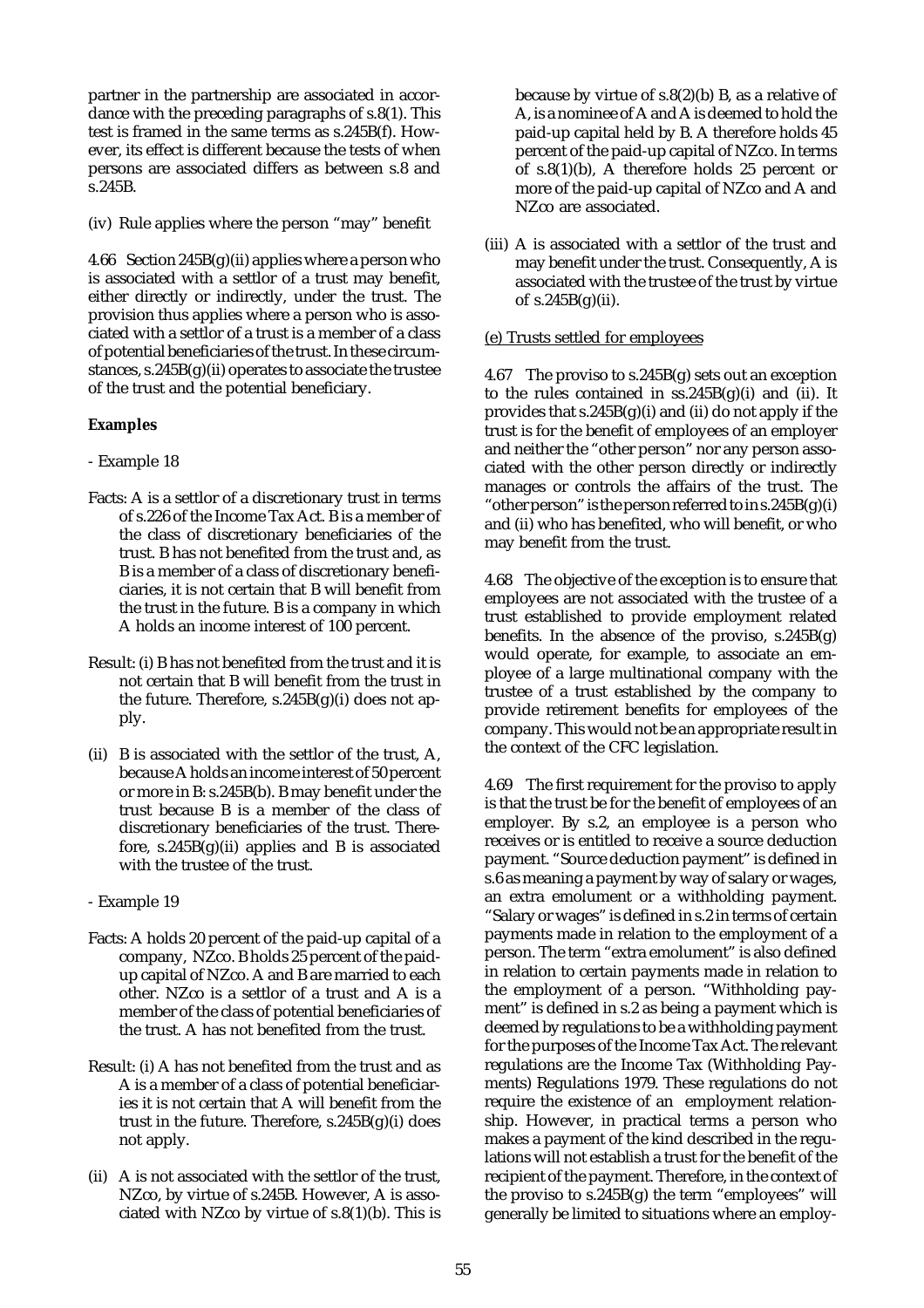ment relationship in the generally understood sense exists.

4.70 The second requirement in the proviso to s.245 is that the "other person" (ie the person who has benefited, who will benefit or who may benefit under the trust), or any person associated with that other person in terms of s.245B, must not directly or indirectly control or manage the affairs of the trust. This requirement ensures that the proviso does not apply if the person who has benefited or who may benefit under the trust manages or controls the trust and may therefore influence the amount of the benefit that the person receives from the trust.

#### **Trustees of two trust**s

#### (a) Application of s.245B(h)

4.71 Section 245B(h) provides that two persons are associated where each person is the trustee of a trust in relation to which there is at least one settlor in common. The definition of "trustee" in s.2 is relevant in this context. That definition provides that a reference to a trustee of a trust means the trustee only in the capacity as trustee of the trust. The effect of the definition is that two trustees who are associated under s.245B(h) are associated only in their capacity as trustees. Consequently, in calculating control interests under s.245C, interests held by trustees in their capacity as trustees are taken into account in calculating the control interests of other trustees with whom they are associated under s.245B(h). However, interests held by trustees in a private capacity are not attributed to associated trustees in this fashion. Also, trustees are only associated under s.245B(h) in respect of the trusts that have common settlors.

4.72 In determining whether two trusts have a settlor in common the term "settlor" has the meaning assigned to it by s.226. That meaning is discussed in Part 6 of the appendix to Taxpayer Information Bulletin No.5.

- Example 20
- Facts: (i) NZco makes a disposition of property on the terms of a trust, Trust 1, at below market value. At the time at which NZco made the disposition, A holds control interests in NZco of 100 percent in each category of control interest listed in  $s.245C(4)$ .
- (ii) A lends money to another trust, Trust 2, at a rate of interest that is below the market rate.
- Result: (i) The disposition of property by NZco on the terms of Trust 1 was at below market value.

NZco is therefore a settlor of Trust 1 by virtue of s.226(1)(a). At the time of settlement by NZco, A held a control interest in each of the categories of control interest listed in s.245C(4) of 10 percent or more. Therefore, A is a settlor of Trust 1 by virtue of s.226(4).

- (ii) The loan from A to Trust 2 is at a rate of interest that is below the market rate. A is therefore a settlor of Trust 2 by virtue of s.226(1)(b).
- (iii) The trustees of Trust 1 and Trust 2 are associated by virtue of s.245B(h) because A is a settlor of both trusts.

### (b) Proviso to s.245B(h)

4.73 The proviso to s.245B(h) sets out two exceptions to the rule that trustees of trusts with a common settlor are associated. The first applies where the settlor is a person other than a company, and the second applies where the settlor is a company. Both exceptions apply in the case where the settlor settled property on a trust for the benefit of employees and the settlor, or persons associated or connected with the settlor, does not manage or control the affairs of the trust. In these circumstances, the effect of the proviso is that the trustee of the trust settled for the benefit of employees of the settlor is not associated with any trustee of any other trust settled by the employer.

4.74 Paragraph (i) of the proviso to s.245B(h) provides that s.245B(h) does not apply where a settlor other than a company settles property on the terms of a trust for the benefit of employees of the settlor only. This exception applies only if the settlor or any person associated with the settlor in terms of s.245B(h) does not directly or indirectly manage or control the affairs of the trust.

4.75 Paragraph (ii) of the proviso provides that s.245B(h) does not apply if a settlor that is a company settles property on the terms of a trust for the benefit of its employees only. This exception applies only if the settlor, any person associated with the settlor in terms of s.245B, any executive or director of the settlor, or any person holding 25 percent of the paidup capital of the settlor does not directly or indirectly manage or control the affairs of the trust.

### **Trustee and settlor**

4.76 Section 245B(i) provides that two persons are associated where one is the trustee of a trust of which the other person is a settlor. The application of this rule is limited by a proviso. In terms of the proviso, s.245B(i) does not apply if the trust is for the benefit of employees of the settlor only. The proviso does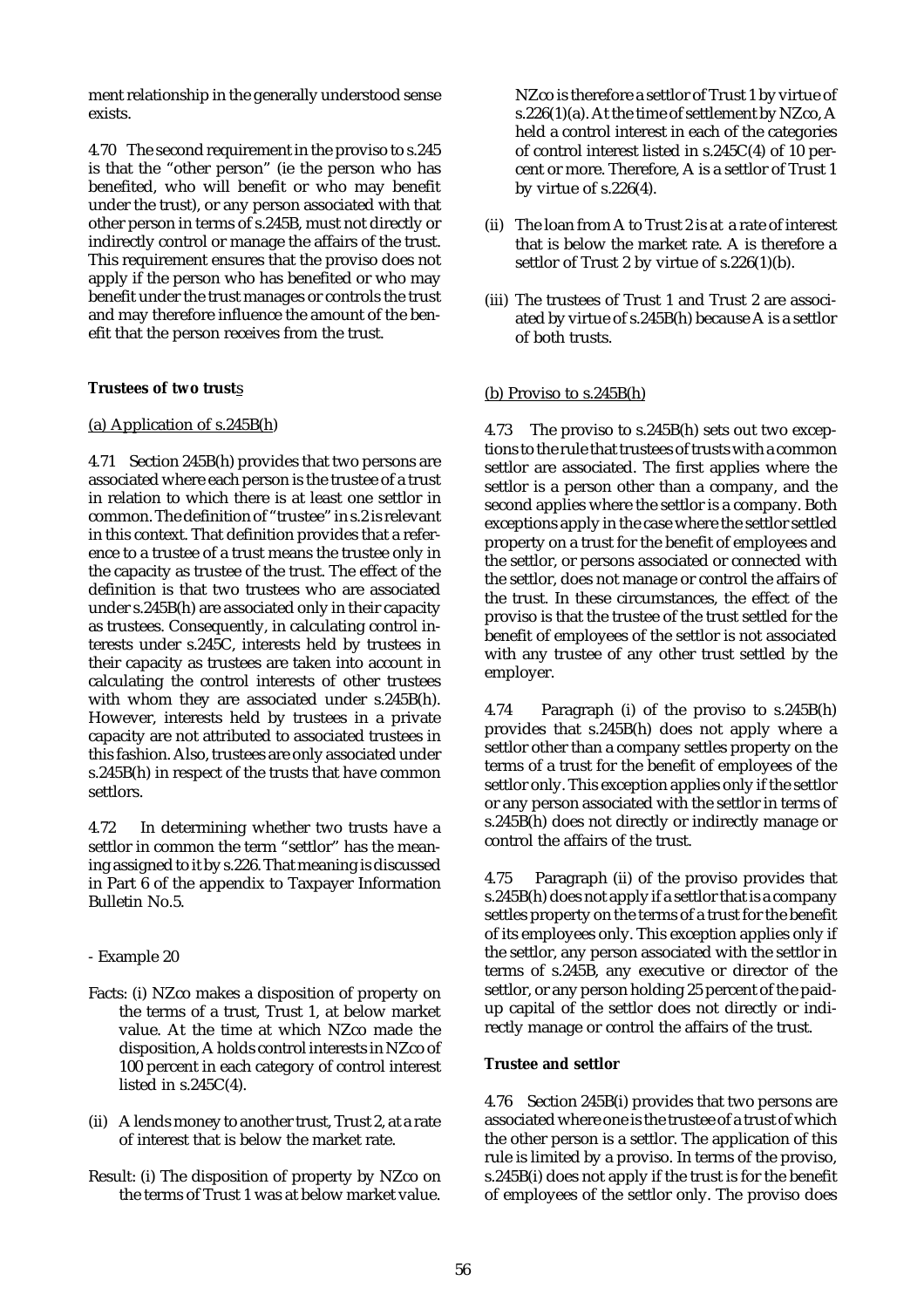not apply if the settlor or any person associated with the settlor or, if the settlor is a company, any executive or director of the settlor or any person holding 25 percent or more of the paid up capital of the settlor, directly or indirectly manages or controls the affairs of the trust.

4.77 By virtue of the s.2 definition of "trustee", any reference to a trustee of a trust means the trustee in the trustee's capacity as trustee of the trust only. In the context of  $s.245B(i)$  this means that a trustee is associated with a settlor by virtue of that provision only in the trustee's capacity as trustee of the trust. Consequently, for the purposes of s.245C, only interests held by the trustee in the trustee's capacity as trustee of the trust in relation to which the trustee is associated with the settlor are taken into account in calculating the control interests of the settlor.

4.78 The term "settlor" has the meaning assigned by s.226. That meaning is discussed in Part 6 of the appendix to Taxpayer Information Bulletin No.5. The proviso to s.245B(i) is in the same terms as the proviso to s.245B(h). That proviso is discussed in paragraphs 4.73 to 4.75 of this bulletin.

### **Persons who habitually act in concert**

4.79 Section 245B(j) provides that two persons are associated if they habitually act in concert with respect to the holding or exercise of any of the things listed in paragraphs (a) to (e) of s.245C(4). Persons are associated by virtue of s.245B(j) only in respect of the things in relation to which they act in concert: s.245B(j) proviso.

4.80 Two persons are associated by virtue of s.245B(j) if three requirements are satisfied:

- (i) the persons must act in concert;
- (ii) the acting in concert must be habitual; and
- (iii) the acting in concert must be with respect to the holding or exercise of any of the things listed in paragraphs (a) to (e) of  $s.245C(4)$ .

4.81 Persons act in concert if they act jointly or together or in collaboration. They do not act in concert if they act independently. Thus, persons who act independently but, who hold or exercise any of the things listed in s.245C(4)(a) to (e) in the same manner. are not acting in concert. However, persons do act in concert if, for example, there is an agreement between them to hold or exercise any of the things listed in  $s.245C(4)(a)$  to (e) in a particular

manner. Such an agreement may be express or there may be an informal understanding as to how the persons are to act in relation to the things in question.

4.82 The second requirement is that the persons must "habitually" act in concert. Conduct is habitual if it is customary or usual or is to be regarded as being almost inevitable: *Dia*s v *O'Sulliva*n [1949] ALR 586, 589. For conduct to be habitual it is not necessary that the persons always act together. However, it is necessary that they usually act together. If persons act together only occasionally they do not act together habitually.

4.83 The third requirement is that the persons act together habitually with respect to the holding or exercise of any of the things listed in s.245C(4)(a) to (e). Those things are the paid-up and nominal capital of the company, the voting rights with respect to the company and the entitlement to receive income or assets of the company on distribution. Section 245B(j) applies whether the persons habitually act in concert with respect to the holding or exercise of any or all of the things listed in s.245C(4). By virtue of the proviso to s.245B(j), if the persons do not act in concert with respect to all of the things listed in s.245C(4), they are associated only to the extent of the things that they do act in concert in respect of. For example, two persons who habitually act in concert with respect to voting rights, but not with respect to any of the other things listed in s.245C(4), are associated in relation to those voting rights but not in relation to any of the other things.

- Example 21

- Facts: (i) NZco, a New Zealand resident company, holds control interests in a foreign company, Fco1, of 49 percent in each category of control interest listed in s.245C(4). NZco also holds control interests of 49 percent in each category in Fco2, another foreign company.
- (ii) UKco, a United Kingdom resident company, holds control interests in Fco 2 of 49 percent in each category. The remaining 2 percent of the control interests in Fco2 are held by X, a resident of the country in which Fco2 is resident. UKco also holds control interests in another foreign company, Fco3, of 49 percent in each category of control interest.
- (iii) Fco2 holds control interests in Fco1 and Fco3 in each category of control interest of 51 percent in each category.
- (iv) The overall ownership structure may be represented as follows: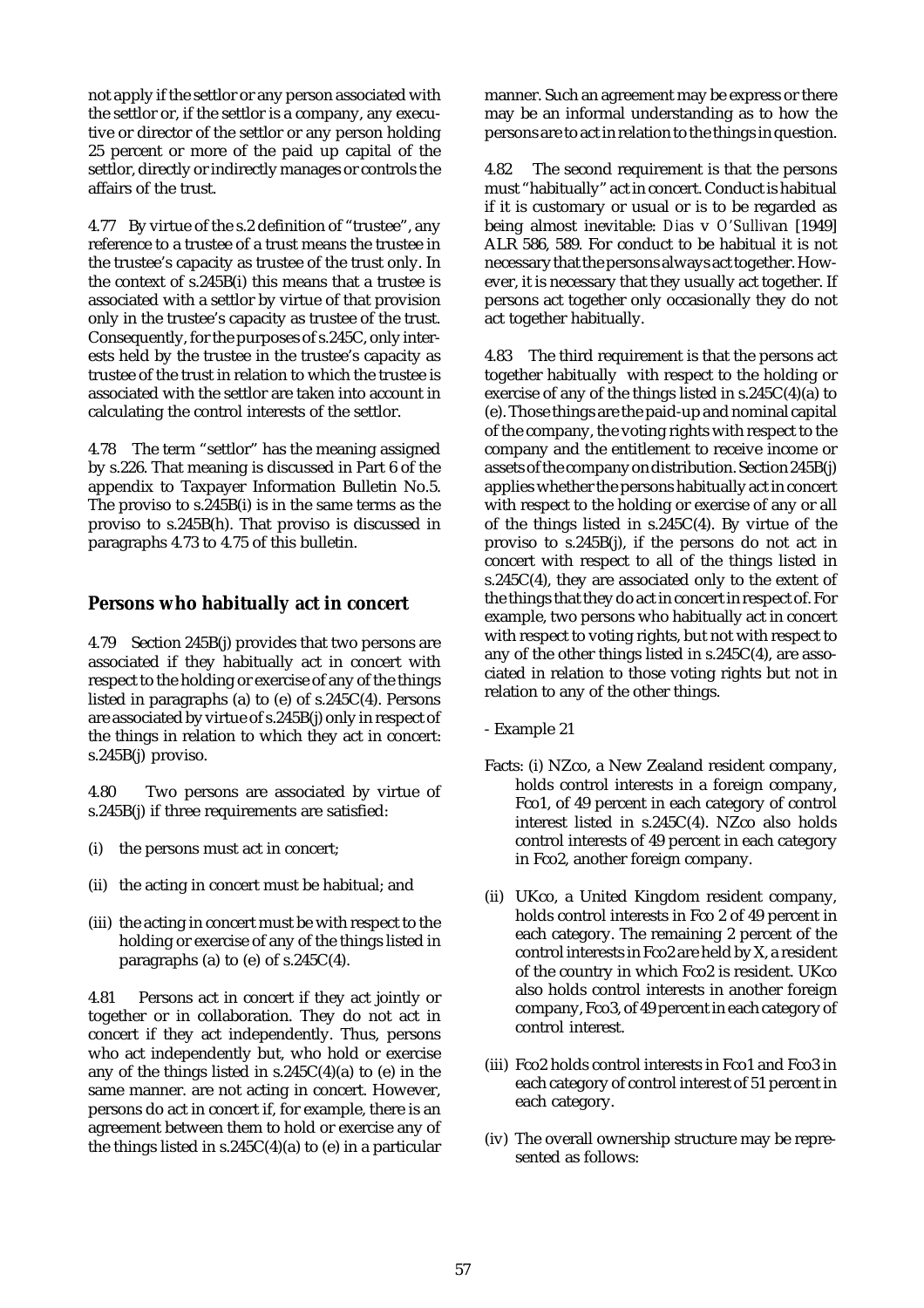

- (v) In terms of an informal understanding between NZco and UKco, UKco exercises its voting rights in Fco2 in relation to Fco2's holding in Fco1 in accordance with the wishes of NZco. Similarly, NZco exercises its voting rights in Fco2 in relation to Fco's holding in Fco3 in accordance with the wishes of UKco.
- (vi) It is assumed that NZco and UKco are not associated under ss.245B(a) to (i).
- Result: (i) If the fact that NZco and UKco act in concert with respect to their interests in Fco2 were ignored, Fco1 would not be a CFC. NZco would have indirect control interests in Fco1

only if Fco2 were a CFC: s.245C(5). Fco2 would not be a CFC because NZco holds control interests in each category of only 49 percent. Therefore, Fco1 would not be a CFC because NZco would hold only direct control interests of 49 percent in that company.

- (ii) NZco and UKco habitually act in concert with respect to the voting rights that they hold in Fco2. Therefore, in terms of s.245B(j) UKco is associated with NZco in respect of the voting rights held by UKco in Fco2. Consequently, by virtue of s.245C(3), NZco calculates its control interest in Fco2 in the voting rights category by taking into account the voting rights held by UKco in Fco2. Fco2 is thus a CFC because NZco holds a control interest in Fco of 98 percent in the voting rights category. NZco holds an indirect control interest in Fco1 of 51 percent in each category of control interest:  $s.\overline{2}45C(5)$ . Fco1 is therefore a CFC because NZco holds direct and indirect control interests in Fco1 of 100 percent in aggregate.
- (iii) Fco3 would also be a CFC because NZco would be deemed to hold a control interest of 98 percent in Fco2 in the voting rights category and is therefore deemed to hold the 51 percent direct control interests held by Fco2 in Fco3:  $s.245C(5)$ .

# PART 5: CONTROLLED FOREIGN COMPANY DEFINITION AND CALCULATION OF CONTROL INTERESTS

### **Overview of s.245C**

5.1 Section 245C sets out the definition of a controlled foreign company (CFC) and the rules for determining whether a foreign company is a CFC. The definition of a CFC is relevant primarily in relation to Part IVA of the Income Tax Act. However, it is also relevant for the purposes of:

- (a) Part XIIB of the Income Tax Act (the dividend withholding payment regime);
- (b) Part XIIC of the Income Tax Act (the provisions governing the maintenance of branch equivalent tax accounts);
- (c) the rule contained in section 226(4) that a person is a settlor of a trust if the person holds a control interest of 10 percent or more in a CFC, or in a company that would be a CFC if it were a foreign company, at any time when that company made a settlement on a trust.

5.2 In outline, s.245C(1) sets out the definition of a CFC. Section 245C(2) extends the CFC definition set out in s.245C(1) to include any foreign company where any number of New Zealand resident directors hold control interests in the company in any category of interest listed in s.245C(4) of 50 percent or more. Section 245C(3) contains a definition of the term "control interest". Section 245C(4) lists five categories of interest in a company that are taken into account in calculating direct control interests. Section 245C(5) sets out the method of calculating indirect control interests. The term "qualified control interests" is defined in  $s.245C(6)$ . This term is relevant for the purposes of the rules set out in s.245C(5) for calculating indirect control interests. Rules to prevent the double counting of control interests in relation to one group are contained in  $ss.245C(7)$  and (8). Section 245C(9) contains an antiavoidance rule that applies where persons resident in New Zealand enter into an arrangement whereby control interests in a foreign company are held by other persons.

## **Controlled foreign company definition: s.245C(1)**

### **Descriptio**n

5.3 Section 245C(1) provides that a foreign company is a CFC in relation to one of its accounting periods if at any time during that accounting period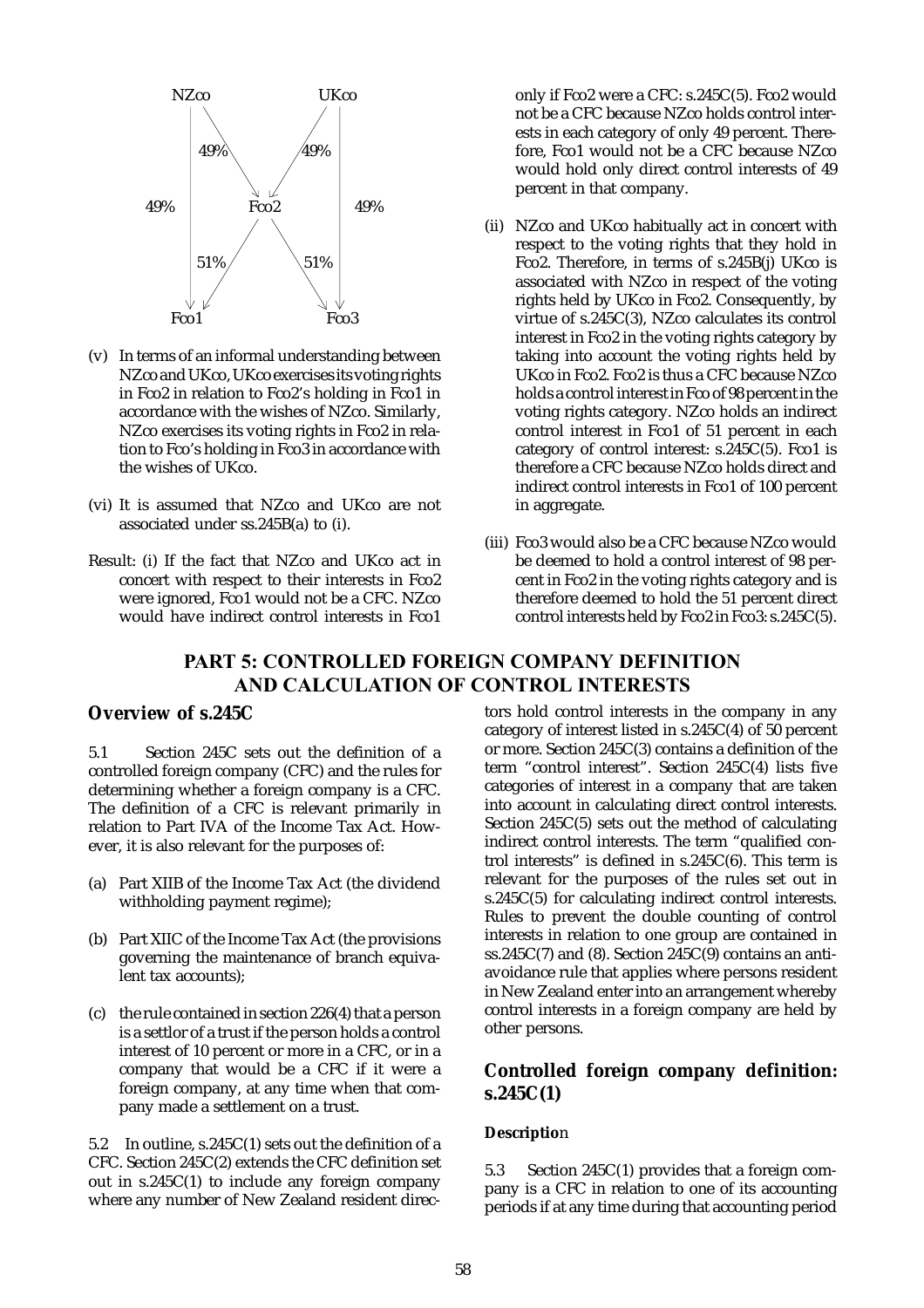there is a group of five or fewer persons resident in New Zealand whose control interest, or the aggregate of whose control interests, in the foreign company in any of the categories of control interest listed in s.245C(4) is equal to or greater than 50 percent. A transitional exception to this rule is set out in the proviso to  $s.245C(1)$ . By virtue of the proviso, if the accounting period of a foreign company commenced before 1 April 1988 the foreign company is a CFC only if the control test is satisfied at any time during the part of the accounting period that falls on and after 1 April 1988.

5.4 The essential elements of the "controlled foreign company" definition are:

- (a) the definition applies to "companies" that are foreign companies;
- (b) the definition is applied in relation to each accounting period of the foreign company;
- (c) a foreign company is a CFC in relation to an accounting period if the control test is satisfied at any time during that period;
- (d) there must be a group of five or fewer persons resident in New Zealand who hold the requisite quantity of control interests;
- (e) the control test is applied in respect of each category of control interest specified in s.245C(4);
- (f) 50 percent or more of the control interests in any category must be held by the group of five or fewer residents.

#### **Nature of the company**

5.5 Section 245C(1) applies only to companies. Further, s.245C(1) applies only to companies that are foreign companies. The term "company" is defined in s.2. That definition is discussed in paragraphs 3.46 to 3.52 of this bulletin. The term "foreign company" is defined in s.245A(1). That definition is discussed in paragraphs 3.44 to 3.59 of this bulletin.

#### **Accounting perio**d

5.6 Section 245C(1) is applied in relation to each accounting period of the foreign company. If the control test set out in s.245C(1) is satisfied at any time during the foreign company's accounting period, the foreign company is a CFC for the accounting period. The term "accounting period" is defined in s.245A(1). That definition is discussed in Part 3 of this bulletin at paragraphs 3.3 to 3.8. The rules governing changes in accounting periods of foreign companies are set out in s.245I. Those rules are discussed in Part 11 of this bulletin.

### **Application of control test at any time during accounting perio**d

5.7 A foreign company is a CFC in relation to an accounting period if the control test set out in s.245C(1) is satisfied at any time during the accounting period. Section 245C(3) is expressed to apply subject to  $s.245A(2)(e)$  and  $s.245E$ . Thus, where s.245A(2)(e) applies to all persons holding control interests in the foreign company, the control test set out in s.245C(1) is effectively applied only on the measurement days that relate to the accounting period. This is because by virtue of s.245A(2)(e) control interests held by persons between measurement days are deemed not to vary in these circumstances. However, where any person holding a control interest in a foreign company makes an election in accordance with the proviso to s.245A(2)(e), the control test is applied on each day of the company's accounting period. The foreign company will be a CFC if the control test is satisfied on any day during the accounting period.

5.8 The reference to s.245C(3) applying subject to s.245E indicates that where a person calculates control interests on a measurement day basis, the rules contained in s.245E apply in calculating the control interests held by the person on the measurement day. Those rules are designed to reduce opportunities for temporary variations in interests in foreign companies to be made around measurement days.

#### **Group of five or fewer persons**

5.9 A foreign company is a CFC if there is a group of five or fewer persons resident in New Zealand whose control interest, or the aggregate of whose control interests, in the foreign company in any category of control interest is 50 percent or more. The application of the control test to a group of five or fewer residents is based on control tests contained in the CFC legislation of other countries. The rationale for requiring interests to be concentrated in a group of five or fewer persons is that the smaller the group the more likely it is that the members of the group will act together to control the company.

5.10 Section 245A(1) provides that the term "group of persons" includes one person. Therefore, the requirement that there be a group of five or fewer persons resident in New Zealand whose control interest in any category of control interest is 50 percent or more will be satisfied if one person holds a control interest in any category of 50 percent or more. There is no minimum interest that a person must hold to be taken into account in applying the control test. For example, if A holds 49 percent of the paid up capital of a foreign company and B holds 1 percent, A and B will constitute a group of five or fewer persons for the purposes of s.245C(1).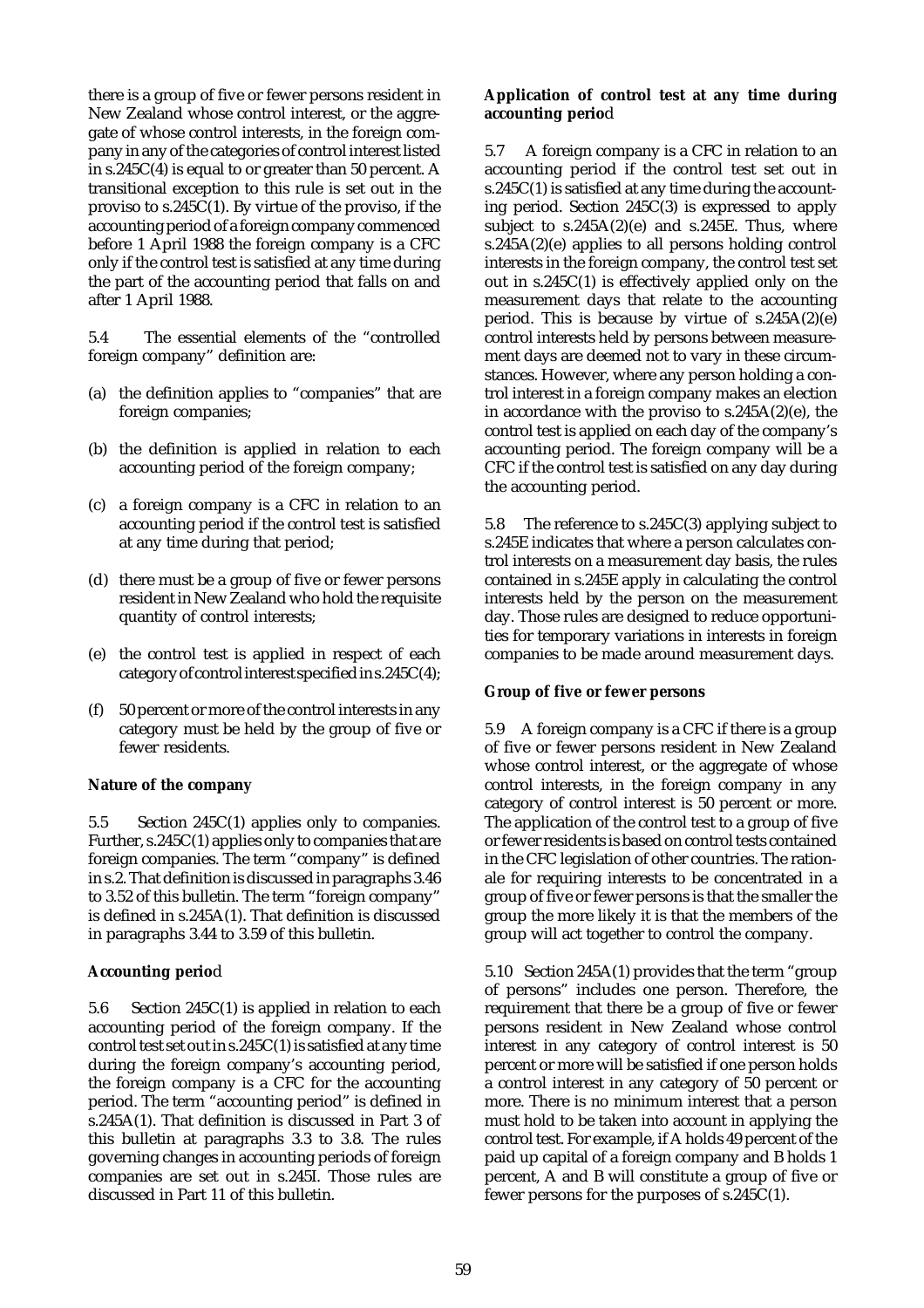5.11 Control interests of a person may be calculated by taking into account include interests held by other persons. This may occur because interests held by associates are aggregated or because entitlements to acquire interests held by other persons are taken into account. Therefore, interests of more than five persons may be taken into account in determining whether the control test is satisfied. For example, assume that five New Zealand residents hold 45 percent in aggregate of the nominal capital of a foreign company and that an associate of one of the members of the group holds 5 percent of the nominal capital of the company. In these circumstances, the 5 percent nominal capital held by the associate is taken into account in calculating the control interest of the member of the group with whom the associate is associated. The group of five residents will consequently hold control interests of 50 percent in aggregate in the nominal capital category and the company will be a CFC.

5.12 The five or fewer persons who hold control interests in any category must be resident in New Zealand. Section 241 of the Income Tax Act sets out the rules for determining whether a person is resident in New Zealand. Inland Revenue's interpretation of those rules is set out in Public Information Bulletin No.180.

### **Test applied in relation to each category of interest**

5.13 The control test is applied separately to each category of interest listed in s.245C(4). Different categories of interest in a company may have different rights or powers attached to them. The application of the control test with respect to each category of interest listed in s.245C(4) thus reduces opportunities for avoiding the control test by creating different categories of shares or other interests in a company.

5.14 A foreign company will be a CFC if the control test is satisfied in relation to any category of interest. For example if a group of five or fewer residents holds 50 percent or more of the rights to vote in relation to a foreign company, the foreign company is a CFC even if the group does not hold 50 percent or more of the interests in any of the other categories of interest listed in s.245C.

5.15 The test is satisfied where the "control interest", or the aggregate of the control interests, of the group of five or fewer residents in any category of control interest is 50 percent or more. The method of calculating control interests is set out in s.245C(3). That provision is discussed in paragraphs 5.24 to 5.30 of this bulletin.

#### **Control interest equal to or greater than 50 percen**t

5.16 A foreign company is a CFC if the control interests of a group of five or fewer residents in any category of interest is equal to or greater than 50 percent. It is not necessary to establish that the control interests of a group of five or fewer New Zealand residents is greater than 50 percent. It is sufficient if the control interests of such a group in any category are equal to 50 percent.

#### **Proviso to s.245C(1**)

5.17 The proviso to s.245C(1) sets out a transitional rule that applies where the accounting period of a foreign company straddles the implementation date of the CFC regime - 1 April 1988. It provides that in the case of such an accounting period the foreign company is a CFC only if the control test is satisfied at any time within that part of the accounting period that falls on or after  $1$  April 1988. This provision reflects the 1 April 1988 application date of the CFC regime.

5.18 The effect of the proviso is that a foreign company will not be a CFC in relation to an accounting period that commenced before 1 April 1988 if the control test is satisfied in relation to the company at any time during the part of the accounting period falling before 1 April 1988 but if it is not satisfied at any time during the part of the accounting period falling on or after that date. If the control test is satisfied at any time during the part of the accounting period falling on or after 1 April 1988, the foreign company is a CFC in relation to the accounting period. However, in these circumstances only income derived or losses sustained by the CFC in the portion of the accounting period falling after 1 April 1988 are attributed to persons holding income interests in the CFC: s.245G(3).

## **Foreign companies controlled by New Zealand resident directors**

5.19 Section 245C(2) extends the definition of a CFC contained in s.245C(1). It applies where:

- (a) a foreign company is not a CFC in relation to an accounting period by virtue of s.245C(1); and
- (b) at any time during the accounting period there is a group of New Zealand resident directors of the foreign company whose control interests in the foreign company in any category of control interest listed in  $s.245C(4)$  is equal to or greater than 50 percent.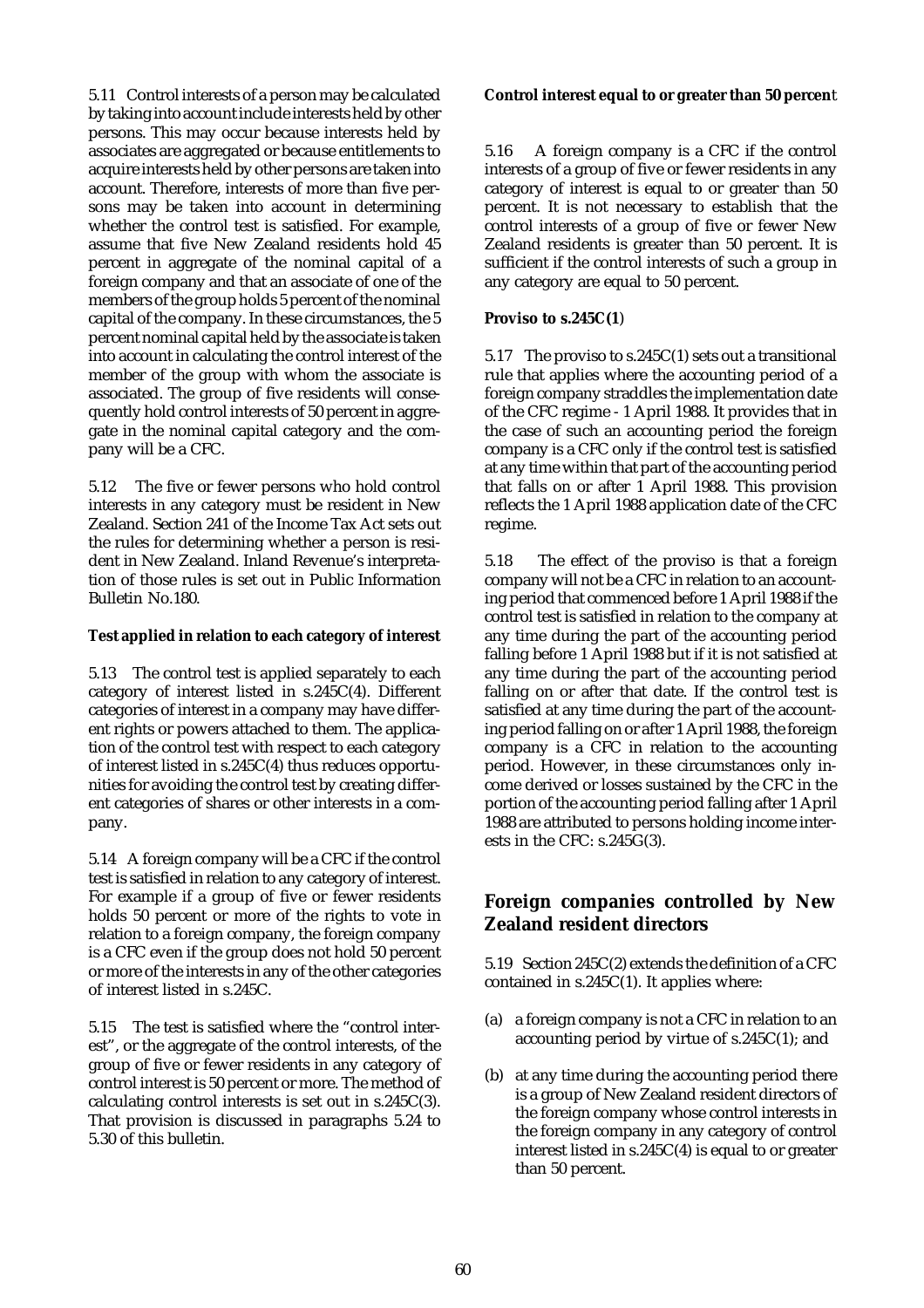In these circumstances, the New Zealand resident directors are deemed to be a group of five or fewer persons and the foreign company is deemed to be a CFC.

5.20 The rationale for s.245C(2) is that any number of directors with interests in a company may be able to exercise control of the company by virtue of their position as directors. Therefore, where directors hold interests in a company it is not appropriate to limit the control group to five or fewer persons.

5.21 Section 245C(2) focuses on the control interests held by the directors. This test differs from the test of company residence contained in s.241(6)(d). Under that test a company is resident in New Zealand if control of the company by it directors in their capacity as directors is exercised in New Zealand. The focus of that test is therefore on whether the directors exercise directorial functions in New Zealand to the extent that they control the company from New Zealand. Under s.245C(2), the focus is on whether the aggregate control interests of the resident directors in any category of interest is 50 percent or more. Section 241(6) is applied prior to s.245C(2) because if the company is resident in New Zealand it will be a foreign company only if it is a dual resident company of the type described in paragraph (b) of the s.245A(1) definition of "foreign company". If the company is not a foreign company, s.245C(2) does not apply.

5.22 The term "director" is defined in s.2. Inland Revenue's interpretation of that definition is set out in paragraphs 4.23 to 4.32 of Public Information Bulletin No.180. That Public Information Bulletin also sets out Inland Revenue's interpretation of the residence rules contained in s.241. Those rules are relevant in establishing whether there is a group of resident directors who hold control interests in a foreign company of 50 percent or more.

5.23 Where there is a group of resident directors whose control interests in any category of interest are 50 percent or more, s.245C(2) provides that those resident directors are deemed to be a group of five or fewer persons and the foreign company is deemed to be a CFC. It is necessary to deem the group of directors to be a group of five or fewer persons to allow the indirect control interest rules contained in s.245C(5) to operate. Those rules attribute interests held by a CFC in another foreign company to a group of five or fewer persons who hold a control interest in the CFC of 50 percent or more. If there is more than one such group, a series of rules establishes the group to which the interests are attributed. Therefore, the effect of s.245C(2) in these circumstances is to ensure that a group of directors with control interests in a CFC of 50 percent or more constitutes a group of five or fewer persons for the purpose of establishing whether any foreign company in which the CFC holds control interests is also a CFC.

## **Calculation of control interests: s.245C(3)**

### **Descriptio**n

5.24 Section 245C(3) sets out the rules for calculating control interests held by New Zealand residents in foreign companies. It provides that a resident's control interest in a foreign company in any category of interest and at any time is the aggregate of any direct and indirect control interests held by the person, and by associates of the person, in the company at that time. Any reference to a "control interest" in Part IVA of the Income Tax Act is therefore a reference to the aggregate control interest described in s.245C(3).

### **Application of s.245C(3**)

5.25 Section 245C(3) is applied in relation to each category of control interest listed in s.245C(4). Thus, direct control interests and indirect control interests held by a person and by persons associated with the person are aggregated on a category by category basis. Interests held in one category are not aggregated with interests held in another category.

5.26 A person will hold only one direct control interest in a company in any particular category. However, it is possible to have more than one indirect income interest in a company where interests in the company are held through several CFCs. Thus, s.245C(3)(c) refers to the indirect control "interest or interests" held by a person in a foreign company.

5.27 Direct and indirect control interests held by associated persons are aggregated in calculating a person's control interest. The question of whether persons are associated is determined in accordance with s.245B. That provision is discussed in Part 4 of this bulletin. Interests held by associated persons are taken into account whether the associated person is resident or non-resident. For example, if a resident is a settlor of a trust that has only non-resident trustees, the settlor and the trustee are associated by virtue of s.245B(i) and the settlor is deemed to hold the direct and indirect control interests held by the non-resident trustees in any foreign companies for the purposes of s.245C.

5.28 Similarly, assume that A is resident in New Zealand, A's brother, B, is resident in Australia, and A's sister, C, is resident in New Zealand. Assume also that A, B and C each hold direct or indirect control interests in a foreign company. In these circumstances, A would have a control interest in the foreign company that included the direct and indirect control interests in the company that are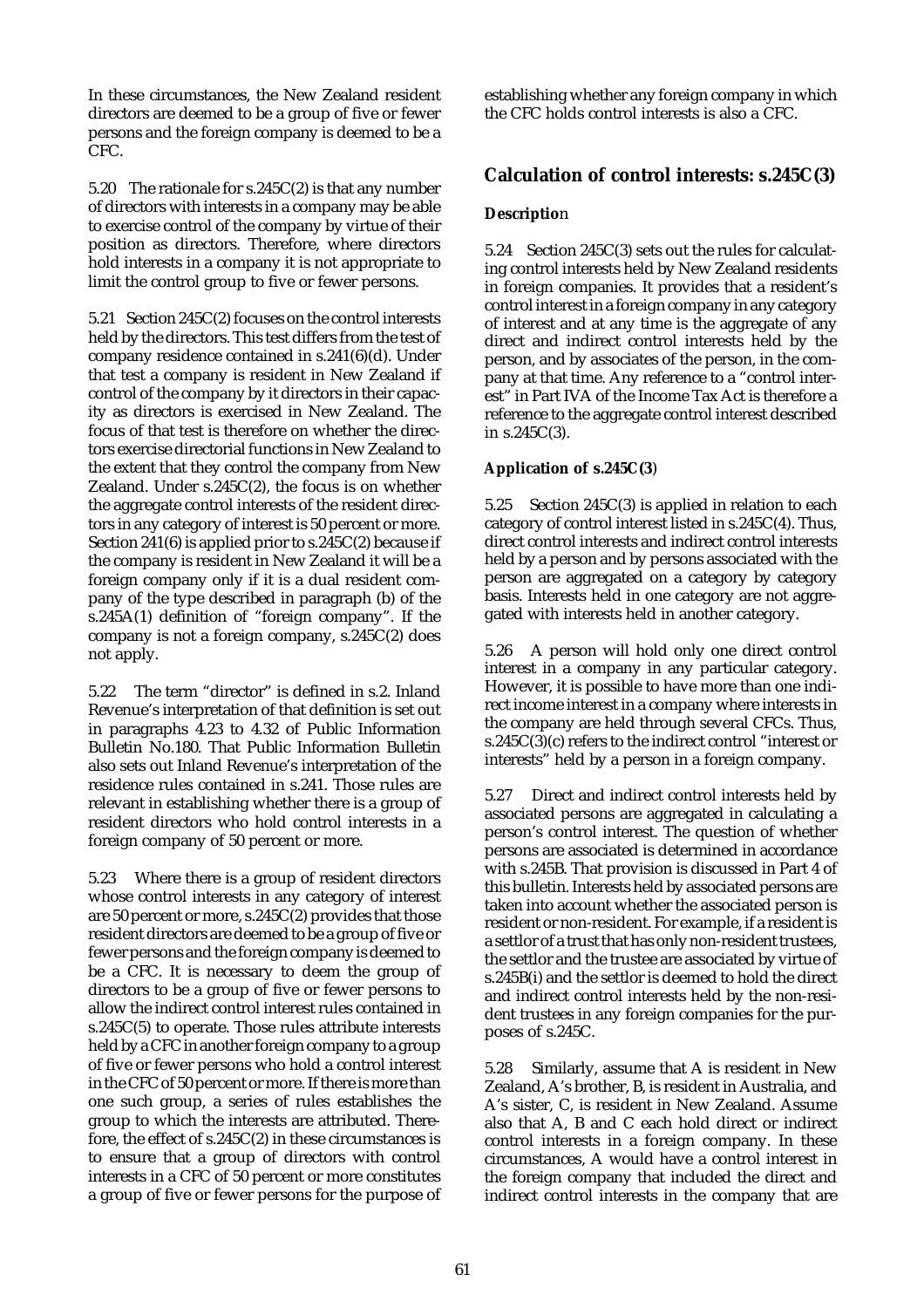held by B and C. A's sister, C, would also have a control interest in the foreign company that included the direct and indirect control interests held by A and B. Sections 245C(7) and (8) would prevent the same interest from being double counted within the one group of five or fewer persons.

5.29 The direct and indirect control interests taken into account under s.245C(3) are those that are "held" by the person or by the person's associates. Section 245C(4) provides that a person holds direct control interests equal to the percentage of the things listed in that provision that the person holds or is entitled to acquire. Subsections 245C(5) and (6) provide that direct control interests held by CFCs are taken into account in calculating indirect control interests. Therefore, in determining whether a person holds a direct control interest or an indirect control interest, things that the person holds or is entitled to acquire, or things that a CFC in which the person holds a control interest holds or is entitled to acquire, are taken into account. The question of whether a person is entitled to acquire any of the things listed in s.245C(4) is determined in accordance with  $s.245A(2)(b)$ .

5.30 Control interests are calculated on the basis of the direct and indirect control interests held by a person and associates of the person at a particular time. If a person calculates control interests on a measurement day basis in accordance with  $s.245A(2)(e)$ , the person's control interest in any category on a particular day will be the aggregate of the direct and indirect control interests held by the person and by the person's associates on the measurement day that applies to determine the person's control interest on the particular day. If a person elects not to apply s.245A(2)(e), so that control intersts are calculated on a daily basis, the person's control interest in any category at a particular time will be the aggregate of the direct and indirect control interests actually held by the person and by persons associated with the person at that time.

### **Example**s

- Example 22
- Facts: (i) A, a New Zealand resident individual, holds direct control interests in Fco1, a foreign company. A calculates control interests in Fco1 on a measurement day basis. On the 30 June 1990 measurement day A holds direct control interests in Fco 1 of 25 percent in each category of interest. On that measurement day A also holds control interests in Fco2, another foreign company, of 100 percent in each category of interest.
- (ii) On the 30 June 1990 measurement day Fco2 holds control interests in Fco 1 of 30 percent in

each category of interest. The accounting periods of Fco1 and Fco2 end on 31 December 1990.

(iii) The facts may be represented as follows:



- Result: (i) The control test is satisfied in relation to Fco2 on the 30 June 1990 measurement day because on that day A holds control interests of 50 percent or more in at least one of the categories of control interest listed in s.245C(4). Therefore, Fco2 is a CFC in relation to its accounting period ending on 31 December 1990.
- (ii) On the 30 June 1990 measurement day A holds an indirect control interest in Fco 1 of 30 percent in each category of control interest listed in s.245C(4): s.245C(5). A also holds direct control interests in Fco1 of 25 percent in each category of control interest. Therefore, by virtue of s.245C(3), A holds a control interest in Fco1 of 55 percent in each category of control interest: ie  $25\% + 30\% = 55\%$ . As the control test is satisfied in relation to Fco1 on the 30 June 1990 measurement day, Fco1 is a CFC in relation to its accounting period ending on 31 December 1990.
- Example 23
- Facts: (i) A and B, two New Zealand residents, hold direct control interests in a foreign company, Fco2. A also holds direct control interests in another foreign company, Fco1. Fco2 holds direct control interests in Fco1.
- (ii) All control interests are calculated on a measurement day basis. On the 30 June 1990 measurement day A holds direct control interests in Fco1 of 25 percent in each category of control interest. A also holds direct control interests in Fco2 of 45 percent in each category of control interest.
- (iii) On the 30 June 1990 measurement day B holds direct control interests in Fco2 of 55 percent in each category of control interest. Fco2 holds direct control interests in Fco1 of 30 percent in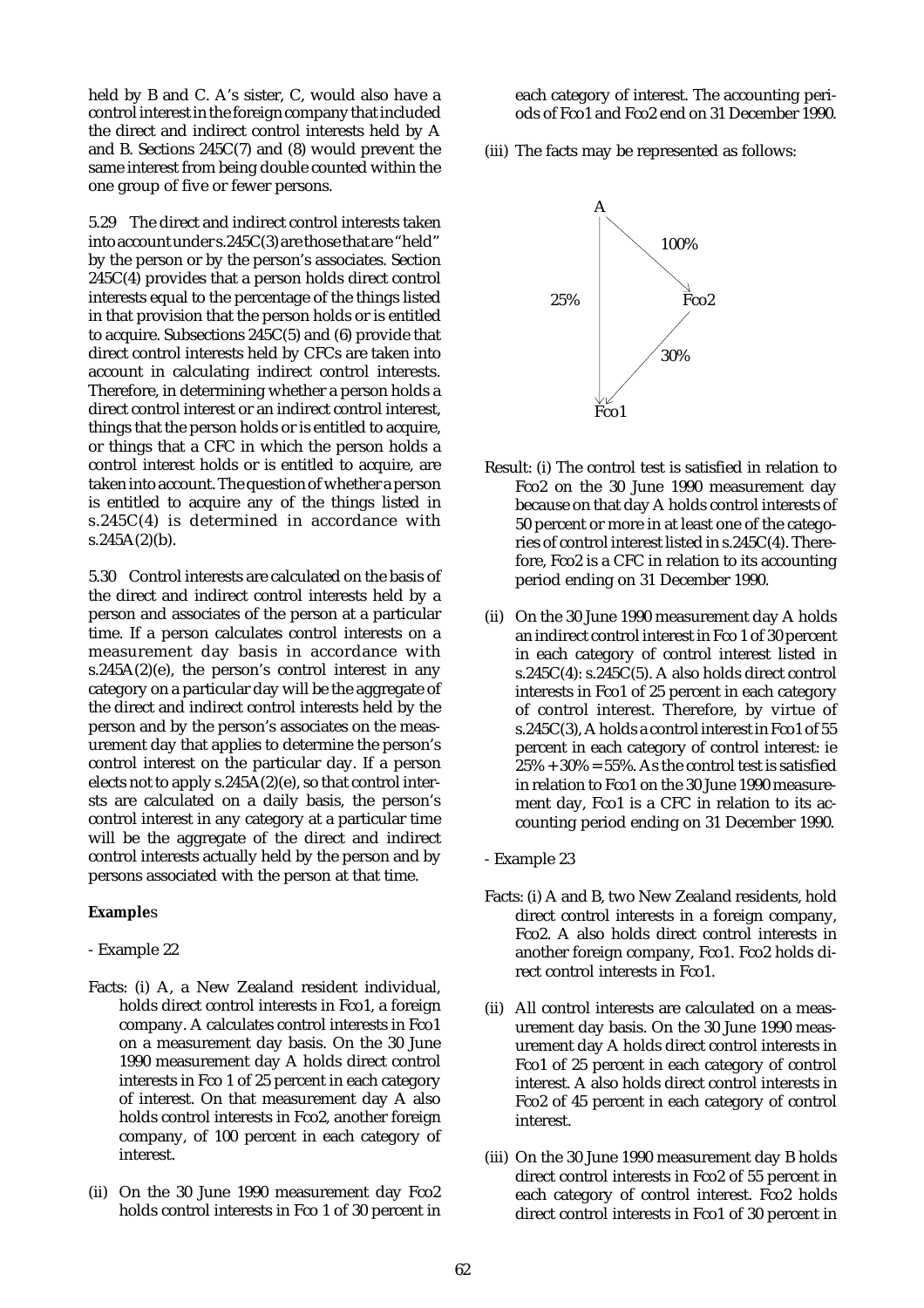each category of control interest. The accounting periods of Fco1 and Fco2 both end on 31 December 1990.

(iv) The facts are illustrated as follows:



- Result: (i) The control test is satisfied in relation to Fco2 on the 30 June 1990 measurement day because on that day B, a New Zealand resident, holds control interests of 50 percent or more in at least one of the categories of control interest listed in s.245C(4). The control test would also be satisfied in relation to Fco2 by aggregating the control interests held by A and B in the company on that day. As the control test is satisfied in relation to Fco2 on the 30 June 1990 measurement day, Fco2 is a CFC for its accounting period ending on 31 December 1990.
- (ii) By virtue of s.245C(5), the 30 percent direct control interests held by Fco2 in Fco1 on the 30 June 1990 measurement day are deemed to be held by B. This is because in terms of s.245 $C(5)(a)(ii)$  B comprises the group of persons that holds a control interest of 50 percent or more in Fco2 and that is the smallest in number. B therefore holds indirect control interests in Fco1 of 30 percent in each category of control interest. B does not hold any direct control interests in Fco1. Thus, in terms of s.245C(3), B holds control interests in Fco2 of 30 percent in each category of control interest on the 30 June 1990 measurement day.
- (iii) A holds direct control interests in Fco1 of 25 percent in each category of control interest on the 30 June 1990 measurement day. A does not hold indirect control interests in Fco 1 because Fco2's direct control interests in Fco1 are deemed to be held by B. Therefore, in terms of s.245C(3) A holds control interests in Fco1 of 25 percent in each category of control interest on the 30 June 1990 measurement day.
- (iv) A and B constitute a group of five or fewer

persons resident in New Zealand whose control interests in Fco1 in any category aggregate to 50 percent or more on the 30 June 1990 measurement day: ie  $25\% + 30\% = 55\%$ . As the control test is satisfied in relation to Fco1 on the 30 June 1990 measurement day, Fco1 is a CFC in relation to its accounting period ending on 31 December 1990.

- Example 24
- Facts: (i) A, a New Zealand resident, holds direct control interests in a foreign company, Fco1, in each category of control interest. These control interests are calculated on a measurement day basis. On the 30 June 1990 measurement day A holds direct control interests in Fco1 of 25 percent in each category.
- (ii) B, a non-resident, is the trustee of a trust settled by A. The trust is not for the benefit of employees of A. On the 30 June 1990 measurement day B holds direct control interests in Fco2, another foreign company, of 100 percent in each category of control interest. These interests are held in B's capacity as trustee of the trust settled by A. Fco2 holds direct control interests in Fco1 of 25 percent in each category of control interest. The accounting periods of Fco1 and Fco2 end on 31 December 1990.
- (iii) The facts are illustrated as follows:



- Result: (i) A and B are associated persons by virtue of s.245B(i) because B is the trustee of a trust settled by A. The proviso to s.245B(i) does not prevent A and B from being associated because the trust is not for the benefit of employees of A.
- (ii) By virtue of s.245C(3), A's control interests in Fco1 and Fco2 are calculated by taking into account the direct and indirect control interests held by B in those companies. Therefore, on the 30 June 1990 measurement day A holds control interests in Fco2 of 100 percent in each category of control interest. As the control test is satisfied in relation to Fco2 on the 30 June 1990 measurement day Fco2, is a CFC in relation to its ac-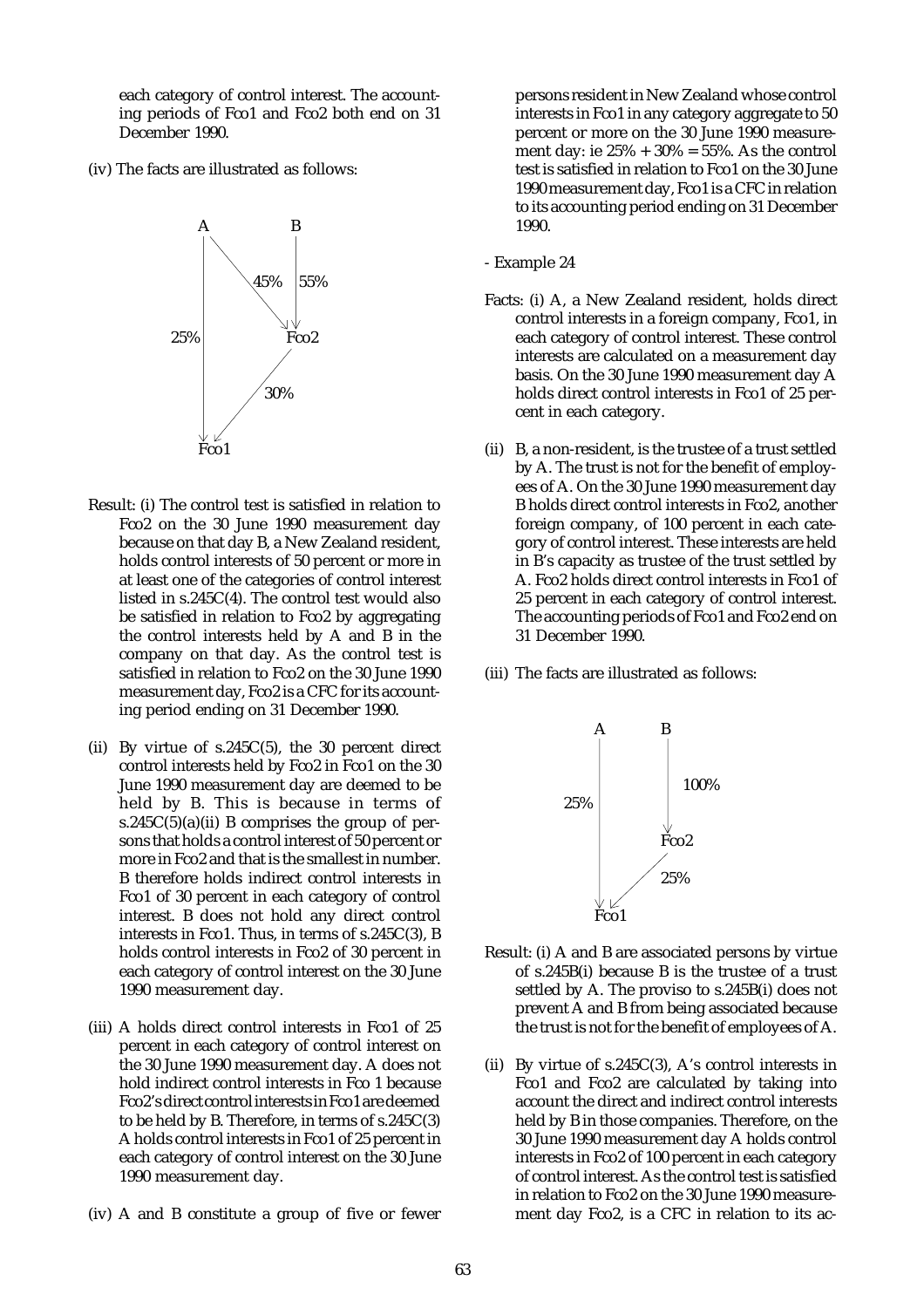counting period ending on 31 December 1990.

(iii) By virtue of s.245C(5), B holds indirect control interests in Fco1 of 25 percent in each category of control interest on the 30 June 1990 measurement day. These indirect control interests are deemed to be held by A for the purposes of calculating A's control interests in Fco1. A's control interest in each category of control interest in Fco1 on the 30 June 1990 measurement day is therefore the aggregate of A's direct control interest in that company and the indirect control interest held by A's associate, B: ie 25% +  $25\% = 50\%$ . The control test is satisfied in relation to Fco1 on the 30 June 1990 measurement day because a resident, A, holds a control interest in at least one category of control interest of 50 percent or more in Fco1 on that day. Therefore, Fco1 is a CFC in relation to its accounting period ending on 31 December 1990.

### - Example 25

- Facts: (i) Four New Zealand residents, A, B, C and D, each hold direct control interests in a foreign company, Fco. These interests are calculated on a measurement day basis. On the 30 June 1990 measurement day A, B, C and D each hold direct control interests in Fco of 10 percent in each category of control interest. On the 30 June 1990 measurement day two New Zealand resident companies, NZco1 and NZco2, each hold direct control interests in Fco of 5 percent in each category of control interest. Fco's accounting period ends on 31 December 1991.
- (ii) On the 30 June 1990 measurement day E, a New Zealand resident, holds shares in both NZco1 and NZco2 that constitute 100 percent of the paid-up capital and nominal capital of each company.
- (iii) There are no relationships existing between A, B, C, D or E that would result in any of them being associated in terms of any of the rules set out in s.245B.
- (iv) The facts are illustrated as follows:



- Result: (i) If the control interests held by A, B, C, D, NZco1 and NZco2 are taken into account alone, the control test would not be satisfied in relation to Fco on the 30 June 1990 measurement day. This is because on that day there would be no group of five or fewer persons resident in New Zealand whose control interests in any category aggregate to 50 percent or more. The control interests of A, B, C, D, NZco1 and NZco2 would aggregate to 50 percent but there would be six residents in this group rather than the required five.
- (ii) By virtue of E's shareholding in NZco1 and NZco2, those companies are associated under all of the provisions contained in s.245B(a). By s.245C(3), NZco1's control interests in Fco on the 30 June 1990 measurement day are therefore calculated as the aggregate of the 5 percent direct control interests held by NZco1 and the 5 percent direct control interests held by NZco2. NZco1 thus holds control interests in Fco of 10 percent in each category on the 30 June 1990 measurement day.
- (iii) The control test is therefore satisfied in relation to Fco on the 30 June 1990 measurement day because a group of five or fewer residents, A, B, C, D, and NZco1, hold control interests in any category of 50 percent on that day: ie the aggregate 40 percent held by A, B, C, and D and the 10 percent held by NZco1. Therefore, Fco is a CFC in relation to its accounting period ending on 31 December 1990.
- (iv) The same result could be arrived at by aggregating the 10 percent control interests held by NZco2 (ie the 5 percent direct control interests held by NZco2 and the 5 percent direct control interests held by NZco1 as an associate of NZco2) in each category with the control interests held by A, B, C and D.

# **Direct control interests: s.245C(4)**

### **Significance and descriptio**n

5.31 Section 245C(4) sets out the rules for calculating direct control interests. Direct control interests held by a person are taken into account in calculating the person's control interests in terms of s.245C(3). Also, direct control interests are taken into account in calculating "qualified control interests" under s.245C(6). In turn, qualified control interests are taken into account in calculating indirect control interests under s.245C(4). The calculation of direct control interests under s.245C(4) is therefore central to the calculation of control interests under s.245C(3), that in turn being central to the question of whether a foreign company is a CFC.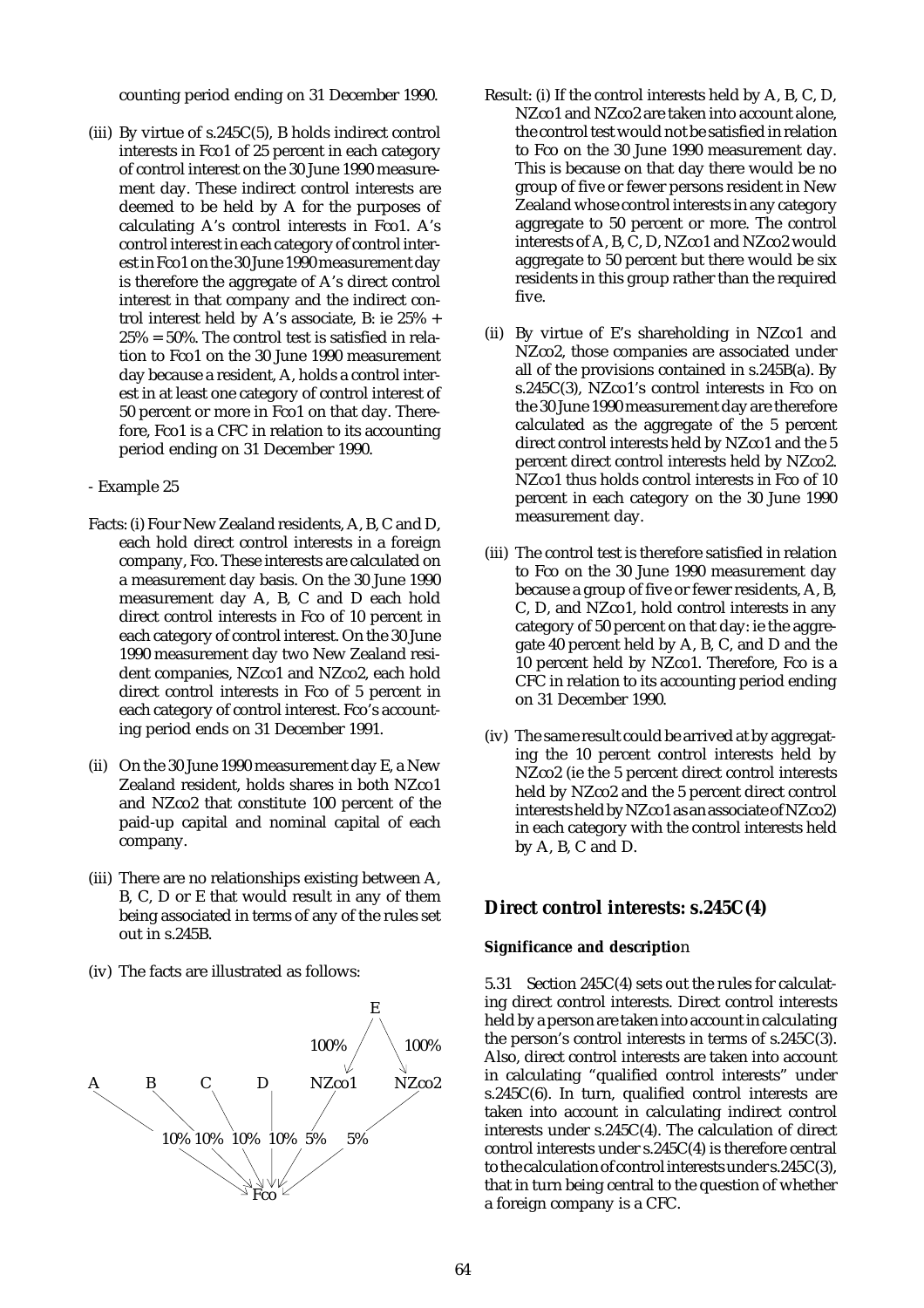5.32 Section 245C(4) provides that a person holds direct control interests in a foreign company at any time equal to each percentage of five listed things that the person holds or is entitled to acquire at that time. The listed things are:

- (a) the percentage of the total paid-up capital of the foreign company;
- (b) the percentage of the total nominal capital of the foreign company;
- (c) the percentage of the total rights to vote or participate in any decision making concerning distributions to be made, the constitution of the foreign company, any variation in the capital of the foreign company, or the appointment or election of directors;
- (d) the percentage of the income of the foreign company for the accounting period that the person would be entitled to receive or to have dealt with in that person's interest or on that person's behalf if the income were distributed on the last day of the accounting period, and the entitlement of the person to receive income, or to have it dealt with, were the same at all other times during the accounting period;
- (e) the percentage of the value of the net assets of the foreign company that the person would be entitled to receive if all the assets of the company were distributed.

#### **Rationale for different categories of interest**

5.33 Five different categories of interest are taken into account in calculating direct control interests, and therefore in calculating control interests and in applying the control test in s.245C(1), to limit opportunities for avoiding the control test by creating several different categories of interest in a foreign company with different rights attached to each interest. A control test that simply focused on the percentage of the shares held by a person would not work because shares could be created that constituted a small percentage of the total number of shares in the company but which effectively permitted the holder to control the company; for example, because the shares carried the majority of the voting rights in the company.

#### **Calculation of direct control interest**s

#### (a) General

5.34 Direct control interests are calculated under s.245C(4) in relation to the percentage of each listed thing that a person holds or is entitled to acquire. In some cases a person may hold interests in each of the listed categories. For example, shares in a company

may represent a portion of the paid-up capital and nominal capital of the company, carry voting rights and entitle the holder to distributions of income and assets. In other cases a person may not hold an interest in all of the listed categories. For example, s.245A(2)(c) provides that if a person holds a debenture of the type described in s.192 or s.195 the interest payable on the debenture is treated as a distribution of income for the purposes of s.245C(4). A person holding a debenture of this type will therefore hold an interest in the entitlement to distributions of income category. However, it is unlikely that the debentures would constitute an interest in any of the other listed categories.

5.35 Interests of the type described in s.245C(4) will often arise from the holding of shares in a foreign company. However, s.245C(4) is not limited to interests arising from the holding of shares. First, s.245C(4) provides that a person holds direct control interests in the categories of things that the person holds or is entitled to acquire and in determining whether a person is entitled to acquire any of the listed things a range of instruments, such as options and convertible notes, is taken into account: s.245A(2)(b). Second, debentures of the type described in s.192 and s.195 are taken into account in calculating the direct control interest held by a person in the entitlement to distributions of income category. Third, s.245C(4) is not by its terms limited to interests that arise through the holding of shares in a company.

#### (b) Paid-up capital and nominal capital

5.36 The first two categories of direct control interest are the percentage of the paid-up capital or nominal capital of the foreign company that the person holds or is entitled to acquire. Nominal capital is the nominal capital of the company authorised in the company's memorandum or articles of association or in any resolution of the company increasing the capital. Paid-up capital is the portion of the nominal capital of the company that is paid-up by the shareholders. For example, assume that a company has share capital of \$1 million divided into one million \$1 shares and that all of these shares are issued to shareholders. Assume also that these shares are partly paid to the extent of 50 cents per share. In this case, the nominal capital of the company is \$1 million. However, because the issued shares are only partly paid to the extent of 50 cents per share, the paid-up capital is only \$500,000. If a call is later made for a further 20 cents to be paid in respect of the shares the paid-up capital of the company will increase to \$700,000. If shares are issued at a premium, the premium does not represent paid-up capital of the company.

5.37 Nominal capital may be divided into issued capital and unissued capital. For example, a com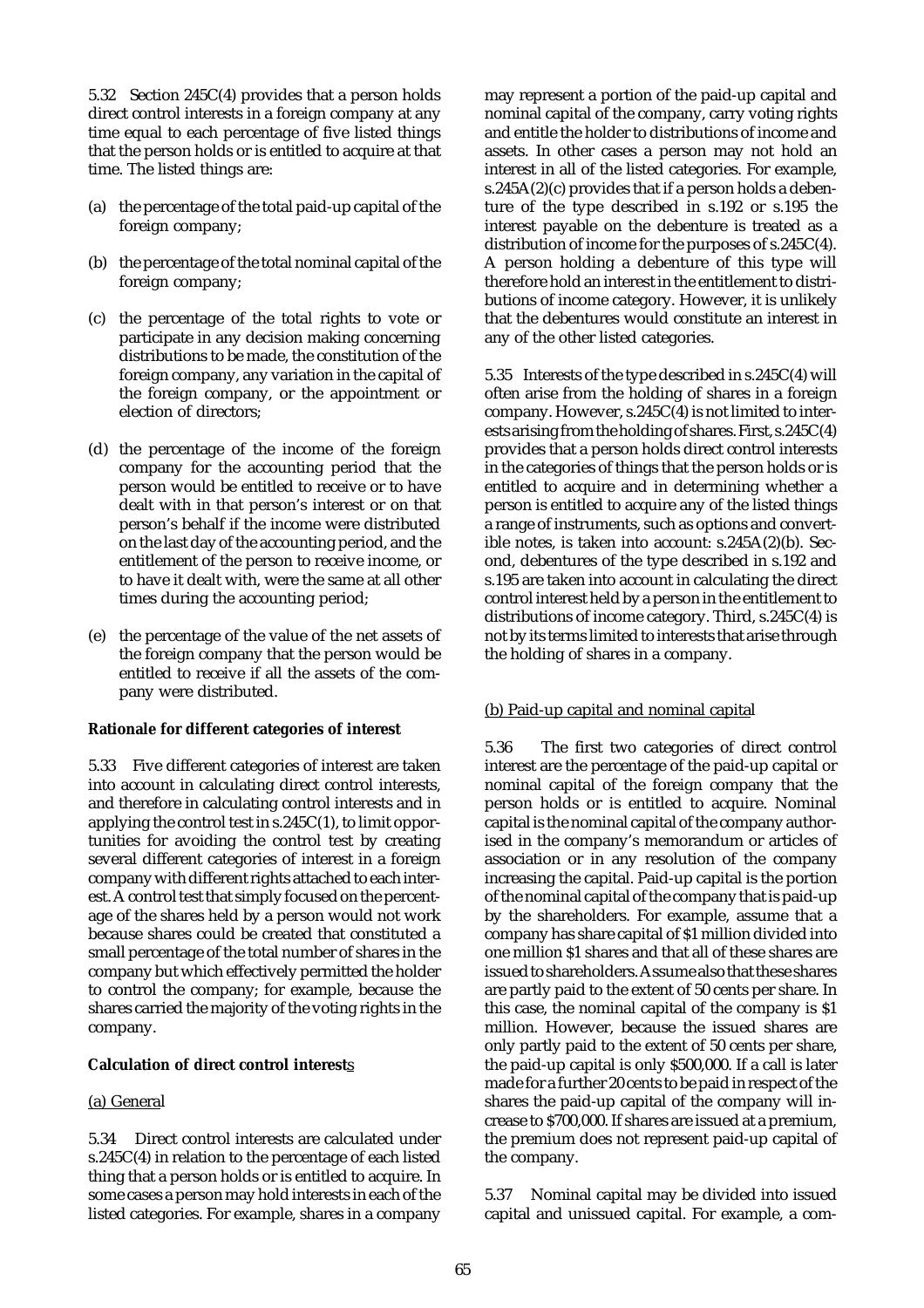pany may have an authorised capital of \$1 million divided into one million \$1 shares but it may issue only 600,000 shares. The nominal capital of the company in this case remains the total authorised share capital of the company, whether issued or unissued. In the example the nominal capital of the company would be \$1 million. The paid-up capital will be the portion of the issued capital of the company that is paid-up. Thus, if the issued shares are fully paid the company will have paid-up capital of \$600,000. However, if the issued shares are partly paid to the extent of 20 cents per share the paid-up capital will be \$120,000.

- Example 26
- Facts: On the 30 June 1990 measurement day Fco, a foreign company incorporated in Hong Kong, has authorised capital of HK\$1 million divided into 1 million HK\$1 shares. Fco has issued 500,000 shares and on the 30 June 1990 measurement day A, a New Zealand resident, holds 300,000 of those issued shares. The remaining 200,000 issued shares are held by non-residents. The issued shares are partly paid to the extent of 50 cents per share. Fco's accounting period ends on 31 December 1990.
- Result: (i) Fco's nominal capital is HK\$1 million. A holds shares which represent 30 percent of Fco's total nominal capital on the 30 June 1990 measurement day. Fco's paid-up capital is HK\$250,000: ie 500,000 x 50 cents = HK\$250,000. A holds 300,000 of the issued shares on the 30 June 1990 measurement day. These represent HK\$150,000 of the total paid-up capital of HK\$250,000, or 60 percent of the paid-up capital.
- (ii) On the 30 June 1990 measurement day A holds a direct control interest in Fco in the nominal capital category of 30 percent. A also holds a direct control interest in Fco in the paid-up capital category of 60 percent on that day. Assuming that A holds no indirect control interests in Fco, and that no persons associated with A hold direct or indirect control interests in Fco, A has control interests in Fco in the nominal capital category of 30 percent and in the paid-up capital category of 60 percent. The control test is therefore satisfied in relation to Fco on the 30 June 1990 measurement day because A has a control interest in Fco of 50 percent or more in one of the categories of interest listed in s.245C(4) on that day. Consequently, Fco is a CFC in relation to its accounting period ending on 31 December 1990.

### (c) Rights to vote or to participate in decision making

5.38 The third category of direct control interest

listed in s.245C(4) that a person may hold is the percentage of the total rights to vote or participate in decision making that the person holds or is entitled to acquire concerning:

- (i) the distributions to be made by the foreign company (not being decision making undertaken by directors acting only in their capacity as directors); or
- (ii) the constitution of the foreign company; or
- (iii) any variation in the capital of the foreign company; or
- (iv) the appointment or election of directors of the foreign company.

If the percentage of the rights to vote or to participate in decisions that a person holds or is entitled to acquire varies as between these four types of decisions, the person's direct control interest in this category is calculated as the highest percentage of rights to vote or to participate in decisions that the person holds or is entitled to acquire.

5.39 The inclusion of rights to participate in decision making in addition to rights to vote encompasses the situation where, for example, decisions are made by members of the company outside company meetings and these decisions are binding on the company. In these circumstances, the members participate in decision making but they do not exercise voting powers. Rights to participate in decision making, as opposed to voting rights, may also be taken into account where there is no provision in the constitution of the foreign company for the exercise of voting rights but where members participate in decision making in relation to the company. This may be the case in relation to some of the entities that are not companies in the traditional sense but which nevertheless fall withing the s.2 definition of "company".

5.40 The percentage of the rights to vote or participate in decision making that a person holds or is entitled to acquire may differ from the percentage of the interests held by the person in the other categories if, for example, the company issues different classes of shares with different rights attached. This is illustrated in the following example:

#### - Example 27

Facts: (i) Fco, a foreign company incorporated in the Cook Islands, has authorised capital of \$1 million divided into one million \$1 shares. Fco has issued 500,000 shares. This issued capital is divided into 100,000 ordinary voting shares and 400,000 non-voting preference shares. The ordinary shares carry one vote per share at any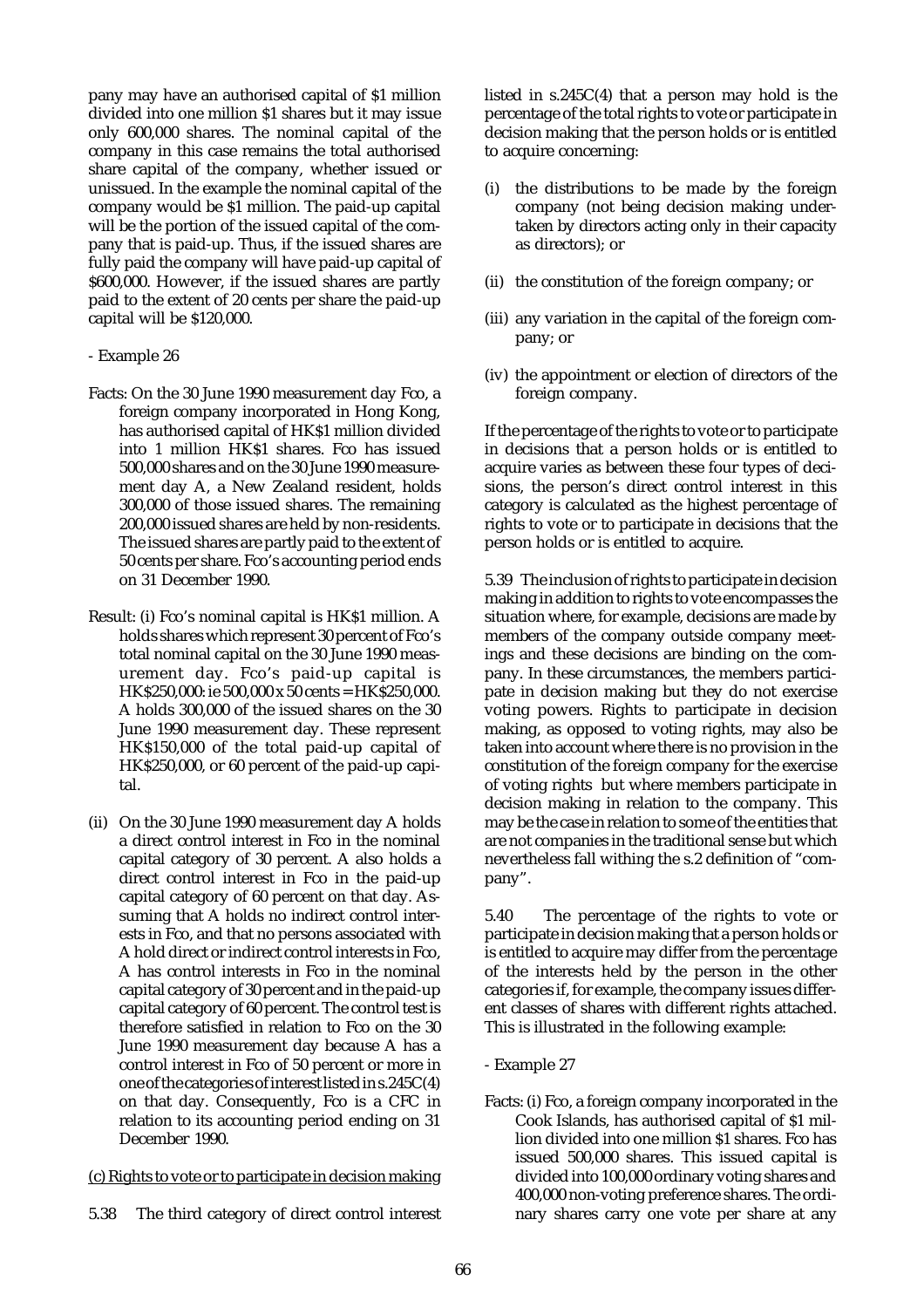meeting of Fco. The issued shares are fully paid. Fco's accounting period ends on 31 December 1990.

- (ii) On the 30 June 1990 measurement day the ordinary shares are held by A, a New Zealand resident. The preference shares are held by a non-resident, B.
- Result: (i) A holds \$100,000 of the total nominal capital of Fco of \$1 million on the 30 June 1990 measurement day. A therefore holds a direct control interest of 10 percent in the nominal capital category on that day.
- (ii) A holds \$100,000 of the paid-up capital of Fco of \$500,000 on the 30 June 1990 measurement day. A therefore holds a direct control interest of 20 percent in the paid-up capital category on that day.
- (iii) A holds all of the voting rights in relation to Fco on the 30 June 1990 measurement day. A therefore holds a direct control interest in the voting rights category of 100 percent on that day. By s.245C(3), A holds a control interest in the voting rights category of 100 percent. The control test is therefore satisfied in relation to Fco on the 30 June 1990 measurement day because a New Zealand resident, A, holds a control interest in one of the categories listed in s.245C(4) of 50 percent or more on that day. Consequently, Fco is a CFC in relation to its accounting period ending on 31 December 1990.

### (d) Distributions of income

5.41 The fourth category of direct control interest that a person may hold or be entitled to acquire at any time is the percentage of the income of the foreign company that the person is entitled to receive by way of distribution. The percentage entitlement to distributions that a person is entitled to at any time is calculated as the portion of the income of the company for the accounting period in which that time falls that the person would be entitled to receive, or to have dealt with in that person's interest or on that person's behalf, if that income were distributed on the last day of the accounting period and the person's entitlement to receive income or to have it dealt with were the same at all other times during the accounting period.

5.42 A direct control interest in this category is therefore calculated by:

- (i) establishing the interest held by the person at the time at which it is necessary to calculate the person's entitlement to a distribution of income;
- (ii) assuming that the interest held by the person at the relevant time is held by the person at the end of the accounting period of the foreign company; and
- (iii) establishing the percentage of the income of the foreign company for the relevant accounting period that the person would be entitled to receive in respect of the interest deemed to be held on the final day of the foreign company's accounting period if all of the company's income for that period were distributed on that day.

5.43 This process is repeated for every day in respect of which it is necessary to calculate the person's direct control interests. If the person calculates control interests on a measurement day basis pursuant to s.245A(2)(e), it will be necessary to make the calculation in respect of the measurement days that establish the control interests held by the person during the accounting period of the foreign company.

- Example 28
- Facts: (i) The accounting period of Fco, a foreign company incorporated in Hong Kong, ends on 31 May 1991. A, a New Zealand resident, holds shares in Fco during that accounting period. A calculates control interests in Fco on a measurement day basis. Fco earns income of HK\$1 million during its accounting period ending on 31 May 1991 and HK\$1.5 million during its accounting period ending on 31 May 1992.
- (ii) The number of shares held by A on the measurement days that are relevant for the purposes of Fco's accounting period ending on 31 May 1991, and the amount and percentage of Fco's income that this shareholding would entitle A to receive by way of distribution if the shares held by A on the measurement day in question were held at the end of Fco's accounting period, are illustrated in the following table. It is assumed that A is the only person resident in New Zealand who holds an interest in Fco.

| Measurement day                                                                                                                                  | 30/6/90 | 30/9/90 | 31/12/90 | 31/3/91 | 30/6/91 |
|--------------------------------------------------------------------------------------------------------------------------------------------------|---------|---------|----------|---------|---------|
| Shares held (millions)                                                                                                                           |         | 1.5     |          | 5.5     | 5.5     |
| Entitlement to distribution if shares held<br>at end of accounting period (HK\$ 000)                                                             | 100     | 150     | 300      | 550     | 825     |
| Percentage of Fco's income that shares held on<br>measurement day would entitle A to receive if<br>shares held at end of Fco's accounting period | 10      | 15      | 30       | 55      | 55      |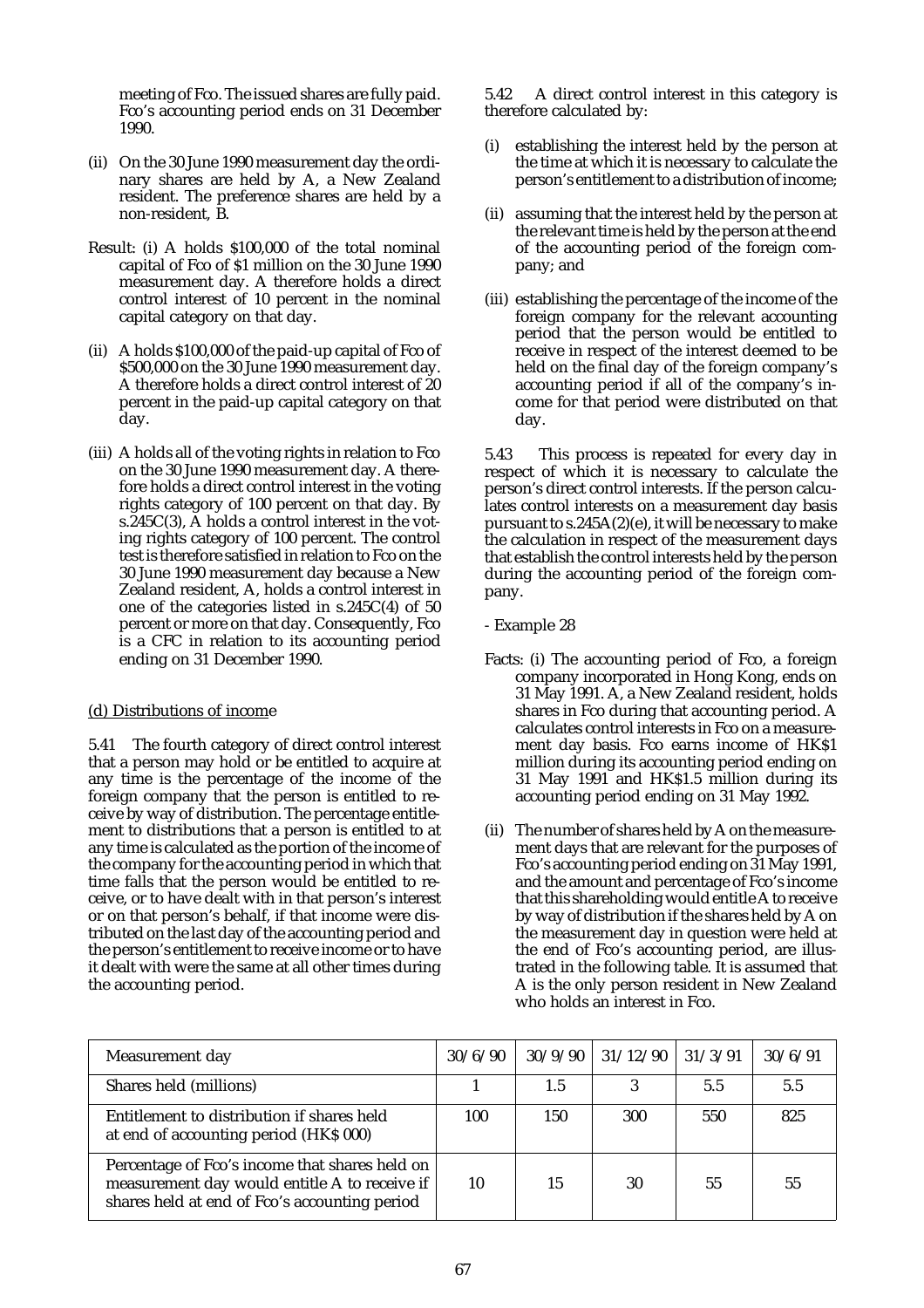- Result: (i) If the one million shares held by A on the 30 June 1990 measurement day were held by A on 31 May 1991, the end of Fco's accounting period, A would be entitled to a distribution of HK\$100,000 if all of Fco's income were distributed on 31 May 1991. This would represent 10 percent of Fco's income. A thus holds a direct control interest in the entitlement to distributions of income category of 10 percent on 30 June 1990, and on each day preceding that date that falls after 31 March 1990: s.245 $\overline{A}(2)(e)$ .
- (ii) By the same process, A holds a direct control interest in the entitlement to distributions of income category of 15 percent on the 30 September 1990 measurement day, 30 percent on the 31 December 1990 measurement day and 55 percent on the 31 March 1991 measurement day. The 30 June 1991 measurement day is relevant because pursuant to s.245A(2)(e) the control interests held by A on that day are deemed to be held on that day and on each day preceding that day that falls after the 31 March 1991 measurement day. Therefore, the control interests held by A on 30 June 1991 will be deemed to be held by A on the days falling on and between 1 April 1991 and 31 May 1991, the end of Fco's accounting period.
- (iii) A holds a control interest in the entitlement to distributions of income category of 55 percent on 31 March 1991 and on each day in the three month period preceding that date. Fco is therefore a CFC in relation to its accounting period ending on 31 May 1991 because on the 31 March 1991 measurement day a person resident in New Zealand, A, holds a control interest in the entitlement to distributions of income category of 50 percent or more.

5.44 In applying s.245C(4)(d), interest payable on debentures to which s.192 or s.195 of the Income Tax Act would apply is treated as a distribution of income:  $s.245A(2)(c)$ . In the context of  $s.245C(4)(d)$ this means that the amount of the income of a foreign company that a person would be entitled to receive or to have dealt with at the end of the company's accounting period is calculated by treating interest payable on a debenture described in s.192 or s.195 as income of the company that would be distributed to the person.

#### (e) Distributions of assets: s.245C(4)(e)

5.45 The fifth category of interest taken into account in calculating direct control interests held by a person in a foreign company is the percentage of the value of the net assets of the foreign company that the person would be entitled to receive, or to have dealt with in the person's interest or on the person's

behalf, if all the assets of the company were distributed at that time, whether on the winding up of the company or otherwise.

5.46 The reference to "net assets" means the residue of assets after liabilities have been discharged. The focus is therefore on assets that shareholders would receive if all of the assets of the company were distributed because shareholders would receive the net assets after liabilities had been discharged.

5.47 Section 245C(4)(e) is applied on the particular day that it is necessary to calculate direct control interests. For example, if direct control interests are calculated on the 30 June 1990 measurement day it is assumed that the net assets of the company are distributed on that day and the person's direct control interest in the s.245C(4)(e) category is the percentage of the net assets that the person would receive or have dealt with in the person's interest in the event of such a hypothetical distribution on that day. This contrasts with s.245C(4) which is applied at the end of the accounting period of the foreign company on the basis of the interest held by the person on the day in relation to which the control interest is calculated.

5.48 Rights to distributions of assets on wind up may differ between different classes of shareholder. Also, the priority of entitlements to distributions may differ between different classes of shareholder. These different priorities may affect the percentage of the net assets of the foreign company that a person would be entitled to receive at a particular time.

5.49 The quantum of the distribution that a person would be entitled to is determined on the assumption that the company is wound up or all of the assets of the company are otherwise distributed. The focus is therefore on the person's rights to distributions on wind up or in other circumstances where it may be necessary to distribute all of the company's assets.

### **Indirect control interests: s.245C(5) and (6)**

#### **Overvie**w

5.50 Section 245C(5) sets out the rules for calculating indirect control interests in a foreign company. Indirect control interests held by a person and by associated persons in each category of control interest are aggregated with direct control interests held by the person and by associated persons in each category: s.245C(3). The aggregate percentage in each category constitutes the person's control interest in that category. Control interests are then taken into account in determining whether a foreign company is a CFC in terms of s.245C(1).

5.51 Indirect control interests arise where a CFC, referred to as a "first tier CFC", holds "qualified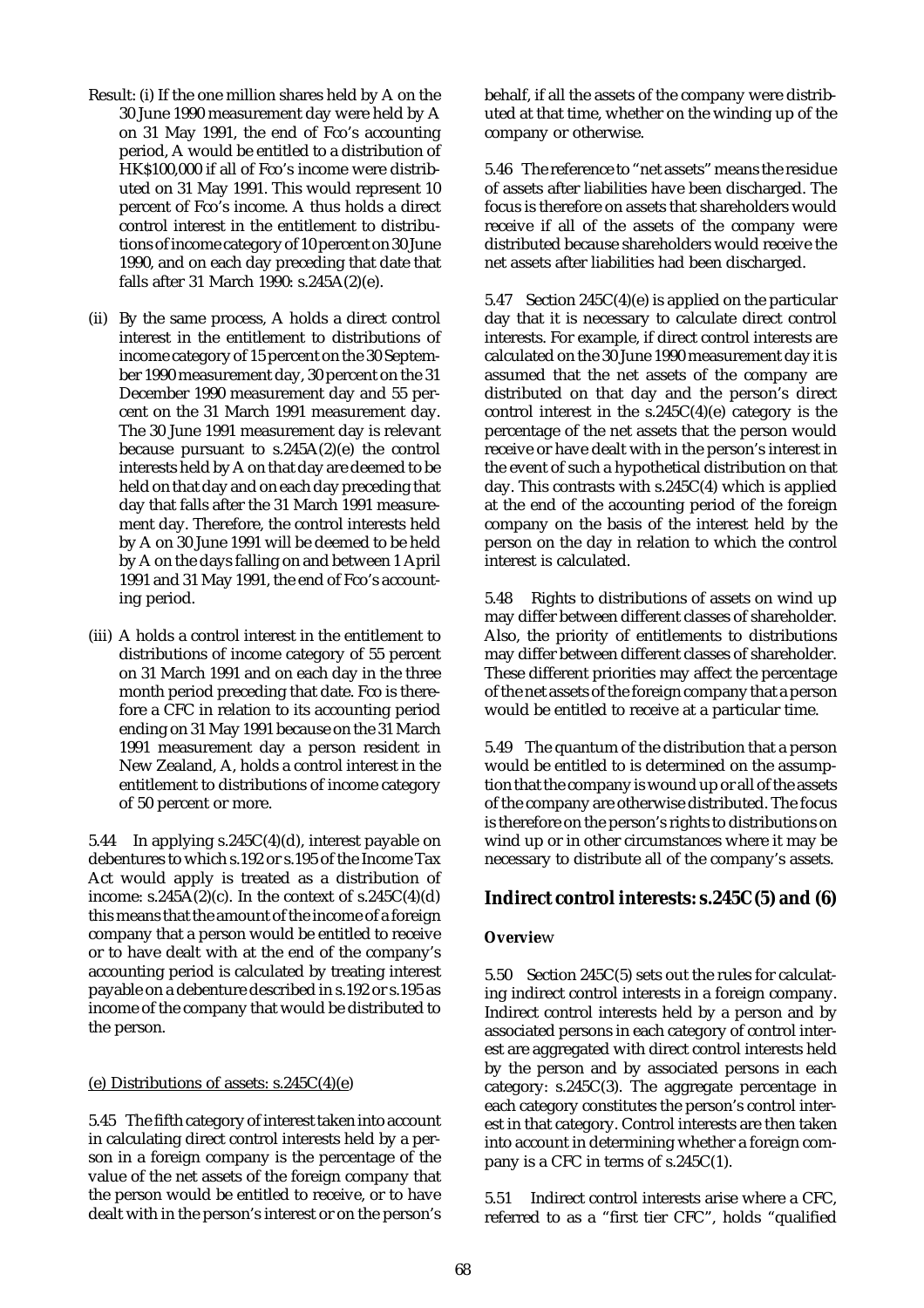control interests" in another foreign company, referred to as an "underlying foreign company". In these circumstances, the qualified control interests are allocated to persons holding control interests in the first tier CFC in accordance with the rules set out in  $s.245C(5)(a)$ . The persons to whom the qualified control interests are thus allocated have indirect control interests in the underlying foreign company in each of the categories of interest allocated to them. "Qualified control interests" are defined in s.245C(6) as being direct control interests held by the first tier CFC, and by persons associated with the first tier CFC, in the underlying foreign company. By s.245C(5)(b), indirect control interests down a chain of CFCs are calculated by applying the rules set out in  $s.245C(5)(a)$ .

### **Description of rule**s

5.52 Section 245C(5)(a) provides that where a first tier CFC at any time has qualified control interests in an underlying foreign company in any of the categories of control interest listed in s.245C(4), those qualified control interests are deemed to be held at that time by persons holding control interests in the first tier CFC in accordance with a series of rules that are applied sequentially. The rules provide that qualified control interests held by a first tier CFC in another foreign company are deemed to be held as follows:

- (i) if there is only one group of five or fewer persons resident in New Zealand whose control interest, or the aggregate of whose control interests, in the first tier CFC is equal to or greater than 50 percent, the qualified control interests are held by that group;
- (ii) if there is more than one group of persons whose control interest in the first tier CFC is equal to or greater than 50 percent, the qualified control interests are held by the group of persons that is smallest in number;
- (iii) if there is more than one such group of persons that is smallest in number, the qualified control interests are held by the group whose control interest, or the aggregate of whose control interests, in the first tier CFC is highest;
- (iv) if there is more than one group that is smallest in number and that has the highest control interest in the first tier CFC, the qualified control interests are allocated in full to each of the groups. However, if the application of this rule results in any direct control interest, or any part of such an interest, being counted more than once in relation to any group of five or fewer persons the direct control interest is counted only once in relation to that group.

5.53 If there is more than one person in any of the groups to which qualified control interests are allocated under any of these rules, the qualified control interests are deemed to be held by each member of the group pro rata to the member's income interest in the first tier CFC. The qualified control interests that a person is deemed to hold in accordance with these rules constitute indirect control interests held by the person in the underlying foreign company. These indirect control interests are aggregated on a category by category basis with any direct control interests held by the person in the underlying foreign company, and with any direct and indirect control interests held by any persons associated with the person, to calculate the person's control interests in the underlying foreign company. The control test set out in s.245C(1) is then applied to determine whether the underlying foreign company is a CFC.

5.54 If an underlying foreign company is a CFC that has qualified control interests in another foreign company the rules set out in  $s.245C(5)(a)$  are applied on the basis of the underlying foreign company being the first tier CFC. This rule applies down any chain of CFCs.

### **Allocation of qualified control interest**s

### (a) Allocation of all qualified control interests

5.55 Section 245C(6) provides that the "qualified control interests" at any time of a first tier CFC in an underlying foreign company comprise any direct control interests held at that time by the first tier CFC, or by persons associated with the first tier CFC, in the underlying foreign company. These qualified control interests are allocated in full to persons who hold control interests in the first tier CFC in accordance with the rules in s.245C(5). The group of persons to which the qualified control interests are allocated under s.245C(5) are deemed to hold all of those interests. Thus, allocation is not made by matching categories of interests held in the first tier CFC with categories held by the first tier CFC in the underlying foreign company.

5.56 For example, assume that a first tier CFC holds qualified control interests in an underlying foreign company in each of the categories listed in s.245C(4) except the voting rights category. Assume further that NZco is the only person resident in New Zealand holding control interests in the CFC and that these interests are 55 percent in the voting rights category and 25 percent in the other categories. In terms of s.245 $C(5)(a)(i)$ , NZco constitutes a group of five or fewer persons resident in New Zealand whose control interest in the first tier CFC is equal to or greater than 50 percent: ie the control interest in the voting rights category is 55 percent. The qualified control interests in each category held by the first tier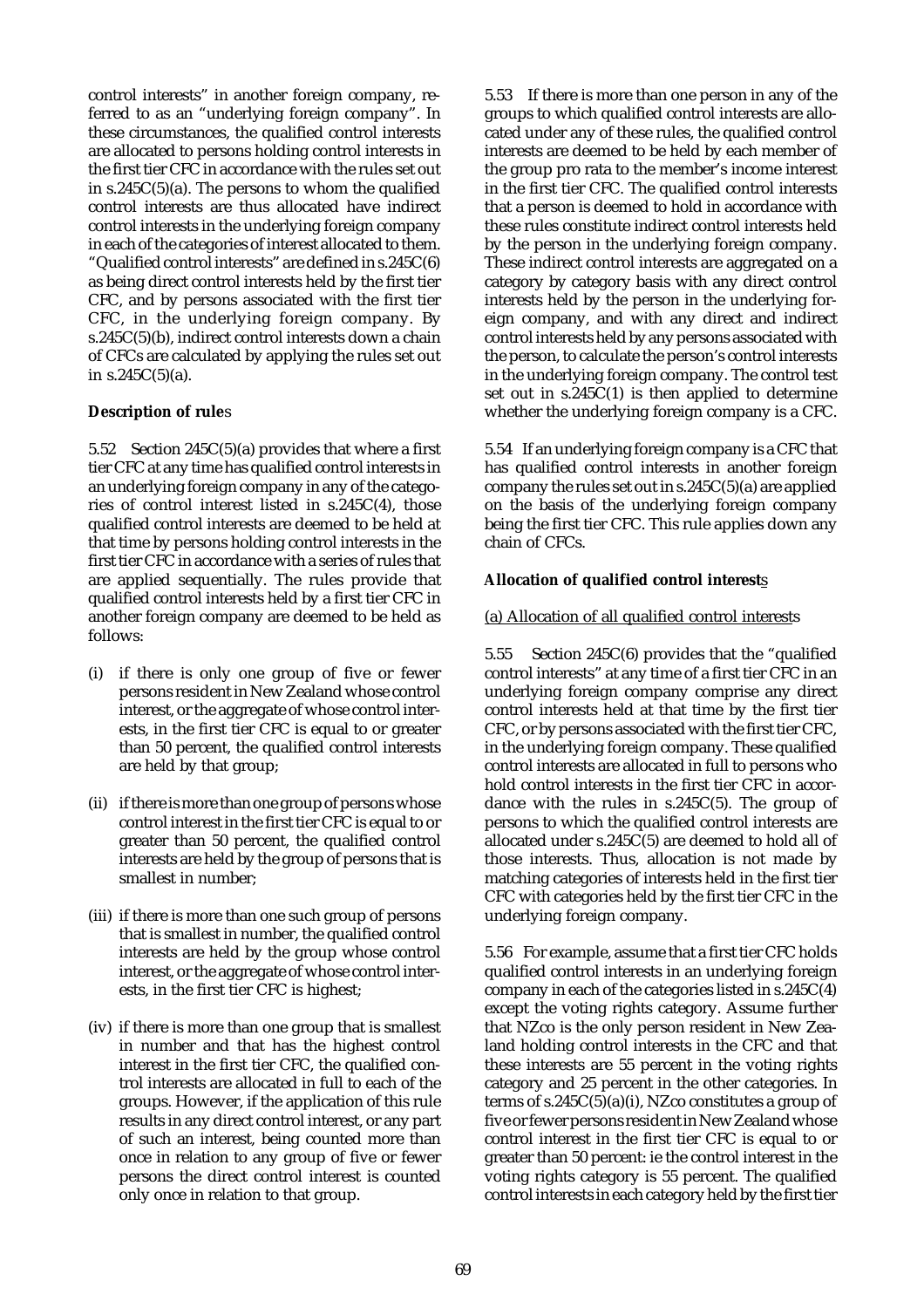CFC in the underlying foreign company are therefore deemed to be held by NZco. That is, by virtue of holding a control interest of 55 percent in the voting rights category, NZco is deemed to hold all categories of qualified control interests held by the first tier CFC in the underlying foreign company.

### (b) Allocation to persons with control interests

5.57 Qualified control interests held by a first tier CFC in an underlying foreign company are allocated to groups of five or fewer residents who hold control interests in the first tier CFC. In calculating the control interests of a group of five or fewer residents in the first tier CFC, direct and indirect control interests held by more than five persons may be taken into account if persons associated with members of the group of five or fewer persons hold direct or indirect control interests in the company.

5.58 For example, assume that four New Zealand residents each hold a direct control interest in a foreign company of 12 percent in the voting interest category and that two non-residents each hold a direct control interest in the company of 5 percent in the voting interests category. If the non-residents are associated with any of the four residents, their direct control interests are taken into account in calculating the control interests of the residents. Thus, although direct control interests held by six persons are taken into account the four residents will constitute a group of five or fewer persons whose control interest in any category is equal to or greater than 50 percent.

### **Allocation to individual members of a group of person**s

5.59 The concluding language of s.245C(5)(a) provides that if there is more than one person in any of the groups of persons that are deemed to hold qualified control interests in a foreign company by virtue of that provision, those qualified control interests are held by each person in the group pro rata to the person's "income interest" in the first tier CFC.

5.60 Income interests are calculated in accordance with s.245D. That section is discussed in Part 6 of this bulletin.

#### **Rule (i): allocation where one group of five or fewer person**s

5.61 The first rule set out in  $s.245C(5)(a)$  is that if there is only one group of five or fewer persons resident in New Zealand whose control interest, or the aggregate of whose control interests, in the first tier CFC is equal to or greater than 50 percent, the qualified control interests held by the CFC in an underlying foreign company are deemed to be held by that group. In terms of the concluding language of s.245C(5)(a), if there is more than one person in the group the qualified control interests are held by the persons in the group pro rata to their income interests in the first tier CFC.

- Example 29
- Facts: (i) Two New Zealand residents, A and B, each hold control interests in CFC, a controlled foreign company. No other residents hold control interests in CFC. A and B calculate their control interests in CFC on a measurement day basis in accordance with s.245A(2)(e).
- (ii) On the 30 September 1990 measurement day A holds control interests in CFC of 20 percent in each category of control interest listed in s.245C(4) and B holds control interests of 30 percent in each category. Also, CFC holds qualified control interests in a foreign company, Fco, of 55 percent in each category of interest. A and B calculate their control interests in Fco on a measurement day basis. Fco's accounting period ends on 31 December 1990.
- (iii) interests held on 30 September 1990 are illustrated as follows:



- Result: (i) A and B are the only group of five or fewer New Zealand residents who hold a control interest in CFC, the first tier CFC, in terms of  $s.245C(5)(a)$ . Therefore, the qualified control interests held by CFC in Fco are deemed to be held by A and B.
- (ii) CFC holds qualified control interests in Fco of 55 percent in each category of control interest. By virtue of  $s.245C(5)(a)$ , these are deemed to be held by A and B pro rata to their income interests in CFC. A holds an income interest of 20 percent in CFC and B holds an income interest of 30 percent. Therefore, the qualified control interests held by CFC in Fco are allocated to A and B as follows:

- allocation to A

$$
55\% \times \frac{20}{50} = 22\%
$$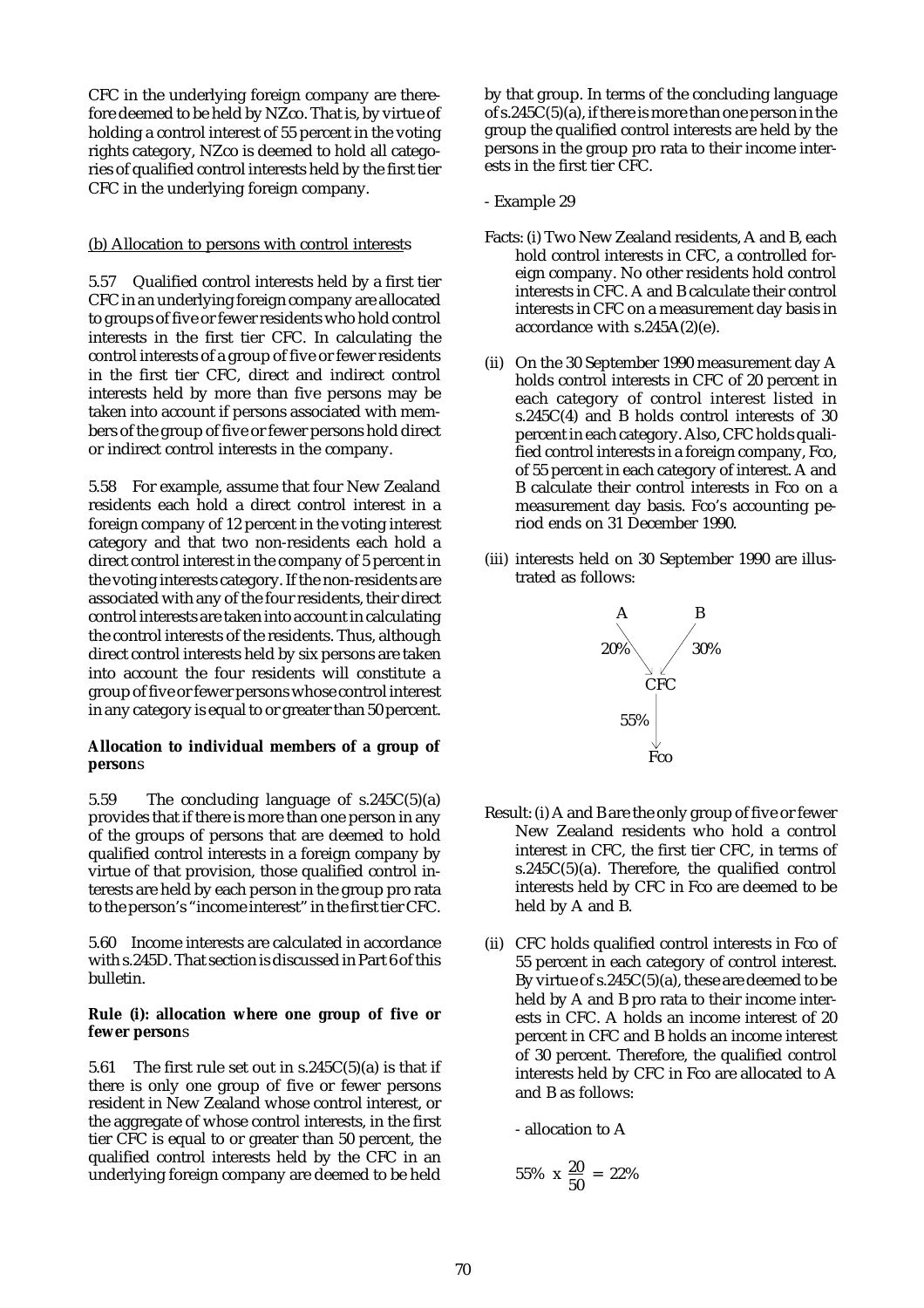- allocation to B

$$
55\% \times \frac{30}{50} = 33\%
$$

(iii) Therefore, on the 30 September 1990 measurement day A holds indirect control interests in Fco in each category of control interest of 22 percent and B holds indirect control interests of 33 percent. Assuming that A and B do not hold direct control interests in Fco, and that no person associated with A or B holds direct or indirect control interests in Fco, the control interests held by A and B in Fco in each category are 22 percent and 33 percent respectively. The control test is satisfied in relation to Fco on the 30 September 1990 measurement day because a group of five or fewer New Zealand residents holds control interests in Fco in any category of 50 percent or more on that day. Consequently, Fco is a CFC in relation to its accounting period ending on 31 December 1990.

### **Rule (ii): Allocation where more than one group of five or fewer persons**

5.62 Section 245C(5)(a)(ii) provides that if there is more than one group of persons that holds a control interest in the first tier CFC the qualified control interests held by that CFC in an underlying foreign company are deemed to be held by the group of persons holding a control interest in the first tier CFC that is smallest in number.

- Example 30
- Facts: (i) Four New Zealand residents, A, B, C and D, hold control interests in CFC, a controlled foreign company. These interests are calculated on a measurement day basis in accordance with s.245A(2)(e). On the 30 June 1990 measurement day A and B each hold control interests in each category of control interest of 30 percent and C and D each hold control interests in each category of 10 percent. No other resident holds control interests in CFC on that day.
- (ii) On the 30 June 1990 measurement day CFC holds qualified control interests in Fco, a foreign company, of 52 percent in the paid-up capital, nominal capital, and rights to distributions of income and assets categories. CFC does not hold a qualified control interest in Fco in the voting interests category. A, B, C and D calculate control interests in Fco on a measurement day basis. Fco's accounting period ends on 31 December 1990.
- (iii) The interests held on 30 June 1990 are as follows:



Result: (i) The groups of residents holding a control interest in CFC of 50 percent or more on 30 June 1990 are:

| Aggregate control<br>interest <sup>*</sup><br>$\%$ |
|----------------------------------------------------|
| 60                                                 |
| 50                                                 |
| 50                                                 |
| 70                                                 |
| 70                                                 |
|                                                    |
|                                                    |

The control interests held by A, B, C and D in CFC are the same in each category. Therefore, the amounts indicated are the same in each category of control interest.

- (ii) Section  $245C(5)(a)(i)$  does not apply because there is more than one group of five or fewer residents who hold a control interest in CFC of 50 percent or more.
- (iii) Therefore,  $s.245C(5)(a)$  (ii) applies and the qualified control interests held by CFC in Fco are deemed to be held by the group of persons holding a control interest in CFC that is smallest in number. A and B constitute the group of persons holding a control interest in CFC that is smallest in number.
- (iv) CFC holds qualified control interests in Fco in each category of interest except the voting rights category. Therefore, A and B are deemed to hold indirect control interests in Fco in each category of interest except the voting interests category. The qualified control interests are held by A and B pro rata to their income interest in CFC. A and B each have a 30 percent income interest in CFC. Therefore, the qualified control interests are deemed to be held equally by A and B so that each holds indirect control interests in Fco of 26 percent in each category of interest except the voting rights category.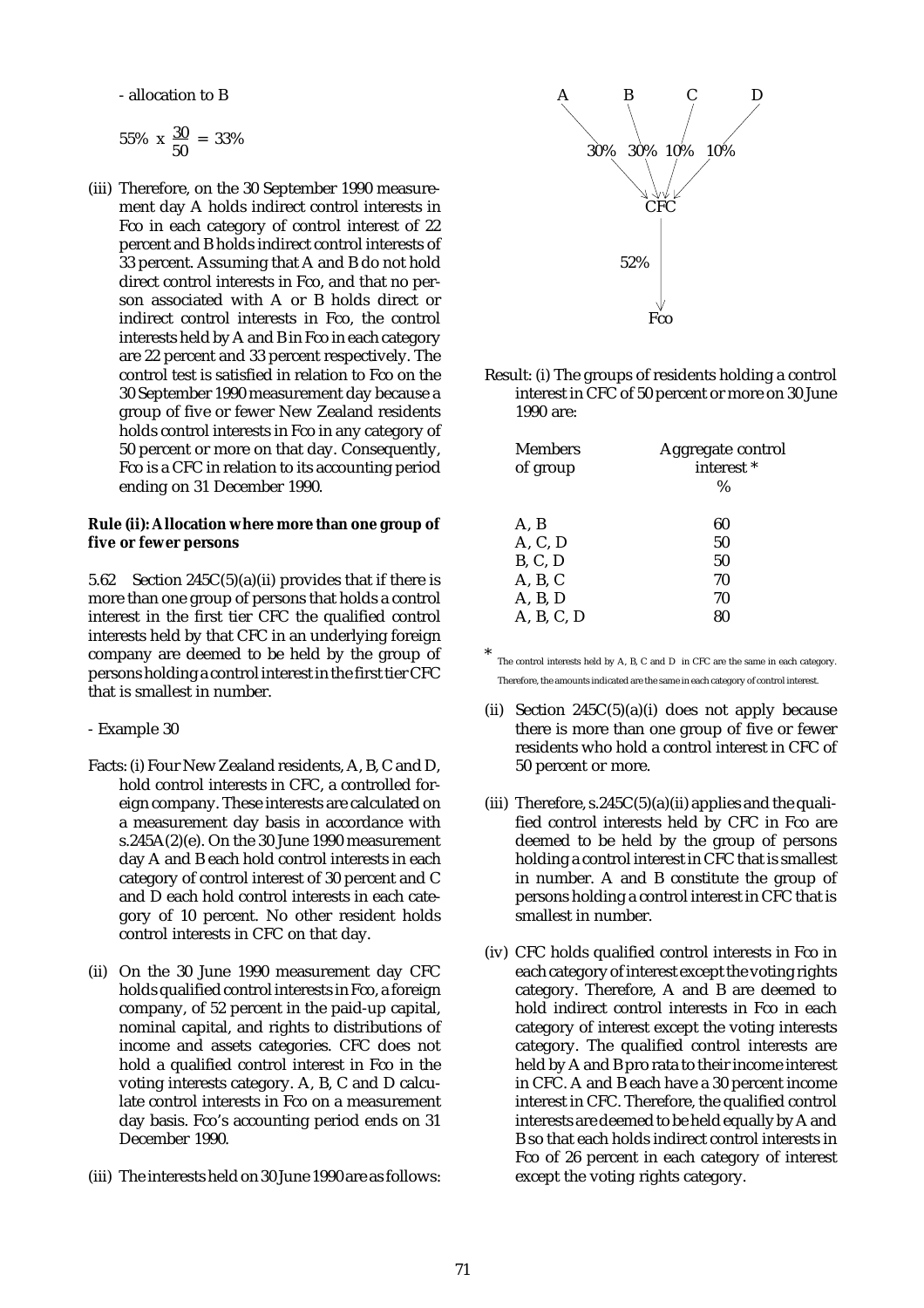- (v) Assuming that neither A nor B holds direct control interests in Fco, and that persons associated with A and B do not hold direct or indirect control interests in Fco, A and B each hold control interests in Fco of 26 percent in every category of interest except the voting rights category. The control test is therefore satisfied in relation to Fco on the 30 June 1990 measurement day because a group of five or fewer residents, A and B, hold control interests in any category of 50 percent or more on that day. Consequently, Fco is a CFC in relation to its accounting period ending on 31 December 1990.
- (vi) C and D do not hold indirect control interests in Fco by virtue of their direct control interests in CFC because the 52 percent qualified control interests held by CFC in Fco are allocated in full to A and B.
- Example 31
- Facts: (i) Six New Zealand residents, A, B, C, D, E and F, hold control interests in CFC, a controlled foreign company. These interests are calculated on a measurement day basis in accordance with  $s.245A(2)(e)$ .
- (ii) On the 30 June 1990 measurement day A holds a control interest in CFC in the voting rights category of 100 percent and in the other categories of 40 percent. B, C, D, E and F hold nonvoting preference shares issued by CFC. The shares held by each of B, C, D, E and F constitute 12 percent of the nominal capital and paid-up capital and constitute a control interest of 10 percent in the rights to distributions of income and assets categories. There are no associated persons relationships between A, B, C, D, E or F.
- (iii) On the 30 June 1990 measurement day CFC holds qualified control interests in another foreign company, Fco, of 50 percent in each category of control interest. Fco's accounting period ends on 31 December 1990.
- (iv) The interests held in CFC and Fco are illustrated as follows:



where the 12 percent held by each of B, C, D, E and F is in each category of control interest except the voting rights category.

Result: (i) The groups of five or fewer persons resident in New Zealand that hold a control interest of 50 percent or more in CFC are:

### Members of group Aggregate control interest

|               |      | Voting rights Other categories* |
|---------------|------|---------------------------------|
|               | $\%$ | $\%$                            |
| A             | 100  | 40                              |
| A, B          |      | 52                              |
| A, C          |      | 52                              |
| A, D          |      | 52                              |
| A,E           |      | 52                              |
| A, F          |      | 52                              |
| A,B,C         |      | 64                              |
| A,B,D         |      | 64                              |
| A,B,E         |      | 64                              |
| A,B,F         |      | 64                              |
| A, C, D       |      | 64                              |
| A, C, E       |      | 64                              |
| A, C, F       |      | 64                              |
| A, D, E       |      | 64                              |
| A, D, F       |      | 64                              |
| A, E, F       |      | 64                              |
| A,B,C,D       |      | 76                              |
| A,B,C,E       |      | 76                              |
| A,B,C,F       |      | 76                              |
| A,B,D,E       |      | 76                              |
| A,B,D,F       |      | 76                              |
| A, C, D, E    |      | 76                              |
| A, C, D, F    |      | 76                              |
| A, D, E, F    |      | 76                              |
| A,B,C,D,E     |      | 88                              |
| A,B,C,D,F     |      | 88                              |
| A,B,C,E,F     |      | 88                              |
| A, C, D, E, F |      | 88                              |
| B, C, D, E, F |      | 60                              |

\* These figures represent the percentage interest held by the group members in each category of interest other than the voting rights category.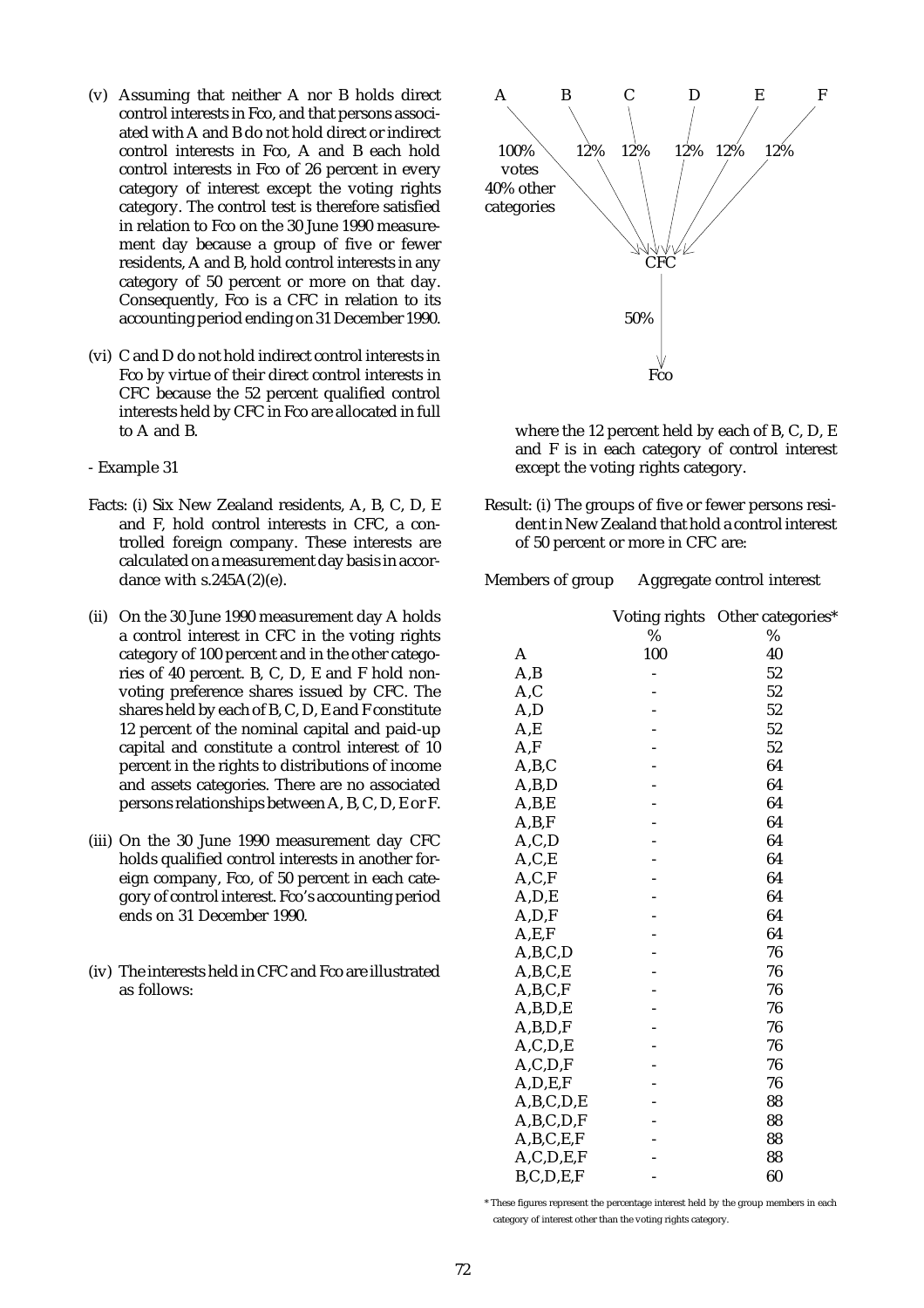- (ii) Section  $245C(5)(a)(i)$  does not apply as there is more than one group of five or fewer persons resident in New Zealand that holds a control interest in CFC of 50 percent or more. Therefore, by virtue of s.245C(a)(ii) the qualified control interests held by CFC in Fco are held by the group of persons holding a control interest of 50 percent or more that is smallest in number. The smallest group is A.
- (iii) A is deemed to hold the qualified control interests held by CFC in Fco. A therefore holds indirect control interests of 50 percent in Fco in each category of control interest. B, C, D, E and F do not hold indirect control interests in Fco, notwithstanding their direct control interests in CFC. Assuming that A does not hold a direct control interest in Fco, and that no person associated with A holds a direct or indirect control interest in Fco, A holds control interests of 50 percent in Fco in each category of control interest on the 30 June 1990 measurement day. As the control test is satisfied on the 30 June 1990 measurement day, Fco is a CFC in relation to its accounting period ending 31 December 1990.
- (iv) The effect of  $s.245C(5)(a)(ii)$  in this case is to prevent a dilution of the qualified control interests held by CFC in Fco. Such a dilution would occur if those control interests were allocated to A, B, C, D, E and F. The result the dilution might be that Fco would not be classified as a CFC because although a group of residents held control interests in Fco of 50 percent there might be more than 5 persons in the group. Section  $245C(5)(a)(ii)$  prevents this from happening by deeming all of the qualified control interests in Fco to be held by A.

#### **Rule (iii): Allocation to group with highest control interes**t

5.64 Section  $245C(5)(a)(iii)$  applies where s.245 $C(5)(a)(ii)$  does not result in an allocation of qualified control interests because there is more than one group of five or fewer residents that is smallest in number that holds a control interest in the first tier CFC of 50 percent or more. In these circumstances, the qualified control interests are deemed to be held by the group whose control interest or control interests in the first tier CFC is highest.

- Example 32
- Facts: (i) Three New Zealand residents, A, B and C, hold control interests in CFC, a controlled foreign company. These interests are calculated on a measurement day basis in accordance with  $s.245A(2)(e)$ .
- (ii) On the 30 September 1990 measurement day A

holds control interests in CFC of 45 percent in each category, B holds control interests of 20 percent in each category and C holds control interests of 35 percent in each category. There are no associated persons relationships between A, B and C.

- (iii) On the 30 September 1990 measurement day CFC holds qualified control interests in Fco, a foreign company, of 30 percent in each category of control interest. A holds direct control interests in Fco of 25 percent in each category of control interest. Fco's accounting period ends on 31 December 1990.
- (iv) The interests held in CFC and Fco are illustrated as follows:



Result: (i) The groups of five or fewer residents holding a control interest of 50 percent or more in CFC on the 30 September 1990 measurement day are:

| <b>Members of group</b> | Aggregate control interest* |
|-------------------------|-----------------------------|
|                         | $\%$                        |
| A,B                     | 65                          |
| A, C                    | 80                          |
| B.C                     | 55                          |
| A,B,C                   | 100                         |

The listed groups have control interests in each of the five categories of control interest. The control interests are listed only once because on the facts the percentage interests are the same in each category.

- (ii) The qualified control interests are not allocated in accordance with  $s.245C(5)(a)(i)$  because there is more than one group of five or fewer residents that holds a control interest in CFC of 50 percent or more. Also, there are three groups (A,B; A,C; and B,C) that are smallest in number. Therefore, the qualified control interests are not allocated in accordance with s.245C(5)(a)(ii).
- (iii) As there is more than one group holding a control interest in CFC that is smallest in number, the qualified control interests held by CFC in Fco are allocated in accordance with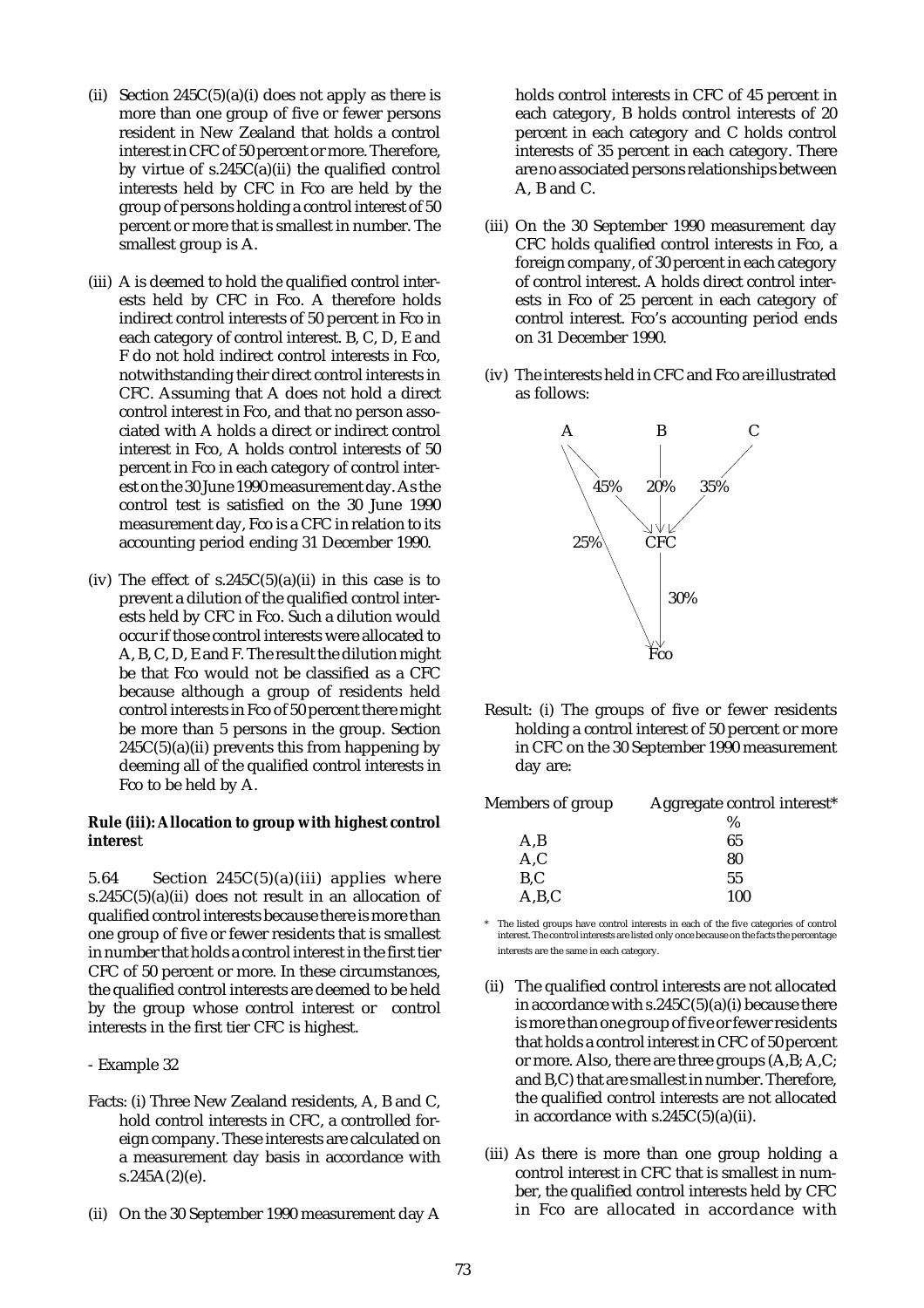s.245 $C(5)(a)(iii)$ . The group of residents that is smallest in number and that holds the highest control interest in CFC on the 30 September 1990 measurement day is A and C. A and C are therefore deemed to hold the 30 percent qualified control interests held by CFC in Fco. These interests are held by A and C pro rata to their income interests in CFC. A holds a 45 percent income interest in CFC and C holds a 35 percent income interest. The qualified control interests are therefore deemed to be held as follows:

- interests held by A

$$
30\% \text{ x } \frac{45\%}{80\%} = 16.87\%
$$

- interests held by C

$$
30\% \times \frac{35\%}{80\%} = 13.13\%
$$

- (iv) A holds an indirect control interest in Fco of 16.87 percent in each category of interest and C holds indirect control interests of 13.13 percent in Fco on the 30 September 1990 measurement day. A also holds direct control interests in Fco of 25 percent in each category of control interest on that day. A therefore holds control interests in Fco of 41.87 percent in each category of control interest: ie the aggregate of the direct and indirect control interests. C holds a control interest of 13.13 percent in Fco.
- (v) The control test is satisfied in relation to Fco on the 30 September 1990 measurement day because a group of five or fewer residents, A and C, holds control interests in Fco in at least one of the categories of control interest listed in s.245C(4) of 50 percent or more on that day: ie  $41.87\% + 13.13\% = 55\%.$  Consequently, Fco is a CFC in relation to its accounting period ending on 31 December 1990.

#### **Rule (iv): Allocation to each group in ful**l

5.66 Section  $245C(5)(a)(iv)$  applies where s.245 $C(5)(a)(i)$  to (iii) do not apply because there is more than one group of five or fewer residents whose control interest in any category is more than 50 percent, which is smallest in number and which has the highest control interest. In these circumstances,  $s.245C(5)(a)(iv)$  provides that the qualified control interests held by the first tier CFC in the underlying foreign company are allocated in full to each of the groups. By the proviso to  $s.245C(5)(a)(iv)$ ,

if the application of  $s.245C(5)(a)(iv)$  would result in any direct control interest being counted more than once in relation to a group of residents that control interest is counted only once.

5.67 The proviso applies where the effect of s.245 $C(5)(a)(iv)$  is that any "direct control interest", or any part thereof, is counted twice. The effect of s.245 $C(5)(a)(iv)$  is to allocate qualified control interests as defined in s.245C(6). Qualified control interests consist of direct control interests held by a CFC and by persons associated with a CFC. Thus, the allocation of qualified control interests in full to more than one group may result in double counting of the direct control interests that make up the qualified control interests. Where this is the case the proviso requires that the direct control interest be counted only once in relation to any group of five or fewer persons. This does not mean that the direct control interests may not be counted more than once in relation to different groups of persons. For example, if a resident to whom qualified control interests in an underlying foreign company are allocated under s.245 $C(5)(a)(iv)$  is a member of several groups of persons holding control interests in the underlying foreign company, the qualified control interests may be counted in relation to each group but they may not be counted more than once within the same group.

- Example 33
- Facts: (i) Four New Zealand residents, A, B, C and D, hold control interests in CFC, a controlled foreign company. A, B, C and D calculate their control interests in CFC on a measurement day basis in accordance with s.245A(2)(e). On the 31 December 1990 measurement day A holds control interests in CFC of 10 percent in each category of control interest, B and C hold control interests of 25 percent in each category, and D holds control interests of 40 percent in each category. There are no associated persons relationships between A, B, C and D.
- (ii) On the 31 December 1990 measurement day CFC holds qualified control interests in Fco, a foreign company, of 45 percent in each category of control interest. A, B, C and D calculate their control interests in Fco on a measurement day basis. The accounting period of Fco ends on 31 December 1990.
- (iii) The interests held in CFC and Fco are illustrated as follows: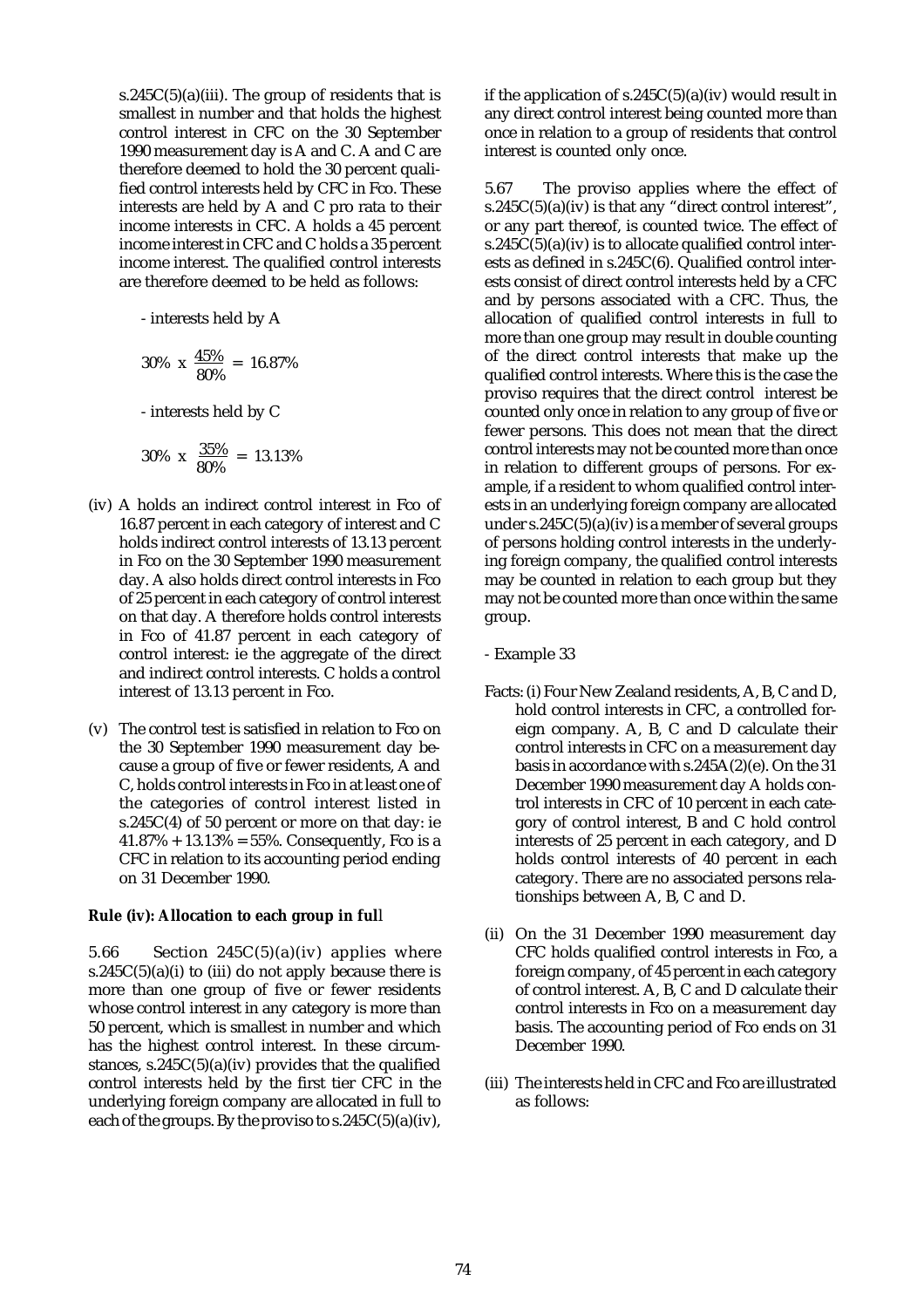

Result: (i) The groups of five or fewer residents holding a control interest of 50 percent or more in CFC on the 31 December 1990 measurement day are:

Members of group Aggregate control interest\*

|         | %   |
|---------|-----|
| A,D     | 50  |
| B, C    | 50  |
| B,D     | 65  |
| C, D    | 65  |
| A,B,C   | 60  |
| A, C, D | 75  |
| A,B,D   | 75  |
| B, C, D | 90  |
| A,B,C,D | 100 |

- The listed groups have control interests in each of the five categories of control interest. The control interests are listed only once because on the facts the percentage interests are the same in each category.
- (ii) The qualified control interests cannot be allocated under s.245 $C(5)(a)(i)$  because there is more than one group of five or fewer residents whose control interest in CFC is 50 percent or more. The qualified control interests cannot be allocated under  $s.245C(5)(a)(ii)$  because there are four groups that are the smallest in number: ie A,D; B,C; B,D; and C,D. Section  $245C(5)(a)(iii)$ does not allocate the qualified control interests because there are two of the groups that are smallest in number and that have the highest control interest: ie B,D; and C,D. Therefore, s.245 $C(5)(a)(iv)$  applies and the qualified control interests are allocated to both groups in full.
- (iii) The qualified control interests are deemed to be held by the members of the two groups pro rata to their income interests in CFC on the 31 December 1990 measurement day. B holds a 25 percent income interest in CFC and D holds a 40 percent income interest in CFC. The 45 percent qualified control interests allocated to B and D are held as follows:

- allocation to B

$$
45\% \times \frac{25}{65\%} = 17.31\%
$$

- allocation to D

$$
45\% \times \frac{40\%}{65\%} = 27.69\%
$$

The qualified control interests are also allocated to C and D in full pro rata to their income interests in CFC. C holds a 25 percent income interest in CFC and D holds a 40 percent income interest. Therefore, the 45 percent qualified control interests are allocated to C to the extent of 17.31 percent with the remaining 27.69 percent being allocated to D.

- (iv) The qualified control interests allocated to B, C and  $\hat{D}$  under s.245C(5)(a)(iv) are indirect control interests. B and C each hold indirect control interests in each category of 17.31 percent on the 31 December 1990 measurement day. D holds indirect control interests in each category of 55.38 percent on that day. Assuming that B, C and D do not hold direct control interests in Fco, and that no persons associated with B, C and D hold direct or indirect control interests in Fco, B and C each hold control interests in Fco of 17.31 percent in each category, and D holds control interests in Fco of 55.38 percent in each category, on the 31 December 1990 measurement day.
- (v) Fco is a CFC in relation to its accounting period ending on 31 December 1990 if any group of five or fewer residents holds control interests of 50 percent or more in Fco in any category of control interest at any time in that period. There are four groups that have an aggregate control interest in Fco of 50 percent or more on the 31 December 1990 measurement day:

| Members of group | Aggregate control interests |
|------------------|-----------------------------|
|                  | $\%$                        |
| D                | 55.38                       |
| C.D              | 72.69                       |
| B.D              | 72.69                       |
| B, C, D          | 90.00                       |
|                  |                             |

(vi) However, in calculating the aggregate control interests of these groups there has been double counting of the direct control interests held by CFC in Fco. The double counting arises, and is dealt with by the proviso to  $s.245C(5)(a)(iv)$ , as follows: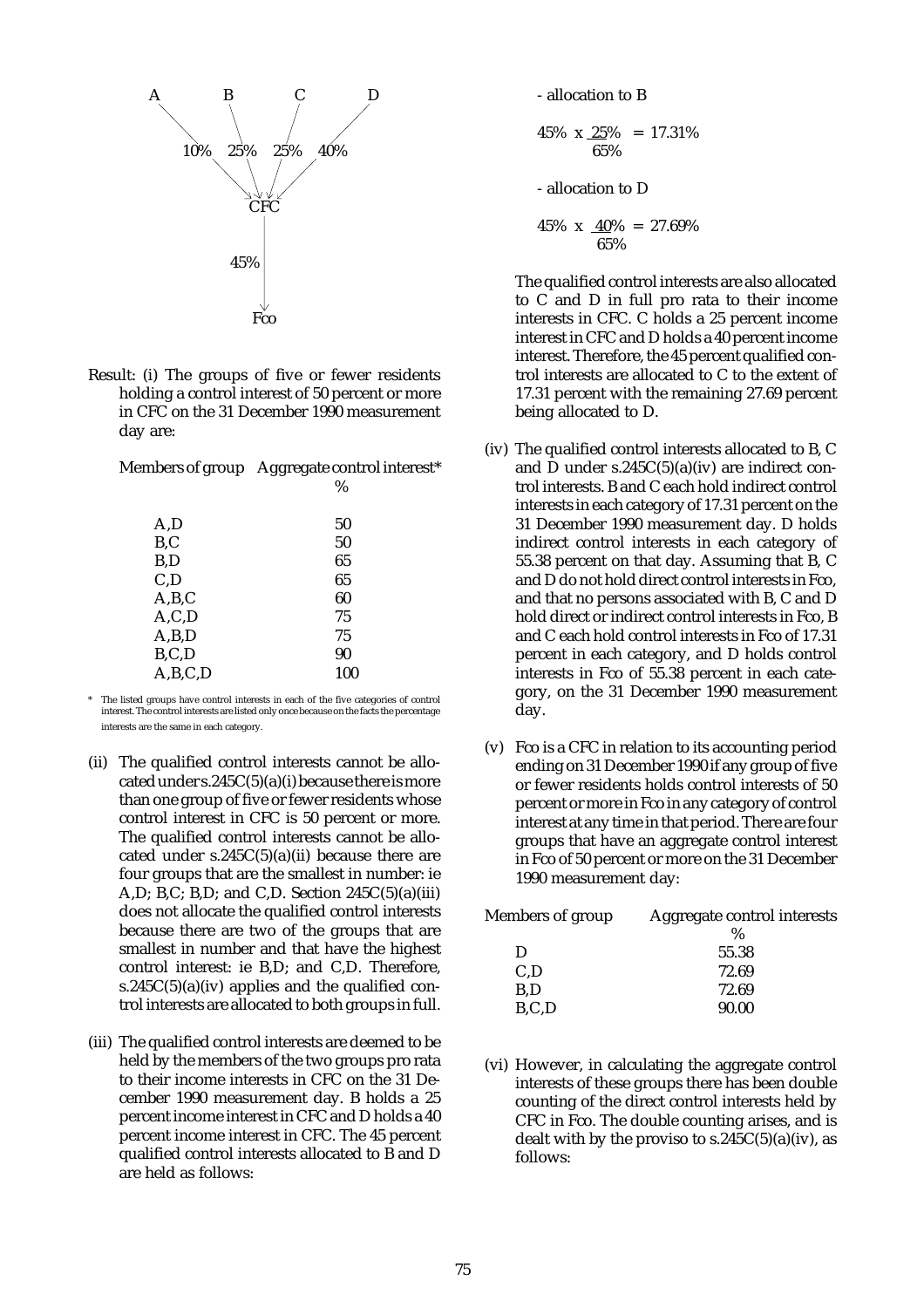### (A) Group comprising D

In this case the direct control interest held by CFC in Fco in each category of control interest has been counted twice to the extent of 27.69 percent. This double counting arises because D is a member of both groups to which the direct control interests held by CFC in Fco are allocated in full by virtue of s.245 $C(5)(a)(iv)$ . D's pro rata share of the direct control interests held by CFC in Fco is therefore counted twice.

The effect of the proviso to  $s.245C(5)(a)(iv)$  is that in determining whether D constitutes a group of five or fewer persons whose control interest in Fco in any category is 50 percent or more the portion of the direct control interests held by CFC in Fco that would be counted more than once in relation to D by virtue of  $s.245C(5)(a)(iv)$  is counted only once. The result is that D holds control interests of 27.69 percent in Fco in each category of interest. D therefore does not hold a control interest in any category of 50 percent or more.

(B) Group comprising C and D

Double counting arises again in relation to this group because D is taken to hold control interests in Fco of 55.38 percent in each category of interest. In calculating D's control interests in Fco double counting arises because D's pro rata share of the direct control interests held by CFC in Fco are counted twice by virtue of D being a member of both groups to which those direct control interests are allocated under s.245C(5)(a)(iv).

The effect of the proviso to  $s.245C(5)(a)(iv)$  is that in determining whether C and D constitute a group of five or fewer residents whose control interests in Fco in any category are 50 percent or more, the 27.69 percent indirect control interests held by D in Fco which would be counted twice in relation to D are counted only once. The aggregate control interests held by C and D in each category are therefore 45 percent. Consequently, C and D do not constitute a group of five or fewer residents whose control interests in Fco are 50 percent or more in any category.

(C) Group comprising B and D

The analysis with respect to B and D is the same as that applied in relation to C and D. Double counting arises because D's pro rata portion of the direct control interests held by

CFC in Fco is counted twice. Counting those interests only once, B and D hold control interests in each category of 45 percent.

(D) Group comprising B, C and D

Double counting of direct control interests arises in relation to this group for two reasons. First, as with the three other groups considered, double counting arises because D's pro rata share of the direct control interests held by CFC in Fco is counted twice. By counting those direct control interests only once the control interests held by B, C and D in each category are reduced to 62.31 percent.

Second, double counting occurs because the 45 percent direct control interests held by CFC in Fco in each category are counted to the extent of 17.31 percent by both B and C. This occurs because by virtue of s.245C(5)(a)(iv) the direct control interests held by CFC in Fco are allocated in full to C and D and to B and D. Applying the proviso to  $s.245C(5)(a)(iv)$ , if the 17.31 percent direct control interests are counted only once, 8.655 percent by B and C, the control interests of B, C and D in each category aggregate to 45 percent. B, C and D therefore do not constitute a group of five or fewer residents whose control interests in any category aggregate to 50 percent or more.

(vii) The control interests held by the four groups identified in paragraph (v) above on the 31 December 1990 measurement day after the application of the proviso to  $s.245C(5)(a)(iv)$  are:

# Members of group Aggregate control interests

|       | before application<br>of proviso<br>$\%$ | after application<br>of proviso<br>$\%$ |
|-------|------------------------------------------|-----------------------------------------|
| D     | 55.38                                    | 27.69                                   |
| C, D  | 72.69                                    | 45.00                                   |
| B,D   | 72.69                                    | 45.00                                   |
| B.C.D | 90.00                                    | 45.00                                   |

Fco is therefore not a CFC in relation to its accounting period ending on 31 December 1990 (assuming that the control test is not satisfied on any of the other measurement days that apply in relation to that accounting period) because there is no group of five or fewer New Zealand residents who hold control interests in Fco in any category of control interest of 50 percent or more on the 31 December 1990 measurement day.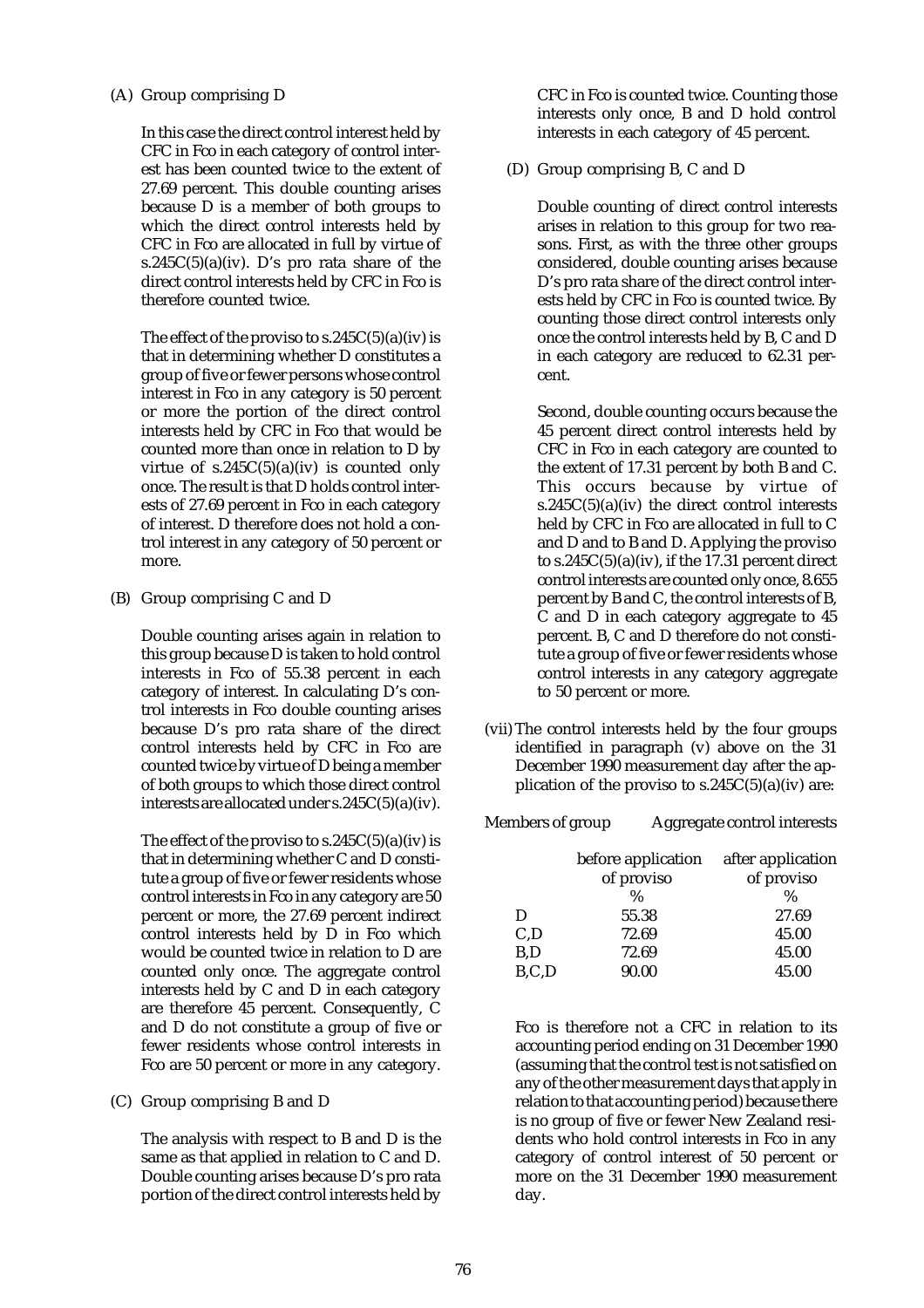#### **Application of s.245C(5) to a chain of CFC**s

5.68 Section 245C(5)(a) provides rules for calculating indirect control interests held by persons in an underlying foreign company where such persons hold control interests in a CFC which holds qualified control interests in the underlying foreign company. Section 245C(5)(b) applies where such an underlying foreign company is itself a CFC and holds qualified control interests in another foreign company. In these circumstances,  $s.245C(5)(b)$  provides that s.245 $C(5)$ (a) is applied on the basis of the underlying foreign company being the first tier CFC referred to in that provision. This rule applies down any chain of CFCs.

- Example 34
- Facts: (i) Three New Zealand residents, A, B and C, hold control interests in CFC, a controlled foreign company. CFC holds qualified control interests in Fco1, a foreign company, and Fco1 holds qualified control interests in Fco2, another foreign company. A fourth New Zealand resident, D, holds direct control interests in Fco1. All control interests are calculated on a measurement day basis in accordance with s.245A $(2)(e)$ . The accounting periods of Fco1 and Fco2 end on 31 December 1990.
- (ii) On the 30 June 1990 measurement day A holds control interests in CFC in each category of 40 percent, B holds control interests in CFC in each category of 15 percent and C holds control interests in each category of 10 percent. CFC holds qualified control interests in Fco1 in each category of 30 percent and Fco1 holds qualified control interests in Fco2 in each category of 50 percent. D holds direct control interests in Fco1 in each category of 20 percent.
- (iii) The control interests held on the 30 June 1990 measurement day are illustrated as follows:



Result:

Application of s.245C(5) in relation to Fco1

The 30 percent qualified control interests held by CFC in Fco1 are allocated in accordance with  $s.245C(5)(a)$ . There are three groups of residents holding a control interest of 50 percent or more in CFC:

| Members of group | Aggregate control interest |
|------------------|----------------------------|
|                  | $\%$                       |
| A,B              | 55                         |
| A, C             | 50                         |
| A,B,C            | 65                         |

- (ii) The qualified control interests are not allocated in accordance with  $s.245C(5)(a)(i)$  because there is more than one group of five or fewer persons resident in New Zealand whose control interest in any category in CFC is 50 percent or more on the 30 June 1990 measurement day. Also, the qualified control interests are not allocated in accordance with  $s.245C(5)(a)(ii)$  because there are two groups of five or fewer residents that are smallest in number holding a control interest in CFC of 50 percent or more on the 30 June 1990 measurement day: ie A and B, and A and C. By virtue of  $s.245C(5)(a)(iii)$  the qualified control interests are deemed to be held by A and B because of the two groups with the smallest number of persons, the group comprising A and B holds the highest control interest.
- (iii) The 30 percent qualified control interests held by CFC in Fco1 are allocated to A and B pro rata to their income interests in CFC. A has an income interest of 40 percent in CFC and B has an income interest of 15 percent. The qualified control interests are therefore deemed to be held on the 30 June 1990 measurement day as follows:

- allocation to A

$$
30\% \times \frac{40\%}{55\%} = 21.82\%
$$

- allocation to B

$$
30\% \text{ x } \frac{15\%}{55\%} = 8.18\%
$$

(iii) By  $s.245C(5)(a)$ , A and B therefore have indirect control interests in Fco1 in each category of interest of 21.82 percent and 8.18 percent respectively on the 30 June 1990 measurement day. In terms of s.245C(3), A and B hold control interests in Fco1 in each category of 21.82 percent and 8.18 percent respectively on that measurement day. By virtue of the direct control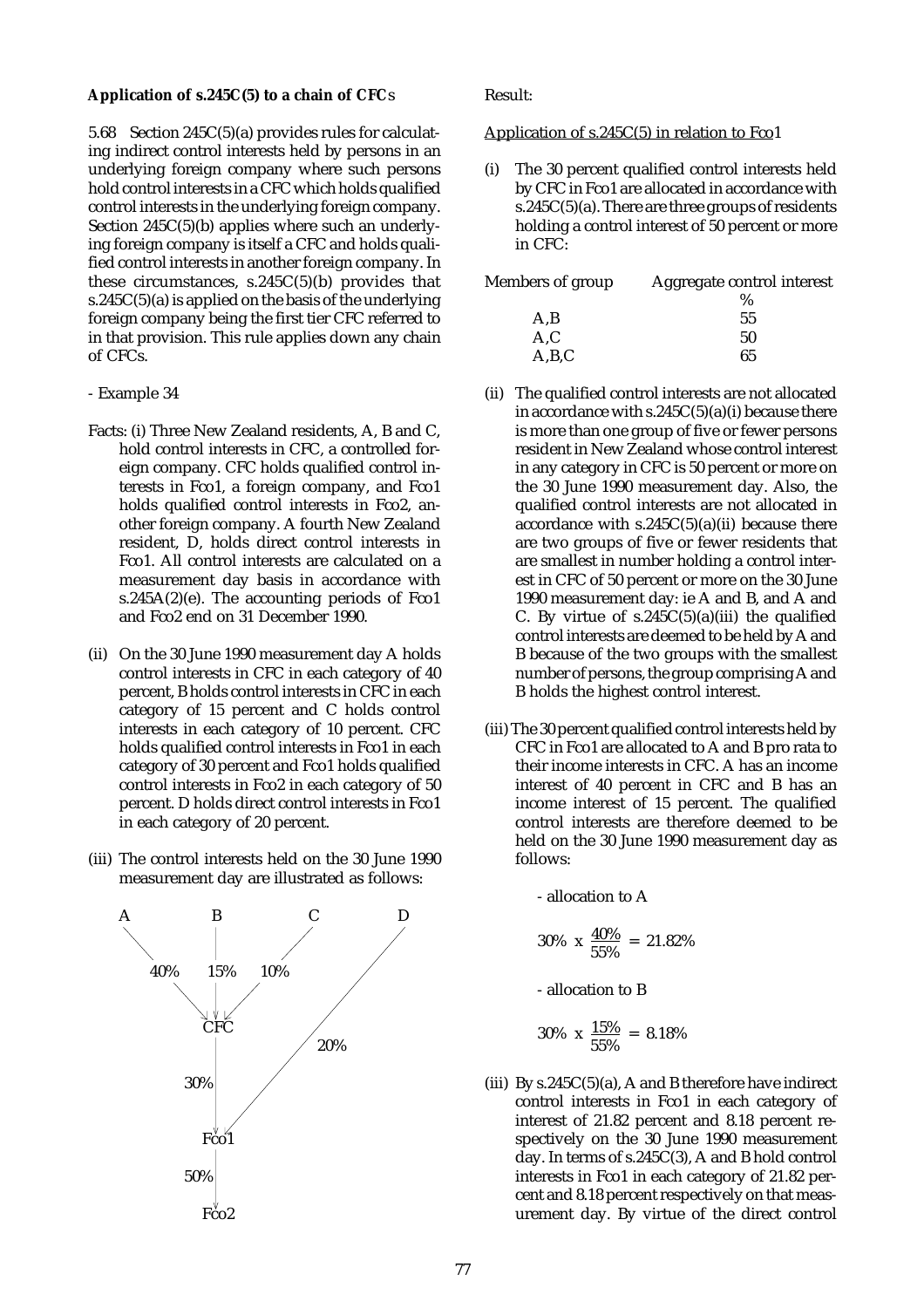interests held by D in Fco1, D holds control interests in Fco1 in each category of 20 percent.

(iv) Fco1 is a CFC in relation to its accounting period ending on 31 December 1990 because the control interests of A, B and D in Fco1 aggregate to 50 percent on the 30 June 1990 measurement day.

#### Application of s.245C(5) in relation to Fco<sub>2</sub>

- (v) In calculating the indirect control interests held by residents in Fco2, s.245C(5)(a) is applied on the basis of Fco1 being a first tier CFC. This means that the qualified control interests held by Fco1 in Fco2 are allocated to persons holding a control interest in Fco1 in accordance with the rules in  $s.245C(5)(a)$ .
- (vi) There is only one group of five or fewer residents, A, B, and D, that holds a control interest in Fco1 of 50 percent or more on the 30 June 1990 measurement day. Therefore, the 50 percent qualified control interests held by Fco1 in Fco2 are deemed to be held by A, B and D on that measurement day: 245C(5)(a)(i). The qualified control interests are held by A, B and D pro rata to their income interests in Fco1. D has an income interest in Fco1 of 20 percent. The income interests of A and B in Fco1 are calculated by multiplying the direct income interest held respectively by A and B in Fco1 by the direct income interest held by Fco1 in Fco2. A has an income interest in Fco1 of 12 percent (ie 40% x 30%) and B has an income interest in Fco1 of 4.5 percent (ie 15% x 30%). The qualified control interests held by Fco1 in Fco2 are therefore deemed to be held as follows on the 30 June 1990 measurement day:

- allocation to A 50% x 12% = 16.44% 36.5% - allocation to B 50%  $x_4.5\% = 6.16\%$ 36.5% - allocation to D 50% x  $20\%$  = 27.40% 36.5%

(vii) A, B and D therefore hold indirect control interests in Fco2 in each category of 16.44 percent, 6.16 percent and 27.40 percent respectively on the 30 June 1990 measurement day. A, B and D also have control interests in Fco2 in these amounts, assuming that they do not hold direct control interests in Fco2 and that no person associated with any of them holds direct or indirect control interests in Fco2.

(viii) Fco2 is a CFC in relation to its accounting period ending on 31 December 1990 because the aggregate control interests of A, B and D in Fco2 in at least one category of control interest are 50 percent or more on the 30 June 1990 measurement day: ie  $16.44\% + 6.16\% + 27.40\% = 50\%.$ 

#### **Application of indirect control interest rules at a particular tim**e

5.69 Section 245C(5) applies in calculating indirect control interests held by a person in a foreign company. In terms of s.245C(5), qualified control interests held by a first tier CFC in an underlying foreign company at any time are allocated to groups of five or fewer residents which at that time hold control interests of 50 percent or more in the first tier CFC in any category of control interest. Therefore, qualified control interests held by a first tier CFC at any time are allocated to residents in accordance with s.245C(5) only if at that time there is a group of five or fewer residents that holds a control interest in the first tier CFC of 50 percent or more in any category.

5.70 In this context it is emphasised that although s.245C(1) provides that a foreign company is a CFC in relation to an accounting period if the control test is satisfied at any time during that period, it does not provide that the foreign company is a CFC on every day during the period. Therefore, although a foreign company may be a CFC in relation to an accounting period, qualified control interests held by the CFC in an underlying foreign company are allocated to persons holding control interests in the CFC only at times when there is a group of five or fewer residents that holds a control interest in the CFC of 50 percent or more.

- Example 35
- Facts: (i) A New Zealand resident, A, holds direct control interests in Fco, a foreign company, in each category, and Fco1 holds direct control interests in each category in Fco2, another foreign company. A is the only resident holding control interests in Fco1 and no person associated with A holds direct or indirect control interests in Fco1 or Fco2. All control interests are calculated on a measurement day basis in accordance with s.245A(2)(e). The accounting periods of Fco1 and Fco2 end on 31 May.
- (ii) The direct control interests held by A in Fco1, and the direct control interests held by Fco1 in Fco2, on the measurement days that are relevant for determining whether Fco1 and Fco2 are CFCs in relation to the accounting periods end-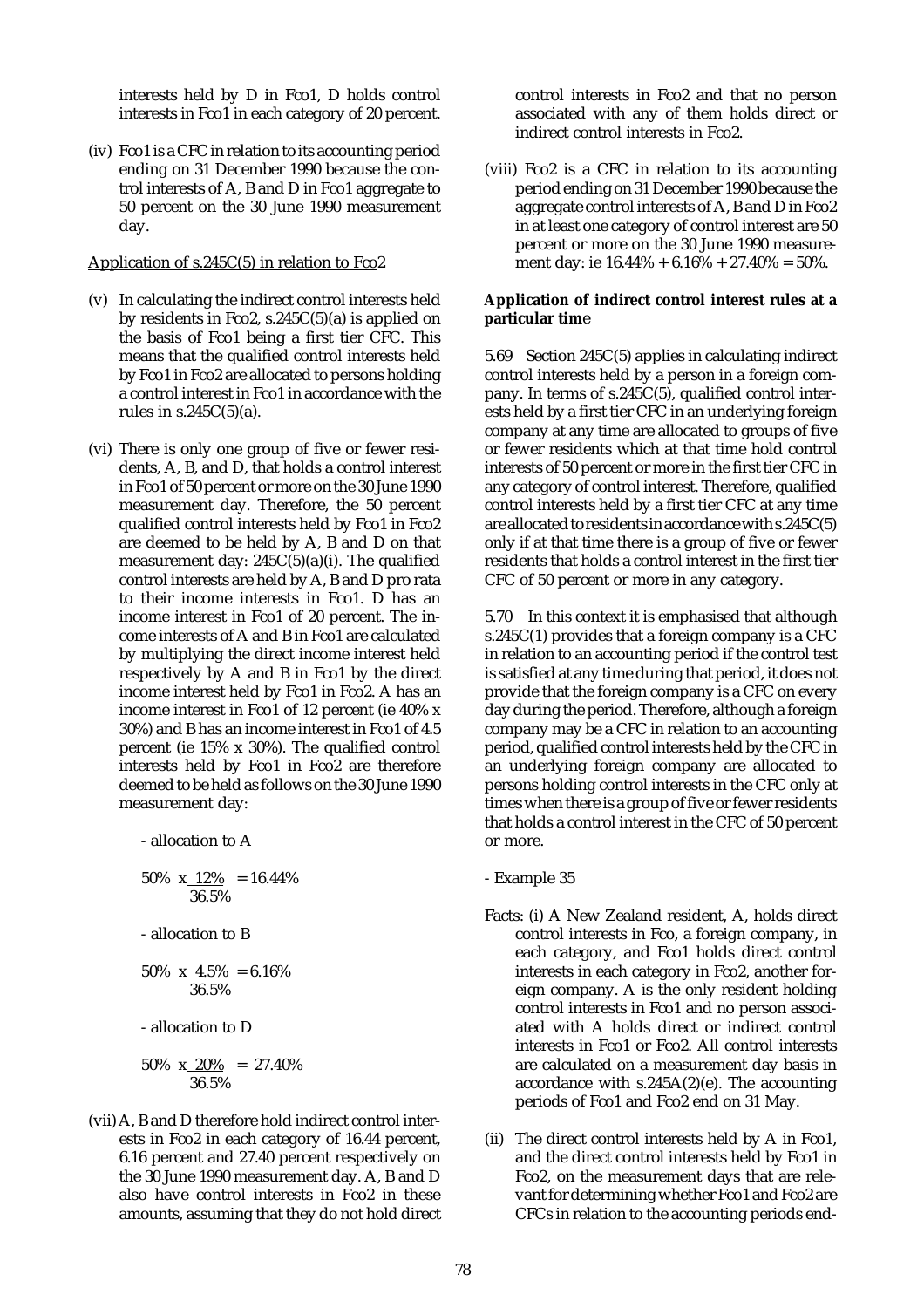ing on 31 May 1991 are recorded in the following table. The percentages represent direct control interests held by A and Fco1 in each category of control interest listed in s.245C(4).

| Measurement day                                  | 30/6/90<br>% | 30/9/90<br>% | 31/12/90<br>$\%$ | 31/3/91<br>$\%$ | 30/6/91<br>% |
|--------------------------------------------------|--------------|--------------|------------------|-----------------|--------------|
| Direct control interests<br>held by A in Fco1    | 20           | 30           | 40               | 55              | 60           |
| Direct control interests<br>held by Fco1 in Fco2 | 50           | 50           | 50               | 45              | 45           |

- Result: (i) A holds direct control interests in Fco1 in each category of control interest of 55 percent from 1 January 1991 to 31 March 1991 and of 60 percent from 1 April 1991 to 31 May 1991. Assuming that A does not hold indirect control interests in Fco1, and that no person associated with A holds direct or indirect control interests in Fco1, A holds control interests in Fco1 of 55 percent from 1 January 1991 to 31 March 1991 and 60 percent from 1 April 1991 to 31 May 1991. Fco1 is therefore a CFC in relation to its accounting period ending 31 May 1991 because A holds a control interest of 50 percent or more in any category in Fco1 at any time during that accounting period.
- (ii) Fco1 holds direct control interests in Fco2 of 50 percent from 1 June 1990 until 31 December 1990. However, these direct control interests are not deemed to be held by A pursuant to s.245C(5)(a) because A did not at any time during that period constitute a group of five or fewer residents whose control interest in Fco in any category was 50 percent or more.
- (iii) Fco1 holds direct control interests in Fco2 of 45 percent from 1 January 1991 to 31 May 1991. These direct control interests are deemed to be held by A in accordance with  $s.245C(5)(a)(i)$ because during that period A does constitute a group of five or fewer residents whose control interest in Fco1 in any category of interest is 50 percent or more. A therefore holds indirect control interests in Fco2 in each category of 45 percent on and between 1 January 1991 and 31 May 1991. Assuming that A does not hold any other direct or indirect control interests in Fco2 at any time during that period, and that no person associated with A holds direct or indirect control interests in Fco2 at any time during that period, A holds control interests in Fco2 in each category of control interest of 45 percent.
- (iv) Fco2 is not a CFC in relation to its accounting period ending 31 May 1991 because there is no group of five or fewer residents which at any time during that accounting period holds control interests in Fco2 of 50 percent or more in any category.

# **Qualified control interests: s.245C(6)**

5.71 Section 245C(6) defines the term "qualified control interests" for the purpose of s.245C(5). It provides that the qualified control interests at any time of a first tier CFC in an underlying foreign company comprise the aggregate of any direct control interests held at that time by the first tier CFC, or by any person associated with the first tier CFC, in the underlying foreign company.

5.72 The inclusion of direct control interests held by persons associated with the first tier CFC in qualified control interests ensures that lower tier foreign companies cannot be decontrolled by the fragmentation of direct control interests among persons associated with a CFC. Section 245C(3) prevents residents avoiding the control test by fragmenting control interests among associated persons; however, it does not prevent the control test from being avoided in relation to underlying foreign companies by the fragmentation of control interests among persons associated with a CFC. Section 245C(6)(b) therefore fills in what would otherwise be a gap in some circumstances.

- Example 36
- Facts: (i) A New Zealand resident, A, holds control interests in CFC, a controlled foreign company. CFC holds control interests in Fco, a foreign company. A non-resident, B, holds control interests in Fco. CFC and B habitually act in concert with respect to their voting rights in Fco. Control interests are calculated on a measurement day basis in accordance with s.245A(2)(e). Fco's accounting period ends on 31 December 1990.
- (ii) On the 30 September 1990 measurement day A holds control interests in CFC of 100 percent in each category of control interest. CFC holds direct control interests in Fco of 25 percent in each category, and B holds direct control interests in each category of 25 percent.
- (iii) These control interests are illustrated as follows: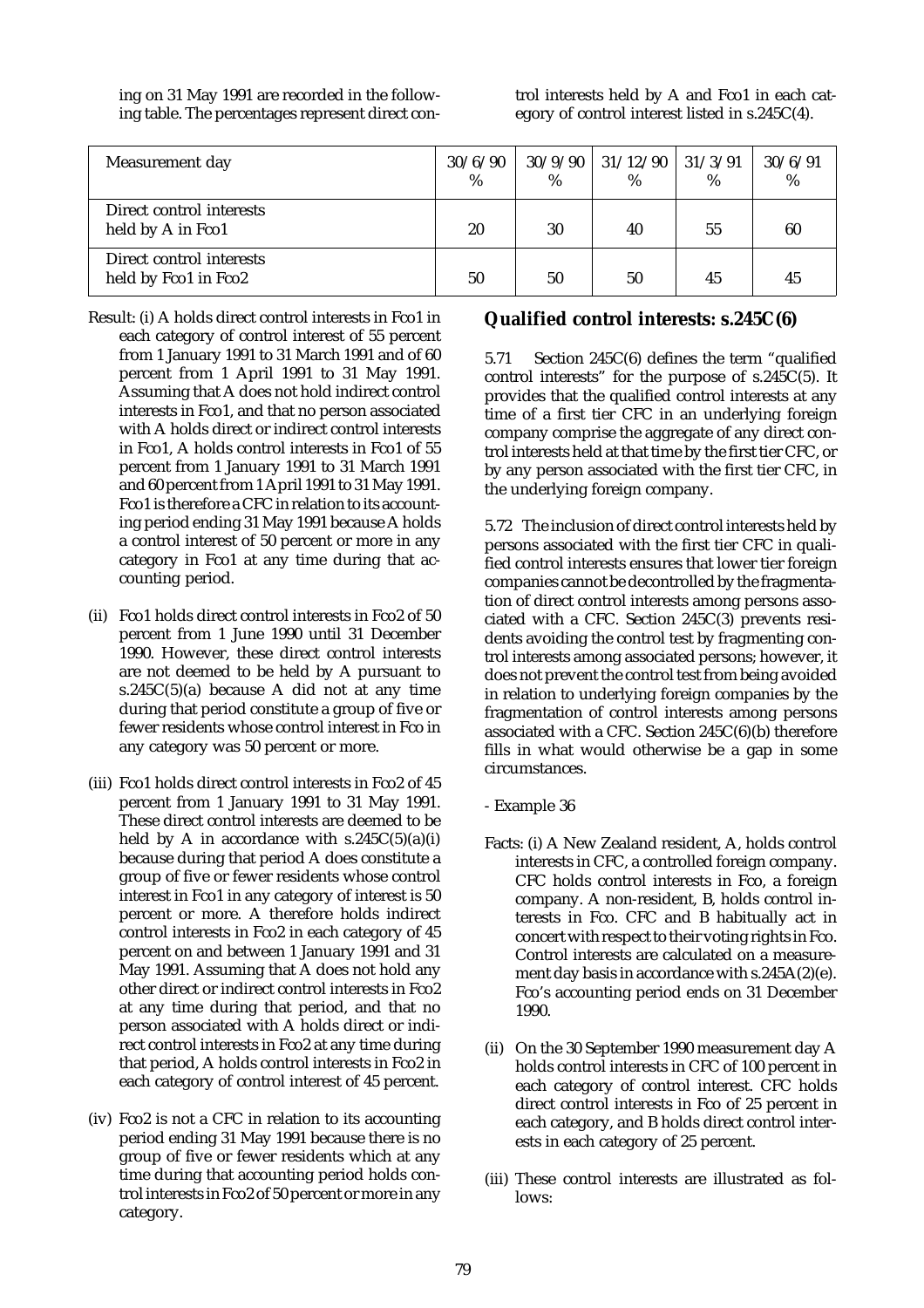

- Result: (i) CFC and B are associated in relation to the control interests held in the voting rights category by virtue of s.245B(j). Consequently, on the 30 September 1990 measurement day CFC holds qualified control interests in Fco of 25 percent in each category except the voting rights category and 50 percent in the voting rights category.
- (ii) The qualified control interests are deemed to be held by A by virtue of  $s.245C(5)(a)(i)$ . A holds a control interest in Fco of 50 percent in the voting rights category on the 30 September 1990 measurement day. Fco is therefore a CFC in relation to its accounting period ending on 31 December 1990.
- Example 37
- Facts: (i) NZco, a New Zealand resident company, holds control interests in CFC. CFC is a member of a partnership that holds control interests in Fco, a foreign company. The partnership is governed by foreign law and all of the partners are non-residents. NZco holds direct control interests in Fco. Control interests are calculated on a measurement day basis in accordance with s.245A(2)(e). Fco's accounting period ends on 31 December 1990.
- (ii) On the 30 June 1990 measurement day NZco holds control interests in CFC of 100 percent in each category of interest. NZco also holds control interests in Fco of 49 percent in each category of control interest. The partnership holds control interests in Fco of 51 percent in each category of control interest.
- (iii) The control interests are illustrated as follows:



- Result: (i) CFC does not hold any direct control interests in Fco on the 30 June 1990 measurement day. However, CFC is associated with the partnership by virtue of s.245B(f). Therefore, the direct control interests held by the partnership in Fco on the 30 June 1990 measurement day are qualified control interests held by CFC in Fco. These qualified control interests are deemed to be held by NZco by virtue of  $s.245C(5)(a)(i)$ .
- (ii) NZco therefore holds indirect control interests in Fco of 51 percent in each category of control interest and direct control interests of 49 percent in each category on the 30 June 1990 measurement day. Aggregating these amounts as required by s.245C(3), NZco holds control interests in Fco of 100 percent in each category of control interest on the 30 June 1990 measurement day. Fco is therefore a CFC in relation to its accounting period ending on 31 December 1990.

# **Double counting of control interests by virtue of associated persons rules: s.245C(7)**

5.73 Section 245C(7) provides that where the application of s.245B would result in the double counting of a direct control interest or an indirect control interest in relation to a group of five or fewer persons, that interest is counted only once in relation to that group.

5.74 The anti-double counting rule applies where double counting of a direct or indirect control interest would occur because of s.245B. Section 245B describes the circumstances in which persons are associated for the purposes of Part IVA of the Act. Section 245C(3) provides that the control interest of a person is calculated by aggregating direct and indirect control interests held by the person and direct and indirect control interests held by persons associated with the person. Section 245C(7) is therefore designed to overcome double counting of direct and indirect control interests that may arise by virtue of the aggregation of direct and indirect control interests held by associated persons.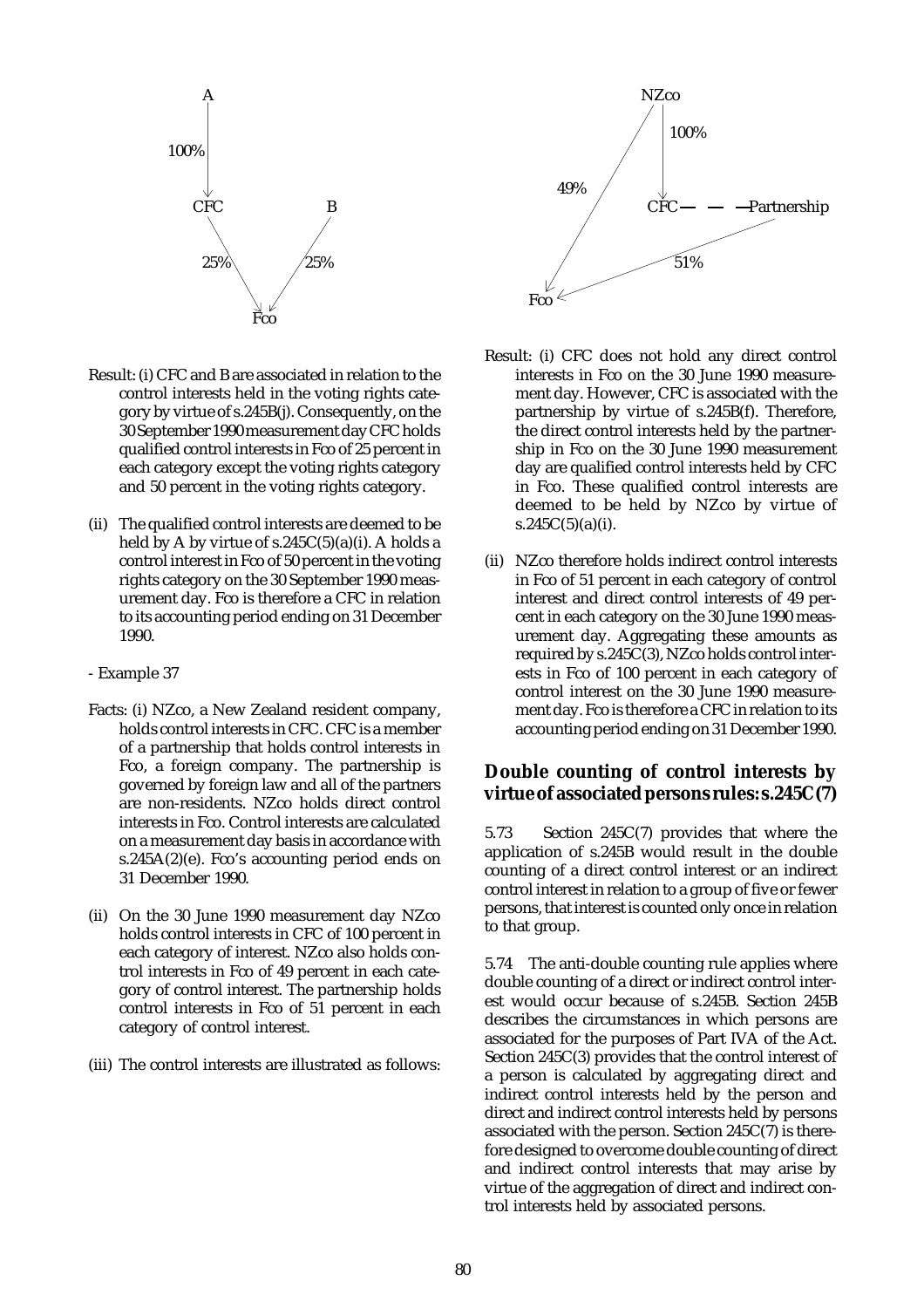5.75 Section 245C(7) applies only to prevent double counting of direct or indirect control interests in relation to one group of five or fewer residents. It does not prevent a direct or indirect control interest from being taken into account in relation to several different groups of residents.

5.76 Double counting can arise by virtue of the associated persons rules because the persons described in s.245B are each associated with the other. For example, if A and B are associated by virtue of s.245B, A is associated with B and B is associated with A. Therefore, in calculating the control interests of A and B in a foreign company A takes into account the control interests held by both A and B and B takes into account the control interests held by both B and A. Double counting of the control interests held by both A and B will occur if A and B are part of the same group of persons.

#### - Example 38

- Facts: (i) A, a New Zealand resident, holds shares in two New Zealand resident companies, NZco1 and NZco2. NZco1 and NZco2 each hold control interests in Fco, a foreign company. These control interests are calculated on a measurement day basis in accordance with s.245A(2)(e). The accounting period of Fco ends on 31 July 1991.
- (ii) On the 31 December 1990 measurement day the shares held by A in NZco1 and NZco2 constitute 100 percent of the paid-up and nominal capital of those companies. NZco1 and NZco2 each hold control interests in Fco of 12.5 percent in each category of control interest.
- (iii) These interests are illustrated as follows:



Result: (i) NZco1 and NZco2 are associated by virtue of s.245B(a). NZco1's control interests in Fco are therefore calculated by aggregating the direct control interests held by NZco1 and NZco2. On this basis NZco1 would hold control interests in Fco of 25 percent in each category on the 31 December 1990 measurement day. Similarly,

NZco2 would calculate its control interests by aggregating its own direct control interests with the direct control interests held by NZco1. NZco2 would therefore hold control interests in Fco of 25 percent in each category on the 31 December 1990 measurement day. Together, NZco1 and NZco2 would hold control interests in Fco of 50 percent in each category of control interest on the 31 December 1990 measurement day.

- (ii) There are two instances of double counting of direct control interests in this example. First, the 12.5 percent direct control interests held by NZco2 in Fco are counted once in calculating NZco1's control interests and a second time in calculating NZco2's control interests. Second, the 12.5 percent direct control interests held by NZco1 in Fco are counted once in calculating NZco1's control interests and again in calculating NZco2's control interests.
- (iii) Applying s.245C(7), the direct control interests held by NZco1 and NZco2 in Fco are counted only once in determining whether NZco1 and NZco2 constitute a group of five or fewer residents whose control interests in Fco in any category are 50 percent or more on the 31 December 1990 measurement day. The effect of this rule is that NZco1 and NZco2 are each deemed to hold control interests in Fco of only 12.5 percent on that measurement day. The aggregate control interests of NZco1 and NZco2 in each category are therefore only 25 percent. Consequently the interests held by NZco1 and NZco2 on the 31 December 1990 measurement day do not result in Fco being a CFC in relation to its accounting period ending on 31 July 1991.

5.77 In example 38 double counting occurred because the direct control interests held by NZco1 and NZco2 were deemed to be held by the other company and were aggregated with the control interests actually held by the other company. The effect of  $s.245C(7)$  on the facts was that the application of the associated persons rules was negated. However, those rules were negated only for the purpose of determining whether NZco1 and NZco2 constituted a group of five or fewer residents whose control interests in Fco in any category were 50 percent or more. The rules would not be negated for other purposes. For example, if three other residents, B, C, and D, each held control interests in Fco of 9 percent in each category, B, C, D, and NZco1 would constitute a group of five or fewer residents whose control interests in Fco was 50 percent or more: ie the aggregate 27 percent held by B, C, and D plus the 25 percent held by NZco1. Thus, s.245C(7) would not negate the application of the associated persons rules for the purpose of determining whether B, C, D and NZco1 constitute a group of five or fewer residents whose control interest in Fco in any cate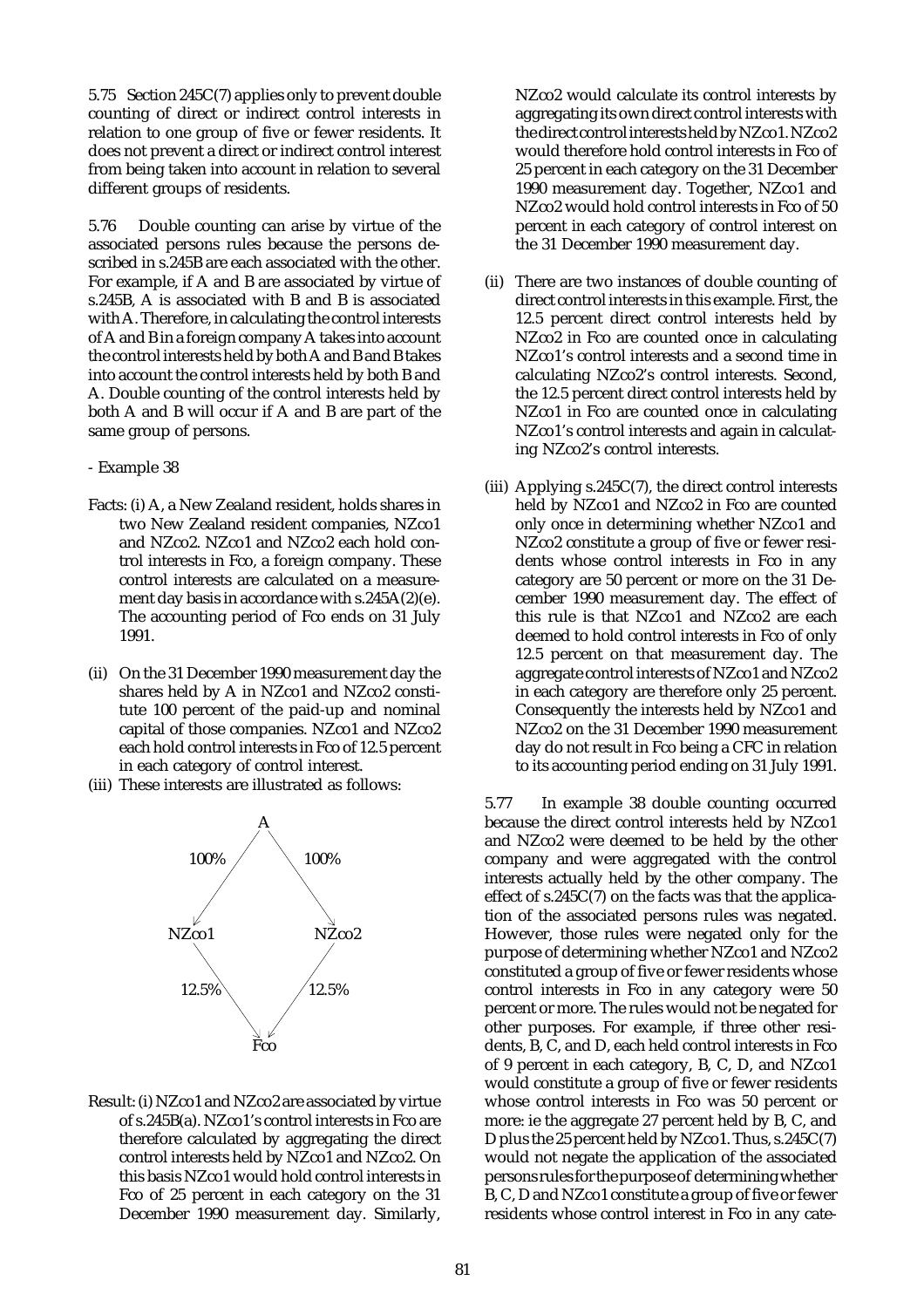gory is 50 percent or more.

5.78 As illustrated in example 38, the potential for double counting of direct or indirect control interests arises where two associated persons are resident in New Zealand. In these circumstances double counting is likely to occur whenever the resident associates are members of the same group for the purposes of determining whether any group of five or fewer residents holds control interests in a foreign company of 50 percent or more. Double counting is less likely to occur where a non-resident is associated with a resident. In these circumstances the nonresident cannot form part of a group of five or fewer residents holding control interests in a foreign company. Therefore, double counting cannot arise by virtue of the associated persons being members of the same group of five or fewer residents.

5.79 However, double counting of control interests held by non-resident associated persons may occur in two situations. The first is where more than one resident is associated with the non-resident. Double counting will occur only if the residents are part of the same group for the purposes of determining whether a foreign company is a CFC. For example, if two New Zealand residents, A and B, settle shares in a foreign company on non-resident trustees the trustees will be associated with both A and B by virtue of s.245B(i), assuming that the proviso to that subsection does not apply. The direct control interests held by the trustees in the foreign company by virtue of holding the settled shares would be taken into account in calculating the control interests of both A and B in the foreign company. If A and B were members of a group of five or fewer residents for the purpose of determining whether the foreign company was a CFC, double counting of the interests held by the trustees in the foreign company would occur. Section 245C(7) would apply to prevent such double counting.

5.80 The second situation where double counting of control interests held by a non-resident associated person might occur is where a resident is associated with a non-resident who is associated with a CFC in which the resident holds a control interest. Double counting would occur if the direct and indirect control interests held by the non-resident were deemed to be held by the resident through the associated persons rules and through the indirect control rules.

- Example 39
- Facts: (i) A New Zealand resident, A, holds control interests in CFC, a controlled foreign company. CFC settles an interest in a foreign company, Fco, on a trust with non-resident trustees. A held control interests in CFC of more than 10 percent in each category at the time CFC settled

the trust. Interests are calculated on a measurement day basis in accordance with s.245A(2)(e). Fco's accounting period ends on 31 March 1991.

(ii) On the 30 June 1990 measurement day A holds control interests in CFC of 60 percent in each category and the trustees hold control interests in Fco of 25 percent in each category. These interests are illustrated as follows:



- Result: (i) CFC and the trustees are associated by virtue of s.245B(i), assuming that the proviso to that subsection does not apply. The direct control interests held by the trustees in Fco therefore constitute qualified control interests which, in accordance with s.245C(5), are deemed to be held by persons holding a control interest in CFC. Assuming that no other residents hold control interests in CFC, s.245C(5)(a)(i) would apply and A would be deemed to hold indirect control interests of 25 percent in Fco on the 30 June 1990 measurement day.
- (ii) A and the trustees are associated because A is a settlor of the trust by virtue of s.226(4). In terms of that provision, where a CFC settles a trust any person who holds a control interest in the CFC of 10 percent or more in any category of control interest at the time of settlement is a settlor of the trust. Therefore, pursuant to s.245C(3)(b) the direct control interests held by the trustees in Fco are taken into account in calculating A's control interests in Fco on the 30 June 1990 measurement day.
- (iii) The 25 percent direct control interests held by the trustees would therefore be taken into account twice in calculating A's control interests in Fco on the 30 June 1990 measurement day. This would mean that A would hold control interests in Fco in each category of 50 percent on that measurement day, although the trustees hold control interests in Fco of only 25 percent on that day. By s.245C(7), the direct control interests held by the trustees in Fco are counted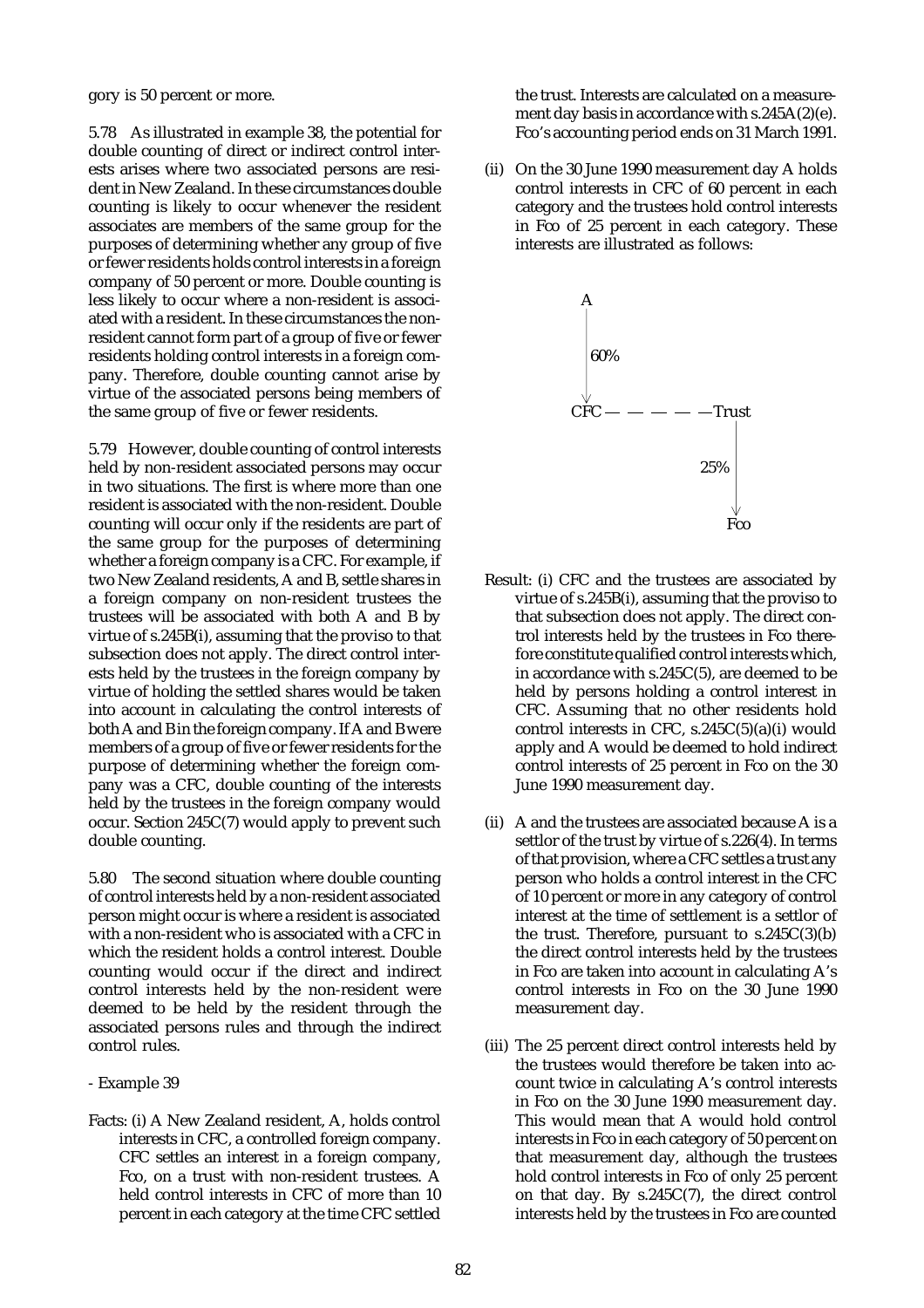only once by A in determining whether A holds control interests of 50 percent or more in Fco. A therefore holds control interests of 25 percent in Fco in each category of control interest. Consequently, Fco is not a CFC in relation to its accounting period ending on 31 March 1991 by virtue of the control interests held by A in Fco on the 30 June 1990 measurement day.

# **Double counting of control interests occuring because entitlements to acquire interests taken into account: s.245C(8)**

5.81 Section 245C(8) contains an anti-double counting rule that applies where any of the interests listed in s.245C(4) would be counted more than once because one person holds any of those interests and another person is entitled to acquire them. Section 245C(8) provides that in these circumstances the interest in question is counted only once.

5.82 Direct and indirect control interests are calculated by taking into account interests that a person, including a CFC, holds or is entitled to acquire. Double counting of the interests listed in s.245C(4) could therefore occur where a person who holds a listed interest and a person who is entitled to acquire that interest are members of the same group of five or fewer persons. If such double counting does occur, s.245C(8) provides that the interest is counted only once in relation to that group.

### - Example 40

- Facts: (i) A and B are resident in New Zealand. B holds shares in Fco, a foreign company. A holds an option to acquire those shares. A and B calculate their control interests in Fco on a measurement day basis. On the 30 June 1990 measurement day B's shares constitute 25 percent of the paid up and nominal capital of Fco. They also carry 25 percent of the voting rights of Fco and entitle B to a distribution of 25 percent of the income and assets of Fco.
- (ii) On the 30 June 1990 measurement day another New Zealand resident, C, holds direct control interests in Fco of 30 percent in each category of control interest.
- Result: (i) B holds control interests in Fco of 25 percent in each category of control interest by virtue of B's shareholding in Fco. In terms of s.245 $A(2)(b)$ . A is entitled to acquire the interests held by B because A has an option to acquire them. Therefore, A holds control interests in Fco of 25 percent in each category of control interest. C also holds control interests in Fco of 30 percent in each category of control interest.
- (ii) A and B would constitute a group of five or fewer residents whose aggregate control interests in Fco in any category are 50 percent or more on the 30 June 1990 measurement day because their control interests in each category aggregate to 50 percent on that day. However, double counting occurs because the interests held by B are taken into account in calculating A's and B's control interests. By s.245C(8), the interests held by B are counted only once in determining whether A and B constitute a group of five or fewer residents with a control interest of 50 percent or more in any category. A and B therefore hold aggregate control interests in Fco of 25 percent in each category.
- (iii) A and B do not constitute a group of five or fewer residents whose control interest in Fco in any category is 50 percent or more. However, the aggregate control interest of A and C in each category is 55 percent and the aggregate control interest of B and C in each category is 55 percent. No double counting arises in relation to these two groups because the interests are taken into account once in relation to the B and C group by virtue of B holding the interests, and once in relation to the A and C group by virtue of A being entitled to acquire the interests. Section 245C(8) does not apply in these circumstances.

# **Arrangements to decontrol foreign companies: s.245C(9)**

5.83 Section 245C(9) contains an anti-avoidance rule that applies where two or more New Zealand residents enter into an arrangement in relation to a foreign company whereby control interests in the foreign company are held by another person and the purpose, or a purpose, of the arrangement is to prevent the foreign company from being a CFC. In these circumstances, the control interests subject to the arrangement are deemed to be held equally by the persons resident in New Zealand who entered into the arrangement.

5.84 Several features of the legislation are designed to prevent avoidance of the control test set out in s.245C(1). These are:

- (a) control interests are separately calculated in relation to five categories of control interest;
- (b) interests held by nominees are deemed to be held by the person for whom the nominee acts;
- (c) interests held by associated persons are aggregated;
- (d) entitlements to acquire or to require the extinguishment or cancellation of interests are taken into account;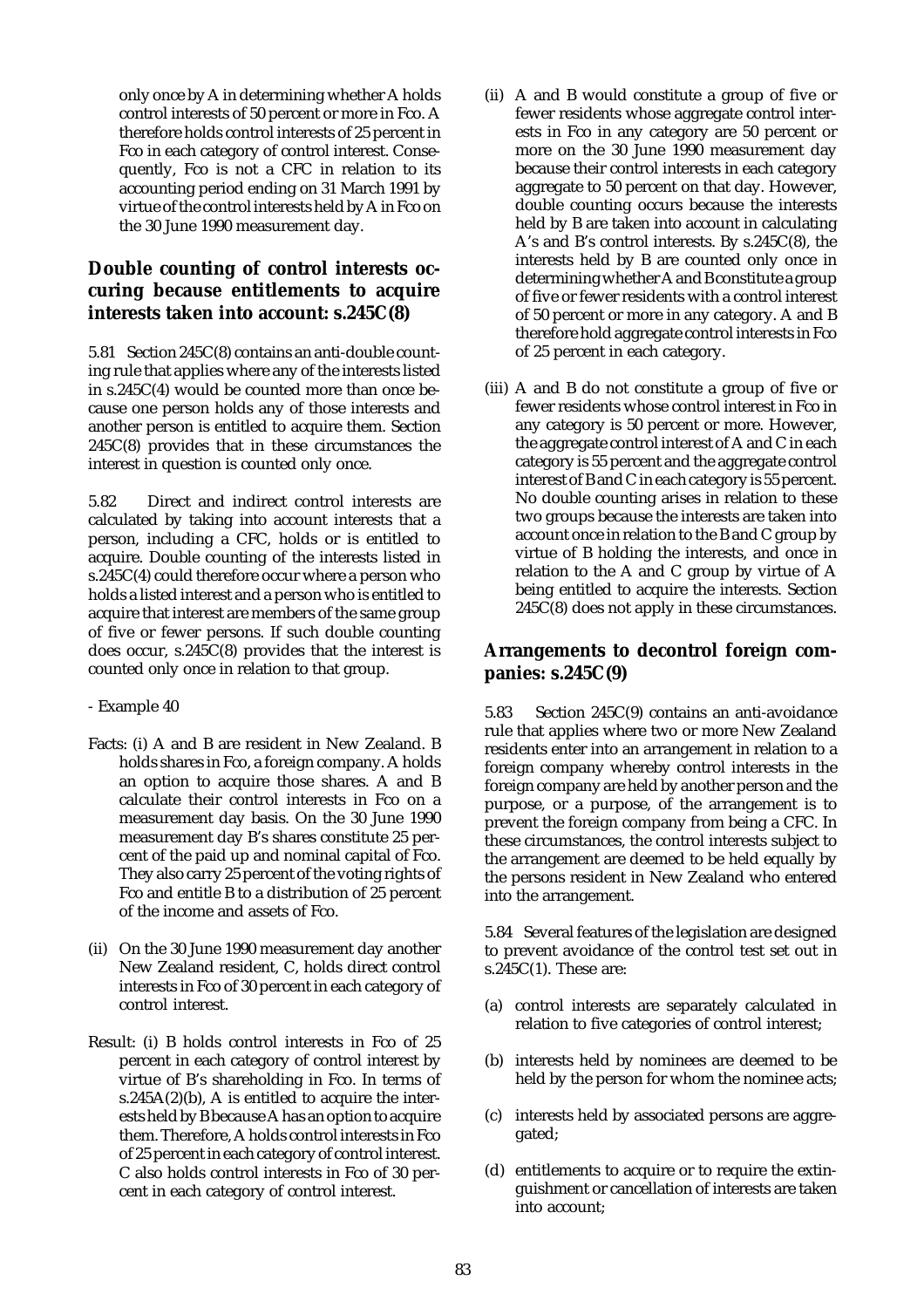- (e) interests held by a CFC in another foreign company are deemed to be held by persons who hold an interest in the CFC on a basis that reduces opportunities for diluting such interests; and
- (f) interests held by persons associated with a CFC in another foreign company are aggregated with interests held by the CFC in the foreign company for the purpose of calculating indirect control interests to ensure that lower tier CFCs

cannot be decontrolled by fragmenting control interests held by a CFC.

5.85 Section 245C(9) buttresses these rules by ensuring that arrangements between residents to have interests held by other persons are not effective to defeat the control test where the purpose, or a purpose, of the arrangement is to prevent the company from being a CFC. An additional buttress is provided by s.99 of the Income Tax Act. Inland Revenue's policy on the application of s.99 is set out in Tax Information Bulletin No.8.

# PART 6: CALCULATION OF INCOME INTERESTS

# **Overview**

6.1 Section 245D sets out the rules for calculating income interests in CFCs. Income interests are relevant in determining the amount of the income or losses of a CFC that are attributed to persons who hold interests in the CFC. Income interests are also relevant in determining the foreign tax credits that a person is entitled to claim against New Zealand tax payable on income attributed from a CFC.

6.2 In outline, s.245D(1) provides that a person's income interest in a CFC is calculated by aggregating the person's direct income interest in the CFC with any indirect income interests held by the person in the CFC. Direct income interests are calculated in accordance with s.245D(2) and indirect income interests are calculated in accordance with s.245D(3). Section 245D(4) sets out the situations in which entitlements to acquire interests in a CFC are taken into account in calculating income interests. Section 245D(5) provides the method for calculating income interests where the income interest of a person varies during the accounting period of a CFC. Section 245D(6) provides that any person who becomes or ceases to be resident in New Zealand is treated as not holding an income interest on any measurement day when the person was not resident in New Zealand.

# **Comparison of income interests and control interests**

6.3 The same categories of interest are taken into account in calculating income interests and control interests. In both cases the interests taken into account are paid-up capital, nominal capital, voting rights, entitlements to distributions of income and entitlements to distributions of assets. However, income interests differ from control interests in the following respects:

(a) A person may have control interests in each category of control interest. However, income interests are calculated as the highest of the interests that a person holds in the listed categories of interest.

- (b) Interests held by nominees are taken into account in calculating a person's income interest but interests held by associated persons are generally ignored. Income interests held by associated persons are only relevant in determining whether a person holds an income interest of 10 percent or greater in a CFC, and is therefore required to attribute income or losses from the CFC.
- (c) Entitlements to acquire interests in a CFC are not taken into account in calculating income interests except in the circumstances specified in s.245D(4).
- (d) Indirect income interests are calculated by multiplying the direct income interest held by a person in a first tier CFC by direct income interests held by the first tier CFC in lower tier CFCs, and so on down any chain of CFCs. This differs from the calculation of indirect control interests where direct control interests held by a first tier CFC in an underlying foreign company are allocated in full to groups of five or fewer residents who hold a control interest in the first tier CFC of 50 percent or more in any category.
- (e) Interests held by persons associated with a CFC are not taken into account in calculating the indirect income interest held by a person in a lower tier CFC. Such interests are taken into account in calculating indirect control interests as "qualified control interests" that are allocated to groups of five or fewer residents holding a control interest in the first tier CFC.
- (f) Control interests are calculated at a particular point in time and a foreign company is a CFC in relation to an accounting period if the control test is satisfied at any time during the period.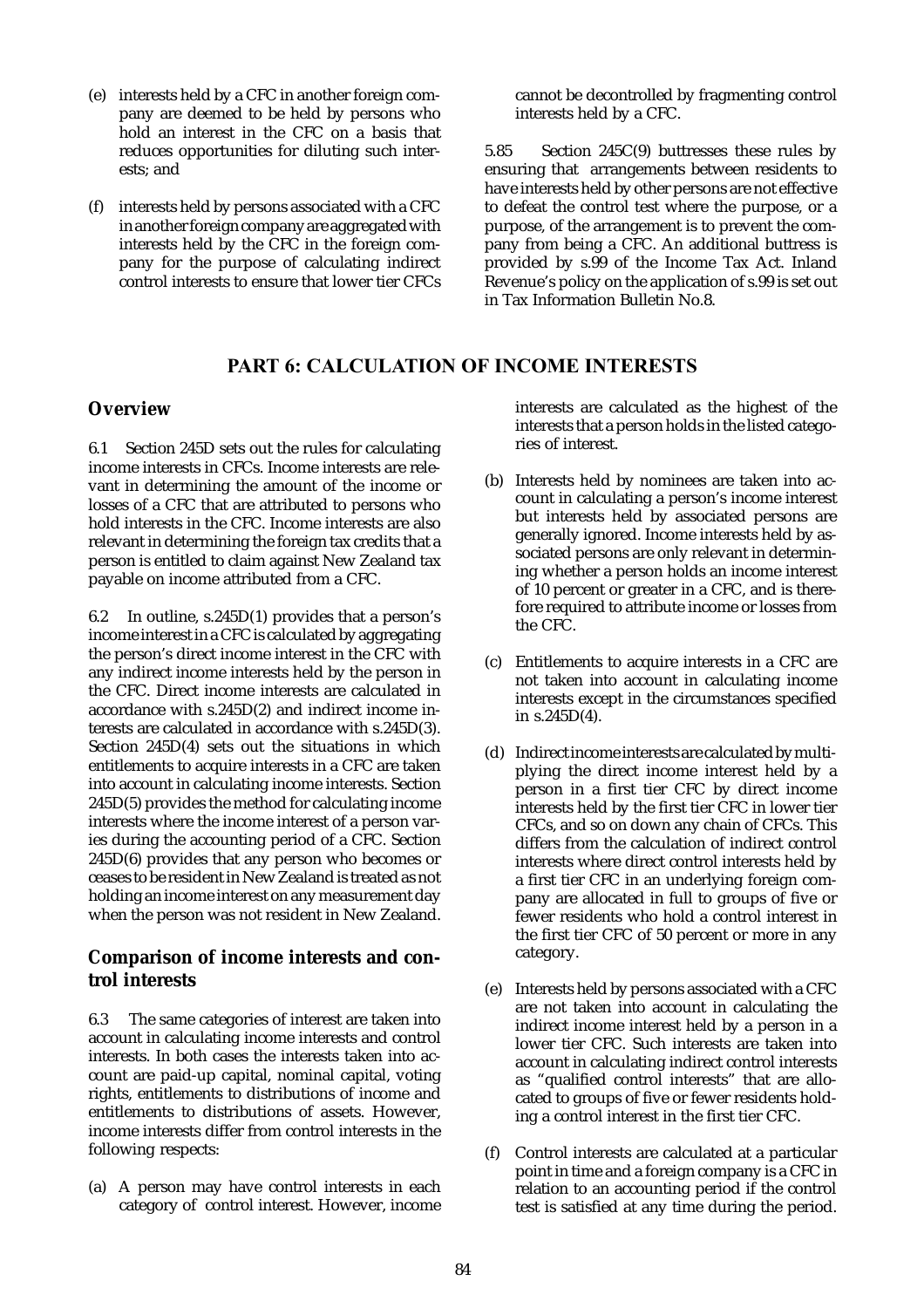Income interests are also calculated at particular points in time (either on measurement days or daily) and if there is any variation in a person's income interest during an accounting period of a CFC the income interest for the accounting period is calculated by an averaging process set out in s.245D(5).

6.4 Interests held by associated persons are not taken into account in calculating income interests because a taxpayer does not have a beneficial interest in the income of an associated person. However, interests held by associated persons are aggregated in calculating control interests because a relationship with an associated person enables a taxpayer to increase his or her control of a company, although not necessarily his or her income.

6.5 The circumstances in which entitlements to acquire interests in a CFC are taken into account in calculating income interests are narrower than those in which such entitlements are taken into account in calculating control interests. This is because another resident may hold the interest to be acquired and that resident may be assessable on the income derived in respect of that interest. Also, the entitlements may not be exercised and may therefore represent only the potential to gain access to income. This may be the case where the amount payable to exercise the entitlement exceeds the market value of the interest to be acquired. In these cases entitlements to acquire interests are not taken into account in calculating income interests because the failure to exercise the entitlement is based on the value of the interest rather than on any intention to defer tax on income derived by the CFC. In other cases entitlements may be used to defer tax on income derived by a CFC. In these other cases, listed in s.245D(4), entitlements to acquire interests are taken into account in calculating income interests.

6.6 Indirect control interests are calculated by allocating all of the direct control interests held by a CFC, and by persons associated with a CFC, in an underlying foreign company to groups of residents holding control interests in the CFC. This treatment is not appropriate in calculating indirect income interests because although a group of persons may control a CFC they are not necessarily entitled to all of its income. For example, if a group of persons holds control interests in a CFC in each category of 60 percent they will be entitled to 60 percent of its income, not 100 percent. Therefore, to ensure that only the proportionate share of a CFC's income is attributed to persons holding an income interest in it, indirect income interests are calculated by multiplying the direct income interest held by a person in a first tier CFC by the direct income interest held by the first tier CFC in an underlying CFC. This multiplicative process is repeated down a chain of CFCs.

6.7 In calculating indirect control interests qualified control interests held by a first tier CFC in an underlying foreign company are allocated to a group of five or fewer residents holding control interests in the first tier CFC in accordance with the rules in s.245C(5). The effect of those rules is that persons holding control interests in the first tier CFC may not hold indirect control interests in the underlying foreign company because they do not form part of the the group of residents to whom the qualified control interests are allocated under s.245C(5). However, a person may have an indirect income interest in a CFC without holding a control interest in that CFC. Indirect income interests are calculated independently from indirect control interests.

# **Definition of income interest: s.245D(1)**

# **Definitio**n

6.8 Section 245D(1) provides that the income interest of a person in a CFC at any time is calculated by aggregating any direct and indirect income interests held by the person in the CFC at that time.

### **Calculation on measurement day or daily basi**s

6.9 Section 245D(1) applies subject to  $s.245A(2)(e)$ and s.245E. Section 245A(2)(e) provides that if a person holds an income interest on a measurement day the person is deemed to hold the same income interest from the preceding measurement day until and including the measurement day on which the person holds the income interest. Similarly, if a person does not hold an income interest in a CFC on a measurement day the person is deemed not to hold an income interest from the preceding measurement day until the measurement day on which the person does not hold an income interest. In terms of the proviso to s.245A(2)(e), a person may elect not to apply  $s.245A(2)(e)$ . If an election is made the elector's income interest in the CFC in respect of which the election was made is calculated on a daily basis. Section 245A(2)(e) is discussed in Part 3 of this bulletin.

6.10 If the income interest in a CFC of a person who calculates income interests on measurement days is the same on each measurement day on which income interests are calculated in relation to the accounting period of the CFC, the income interest held on any one of those days will effectively by the income interest held by the person for the accounting period. If the person holds a different income interest on different measurement days the income interest for the accounting period is calculated in accordance with the formula set out in s.245D(5). The measurement days that are relevant in calculating an income interest in relation to an accounting period are not only those falling within the CFC's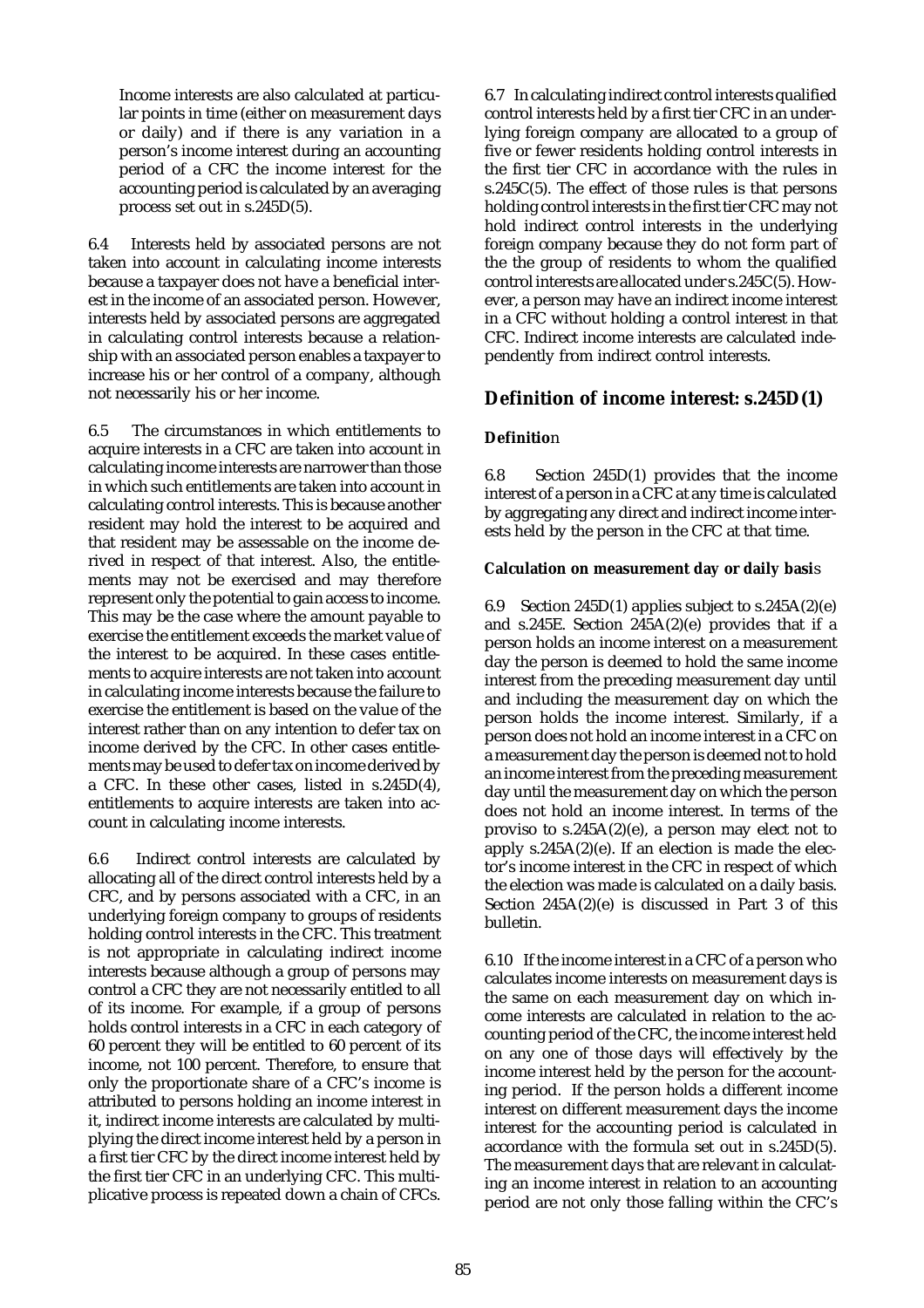accounting period. For example, if the accounting period of a CFC ends on 31 October 1990 the income interest held by the person on the 31 December 1990 measurement day will determine the income interest held by the person from 1 October 1990 to 31 October 1990.

6.11 If a person elects not to calculate an income interest in a CFC on a measurement day basis it is necessary to calculate the income interest on each day falling within the accounting period of the CFC in relation to which the income interest is calculated. If the income interest varies during the accounting period the income interest for the period is calculated in accordance with the formula in s.245D(5).

6.12 Section 245D(1) applies subject to s.245E. That section, discussed in Part 7 of this bulletin, is designed to reduce opportunities for manipulating control interests or income interests around measurement days. The reference to s.245E in s.245D(1) makes it clear that where s.245E has been applied to determine the income interest held by a person in a CFC on a measurement day, the interest that is taken into account in calculating the person's income interest under s.245D(1) will be the interest that the person is deemed to hold by virtue of s.245E.

#### **Aggregation of direct and indirect income interest**s

6.13 Section 245D(1) provides that an income interest of a person in a CFC at any time is calculated by aggregating any direct income interest and any indirect income interest or interests held by the person at that time in the CFC. The reference to a direct income "interest" and to indirect income "interests" is because although a person may have only one direct income interest it is possible to hold more than one indirect income interest by virtue of holding indirect income interests in a CFC through several interposed CFCs.

- Example 41
- Facts: (i) A New Zealand resident, A, holds a direct income interest in two controlled foreign companies, CFC1 and CFC2. CFC2 holds a direct income interest in CFC1. Another New Zealand resident, B, holds a direct income interest in CFC2. A and B calculate income interests in both companies on a measurement day basis.
- (ii) On the 30 September 1990 measurement day A holds a direct income interest of 10 percent in CFC1 and a direct income interest of 50 percent in CFC2. B holds a direct income interest of 50 percent in CFC2. CFC2 holds a direct income interest of 40 percent in CFC1. These interests are represented as follows:



- Result: (i) A has an indirect income interest in CFC1 by virtue of holding a direct income interest in CFC2 and CFC2 holding a direct income interest in CFC1. This income interest is calculated as 50% x 40% = 20%. A holds a direct income interest in CFC1 of 10 percent. A's income interest in CFC1 on the 30 September 1990 measurement day is the aggregate of A's direct and indirect income interest in that company: ie 20%  $+ 10\% = 30\%$
- (ii) A holds a direct income interest in CFC2 of 50 percent. A does not hold an indirect income interest in CFC2. Therefore, A's income interest in CFC2 is 50 percent.
- (iii) B holds an indirect income interest in CFC1 by virtue of holding a direct income interest in CFC2 and CFC2 holding a direct income interest in CFC1. This indirect income interest is calculated as  $50\%$  x  $40\%$  =  $20\%$ . B does not hold a direct income interest in CFC1. Therefore, B has an income interest of 20 percent in CFC1. B holds a direct income interest of 50 percent in CFC2 but no indirect income interests. B therefore has an income interest of 50 percent in CFC2.
- (iv) The income interests in this example are calculated in relation to the 30 September 1990 measurement day. The income interests for the accounting periods of the CFCs in relation to which the 30 September 1990 measurement day calculation is made may differ from the income interests held by A and B on that measurement day. This will be the case if A and B hold different income interests on other measurement days on which calculations of income interests are made in respect of the CFCs' accounting periods. In these circumstances, the income interests held by A and B for the accounting periods would be determined in accordance with the formula in s.245D(5).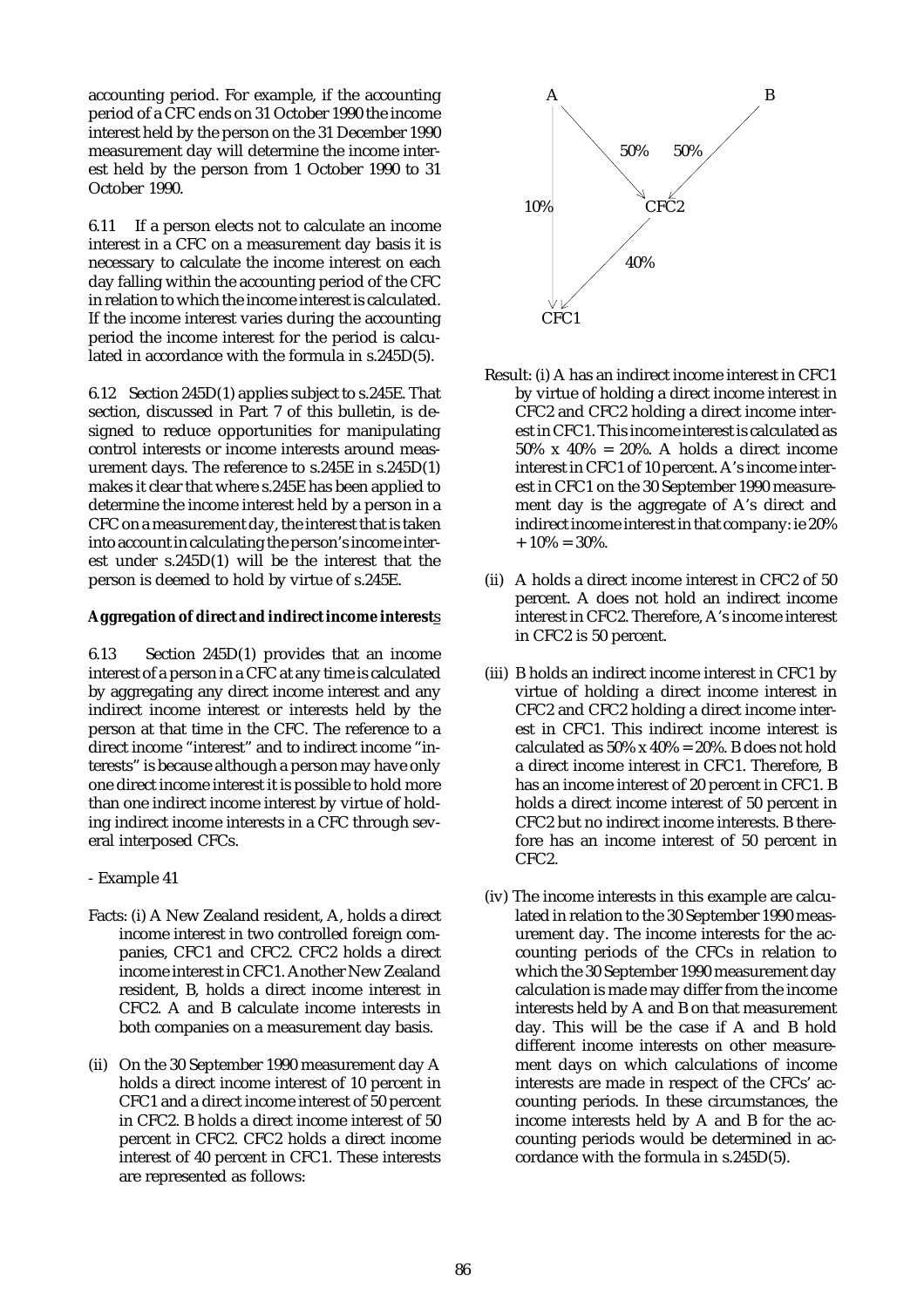# **Direct income interest definition: s.245D(2)**

6.14 Section 245D(2) provides that a person has a direct income interest in a CFC at any time equal to the highest percentage of the five following interests that the person holds at that time:

- (a) the percentage of the total paid-up capital of the CFC;
- (b) the percentage of the nominal capital of the CFC;
- (c) the percentage of the total rights to vote or participate in decision making concerning the distributions to be made by the CFC, the constitution of the CFC, any variation in the capital of the CFC, or the appointment or election of directors of the CFC;
- (d) the percentage of the income of the CFC for the accounting period in which the income interest is calculated which the person would be entitled to receive or have dealt with in that person's interest or on that person's behalf if that income were distributed on the last day of the accounting period and the person's entitlement to income were the same at all other times during the accounting period;
- (e) the percentage of the value of the net assets of the CFC which the person would be entitled to receive or have dealt with in that person's interest or on that person's behalf in the event of a distribution of all of the CFC's assets at that time.

6.15 These interests are the same as those taken into account in calculating direct control interests. However, a person holds only one direct income interest in a CFC. That income interest is calculated as the highest of the percentages of the listed interests held by the person in the CFC. The listed interests are discussed at paragraphs 3.31 to 3.49 of this bulletin in the context of the rules governing the calculation of direct control interests.

- Example 42
- Facts: (i) Three New Zealand residents, A, B and C, hold income interests in CFC, a controlled foreign company. These income interests are calculated on a measurement day basis in accordance with  $s.245A(2)(e)$ .
- (ii) On the 30 June 1990 measurement day CFC has nominal capital of \$1 million divided into one million \$1 shares. 500,000 of these shares have been issued. The issued shares are fully paid up. A holds 300,000 of the issued shares, B holds 150,000 and C holds 50,000. The shares held by

C are non-voting preference shares. The shares held by A and B entitle them to 67 percent and 33 percent of the voting rights in relation to CFC respectively. The shares held by A, B and C entitle them respectively to a distribution of 57 percent, 28 percent and 15 percent of the income and of the net assets of CFC.

Result: (i) The percentage interest held by A, B, and C in each category of interest is:

| Category of interest    | Holder of interest |      |      |
|-------------------------|--------------------|------|------|
|                         | A                  | В    | C    |
|                         | %                  | $\%$ | $\%$ |
| Paid-up capital         | 60                 | 30   | 10   |
| Nominal capital         | 30                 | 15   | 5    |
| Voting rights           | 67                 | 33   |      |
| Rights to income        | 57                 | 28   | 15   |
| <b>Rights to assets</b> | 57                 | 28   | 15   |

- (ii) The direct income interest of A, B, and C is calculated as the highest of the interests held in the five categories. Therefore, A has a direct income interest in CFC of 67 percent, B has a direct income interest of 33 percent, and C has a direct income interest of 15 percent.
- (iii) The result is that New Zealand residents hold income interests of more than 100 percent: ie  $67\% + 33\% + 15\% = 115\%.$  Section 245H may apply in these circumstances to reduce the aggregate income interests of A, B and C to 100 percent. That section is discussed in Part 10 of this bulletin.

# **Indirect income interests**

6.16 Section 245D(3) provides that where a person has a direct income interest in a CFC, referred to as a first tier CFC, at any time and that first tier CFC has a direct income interest in another CFC, referred to as an underlying CFC, the person has an indirect income interest in the underlying CFC. This indirect income interest is calculated by multiplying the income interest of the person in the first tier CFC by the income interest of the first tier CFC in the underlying CFC. Where there are two or more CFCs interposed between the person and the underlying CFC the indirect income interest of the person in the underlying CFC is calculated by multiplying the direct income interests of each interposed CFC in each chain of CFCs.

- Example 43
- Facts: Four New Zealand residents, A, B, C and D, hold income interests in CFC1, a controlled foreign company. These interests are calculated on measurement days in accordance with s.245A(2)(e). On the 30 June 1990 measurement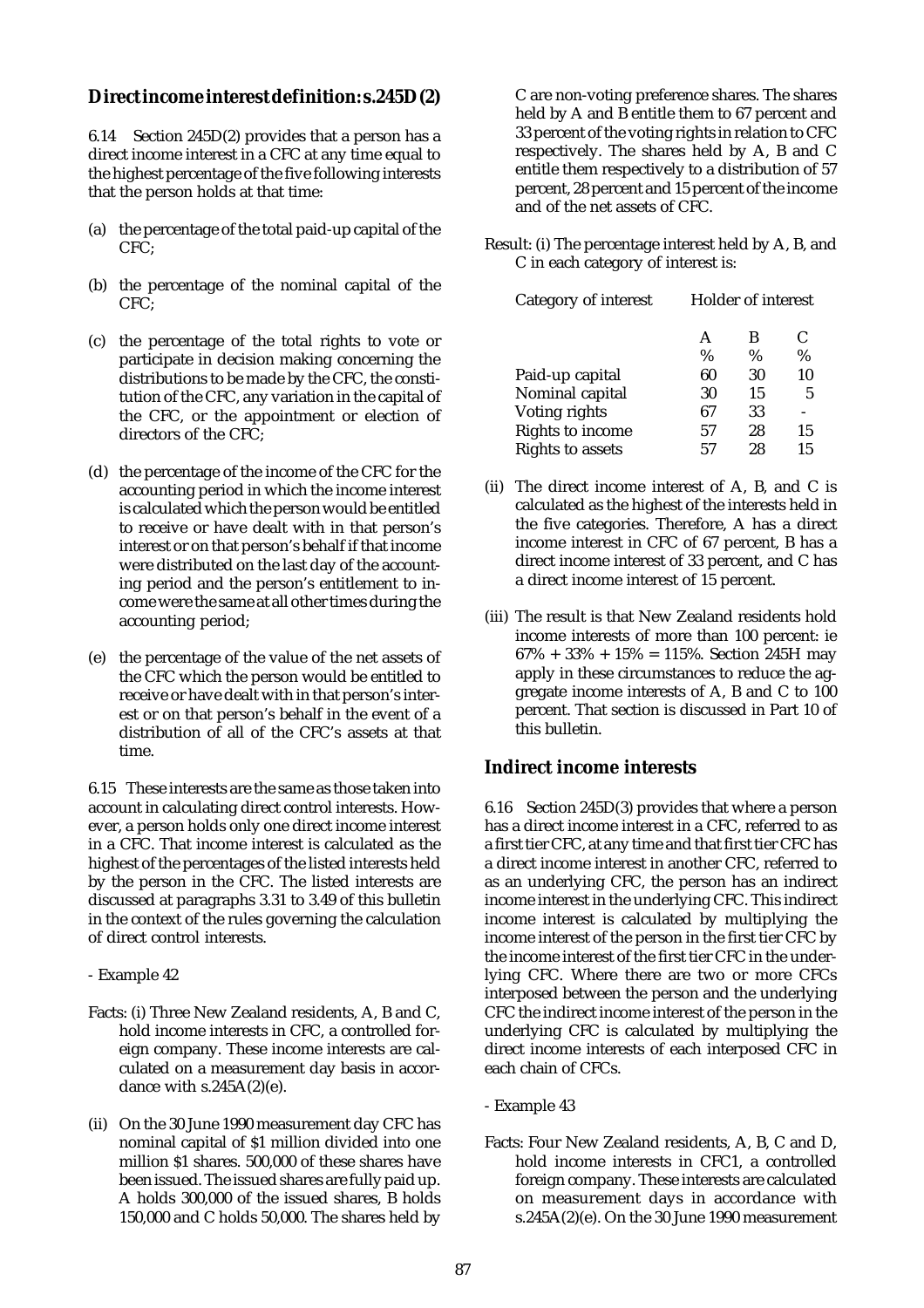day A and B each hold a direct income interest of 30 percent in CFC1 and C and D each hold a direct income interest of 10 percent. CFC1 holds a direct income interest of 52 percent in another controlled foreign company, CFC2. CFC2's accounting period ends on 31 July 1990. The facts are illustrated as follows:



- Result: (i) A, B, C and D each have an indirect income interest in CFC2. This is calculated by multiplying their direct income interest in CFC1 by the direct income interest held by CFC1 in CFC2. The indirect income interests are:
	- A:  $30\% \times 52\% = 15.6\%$
	- B:  $30\% \times 52\% = 15.6\%$
	- C:  $10\% \times 52\% = 5.2\%$
	- D:  $10\% \times 52\% = 5.2\%$

Assuming that A, B, C and D do not hold direct income interests or other indirect income interests in CFC2, these indirect income interests constitute the income interests held in CFC2.

- (ii) The facts in this example are largely the same as those in Example 31. That example is concerned with the calculation of indirect control interests. It is concluded in Example 31 that by virtue of s.245C(5) the 52 percent direct control interests held by CFC1 in CFC2 (referred to as Fco in Example 31) are deemed to be held by A and B. A and B therefore hold indirect control interests in CFC2 but C and D do not. However, although C and D do not hold indirect control interests in CFC2 they do hold indirect income interests in that company.
- (iii) The income interests calculated in para (i) are the income interests held on the 30 June 1990 measurement day. If the income interests are

the same for other measurement days that are relevant in calculating income interests for the accounting period of CFC2 ending on 31 July 1990, the income interests calculated in para (i) will be the income interests of A, B, C and D for that accounting period. If the income interests recorded on the relevant measurement days for the accounting period vary, the income interests for the period will be calculated according to the formula in s.245D(5).

- Example 44
- Facts: (i) Two New Zealand residents, A and B, hold direct income interests in CFC1, a controlled foreign company. CFC1 holds a direct income interest in another controlled foreign company, CFC2, and CFC2 holds a direct income interest in another controlled foreign company, CFC3. CFC1 also holds a direct income interest in CFC3. Income interests are calculated on a measurement day basis.
- (ii) On the 30 September 1990 measurement day A holds a direct income interest of 60 percent in CFC1 and B holds a direct income interest of 40 percent in CFC1. CFC1 holds a direct income interest of 60 percent in CFC2 and 30 percent in CFC3. CFC2 holds a direct income interest of 70 percent in CFC3. These interests are illustrated as follows:



- Result: (i) The indirect income interests of A and B in CFC2 are calculated as:
	- A:  $60\% \times 60\% = 36\%$
	- B:  $40\% \times 60\% = 24\%$
- (ii) A and B have indirect income interests in CFC3 by virtue of the direct income interests held by CFC1 and CFC2 in CFC3. These indirect income interests, and the income interests held by A and B in the CFC3, are calculated as follows: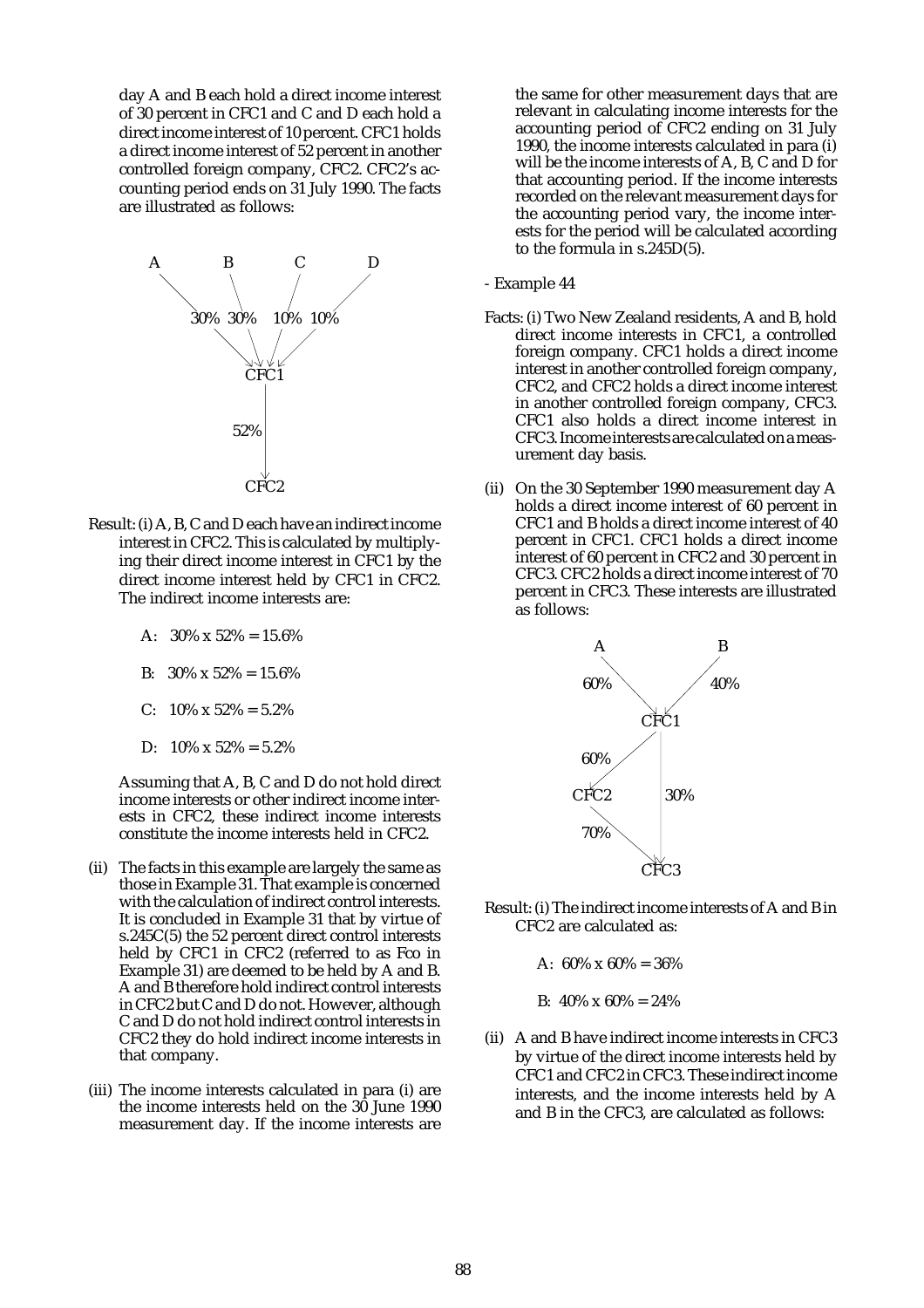| Interest                                                                                                                           | Calculation of income interest |                     |  |
|------------------------------------------------------------------------------------------------------------------------------------|--------------------------------|---------------------|--|
|                                                                                                                                    | A<br>$\%$                      | B<br>$\%$           |  |
| Indirect interest held<br>by virtue of CFC1's<br>direct income interest<br>in CFC2 and CFC2's<br>direct income interest<br>in CFC3 | $25^{(1)}$                     | 16.8 <sup>(2)</sup> |  |
| Indirect interest held<br>by virtue of CFC1's<br>direct income interest<br>in CFC3                                                 | $18^{(3)}$                     | 12 <sup>(4)</sup>   |  |
| Income interest in<br>CFC3 <sup>(5)</sup>                                                                                          | 43                             | 28.8                |  |
| <b>NOTES:</b> (1) 60% x 60% x 70% = 25%                                                                                            |                                |                     |  |

(2)  $40\% \times 60\% \times 70\% = 16.8\%$ (3)  $60\% \times 30\% = 18\%$  $(4)$  40% x 30% = 12%

(5) The aggregate of the two indirect income interests held by A and B.

(iii) The income interests calculated in paragraph (ii) are the income interests held by A and B on the 30 September 1990 measurement day. Income interests will also be calculated on other measurement days for the purpose of establishing the income interest of A and B in the three CFCs for the relevant accounting periods of those companies. If the income interests recorded on those measurement days differ, the income interests in relation to the accounting periods will be calculated in accordance with  $s.245D(5)$ .

6.17 Indirect income interests are calculated by multiplying direct income interests held in each CFC in a chain of CFCs. Direct income interests are calculated as the highest percentage of the things listed in s.245D(2) held by a person at a particular time. Therefore, indirect income interests are calculated by multiplying the highest percentage of the listed things held directly in each CFC in a chain of CFCs. For example, assume that a resident holds 20 percent of the voting rights of a CFC and 10 percent of the paid-up capital, nominal capital, and rights to distributions of income and assets of the CFC. Assume also that the CFC holds 20 percent of the voting rights in another CFC and 60 percent of the interests in the other listed categories. In these circumstances, the resident holds a direct income interest in the CFC of 20 percent and the CFC holds a direct income interest of 60 percent in the other CFC. The resident's indirect income interest in the other CFC is calculated as  $20\% \times 60\% = 12\%$ .

# **Calculation of income interests where the control test is not satisfied at all times during the accounting period**

6.18 Income interests are calculated in respect of a foreign company for an accounting period where the

foreign company is a CFC for the accounting period. Income interests are calculated on measurement days or on a daily basis. Where an income interest varies over an accounting period, the income interest for the period is calculated in accordance with the formula in s.245D(5). Direct income interests are calculated as the highest of the things listed in s.245D(2) held by a person at a particular time. A person will have a direct income interest in a CFC at a particular time whether or not the control test is satisfied in relation to the CFC at that time. That is, if a foreign company is a CFC at any time during an accounting period it is a CFC in relation to that period and a person holding an interest will have an income interest in the CFC at the other times when income interests are measured in relation to that period although the control interest is not satisfied at those other times.

6.19 For example, if the accounting period of a foreign company ends on 31 July 1990 and five or fewer residents hold control interests in the company of 50 percent or more on the 30 June 1990 measurement day, residents holding an interest in the company will be required to calculate direct income interests in the company on other measurement days falling within the period even if the control test is not satisfied on those days. The income interests thus calculated will be averaged under the formula contained in s.245D(5).

6.20 In the case of indirect income interests calculated under s.245D(3), a person will not have an indirect income interest in an underlying CFC at a particular point in time unless the control test is satisfied in relation to the underlying CFC at that time. This follows from the language in s.245D(3) that the underlying foreign company must "at that time" be a CFC. If the control test is not satisfied in relation to the underlying CFC at the particular time, persons who hold income interests in the first tier CFC will not hold indirect income interests in the underlying CFC. This is the case even if the control test is satisfied in relation to the underlying CFC at another time during the accounting period of the underlying CFC.

6.21 The calculation of income interests in a CFC for an accounting period where the company is not a CFC for the entire accounting period is illustrated in examples 3 to 5 in Part 3 of this bulletin.

# **Entitlements to acquire and calculation of income interests: s.245D(4)**

### **Description of rul**e

6.22 Section 245D(4) sets out the circumstances in which an entitlement to acquire an interest in a CFC is taken into account in calculating an income interest. For s.245D(4) to apply the following conditions must be satisfied:

(a) the income interest of a person resident in New Zealand (referred to as the "taxpayer") in a CFC would be greater if any person, whether the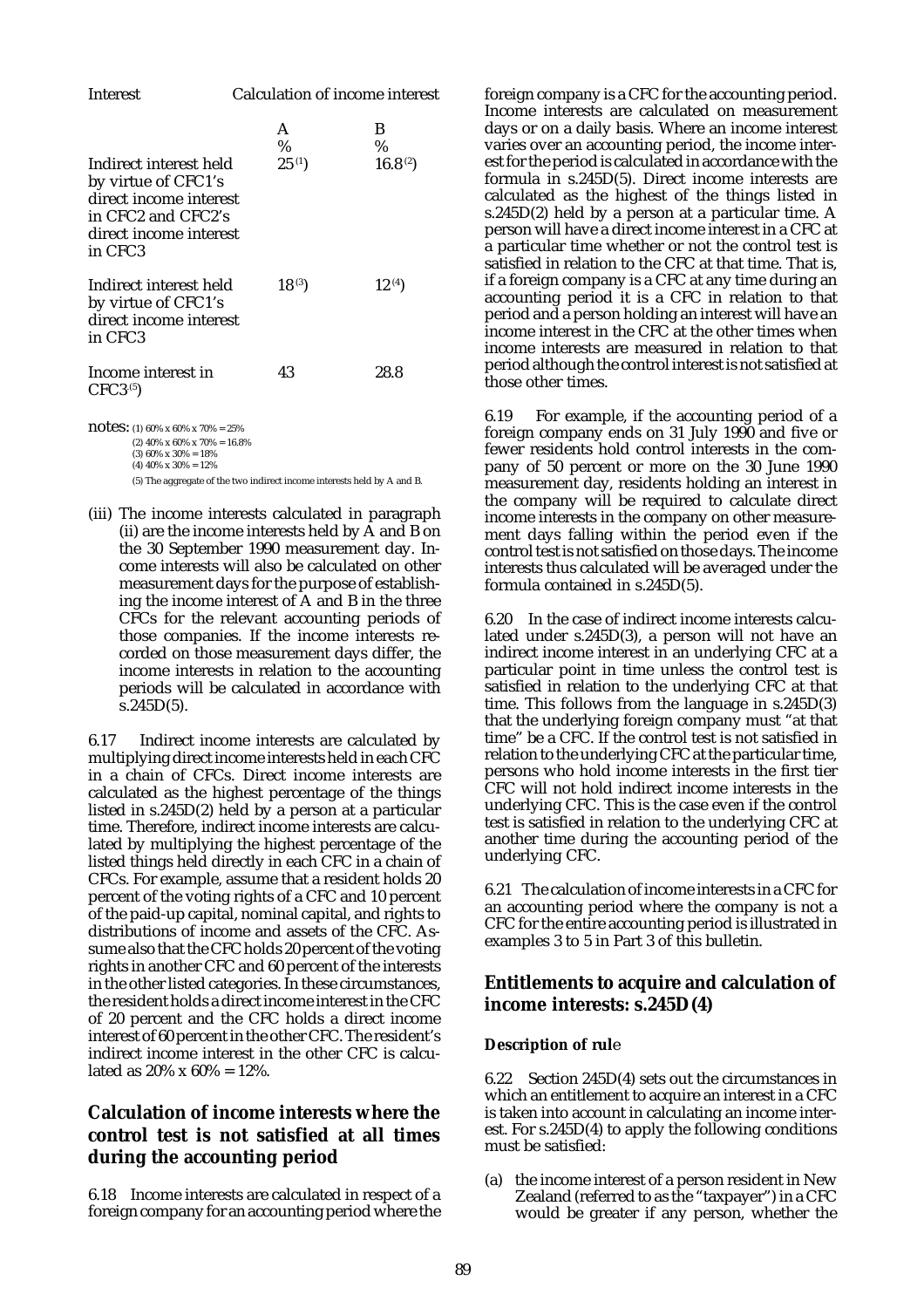taxpayer or another person (such person being referred to as the "option holder"), were deemed to hold any of the things listed in s.245D(2) that the option holder was entitled to acquire but did not hold;

- (b) the things that the option holder was entitled to acquire were held by a non-resident other than a CFC or by a person resident in New Zealand with an income interest in the CFC of less than 10 percent; and
- (c) any of the three following conditions is satisfied:
	- (i) having regard to the economic or financial gain that the the taxpayer derives as a result of the CFC deriving income in the accounting period in which the income interest is calculated, the effect of the option holder being entitled to acquire, but not holding, the thing listed in s.245D(2) is to defeat the intent and application of Part IVA of the Income Tax Act in relation to the taxpayer;
	- (ii) the consideration payable in money or money's worth by the option holder to exercise the option holder's entitlement to acquire the thing listed in s.245D(2) is less than the market value of that thing on any date upon which the option holder may exercise that entitlement; or
	- (iii) the option holder or any person associated with the option holder has provided financial assistance, whether by way of a loan, guarantee, the provision of security or otherwise, to the holder of the thing listed in s.245D(2) for the purpose of or in connection with the acquisition or holding of that thing.

Where these conditions are satisfied, the income interest of the taxpayer in the CFC is calculated on the basis that the option holder is deemed to hold the thing that the option holder is entitled to acquire.

#### **Income interest of resident greater if entitlement taken into accoun**t

6.23 The first condition to satisfy for s.245D(4) to apply is that the income interest of a person resident in New Zealand (such person being referred to as the "taxpayer") in a CFC at any time would be greater if any person, whether the taxpayer or another person (such person being referred to as the "option holder"), were deemed to hold any of the things listed in s.245D(2) that the option holder was entitled to acquire but did not hold at that time.

6.24 The option holder may be the taxpayer or another person. If the option holder is a person other than the taxpayer the income interest of the taxpayer in a CFC would be greater, for example, if the option holder were itself a CFC that was entitled to acquire an interest in the CFC in relation to which the taxpayer's income interest is being calculated. If the taxpayer held an income interest in the option holder CFC, the effect of deeming the option holder CFC to hold the interest in the other CFC would be to increase the taxpayer's indirect income interest in the other CFC. For example, assume that a New Zealand resident, A, holds a direct income interest in a controlled foreign company, CFC1 and that CFC1 holds an option to acquire shares in another controlled foreign company, CFC2. In these circumstances, the first condition is satisfied because A's income interest in CFC2 would be higher if CFC1 were deemed to hold the shares in CFC2 that it is entitled to acquire.

6.25 Section 245D(4) applies in relation to things that the option holder is "entitled to acquire" but does not hold. The circumstances in which a person is entitled to acquire things listed in s.245D(2) are specified in  $s.245A(2)(b)$ . In terms of that provision, a person is deemed to be entitled to acquire anything that the person is entitled to acquire or that the person is entitled to require the cancellation or extinguishment of. Section 245A(2)(b) is discussed in paragraphs 3.85 to 3.104 of this bulletin.

#### **Interest held by non-resident other than a CFC or by a resident with income interest of less than 10 percen**t

6.26 The second condition to be satisfied for s.245D(4) to apply is that the things that the option holder is entitled to acquire, but does not hold, must be held by a person not resident in New Zealand other than a CFC or by a person resident in New Zealand with an income interest in the CFC of less than 10 percent for the accounting period in question.

6.27 The purpose of this condition is to prevent double taxation where an interest held by a CFC or resident is likely to result in attribution of income to a resident or to a person who holds an interest in the CFC. If things that a person is entitled to acquire are held by a CFC, they will be taken into account in calculating the indirect income interest of any resident who holds a direct income interest in the CFC. Therefore, it is not appropriate to deem the option holder to hold the things held by the CFC that the option holder is entitled to acquire. Consequently, s.245D(4) applies where the option holder is entitled to acquire things held by non-residents other than CFCs.

6.28 If the things that the option holder is entitled to acquire are held by a resident, the things will be taken into account in calculating the income interest of the resident. Therefore, s.245D(4) does not apply generally if the things are held by a resident. How-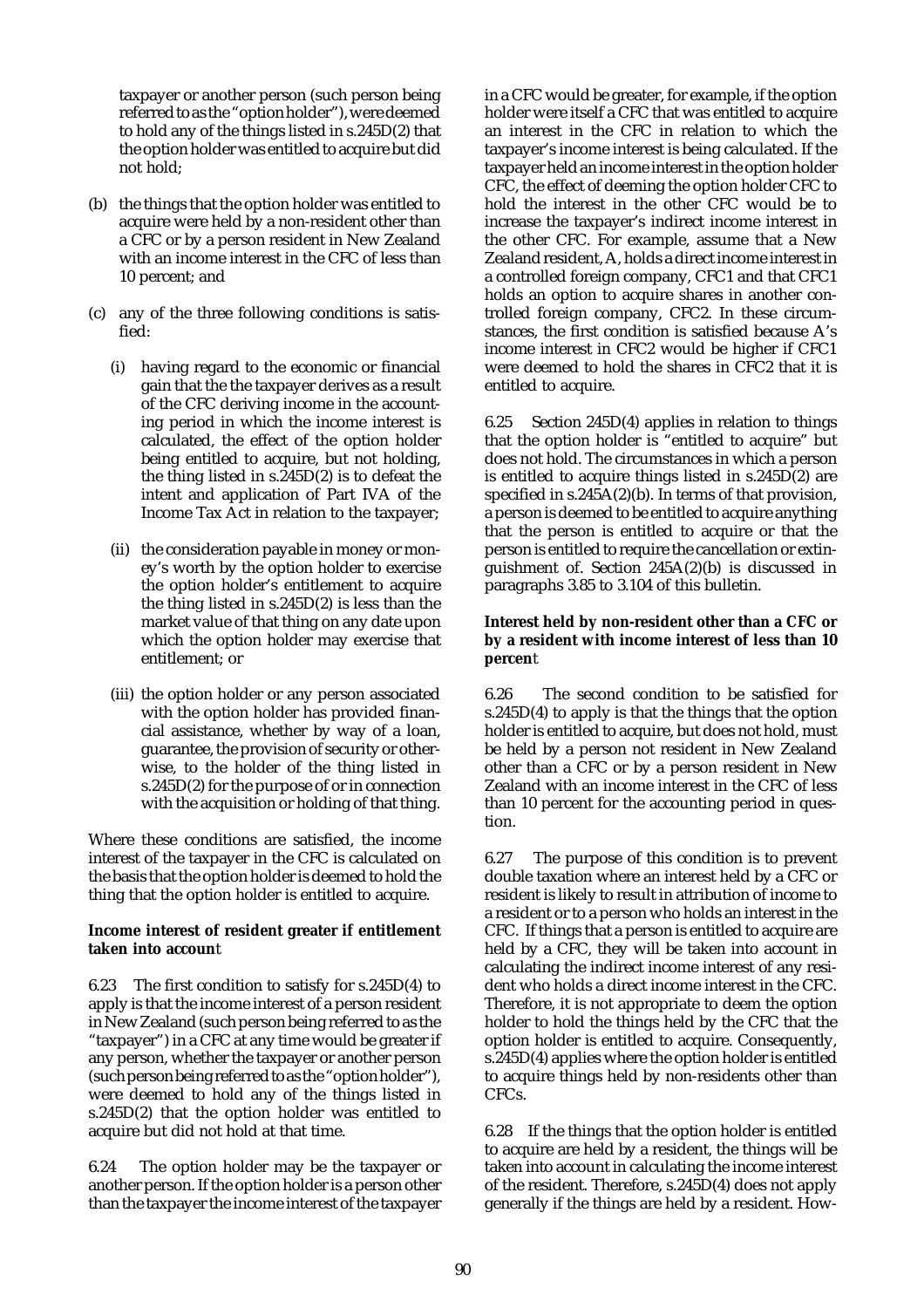ever, if the resident holding the things that the option holder is entitled to acquire has an income interest of less than 10 percent in the CFC there will be no attribution of income with respect to the interest by virtue of s.245F(1)(b). Consequently, s.245D(4) does apply if the things that the option holder is entitled to acquire are held by a resident with an income interest of less than 10 percent.

### **Three cases to which s.245D(4) applie**s

6.29 Sections  $245D(4)(a)$ , (b) and (c) set out three situations in which s.245D(4) applies. The first situation, set out in s.245D(4)(a), is where having regard to the economic or financial gain the taxpayer derives as a result of the CFC deriving income in the accounting period in which the income interest is calculated the effect of the option holder being entitled to acquire, but not holding, things listed in s.245D(2) is to defeat the intent and application of Part IVA in relation to the taxpayer.

6.30 The situation contemplated by  $s.245D(4)(a)$  is where the taxpayer derives an economic or financial gain by virtue of the CFC deriving income but where the intent and application of Part IVA is defeated because there is no attribution of this income to the taxpayer as the option holder is only entitled to acquire, but does not hold, the things listed in  $s.245D(2)$ .

6.31 However, s.245D(4)(a) applies only where by virtue of the CFC deriving "income" in the accounting period the effect is to defeat the intent and application of Part IVA in relation to the taxpayer. Section 245D(4)(a) does not apply if the CFC does not derive income but where an economic or financial benefit still accrues to the taxpayer. This might be the case, for example, where the CFC holds a direct income interest in another CFC and income is derived by the other CFC. In these circumstances s.245D(4)(a) will not be satisfied because the CFC in relation to which the option holder is entitled to acquire things listed in s.245D(2) does not derive income. However, s.245D(4)(b) may apply because the value of the interest held by the CFC in the other CFC will be taken into account in determining whether the entitlement to acquire things in the CFC is exerciseable at market value.

6.32 The second situation in which s.245D(4) applies, set out in s.245D(4)(b), is where the consideration in money or money's worth payable by the option holder in order to exercise the option holder's entitlement to acquire the things listed in s.245D(2) is less than the market value of the things on any date on which the option holder may exercise the entitlement. This situation is similar to that described in s.245D(4)(a) because where the consideration payable by the option holder to acquire a thing is less than the market value of the thing, an economic or financial benefit may accrue to the taxpayer. The effect of this benefit may be to defeat the intent and application of Part IVA.

6.33 The third situation in which s.245D(4) applies is where the option holder, or any person associated with the option holder, directly or indirectly, and by one or a series of transactions, has provided financial assistance to the holder of the things that the option holder is entitled to acquire for the purpose of, or in connection with, the acquisition or holding of those things. The financial assistance may be by way of a loan, guarantee, the provision of security or otherwise. In these circumstances the entitlement to acquire is taken into account in calculating the taxpayer's income interest in the CFC because the provision of financial assistance together with the entitlement to acquire is equivalent to the acquisition of the things that the option holder is entitled to acquire.

### **Effect of s.245D(4**)

6.34 If the conditions for  $s.245D(4)$  to apply are satisfied, it is provided that for the purposes of calculating the income interest of the taxpayer the option holder is deemed to hold the things that the option holder is entitled to acquire. For example, assume that a New Zealand resident is entitled to acquire an interest held by a non-resident in a CFC and that the interest held by the non-resident constitutes a 20 percent interest in each of the categories listed in s.245D(2). Assume also that the resident provided financial assistance to the non-resident to acquire the interest in the CFC. In terms of s.245D(4) the resident is the "taxpayer" and the "option holder". The resident provided financial assistance to the holder of the interest in connection with the acquisition of the interest. Therefore, s.245D(4)(c) is satisfied. The effect is that the resident is deemed to hold the 20 percent interests held by the non-resident for the purpose of calculating the resident's income interest in the CFC. This will increase the resident's income interest in the CFC by 20 percent.

# **Variations of income interests during accounting period: s.245D(5)**

6.35 Section 245D(5) provides the method of calculating the income interest of a person in a CFC where the income interest varies during an accounting period of the CFC. Where such a variation occurs the person's income interest in the CFC for the accounting period is calculated by aggregating the amounts calculated in accordance with the following formula in respect of periods within the accounting period during which the income interest of the person remained unvaried:

$$
a x \frac{b}{c}
$$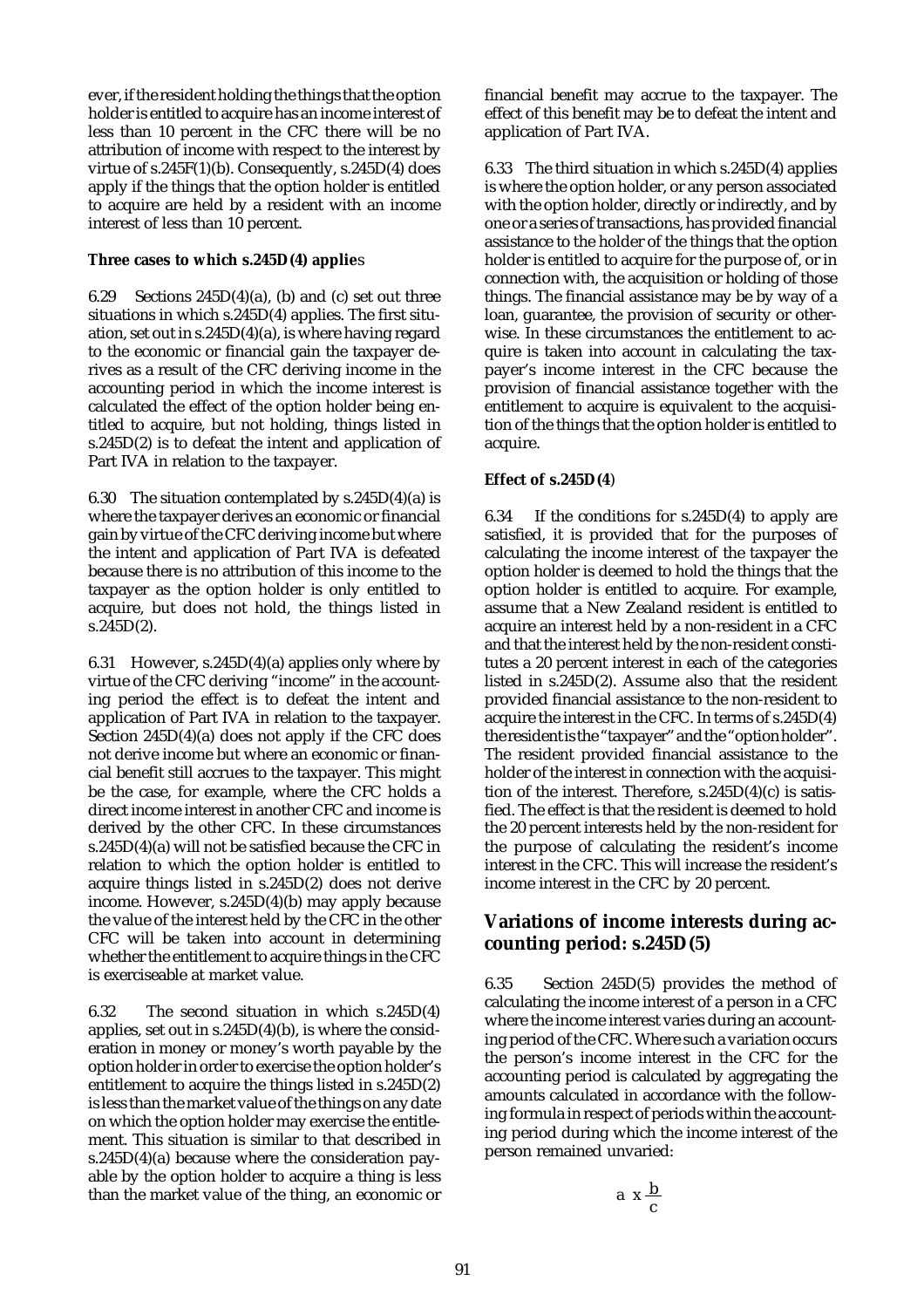where:

- a is the income interest of the person in the foreign company for the period during which the person's income interest remained unvaried;
- b is the number of days from the first day of the period during which the income interest remained unvaried to the last day of that period;
- c is the number of days in the accounting period.

6.36 Section 245D(5) applies subject to s.245A(2)(e). Section 245A(2)(e) provides that the income interest held by a person on a measurement day is also deemed to have been held by the person on each day preceding the measurement day which falls after the prior measurement day. The reference to s.245A(2)(e) makes it clear that where a person calculates income interests on a measurement day basis the effect of that section is that the person's income interests will remain constant between measurement days. Therefore, if a person calculates income interests on a measurement day basis s.245D(5) will apply only if the person has a different income interest on any of the measurement days that apply in relation to the accounting period of the CFC.

6.37 The formula in s.245D(5) establishes the person's income interest for the portion of the accounting period during which the person's income interest remained unvaried. The person's income interest for the accounting period is calculated by aggregating the amounts calculated in accordance with the formula in relation to the periods within the accounting period that the person's income interest remained unvaried.

6.38 The operation of s.245D(5) is illustrated by examples 3, 4 and 5 in Part 4 of this bulletin.

# **Income interests and changes of residence: s.245D(6)**

6.39 Section 245D(6) applies where at any time after 1 April 1988 a person holding an income interest in a CFC becomes or ceases to be resident in New Zealand. In these circumstances, s.245D(6) provides that for the purposes of calculating attributed foreign income or attributed foreign loss the person is treated as not holding the income interest on any measurement day on which the person was not resident.

6.40 Section 245D(6) is consistent with the rule in s.242(c) that income derived from outside New Zealand by a non-resident is not assessable for income tax. If a person acquired an income interest in a CFC before becoming resident and that interest was still held after the person became resident, or if the person held an income interest before ceasing to be

resident, the effect of s.245D(6) is that the income interest of the person will vary in terms of s.245D(5). The formula in s.245D(5) will therefore apply to determine the income interest of the person for any accounting period in relation to which the measurement days on which the person was non-resident are relevant. The effect of the formula in these circumstances will be to average down the person's income interest. If the income interest were not averaged down in this manner a portion of the income or loss derived by the CFC while the person was nonresident would be attributed to the person. This would be inconsistent with the principle embodied in s.242(c) that a non-resident is not taxable on foreign source income.

6.41 The effect of averaging down the income interest in a CFC of a person who becomes or ceases to be resident is to reduce the income or loss attributed to the person in respect of the person's interest in the CFC. To ensure that the income or loss is not further reduced by an apportionment of income or loss between the period when the person was resident and the period when the person was nonresident, s.245G(7) provides that where by virtue of s.245D(6) a person is treated as not holding an income interest on a measurement day on which the person was non-resident the attributed foreign income or loss of the person calculated under s.245G(2) is deemed to be derived by the person when resident in New Zealand.

6.42 Section 245D(6) applies for the purpose of calculating "attributed foreign income" or "attributed foreign loss". The attributed foreign income and attributed foreign loss of a person in a CFC is calculated in accordance with s.245G(2) by multiplying the income interest of a person in a CFC for an accounting period by the "branch equivalent income or loss" of the person in the CFC for that accounting period. Branch equivalent income or loss, calculated in accordance with s.245J, is the income derived by the CFC calculated according to New Zealand tax rules adjusted to take into account several modifications to provisions of the Income Tax Act. Section 245D(6) is therefore relevant in determining the amount of income or loss of a CFC that is attributed to a person. It does not apply for other purposes.

6.43 For example, if the person was a CFC before becoming resident, s.245D(6) would not prevent the income interests held by the CFC in other CFCs from being taken into account in calculating indirect income interests of residents in those other CFCs. Also, if a person becoming resident or ceasing to be resident was associated with a person resident in New Zealand s.245D(6) would not prevent the income interest of the person from being taken into account under s.245F(2) in determining whether the associated person held an income interest of 10 percent or greater.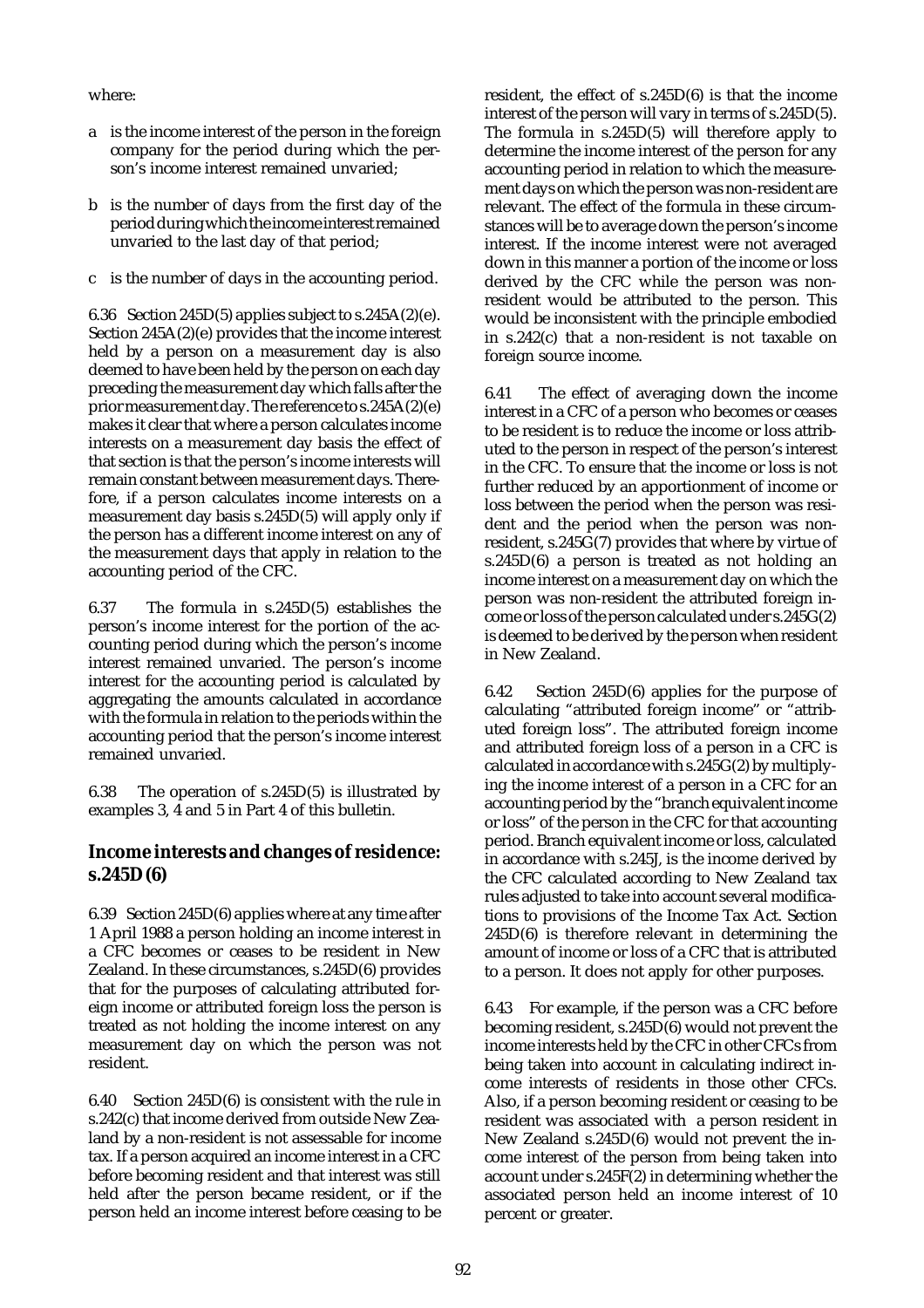6.44 Section 245D(6) applies where at any time after 1 April 1988 any person holding an income interest in a CFC becomes or ceases to be resident. The provision does not apply to periods before 1 April 1988 because the CFC regime took effect from 1 April 1988.

### PART 7: VARIATIONS IN CONTROL OR INCOME INTERESTS

### **Overview of s.245E**

7.1 Section 245E applies where the control or income interests of a person are calculated on a measurement day basis in accordance with s.245A(2)(e). In these circumstances, an advantage might be obtained by temporarily manipulating interests held in a foreign company around one or more measurement days. Such manipulation might take the form of a temporary reduction of the control or income interests held by a resident, thus preventing a foreign company from being a CFC or reducing the amount of income derived by a CFC that is attributed to a person. Alternatively, manipulation around a measurement day might be in the form of a temporary increase in the control or income interests held by a resident in a CFC in order to increase the amount of the CFC's losses that are attributed. Section 245E is intended to prevent manipulation of control or income interests in this manner. It applies in three broad situations:

- (a) where there is a variation in the control or income interests held by a person before a measurement day by virtue of an acquisition or disposal of control or income interests before a measurement day and within 183 days of the variation there is a further acquisition or disposal that reverses the initial variation;
- (b) where there is a variation in the control or income interests of a person in a foreign company around a measurement day by virtue of changes in the "foreign company aggregates" (ie the paid-up capital, nominal capital, rights to vote or participate in decision making, and rights to distributions of income or assets);
- (c) where there is a variation in the control or income interests of a person in a foreign company around a measurement day by virtue of a combination of an acquisition or disposal of control or income interests and a variation in the foreign company aggregates.

7.2 Section 245E deals with temporary manipulations of control or income interests around measurement days. It does not deal with acquisitions and disposals of interests between measurement days. However, if an interest in a foreign company is acquired and disposed of between measurement days, any gain on disposal of the interest may be assessable by virtue of s.65(2)(e). That provision includes as assessable income profits or gains derived from the sale or other disposition of any personal property, or any interest in such property, if the business of the taxpayer comprises dealing in such property or if the property was acquired for the pupose of selling or otherwise disposing of it. It also includes as assessable income all profits or gains derived from the carrying on of any undertaking or scheme entered into or devised for the purpose of making a profit.

# **Definitions: s.245E(1)**

### **Acquisition and disposal of control or income interest**s

7.3 The term "acquisition of control or income interests" is defined in s.245E(1) as meaning an acquisition by a person, directly or indirectly and whether by one transaction or a series of transactions, of any of the things, or an entitlement to acquire any of the things, listed in s.245C(4) or s.245D(2). The term "disposal of control or income interests" is defined as meaning a disposal by a person, whether directly or indirectly and whether by one transaction or a series of transactions, of any of the things or an entitlement to acquire any of the things listed in  $s.245C(4)$  or  $s.245D(2)$ .

7.4 These two terms are relevant in relation to s.245E(2) and s.245E(4). Section 245E(2) applies where there is a manipulation of control or income interests around a measurement day by acquiring and disposing of control or income interests. Section 245E(4) applies where there is a manipulation of control or income interests around a measurement day by a combination of an acquisition or disposal of income interests and a variation in the foreign company aggregates.

7.5 Control or income interests can be manipulated around measurement days by acquiring and disposing of interests held by a person or by acquiring and disposing of an entitlement to acquire an interest. To ensure that both types of manipulation are dealt with, the definitions of "acquisition of control or income interests" and "disposal of control or income interests" apply to an acquisition or disposal of any of the things, or an entitlement to acquire any of the things, listed in s.245C(4) or s.245D(2).

7.6 The definitions do not refer to the definitions of "control interest" in s.245C and "income interest" in s.245D. Instead the two terms are defined by refer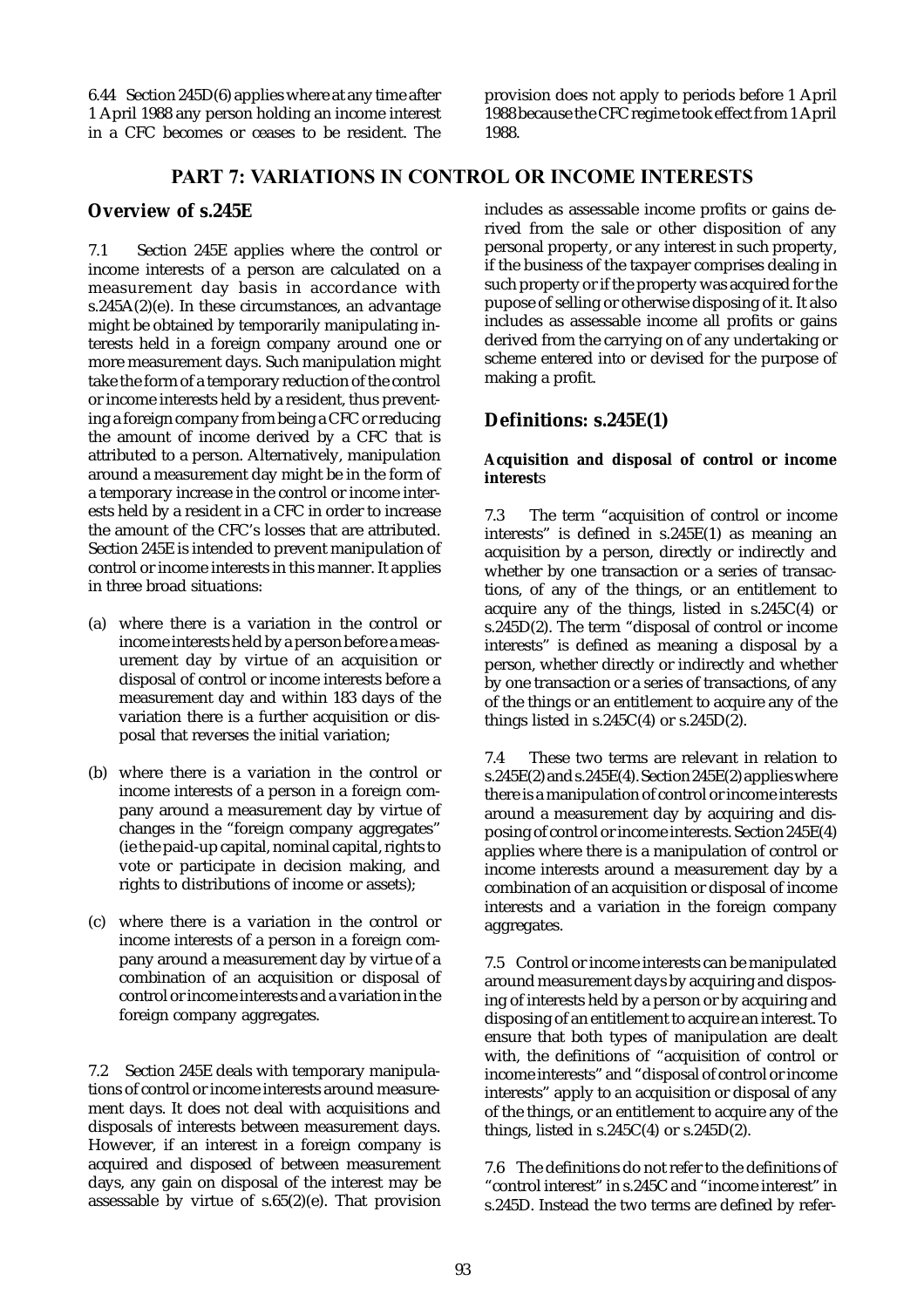ence to the things listed in s.245C(4) or s.245D(2). The things listed in those provisions are the paid-up and nominal capital of the company, the total rights to vote or participate in decision making in relation to the company, and the rights to distributions of income or assets of the company.

#### **Foreign company aggregate**s

7.7 Section 245E(1) provides that in relation to a foreign company the expression "foreign company aggregates" means the total of each of:

- (a) the paid-up capital of the foreign company;
- (b) the nominal capital of the foreign company;
- (c) the rights to vote or participate in decision making concerning the distributions to be made by the foreign company (not being decision making undertaken by directors acting only in their capacity as directors), the constitution of the foreign company, any variation in the issued capital of the foreign company, or the appointment or election of directors of the foreign company;
- (d) the rights to receive or have dealt with the income of the foreign company if distributed;
- (e) the rights to receive or have dealt with the net assets of the foreign company, if distributed.

7.8 The definition of "foreign company aggregates" is relevant in relation to ss.245E(3) and (4). Section 245E(3) applies to the manipulation of control or income interests around measurement days by variations in the foreign company aggregates. Section 245E(4) applies to variations of control or income interests around measurement days by a combination of an acquisition or disposal of control or income interests and a variation in the foreign company aggregates.

### **Perso**n

7.9 The term "person" is defined in s.245E as including any person, whether resident in New Zealand or otherwise. The definition also specifically includes a foreign company. This definition makes it clear that the variations in control or income interests described in s.245E(2), (3) and (4) may be variations in relation to interests held by a nonresident or by a foreign company. Variations of interests held by non-residents and foreign companies may affect the interest held by residents if the non-resident or foreign company is associated with a person resident in New Zealand. For example, a disposal of control interests in a foreign company by a non-resident will reduce the control interest of any resident associated with that non-resident. This may result in the company not being a CFC because the control interests of five or fewer residents in any category are reduced below 50 percent.

7.10 Variations in interests held by a foreign company in another foreign company may affect the control or income interests of residents in the other foreign company if the foreign company is a CFC. For example, a reduction in the direct income interest held by a CFC in another CFC on a measurement day will reduce the indirect income interests in that other CFC of residents who hold direct income interests in the first CFC. As the first CFC is a "person" for the purposes of s.245E, the rules contained in  $s.245E(2)$ , (3) and (4) may apply to prevent the manipulation of the income interest by the CFC.

### **Variation in control or income interest**s

7.11 The expression "variation in control or income interests" is defined as meaning any increase or reduction in the control interest or income interest of any person in a foreign company, whether by one transaction or a series of transactions, that is attributable to an acquisition of control or income interests, a disposal of control or income interests, a reduction in any of the foreign company aggregates or an increase in any of the foreign company aggregates.

7.12 The expression "variation in control or income interests" is relevant in relation to the rules contained in  $s.245E(2)$ , (3) and (4). Those provisions apply where there has been a variation in control or income interests that is attributable to an acquisition or disposal of control or income interests, a reduction or increase in foreign company aggregates or a combination of an acquisition or disposal of control or income interests and a reduction or increase in foreign company aggregates.

### **Acquisition and disposal of control or income interests: s.245E(2)**

### **Description of the rul**e

7.13 Section 245E(2) applies where the following conditions are satisfied:

(a) there is a variation in control or income interests before a measurement day in relation to any person and any foreign company that is attributable to an acquisition of control or income interests or a disposal of control or income interests (referred to as the "variation") and within 183 days after the variation there is a further variation in control or income interests that is attributable to a disposal of control or income interests or an acquisition of control or income interests (referred to as the "subsequent variation"); and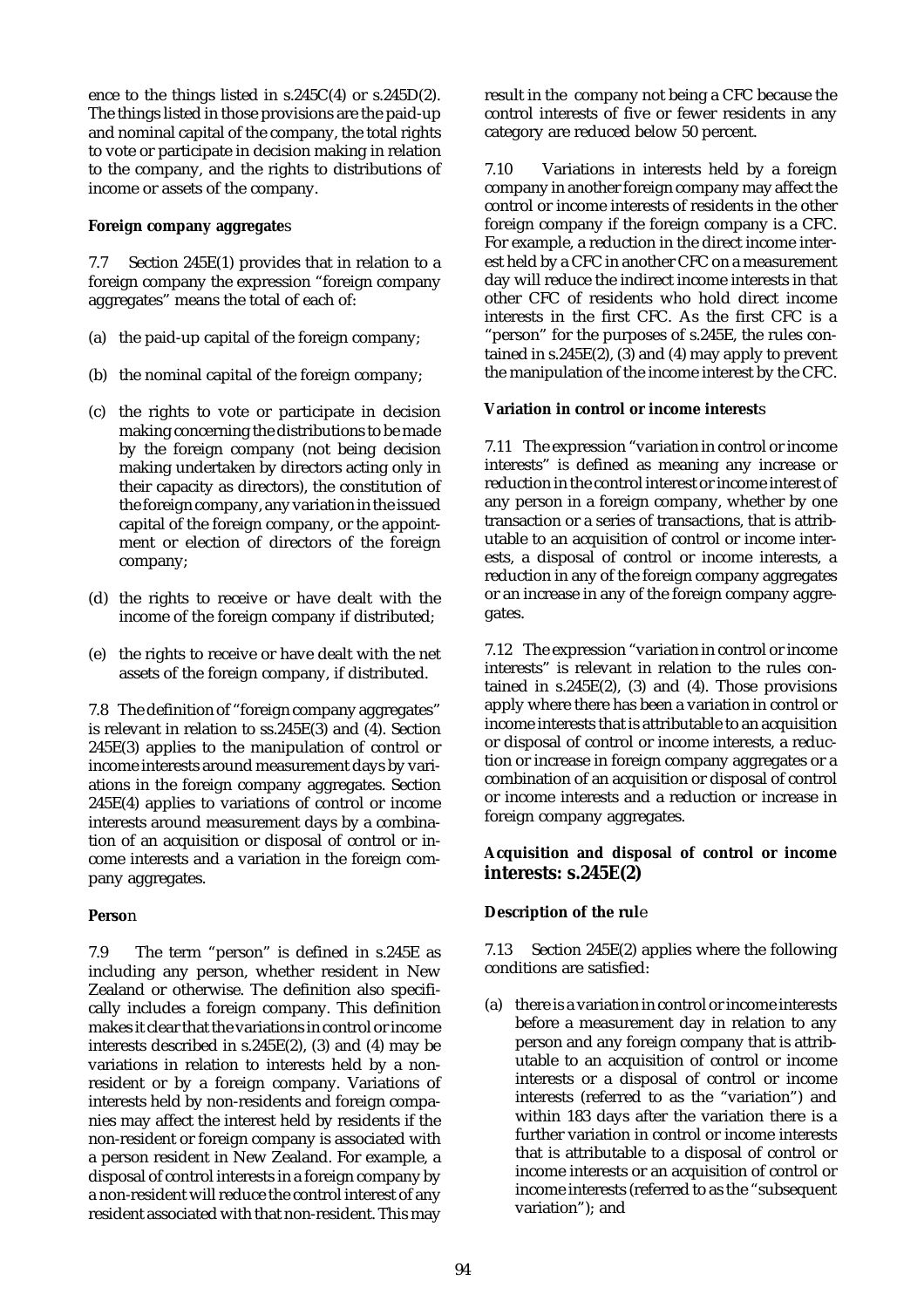- (b) the variation reduces the person's control interest or income interest in the foreign company and the subsequent variation increases that person's control interest or income interest in the foreign company, or the variation increases the person's control interest or income interest in the foreign company and the subsequent variation reduces the person's control interest or income interest in the foreign company; and
- (c) if not for the application of s.245E(2) the effect of the variation would be that a greater amount of attributed foreign loss or a lesser amount of attributed foreign income would be attributed to the person, to any person associated with the person or, if the person is a CFC, to any person holding an income interest in the CFC; and
- (d) the variation and the subsequent variation are part of an arrangement the effect, or one of the effects, of which is to defeat the intent and application of Part IVA of the Income Tax Act.

7.14 If these conditions are satisfied, the variation, to the extent that it was reversed by the subsequent variation, is deemed not to have occurred in calculating the person's control interest or income interest in the foreign company on the measurement day.

### **Acquisition and disposal within 183 day**s

7.15 The first condition to satisfy for s.245E(2) to apply is that there must be a variation in control or income interests before a measurement day that is attributable to an acquisition or disposal of control or income interests (referred to as the variation) and within 183 days after the variation there must be a further variation in control or income interests that is attributable to a disposal or acquisition of control or income interests (referred to as the subsequent variation).

7.16 This contemplates two variations in control or income interests occuring around a measurement day, each being attributable to an acquisition or disposal of control or income interests. In practical terms, s.245E(1) will apply where an acquisition of control or income interests is followed by a disposal of control or income interests or where a disposal of control or income interests is followed by an acquisition of control or income interests. Where the two variations are acquisitions or disposals the second condition, that the subsequent variation reverses the first variation, will not be satisfied.

7.17 The subsequent variation must be within 183 days after the first variation. This means that the variation and the subsequent variation may be around two measurement days. For example, if the first variation occurs on 1 June 1990 and the subsequent variation occurs on 31 October 1990, the subsequent variation occurs 152 days after the original variation. If the other conditions of s.245E(2) are satisfied, the effect will be that the first variation will be ignored on the two measurement days falling within the 152 day period, 30 June 1990 and 30 September 1990, to the extent that it is reversed by the subsequent variation.

#### **Subsequent variation reverses earlier variatio**n

7.18 The second condition to satisfy for s.245E(2) to apply is that:

- (a) the variation reduces the person's control interest or income interest in the foreign company and the subsequent variation increases the person's control interest or income interest in the foreign company; or
- (b) the variation increases the person's control interest or income interest in the foreign company and the subsequent variation reduces the person's control interest or income interest in the foreign company.

7.19 Section 245E(2) therefore applies only if there is a reduction in the person's control interest or income interest followed by an increase in that interest or an increase in the person's control interest or income interest followed by a reduction in that interest. A reduction in control or income interests before a measurement day followed by a later increase may occur where the person is attempting to prevent a foreign company from being a CFC or to reduce the amount of income attributed from a CFC. An increase in control or income interests followed by a reduction in such interests may occur where a person is attempting to increase the attribution of losses from a CFC.

7.20 The variation and subsequent variation must increase or reduce the person's "control interest" or "income interest" in the foreign company. The expression "control interest" is defined in s.245C(3). In terms of that subsection, a person has a control interest in each of the categories of control interest listed in s.245C(4) that the person holds. The reference in s.245E(2) to "control interest" is therefore to a control interest in any of the categories of control interest listed in s.245C(4).

### **Effect of variatio**n

7.21 The third condition to satisfy for s.245E(2) to apply is that if not for the application of s.245E(2) the effect of the variation would be that a greater amount of attributed foreign loss or a smaller amount of attributed foreign income would be attributed to the person, to any person associated with the person or, if the person is a CFC, to any person holding an income interest in the CFC.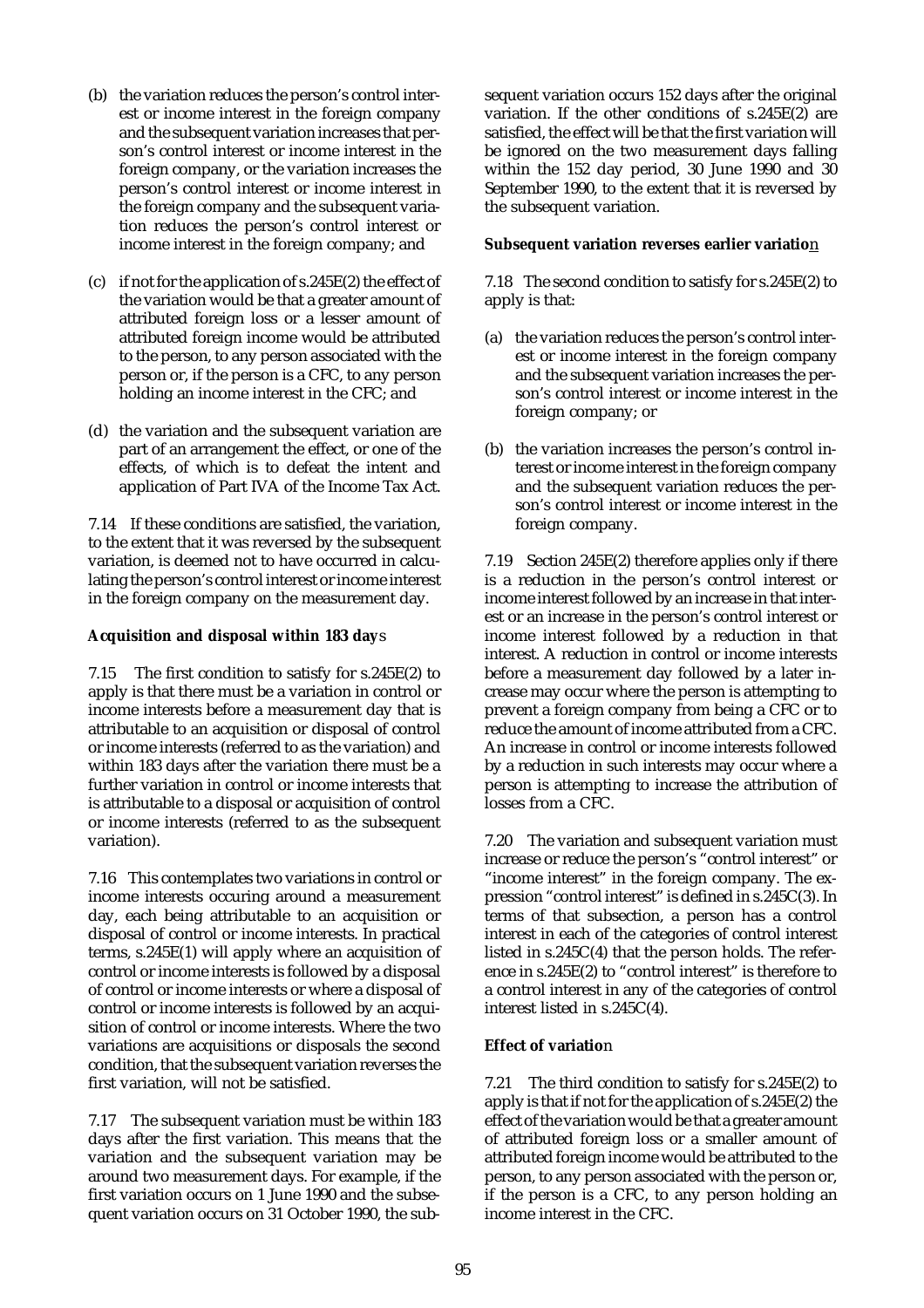7.22 Section 245E(2) does not apply if the variation results in a smaller amount of attributed foreign loss or a greater amount of attributed foreign income being attributed to a person. Thus, it would not apply, for example, if a person who acquired control and income interests in a foreign company before a measurement day disposed of those interests within 183 days after the acquisition and the effect of the acquisition was to increase the person's income interest in the foreign company and to increase the amount of attributed foreign income derived in respect of that interest.

7.23 The effect of the variation must be that a greater amount of attributed foreign loss or a lesser amount of attributed foreign income is attributed to the person, to a person associated with the person or, if the person is a CFC, to a person with an income interest in the CFC. Where the person in respect of whom the variation of control or income interests occurs is resident in New Zealand the effect of the variation may be to increase the attributed foreign loss or to reduce the attributed foreign income of the person. It may also increase the attributed foreign loss of a resident associated with the person because, for example, the effect of the variation is that a foreign company becomes a CFC and the associated person is therefore required to calculate attributed foreign loss in relation to the foreign company. Conversely, the variation may reduce the attributed foreign income of a person associated with the person in relation to whom the variation occurs because it may prevent a foreign company from being a CFC.

7.24 A variation in control or income interests in relation to a person may also affect the income interest of a person associated with the person because by virtue of s.245F(2) income interests of associated persons are aggregated in determining whether a person has an income interest of 10 percent or greater. Similarly, a variation in control or income interests held by a CFC in another foreign company may affect the control or income interests in that other foreign company of persons who hold control or income interests in the CFC. Such a variation would affect the indirect control interests or income interests in that other foreign company of any person holding a control or income interest in the CFC. Section 245E(2) may therefore apply to reverse the variation in relation to the CFC.

7.25 The application of s.245E(2) to a variation in relation to one person may affect the losses or income attributed to another person not associated with the person if the variation attempts to prevent a foreign company from being a CFC and the effect of applying s.245E(2) is that the foreign company is a CFC. For example, assume that two residents who are not associated, A and B, hold control interests in a foreign company in each category of 25 percent each. Assume further that A reduces his control

interests in the company to 20 percent in each category before the measurement days relating to the accounting period of the foreign company ending on 30 June 1990 and within 183 days of each variation increases the control interests in each category to 25 percent again. If the conditions set out in s.245E(2) are satisfied, the effect of that provision will be to treat A as holding a 25 percent control interest in each category on each of the measurement days in question. Consequently, the foreign company will be a CFC, and A and B will be required to calculate attributed foreign income or loss in relation to their interests in the company.

#### **Arrangement to defeat the intent and application of Part IV**A

7.26 The fourth condition to satisfy for s.245E(2) to apply is that the variation and the subsequent variation must be part of an arrangement the effect, or one of the effects, of which is to defeat the intent and application of Part IVA. The intent of Part IVA is to attribute income and losses from foreign companies to residents where the control test in s.245C(1) is satisfied and where the residents have income interests of 10 percent or more. This intent will be defeated if the control test, or the 10 percent income attribution threshold, is artificially avoided by the manipulation of control or income interests around measurement days. The intent and application of Part IVA will not be avoided if in the course of normal commercial dealings there is a variation of control or income interests around a measurement day.

#### **Effect of s.245E(2) in calculating control or income interest**s

7.27 If s.245E(2) applies the variation, to the extent that it is reversed by the subsequent variation, is deemed not to have occurred for the purpose of calculating the person's control interests or income interest in the foreign company on the measurement day before which the variation occurred.

7.28 The variation is deemed not to have occurred to the extent that it is reversed by the subsequent variation. Thus, if the variation is not completely reversed by the subsequent variation it remains effective to the extent that it is not reversed. The variation may be reversed by several subsequent variations. In this case the variation will be deemed not to have occurred to the extent that it is reversed by any subsequent variations which take place within 183 days after the variation. There may also be several variations before a measurement day and a reversal of these variations after the measurement day by one or more subsequent variations. In this case each variation is considered separately to determine whether it has been reversed by any subsequent variation.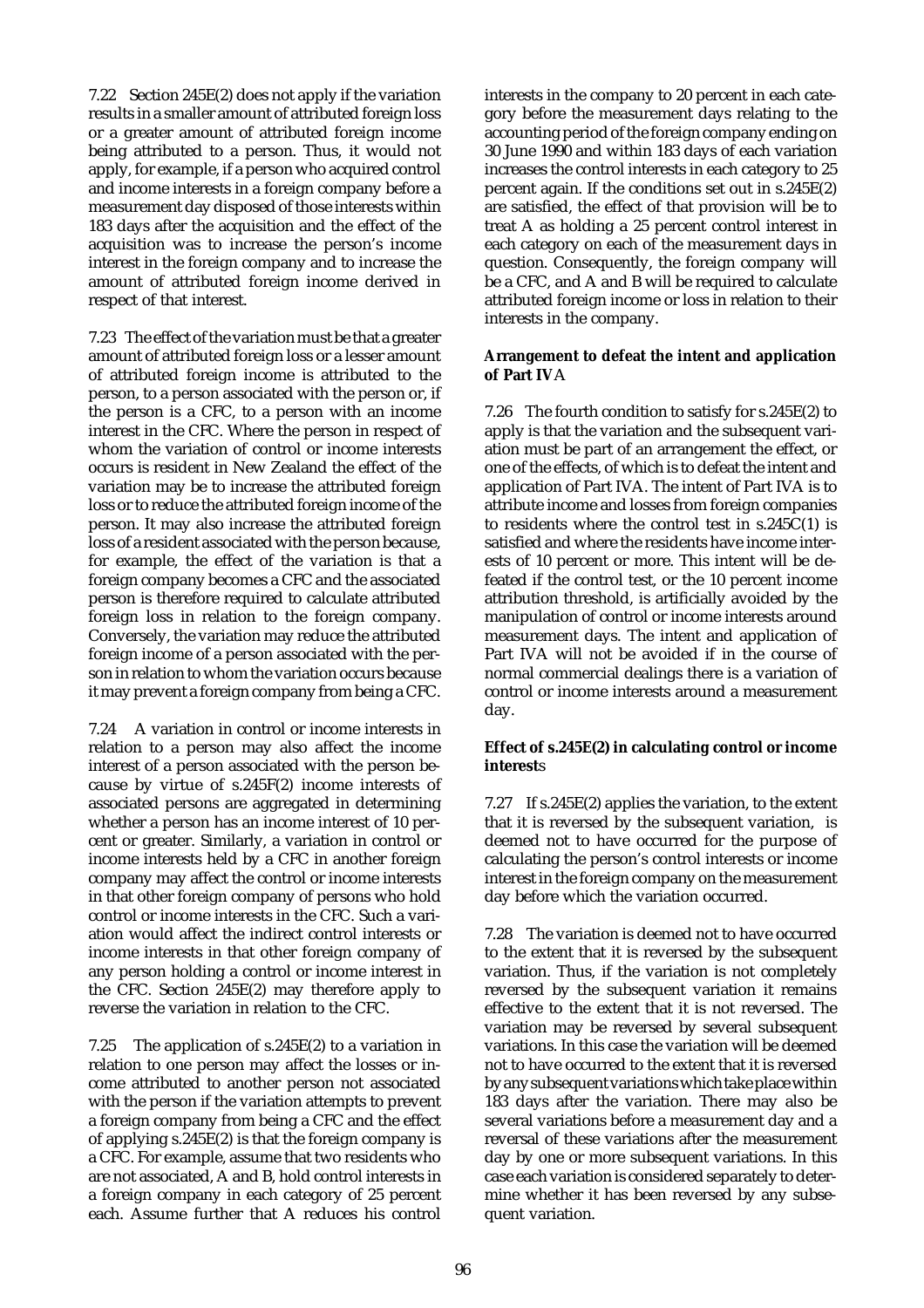7.29 In deeming the variation not to have occurred to the extent that it is reversed by the subsequent variation the effect of s.245E(2) is that on the measurement day in question the person in relation to whom the variation occurred is deemed to hold the control interests and income interest held before the variation occurred. For example, if an income interest of 20 percent in a CFC was reduced to an income interest of 9 percent before a measurement day and increased to 20 percent again after the measurement day the effect of  $s.245E(2)$  would be to treat the person as holding an income interest of 20 percent on the measurement day.

#### - Example 45

- Facts: (i) A New Zealand resident, A, holds control interests and an income interest in a foreign company, Fco. On 15 March 1990 A holds control interests in Fco of 60 percent in each category and an income interest of 60 percent. A calculates control and income interests in Fco on measurement days in accordance with  $s.245A(2)(e)$ .
- (ii) On 15 March 1990 A disposes of a portion of its interest in Fco to a non-resident individual. After the disposition A holds control interests in Fco in each category of 45 percent.
- (iii) On 31 July 1990 A acquires interests in Fco. The effect of the acquisition is that A holds control interests in Fco of 50 percent in each category. On 21 September 1990 A acquires further interests in Fco and the effect of this further acquisition is that A holds control interests in Fco of 60 percent in each category on that date.
- (iv) On the assumption that Fco derives income, the effect of the variation is to reduce the income attributed to A in respect of A's interest in Fco. It is assumed that the variations were part of an arrangement to defeat the intent and application of Part IVA of the Income Tax Act.
- Result: (i) The reduction of control interests on 15 March 1990 from 60 percent to 45 percent constitutes a variation in control or income interests that is attributable to a disposal of control or income interests. The increase in control interests from 45 percent to 50 percent constitutes a further variation in control or income interests that is attributable to an acquisition of control or income interests. This subsequent variation occurs 138 days after the initial variation: ie within the 183 day period allowed for by s.245E(2). The initial variation reduced A's control interests and income interest and the subsequent variation increased A's control interests and income interest. If not for the application of s.245E(2) a lesser amount of attributed foreign income

would be attributed to A. The variation and subsequent variation are part of an arrangement the effect of which is to defeat the intent and application of Part IVA. Therefore, all of the conditions for s.245E(2) to apply are satisfied.

- (ii) Applying s.245E(2), the variation in control and income interests from 60 percent to 45 percent is deemed not to have occurred to the extent that it was reversed by the subsequent variation from 45 percent to 50 percent. Consequently, on the 31 March 1990 and 30 June 1990 measurement days A is deemed to hold control interests and an income interest in Fco of 50 percent.
- (iii) Section 245E(2) is applied separately to the second subsequent variation that occurred on 21 September 1990. That variation increased A's control interests and income interest in Fco from 50 percent to 60 percent. This reverses the reduction in A's control interests and income interest that occurred on 15 March 1990 to the extent that those interests were reduced from 60 percent to 50 percent. However, s.245E(2) applies only if the subsequent variation occurs within 183 days after the initial variation. In this case the subsequent variation on 21 September 1990 occurred 190 days after the initial variation on 15 March 1990. Therefore, to the extent that A's control and income interests were reduced from 60 percent to 50 percent by the initial variation, s.245E(2) does not apply to deem that initial variation not to have occurred.
- (iv) Section 245E(2) applies only to reverse the initial variation on 15 March 1990 to the extent that that variation was reversed by the subsequent variation on 31 July 1990. A therefore holds control and income interests of 50 percent in Fco on the 31 March 1990 and 30 June 1990 measurement days.

# **Variations in foreign company aggregates: s.245E(4)**

#### **Description of rul**e

7.30 Section 245E(4) applies where variations in the foreign company aggregates of a foreign company result in a manipulation of control or income interests around a measurement day. For s.245E(3) to apply the following conditions must be satisfied:

(a) before a measurement day there is in relation to a person a variation in control or income interests in a foreign company that is attributable to a reduction or increase in any of the foreign company aggregates (referred to as the variation) and within 365 days after the variation there is a further variation in control or income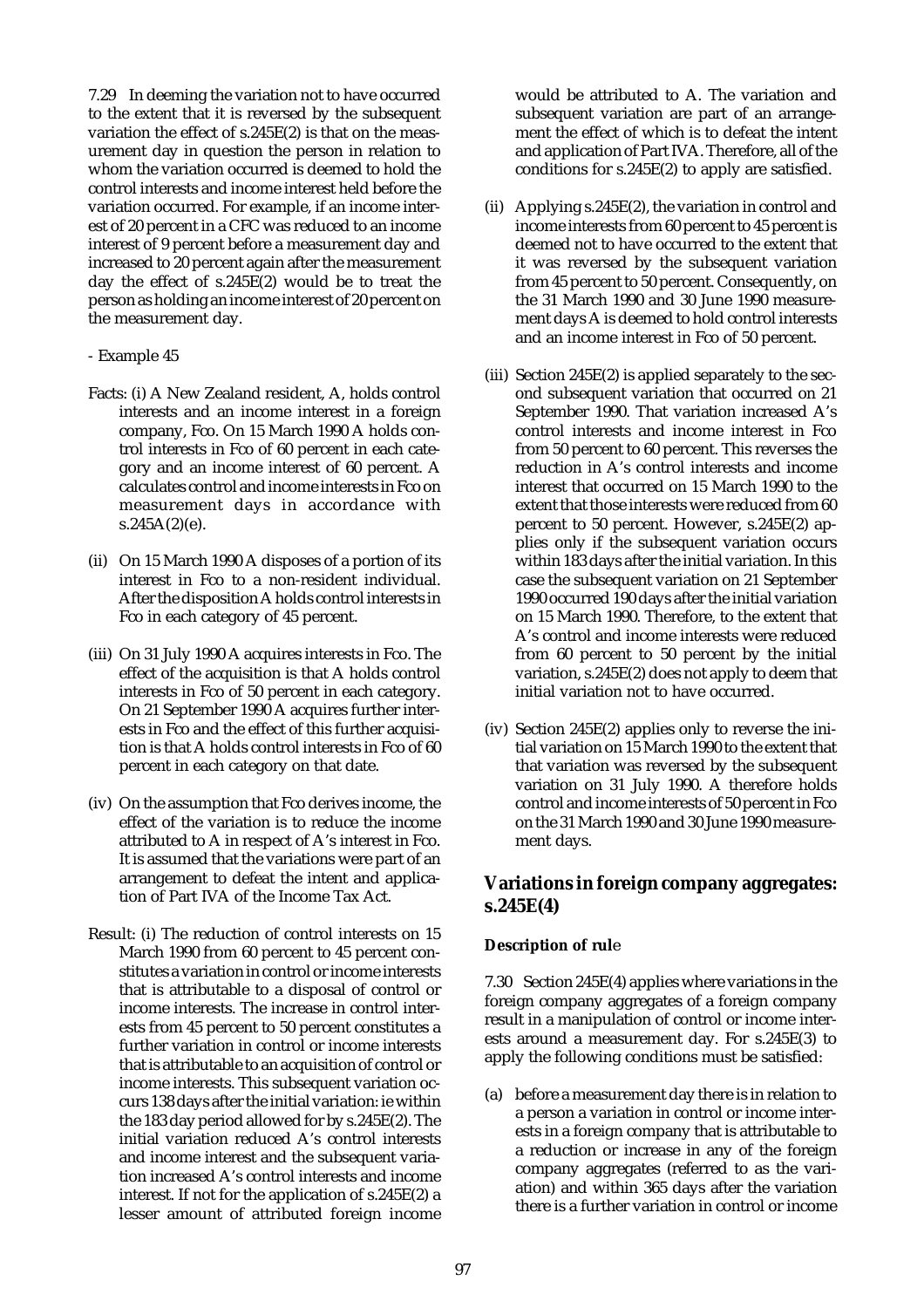interests that is attributable to an increase or reduction in the foreign company aggregates (referred to as the subsequent variation);

- (b) the variation reduces the person's control interest or income interest in the foreign company and the subsequent variation increases the person's control interest or income interest in the foreign company, or the variation increases the person's control interest or income interest in the foreign company and the subsequent variation reduces the person's control interest or income interest in the foreign company;
- (c) if not for the application of s.245E(3) a greater amount of attributed foreign loss or a lesser amount of attributed foreign income would be attributed to the person, to any person associated with the person or, if the person is a CFC, to any person holding an income interest in the CFC;
- (d) the variation and subsequent variation are part of an arrangement the effect, or one of the effects, of which is to defeat the intent and application of Part IVA of the Income Tax Act.

7.31 If these conditions are satisfied the variation, to the extent that it is reversed by a subsequent variation, is deemed not to have occurred in calculating the control and income interests of the person.

### **Explanatio**n

7.32 The conditions to be satisfied are largely the same as those that apply in relation to s.245E(2). Those conditions are discussed above in paragraphs 7.15 to 7.26. There are two differences between s.245E(2) and s.245E(3). First, s.245E(2) applies to variations attributable to acquisitions and dispositions of control or income interests while s.245E(3) applies to variations attributable to increases or reductions in "foreign company aggregates". Second, s.245E(2) applies where the subsequent variation is within 183 days of the initial variation while s.245E(3) applies where the subsequent variation is within 365 days of the initial variation.

7.33 The expression "foreign company aggregates" is defined in s.245E(1) as the total of each of the paidup capital and nominal capital of the foreign company, the rights to vote or to participate in decision making in relation to the company, and the rights to distributions of income and assets of the company. A change in any of the foreign company aggregates of a foreign company may increase or reduce the control interests or income interest of a person in the company. For example, if the foreign company issues a new class of shares before a measurement day this may dilute the control or income interests of a person on the measurement day by decreasing the percentage of the total paid-up capital or nominal capital held by the person, or by decreasing the voting rights or rights to distributions of income or assets attaching to the person's interest in the foreign company. The person's control or income interests may be increased again after the measurement day by the foreign company redeeming all shares in the class that was issued before the measurement day.

7.34 The foreign company aggregates of a foreign company may be increased before a measurement day in order to dilute control or income interests held by a person in the company. The effect of such a dilution may be that the foreign company is not a CFC because the control interests of five or fewer residents in the company are less than 50 percent. Or, the effect may be to reduce income interests of residents in a CFC in order to reduce the amount of income attributed from the CFC to such residents. Variations in foreign company aggregates may also be calculated to effect an increase in the attributed foreign loss of a resident holding an income interest in a foreign company. This result could be achieved by, for example, issuing a new class of shares to residents before a measurement day.

7.35 Section 245E(3) applies where the subsequent variation is within 365 days after the initial variation. The period within which the subsequent variation may occur is longer in the case of s.245E(3) than in the case of s.245E(2) because variations in foreign company aggregates might be expected to take place over a longer time frame than acquisitions and disposals of control and income interests.

- Example 46
- Facts: (i) A New Zealand resident, A, holds control and income interests in a foreign company, Fco. On 20 March 1990 A holds control interests in Fco in each category of 55 percent and an income interest of 55 percent. On 20 March 1990 Fco issues a new class of shares to non-resident shareholders. Authority to increase the capital of Fco was obtained at a general meeting of Fco. The effect of the share issue is to reduce A's control interests in Fco to 45 percent in each category and to reduce A's income interest to 45 percent.
- (ii) On 31 January 1991 Fco redeems the shares issued to the non-resident shareholders on 20 March 1990. The share redemption reduces Fco's share capital. The effect of the redemption is to increase the control interests and income interest of A in Fco to 55 percent.
- (iii) On the assumption that Fco derives income, the effect of the share issue is to reduce the income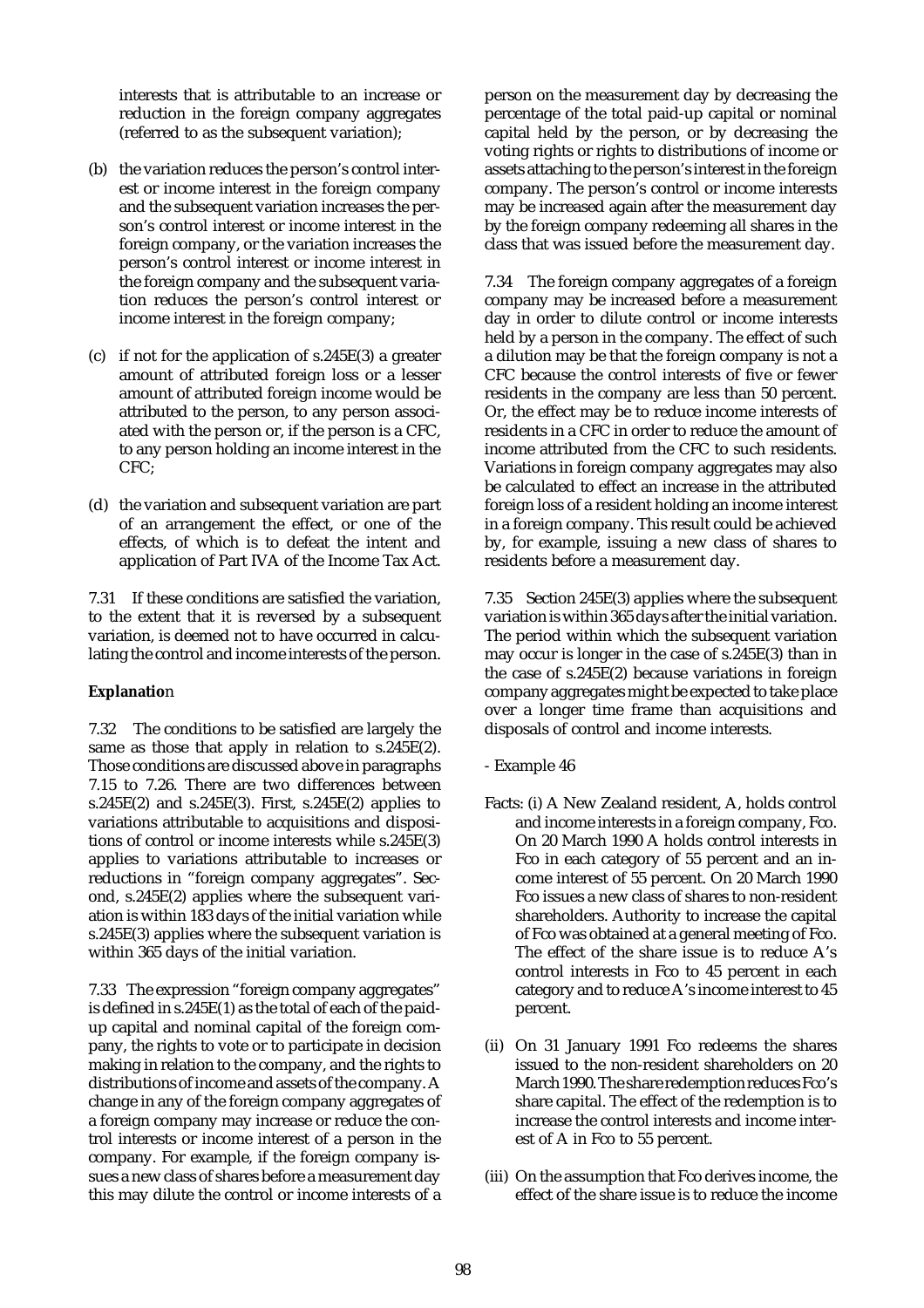attributed to A in respect of A's interest in Fco. It is assumed that the variations (ie the share issue and the later redemption) were part of an arrangement to defeat the intent and application of Part IVA of the Income Tax Act.

- Result: (i) The issue of a new class of shares on 20 March 1990 constitutes an increase in the foreign company aggregates of Fco. This increase reduces A's control interests and income interest in Fco. The share redemption on 31 January 1991 constitutes a reduction in foreign company aggregates. This reduction increases the control interests and income interests held by A in Fco. The reduction in foreign company aggregates on 31 January 1991 occurs 317 days after the initial variation in control or income interests caused by the increase in foreign company aggregates on 20 March 1990. If not for the application of s.245E(3), the effect of the initial variation would be to reduce the attributed foreign income of A in relation to A's interest in  $F\circ$ . Both variations are part of an arrangement to defeat the intent and application of Part IVA. The conditions for  $s.245E(3)$  to apply are therefore satisfied.
- (ii) Applying  $s.245E(3)$ , the initial reduction in A's control and income interests from 55 percent to 45 percent is deemed not to have occurred to the extent that it is reversed by the subsequent variation. The subsequent variation, on 31 January 1991, increases A's control and income interests in Fco from 45 percent to 55 percent. Therefore, on the measurement days falling between the initial variation and the subsequent variation A holds control interests in each category and an income interest of 55 percent. These measurement days are 31 March 1990, 30 June 1990, 30 September 1990 and 31 December 1990.

# **Variations by a combination of acquisitions and dispositions and changes in foreign company aggregates: s.245E(4)**

### **Description of rul**e

7.36 Section 245E(4) applies where there is a manipulation of control or income interests in a foreign company around a measurement day by virtue of a combination of an acquisition or disposal of control or income interests and a variation in the foreign company aggregates. Section 245E(4) applies if the following conditions are satisfied:

(a) there is a variation in control or income interests in a foreign company before a measurement day in relation to any person (referred to as the variation) that is attributable to an acquisition or disposal of control or income interests or a reduction or increase in any of the foreign company aggregates;

- (b) within 365 days after the variation there is a further variation in the control or income interests (referred to as the subsequent variation) that, if the variation was caused by an acquisition or disposal of control or income interests, is attributable to an increase or reduction in the foreign company aggregates or, if the variation was caused by an increase or reduction in foreign company aggregates, is attributable to an acquisition or disposal of control or income interests;
- (c) if not for the application of s.245E(4) the effect of the variation would be that a greater amount of attributed foreign loss or a lesser amount of attributed foreign income would be attributed to the person, to any person associated with the person or, if the person is a CFC, to any person with an income interest in the CFC; and
- (d) the variation and the subsequent variation are part of an arrangement the effect, or one of the effects, of which is to defeat the intent and application of Part IVA.

7.37 If these conditions are satisfied the variation, to the extent that it was reversed by the subsequent variation, is deemed not to have occurred in calculating the person's control or income interests in the foreign company on the measurement day.

### **Explanatio**n

7.38 Control or income interests can be manipulated around measurement days by combining an acquisition or disposal of a control or income interest with an increase or reduction of foreign company aggregates. Examples of how this might be done are:

- (a) a person disposes of interests in a foreign company before a measurement day in order to reduce the amount of attributed foreign income derived by the person and after the measurement day the foreign company reduces its capital, thus increasing the person's control and income interests to their original level;
- (b) a person acquires interests in a foreign company before a measurement day in order to increase the amount of attributed foreign losses and after the measurement day the company increases its capital, thus reducing the person's interests to their original level;
- (c) before a measurement day a foreign company increases its capital to reduce the control or income interests of a person in the company, the objective being to reduce the attributed foreign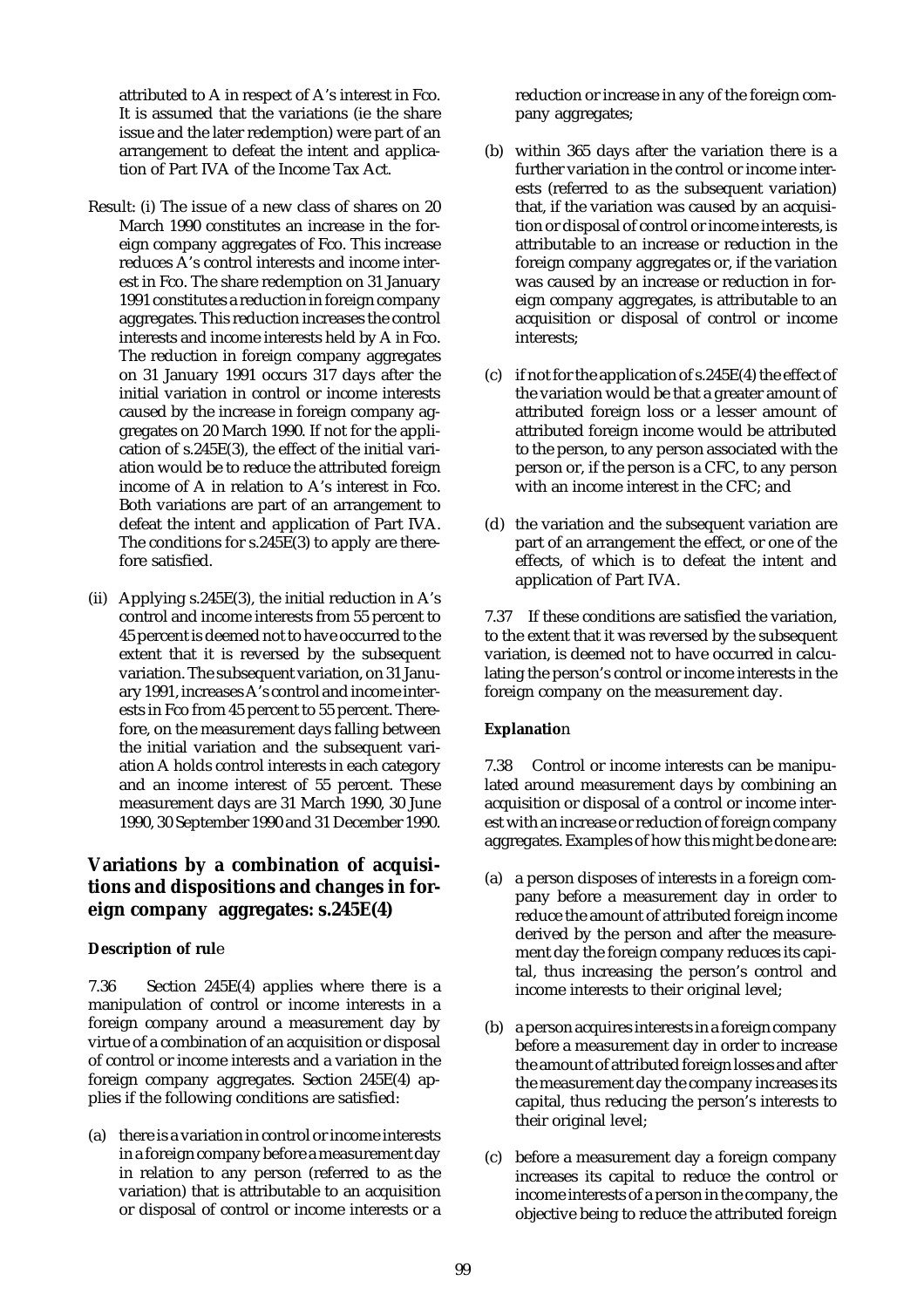income derived by the person, and after the measurement day the person acquires more shares in the company to increase the person's control and income interests in the company to their original level;

(d) before a measurement day a foreign company reduces its capital to increase the control or income interests of a person, the objective being to increase attributed foreign losses, and after the measurement day the person disposes of shares in the company to reduce the person's interests to their original level.

These variations would fall within the terms of s.245E(4), provided that the subsequent variations were within 365 days of the initial variations and the variations were part of a scheme or arrangement the effect of which was to defeat the intent and application of Part IVA.

- Example 47
- Facts: (i) A New Zealand resident, A, holds control interests and an income interest in Fco, a foreign company. On 25 September 1990 A holds control interests in Fco in each category of 30 percent. No other resident holds control interests in Fco. On 25 September 1990 A acquires more shares in Fco. The effect of this acquisition is to increase the control interests held by A in Fco to 50 percent.
- (ii) On 10 October 1990 Fco increases its capital and issues further shares to non-resident shareholders. The effect of the increase is to reduce the control and income interests held by A in Fco to 30 percent.
- (iii) Fco sustains a loss in the accounting period to which the 30 September 1990 measurement day relates. The acquisition on 25 September 1990 and the increase in capital and issue of shares on 10 October 1990 are part of an arrangement the effect of which is to defeat the intent and application of Part IVA.
- Result: (i) The first variation, the acquisition of shares on 25 September 1990, was reversed by the subsequent variation, the increase in the capital of the company. The subsequent variation was within 365 days of the first variation. The effect of the variation is that Fco is a CFC. A will therefore be required to calculate attributed foreign loss in respect of his or her income interest in Fco. The effect of the variation is therefore to increase A's attributed foreign loss. The two variations are part of an arrangement to defeat the intent and application of Part IVA. The conditions for s.245E(4) to apply are therefore satisfied.

(ii) Applying s.245E(4), the initial variation is deemed not to have occurred to the extent that it was reversed by the subsequent variation. The initial variation, the increase in control and income interests from 30 percent to 50 percent, is reversed in full by the subsequent variation. Therefore, A holds control interests and an income interest in Fco of 30 percent on the 30 September 1990 measurement day.

# **Acquisition from or disposal to resident: s.245E(5)**

# **Description of exceptio**n

7.39 Section 245E(5) provides that ss.245E(2) and (4) do not apply where the person acquired a control interest or income interest in a CFC from, or disposes of a control interest or income interest in a CFC to, a person who:

- (a) at the time of acquisition or disposal is resident in New Zealand; and
- (b) is liable to income tax on any attributed foreign income that the person might derive; and
- (c) immediately prior to the acquisition or immediately after the disposal has an income interest of 10 percent or greater in the CFC.

### **Double disallowance of attributed foreign losse**s

7.40 The first situation in which s.245E(5) applies is where a person acquires a control or income interest in a CFC from a resident who is liable to income tax on attributed foreign income and who immediately prior to the acquisition has an income interest of 10 percent or greater in the CFC. If not for the exception in these circumstances the effect of s.245E where a CFC sustains a loss, and where a resident acquires an interest in a CFC before a measurement day from another resident, may be that no resident has an attributed foreign loss in respect of the interest in the CFC. This could occur because the person disposing of the control or income interest before the measurement day would not hold the control or income interests disposed of, and s.245E(2) or (4) would deem the person acquiring the interests not to hold them.

7.41 If s.245 $E(5)$  applies the effect is that s.245 $E(2)$ and (4) do not deem the person acquiring the control or income interests not to hold those control or income interests. Consequently, the person acquiring the control or income interests may calculate attributed foreign losses in respect of those interests. This means that there is no double disallowance of attributed foreign losses with respect to the acquired control or income interests.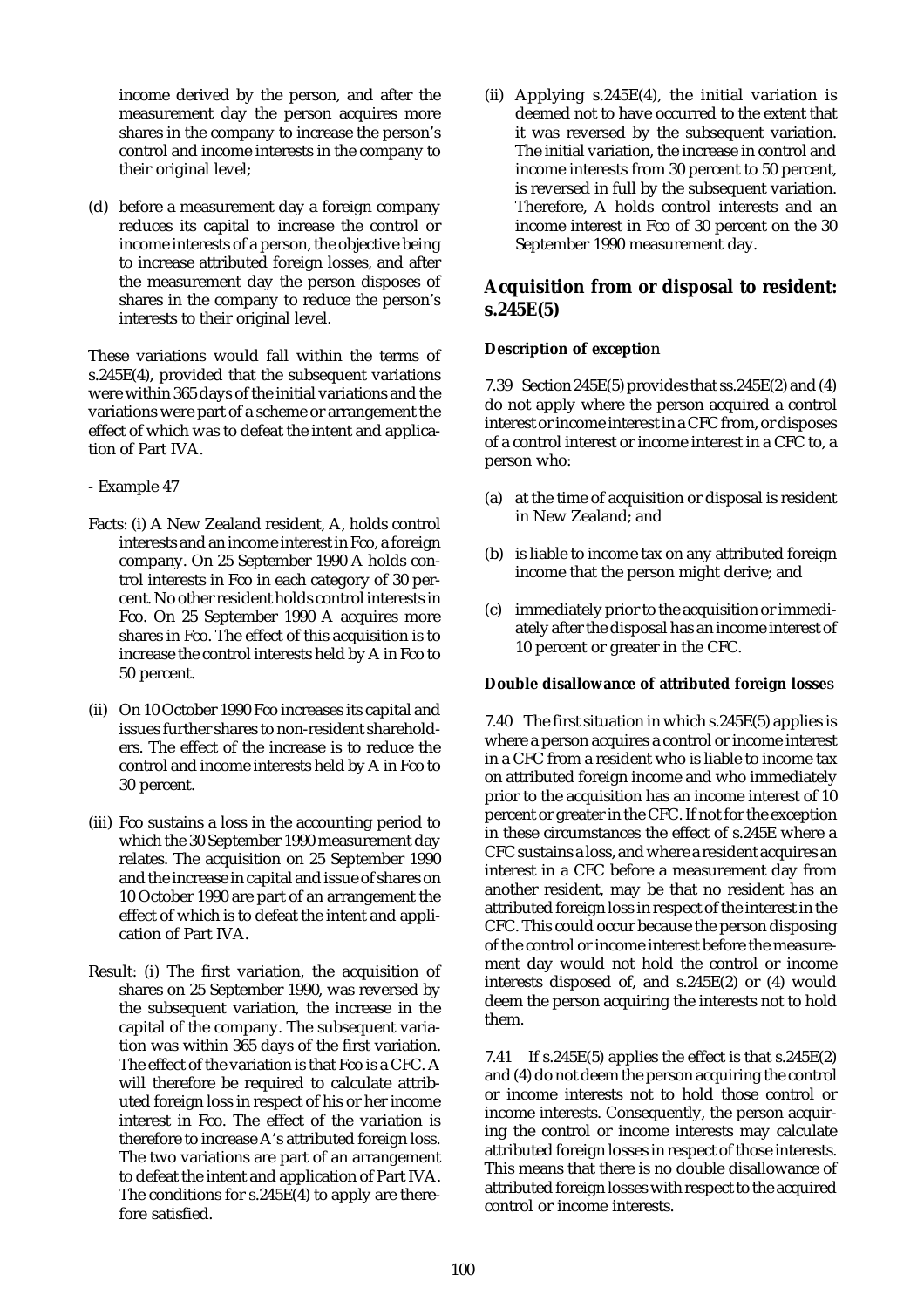7.42 Section 245E(5) does not apply where the control or income interests are acquired from a resident who is not liable to tax on attributed foreign income. In these circumstances, there is no double disallowance of attributed foreign losses because the person from whom the interests were acquired would not have sustained an attributed foreign loss if he or she had not disposed of the interests. The effect of the transaction is therefore to utilise losses that could not otherwise have been utilised. Also, s.245E(5) does not apply if prior to the acquisition the person from whom the control or income interests were acquired did not hold an income interest of 10 percent or greater in the CFC. Again, in this situation there is no double disallowance of losses because the person from whom the interests were acquired would not have had an attributed foreign loss in respect of those interests.

#### **Double counting of attributed foreign incom**e

7.43 The second situation where s.245E(5) applies is where a person disposes of a control interest or income interest in a CFC to a person resident in New Zealand who is liable to tax on any attributed foreign income that they might derive and who immediately after the disposition has an income interest of 10 percent or greater in the CFC. The effect of s.245E(5) in these circumstances is to ensure that the application of s.245E(2) and (4) do not result in double counting of attributed foreign income. If a resident disposes of control or income interests to another resident before a measurement day and the effect is to reduce the amount of attributed foreign income that would be attributed to the resident disposing of the interests, s.245E(2) or (4) may deem that resident to hold those interests. However, those provisions do not deem the person to whom the interests are disposed not to hold those interests. Consequently, the effect of applying s.245E(2) or (4) may be that both the resident disposing of the interests and the resident acquiring the interests has attributed foreign income in respect of the same interests. In cases where double attribution of income may occur if ss.245E(2) or (4) are applied, s.245E(5) provides that those provisions do not apply.

7.44 For s.245E(5) to apply in the case of a disposal of control or income interests, the person to whom the interests are disposed of must be resident in New Zealand and must be liable to tax on attributed foreign income. If the person acquiring the interests is not resident in New Zealand or is not liable to tax on attributed foreign income there is no double counting of attributed foreign income in respect of the interests. Therefore, it is appropriate to apply s.245E(2) or (4) to deem the person disposing of the interests to still hold them. For section 245E(5) to apply the person to whom the interests are disposed of must have an income interest of 10 percent or greater in the foreign company immediately after

the disposal. A person acquiring the interests who does not have an income interest of 10 percent or greater in the CFC does not derive attributed foreign income in respect of the acquired interests. Therefore, there is no double taxation of attributed foreign income in respect of the same interest in a CFC and it is appropriate to apply s.245E(2) and (4).

#### **Section 245E(5) as an exception to s.245E(2) and (4**)

7.45 Section 245E(5) applies as an exception to s.245E(2) and (4). Therefore, s.245E(5) applies only where s.245E(2) or (4) would otherwise operate to deem a person to hold control or income interests not actually held by the person on a measurement day, or to deem a person not to hold control or income interests which are actually held on a measurement day. Sections 245E(2) and (4) do not apply if the effect of the variation in relation to a person before a measurement day is to increase the person's attributed foreign income or to reduce the person's attributed foreign loss. Consequently, s.245E(5) does not apply in these circumstances. For example, if a non-resident disposes of an interest in a CFC to a resident before a measurement day, and the effect of the disposal is to increase the attributed foreign income of the resident, s.245E(2) and (4) do not apply if the resident's interests in the CFC are reduced after the measurement day. Therefore, s.245E(5) does not apply.

#### **Section 245E and entitlements to acquire interests: s.245E(6**)

7.46 Section 245E(6) provides that nothing in s.245E shall be construed as limiting the circumstances in which a person is regarded as being entitled to acquire anything pursuant to s.245A(2)(b). The objective of this rule is to ensure that s.245E is not used to read down the rules in s.245A(2)(b) as to when a person is deemed to be entitled to acquire an interest in a foreign company.

#### **Changes of residence around a measurement day: s.245E(7**)

7.47 Section 245E(7) applies where a company resident in New Zealand becomes a foreign company and within 183 days of becoming a foreign company becomes a company resident in New Zealand again. In these circumstances the company is deemed to be resident in New Zealand for the purposes of Part IVA of the Income Tax Act at all times while it was a foreign company. The objective of this rule is to prevent resident companies from avoiding attribution of income in relation to interests held by them in CFCs by manipulating their residence around a measurement day.

7.48 If a resident company becomes a foreign company before each measurement day it will be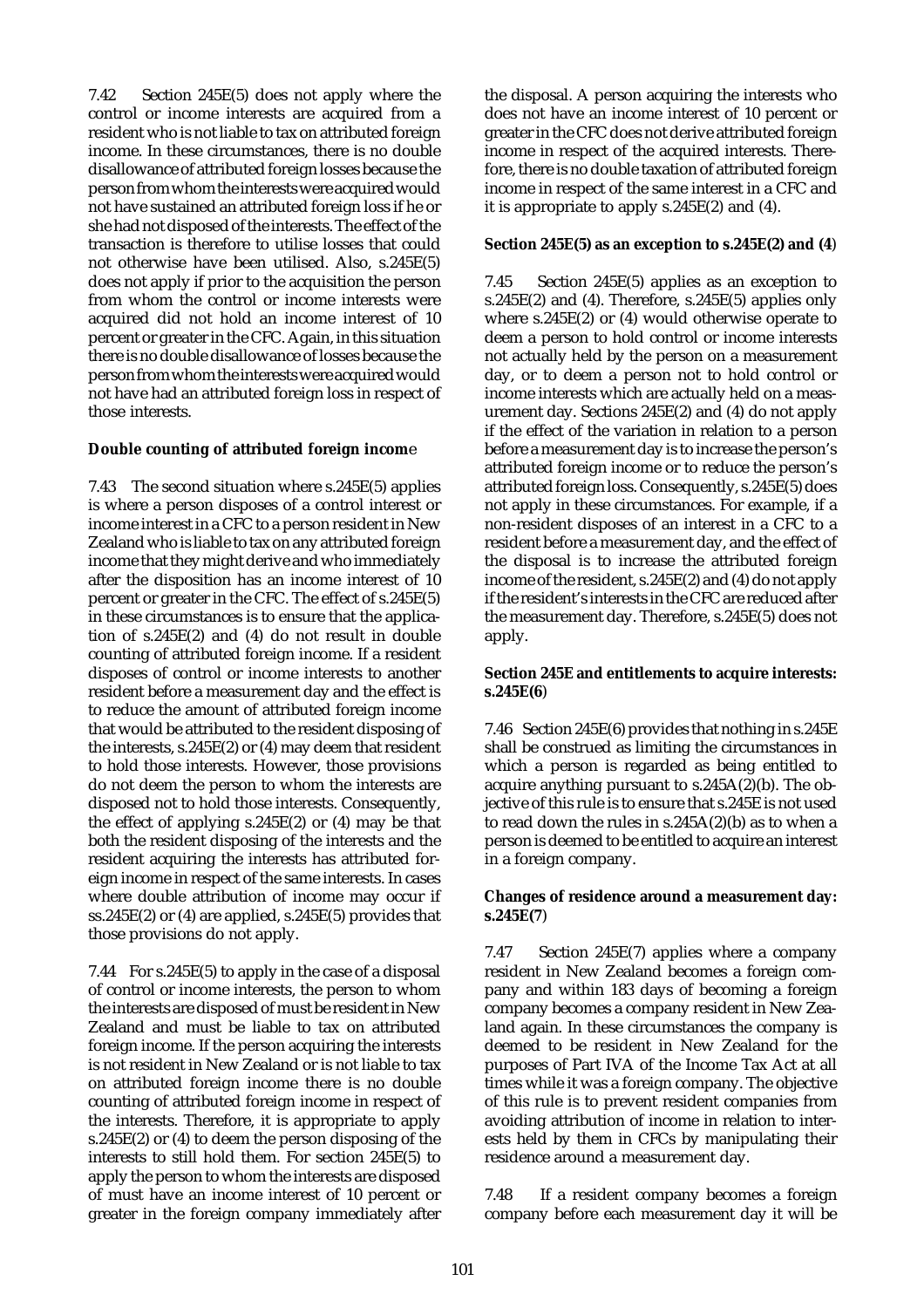deemed not to hold an income interest in any CFC on those measurement days. Consequently, the company would not be required to calculate attributed foreign income in respect of its interests in CFCs. The company itself may become a CFC if there is a group of five or fewer residents whose aggregate control interests in any category is 50 percent or more. If this was the case residents holding income interests in the company would be required to calculate attributed foreign income in respect of those interests and in respect of interests held in underlying CFCs. However, if the company did not become a CFC when it became a foreign company attribution of income from CFCs in which the company held an interest would be avoided. Section 245E prevents this type of avoidance.

# PART 8: PERSONS NOT REQUIRED TO CALCULATE ATTRIBUTED FOREIGN INCOME OR LOSS

# **Application of s.245F**

8.1 Section 245F(1) provides that any person who holds an income interest in a CFC does not calculate attributed foreign income or attributed foreign loss in relation to an accounting period of a CFC in two situations. The first is where at all times in the accounting period the person is resident outside New Zealand. The second is where the income interest of the person for the accounting period is not an income interest of 10 percent or greater. For the purposes of determining whether a person has an income interest of 10 percent or greater in a CFC, s.245F(2) provides that the person is deemed to hold all the income interests held by persons associated with that person.

8.2 "Attributed foreign income" and "attributed foreign loss" are calculated in accordance with s.245G. That section is discussed in Part 9 of this bulletin.

8.3 Section 245F(1) applies only for the purposes of calculating attributed foreign income or attributed foreign loss. The rule that a non-resident does not hold an income interest for the purpose of calculating attributed foreign income or loss does not apply for the purposes of the rule in s.245F(2). That subsection provides that in determining whether a person has an income interest of 10 percent or greater in a CFC the person is deemed to hold income interests held by persons associated with that person. This rule applies in relation to all associated persons, whether or not they are resident in New Zealand.

# **Income interests and non-residents**

8.4 Section  $245F(1)(a)$  provides that a person is not required to calculate attributed foreign income or loss in respect of an income interest in a foreign company for any accounting period where at all times in the accounting period (or, in the case of an accounting period commencing before 1 April 1988, at all times in that part of the accounting period that falls on or after 1 April 1988) the person is resident outside New Zealand.

8.5 Section 245 $F(1)(a)$  applies where a person is resident outside New Zealand at all times during the

accounting period of a CFC. The effect of this rule is that non-residents do not calculate attributed foreign income or loss. Also, a person who becomes resident in New Zealand after the end of the accounting period of a CFC but before the end of the person's income year does not calculate attributed foreign income or loss in relation to the accounting period of the CFC. This rule has a different effect from the rule in s.245D(6) that a person becoming or ceasing to be resident does not have an income interest on any measurement day on which the person is non-resident. This is because s.245D(6) applies in calculating income interests but s.245F(1)(a) applies in relation to the calculation of attributed foreign income or loss. The difference is illustrated in the following example:

- Example 48
- Facts: A non-resident, A, becomes resident in New Zealand on 1 March 1991. A holds 100 percent of the interests listed in s.245C(4) and s.245D(2) in Fco. Fco's accounting period ends on 28 February 1991. A's income year ends on 31 March 1991. A calculates control and income interests in Fco on a measurement day basis in accordance with s.245A(2)(e).
- Result: (i) Fco is a CFC in relation to the accounting period ending on 28 February 1990 because a resident, A, holds control interests in Fco in at least one of the categories of control interest listed in s.245C(4) of 50 percent or more. A holds control interests of 100 percent in each category of interest from 1 January 1991 until 28 February 1991 by virtue of holding control interests of 100 percent in each category on the 31 March 1991 measurement day.
- (ii) By s.245D(6), A does not hold an income interest in Fco on any measurement day on which A was non-resident. A therefore does not hold an income interest in Fco on the 31 December 1990 measurement day and on all preceding measurement days. However, A is resident in New Zealand on the 31 March 1991 measurement day. Therefore, by s.245A(2)(e) A is deemed to hold an income interest of 100 percent in Fco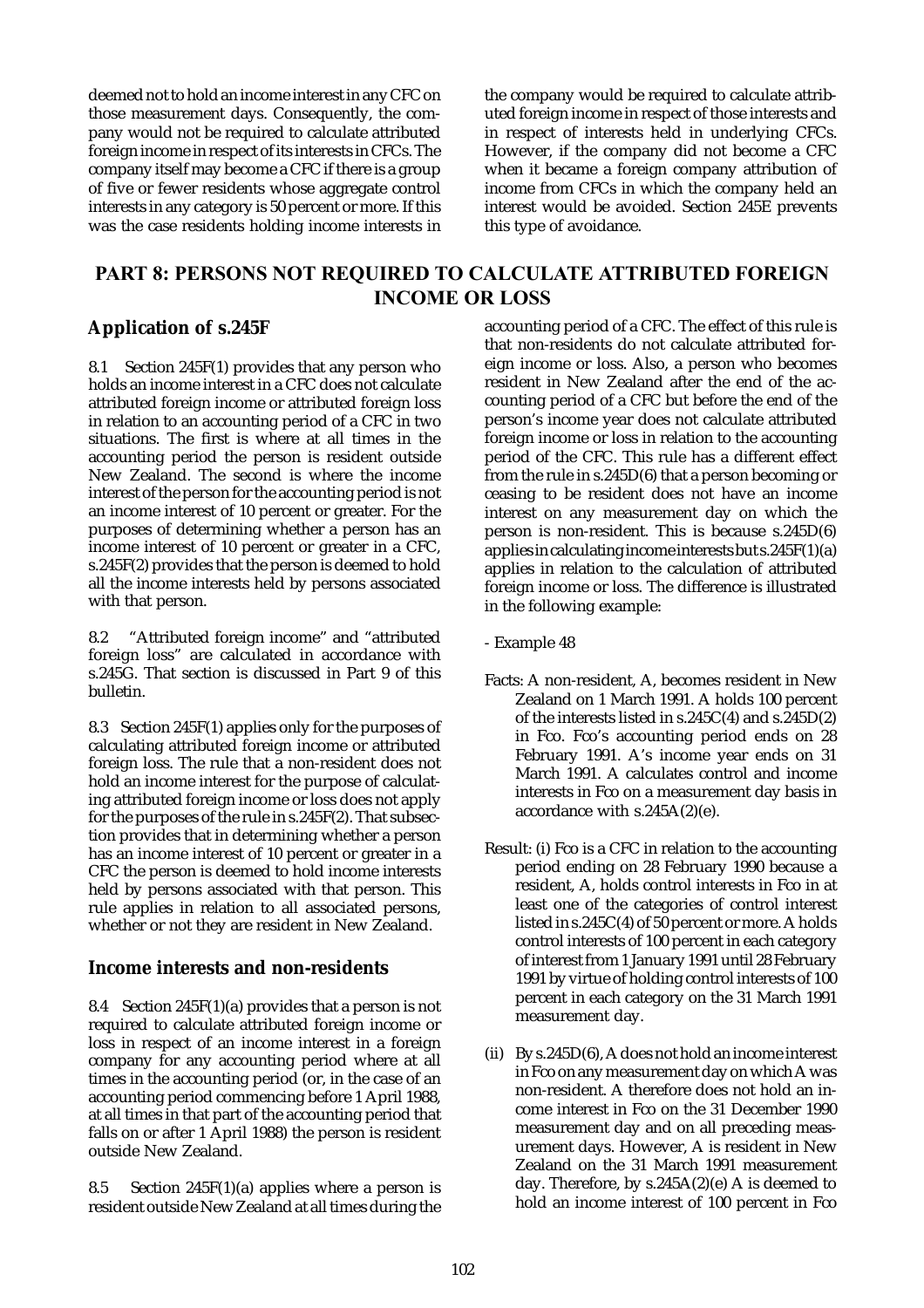from 1 January 1991 until 31 March 1991. In relation to Fco's accounting period ending on 28 February, A holds an income interest in Fco of 100 percent from 1 January 1991 until 28 February 1991. Applying the formula in s.245D(5), A has an income interest for the accounting period ending on 28 February 1991 of 16.16 percent: ie

$$
100\% \times \frac{59}{365} = 16.16\%.
$$

Therefore, if only s.245D(6) is applied, A will be required to calculate attributed foreign income or loss in relation to A's income interest of 16.16 percent in Fco.

(iii) The requirement to calculate attributed foreign income is removed by  $s.245F(1)(a)$ . In terms of that provision, A was resident outside New Zealand during the entire accounting period of Fco that ended on 28 February 1991. Therefore, A is not required to calculate attributed foreign income or loss for the accounting period of Fco ending on 28 February 1991.

8.6 In example 48 both s.245D(6) and s.245F(1)(a) apply. However, both sections need not apply in all cases. For example, if a person becomes resident in New Zealand during the accounting period of a CFC s.245D(5) may apply to reduce the person's income interest in the CFC but s.245F(1)(a) will not apply because the person was resident for part of the CFC's accounting period. Also, s.245D(6) applies where a person becomes resident or ceases to be resident. Therefore, if the person is resident outside New Zealand on all measurement days that apply in relation to a particular accounting period of a CFC, s.245D(6) will not apply but pursuant to  $s.245F(1)(a)$ the person will not be required to calculate attributed foreign income or loss.

8.7 The language in parentheses in s.245F(1)(a) applies where an accounting period of a CFC commenced before 1 April 1988. In this situation any person holding an income interest in the CFC is not required to calculate attributed foreign income or loss if the person was resident outside New Zealand at all times during the part of the accounting period falling on and after 1 April 1988. Thus, the exception applies if the person was resident for part of the accounting period falling before 1 April 1988 so long as the person was not resident for any part of the period falling on and after that date.

# **Income interest not an income interest of 10 percent or greater**

8.8 Section 245F(1)(b) provides that a person is not required to calculate attributed foreign income or attributed foreign loss in respect of an income interest in a CFC for any accounting period where the

person does not have an income interest of 10 percent or greater. Section 245F(2) provides that in determining whether an income interest of any person in a CFC for any accounting period is an income interest of 10 percent or greater, but not for any other purpose, the person is deemed to hold all the income interests for that accounting period held by any persons associated with that person.

8.9 The effect of  $s.245F(1)(b)$  is that only persons holding an "income interest of 10 percent or greater" in a CFC calculate attributed foreign income or attributed foreign loss. The expression "income interest of 10 percent or greater" is defined in s.245A(1) as meaning:

- (a) an income interest calculated under s.245D that is equal to or greater than 10 percent; or
- (b) an income interest equal to or greater than 10 percent after the application of s.245F(2); or
- (c) an income interest in respect of which a person is required to calculate attributed foreign income or attributed foreign loss by virtue of s.245H(2).

8.10 It is clear from the definition that a person may have an "income interest of 10 percent or greater" while holding an income interest calculated in terms of s.245D of less than 10 percent. This can occur because in determining whether a person has an income interest of 10 percent or greater the income interest actually held by a person in a CFC is aggregated with income interests held by persons associated with the person: s.245F(2). A similar situation can obtain where the aggregate income interests of residents in a CFC is more than 100 percent and the income interest of a resident is reduced to below 10 percent by operation of the formula in s.245H(1).

8.11 The rule in s.245F(1)(b) that any person not holding an income interest of 10 percent or greater does not calculate attributed foreign income or attributed foreign loss provides a de minimis rule for the attribution of income and losses from a CFC. The objective of this rule is to ease the compliance costs of persons holding minor interests in CFCs: *Report of the Consultative Committee on International Tax Reform and Full Imputation Part* 2 July 1988, para 4.2.1. Although persons holding income interests that are not income interests of 10 percent or greater are required to calculate their income interests, they are relieved of the obligation to calculate branch equivalent income or loss under s.245J and to comply with the other provisions that apply where attribution of income is required.

8.12 The object of the rule in s.245F(2) is to prevent residents from fragmenting their income interests among associated persons in order to avoid the 10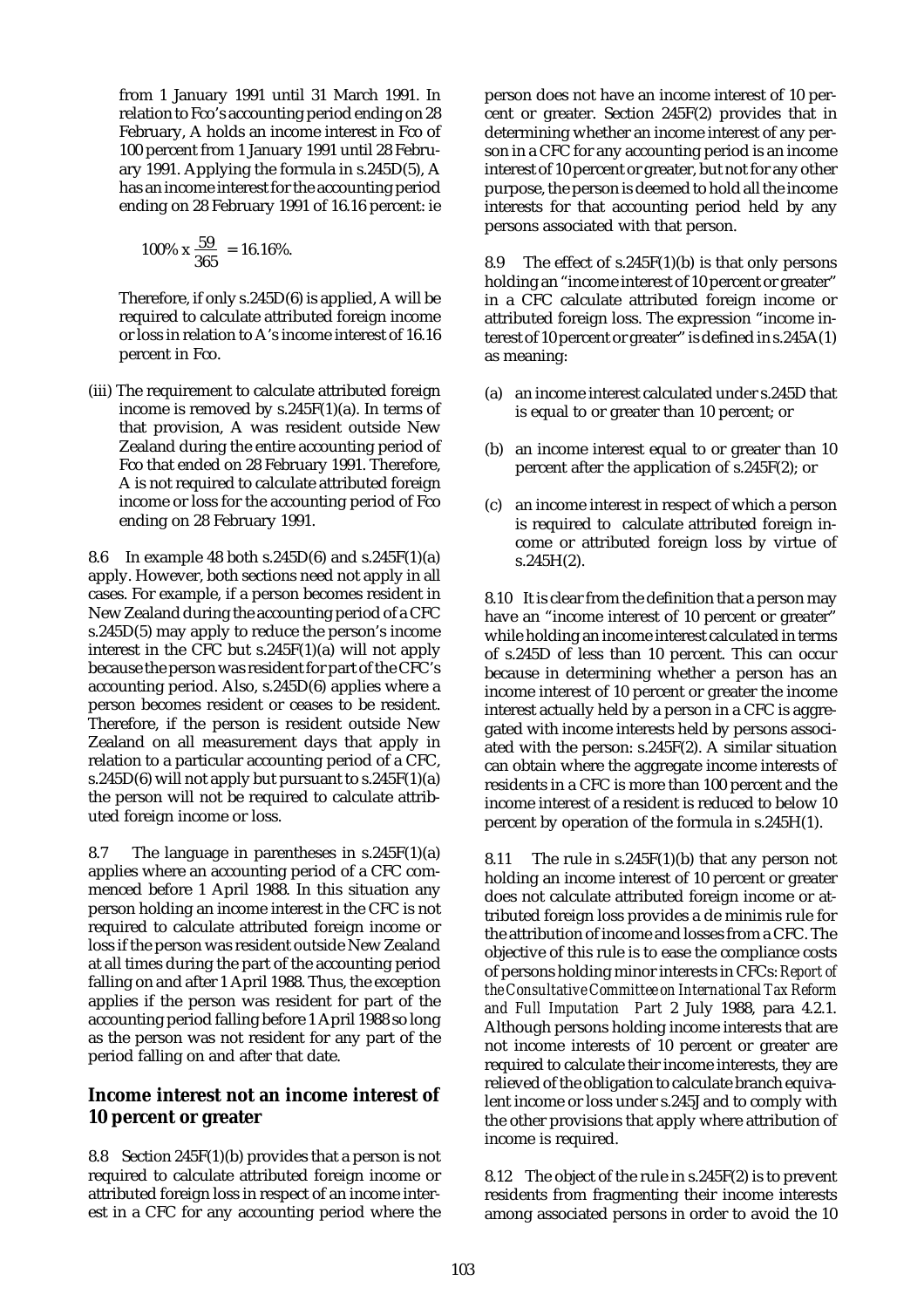percent income attribution threshold. Section 245F(2) applies only for the purpose of determining whether the income interest of a person in a CFC is an income interest of 10 percent or greater. Once it has been established that a person's income interest is an income interest of 10 percent or greater, s.245F(1)(b) will not apply and the person will be required to calculate attributed foreign income or attributed foreign loss. However, s.245F(2) applies only for the purpose of determining whether the person holds an income interest of 10 percent or greater. Therefore, income or losses are attributed from the CFC to the person on the basis of the income interest actually held by the person.

8.13 By way of example, if a resident, A, holds an income interest in a CFC of 5 percent and B, a person associated with A, holds an income interest in CFC of 5 percent, A is deemed to hold B's 5 percent income interest in determining whether A has an income interest of 10 percent or greater. A therefore holds an income interest of 10 percent in CFC. This constitutes an income interest of 10 percent or greater and A is required to calculate attributed foreign income or loss in relation to the interest in the CFC. However, A calculates attributed foreign income or loss on the basis of the income interest actually held by A: ie on the basis of the 5 percent income interest held by A in CFC.

8.14 Where s.245F(2) applies any person who holds an income interest in a CFC is deemed to hold all the income interests which any persons associated with that person hold. Interests held by associated persons that are CFCs are excluded from this rule. This is because an income interest held by a CFC in another CFC will be taken into account by residents holding an income interest in the CFC as an indirect income interest in the other CFC

# PART 9: ATTRIBUTION OF INCOME AND LOSSES

# **Overview of s.245G**

9.1 Section 245G sets out the method for calculating "attributed foreign income" and "attributed foreign loss" in relation to an income interest in a CFC. Attributed foreign income calculated by a person in accordance with s.245G is included in the person's assessable income by virtue of s.65(2)(ea). Attributed foreign loss may be deducted from or set off against attributed foreign income derived by the person in accordance with the rules in s.245M and s.245N.

# **Requirement to calculate attributed foreign income or loss: s.245G(1)**

9.2 Section 245G(1) provides that where a person holds an income interest in a CFC, the attributed foreign income or attributed foreign loss of the person with respect to the interest is the income or loss calculated under s.245G for any accounting period of the CFC that ends within the income year of the person who holds the income interest. For example, if the accounting period of a CFC ends on 30 June 1990 and the income year of a resident holding an income interest in the CFC ends on 31 March 1991, the attributed foreign income or loss calculated in respect of the accounting period of the CFC ending on 30 June 1990 will be taken into account in calculating the assessable income of the resident for the income year ending 31 March 1991.

9.3 The meaning of "income year" in the context of s.245G is modified by s.245A(2)(f). By virtue of that provision, where a person returns income to a balance date other than 31 March in accordance with s.15 of the Income Tax Act, the year ending with that balance date is deemed to be the person's income year. The effect of this rule is discussed in paragraphs 3.142 to 3.147 of this bulletin.

9.4 Section 245G(1) applies subject to s.245F. The reference to s.245F makes it clear that the exceptions contained in s.245F override any requirement in s.245G(1) to calculate attributed foreign income. Section 245F is discussed in Part 8 of this bulletin.

# **Calculation of attributed foreign income or loss: s.245G(2)**

### **Calculation**

9.5 Section 245G(2) sets out the method for calculating attributed foreign income or attributed foreign loss. It provides that the attributed foreign income or attributed foreign loss of a person in respect of an income interest in a CFC is calculated in relation to an accounting period by multiplying the income interest of the person in the CFC for the accounting period and the "branch equivalent income or loss" of the CFC calculated in relation to the person for that accounting period.

9.6 The "branch equivalent income or loss" of a CFC for an accounting period is calculated in accordance with s.245J. That section is discussed in Part 12 of this bulletin. In broad terms, branch equivalent income or loss is calculated on the same basis that assessable income is calculated for New Zealand resident companies. However, the calculation of branch equivalent income or loss differs in a number of respects from the calculation of assessable income, and the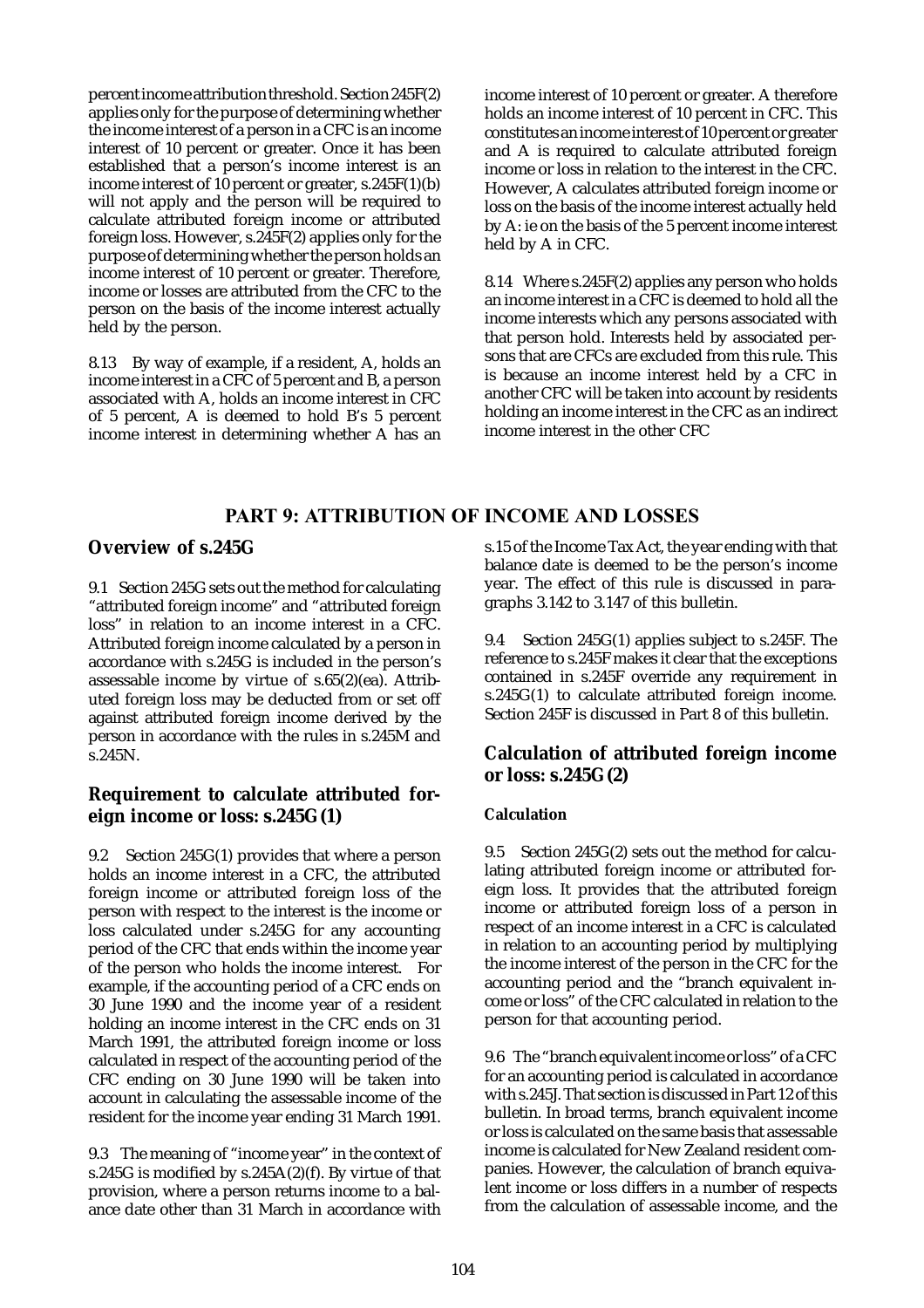application of the Income Tax Act is specifically modified in a number of respects by s.245J. Branch equivalent income or loss of a CFC is calculated in relation to each person holding an income interest in the CFC. While in some cases the branch equivalent income or loss in relation to a CFC may be the same for each person who holds income interests in the CFC, in others it may differ.

9.7 Section 245G(2) applies subject to the other provisions in s.245G and subject to s.245H. The other provisions of s.245G modify s.245G(2) by providing a transitional rule for the calculation of branch equivalent income or loss in relation to an accounting period of a CFC that commenced before 1 April 1988  $(s.245G(3))$ , by limiting the amount of attributed foreign loss sustained by a person in certain circumstances (s.245G(4)), and by providing rules for the separate attribution of taxable distributions and foreign investment fund income or losses derived or sustained by a CFC. The application of s.245H is discussed in Part 10 of this bulletin.

#### **Treatment of attributed foreign income or loss**

9.8 A person will derive attributed foreign income in relation to an income interest in a CFC where the result of multiplying the person's income interest and the branch equivalent income or loss calculated in relation to the person is a positive amount. The attributed foreign income thus calculated is included in the person's assessable income by virtue of s.65(2)(ea). This attributed foreign income is treated in the same manner as other assessable income derived by the person. Therefore, attributed foreign income is aggregated with other income derived by the taxpayer and, after allowable deductions and carried forward losses are taken into account, forms part of the taxable income of the taxpayer. Attributed foreign income can therefore be offset against losses sustained by the taxpayer from other income earning activities.

9.9 Attributed foreign income is assessable income. Therefore, by virtue of s.104, and subject to s.106, any expenses incurred in gaining or producing the attributed foreign income are deductible. Deductible expenses would include interest payable in gaining or producing attributed foreign income: s.106 $(1)(h)(i)$ . This would include interest payable on amounts borrowed to purchase an interest in a CFC where the person is required to calculate attributed foreign income or loss in respect of that interest.

9.10 A person will have an attributed foreign loss in relation to an income interest in a CFC where the result of multiplying the person's income interest in the CFC by the branch equivalent income or loss of the CFC for the accounting period is a negative amount. The treatment of attributed foreign losses is governed by s.245M and s.245N.

# **Accounting period of CFC commencing before 1 April 1988: s.245G(3)**

### **Description**

9.11 Section 245G(3) sets out a transitional rule for calculating branch equivalent income or loss which applies where the accounting period of a CFC commences before 1 April 1988. It provides that in these circumstances income interests in the CFC are calculated on the basis of the part of the accounting period of the CFC falling on and after 1 April 1988 being a separate accounting period. The branch equivalent income or loss of the CFC for that separate accounting period is calculated, at the option of any person required to calculate attributed foreign income or loss, in accordance with one of two methods. The first method is based on the following formula:

$$
a\ x\ \frac{b}{c}
$$

where -

- a is the branch equivalent income or loss calculated in relation to the CFC and the accounting period without regard being had to s.245G(3);
- b is the number of days in the accounting period that fall after 1 April 1988; and
- c is the number of days in the accounting period.

9.12 Under the second method branch equivalent income or loss is calculated on the basis of the income or loss actually derived in the part of the accounting period falling on or after 1 April 1988.

9.13 Section 245G(3) effectively contains two rules: one relating to the calculation of income interests, and the other relating to the calculation of branch equivalent income or loss. The income interest and branch equivalent income or loss calculated under s.245G(3) are taken into account in calculating attributed foreign income or attributed foreign loss under s.245G(2). Section 245G(3) therefore does not directly provide a method for calculating attributed foreign income or loss in relation to an accounting period of a CFC commencing before 1 April 1988. However, by providing rules for calculating income interests and branch equivalent income or loss it determines the amount of attributed foreign income or loss calculated under s.245G(2).

### **Calculation of income interest**

9.14 The first rule set out in s.245G(3) is that for the purposes of s.245G where the accounting period of a CFC commences before 1 April 1988 the income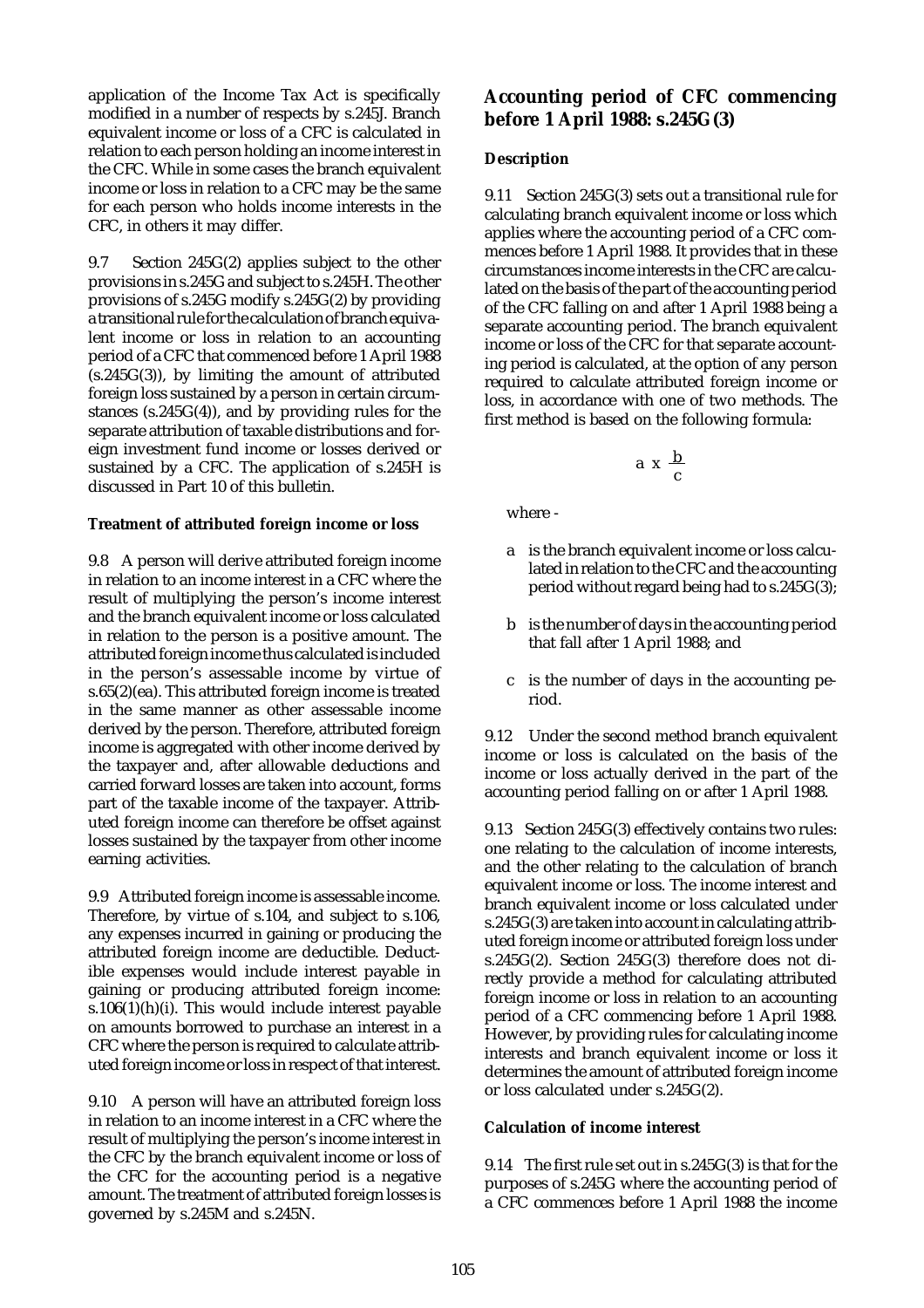interests of persons in the CFC are calculated on the basis of the part of the accounting period falling on and after 1 April 1988 being a separate accounting period. Therefore, interests held by a person before 1 April 1988 are not taken into account in calculating the person's income interest.

9.15 The effect of s.245G(3) in relation to the calculation of income interests is to treat the part of the accounting period falling after 1 April 1988 as a separate accounting period. Thus, if the income interest held by a person during separate accounting period did not vary, that unchanged income interest would be the person's income interest for that separate accounting period. If the person's income interest did vary during the separate accounting period the income interest for the period would be calculated in accordance with s.245D(5). However, as the portion of the accounting period falling after 1 April 1988 is treated as a separate accounting period, item c in the s.245D(5) formula would be the number of days in the accounting period falling after 1 April 1988.

- Example 49

- Facts: The accounting period of a controlled foreign company, CFC, commenced on 1 October 1987 and ended on 30 September 1988. A New Zealand resident, A, held an interest in CFC during that period. From 1 October 1987 until 12 July 1988 that interest constituted 50 percent of the things listed in s.245D(2). From 13 July 1988 until after 30 September 1988 the interest constituted 30 percent of the things listed in s.245D(2). A's income interest in CFC is calculated on a measurement day basis.
- Result: (i) Section 245G(3) applies in relation to the accounting period of CFC commencing on 1 October 1987 because that accounting period commenced before 1 April 1988.
- (ii) The portion of the accounting period falling on and after 1 April 1988 (1 April 1988 to 30 September 1988) is treated as a separate accounting period in calculating A's income interest for the purposes of s.245G. A holds an income interest in CFC of 50 percent on the 30 June 1988 measurement day and 30 percent on the 30 September measurement day. These interests are deemed to be held respectively from 1 April 1988 to 30 June 1988 and from 1 July 1988 to 30 September 1988.
- (iii) A's income interest in CFC varies during the separate accounting period commencing on 1 April 1988 and ending on 30 September 1988. Therefore, A's income interest in relation to that period is calculated in accordance with s.245D(5). Given that there were 91 days be-

tween 1 April 1988 and 30 June 1988 and 92 days between 1 July 1988 and 30 September 1988, s.245D(5) is applied as follows:

- 1 April 1988 to 30 June 1988

$$
50\% \text{ x } \frac{91}{183} = 24.86\%
$$

- 1 July 1988 to 30 September 1988

$$
30\% \times \frac{92}{183} = 15.08\%
$$

- income interest for accounting period

 $24.86\% + 15.08\% = 39.94\%$ 

#### **Calculation of branch equivalent income or loss**

9.16 Where the accounting period of a CFC commences before 1 April 1988 the branch equivalent income or loss of the CFC for the separate accounting period (ie the part of the accounting period falling on and after 1 April 1988) is calculated on the basis of one of two alternative methods. Any person required to calculate attributed foreign income or attributed foreign loss chooses the method to be used. The first method is based on a formula that allocates branch equivalent income or loss to the portion of the accounting period falling on and after 1 April 1988 on a basis that reflects the proportion that the number of days in the accounting period falling after 1 April 1988 bears to the total number of days in that accounting period.

9.17 In applying the formula set out in  $s.245G(3)(a)$ , item a is the branch equivalent income or loss of the CFC calculated without regard to s.245G(3). That is, item a is the branch equivalent income or loss of the CFC for the entire accounting period, and not only for the portion of the accounting period falling on and after 1 April 1988. Item c in the formula is the total number of days in the accounting period: ie the days falling both before and after 1 April 1988.

9.18 The second method for calculating branch equivalent income or loss in relation to the part of the accounting period falling after 1 April 1988 is to calculate the income or loss on the basis of income or loss actually derived or sustained on and after that date.

- Example 50
- (i) The facts assumed in Example 49 are also assumed in this example. A New Zealand resident, A, thus has an income interest in a controlled foreign company, CFC, in relation to the separate accounting period of the CFC that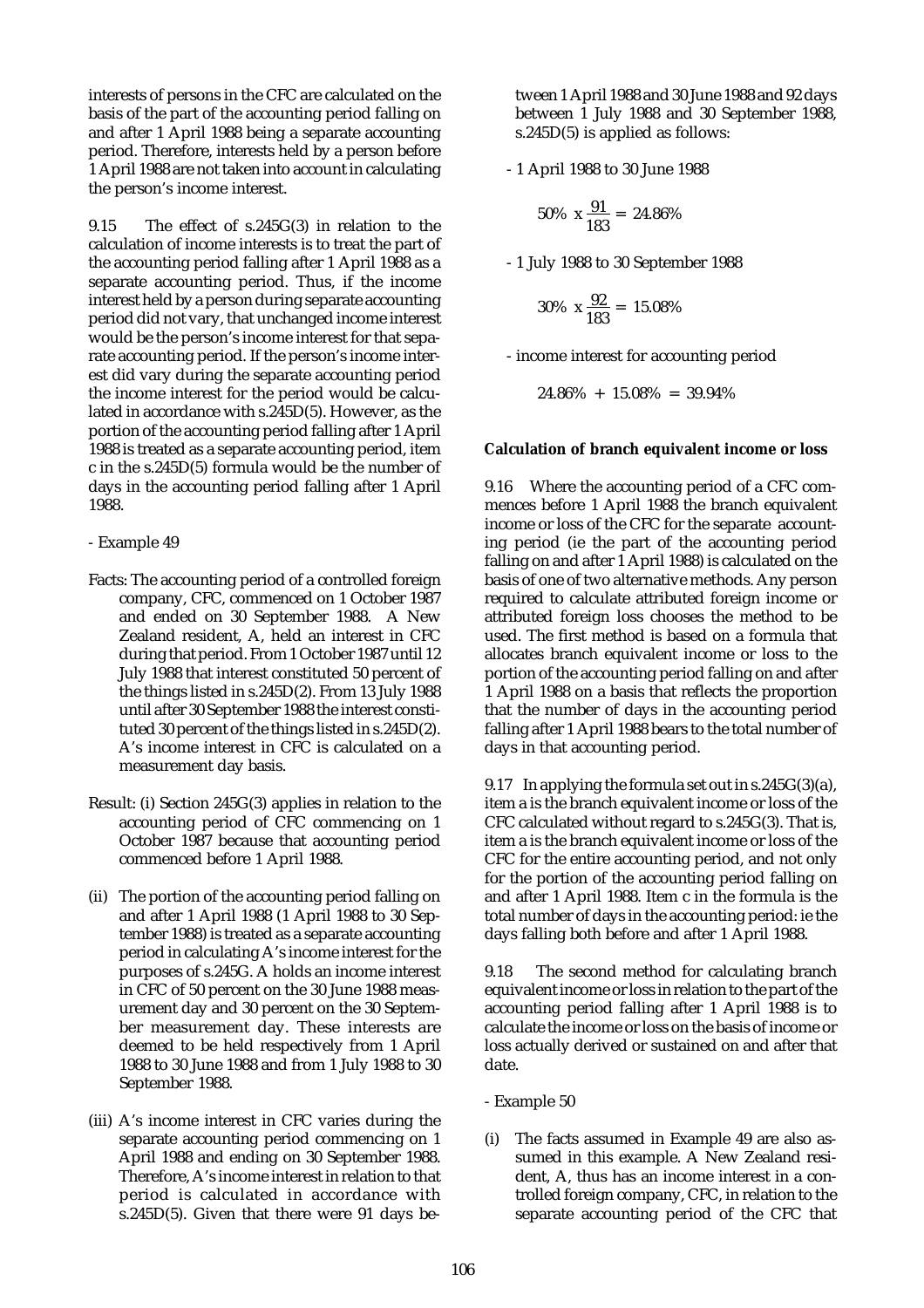commences on 1 April 1988 and ends on 30 September 1988. This income interest is calculated as in Example 49 to be 39.94 percent.

(ii) A decides to calculate branch equivalent income or loss in relation to CFC's accounting period commencing on 1 October 1987 on the basis of the formula in s.245G(3)(a). For that accounting period the branch equivalent income or loss of CFC is NZ\$1million. The portion of this amount that is treated as being derived in the separate accounting period from 1 April 1988 to 30 September 1988 is calculated as follows:

$$
\$1,000,000 \times \frac{183}{366} = \$500,000
$$

(Note: 1988 was a leap year. Therefore there were 366 days in the accounting period commencing on 1 October 1988)

(iii) The attributed foreign income derived by A in relation to A's income interest in CFC is calculated in accordance with s.245G(2) as:

 $$500.000 \times 39.94\% = $199.700$ 

# **Reduction of attributed foreign losses: s.245G(4)**

### **Description**

9.19 Section 245G(4) limits the attributed foreign loss of a person in relation to an income interest in a CFC in two situations:

- (a) first, where the person suffers no, or substantially no, economic or financial loss due to any factor including any right of the person or any other person to sell any thing or the right of any other person to require that person or any other person to sell any thing; and
- (b) second, where any person would have an attributed foreign loss in excess of the economic or financial loss suffered by the person due to any factor including the nature of the things taken into account in calculating the person's income interest under s.245D.

9.20 If s.245G(4) applies the effect is that the person is deemed to have no attributed foreign loss to the extent that the person suffers no, or substantially no, economic loss or to the extent that the attributed foreign loss exceeds the economic or financial loss suffered by the person.

9.21 The objective of s.245G(4) is to limit attributed foreign losses to the economic or financial losses suffered by a person in relation to an income interest in a CFC. A person owning shares in a CFC that sustains a loss may suffer no or little economic loss in relation to those shares because the person may have an option to require another person to buy those shares (ie a put option). Also, because five categories of interest are taken into account in calculating income interests, opportunities arise for structuring interests in a CFC that has made a loss so as to maximise attribution of those losses to resident shareholders. The effect of s.245G(4) in these types of cases is to require an analysis of the economic or financial loss suffered by the person. Where appropriate, the attributed foreign loss calculated under s.245G(2) is reduced to the level of the economic or financial loss.

9.22 Section 245G(4) applies "notwithstanding the foregoing provisions of this section". Therefore, s.245G(4) may reduce an attributed foreign loss calculated under s.245G(2).

#### **No or substantially no economic or financial loss**

9.23 The first situation in which s.245G(4) applies is where a person holding an income interest in a CFC has an attributed foreign loss but suffers no, or substantially no, economic or financial loss. Section 245G applies in these circumstances where the person suffers no, or substantially no, economic or financial loss "due to any factor or factors". In particular, it is provided that s.245G(4) applies where a person suffers no, or substantially no, economic or financial loss due to:

- (a) Any right of the person to sell any thing. A person may suffer no, or substantially no, economic or financial loss by virtue of a right to sell any thing to another person where, for example, the person holds shares in a loss company together with an option to sell those shares (ie a put option) to another person. In these circumstances, the loss of the person in relation to the shares will be limited by the existence of the put option.
- (b) Any right of any other person to sell any thing. A person may suffer no, or substantially no, economic or financial loss by virtue of a right of any other person to sell any thing where, for example, the person holds an interest in a CFC, the CFC holds shares in a loss company and the CFC has an option to sell those shares. The economic or financial loss of the person is limited in these circumstances because the economic or financial loss of the CFC is limited.
- (c) Any right of any other person to require that person to sell any thing. A person may suffer no, or substantially no, economic or financial loss by virtue of a right of any other person to require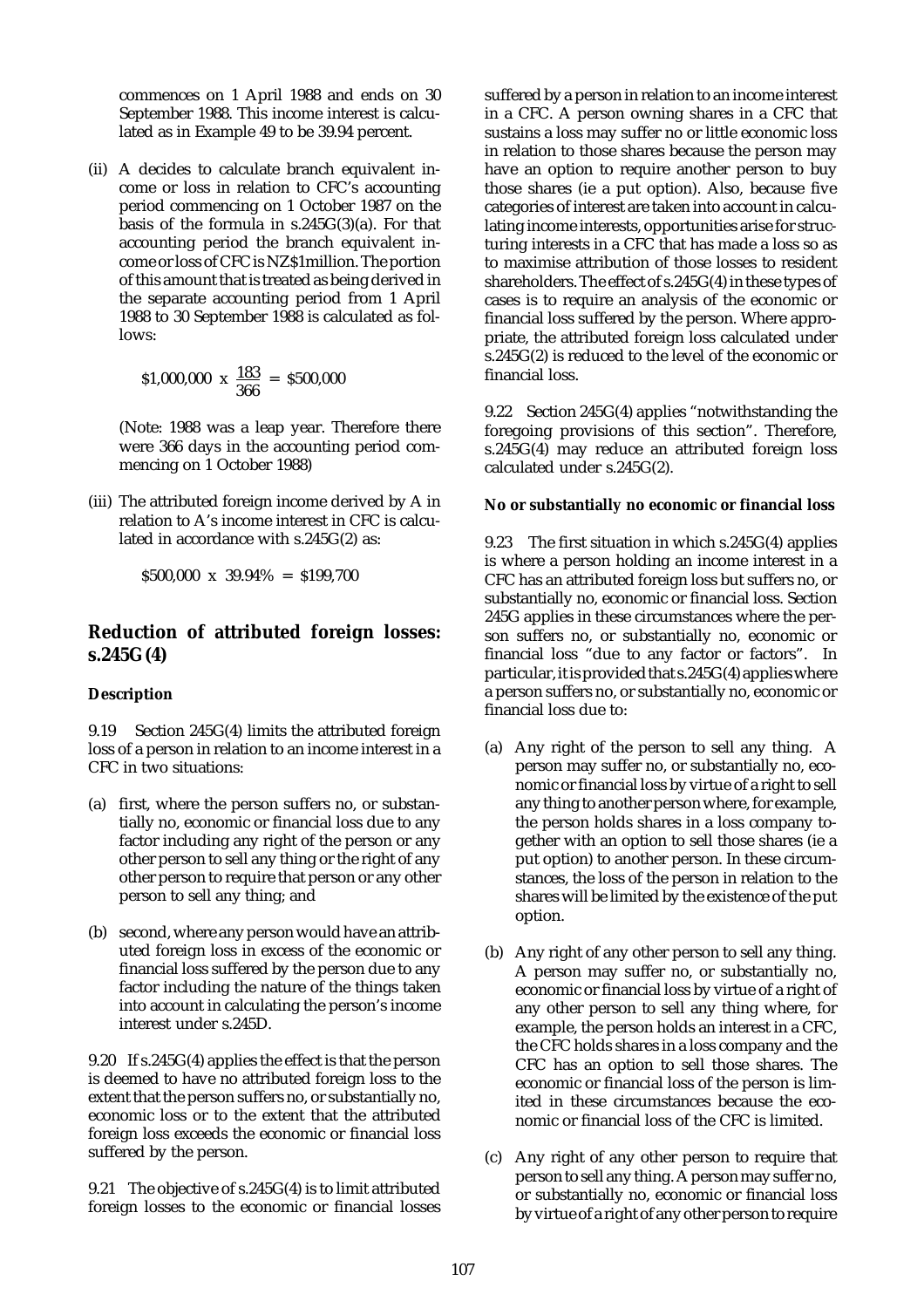the person to sell any thing where, for example, the person holds shares in a loss CFC and another person holds an option to acquire those shares. The economic or financial loss of the person may be limited in these circumstances because the exercise price of the option indicates that the option holder is likely to exercise the option. This would be the case where the exercise price is less than the market value of the shares.

(d) Any right of any other person to require any other person to sell any thing. A person may suffer no, or substantially no, economic or financial loss by virtue of a right of any other person to require any other person to sell any thing where, for example, a CFC holds an interest in a loss CFC and another person can require the CFC to sell that interest. The economic or financial loss of the person may be limited in these circumstances because the economic or financial loss of the CFC is limited.

9.24 These cases are examples of situations where s.245G(4) applies because a person having an attributed foreign loss suffers no, or substantially no, economic or financial loss. The provision applies in any other circumstances where a person having an attributed foreign loss suffers no economic or financial loss. An example would be where a person acquired an interest in a CFC in anticipation of the CFC sustaining a loss and the acquisition price of the interest reflected the anticipated loss.

#### **Attributed foreign loss in excess of economic or financial loss**

9.25 The second situation in which s.245G(4) applies is where prior to the application of s.245G(4) a person would have an attributed foreign loss in excess of the economic or financial loss suffered by the person due to any factor, including the nature of the things taken into account in calculating the person's income interest under s.245D. This second situation differs from the first in that the question is whether the attributed foreign loss is in excess of the economic or financial loss whereas in the first situation the question is whether the person suffers no, or substantially no, economic loss. The second situation is broader in scope than the first because it contemplates any situation where the attributed foreign loss of a person would be greater than the economic or financial loss suffered by the person. This would include cases where the person suffered no, or substantially no, economic or financial loss or where the person suffered an economic or financial loss but that loss was less than the attributed foreign loss.

9.26 Section 245G(4) specifically applies where the attributed foreign loss would be in excess of the economic or financial loss suffered by a person because of the nature of the things taken into account in calculating the person's income interest pursuant to s.245D. In calculating income interests under s.245D five categories of interest are taken into account, and the direct income interest of a person is the highest percentage of the interests held by the person in those categories. This provides opportunities to increase attribution of losses from a CFC beyond the level of economic or financial loss suffered by the persons to whom the losses are attributed by splitting the different categories of interest among different persons.

9.27 For example, a CFC may issue shares to a resident that constitute 60 percent of the nominal capital and 5 percent of the paid-up capital of the CFC, and that carry rights to distributions of 5 percent of the income and assets of the CFC, but no voting rights. In these circumstances the resident holds an income interest of 60 percent in the CFC. However, if the CFC sustains a loss the attribution of 60 percent of the losses of the CFC to the resident would result in the attributed foreign losses exceeding the economic or financial losses suffered by the resident. As the resident stands to gain only 5 percent of the income or assets of the CFC it may be appropriate to limit the resident's attributed foreign loss to 5 percent of the loss sustained by the CFC.

9.28 This does not mean that the entitlement to distributions of income or assets categories of interest is the yardstick for measuring economic or financial loss. In cases where a loss-making CFC was unlikely to make distributions it would be possible artificially to inflate losses attributable to residents by increasing their interests in the entitlement to distributions of income or assets categories. Therefore, it is necessary to measure the actual economic or financial loss suffered by the person rather than focusing on particular categories of interest.

### **Effect of s.245G(4)**

9.29 Where a person has an attributed foreign loss but suffers no, or substantially no, economic or financial loss, the effect of s.245G(4) is that the person is deemed not to have an attributed foreign loss. Where a person has an attributed foreign loss that exceeds the economic or financial loss suffered by the person the effect of s.245G(4) is that the attributed foreign loss is limited to the economic or financial loss suffered by the person.

#### **Application of s.245G(4) and s.245H**

9.30 Section 245H applies where the aggregate income interests of residents used to calculate attributed foreign income or loss is greater than 100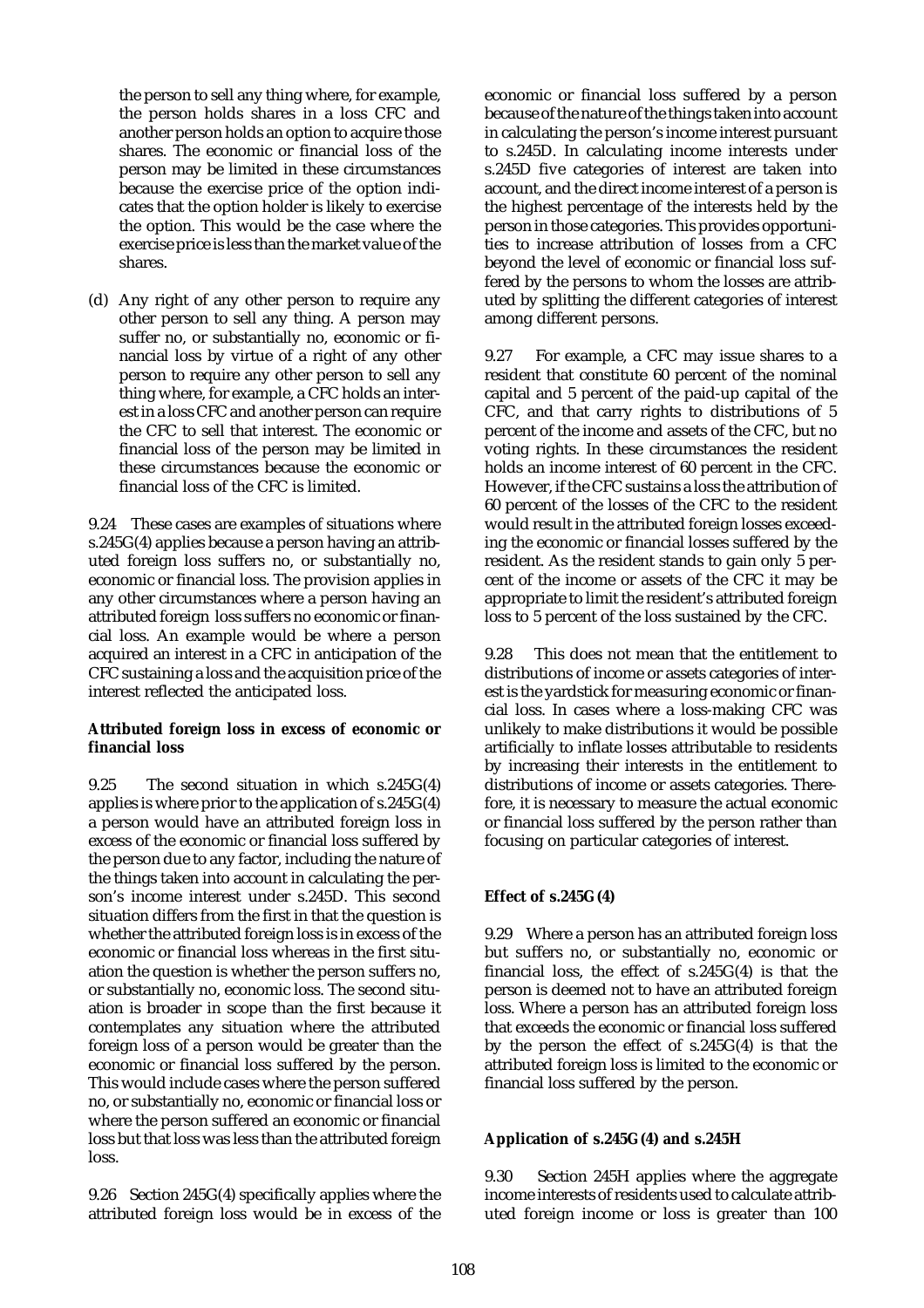percent. In these circumstances, the section operates by reducing the income interests of persons required to calculate attributed foreign income or loss so that the aggregate income interests of such persons is only 100 percent. The effect of this section is to limit the attribution of income or losses of a CFC to residents to 100 percent of that income or those losses. Therefore, s.245H may operate to limit the attributed foreign losses calculated by a person.

9.31 Section 245H operates prior to s.245G(4) because it applies for the purposes of calculating attributed foreign income or attributed foreign loss under s.245G(2). Section 245G(4), on the other hand, applies after an attributed foreign loss has been calculated under s.245G(2). Therefore, s.245H may apply to limit the total attributed foreign losses of residents to 100 percent of the loss sustained by a CFC and s.245G(4) may then apply to limit the attributed foreign losses calculated under s.245G(2) to the economic or financial losses suffered by the residents.

# **Taxable distributions derived by CFCs: s.245G(5)**

9.32 Section 245G(5) applies where pursuant to s.245J(24) any taxable distribution is not taken into account in calculating the branch equivalent income or loss of any person in relation to a CFC. This is the case where the taxable distribution is received from a trust which is a non-qualifying trust in relation to the distribution. Where s.245G(5) applies the attributed foreign income of the person in respect of the taxable distribution is calculated by multiplying the taxable distribution by the income interest of the person in the CFC for the accounting period in which the taxable distribution was received. The amount thus calculated is liable for income tax at the rate applying to taxable distributions from non-qualifying trusts. The operation of s.245G(5) is discussed in the appendix to Taxpayer Information Bulletin No.5 at paragraphs 8.59 and 8.60.

# **Foreign investment fund income or loss of a CFC: s.245G(6)**

## **Description**

9.33 Section 245G(6) applies where pursuant to s.245J(25) any foreign investment fund income or loss is not taken into account in calculating the branch equivalent income or loss of any person in relation to a CFC. It provides that in these circumstances the foreign investment fund income or loss is attributed to the person by multiplying the foreign investment fund income or loss by the person's income interest in the CFC for the accounting period in which the foreign investment fund income or loss was derived or incurred. The amount thus attributed is deemed to be foreign investment fund income derived or foreign investment fund loss incurred by the person. Consequently, the rules governing the treatment of foreign investment fund income and losses set out in ss.245R and 245T apply to those attributed amounts. This ensures that the rules applying to the offsetting of foreign investment fund income and losses apply rather than the more restrictive rules applying to attributed foreign income and losses. It also ensures that the quarantining of foreign investment fund losses under s.245R cannot be avoided by offsetting the losses against other income derived by a CFC.

## **Application**

9.34 Section 245G(6) applies where pursuant to s.245J(25) foreign investment fund income or a foreign investment fund loss derived or incurred by a CFC is not taken into account in calculating the branch equivalent income or loss of any person in relation to the CFC. Section 245J(25) provides that foreign investment fund income derived, or a foreign investment fund loss incurred, by a CFC is excluded from the branch equivalent income or loss of the CFC. Section 245G(6) therefore applies in all cases where a CFC derives foreign investment fund income or foreign investment fund loss.

9.35 Foreign investment fund income and foreign investment fund loss are calculated in accordance with s.245R. That section is not discussed in this bulletin. However, generally the foreign investment fund regime is designed to tax residents on interests in offshore funds located in low tax jurisdictions where deferral of New Zealand tax can be achieved by accumulation of income in the fund, or where avoidance of New Zealand tax can occur by accumulation of income and its conversion into a tax free capital gain on realisation of the interest in the fund. Foreign investment fund income and foreign investment fund loss are calculated in accordance with s.245R(3). In terms of that provision, foreign investment fund income or loss is calculated in relation to an income year by deducting from the aggregate of the market value of the interest in the foreign investment fund at the end of the income year and consideration received in relation to the interest during the year the aggregate of the market value of the interest at the beginning of the income year and consideration paid in relation to the interest during the income year.

9.36 The amount of foreign investment fund income or loss derived by a CFC that is attributed to persons holding an income interest in it is calculated by multiplying the foreign investment fund income or loss by the income interest of the person in the CFC for the accounting period of the CFC in which the foreign investment fund income or loss was derived or incurred. The amount thus attributed is treated as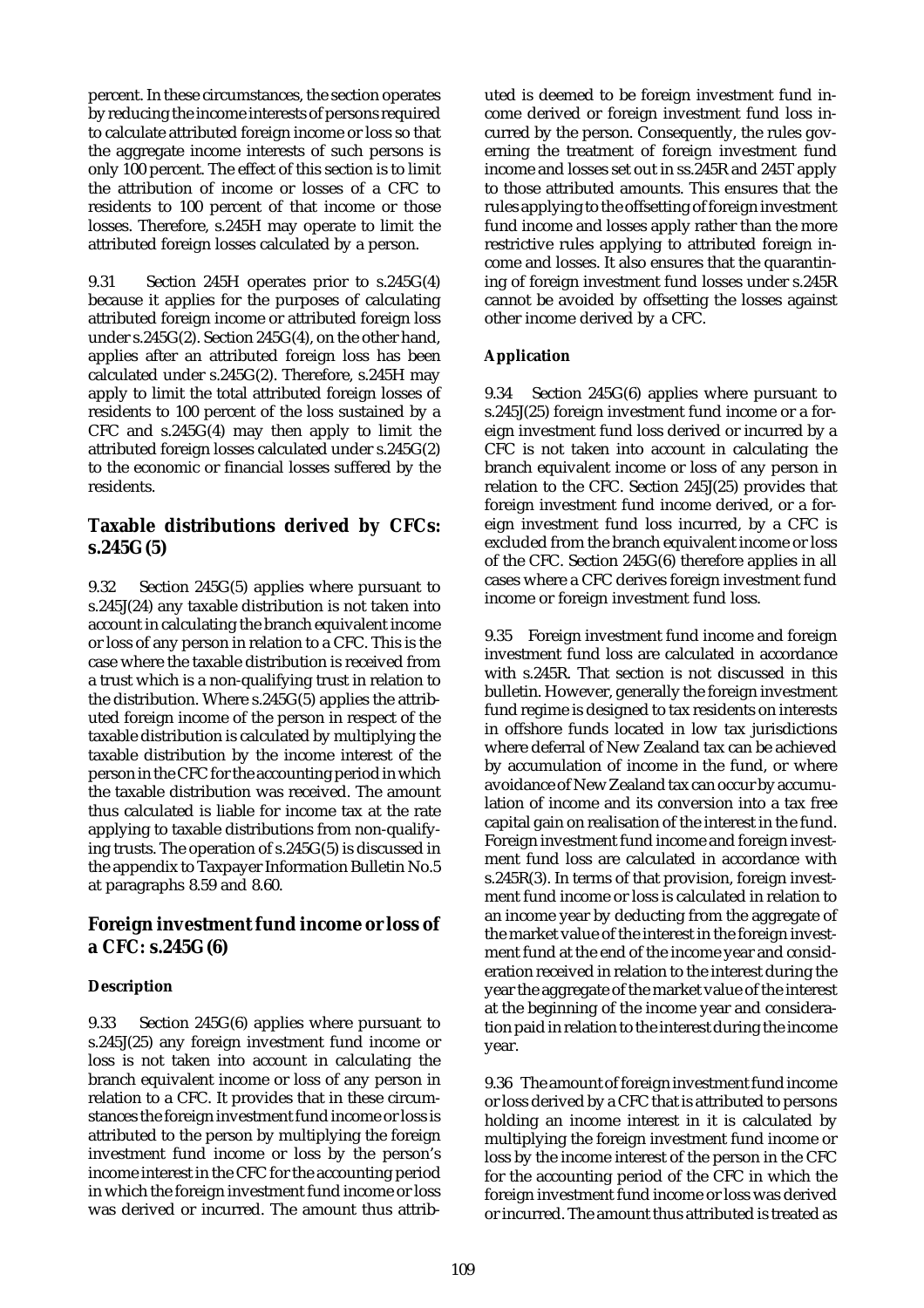foreign investment fund income or foreign investment fund loss. Consequently, the rules applying to foreign investment fund income and losses in s.245R(4) to (10), and the rules set out in s.245T in relation to the grouping of foreign investment fund income and losses, apply.

### **CFC holding interest in foreign investment fund resident in jurisdiction not listed in Seventeenth Schedule**

9.37 Section 15 of the Income Tax Amendment Act (No 5) 1988 provides that Part IVA of the Income Tax Act applies from 1 April 1988. Part IVA contains the CFC and foreign investment fund regimes. The application of Part IVA from 1 April 1988 is limited to some extent by the transitional provisions in s.245Y. In relation to the CFC regime, s.245Y(1) provides that for the purpose of calculating attributed foreign income or loss in relation to an income interest in a CFC resident in a country or territory not listed in the Seventeenth Schedule to the Act the person is deemed to acquire that interest on 1 April 1990. The effect of this provision is that calculation of attributed foreign income or loss is not required until after 1 April 1990 where a person holds an income interest in a CFC that is not resident in a country listed in the Seventeenth Schedule.

9.38 In relation to the foreign investment fund regime, s.245Y(7) provides that where a person holds an interest in a foreign investment fund that is resident in a country or territory not listed in the Seventeenth Schedule the person is deemed for the purposes of calculating foreign investment fund income or loss to have acquired that interest on 1 April 1989. The effect of this provision is that persons who hold an interest in a foreign investment fund that is not resident in a jurisdiction listed in the Seventeenth Schedule are not required to compute foreign investment fund income until after 1 April 1989. Residents holding income interests in CFCs, and interests in foreign investment funds, that are resident in a jurisdiction listed in the Seventeenth Schedule are required to calculate attributed foreign income or loss or foreign investment fund income or loss from 1 April 1988.

9.39 Where a resident holds an income interest in a CFC that is not resident in a jurisdiction listed in the Seventeenth Schedule, s.245Y(1) provides that attributed foreign income or loss is not calculated in relation to that interest until after 1 April 1990. However, s.245Y(1) specifically provides that this rule does not apply for the purpose of attributing foreign investment fund income or a foreign investment fund loss pursuant to s.245G(6). Therefore, if a CFC that is not resident in a jurisdiction listed in the Seventeenth Schedule holds an interest in a foreign investment fund, foreign investment fund income or loss is attributed to residents holding an income interest in the CFC before 1 April 1990 although other income or loss derived or incurred by the CFC is not attributed until after 1 April 1990. The date from which foreign investment fund income or loss is attributed in this situation depends on the residence of the foreign investment fund. The residence of the CFC is irrelevant. If the foreign investment fund is resident in a jurisdiction listed in the Seventeenth Schedule, foreign investment fund income or loss is attributed through the CFC from 1 April 1988. If the foreign investment fund is resident in a jurisdiction not listed in the Seventeenth Schedule foreign investment fund income or loss is attributed from 1 April 1989: s.245Y(7).

9.40 The definition of an interest in a foreign investment fund set out in s.245R(1) is relevant in this context. In terms of paragraph (c) of that definition, a person does not hold an interest in a foreign investment fund in relation to an income year if the foreign entity is resident in a jurisdiction listed in the Fifteenth Schedule to the Act at all times during that year (ie Australia, Canada, France, Japan, the United Kingdom, the United States and the Federal Republic of Germany). Paragraph (j) of the definition provides that this exception does not apply if a foreign entity or class of foreign entities is listed in Part B of the Sixteenth Schedule or if the Commissioner has determined by virtue of s.245S that interests in the foreign entity are interests in a foreign investment fund.

9.41 Therefore, if a CFC holds an interest in a foreign entity that is resident in a jurisdiction listed in the Fifteenth Schedule, attribution of foreign investment fund income or loss will not generally be required because the foreign entity will usually not be a foreign investment fund. Such a foreign entity will be a foreign investment fund only if it is listed as such in the Sixteenth Schedule to the Act or if the Commissioner has made a determination that it is a foreign investment fund.

#### **Attribution of foreign investment fund income or loss where CFC resident in jurisdiction listed in Fifteenth Schedule**

9.42 Section 245P(1) provides that no person shall have any attributed foreign income or attributed foreign loss in respect of an income interest in a CFC for any accounting period where at all times during the period the CFC is resident in a jurisdiction listed in the Fifteenth Schedule to the Act. These jurisdictions are Australia, Canada, France, Japan, the United Kingdom, the United States and the Federal Republic of Germany. Paragraph (b) of the proviso to s.245P(1) provides that nothing in s.245P(1) prevents foreign investment fund income or foreign investment fund loss being attributed to a person pursuant to s.245G(6). Therefore, where a CFC resident in a jurisdiction listed in the Sixteenth Schedule holds an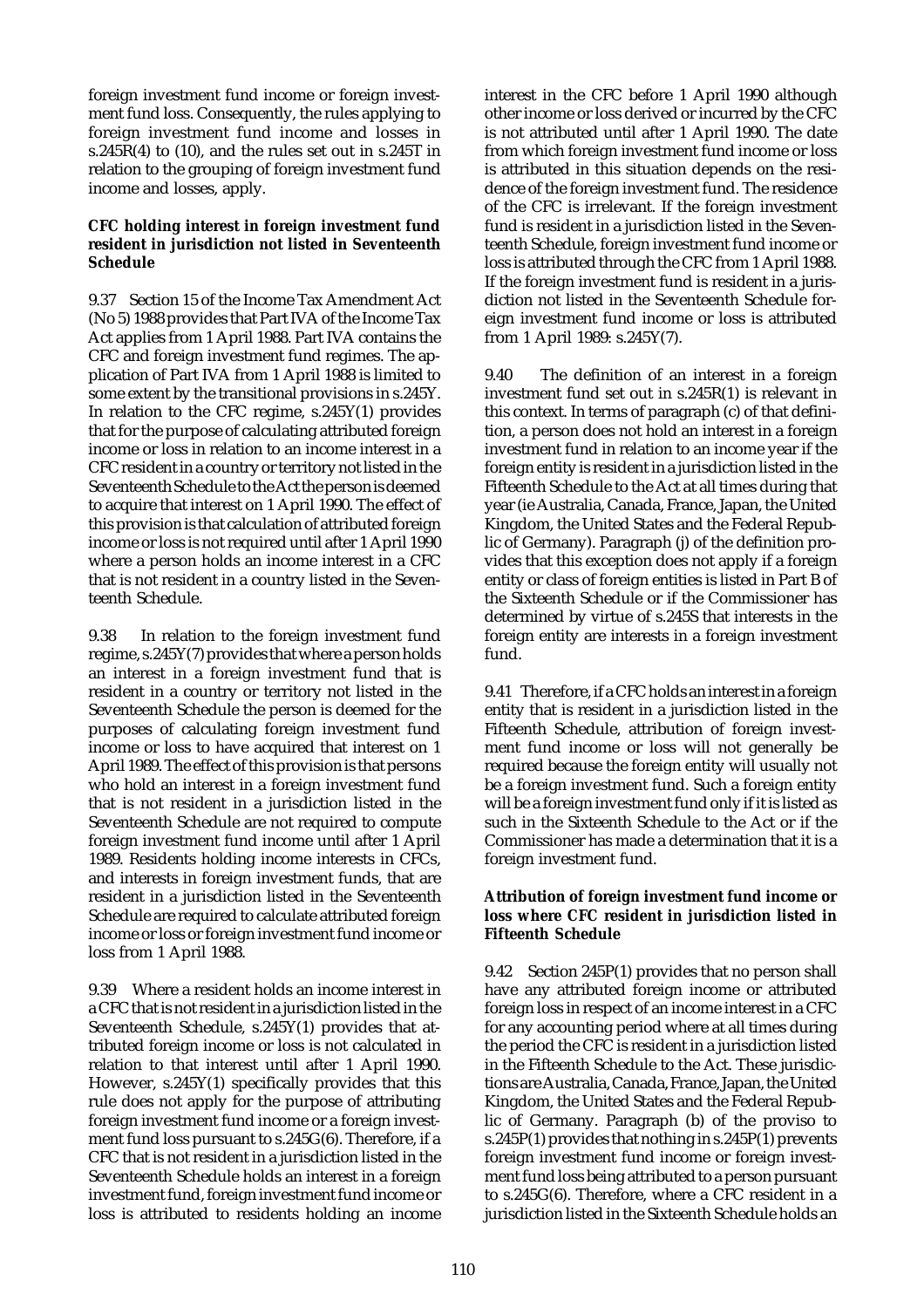interest in a foreign investment fund, s.245G(6) applies and foreign investment fund income or loss is attributed to residents with income interests in the CFC. This is the case even though other income derived or loss sustained by the CFC is not attributed to such residents.

### **Summary of attribution of foreign investment fund income and loss under s.245G(6)**

9.43 The date of attribution of foreign investment fund income or losses through CFCs can be summarised as follows:

|                                      |                             | Residence of foreign investment<br>fund or entity             |                                      |                                                                                                                  |
|--------------------------------------|-----------------------------|---------------------------------------------------------------|--------------------------------------|------------------------------------------------------------------------------------------------------------------|
|                                      |                             | 17th Schedule                                                 | non-17th Schedule                    | 15th Schedule*                                                                                                   |
|                                      | 17th<br><b>Schedule</b>     | 1/4/88<br>$(s.15)$ Income Tax<br>Amendment Act<br>(No 5) 1988 | 1/4/89<br>(s.245Y(7))                | after $1/4/89$ if listed in<br>16th Schedule or if<br>determination under<br>s.245S $(s.245Y(7))$ ;<br>s.245R(1) |
| Residence of CFC<br>holding interest | non-17th<br><b>Schedule</b> | 1/4/88<br>$(s.15$ ITAA (No.5)<br>1988; $s.245Y(1)$            | 1/4/89<br>(s.245Y(7))                | as above<br>(s.245R(1); s.245Y(7))                                                                               |
|                                      | $15$ th<br>Schedule:        | 1/4/88<br>(as above and<br>s.245P(1)                          | 1/4/89<br>(as above and<br>s.245P(1) | as above<br>(s.245R(1); s.245Y(7);<br>s.245P(1)                                                                  |

Note: Where the foreign entity is resident in a jurisdiction listed in the 15th Schedule, foreign investment fund income or loss will not be attributed unless the entity is listed in the Sixteenth Schedule as a foreign investment fund or unless the Commissioner has determined that the entity is a foreign investment fund under s.245S. Where an entity is listed in the Sixteenth<br>Schedule or where a determination is mad Schedule, or where a determination is made that an entity resident in the Fifteenth Schedule is a foreign investment fund, the date from which attribution of foreign investment fund income or loss is required in relation to the entity will depend upon the effective date of the amendment to the Sixteenth Schedule or the effective date of the determination.

# **Non-resident on measurement day: s.245G(7)**

9.44 Section 245G(7) provides that where pursuant to s.245D(6) any person is treated as not holding an income interest on any measurement day on which the person was not resident in New Zealand, the attributed foreign income or loss of the person calculated under s.245G(2) is deemed to be derived by the person when resident in New Zealand. Section 245D(6) is discussed in paragraphs 6.39 to 6.44 of this bulletin. The objective of s.245G(7) is to ensure that where the income interest of a person in relation to an accounting period of a CFC is reduced to reflect the fact that the person is resident in New Zealand for only part of the accounting period, the person does not claim a further benefit by arguing that the attributed foreign income derived in relation to that accounting period must be apportioned between the time that the person was resident and the time that the person was non-resident.

# PART 10: AGGREGATE INCOME INTERESTS GREATER THAN 100 PERCENT

10.1 Section 245H applies where the aggregate income interests of persons resident in New Zealand used to calculate attributed foreign income or attributed foreign loss in respect of a CFC would be more than 100 percent. In these circumstances, s.245H(1) provides that for the purpose of calculating the attributed foreign income or loss of each person in the CFC the income interest of each person in the CFC is calculated in accordance with the following formula:

$$
\frac{a}{b} \times 100
$$

where -

- a is the income interest of the person calculated before applying s.245H;
- b is the aggregate of the income interests calculated before applying s.245H of all persons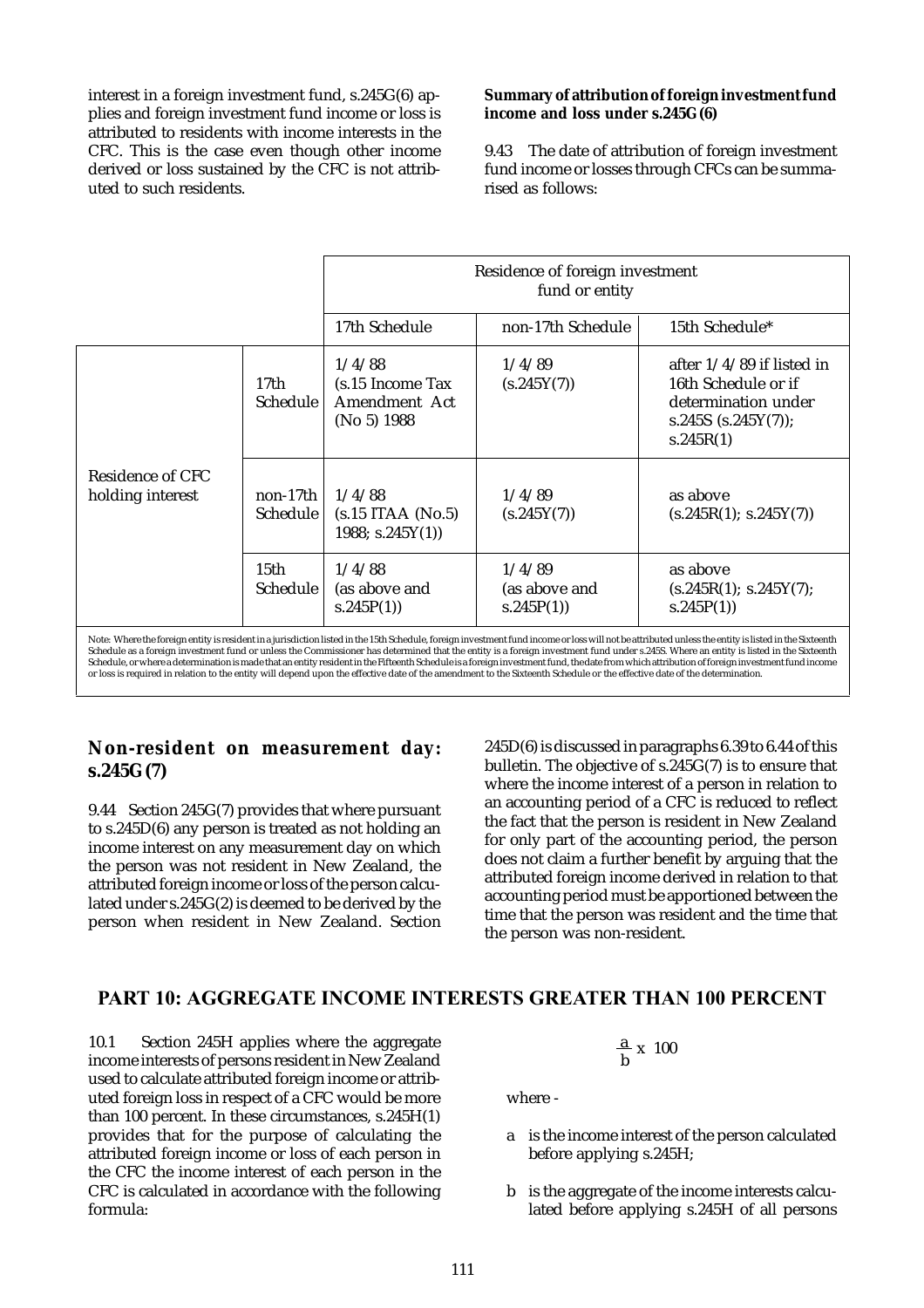resident in New Zealand who are required to calculate attributed foreign income or loss pursuant to s.245G(2).

10.2 Aggregate income interests of residents in a CFC may exceed 100 percent because five categories of interest are taken into account under s.245D in calculating income interests, and the direct income interest of each person in a CFC is the highest of the percentages that the person holds in those categories. For example, if A holds 50 percent of the paidup capital and nominal capital of a CFC but no voting rights, while B holds 50 percent of the paid-up capital and nominal capital and 100 percent of the voting rights, A will have an income interest of 50 percent in the CFC while B will hold an income interest of 100 percent. The aggregate income interests of A and B will be 150 percent. Section 245H therefore applies to reduce the income interests held by A and B as follows:

A's income interest

$$
\frac{50}{150} \times 100 = 33.33\%
$$

B's income interest

$$
\frac{100}{150} \times 100 = 66.67\%
$$

10.3 Section 245H applies where the aggregate income interests used to calculate attributed foreign income or loss would exceed 100 percent. Income interests held by persons who are not required to calculate attributed foreign income or loss are not taken into account. Section 245F provides that persons who do not hold an income interest in a CFC of 10 percent or greater are not required to calculate attributed foreign income or loss. Thus, income interests held by persons who do not hold an income interest of 10 percent or greater before the application of s.245H are not taken into account in applying s.245H.

10.4 Section 245H(2) provides that s.245F(1)(b) does not apply where as a result of s.245H(1) the income interest held by a resident is reduced below 10 percent. In cases where a person holds an income interest in a CFC of 10 percent or more before the application of s.245H(1), but an income interest of less than 10 percent after the application of that provision, the effect of s.245H(2) is to negate the rule in s.245F(1)(b) that a person holding an income interest of less than 10 percent is not required to calculate attributed foreign income.

## PART 11: CHANGE OF CFC'S ACCOUNTING DATE

## **Description**

11.1 Section 245I provides rules allowing persons with interests in foreign companies to elect to change the accounting year of a CFC. Such an election may be made only with the consent of the Commissioner. If the Commissioner consents, s.245I(1) provides that an accounting period is deemed to commence on the day immediately succeeding the last day of the preceding old accounting year and to end with the last day of the new accounting year. The proviso to s.245I applies if the new accounting period ends on a date later than that previously used. In these circumstances, for the purposes of determining when attributed foreign income is derived, the accounting period in which the change of accounting year occurred is deemed to end on the date on which the old accounting year would have ended had the change not occurred.

11.2 Section 245I(2) lists several factors that the Commissioner may take into account in determining whether to approve an election made under s.245I(1). It provides that the Commissioner may have regard to whether the election:

- (a) results from a change in ownership of the foreign company;
- (b) results from the requirements of the law of any country or territory in which the foreign company is resident or carries on business;
- (c) results from the requirement to have consistency in the accounting year balance dates of a group of companies;
- (d) would result in a postponement of liability to income tax on attributed foreign income.

## **Election**

11.3 If an election made under s.245I(1) is approved, an accounting year of the foreign company is deemed to commence on the day immediately succeeding the last day of the preceding accounting year of the foreign company and to end with the last day of the new accounting year. For example, if an election to change the accounting year of a foreign company from 31 October to 31 July is approved, and the election is made in the accounting year ending 31 October 1990, the foreign company is deemed to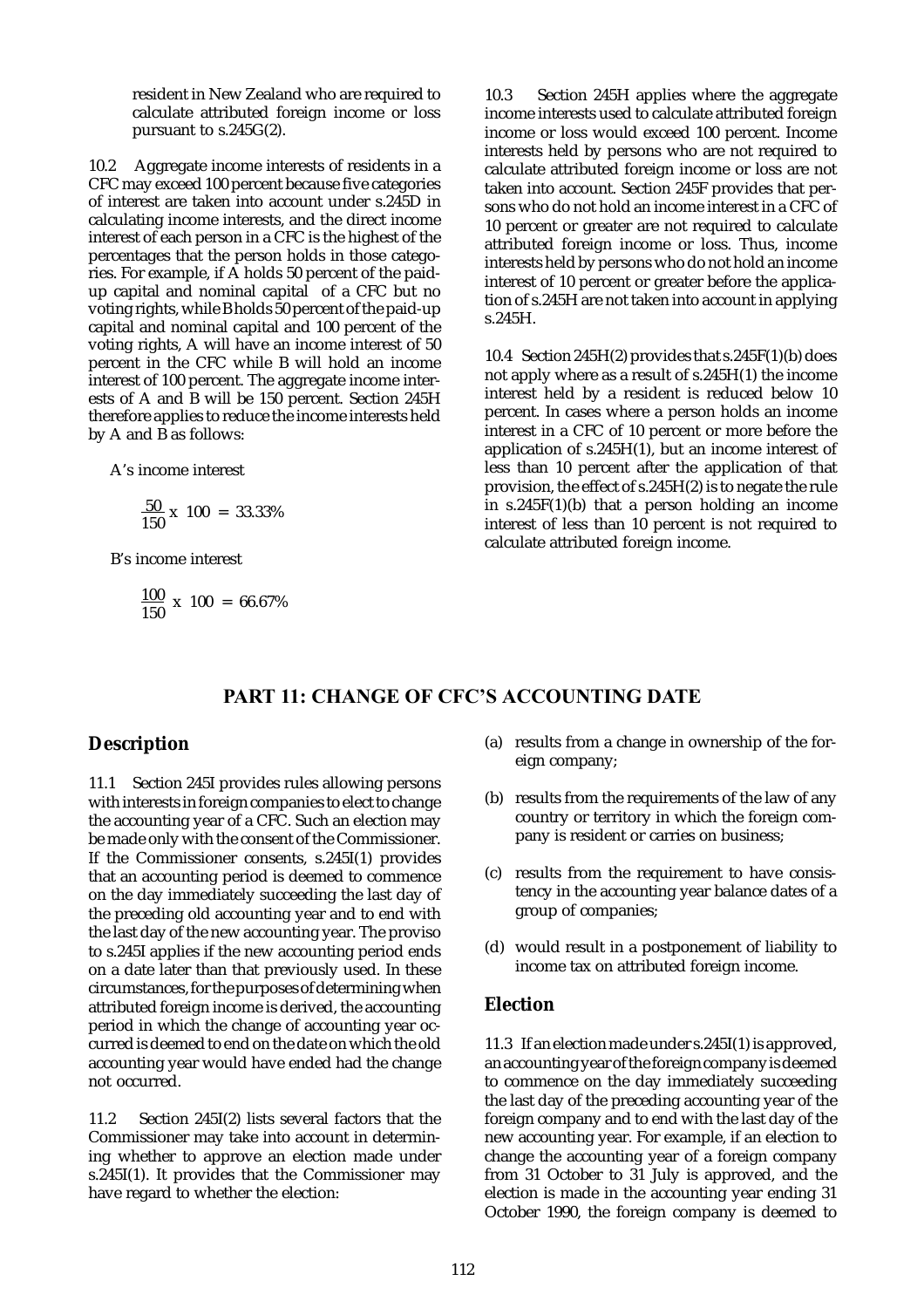have a short accounting year from 1 November 1989 to 31 July 1990. Thereafter, the accounting year runs from 1 August to 31 July. If an election is made to change the accounting year of a foreign company from 30 June to 31 October and the election is made in the accounting year ending 30 June 1991, the foreign company will have a long accounting year from 1 July 1990 to 31 October 1991. Thereafter, the accounting year runs from 1 November to 31 October.

11.4 Section 245I refers to a change in the "accounting year" of a foreign company while income interests, branch equivalent income or loss and attributed foreign income and attributed foreign losses are calculated on the basis of an "accounting period" of a foreign company. The definition of "accounting period" in s.245A(1) provides that the accounting period of a foreign company means its accounting year. Therefore, a change in the accounting year of a foreign company in terms of s.245I(1) results in a change in the accounting period of the company.

11.5 The "accounting period" definition also provides that where pursuant to the adoption of a new accounting year for a foreign company under s.245I the branch equivalent income or loss of the company is calculated on the basis of a period of other than 12 months, that other period is the accounting period of the foreign company. Therefore, in the example given in paragraph 11.3 the foreign company will have an accounting period from 1 November 1989 to 31 July 1990. In the second example the foreign company will have an accounting period from 1 July 1990 to 31 October 1991. The question of whether the foreign company is a CFC is then determined under s.245C in relation to those accounting periods. If the foreign company is a CFC in relation to those periods, income interests, branch equivalent income or loss and attributed foreign income or loss is then determined in relation to those periods.

## **Proviso to s.245I(1)**

11.6 The proviso to s.245I(1) applies where the new accounting year ends on a date later than that previously used and where attributed foreign income is derived by any person in relation to that period. In these circumstances it provides that in determining in which income year the attributed foreign income is derived for the purposes of s.245G(1), the accounting period in which the change occurred is deemed to end on the date on which the old accounting year would have ended had the change not occurred. The proviso thus applies only for the purposes of determining in which income year of a person holding an income interest in the foreign company the attributed foreign income is derived. It does not apply in calculating the income interest of the person. That income interest is calculated in relation to the accounting year of the foreign company established under s.245I(1). Also, it does not apply in determining the branch equivalent income or loss of the foreign company or the attributed foreign income or losses of shareholders in the company. Those amounts are determined on the basis of the accounting year of the foreign company established under s.245I(1).

11.7 By way of example, if during the accounting period of a foreign company ending on 30 June 1991 an election was made to change the company's accounting year from 30 June to 31 October, the foreign company would have a long accounting period from 1 July 1990 to 31 October 1991. If any person derived attributed foreign income in relation to that long accounting period of the company, the accounting period would be deemed to end on 30 June 1991 for the purposes of applying s.245G(1) to determine in which income year the person derived the attributed foreign income. Thus, if the person returned income to a balance date of 31 March the attributed foreign income derived in relation to the long accounting period would be deemed to be derived in the income year ending 31 March 1992 because the accounting period of the foreign company ended within that income year on 30 June 1991.

11.8 However, if pursuant to s.15 the person returned income to a balance date of 30 September the attributed foreign income in relation to the long accounting period would be deemed to be derived in the income year ending on 31 March 1991. This is because pursuant to s.245A(2)(f) 30 September 1991 is deemed to be the person's income year for the purpose of applying s.245G(1). The long accounting period of the foreign company (ie from 1 July 1990 to 31 October 1991) is deemed to end on 30 June 1991. This falls within the income year ending on 30 September 1991. Therefore, in terms of s.245G(1) the attributed foreign income is derived in the income year ending 30 September 1991. However, s.245A(2)(f) does not change the income year of the person for other purposes. Consequently, by virtue of s.15 the attributed foreign income is derived in the income year ending 31 March 1991.

11.9 The proviso to s.245I(1) applies only in relation to attributed foreign income. It does not apply in relation to attributed foreign losses. Therefore, if in the example given in the preceding paragraph the person had an attributed foreign loss in relation to the foreign company that loss would be incurred in the income year ending 31 March 1992. This is because the long accounting period of the company (ie from 1 July 1990 to 31 October 1991) ends within the accounting year of the person ending on 30 September 1992. Therefore, by s.15 the attributed foreign loss is deemed to be incurred in the income year ending on the preceding 31 March, 31 March 1992.

11.10 The proviso to s.245I(1) applies only where the new accounting year would end on a date that is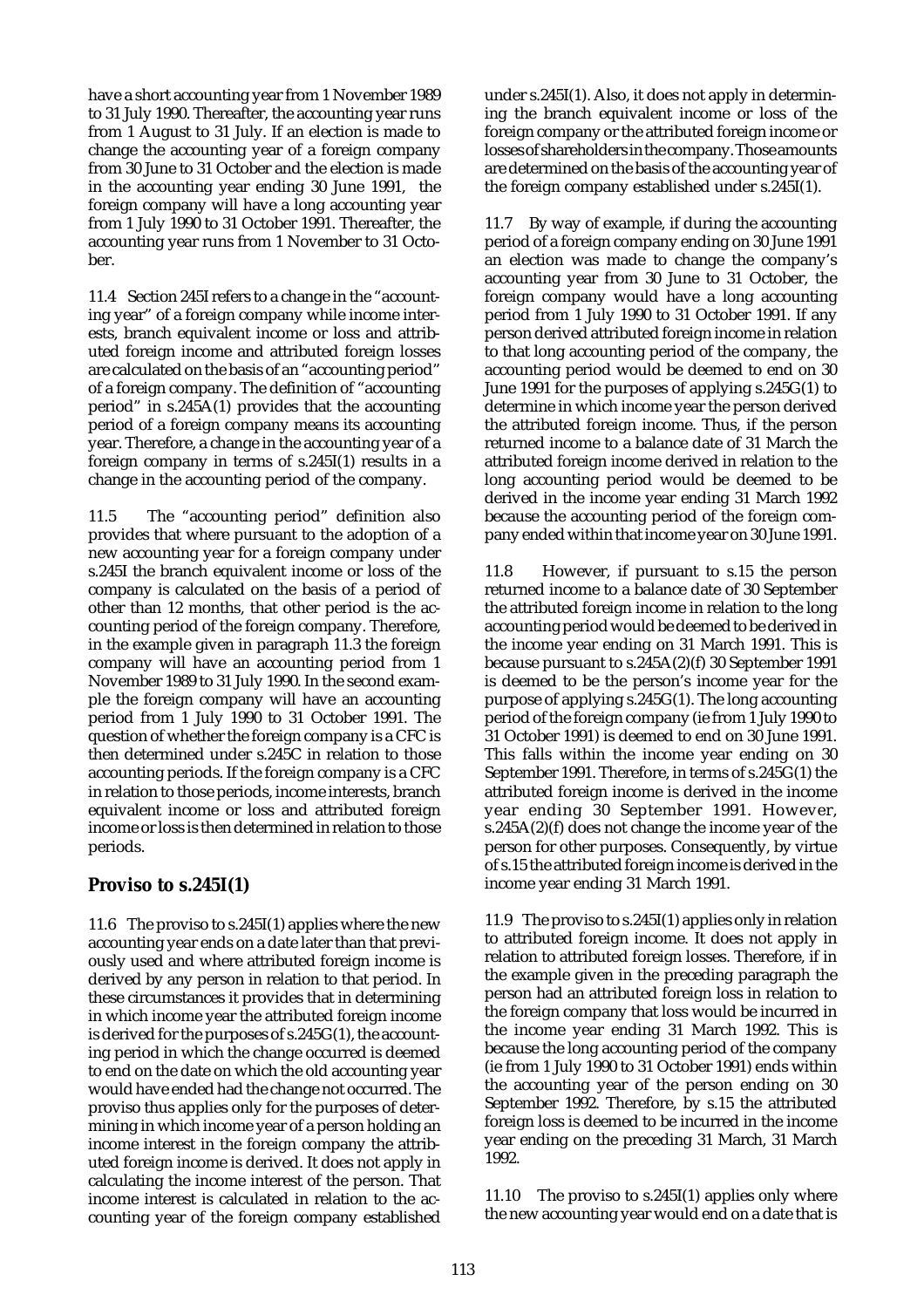later than the date previously used. This would be the case, for example, if during the accounting period of a CFC ending on 30 September 1990 its accounting year was changed to end on 31 March 1991. The accounting period ends on a later date in this case because instead of finishing on 30 September 1990 it continues until 31 March 1991. However, if during the accounting period of the CFC ending on 30 September 1990 the accounting period of the CFC was changed to end on 30 June 1990 the accounting period would end on an earlier date than previously used. The proviso to s.245I(1) would not apply in this case.

# **Commissioner's approval**

11.11 Section 245I(2) sets out a list of factors that the Commissioner may have regard to in determining whether to approve an election made pursuant to s.245I(1). It is expressly stated that the listed factors do not limit the factors that the Commissioner may have regard to.

11.12 The first factor is whether the election results from a change in the ownership of the foreign company. This factor may be relevant where a person acquires an interest in a foreign company and wishes to change the accounting period of the company to match the person's own income or accounting year. It would not apply where the person disposes of an interest in a CFC and then seeks to reduce attribution of income from the CFC by electing to have a new accounting period commence from the date of disposition. The fact that the person does not hold an income interest in the CFC for its entire accounting period is recognised in these circumstances by the adjustment to the person's income interest in accordance with the formula in s.245D(5). Section 245I is not intended to provide an alternative method of recognising that the person does not hold an income interest in the CFC for its entire accounting period.

11.13 The second factor is whether the election results from the requirements of the taxation or other law of any country or territory in which the foreign company is resident or carries on business. This factor may be relevant, for example, where the accounting year of a foreign company is changed to comply with the law of another country or territory in which the company is resident or does business and where a resident with an interest in the company elects to change the accounting year of the company for the purposes of Part IVA to ensure consistency with the company's actual accounting year.

11.14 The third factor is whether the election results from the requirement to have consistency in accounting year balance dates of a group of companies. Thus, if two CFCs resident in the same jurisdiction constituted a group of companies for the purposes of the law of that jurisdiction, it may be necessary in terms of that law to change the accounting years of one or both of the companies to comply with a requirement for consistency of balance dates among members of a group of companies. In these circumstances, the change in the accounting year of either or both of the CFCs to comply with the consistency requirement may be taken into account in determining whether to approve an election under s.245I(1) by a resident with an interest in the CFCs.

11.15 The fourth factor is whether the election would, if approved, result in a postponement of liability to income tax on attributed foreign income in any income year for any person holding an income interest of 10 percent or greater in the foreign company. The postponement of liability may occur in any income year. Where postponement of liability to tax in relation to attributed foreign income does occur that may indicate that approval should not be given to a change in the CFC's accounting year. However, the fact that postponement of liability occurs does not necessarily mean that the election will not be approved. The postponement of liability to tax is only one factor which the Commissioner may take into account in determining whether to approve an election. Other factors that are taken into account by the Commissioner, such as a change in ownership of the foreign company, may indicate that an election should be approved notwithstanding that a postponement in tax liability will occur if the approval is granted. The following example illustrates how a postponement of tax liability in respect of attributed foreign income might arise through a change in the accounting year of a foreign company.

- Example 51
- Facts: A New Zealand resident, A, holds control interests in a controlled foreign company, CFC, of 100 percent in each category of control interest. A returns income to 31 March each year. The accounting year of CFC ends on 31 December. In February 1991 A elects to change CFC's accounting year to the year ending 30 June.
- Result: (i) If the election is approved an accounting year of CFC will be deemed to commence on 1 January 1991 and to end on 30 June 1991. The accounting year succeeding that accounting year will commence on 1 July 1991 and end on 30 June 1992.
- (ii) The effect of an approval will not result in a postponement of tax liability in relation to income derived by CFC in the period from 1 January 1991 to 30 June 1991. That income is attributed to A and included in A's assessable income for the income year ending 31 March 1992: s.245G(1). However, there is a postpone-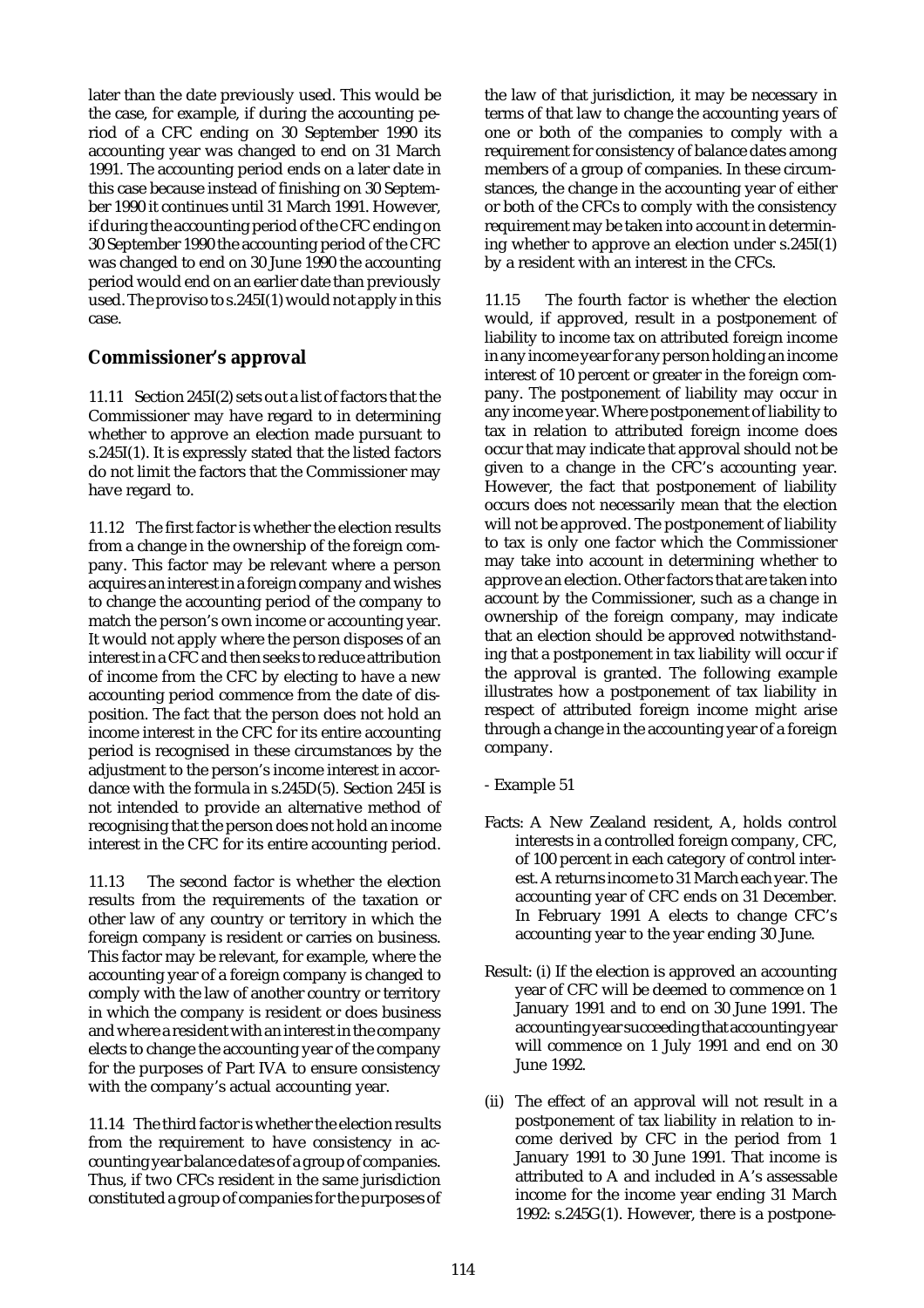ment of liability in relation to the income derived by CFC between 1 July 1991 and 31 December 1991. If the election was not approved this income would be attributed to  $\overline{A}$  in the income year ending 31 March 1992 because the accounting period of CFC would have ended on 31 December 1991. However, the effect of an approval would be that the income would be derived by CFC in its accounting period ending on 30 June 1992. That accounting period ends within the income year ending on 31 March 1993. Therefore, the liability to tax on the income would be postponed from the 1992 income year to the 1993 income year.

(iii) The postponement of liability that occurs in this example would be a factor indicating that the election should not be approved. However, if other factors are present that indicate that there is good reason for changing CFC's accounting year (such as the factors listed in s.245I(2)(a) to (c)) those factors may indicate that an approval should be granted nothwithstanding the postponement in tax liability.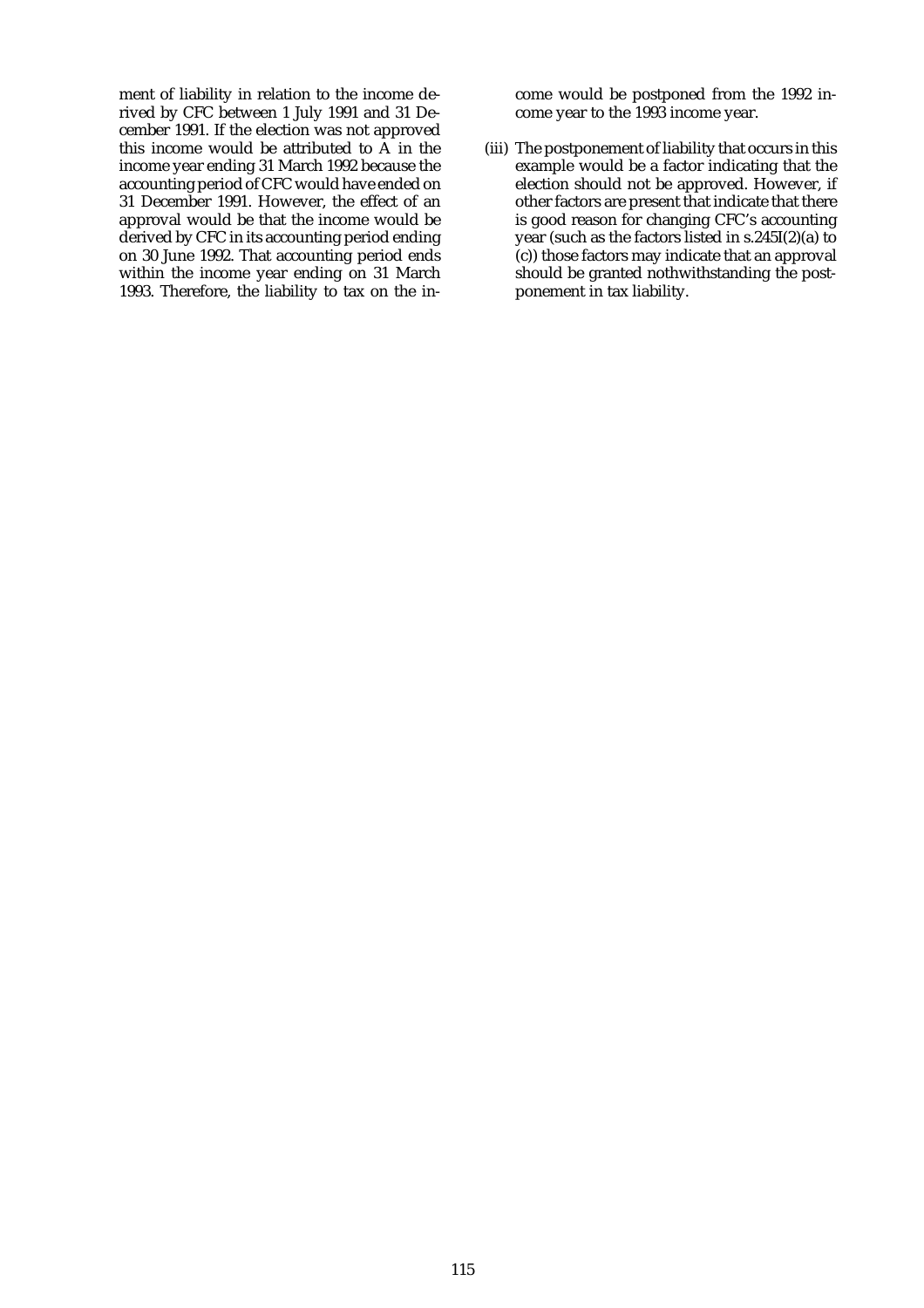## PART 12: BRANCH EQUIVALENT INCOME OR LOSS

## **Overview of s.245J**

12.1 Section 245J sets out the rules for calculating "branch equivalent income or loss" of a CFC for an accounting period. The branch equivalent income or loss thus calculated is taken into account under s.245G in calculating the attributed foreign income or loss of any person holding an income interest of 10 percent or greater in the CFC. Branch equivalent income or loss of a CFC is calculated in relation to each person holding an income interest of 10 percent or greater in the CFC. Often, the branch equivalent income or loss of a CFC will be the same in relation to every person holding an income interest in the CFC. However, the operation of some of the rules in s.245J may result in different branch equivalent income or loss figures being calculated in relation to different persons. This might occur, for example, by virtue of the rules applying to the value of premises, plant, machinery, equipment, and trading stock (s.245J(4)), the rules applying to financial arrangements (s.245J(5)) and the rules applying to dividends derived by CFCs (s.245J(9)).

12.2 The general rule for calculating branch equivalent income or loss is set out in s.245J(1). By virtue of that provision, the branch equivalent income or loss of a CFC for an accounting period is the assessable income or loss that would be calculated in accordance with the Income Tax Act if the foreign company were resident in New Zealand at all times in the accounting period. The rules set out in s.245J(2) to (25) modify particular provisions of the Income Tax Act for the purpose of calculating branch equivalent income or loss or provide specific rules governing the calculation of branch equivalent income or loss.

# **Assumption that CFC resident in New Zealand: s.245J(1)**

## **Application of s.245J(1)**

12.3 Section 245J(1) provides that for the purposes of Part IVA of the Income Tax Act the branch equivalent income or loss of a CFC for an accounting period is an amount equal to the assessable income or loss that would be calculated in accordance with the Income Tax Act in relation to the company if the company was resident in New Zealand at all times during the accounting period and was subject to the provisions of the Income Tax Act.

12.4 Section 245J(1) applies for the purposes of Part IVA only. The CFC remains a foreign company for the purposes of the other parts of the Act. Thus, the CFC itself is liable to tax only on New Zealand source income. This will be the case where the CFC is not resident in New Zealand because non-residents are taxable on New Zealand source income only (s.242). It will also be the case where the CFC is resident in New Zealand pursuant to s.241(6) but is treated as being resident in another country for the purposes of a double taxation agreement between New Zealand and that other country and, in terms of that agreement, is not subject to New Zealand tax on all of its income.

## **Application of New Zealand tax rules**

12.5 The branch equivalent income or loss of a CFC for an accounting period is the assessable income or loss of the CFC that would be calculated in accordance with the Income Tax Act if the CFC were resident in New Zealand at all times during the accounting period. Section 245J(1) provides that branch equivalent income or loss is calculated in accordance with the Income Tax Act on the assumption that the CFC is resident in New Zealand. Section 245J(2) provides that for the purposes of s.245J the provisions of the Income Tax Act apply subject to the succeeding subsections of s.245J. The combined effect of s.245J(1) and (2) is that the provisions of the Income Tax Act are applied on the basis of the CFC being resident in New Zealand, however those provisions are modified where required by s.245J. In many respects there will be no modification of the provisions which apply in calculating assessable income or loss. For example, the provisions governing the deductibility of expenses and the inclusion of amounts in assessable income are generally applied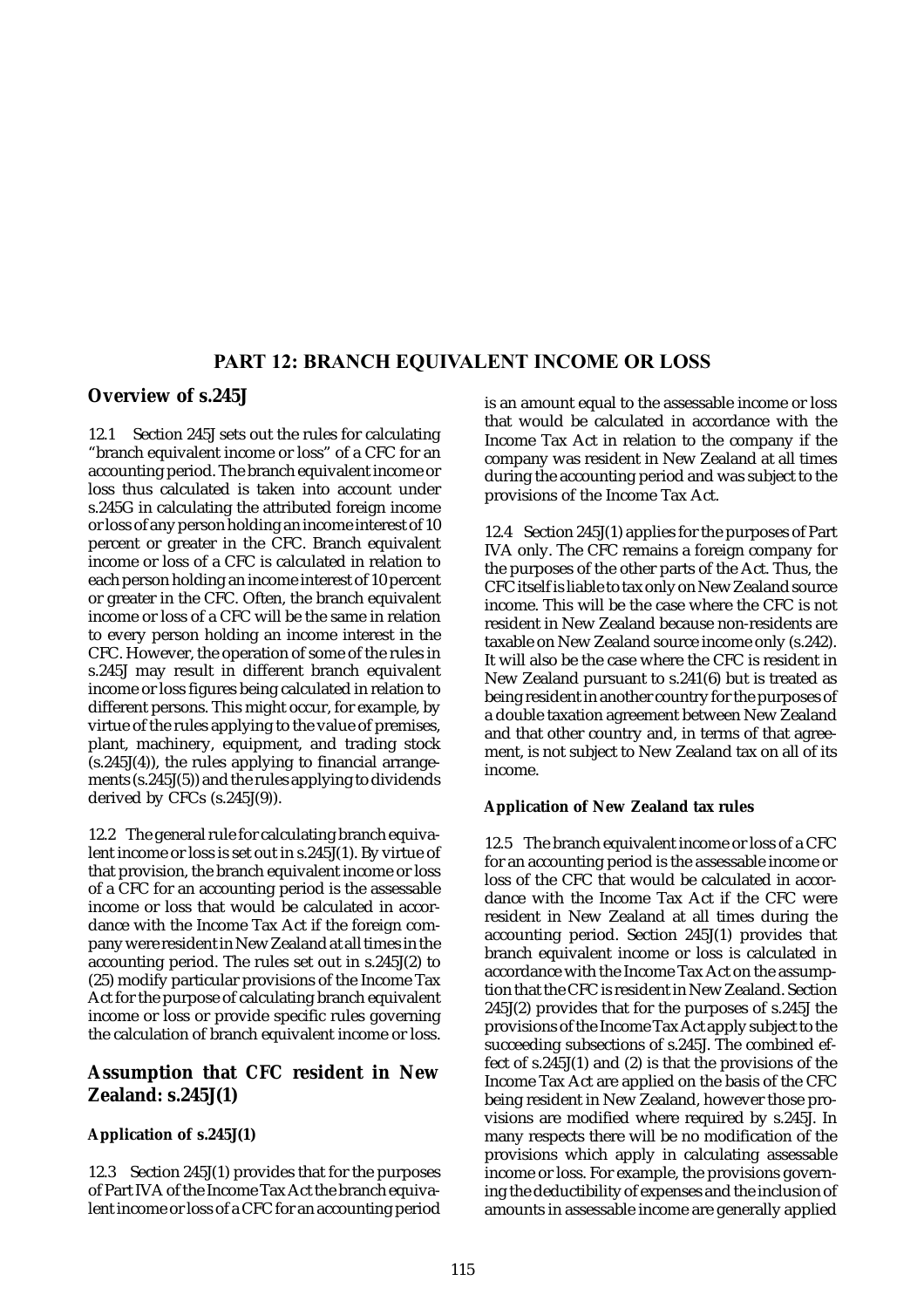without modification. In other cases there is considerable modification of the rules contained in the Income Tax Act. For example, s.245J(18) provides that losses of a CFC are not carried forward in calculating branch equivalent income or loss.

12.6 The calculation of branch equivalent income or loss by applying the Income Tax Act on the basis of the CFC being resident in New Zealand brings into effect the rules that apply in calculating assessable income but which are not expressly stated in the Income Tax Act. The rules governing tax accounting issues (eg when amounts are derived as income or incurred as expenses and inventory accounting rules) and the general exclusion of capital gains from assessable income, except in special cases such as profits on land sales and the accruals regime, fall into this category.

12.7 The income tax system of a foreign country or territory where a CFC is liable to tax will often differ considerably from the rules that apply in calculating assessable income or loss under the Income Tax Act. For example, the rules may differ as to which amounts are included in assessable income, which amounts qualify as deductible expenses, the rates of depreciation that apply and when amounts are assessable or deductible. Also, the foreign jurisdiction may provide a wide range of tax incentives that are not available in calculating assessable income under the Income Tax Act. The rules that apply under the income tax rules of the foreign country or territory are largely ignored in calculating branch equivalent income or loss. Questions of assessability or deductibility are therefore determined in relation to each item by applying New Zealand income tax rules, except to the extent that those rules are modified by s.245J.

12.8 All income derived by a CFC is taken into account in calculating its branch equivalent income or loss. This includes income derived from within New Zealand and from outside New Zealand.

## **Cases where foreign law relevant in calculating branch equivalent income or loss**

12.9 There are two exceptions to the general proposition that foreign tax rules are not relevant in calculating branch equivalent income or loss. The first is in relation to the cost of premises, plant, machinery, equipment and trading stock at the beginning of an accounting period of a CFC. Section  $245J(4)(b)$  provides that a person who did not have attributed foreign income or loss in respect of the immediately preceding accounting period of the CFC may calculate the cost of the asset according to either of two optional bases. The first method is to use the historical cost less depreciation or such other value used for the purposes of income tax calculations in the country in which the CFC is resident. The

second method is to use the value that would have been used for the purposes of the Income Tax Act if the CFC had at all times been resident in New Zealand and subject to the Act. Foreign tax rules may therefore be relevant in calculating opening values of depreciable assets and trading stock of a CFC where a person required to calculate attributed foreign income or loss was not required to make such a calculation in respect of the immediately preceding accounting period of the CFC.

12.10 The second case where foreign income tax rules are relevant in calculating branch equivalent income or losses is in relation to the treatment of loss transfers between foreign companies. Section 245J(20)(b) provides that where a CFC has made a payment to another person resident in the same country as the CFC in consideration for the transfer from the other person to the CFC of the ability to utilise losses for income tax purposes, and that payment is deductible under the tax law of the country in which the CFC is resident, the payment is deductible in calculating the assessable income of the foreign company. In applying this provision, the question of whether the payment to transfer losses is deductible is determined under the tax law of the jurisdiction in which the CFC making the payment is resident.

12.11 Foreign law (although not foreign income tax law) is relevant in calculating branch equivalent income or loss in two other situations. The first is in applying s.245J(12). That subsection modifies s.78(2)(b) of the Income Tax Act so that where the liability in relation to amounts deducted in calculating branch equivalent income or loss of a CFC is subsequently cancelled by operation of legislation of another jurisdiction which is similar in intent and application to the Bankruptcy Act 1908, the Insolvency Act 1967, or the Companies Act 1955 the amount thus cancelled is included in the branch equivalent income or loss of the CFC. Foreign law is relevant in this context in determining whether a liability has been cancelled in accordance with legislation similar to the Bankruptcy Act, the Insolvency Act or the Companies Act.

12.12 The second respect in which foreign law other than foreign income tax law is relevant in calculating branch equivalent income or loss is in applying s.245J(16). That section provides that s.140B of the Income Tax Act applies to value added or other taxes imposed by other jurisdictions which have a similar intent and application to the goods and services tax charged under the Goods and Services Tax Act 1985. The characteristics of a tax imposed by a foreign country are established under the law of that country. Whether the tax is similar to goods and services tax is then determined on the basis of whether those characteristics are similar to the characteristics possessed by the New Zealand goods and services tax.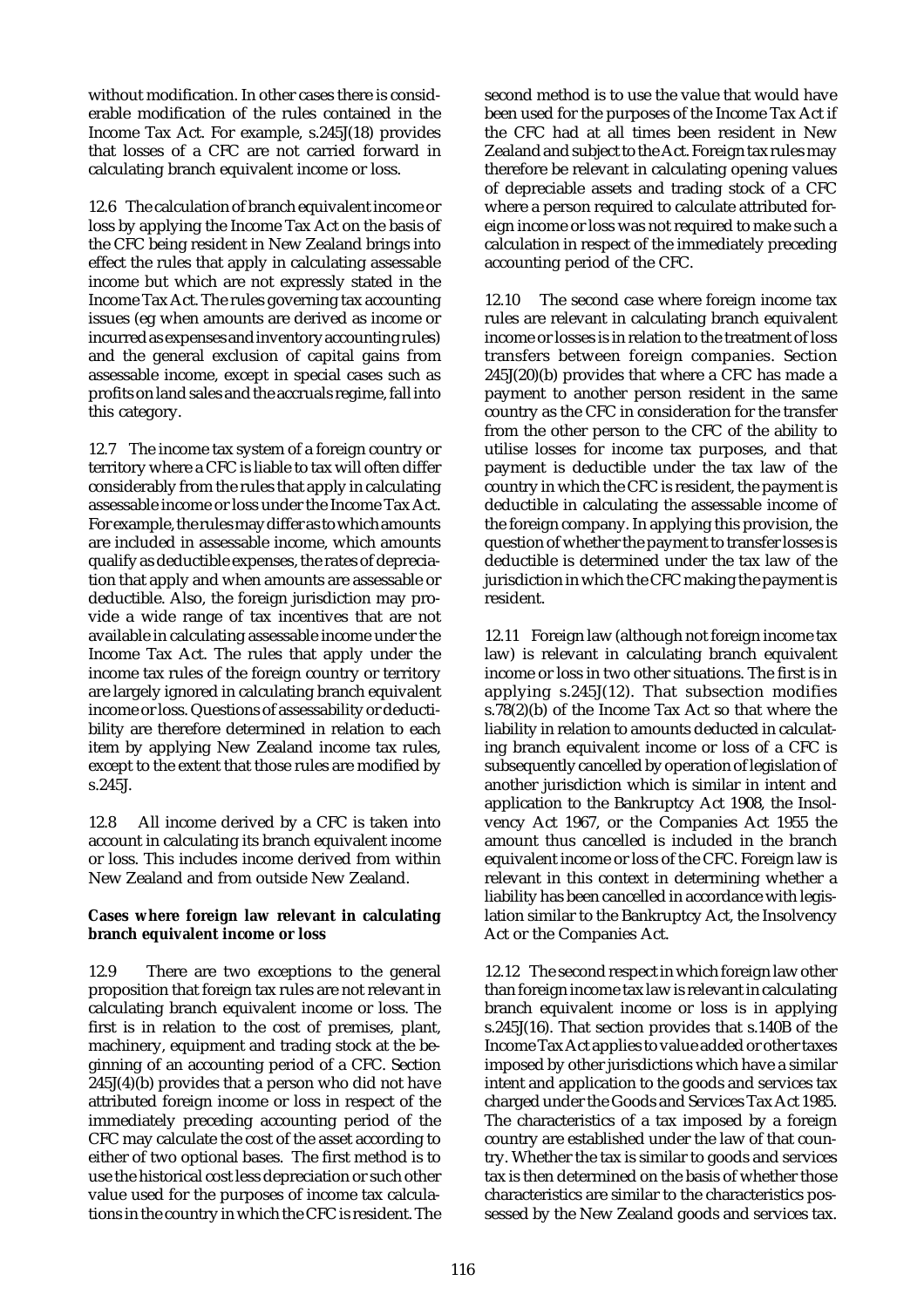# **Application of s.245J: s.245J(2)**

12.13 Section 245J(2) provides that for the purpose of s.245J, but not for any other purpose, the provisions of the Income Tax Act apply subject to the succeeding subsections of s.245J. The combined effect of s.245J(1) and (2) is that the branch equivalent income or loss of a CFC is calculated by applying the Income Tax Act on the basis that the CFC is resident in New Zealand, subject to the specific provisions of s.245J.

# **Currency translation: s.245J(3)**

## **Description**

12.14 Section 245J(3) provides that the income or loss of the CFC for the accounting period is calculated in the currency in which the CFC prepares its financial accounts. If the CFC does not prepare financial accounts the income or loss is calculated in the currency of the country in which the company is resident. The amount of income or loss thus calculated is converted into New Zealand currency at the average of the close of trading spot exchange rates for the 15th day of each complete month falling within that period. The proviso to s.245J(3) sets out an alternative method of translating amounts denominated in a foreign currency into New Zealand currency for the purposes of calculating the branch equivalent income or loss of a CFC. It provides that the person calculating the income or loss of the CFC may elect to make the calculation in New Zealand currency.

## **Calculation of income or loss in foreign currency**

12.15 Section 245J(3) provides that the income or loss of a CFC for an accounting period is calculated in the currency in which the CFC prepares its financial accounts, or, if it does not prepare such accounts, in the currency of the country in which the CFC is resident. The income or loss of the CFC is therefore calculated in a foreign currency and the amount thus calculated is then converted into New Zealand currency. Items of income and expenditure are not translated into New Zealand currency on an individual basis unless an election is made in terms of the proviso to s.245J(3).

12.16 Where a CFC derives income in several jurisdictions it will be necessary to translate that income into the currency in which the CFC prepares its financial accounts or into the currency of the country in which the CFC is resident. As branch equivalent income or loss of a CFC is calculated on the assumption that the CFC is resident in New Zealand, these currency translations are made according to the rules which normally apply in calculating the income of New Zealand residents. Where the income is subject to the accruals regime set out in

s.64B to s.64M of the Income Tax Act, the rules governing the translation of accruals income and expenditure will apply. In other cases general currency translation rules will apply. For example, if a CFC which prepares its financial accounts in Hong Kong dollars has a branch office in the United States and another branch office in Singapore, the income derived by the CFC from the United States and Singapore is translated into Hong Kong dollars in accordance with the New Zealand rules that apply in relation to the translation of foreign branch income.

## **Conversion into New Zealand currency**

12.17 Section 245J(3) provides that the income or loss of the CFC that is calculated in the currency of the country in which the CFC prepares its financial accounts or in which the CFC is resident is converted into New Zealand currency at the average of the close of trading spot exchange rates for the 15th day of each complete month falling within the accounting period of the CFC. The expression "close of trading spot exchange rate" is defined in s.245A(1). That definition is discussed in Part 3 of this bulletin.

## **Election to calculate income or loss of CFC in New Zealand currency**

12.18 A person may make an election in relation to an accounting period of a CFC to calculate the CFC's income or loss in New Zealand Currency: s.245J(3) proviso. An election is made in relation to an accounting period of a CFC. Therefore, an election must be made each year in relation to the accounting period of the CFC that ends within the income year of the person making the election. An election is made separately in relation to each CFC. The election is made by any person calculating branch equivalent income or loss. Thus, the branch equivalent income or loss of a CFC may differ as between different persons required to calculate such income or loss because some persons make an election in terms of the proviso to s.245J(3) while others do not.

12.19 Where an election is made under the proviso to s.245J(3), income and expenses are converted into New Zealand currency on an item by item basis. That is, income and expenses are converted into New Zealand currency at the exchange rate prevailing between the New Zealand currency and the foreign currency in which the income or expenses are denominated at the time that the income is derived or the expenses incurred. If the CFC derives income denominated in several currencies, that income is converted directly from those currencies into New Zealand currency where such a conversion is possible. If a direct conversion is not possible it may be necessary to make a conversion using a cross rate with the United States dollar or with another currency if such a cross rate is not available. If the income derived or expenditure incurred by the CFC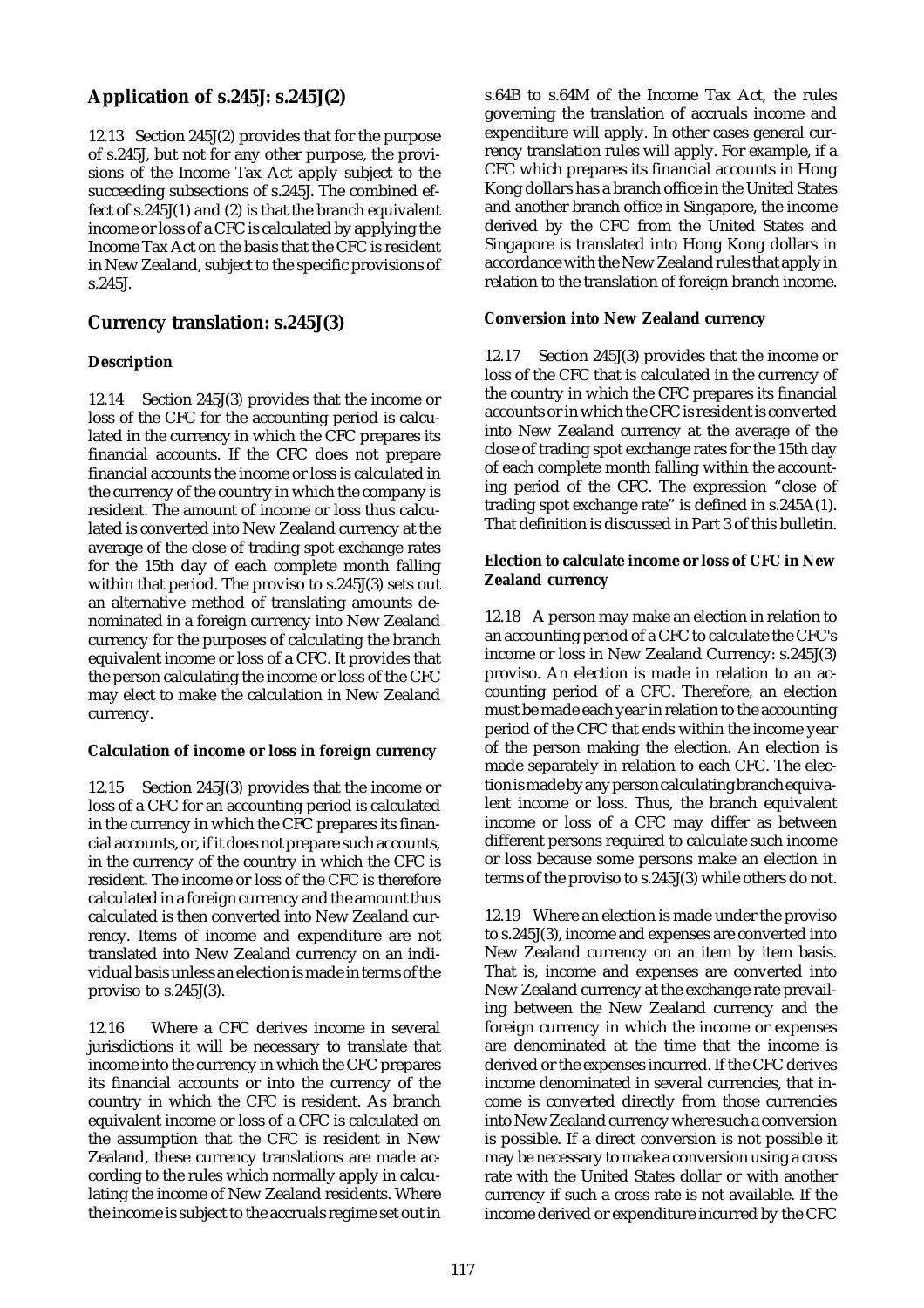is subject to the accruals taxation regime contained in s.64B to s.64M, the rules for converting such income or expenditure into New Zealand currency apply. In other cases the amounts are converted directly into New Zealand currency at the exchange rates prevailing when the income was derived or the expenditure was incurred.

# **Valuation of assets: s.245J(4)**

## **Description**

12.20 Section 245J(4) sets out the method for determining the "cost" of premises, plant, machinery, equipment and trading stock at the beginning of an accounting period of a CFC. Two methods are prescribed. The first method, set out in s.245J(4)(a), applies where the person calculating branch equivalent income or loss had attributed foreign income or loss in relation to the CFC for the immediately preceding accounting period. In these circumstances, the cost of the asset is its value at the end of the immediately preceding period used for calculating attributed foreign income or loss.

12.21 The second valuation method, set out in s.245J(4)(b), applies where the person did not have attributed foreign income or loss in relation to the CFC for the immediately preceding accounting period. In these circumstances, the person calculating branch equivalent income or loss has an option to use either of two methods of valuation. The first is to use the historical cost of the asset less accumulated depreciation or any other value used for the purposes of income tax calculations in the country in which the CFC is resident. The second method is to use the value that would be used for the purposes of the Income Tax Act at the beginning of the period if the CFC had at all times been resident in New Zealand and subject to the provisions of the Act.

12.22 Those calculating branch equivalent income or loss in relation to a CFC may adopt different valuation methods. Consequently, the application of s.245J(4) may result in the branch equivalent income or loss of a CFC being a different amount for different persons.

## **Valuation where attributed foreign income or loss in preceding accounting period**

12.23 Section 245J(4)(a) applies where a person calculating branch equivalent income or loss for an accounting period had attributed foreign income or attributed foreign loss in respect of an income interest in a CFC for the immediately preceding accounting period of the CFC. In these circumstances, the value of the premises, plant, machinery, equipment or trading stock at the beginning of the accounting period in which the branch equivalent income or loss is calculated is taken as the value of the asset at the end of the immediately preceding accounting period.

12.24 Section 245J(4)(a) provides for an opening value of assets at the beginning of an accounting period of a CFC without prescribing the rules governing depreciation to be taken in respect of the accounting period or the method of valuation to be adopted in respect of trading stock. Depreciation is taken in accordance with the provisions in the Income Tax Act governing depreciation, except as modified by s.245J(6)(e). Trading stock is valued on the basis of the methods prescribed in s.85. Rules governing the valuation of livestock apply to the extent that they would apply if the CFC were resident in New Zealand at all times during the accounting period. Standard values for specified livestock calculated in accordance with paragraph (a) of the definition of "standard value" in s.86 may be used where the livestock is specified livestock as defined in s.2. In other cases, normal trading stock valuation rules apply unless the Commissioner agrees to a standard value for such other livestock pursuant to paragraph (b) of the s.86 "standard value" definition.

### **Valuation where no attributed foreign income or loss in preceding accounting period**

12.25 Section 245J(4)(b) provides the method of valuing premises, plant, machinery, equipment or trading stock at the beginning of an accounting period where the person calculating branch equivalent income or loss of a CFC did not have attributed foreign income or loss in relation to the CFC in the immediately preceding accounting period. Section 245J(4)(b) operates to provide an opening value of the asset. The depreciation allowed in relation to the asset is determined in accordance with the provisions governing depreciation in the Income Tax Act. Income derived in relation to trading stock is determined in accordance with the rules governing trading stock.

12.26 The first method that the person may choose is the historical cost of the asset, less accumulated depreciation, or other value used for the purposes of income tax calculations in the country in which the CFC is resident:  $s.245J(4)(b)(i)$ . In the case of a depreciable asset this option allows the opening value to be calculated on the basis of the depreciated value of the asset for the purposes of the tax law of the country where the CFC is resident. Where there is no such depreciated value, for example because the country of residence taxes solely on a territorial basis and the asset in question is not used in income earning activities within the country, this method cannot be used. In the case of trading stock, the opening value determined under this method is the opening value used for the purposes of income tax calculations in the CFC's country of residence in respect of the accounting period in question.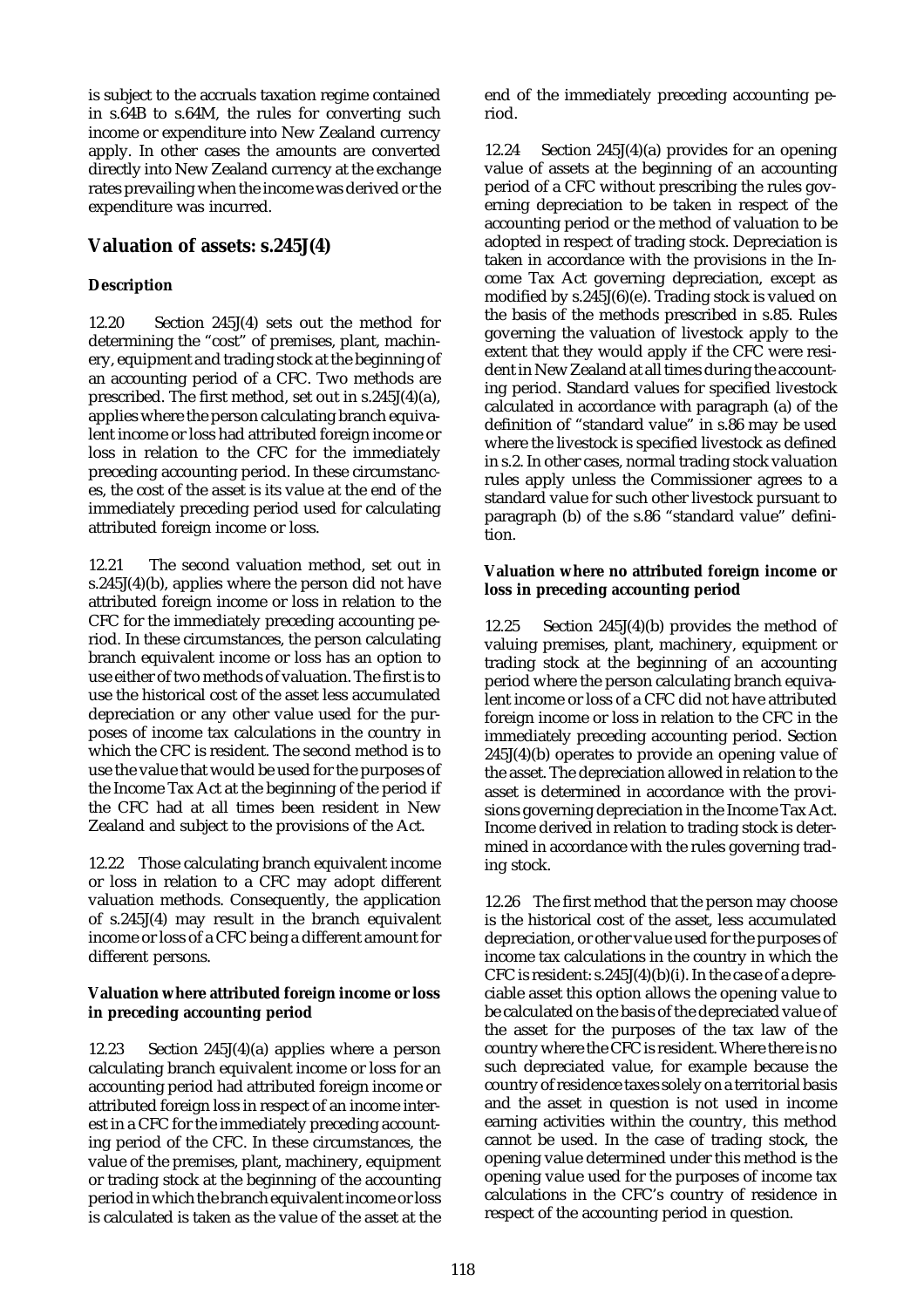12.27 The value determined under s.245J(4)(b)(i) cannot be higher than the market value of the asset. However, the value may be lower than market value where, for example, accelerated depreciation has been taken in the country of the CFC's residence in relation to the asset.

12.28 The second method of establishing an opening value under s.245J(4)(b) is to use the value that would be used for the purposes of the Income Tax Act at the beginning of the accounting period of the CFC in relation to which the branch equivalent income or loss is calculated if the CFC had at all times been resident in New Zealand. In the case of depreciable assets this involves establishing the original value of the asset that would have been used for New Zealand depreciation purposes, and then deducting the aggregate amount of depreciation that would have been allowed under the Income Tax Act up to the end of the immediately preceding accounting period of the CFC.

### **Opening value where new CFC established**

12.29 Section 245J(4) applies only if the CFC had an accounting period immediately preceding the accounting period in which the person is required to calculate branch equivalent income or loss. It does not apply where a new CFC is established and it is necessary to calculate branch equivalent income or loss in relation to the initial accounting period of the CFC. In these circumstances, there is no choice as to the method of valuation to be adopted. The opening value of depreciable assets is the value that would apply under the Income Tax Act in calculating the assessable income of a company resident in New Zealand and subject to the Income Tax Act. The opening value of trading stock is determined in accordance with s.85 or in accordance with the special rules applying to livestock where those rules apply. Trading stock may be valued by the person calculating branch equivalent income or loss at its cost price, market selling value or replacement value.

## **Financial arrangements: s.245J(5)**

12.30 Section 245J(5) sets out two methods of calculating the acquisition price of a financial arrangement held by a CFC. The first method applies if the person calculating branch equivalent income or loss had attributed foreign income or loss in respect of the immediately preceding accounting period of the CFC. In these circumstances, s.245J(5) provides that the acquisition price of the financial arrangement at the beginning of the accounting period is the value of the financial arrangement that was used for the purposes of calculating attributed foreign income or loss at the end of the immediately preceding accounting period. The second method applies where the person did not have attributed foreign income or loss in respect of the immediately preceding accounting period. In these circumstances, the acquisition price is, at the option of the person, either the market value or the "adjusted base price" of the financial arrangement.

12.31 Where the CFC is an issuer of a financial arrangement, the "adjusted base price" of the financial arrangement is calculated as the acquisition price of the financial arrangement together with accrued expenditure incurred by the CFC less consideration paid by the CFC in relation to the financial arrangement for all prior periods. Where the CFC is a holder of a financial arrangement, the "adjusted base price" of the financial arrangement is the acquisition price of the financial arrangement together with accrued income derived by the CFC less consideration derived by the CFC in prior periods. The "acquisition price" referred to is the original acquisition price of the financial arrangement in relation to the CFC. The terms "accrued expenditure incurred" and "accrued income derived" are not defined. However, they mean the expenditure that would have been incurred and the income that would have been derived if branch equivalent income had been calculated by the person in relation to the CFC in all prior accounting periods.

## **Provisions of Income Tax Act not to apply: s.245J(6)**

### **Interest or redemption payment from lending to New Zealand Government or local or public authority**

12.32 Section 245J(6)(a) provides that s.61(18) does not apply in calculating branch equivalent income or loss of a CFC. Section 61(18) provides an exemption from income tax for interest or a redemption payment derived by a person resident outside New Zealand in respect of:

- (a) money lent to the Government of New Zealand; or
- (b) money lent to a local or public authority for the purpose of an activity, other than a commercial activity, carried on in New Zealand by the local or public authority where the amounts payable in respect of the money lent are exempt from tax pursuant to an approval given by the New Zealand Government.

The exemption applies where the interest or redemption payment is payable out of New Zealand.

12.33 The effect of s.245J(6)(a) is that interest or redemption payments described in s.61(18) that are derived by a CFC are included in the branch equivalent income or loss of the CFC and are taken into account in calculating the attributed foreign income or loss of persons holding an income interest in the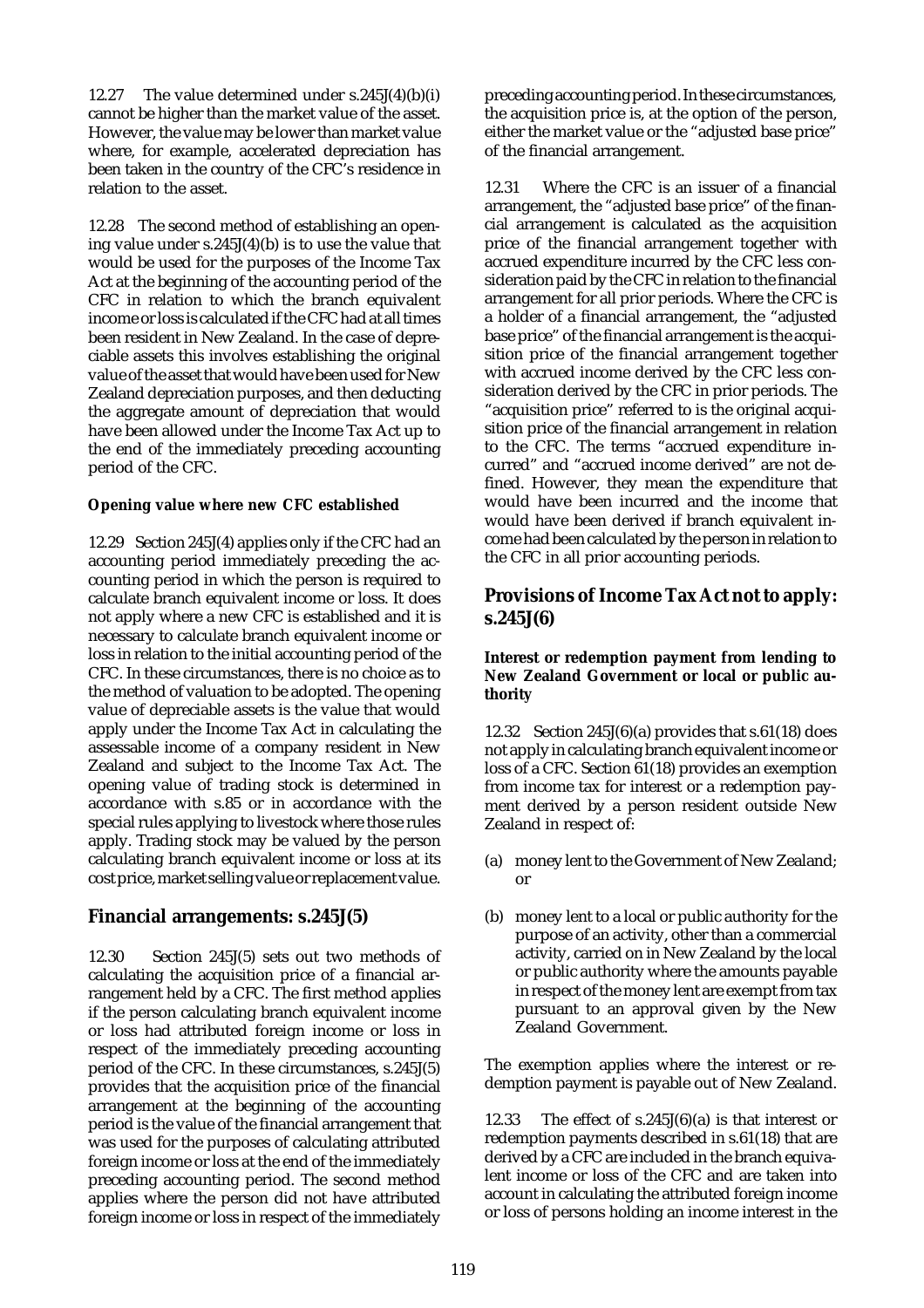CFC. Thus, although interest payable on money lent by a CFC resident in Hong Kong to the New Zealand Government, for example, may be exempt from income tax in the hands of the CFC, the interest is included in the branch equivalent income or loss of the Hong Kong CFC and is attributed to residents. Section 245J(6)(a) also ensures that s.61(18) cannot be read as excluding from branch equivalent income or loss interest or redemption payments derived by a CFC in respect of money lent to a foreign government or local or public authority.

## **Income derived by society or association established to make district improvements**

12.34 Section 245J(6)(b) provides that s.61(33) does not apply in calculating the branch equivalent income or loss of a CFC. Section 61(33) provides an exemption from income tax for income derived by any society or association which in the opinion of the Commissioner is established for the purpose of beautifying or developing any city, borough or other district so as to attract trade, tourists, visitors or population or to create, increase, expand or develop amenities for the general public. The effect of s.245J(6)(b) is that where a CFC is established for any of the purposes mentioned in s.61(33), the income derived by the CFC is included in the branch equivalent income or loss of the CFC. The rationale for not extending the s.61(33) exemption to the calculation of branch equivalent income or loss of a CFC is that the objective of s.61(33) is to encourage the improvement of New Zealand cities, boroughs or districts and not those of other jurisdictions.

## **Application of accruals rules**

12.35 Section 245J(6)(c) provides that s.64M(e) does not apply in calculating the branch equivalent income or loss of a CFC. Section 64M(e) provides that the accruals taxation rules contained in s.64B to s.64M of the Income Tax Act do not apply to the determination of -

- (i) income or expenditure in relation to a financial arrangement of a person not resident in New Zealand where the financial arrangement does not relate to a business carried on by the person through a fixed establishment in New Zealand; or
- (ii) non-resident withholding income.

12.36 The effect of s.64M(e) is that non-residents do not apply the accruals rules in calculating New Zealand source income unless they hold a financial arrangement that relates to a business carried on through a fixed establishment in New Zealand. As s.245J $(6)(c)$  overrides s.64 $M(e)$ , the accruals legislation applies in full in calculating branch equivalent income or loss.

### **Attributed foreign income and foreign investment fund income**

12.37 Section 245J $(6)(d)$  provides that ss. $65(2)(ea)$ and (eb) do not apply in calculating branch equivalent income or loss. Sections 65(2)(ea) and (eb) require attributed foreign income and foreign investment fund income respectively to be included in assessable income. The effect of excluding these provisions is that where a CFC holds an interest in another CFC or in a Foreign Investment Fund, branch equivalent income does not include attributed foreign income or losses, or Foreign Investment Fund income or losses. Income derived by a CFC is attributed to residents holding an income interest in the CFC. This is the case whether the residents hold an income interest in the CFC directly or whether the interest is held indirectly through interposed CFCs. Because income derived by a CFC is attributed directly in this manner, it is necessary to exclude attributed foreign income from the branch equivalent income or loss of a CFC to avoid double counting of income derived by a CFC in which residents hold an indirect interest through other CFCs.

12.38 Foreign investment fund income and foreign investment fund losses are attributed through CFCs directly as foreign investment fund income or foreign investment fund loss: s.245J(25); s.245G(6). Section 245J(6)(d) makes it clear that foreign investment fund income is not included in branch equivalent income or loss, thus ensuring that there is no double counting of foreign investment fund income derived by CFCs.

## **First year depreciation**

12.39 Section 245J(6)(e) provides that s.112 does not apply in calculating the branch equivalent income or loss of a CFC. Section 112 provides for depreciation to be allowed in relation to certain assets in the first year such assets are used in the production of assessable income. Depreciation allowed under this provision is at a higher rate than would otherwise be the case. Section 112 is being phased out. However, s.245J(6)(e) ensures that no depreciation deductions can be claimed under this provision in calculating the branch equivalent income or loss of a CFC. The rationale for preventing s.112 from applying is that first year depreciation at higher rates was designed to assist income earning activities in New Zealand and not those carried on outside New Zealand.

#### **Expenditure on land used for farming or forestry and expenditure in relation to an aquaculture business**

12.40 Sections  $245J(6)(f)$ , (g) and (h) provide respectively that ss.127, 127A and 128 do not apply in calculating the branch equivalent income or loss of a CFC. Those latter sections permit deductions for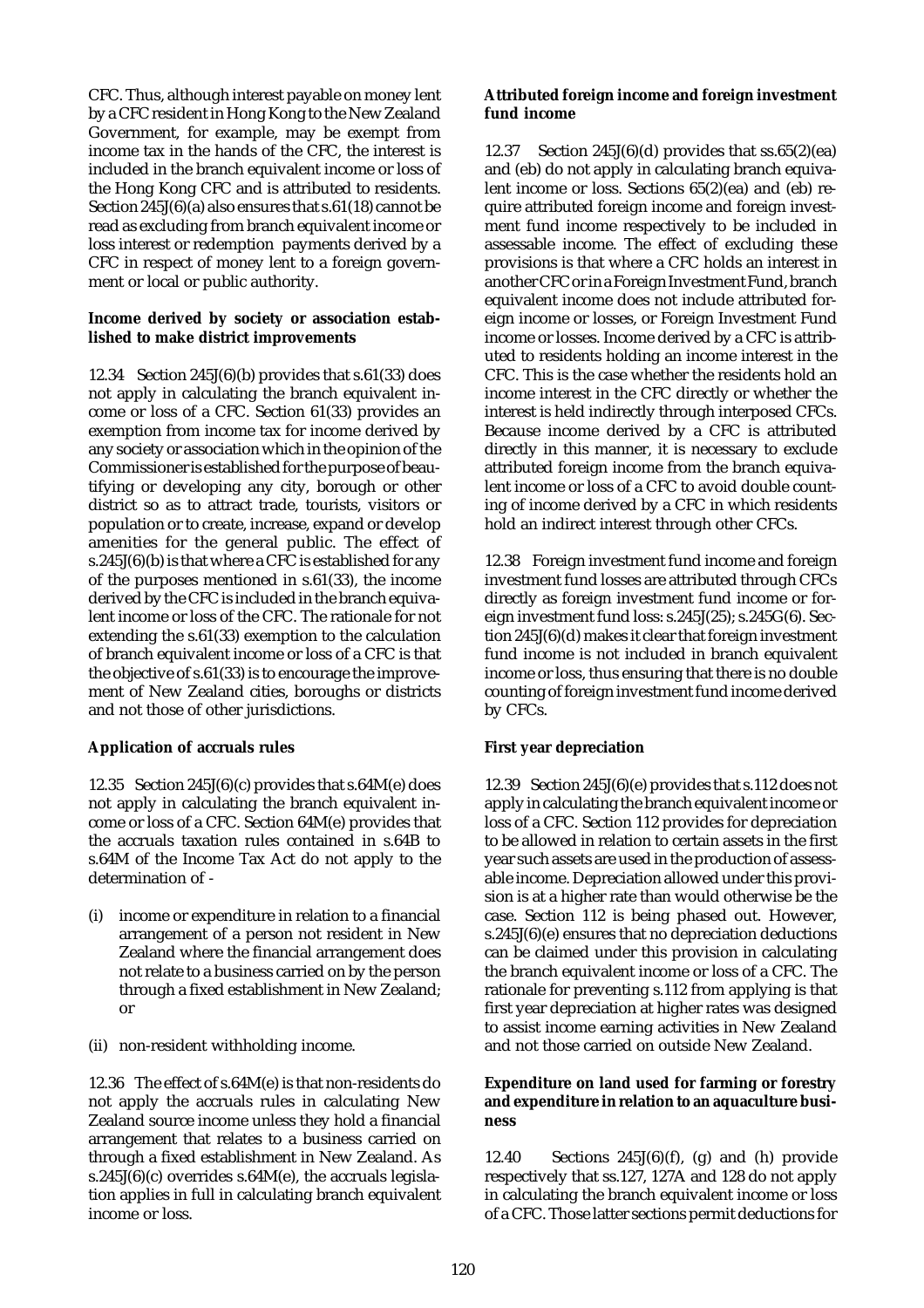certain expenditure incurred in income years ending before 31 March 1991 in relation to farming, forestry and aquaculture businesses. The expenditure in question is capital in nature and would not ordinarily be deductible in calculating assessable income. The objective of ss.127, 127A and 128 was to provide assistance to farming, forestry and aquaculture businesses carried on in New Zealand. Therefore, it would not be appropriate to permit deductions under those sections in calculating the branch equivalent income or loss of a CFC as that would result in the provision of assistance to activities carried on outside New Zealand.

### **Income equalisation**

12.41 Section 245J(6)(i) provides that ss.175 to 186 do not apply in calculating branch equivalent income or loss. Those sections provide an "income equalisation" system for persons carrying on a farming, fishing or forestry business whereby income is smoothed between years of high and low income by means of deductible deposits being made to an interest bearing income equalisation account in years of high income and taxable refunds being made in years of low income. The objective of the income equalisation scheme is to provide assistance to persons carrying on farming, fishing or forestry businesses in New Zealand. Section 245J(6)(i) ensures that such assistance is not provided in relation to activities carried on outside New Zealand by preventing ss.175 to 186 from applying in calculating branch equivalent income or loss of a CFC.

## **Part IVA**

12.42 Section 245J(6)(j) provides that Part IVA of the Income Tax Act, except for s.245J and s.245R, do not apply in calculating the branch equivalent income or loss of a CFC. Part IVA contains the controlled foreign company and foreign investment fund regimes. One consequence of not applying Part IVA in calculating branch equivalent income or loss is that where a CFC holds an interest in another CFC the first CFC does not have attributed foreign income or an attributed foreign loss in relation to the interest in the second CFC. Any income or loss of the second CFC is attributed through directly to residents holding an income interest in the second CFC rather than being taken into account in calculating the branch equivalent income or loss of the CFC.

12.43 The exclusion of Part IVA in calculating branch equivalent income or loss does not apply to s.245J and s.245R. The reference to s.245J applying is necessary because branch equivalent income or loss is calculated in accordance with that provision. The reference to s.245R ensures that a CFC may hold an interest in a foreign investment fund and may therefore derive foreign investment fund income or incur a foreign investment loss. This is necessary to ensure

that s.245J(25) applies. That section provides that foreign investment fund income or loss derived by a CFC is not taken into account in calculating the branch equivalent income or loss of the CFC and, pursuant to s.245G(6), is attributed directly to residents holding income interests in the CFC.

12.44 Section 245J(6)(j) applies in conjunction with s.245J(6)(d) where a CFC holds an interest in a foreign investment fund. Section 245J(6)(j), by preserving the application of s.245R, recognises that a CFC may hold an interest in a foreign investment fund and derive foreign investment fund income or loss. This ensures that s.245J(25) can be applied. However, together with s.245J(25), s.245J(6)(d) ensures that foreign investment fund income is not included in the branch equivalent income or loss of a CFC.

# **Modification of provisions which apply in calculating branch equivalent income or loss: s.245J(7)**

#### **Income from use or occupation of land**

12.45 Section 245J(7)(a) provides that for the purposes of s.74 any business carried on by a CFC is assumed to be carried on in New Zealand. Section 74 provides that the assessable income of any person includes profits or gains from the use or occupation of land and from the extraction, removal or sale of any minerals, timber or flax. These provisions largely apply in calculating branch equivalent income or loss of a CFC by virtue of s.245J(1) and (2). However, several provisions in s.74 refer specifically to a forestry business conducted on land in New Zealand. Section 245J(7)(a) ensures that those provisions can apply in relation to a forestry business carried on outside New Zealand by assuming such a business to be carried on in New Zealand for the purposes of s.74.

### **Supplementary depreciation for plant and machinery**

12.46 Section 245J(7)(b) provides that for the purposes of s.113A any business carried on by a CFC is assumed to be carried on in New Zealand. Section 113A provides that where capital expenditure has been incurred in acquiring, installing, or extending any plant and machinery to be used in two shifts per day (ie an average of not less than 16 hours per working day) or three shifts per day (ie normally in operation for 24 hours per working day) the Commissioner may allow a deduction by way of supplementary depreciation in respect of the plant or machinery. The supplementary depreciation is available in the first five years in which the plant and machinery is used in the production of assessable income and is in addition to depreciation allowed under s.108.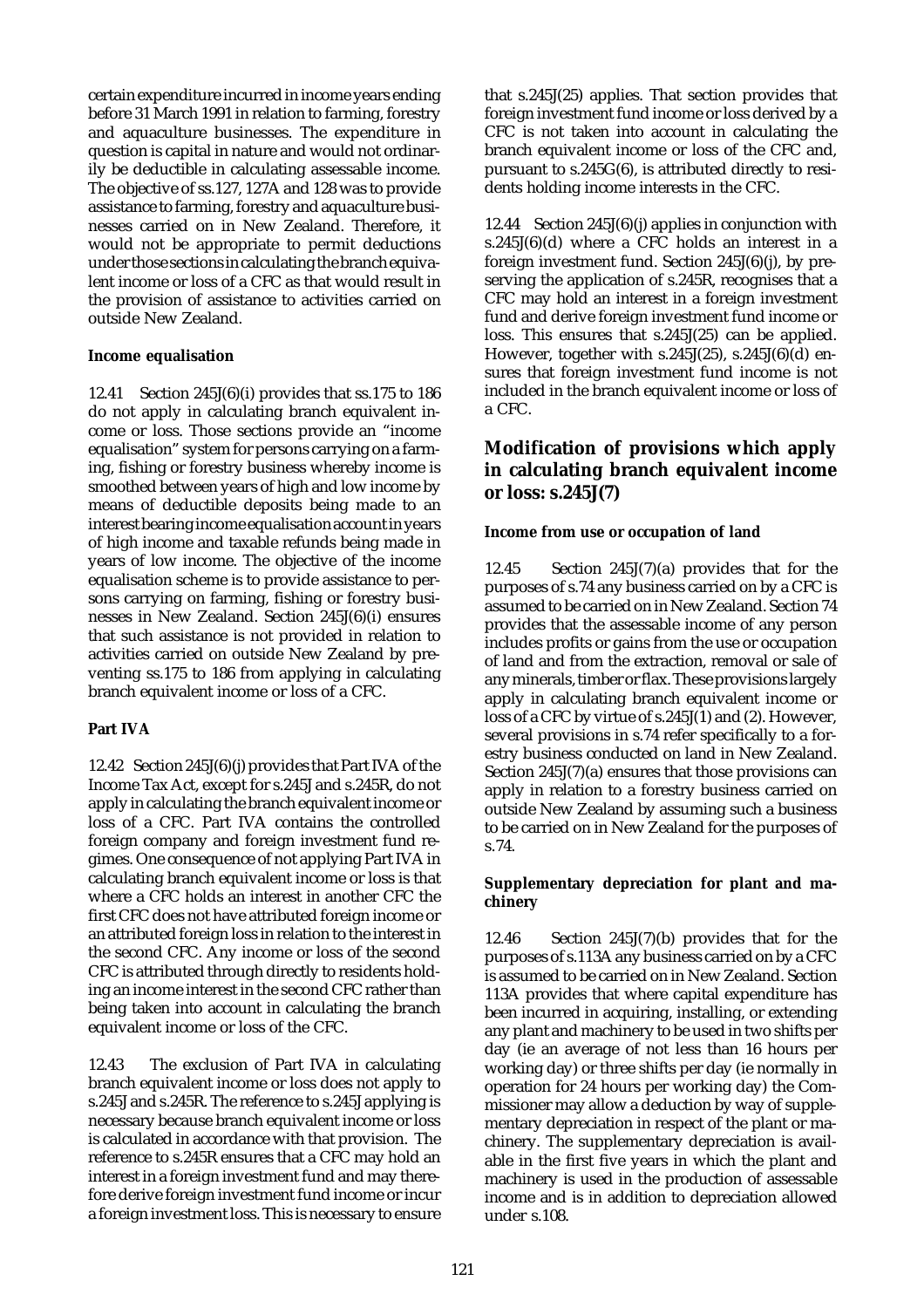12.47 By its terms, s.113A is limited to businesses carried on in New Zealand. However, s.113A is not an incentive provision but rather recognises the additional wear and tear on plant and machinery used in two or three shifts. Therefore, if a CFC carries on a business outside New Zealand in which plant or machinery is used in two or three shifts it is appropriate to allow supplementary depreciation (subject to the limits contained in s.113A and at the rates specified in that section) in calculating the branch equivalent income or loss of the CFC. Section  $245J(7)(b)$  achieves this by assuming that a business carried on by a CFC is deemed to be carried on in New Zealand for the purposes of s.113A.

### **Expenditure on improvements in relation to farming, forestry and aquaculture**

12.48 Section 245J(7)(c) provides that for the purposes of ss.128A to 128C of the Income Tax Act any business carried on by a CFC is deemed to be carried on in New Zealand. Sections 128A and 128B provide that a taxpayer carrying on a farming business or forestry business on any land owned by the taxpayer in New Zealand may deduct certain expenditure incurred in preparing or developing the land. Section 128C provides that a taxpayer carrying on a business of aquaculture in New Zealand may deduct certain expenditure incurred in preparing or developing the business. By their terms, these sections are limited to businesses carried on on land in New Zealand or businesses which are carried on in New Zealand. The effect of s.245J(7)(c) is that where a CFC carries on a farming or forestry business on land outside New Zealand, or carries on an aquaculture business outside New Zealand, ss.128A to 128C apply in calculating branch equivalent income or loss of the CFC.

## **Petroleum mining operations**

12.49 Section 245J(7)(d) provides that for the purpose of ss.214D to 214N and s.214P any business carried on by a CFC is deemed to be carried on in New Zealand. This ensures that the new taxation regime for petroleum mining operations set out in ss.214D to 214P applies to petroleum mining operations carried on by CFCs. Section 245J(22A) also has this effect.

12.50 Section 245J(7)(d) was inserted by s.13 of the Income Tax Amendment Act (No.2) 1990 with effect from the income year commencing on 1 April 1990. The treatment of petroleum mining operations carried on by CFCs in prior income years is governed by s.245J(22) prior to its amendment by the Income Tax Amendment Act (No.2) 1990.

# **Transactions between associated persons: s.245J(8)**

### **Description and rationale**

12.51 Section 245J(8) applies where it appears to the Commissioner that by virtue of any transaction between a CFC and any person associated with the CFC the branch equivalent income of the CFC is less than might be expected, or the branch equivalent loss is greater than might be expected. In these circumstances, s.22 applies with any necessary modifications in determining the branch equivalent income or loss of the CFC. For the purposes of determining whether a person and a CFC are associated, the rules defining associated persons relationships set out in ss.8 and 245B apply.

12.52 The objective of s.245J(8) is to allow the Commissioner to make adjustments to the branch equivalent income or loss of a CFC where profit or loss shifting transactions have been entered into between a CFC and a person associated with the CFC. Such transactions might occur, for example, to defeat the foreign tax credit quarantining rules in s.245K or the loss quarantining rules in s.245M.

12.54 Where profit or loss shifting transactions are entered into between CFCs and their associates, s.245J(8) may be used to adjust the income or loss of the CFCs in question. Section 245J(8) applies only where the branch equivalent income of a CFC is less, or the branch equivalent loss of a CFC is greater, than might be expected because of a "transaction" between the CFC and a person associated with the CFC. The transaction might involve, for example, transfer pricing on the sale of goods or the provision of services.

## **Associated persons**

12.55 Section 245J(8) applies where the transaction in question is between a CFC and a person associated with the CFC. The rules set out in s.8 and s.245B apply in determining whether the CFC and a person with whom the CFC entered into a transaction are associated. Both sets of rules treat two companies as associated where there is a commonality of shareholding or control. Those rules may apply to make two CFCs associated. A CFC may also be associated with other persons. For example, if a CFC is a settlor of a trust the CFC and the trustees of the trust will be associated: s.245B(i) (assuming that the proviso to s.245B(i) does not apply). Also, a CFC will be associated with a person other than a company who holds 25 percent or more of the paid-up capital of the CFC or 25 percent or more of the nominal value of the allotted shares of the CFC: s.8(1)(b).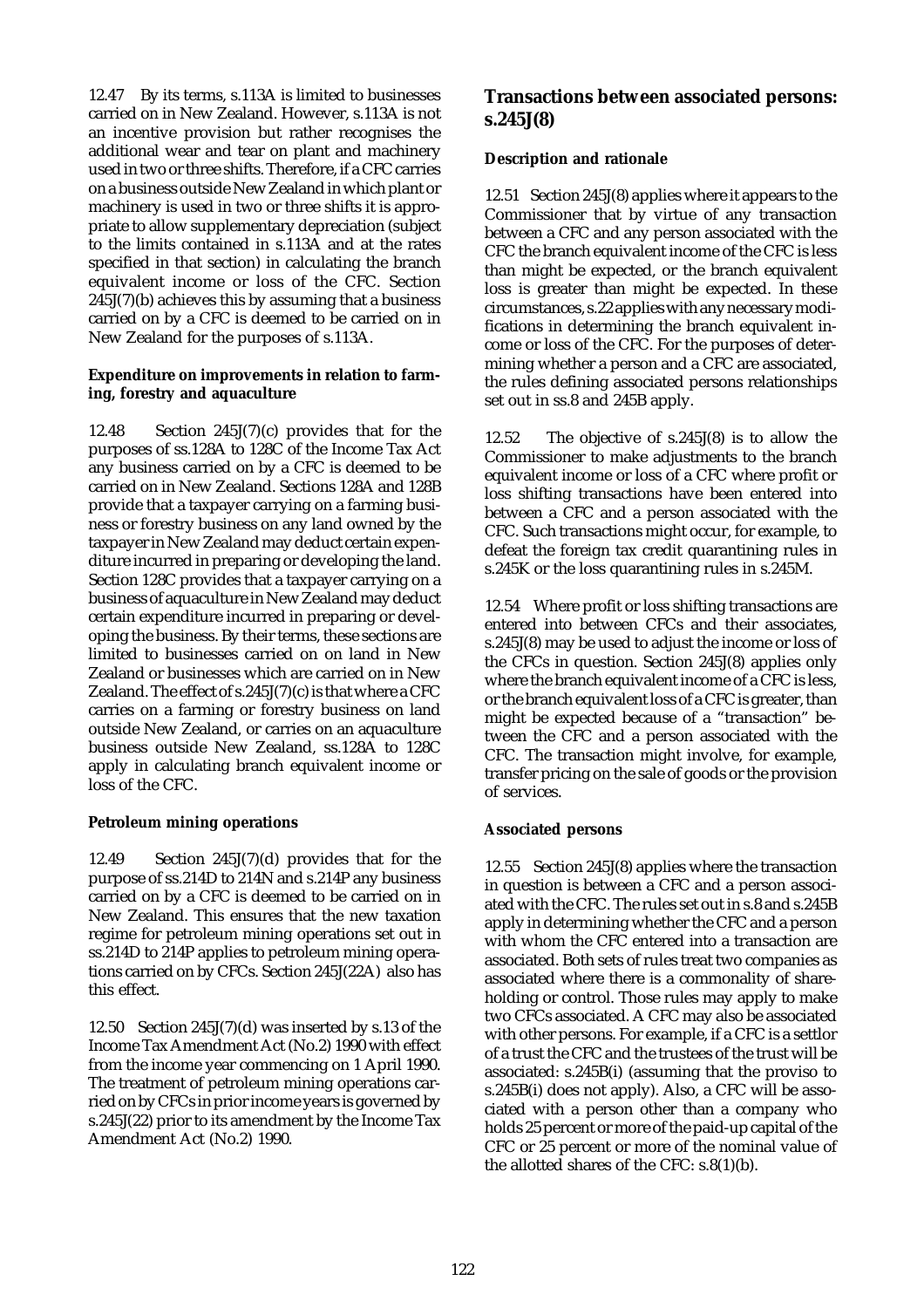## **Application of s.22 control test**

12.56 Where the branch equivalent income of a CFC is less, or the branch equivalent loss is greater, than might be expected by virtue of a transaction between a CFC and a person associated with the CFC, s.22 applies with any necessary modifications in calculating the branch equivalent income or loss of the CFC. This means that s.22 operates to adjust the income or loss of the CFC. It does not mean that the control test set out in s.22 must also be satisfied before s.22 applies. The requirements for the application of s.22 are satisfied where a transaction is entered into between a CFC and an associated person. To suggest that the control test in s.22 must also be satisfied would be to impose a further requirement to the application of s.22 when s.245J(8) already states that s.22 applies. The reference to s.22 is therefore only to incorporate the adjustment mechanism contained in that section.

## **Modifications to s.22**

12.57 For the purposes of s.245J(8), s.22 is applied "subject to any necessary modifications". Section 22(3) applies to allow the Commissioner to adjust the income of the CFC and s.22(4) applies to allow the Commissioner to adjust the loss of the CFC.

12.58 The effect of modifying s.22(3) for the purposes of s.245J(8) is that the income of the CFC is such amount as the Commissioner determines being, at the option of the Commissioner, either -

- (a) such proportion of the total receipts of the business of the CFC as the Commissioner determines; or
- (b) such proportion of the total purchase money paid or payable (whether in cash or by the granting of credit) in the conduct of the business of the CFC as the Commissioner determines.

12.59 The effect of modifying s.22(4) for the purposes of s.245J(8) is that the Commissioner may determine the amount of the loss incurred by the CFC in such manner as the Commissioner considers fair and reasonable.

## **Dividends derived by CFC: s.245J(9)**

## **Description**

12.60 Section 245J(9) provides that s.63 of the Income Tax Act does not apply in calculating the branch equivalent income or loss of a CFC and that all dividends derived by a CFC are assessable income. An exception to this rule is set out in the proviso to s.245J(9). By that proviso, dividends are exempt if derived in any accounting period from shares held by the CFC in another CFC where the

person has an income interest of 10 percent or greater in the other CFC:

- (a) for an accounting period of the other CFC that ends within the same income year of the person calculating branch equivalent income or loss as the accounting period of the CFC deriving the dividend; or
- (b) for an accounting period of the other CFC that ends within the income year of the person calculating branch equivalent income or loss that immediately precedes the income year in which the accounting period of the CFC deriving the dividend ends.

## **Inclusion of dividends in income**

12.61 Section 245J(9) provides that dividends are included in the assessable income of a CFC for the purposes of calculating branch equivalent income or loss. The rationale of this rule is that, generally, dividends derived by a CFC will not, except in the circumstances described in the proviso to s.245J(9), be paid from profits that have been subject to New Zealand tax. Therefore, it is not appropriate to exempt such dividends because there is no incidence of double or multiple taxation of corporate income as it passes through a tier of companies.

## **Exemption of dividends**

12.62 The proviso to s.245J(9) exempts dividends derived by a CFC in two situations. In both cases the exemption applies where a CFC derives a dividend from another CFC. In the first situation, dividends derived by a CFC from another CFC are exempt where the person calculating branch equivalent income or loss in relation to the CFC deriving the dividend holds an income interest of 10 percent or greater in the CFC paying the dividend for an accounting period of that CFC that ends in the same income year that the accounting period of the CFC deriving the dividend ends. In this case the dividend may have been paid out of income taken into account by the person in calculating branch equivalent income or loss of the CFC paying the dividend. If so, this income will already have been taxed as attributed foreign income in respect of the person's income interest in the CFC paying the dividend. Double taxation of this income is therefore avoided by exempting the dividend in the hands of the CFC deriving the dividend for the purposes of calculating the branch equivalent income or loss of that CFC.

12.63 The second situation in which dividends derived by a CFC from another CFC are exempt is where the person calculating branch equivalent income or loss held an income interest of 10 percent or greater in the CFC paying the dividend in the income year of the person immediately preceding the in-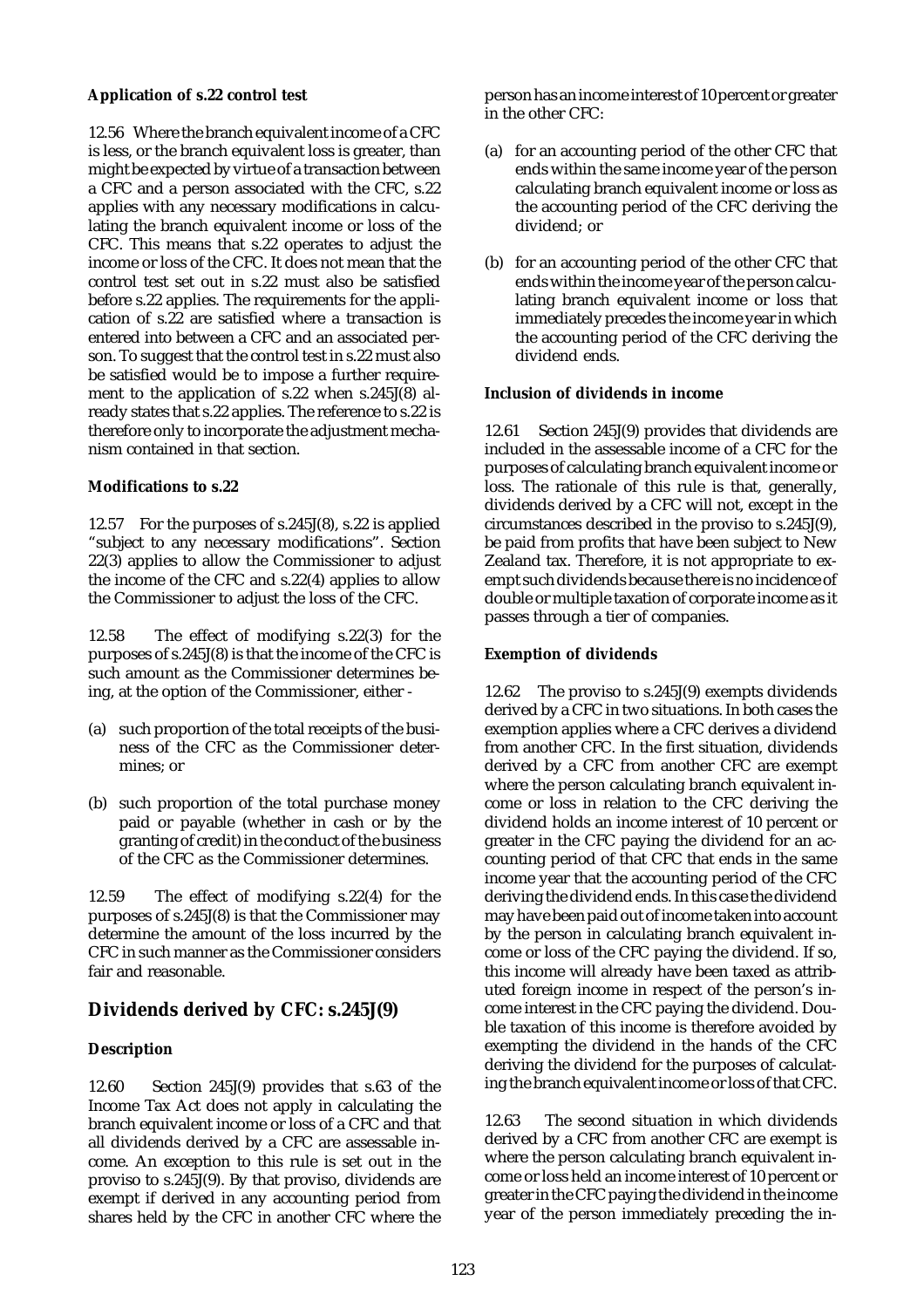come year in which the accounting period of the CFC deriving the dividend ends. In this case it is appropriate to exempt the dividend because it may have been paid out of income that the person included in the branch equivalent income or loss of the CFC paying the dividend in the accounting period of that CFC that ended in the person's preceding income year.

### - Example 52

- Facts: (i) A New Zealand resident, A, furnishes a return of income to the year ending 31 March. A holds an interest in a controlled foreign company, CFC1, and CFC1 holds shares in another controlled foreign company, CFC2. The accounting period of CFC1 ends on 31 December and the accounting period of CFC2 ends on 30 October.
- (ii) For the accounting periods of CFC1 ending on 31 December 1991 and 31 December 1992 A holds an income interest in CFC1 of 50 percent and 18 percent respectively. CFC1 remains a controlled foreign company for the accounting period ending 31 December 1992 because the interest disposed of by A (ie the disposal which reduced A's income interest from 50 percent to 18 percent) was acquired by a resident. In the accounting periods of CFC2 ending 31 October 1991 and 31 October 1992 CFC1 holds shares in CFC2. It is assumed that A holds an income interest of 20 percent and 9 percent in CFC2 for those accounting periods.
- (iii) CFC2 pays a dividend of \$1 million to CFC1 on 30 November 1991 and a dividend of \$2 million on 30 November 1992.

#### Result:

Dividend paid on 30 November 1991

- (i) The dividend paid by CFC2 on 30 November 1991 is derived by CFC1 in the accounting period of CFC1 ending 31 December 1991. That accounting period ends within the income year of A ending on 31 March 1992. A holds an income interest of 20 percent in CFC2 for the accounting period of CFC2 ending on 31 October 1991.
- (ii) Therefore, the dividend is not included in the branch equivalent income or loss of CFC1 for the accounting period ending on 31 December 1991 because:
	- (A) the accounting period of CFC2 ending on 31 October 1991 and the accounting period of CFC1 ending on 31 December 1991 both end within the income year of A which ends on 31 March 1992; and

(B) for the accounting period of CFC2 ending on 31 October 1991 A holds an income interest of 10 percent or greater in CFC2.

Dividend paid on 30 November 1992

- (iii) The dividend paid by CFC2 on 30 November 1992 is derived by CFC1 in the accounting period of CFC1 ending on 31 December 1992. That accounting period ends within the income year of A ending on 31 March 1993. A holds an income interest of 9 percent in CFC2 for the accounting period of CFC2 ending 31 October 1992. The dividend is not exempt on the basis that A had an income interest in CFC2 of 10 percent or greater for the accounting period of CFC2 that ends within the same income year that the accounting period of CFC1 ends. This is because for the accounting period of CFC2 ending on 31 October 1992 A held only an income interest of 9 percent in CFC2.
- (iv) However, for the accounting period of CFC2 ending within A's preceding income year (ie the accounting period ending on 31 October 1991) A held an income interest in CFC2 of 20 percent. Therefore, A does not include the \$2 million dividend derived by CFC1 on 30 November 1992 in CFC1's branch equivalent income or loss.

12.64 The proviso to s.245J(9) applies only where the person calculating branch equivalent income or loss in relation to a CFC deriving a dividend holds an income interest of 10 percent or greater in the CFC paying the dividend for the relevant accounting period of that CFC. Therefore, the branch equivalent income or loss of a CFC deriving a dividend from another CFC may not be the same for all persons who hold an income interest in the CFC deriving the dividend because some of those persons may have an income interest of 10 percent or greater in the CFC paying the dividend while others do not.

## **Benefits from money advanced: s.245J(10)**

12.65 Section 245J(10) provides that for the purposes of  $s.65(2)(ia)(i)$  of the Income Tax Act where money advanced is borrowed by a CFC the money advanced is assumed to be used in relation to a business carried on in New Zealand by the CFC. Section  $65(2)(ia)(i)$  provides that the value of any benefit from money advanced is included in assessable income where -

- (a) the money advanced is used or is to be used in relation to any business carried on in New Zealand by the borrower; and
- (b) the borrowing was a commercial transaction under which interest on the money advanced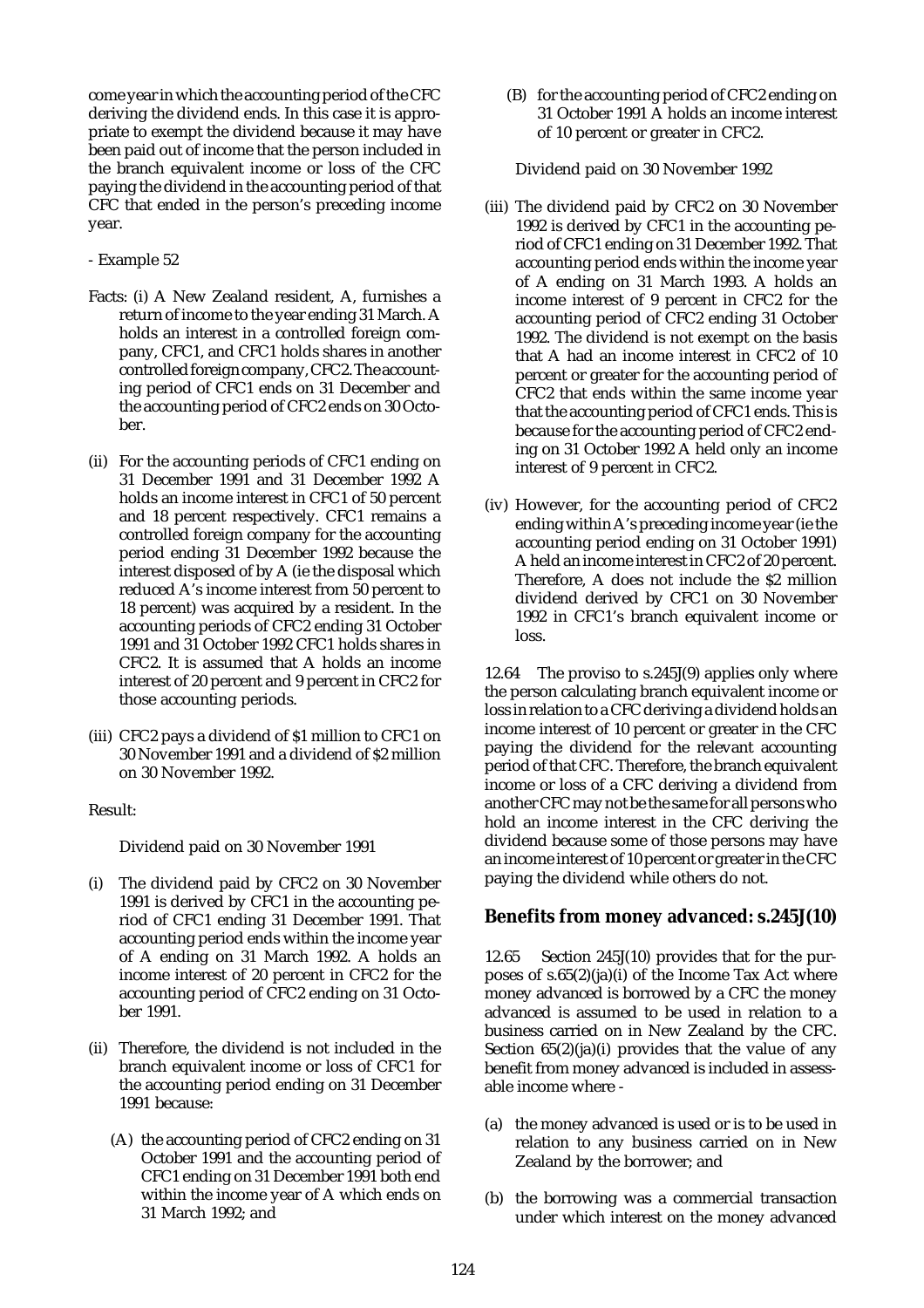would in the opinion of the Commissioner have been payable at commercial rates, having regard to the nature and term of the loan, if not for the benefit from the money advanced.

# **Profits or gains from activities of associated persons: s.245J(11)**

12.66 Section 245J(11) provides that s.67 and s.191(4A) do not apply to treat profits or gains as income if those profits or gains would not be income but for the nature of activities undertaken by persons associated with the CFC if those persons are resident outside New Zealand. Section 67 provides that a taxpayer derives an assessable profit or gain on the disposition of land if at the time of acquiring the land the taxpayer, or a person associated with the taxpayer, carried on a business of dealing in land, developing or dividing land into lots or erecting buildings. The effect of s.245J(11) in relation to s.67 is that where at the time of acquisition of land by a CFC a person associated with the CFC carried on a business of dealing in land, developing or dividing land into lots or erecting buildings, the disposal of the land by the CFC will not be income merely by virtue of the business carried on by the associated person if that associated person is resident outside New Zealand.

12.67 Section 191(4A) provides that where s.191(4) applies to a specified group of companies a profit or gain derived by a company in the group which would not otherwise be treated as income is deemed to be assessable income where, if the group were one company, the profit or gain would have been assessable income of that company. The effect of this provision is that activities of some members of a group of companies may determine whether profits or gains of other members of the group are assessable. For example, if one member of a group of companies is in the business of buying and selling shares, and another member of the group realises a parcel of shares in circumstances where the gain would ordinarily constitute a capital gain, the effect of s.191(4A) is to treat that gain as assessable income.

12.68 The effect of s.245J(11) in relation to s.191(4A) is that where several CFCs satisfy the specified group definition in s.191(4), the actions of one CFC do not affect the question of whether profits or gains derived by another CFC are income for the purposes of calculating the branch equivalent income or loss of the CFC deriving the gain. This exception applies only if the two CFCs are associated in terms of s.245B.

# **Cancellation of liability: s.245J(12)**

12.69 Section 245J(12) provides that for the purposes of s.78(2)(b) of the Income Tax Act, in calculating the branch equivalent income or loss of a CFC reference to the Bankruptcy Act 1908, the Insolvency Act 1967 or the Companies Act 1955 shall include any legislation of a country, territory, state or province other than New Zealand where that legislation has a similar intent and application as those New Zealand Acts.

12.70 Section 78(1) provides that where expenditure or loss incurred by a taxpayer has been taken into account in calculating assessable income and the taxpayer's liability in relation to that expenditure is subsequently remitted or cancelled, the amount thus remitted or cancelled is included in the assessable income of the taxpayer. One of the circumstances in which a liability is deemed to be cancelled is where the taxpayer has been released from that liability by operation of the Bankruptcy Act, the Insolvency Act or the Companies Act or by deed of composition with creditors: s.78(2)(b).

12.71 The effect of s.245J(12) in relation to s.78 is that a liability is deemed to be cancelled by operation of the Bankruptcy Act, the Insolvency Act or the Companies Act where it is cancelled by operation of legislation of a country, territory, state or province other than New Zealand which is of similar intent and application as those New Zealand Acts. Consequently, where expenditure or loss incurred by a CFC has been taken into account in calculating branch equivalent income or loss of the CFC, and the liability of the CFC is subsequently cancelled by operation of legislation similar in intent and application to the New Zealand Acts listed in s.78(2)(b), the expenditure is treated as income of the CFC.

# **Spreading of income on acquisition of land by Government: s.245J(13)**

12.72 Section 245J(13) provides that for the purposes of s.82(1) of the Income Tax Act references to the Crown shall be assumed to include the Government of any country or territory other than New Zealand. Section 82(1) provides that where a taxpayer derives income from the disposition of land acquired by the Crown, the Commissioner may, on application by the taxpayer, apportion the income between that income year and any number of subsequent income years not exceeding 3. The income apportioned in this manner is deemed to have been derived in the income years to which it is apportioned.

12.73 The effect of s.245J(13) in relation to s.82(1) is that where a CFC derives income from the acquisition of land by the government of another country or territory, any person calculating branch equivalent income or loss in relation to the CFC may apply to the Commissioner to apportion the income to the accounting period of the CFC in which the income was derived and the three accounting periods succeeding that period.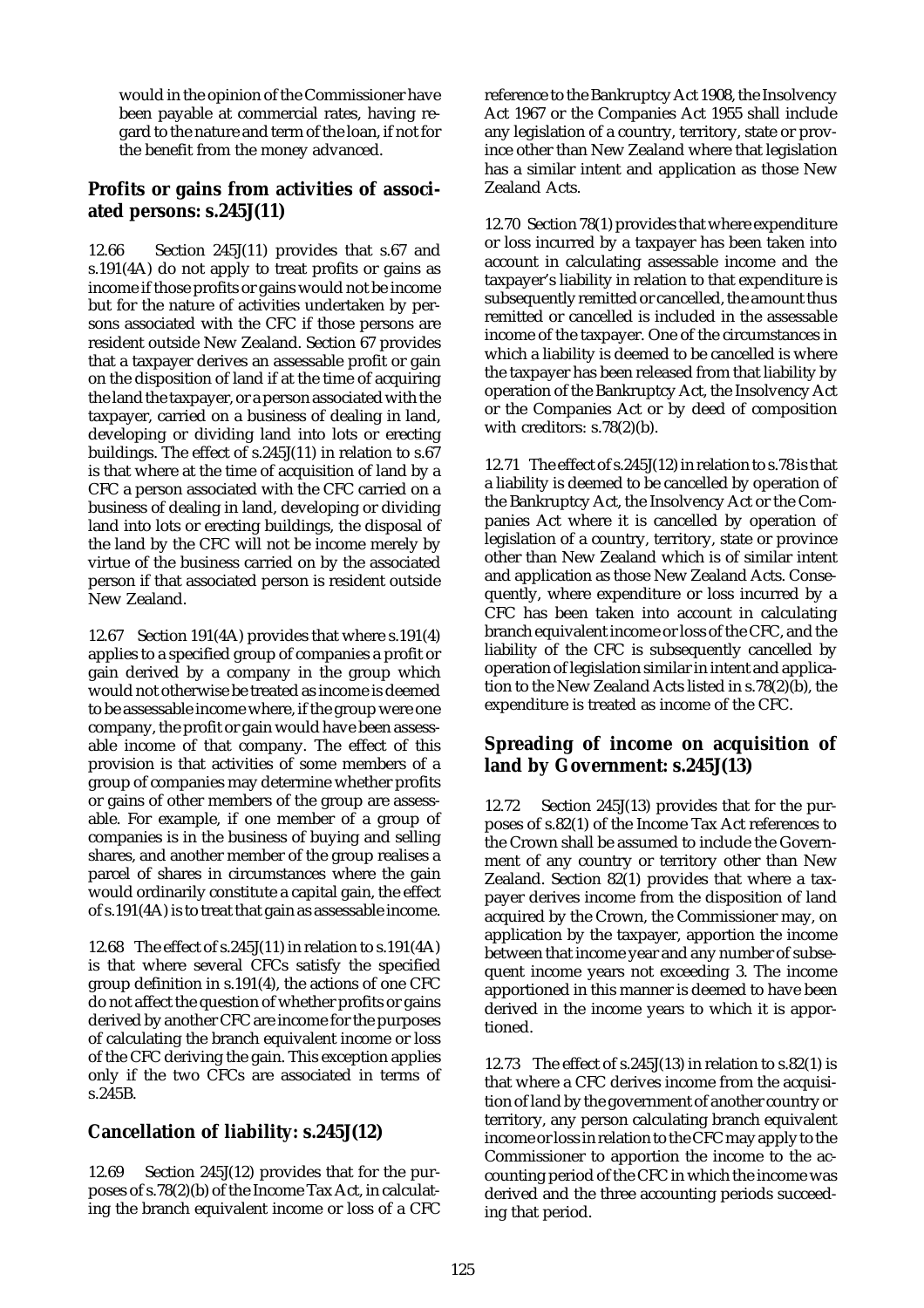# **Recovery of excess depreciation: s.245J(14)**

12.74 Section 245J(14) applies where in relation to an asset an allowance for depreciation has been deducted in calculating the branch equivalent income or loss of a CFC. In these circumstances, the CFC is assumed, for the purposes of s.117 of the Income Tax Act, to have been allowed a deduction in respect of the depreciation allowance and the cost of the asset less such allowances in prior periods is assumed to be the amount to which the value of the asset has been reduced by such deductions.

12.75 The effect of s.245J(14) in relation to s.117 is to allow the depreciation recovery provisions to operate where a CFC sells or otherwise disposes of an asset in respect of which depreciation deductions have been claimed in calculating branch equivalent income or loss of the CFC. Section 245J(14) deems the depreciation deductions taken in calculating the branch equivalent income or loss of the CFC to have been allowed to the CFC. Thus, where the CFC sells or otherwise disposes of an asset in respect of which it is deemed to have taken depreciation deductions for an amount in excess of the depreciated value of the asset an amount calculated in accordance with s.117 is included in the income of the CFC.

12.76 Section 245J(14) applies where depreciation has been deducted by any person in calculating the branch equivalent income or loss of a CFC for the purposes of calculating the attributed foreign income or loss of such person. The person who claimed the depreciation deduction in calculating branch equivalent income or loss may not hold an income interest in the CFC when the asset in respect of which depreciation deductions were claimed is sold or disposed of. Section 245J(14) still applies in these circumstances and the depreciation recovery income is included in the branch equivalent income or loss of the CFC in calculating the attributed foreign income or loss of any person holding an income interest of 10 percent or greater in the CFC in the accounting year when the asset is disposed of.

# **Recovery of interest deductions: s.245J(15)**

12.77 Section 245J(15) applies where interest payable by a CFC in relation to land has been deducted in calculating branch equivalent income or loss of the CFC. In these circumstances, the CFC is assumed, for the purposes of s.129 of the Income Tax Act, to have been allowed a deduction for the interest. Section 129 provides that where land is sold within 10 years of acquisition, and in calculating the assessable income of the taxpayer a deduction has been allowed for interest, the excess of the consideration received on sale over certain expenditure incurred in relation to the land is assessable to the extent of the interest deductions allowed.

12.78 The effect of s.245J(15) in relation to s.129 is that where interest deductions are taken in calculating the branch equivalent income or loss of a CFC, the CFC is deemed to have been allowed the deductions. Therefore, where a CFC disposes of land within 10 years of acquisition, and interest decuctions were taken in calculating the branch equivalent income or loss of the CFC, the CFC is deemed to derive income to the extent that the consideration received on sale exceeds the expenditure listed in s.129. The consideration is income to the extent of the interest deductions assumed to have been taken by the CFC.

12.79 Section 245J(15) applies where interest deductions have been taken in calculating the branch equivalent income or loss of a CFC for any period and in calculating the attributed foreign income or attributed foreign loss of any person. Therefore, s.245J(15) may apply where the persons holding an income interest in a CFC at the time land is sold by the CFC did not hold an income interest in the CFC in relation to earlier accounting periods when interest deductions were taken in calculating branch equivalent income or loss.

# **Treatment of value added taxes: s.245J(16)**

12.80 Section 140B of the Income Tax Act sets out the treatment for income tax purposes of goods and services tax imposed under the Goods and Services Tax Act 1985. Section 245J(16) modifies s.140B so that it applies with respect to taxes similar to goods and services tax that are imposed by another country. It provides that for the purposes of s.140B of the Income Tax Act references to output tax, input tax, or goods and services tax payable include respectively in relation to any value added or other tax in a country other than New Zealand which has similar intent and application to goods and services tax -

- (a) such value added or other tax charged by the person in respect of a supply of goods and services; and
- (b) such value added or other tax charged by any other person in respect of a supply of goods or services made to the person; and
- (c) such value added or other tax payable to or by the revenue authorities of that country.

12.81 Section 140B sets out rules for the treatment of goods and service tax for income tax purposes. The effect of s.245J(16) in relation to those rules is as follows:

(a) the rule in s.140B(2) that the assessable income of a person does not include any amount of output tax charged in respect of a supply of goods and services by the person, or any amount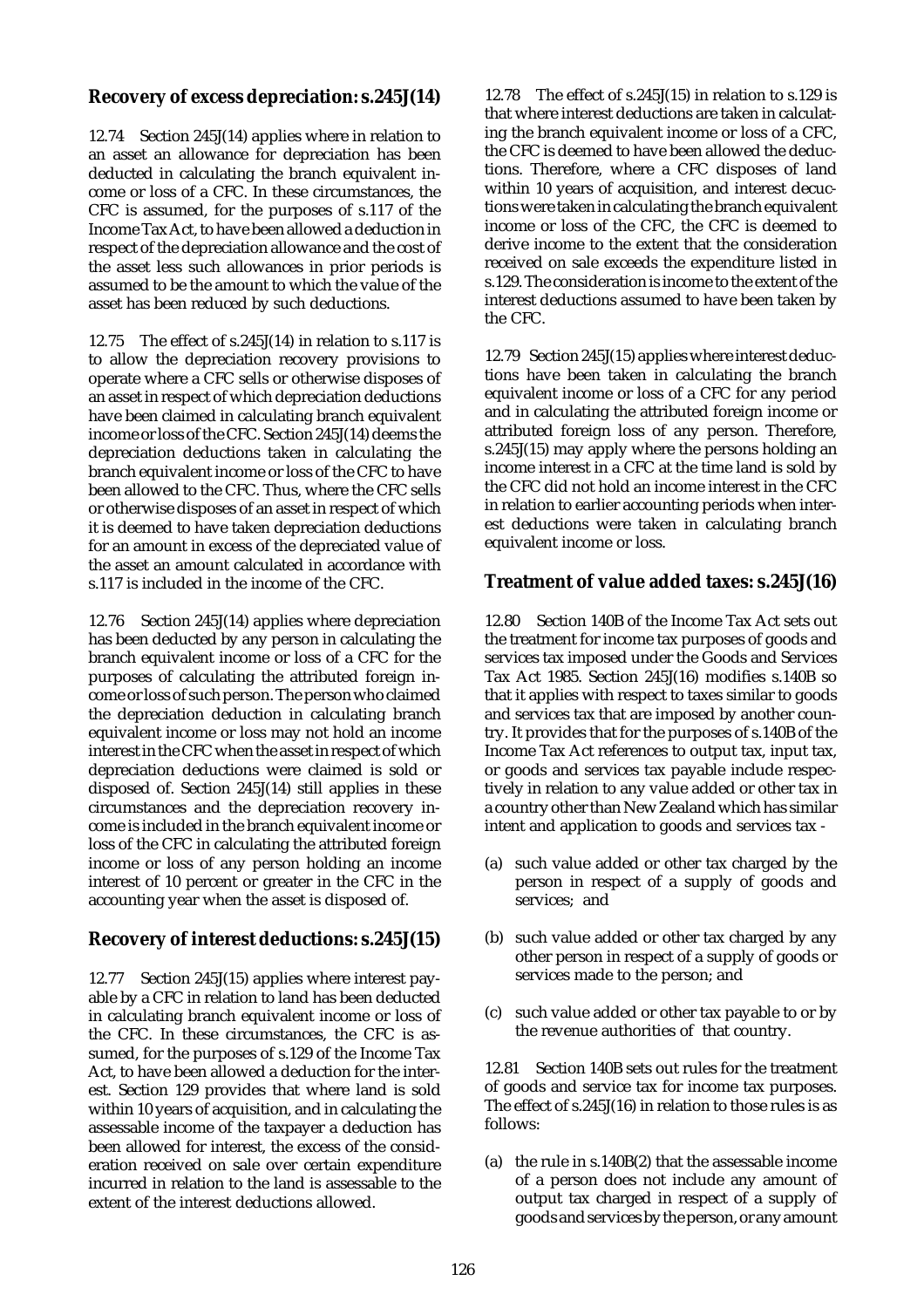of goods and services tax payable to the person by the Commissioner, is modified so that branch equivalent income or loss does not include value added or similar taxes charged by the CFC in respect of a supply of goods and services or such tax payable by revenue authorities to the CFC;

- (b) the rule in s.140B(3) that in calculating the assessable income of any person, input tax charged in relation to the supply of goods and services tax charged to the person, or for goods and services tax payable by the person to the Commissioner, shall not be allowed as a deduction is modified so that in calculating the branch equivalent income or loss of a CFC no deduction is allowed for value added or similar taxes charged by another person to the CFC in respect of a supply of goods and services to the CFC or for value added or similar taxes payable to the revenue authorities of another country;
- (c) the rules relating to trading stock in s.140B(5) apply with respect to value added or similar taxes so that:
	- (i) in relation to the supply or replacement of trading stock of a CFC, the terms "cost price" and "cost" in ss.85(4), 86, 86A, 86B, 86C, 86D, 86H and 88 are net of value added or similar tax charged to the CFC by any other person in respect of a supply or replacement of trading stock;
	- (ii) the "average market value", "market selling value" and "market value" of trading stock of a CFC are net of any value added or similar taxes that would be charged by the CFC on sale or other disposition of the trading stock by the CFC where the sale or other disposition is subject to a value added or similar tax; and
- (d) the rules relating to depreciation and depreciation recovery in ss.140B(6) and (7) apply with respect to value added or similar taxes paid or charged by a CFC.

12.82 Section 245J(16) applies only to value added taxes and other taxes similar in "intent and application" to goods and services tax charged under s.8(1) of the Goods and Services Tax Act. A tax will be similar in intent to goods and services tax where it is imposed on the sale or other disposition of goods or services. A tax will be similar in application to goods and services tax where the collection mechanism is similar to goods and services tax. This is the case with European-style value added taxes for example. Single stage sales taxes, such as manufacturing, wholesale or retail sales taxes, are not similar in application to goods and services taxes. Normal

income tax rules apply in relation to the treatment of such taxes.

# **Subsidies and grants: s.245J(17)**

12.83 Section 245J(17) sets out two rules for the treatment of subsidies or grants made to a CFC by a foreign government. The first rule modifies s.169 of the Income Tax Act to provide that the reference to the Executive Government of New Zealand in that section includes the government of any country or territory other than New Zealand. The second rule provides that to the extent that s.169 does not apply to payments of subsidies or grants made to a CFC by a government of any country other than New Zealand, or by an instrument or department of such government, the subsidies or grants are assessable income of the CFC.

12.84 Section 169 applies to payments made to a taxpayer by, among others, any department or instrument of the Executive Government of New Zealand where the payment is in the nature of a subsidy or grant in respect of any business carried on by the taxpayer. The effect of s.169 is to reduce deductible expenditure in relation to which a grant is made, or to reduce the depreciable basis of an asset where a grant was made in relation to expenditure incurred in acquiring that asset, and to exclude the grant from the taxpayer's assessable income. The effect of s.245J(17) in relation to s.169 is that the rules applying to the reduction in deductible expenditure and the depreciable basis of assets to the extent of a government grant, and the exclusion of such grants from income, apply with respect to grants made by a foreign government to a CFC.

12.85 To the extent that s.169 does not apply to payments of subsidies or grants made to a CFC by a government of a country other than New Zealand, or by any instrument or department of such government, the subsidies or grants are assessable income. These subsidies or grants are therefore taken into account in calculating the branch equivalent income or loss of the CFC.

# **Carry forward and grouping of losses: s.245J(18) and (19)**

12.86 Section 245J(18) provides that in calculating branch equivalent income or loss of a CFC for an accounting period, the CFC is not entitled to carry forward losses from prior accounting periods pursuant to s.188. Section 245J(19) provides that in calculating branch equivalent income or loss of a CFC, the CFC is not entitled to make any notices of election under s.191(5) or payments pursuant to s.191(7).

12.87 Losses incurred by CFCs are attributed to residents in accordance with s.245G. The treatment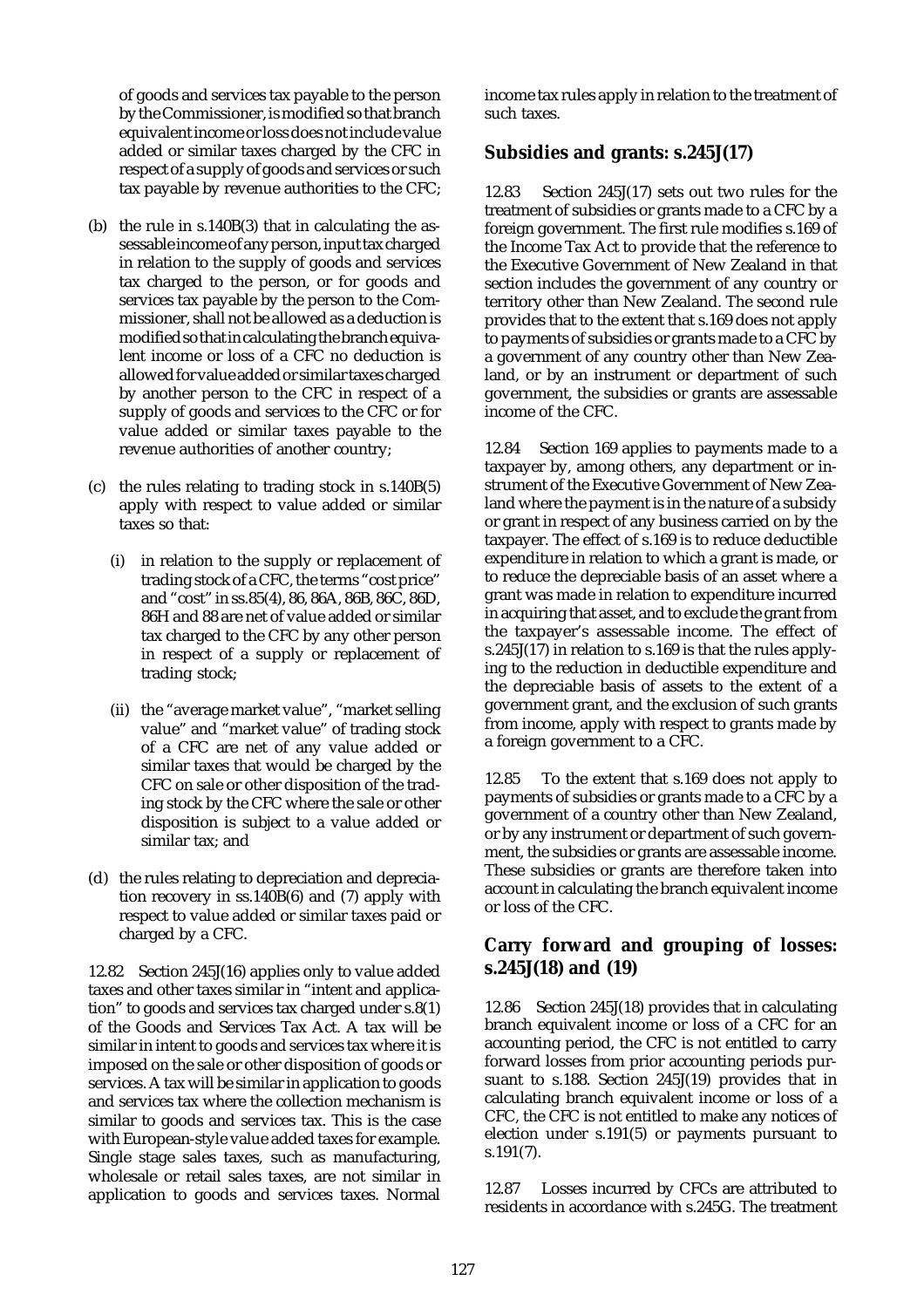of such losses is then governed by s.245M and s.245N. Subject to certain limitations, those sections permit attributed foreign losses to be carried forward by persons holding interests in a CFC. One consequence of not allowing CFCs to carry forward losses is that losses incurred by a CFC before it is subject to the CFC legislation cannot be offset against income derived by the CFC after it becomes subject to the legislation. This treatment is consistent with the treatment of income derived by a CFC before it becomes subject to the legislation. Section 245Y(2) provides an exception to the rule that losses incurred by a CFC before it becomes subject to the CFC regime cannot be attributed. That provision is discussed in Part 19 of this bulletin.

12.88 Section 245J(19) provides that where CFCs form part of a group of companies, losses incurred by any CFC in the group cannot be offset against income derived by other CFCs in the group. Losses incurred by a CFC are attributed individually to residents holding income interests in the CFC by virtue of s.245G.

## **Treatment of payments for loss transfers: s.245J(20)**

## **Description**

12.89 Section 245J(20)(a) provides that a gain derived by a CFC is assessable income where it is derived from transferring to another person the ability to utilise losses for income tax purposes. Section 245J(20)(b) provides that a payment made by a CFC to another person resident in the same jurisdiction as the CFC is deductible where it is made in consideration for the transfer from the other person to the CFC of the ability to utilise losses of the other person for income tax purposes, and where the payment is deductible under the law of the country or territory in which the CFC is resident.

## **Gains on transfer of losses**

12.90 Where losses have been transferred by a CFC to another person and the CFC derives a gain by virtue of that transfer, the result under the CFC regime (if not for  $s.245J(20)(a)$ )), and in the foreign country, would be:

- (a) the loss would be attributed to residents who hold income interests in the CFC;
- (b) in the foreign country the loss would not be available for carry forward (assuming that the country has loss carry forward rules in its income tax law) so that the CFC may derive income and pay foreign tax in its next accounting period;
- (c) the income derived by the CFC in the next accounting period would be attributed to residents holding an income interest in the CFC, but this attributed foreign income would be offset by attributed foreign losses carried forward from the preceding year;
- (d) if the income in the second year exceeded the losses carried forward, New Zealand tax liablity may be removed by virtue of the credit allowed for the foreign taxes. If the income did not exceed the losses, the foreign taxes would be available for crediting against tax payable on other attributed foreign income or for carry forward in terms of s.245K and s.245L.

12.91 In these circumstances, residents who held an income interest in the CFC would obtain a benefit from the loss although it was transferred by the CFC. The fact that the New Zealand tax system would recognise the loss while the foreign one would not means that residents may obtain an advantage from both the loss and from foreign tax credits which arise in future years. Section 245J(20)(a) removes this double benefit by making the New Zealand treatment of the loss consistent with the foreign treatment. This is achieved by treating the gain derived by the CFC on transfer of the losses as income. Consequently, the foreign tax credits arising in the foreign country in later years in respect of income derived by the CFC are used to reduce New Zealand tax payable on income derived by the CFC in those later years, rather than being available for crediting against income derived from other CFCs.

## **Payments in consideration for losses**

12.92 Section 245J(20)(b) provides that a payment made by a CFC to another person in consideration for the transfer from the other person to the CFC of the ability to utilise losses is deductible in calculating branch equivalent income or loss where:

- (a) the other person is resident in the same country or territory as the CFC; and
- (b) the payment is deductible under the taxation law of the country or territory in which the CFC is resident.

12.93 This treatment is consistent with s.245J(20)(a) which applies where a payment is made by another person to a CFC to utilise a loss of the CFC. The payment must be to a person resident in the same country as the CFC to support the loss ring-fencing rules contained in s.245M.

12.94 It is appropriate to allow a deduction for the payment described in s.245J(20)(b) as the tax paid in the CFC's country of residence will be lower as a result of the payment, thus reducing the foreign tax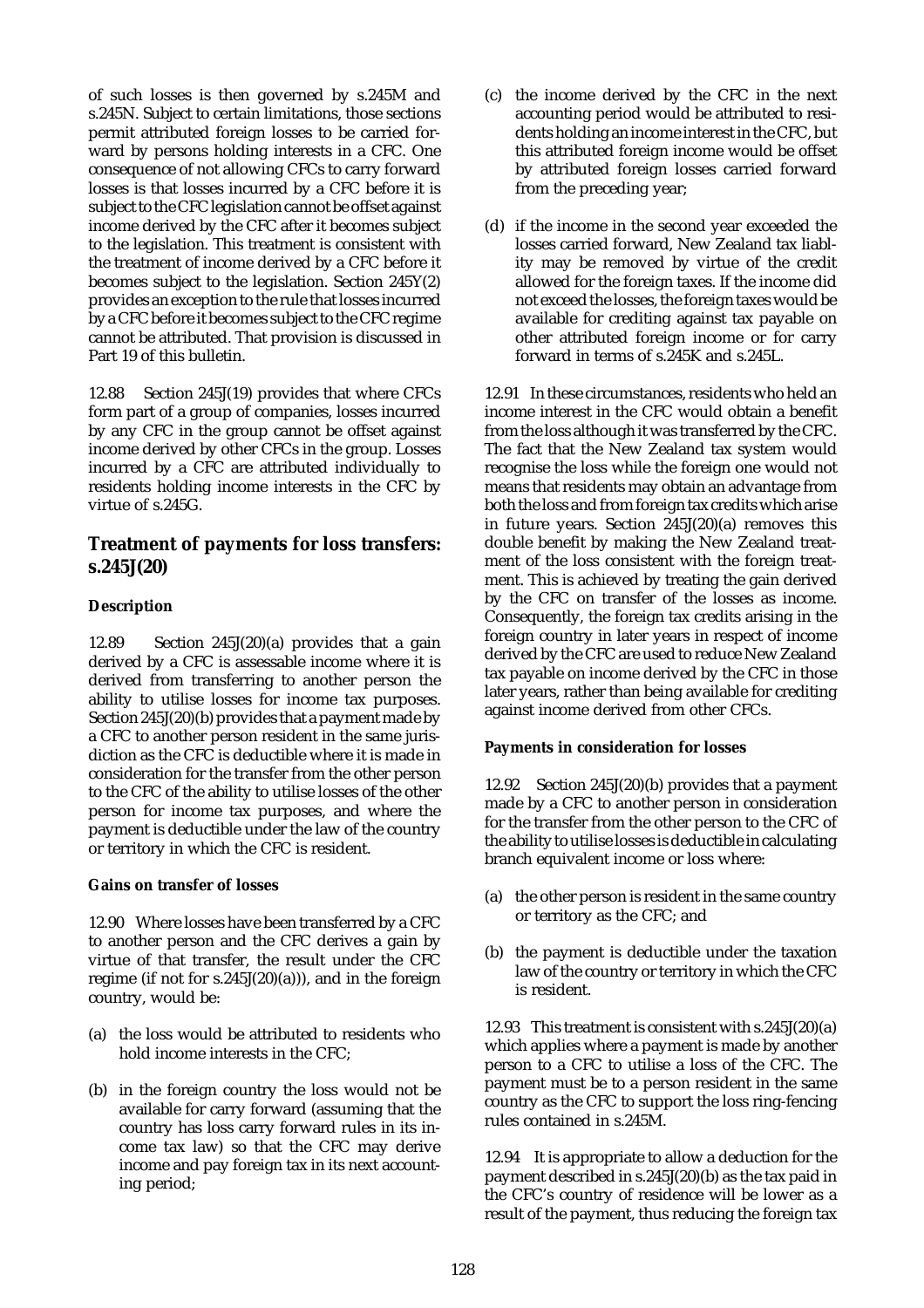credit that would otherwise be available to the New Zealand resident shareholders of the CFC. However, if the country in which the CFC is resident does not allow a deduction for the payment, it is not appropriate to allow a deduction in calculating branch equivalent income or loss (and s.245J(20)(b) does not allow a deduction) as the tax paid by the CFC will be higher because no deduction is allowed. Therefore, if a deduction was allowed in calculating branch equivalent income or loss resident shareholders of the CFC would receive the double benefit of the deduction and a higher foreign tax credit because no deduction was allowed for the purposes of the foreign tax calculations.

## **Insurance other than life insurance: s.245J(21)**

## **Description**

12.95 Section 245J(21) applies where a CFC carries on the business of insurance or guarantee against loss, damage, or risk of any kind, except life insurance. The general rule is that s.208(1) of the Income Tax Act, as modified by s.245J(21), applies in calculating the branch equivalent income or loss of the CFC. Where the CFC insures or guarantees against any loss, damage, or risk of any person associated with the CFC, the assessable income of the CFC also includes amounts derived in providing insurance or guarantee to the associated person except to the extent that these amounts constitute reinsurance premiums which have not been deductible by virtue of s.208(1). Further, no deduction is allowed in respect of reinsurance premiums paid by the CFC where those premiums are not included in income derived from New Zealand by the reinsurer.

## **Application of s.208**

12.96 In calculating the branch equivalent income or loss of a CFC carrying on a business of insurance other than life insurance, s.245J(21)(a) provides that s.208(1) applies as if the words "the country or territory in which the controlled foreign company is resident" were substituted for the words "New Zealand" wherever they appear in s.208(1) and in paragraphs (e), (f), (g), (h), (k), (l) and (m) of s.243(2).

12.97 The amendments to s.208(1) and s.243(2) ensure that the taxation treatment of income derived through a CFC carrying on a business of insurance other than life insurance is the same as that applying to resident companies carrying on such businesses. The effect of the amendments is:

(a) the rule in  $s.208(1)(a)$  is modified so that the branch equivalent income or loss of a CFC does not include income derived from an insurance business carried on out of the country or territory in which the CFC is resident except to the extent that the income of the business carried on outside that country or territory consists of -

- income derived as the owner of land in the country or territory in which the CFC is resident;
- (ii) income derived from any mortgage of land in the country or territory in which the CFC is resident;
- (iii) income derived from shares in or membership of a company resident in the same country or territory as the CFC, or from debentures issued by a company resident in the same country or territory as the CFC or by a local or public authority;
- (iv) income derived from debentures or other securities issued by the government of the country or territory in which the CFC is resident;
- (v) income derived from the sale or other disposition of any property situated in the country or territory in which the CFC is resident;
- (vi) income being interest or a redemption payment derived in respect of money lent in the country or territory in which the CFC is resident; and
- (vii) income being interest or a redemption payment derived in respect of money lent outside the country or territory in which the CFC is resident to -
	- . a person resident in the country or territory in which the CFC is resident, except where the money lent is used for the purposes of a business carried on through a fixed establishment outside that country; or
	- . a person who is not resident in the country or territory in which the CFC is resident if the money is lent for the purposes of a business carried on in that country or territory through a fixed establishment;
- (b) the rule in  $s.208(1)(b)$  is modified so that no deduction is allowed in calculating branch equivalent income or loss for premiums paid on risks reinsured with persons or companies where the premiums are paid out of the country or territory in which the CFC is resident, or where such premiums are otherwise not included in income derived from the country or territory in which the CFC is resident by those persons or companies. Amounts recovered in respect of losses on risks so reinsured are not taken into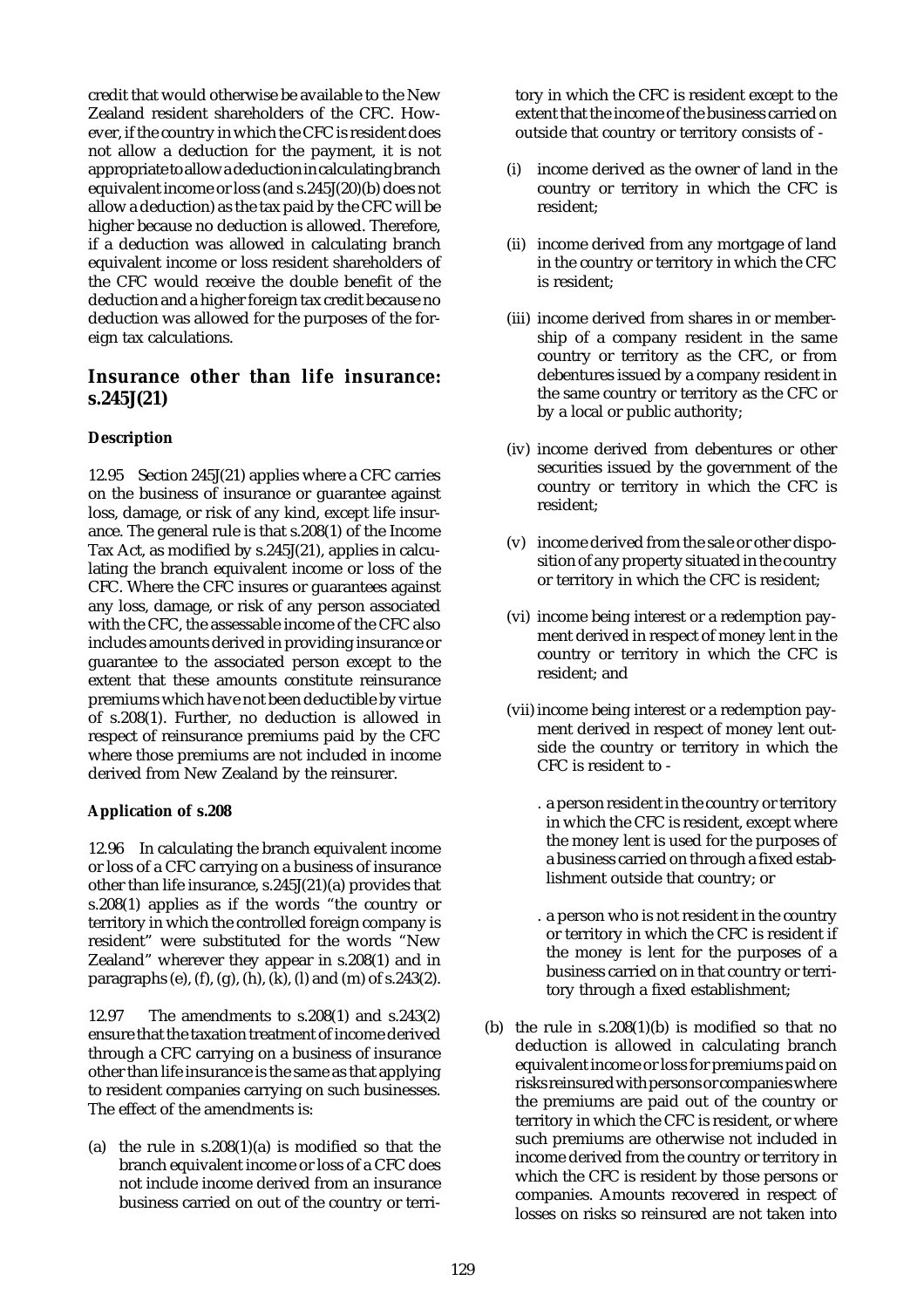account in calculating branch equivalent income or loss.

## **Insuring against risks of associated persons**

12.98 Section 245J(21)(b) applies where the CFC carrying on the business of insurance or guarantee against loss, damage or risk insures or guarantees risks of persons associated with the CFC, other than insurance or guarantee which is life insurance. It provides that in addition to the amounts specified in s.245J(21)(a) the assessable income of the CFC includes amounts derived in relation to the provision of insurance or guarantee to the associated person, except to the extent that such amounts consist of premiums paid on risks reinsured by persons resident in New Zealand where those persons have been denied a deduction for such premiums under s.208(1)(b). It is further provided that no deduction is allowed from the income of the CFC in respect of premiums paid on risks reinsured with persons or companies where the premiums for reinsurance are not included in income derived from New Zealand by those persons or companies. Where amounts are recovered in respect of losses on risks so reinsured the amounts thus recovered are not income of the CFC.

12.99 The object of s.245J(21)(b) is to provide a method of calculating branch equivalent income or loss of so-called "captive" insurance companies which insure risks of associated persons. The application of s.208, as modified by s.245J(21)(a), would, in many cases, not result in the income of captive insurance companies being taxed.

12.100 Section 245J(21)(b) applies where the CFC insures or guarantees risks of associated persons. A person and a CFC are associated for these purposes if they are associated in terms of s.8 or s.245B. The amounts included in the CFC's income under s.245J(21)(b) are in addition to the amounts included under s.245J(21)(a). The additional amounts included in assessable income are only amounts derived in relation to the provision of insurance or guarantee for associated persons. Amounts not included in income by virtue of s.245J(21)(a), and which do not relate to the insurance or guarantee of risks of associated persons, are not included in income. Amounts consisting of premiums paid on risks reinsured by persons resident in New Zealand who have been denied a deduction for such premiums under s.208(1)(b) are not included in the income of the CFC. As a deduction has already been denied for these amounts, it is not appropriate to tax them by operation of the CFC regime.

12.101 Reinsurance premiums are not deductible in calculating the branch equivalent income or loss of the CFC. The exception is where the reinsurance premiums are included in income derived from

New Zealand by the persons or companies reinsuring the risks. In these circumstances the reinsurance premiums are assessable in New Zealand. Therefore, it is appropriate to permit a deduction for such premiums in calculating branch equivalent income or loss. Amounts recovered in respect of losses of risks so reinsured are not included in income of the CFC. As reinsurance premiums are not deductible,it would not be appropriate to include amounts recovered in respect of losses on reinsured risks in the CFC's income.

# **CFC carrying on mining activities: s.245J(22)**

12.102 Section 245J(22) ensures that the provisions governing the taxation of mining activities apply to mining operations carried on by CFCs. Prior to 1 October 1990 s.245J(22) applied to both mineral and petroleum mining activities. From 1 October 1990 onwards s.245J(22) applies only to mineral mining activities and s.245J(22A) applies to petroleum mining activities.

12.103 Section 245J(22) provides that ss.215 to 222 of the Income Tax Act apply, with any necessary modifications, in calculating the branch equivalent income or loss of a CFC where the CFC carries on activities outside New Zealand that are substantially of the same nature as the activities governed by those sections. Sections 215 to 222 contain the provisions governing the taxation of mineral mining activities. Taxpayers with interests in CFCs that carry on mineral mining activities are therefore taxed in the same manner as taxpayers who carry on mineral mining activities in New Zealand.

# **Petroleum mining operations: s.245J(22A)**

12.104 Section 245J(22A) ensures that the petroleum mining taxation regime contained in ss.214D to 214L applies to petroleum mining operations carried on by CFCs. Section 245J(22A) incorporates specifically the rules governing the application of the new petroleum mining regime set out in s.214N. These provide that the new regime applies to:

- a petroleum mining development expenditure incurred on or after 1 October 1990;
- b assessable income derived from the disposal of petroleum mining assets or interests in petroleum mining entities on or after 1 October 1990, with the amount of income being limited to the difference between the consideration received and the value on 1 October 1990 of the assets or interests disposed of;
- c farm-out arrangements entered into on or after 1 October 1990.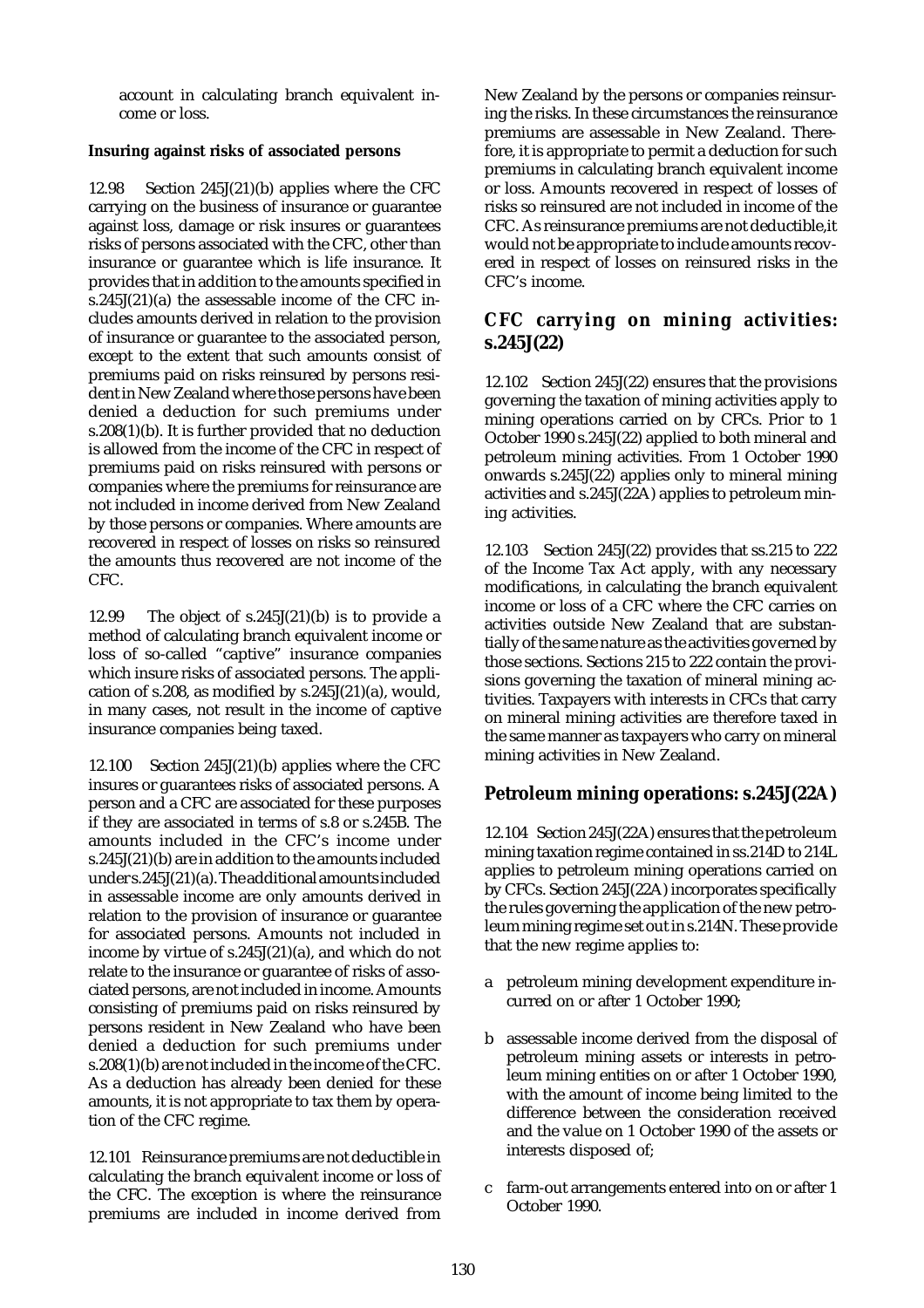The treatment of petroleum mining development expenditure incurred, and income earned, before 1 October 1990, and farm-out arrangements entered into before 1 October 1990, is governed by s.245J(22) prior to its amendment by the Income Tax Amendment Act (No.2) 1990. In terms of that provision, the the old petroleum mining taxation regime contained in ss.214A to 214C applied to the expenditure, income or arrangement.

12.105 Section 245J(22A) provides that ss.214D to 214L and s.214N apply with any necessary modifications, including the modifications required by s.214M, where a CFC carries on petroleum mining operations outside New Zealand. The modifications required by s.214M include determining the equivalent things under a foreign regime for the licensing and conduct of petroleum mining operations of a prospecting licence, a mining licence, the extension of a mining licence to a specified term or whether a licence has been revoked. These items are relevant in applying the provisions set out in ss.214D to 214L.

## **Specified leases: s.245J(23)**

12.106 Section 245J(23) provides that no leases (as defined in s.222A(1)) entered into by a CFC before the first day of any accounting period in relation to which the CFC was a CFC are treated as "specified leases" (as defined in s.222A(1)) in calculating the branch equivalent income or loss of the CFC. An exception to this rule is provided where a lease is entered into between the company that becomes a CFC and another CFC or a person resident in New Zealand.

12.107 Leases entered into by a foreign company before it becomes a CFC are not recharacterised as specified leases when the foreign company becomes a CFC because they will generally have been entered into in ignorance of the specified lease provisions in the Income Tax Act. Consequently, if the CFC is the lessor of an asset, branch equivalent income or loss is calculated by allowing a deduction for depreciation and by including the rental payments in income. If the CFC is the lessee of an asset it can claim a deduction for rental payments made under the lease.

12.108 A lease entered into by a foreign company before it becomes a CFC is a specified lease if it was entered into between the foreign company and another CFC or a person resident in New Zealand. In these circumstances the lease will be treated as a specified lease in calculating the branch equivalent income or loss of the other CFC or in calculating the assessable income of the resident. Therefore, to achieve symmetry of treatment it is necessary to treat the lease as a specified lease in calculating the branch equivalent income or loss of the foreign company that becomes a CFC.

# **Taxable distributions from non-qualifying trusts: s.245J(24)**

12.109 Section 245J(24) provides that where a CFC has received a taxable distribution to which s.227(4) of the Income Tax Act would apply if the CFC were a taxpayer, the taxable distribution is not taken into account in calculating the branch equivalent income or loss of the CFC and s.245G(5) applies with respect to the taxable distribution. The object of this provision is to ensure that a distribution from a nonqualifying trust that would be taxable at a higher rate if distributed directly to a resident cannot be converted to attributed foreign income (which is taxable at normal rates) by way of a distribution to a CFC. The operation of  $s.245G(5)$  is discussed in the appendix to Taxpayer Information Bulletin No.5 at paragraphs 8.59 and 8.60.

# **Foreign investment fund income and loss: s.245J(25)**

12.110 Section 245J(25) applies where a CFC derives foreign investment fund income or incurs foreign investment fund loss. In these circumstances it is provided that the foreign investment fund income or loss is not taken into account in calculating the branch equivalent income or loss of the CFC and that s.245G(6) applies to such income or loss. The effect of this provision, together with s.245G(6), is that foreign investment fund income and loss derived by a CFC is attributed to persons holding an income interest in the CFC as foreign investment fund income and loss. The amounts thus attributed are treated in the same manner as foreign investment fund income or loss derived or incurred in respect of a direct interest in a foreign investment fund. Section 245G(6) is discussed in paragraphs 9.33 to 9.43 of this bulletin.

# PART 13: FOREIGN TAX CREDITS

# **Overview**

13.1 The rules governing the allowance of a credit for foreign taxes against New Zealand tax payable on attributed foreign income are set out in ss.245K and 245L. Section 245K sets out the general rules that apply in relation to foreign tax credits. Section 245L provides special rules permitting the grouping of foreign tax credits among a group of companies in certain circumstances.

13.2 Section 245K entitles a person who derives attributed foreign income in respect of an income interest in a CFC to a credit against New Zealand tax for the income tax paid or payable by the CFC in New Zealand or in any other country. Although a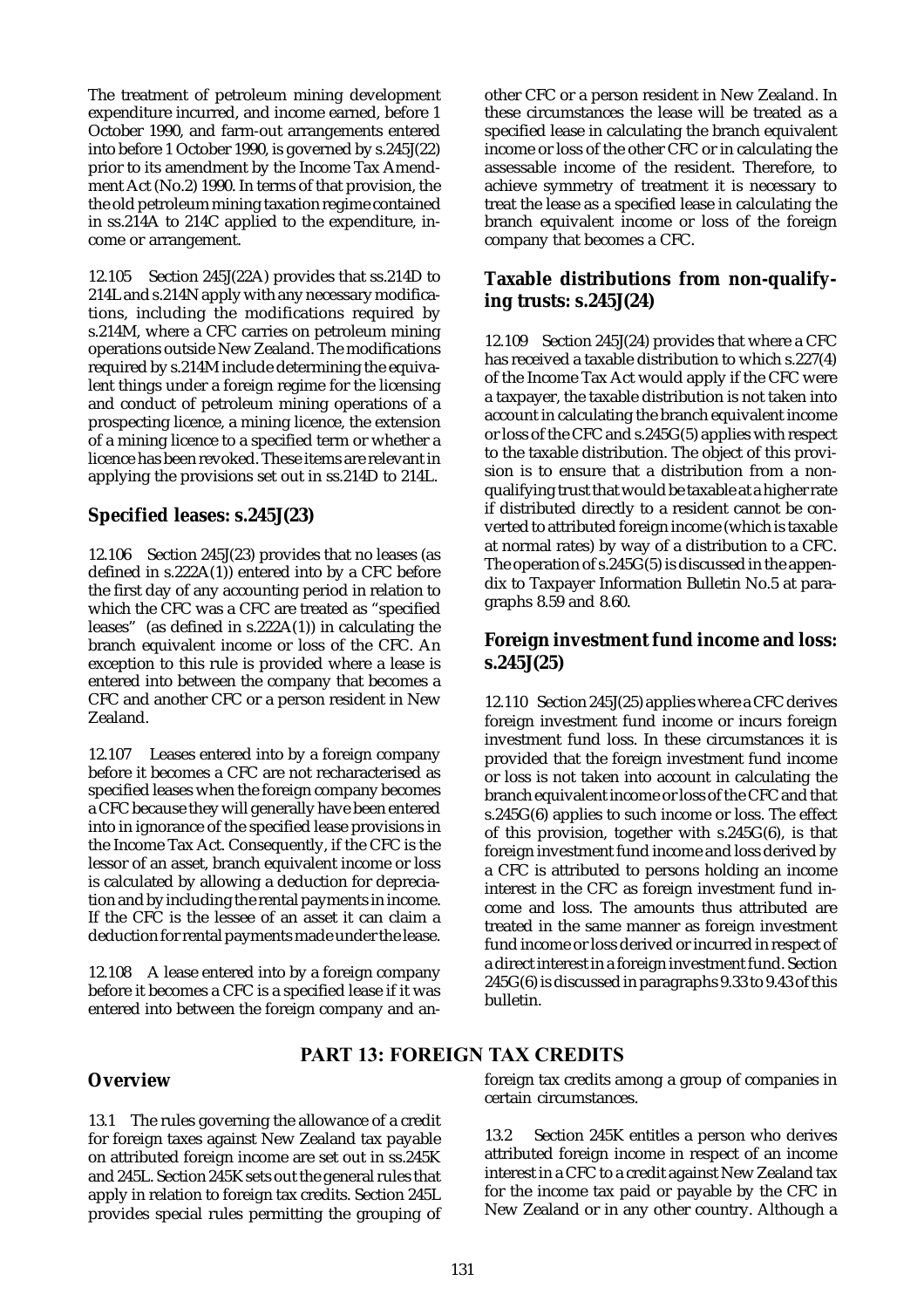credit is allowed for New Zealand tax paid by the CFC, the credit allowed under s.245K will generally be referred to in this bulletin as a foreign tax credit.

# **Entitlement to foreign tax credit: s.245K(1)**

## **Description**

13.3 Section 245K(1) provides that any person who derives attributed foreign income in respect of an income interest in a CFC is allowed, in respect of income tax payable in New Zealand, a credit calculated pursuant to s.245K for income tax paid or payable by the CFC in New Zealand or in any other foreign country in respect of the attributed foreign income. For this purpose, withholding taxes paid or payable on behalf of the CFC are creditable, but withholding tax paid or payable by the CFC on amounts that are not income derived by the CFC are not creditable. Income tax paid or payable is converted to New Zealand currency either by applying the close of trading spot exchange rate applicable when the income tax was paid or became payable, or by applying the average of the close of trading spot exchange rates for the 15th day of each month falling within that period: s.245K(1) first proviso. Amended assessments may be made where the amount of the foreign tax credit cannot be determined by the time the person is required to file a return of income: s.245K(1) second proviso.

## **Creditable taxes**

13.4 Section 245K(1) allows a credit for "income tax" paid by the CFC in New Zealand or in any other country in respect of attributed foreign income. Section 245A(1) provides that the term "income tax" has the meaning assigned by s.293(1). Section 293(1) defines "income tax" in relation to tax paid to a country or territory outside New Zealand as meaning any tax, whether imposed by a central, state or local government, which in the opinion of the Commissioner is substantially of the same nature as income tax imposed under Part IV of the Income Tax Act or as non-resident withholding tax imposed under Part IX of that Act. "Income tax" does not include additional tax for late payment of tax or any interest, penalty or additional tax imposed under penal provisions of a foreign country or territory. In relation to New Zealand, the term "income tax" means income tax imposed under Part IV of the Income Tax Act, but it does not include any additional tax for late payment of tax or any interest, penalty or additional tax imposed under the Income Tax Act.

13.5 Thus, a tax imposed by another country or territory qualifies as an income tax if:

(a) it is a tax, whether imposed by a central, state, or local government; and

- (b) it is substantially of the same nature as income tax imposed under Part IV of the Income Tax Act or non-resident withholding tax imposed under Part IX of that Act; and
- (c) it is not additional tax for late payment of tax, or interest, penalty or additional tax imposed under the penal provisions of a country or territory.

13.6 A levy imposed by a foreign country or territory is a tax if it requires a compulsory payment and is levied pursuant to an authority of the foreign country or territory to levy taxes. A tax will be substantially of the same nature as income tax imposed under Part IV if it is imposed on net income. Net income is income remaining after expenses or allowances incurred in gaining or producing gross income have been deducted. A tax imposed on gross receipts is not substantially similar to income tax imposed under Part IV. However, such a tax may be substantially similar to non-resident withholding tax imposed under Part IX.

13.7 Sales taxes, excise taxes, royalty payments, taxes imposed on a percentage of output (whether in terms of quantity or value) and rates, for example, are not substantially similar to income tax.

13.8 A tax is substantially similar to non-resident withholding tax imposed under Part IX if it is imposed on gross income derived by a non-resident of one jurisdiction from sources within another jurisdiction, where the income subject to the tax is similar to the income subject to Part IX (ie dividends, interest and royalties) and where the tax is imposed in substitution for an income tax or in satisfaction of a liability to pay income tax.

13.9 Section 245K(1) provides that the income tax paid or payable by a CFC which is available for a credit includes any withholding tax paid or payable on behalf of the CFC but does not include withholding tax paid or payable by the CFC on amounts that are not income derived by the CFC. Thus, where a CFC derives income, and a withholding tax has been deducted by the person paying the income to the CFC, the withholding tax is available for crediting under s.245K. However, where a CFC pays an amount to another person and deducts a withholding tax from that amount, the tax thus deducted is not creditable because the amounts from which the tax is deducted are not income of the CFC.

13.10 Section 245K(1) allows a credit for income tax paid or payable in New Zealand in respect of attributed foreign income, as well as for income tax paid or payable to another country or territory. Income derived from New Zealand sources by a CFC is included in the branch equivalent income or loss of the CFC, and is therefore taken into account in calculating the attributed foreign income or loss of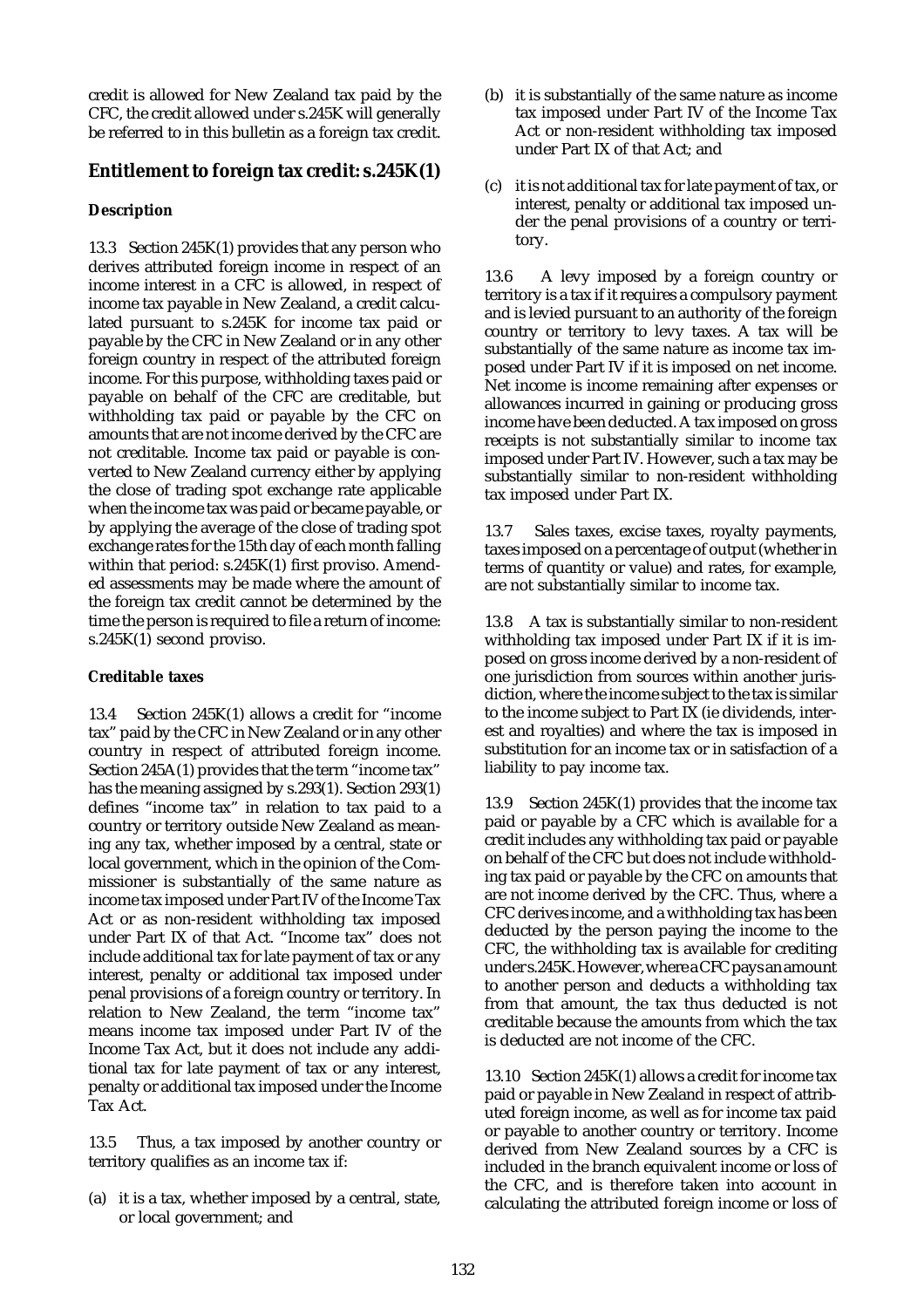residents holding income interests in the CFC. The CFC may pay New Zealand income tax on such income, or such income may be subject to nonresident withholding tax. Double New Zealand taxation of this income is avoided by allowing a credit against tax payable on attributed foreign income for New Zealand tax paid or payable by the CFC in respect of which the attributed foreign income is calculated.

### **Allowance of credit**

13.11 A credit is allowed under s.245K(1) for income tax "paid or payable" by the CFC. Income tax is payable where it has fallen due for payment, but where payment has not been made. Income tax falls due for payment after an assessment has been made of the amount of income tax payable.

13.12 Section 245K(1) allows a credit "calculated pursuant to [s.245K]". The amount of tax available for crediting, and the extent to which a credit can be taken, is thus determined under the rules set out in the other provisions of s.245K.

### **Conversion to New Zealand currency**

13.13 The first proviso to s.245K(1) sets out two methods for converting income tax paid or payable by a CFC to New Zealand currency where such tax is not paid or payable in New Zealand currency. The person calculating the tax credit available under s.245K in relation to attributed foreign income may choose either method of conversion. The first method is to apply the close of trading spot exchange rate applicable on the date when the income tax was paid or became payable. The second method is to apply the average of the close of trading spot exchange rates for the 15th day of each complete month falling within the period. The period referred to in the second method of conversion is the accounting period of the CFC for which the person derives the attributed foreign income in relation to which the credit is claimed.

13.14 The expression "close of trading spot exchange rate" is defined in s.245A(1). That definition is discussed in paragraphs 3.13 to 3.41 of this bulletin.

## **Credit unable to be calculated when return filed**

13.15 The second proviso to s.245K(1) applies where the credit allowable under s.245K cannot be determined prior to the time at which the person is required to file a return of income for the income year in which the person derives the attributed foreign income. In these circumstances, if the person makes a written request to the Commissioner within four years after the end of the income year in which the attributed foreign income was derived, the Commissioner is required to determine the amount of the allowable credit and issue amended assessments or determinations in relation to the income year in which the attributed foreign income was derived or subsequent years to reflect the determination of the amount of the credit.

13.16 The second proviso applies where the amount of the credit cannot be calculated at the time that the person who derives attributed foreign income is required to furnish a return. This will be the case, for example, where the CFC is subject to a tax investigation in a foreign country and assessments have not been made by the time residents holding interests in the CFC are required to file returns. The proviso does not apply where an item of income that is treated as assessable for the purposes of calculating branch equivalent income or loss in one year is not assessable for the purposes of applying foreign tax rules until a later year.

13.17 A request can only be made under the second proviso to s.245K(1) within four years from the end of the income year in relation to which the claim for a credit against tax payable on attributed foreign income is made. Where a request is made, the Commissioner is required to determine the amount of the credit and issue any amended assessment, determination of loss or determination of tax credit under s.245K that is necessary to reflect the determination of the credit. An amended assessment or determination is required only if necessary to reflect the determination of the credit made by the Commissioner.

13.18 The second proviso to s.245K(1) does not permit a general carry back of foreign tax credits. Where the foreign tax paid in relation to attributed foreign income exceeds New Zealand tax payable on that income the excess is offset against tax payable on attributed foreign income derived in relation to other CFCs resident in the same jurisdiction as the CFC in relation to which the tax was paid, or is available for carry forward to subsequent years. The second proviso only permits foreign tax paid in a later income year to be credited against New Zealand tax paid in an earlier year where the amount of the foreign tax was uncertain in that earlier year.

# **Calculation of tax available for credit: s.245K(2)**

## **General rule**

13.19 Section 245K(2) provides a method for determining the amount of the tax paid by the CFC which is available for crediting under s.245K against New Zealand tax payable on attributed foreign income. The amount calculated under this provision is available as a credit, but the question of when the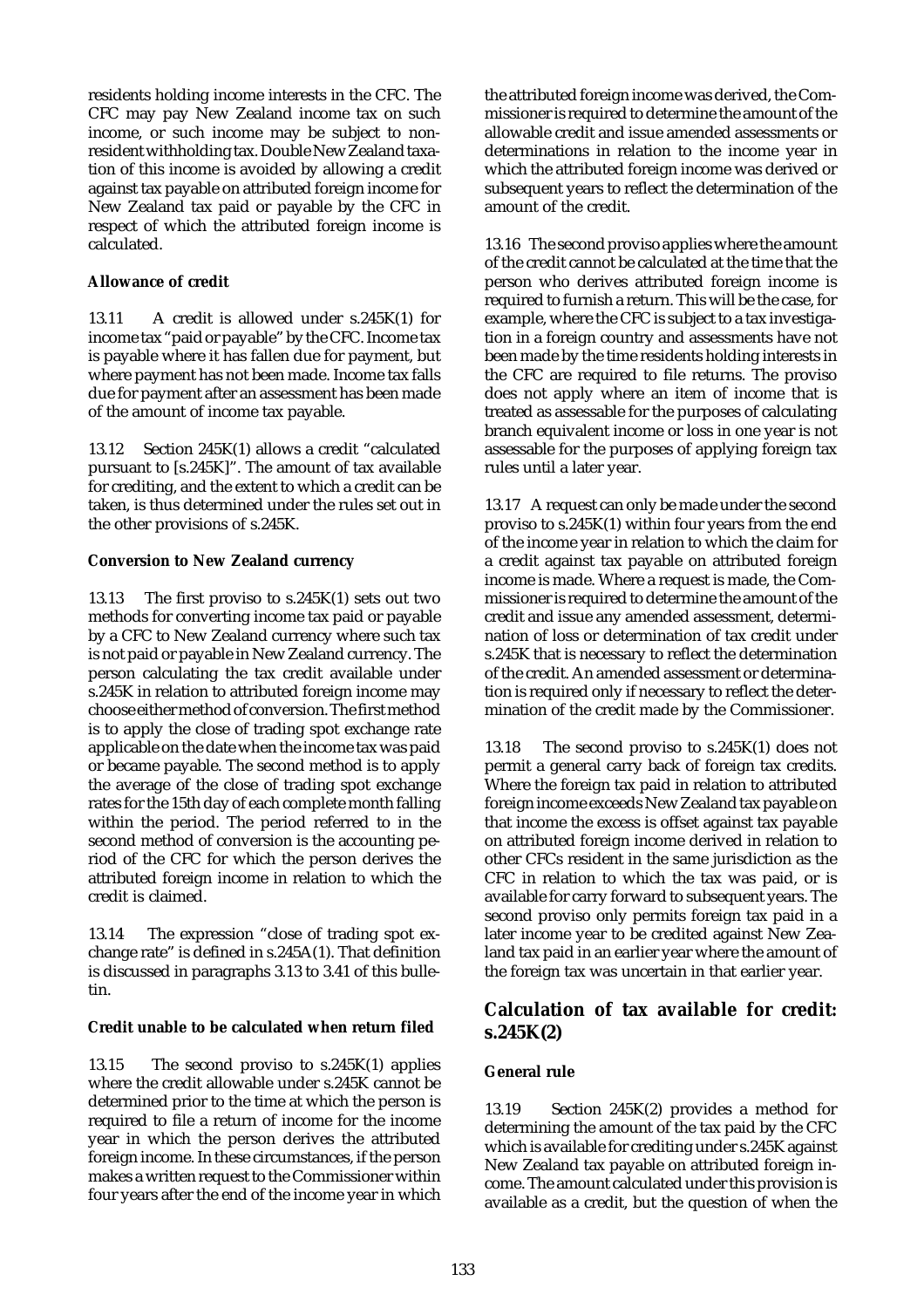amount thus calculated is actually credited is determined under the other subsections in s.245K (particularly under s.245K(3))

13.20 Section 245K(2) provides that the amount of income tax paid or payable by a CFC in respect of the attributed foreign income of a person for an accounting period of the CFC is calculated by multiplying the income tax paid or payable by the CFC in any country or territory, including New Zealand, in respect of that period and the person's income interest in the CFC. For example, if a resident holds a 15 percent income interest in a CFC for the accounting period of the CFC ending on 30 June 1991, and the CFC pays income tax of \$100 in relation to that period, the foreign tax payable in relation to the attributed foreign income derived from the CFC is calculated as  $15\% \times$  \$100 = \$15.

### **Income derived from more than one country or territory**

13.21 The proviso to s.245K(2) applies where a CFC derives income from sources in two or more countries or territories during an accounting period and the CFC is not liable to tax on income derived from one or more of those countries or territories. In these circumstances, the proviso limits the amount of the income tax paid or payable by the CFC for the purposes of s.245K(2). Persons calculating the credit available against New Zealand tax payable on attributed foreign income then multiply their income interests in the CFC by the amount of the tax deemed to have been paid by the CFC in terms of the proviso. The amount thus calculated is the tax paid by the CFC which is available for crediting.

13.22 Where the proviso to s.245K(2) applies the income tax paid or payable by the CFC is deemed to be the amount calculated in accordance with the following formula:

$$
a\ x\ \underline{b}{c}
$$

where -

- a is the income tax paid or payable in respect of the accounting period by the CFC;
- b is the income of the CFC in that accounting period from sources on which the CFC was liable to income tax;
- c is the total income of the CFC in the accounting period.

The effect of the formula is to limit averaging of foreign tax rates to maximise the crediting of foreign taxes.

# **Allowance of credit against New Zealand tax: s.245K(3)**

## **Description**

13.23 Section 245K(3) provides four rules that apply where a person is entitled to a foreign tax credit under s.245K in respect of New Zealand tax payable on attributed foreign income derived in relation to an interest in a CFC:

- (a) First, the credit is allowed against income tax payable on that attributed foreign income.
- (b) Second, to the extent that a credit is not allowed under (a), the excess credit is allowable against New Zealand tax payable on attributed foreign income derived in respect of any other CFC in that income year. This rule applies only if the other CFC is resident in the same country as the CFC in respect of which the credit arose.
- (c) Third, to the extent that the credit cannot be deducted or set off under (a) or (b), that excess credit may be carried forward to the next income year. In that income year the credit is allowable against tax payable on attributed foreign income derived from the CFC in relation to which the credit originally arose. This rule applies only if the CFC remains resident in the same country. The carried forward credit is also allowed against tax payable on attributed foreign income derived from any other CFC. This rule applies if that other CFC is resident in the same country as that in which the CFC in respect of which the credit arose was resident in the year in which the credit originally arose.
- (d) Fourth, if any excess credit remains after the application of the above rules that excess is carried forward indefinitely until it has been utilised in accordance with the rules described in paragraph (c).

### **Credit against income tax payable on attributed foreign income**

13.24 Section 245K(3)(a) provides that the credit is limited to New Zealand tax payable on the attributed foreign income. Any excess credit is available for offsetting income tax payable on other attributed foreign income in accordance with s.245K(3)(b) or for carry forward in accordance with  $s.245K(3)(c)$ . The credit is limited to the amount of the New Zealand tax payable on the attributed foreign income to prevent the foreign tax credit offsetting New Zealand tax payable on other income.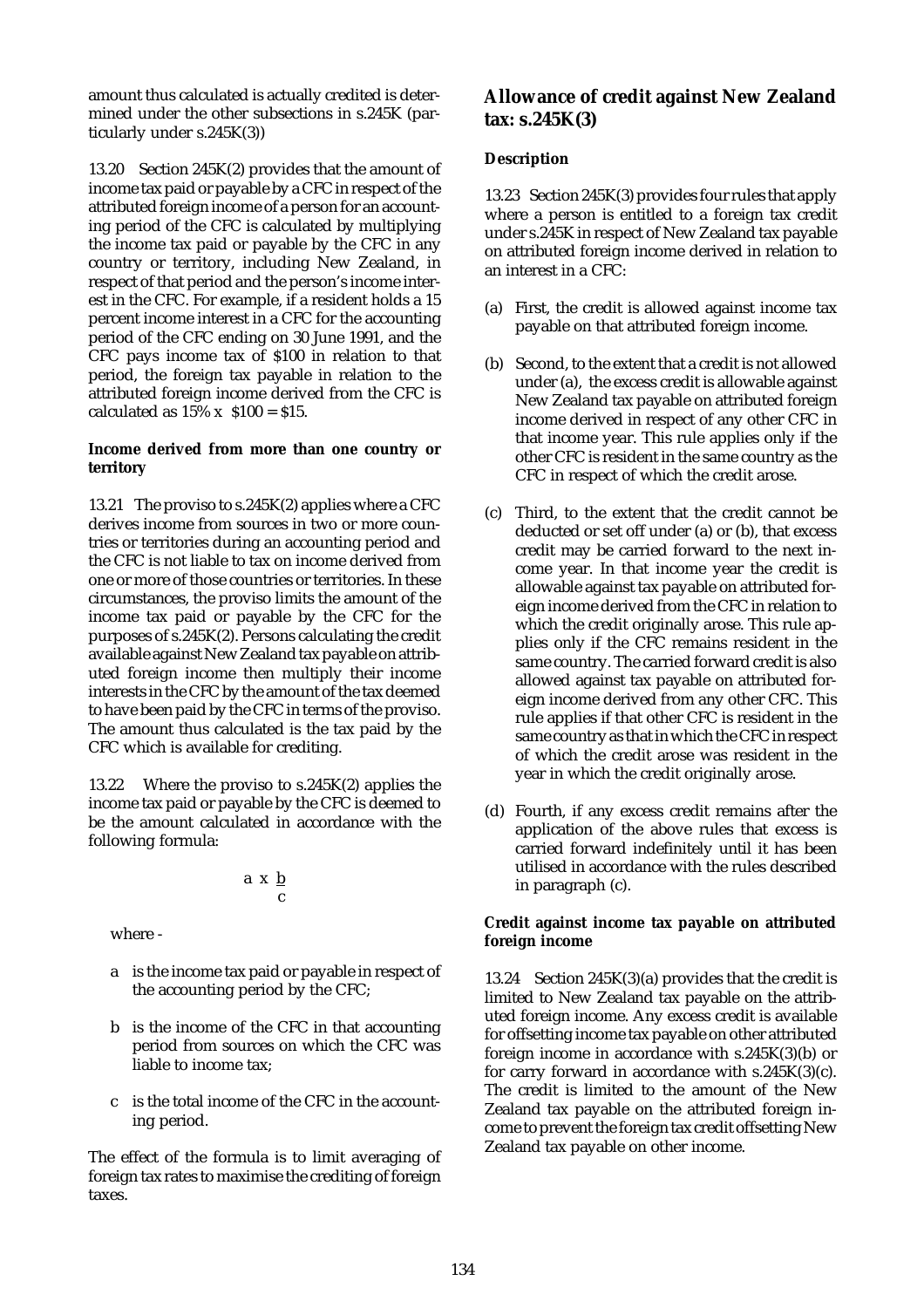### **Credit allowed against tax payable on other attributed foreign income**

13.25 To the extent that the credit is not allowed under s.245K $(3)(a)$ , s.245K $(3)(b)$  provides that it is allowed against income tax payable on attributed foreign income derived in the income year in respect of any other CFC. The credit can be offset in this manner only if the other CFC is resident in the same country or territory as the CFC in respect of which the credit arises.

13.26 The CFCs must be resident in the same country in the accounting period in which the tax giving rise to the credit was paid or was payable. Excess credits cannot be offset against New Zealand tax payable on attributed foreign income derived in relation to CFCs resident in other jurisdictions. The reason for this limitation is that otherwise tax paid by a CFC resident in a relatively high tax jurisdiction would shelter New Zealand tax payable on income derived by a CFC resident in a tax haven. The limitation of the credit to a country by country basis reduces opportunities to average tax rates between high and low tax jurisdictions and to therefore reduce New Zealand tax payable on low tax jurisdiction income.

13.27 The residence of CFCs is determined in accordance with s.245Q. That section is discussed in Part 17 of this bulletin. The effect of s.245Q is to allocate residence of a CFC to one country or territory for each accounting period. That is, if the CFC changes its residence during an accounting period the effect of s.245Q will be to deem the CFC to be resident in only one country or territory for that period. For the credit to be offset in accordance with s.245K(3)(b) both CFCs must be resident in the same country or territory in the accounting period in which the tax giving rise to the credit was paid or was payable. Where the CFCs have different accounting periods, the other CFC must be resident in the same country or territory as the CFC in relation to which the credit arises for its entire accounting period in terms of s.245Q.

13.28 For example, assume that CFC1 has an accounting period ending on 31 December, CFC2 has an accounting period ending 30 June and CFC1 is resident in country X for its accounting period ending 31 December 1992. Excess credits arising in relation to attributed foreign income derived from CFC1 can be offset against tax payable on attributed foreign income derived from CFC2 if CFC2 is resident in country X for its accounting period ending 30 June 1992. CFC2 must be resident in country X for the accounting period ending 30 June 1992 in terms of s.245Q. Therefore, if CFC2 is resident in country X and country Y for that period, and in terms of s.245Q CFC2 is resident in country Y for the purposes of Part IVA, s.245K(3)(b) will not apply. However, if CFC2

is resident in country X for part of the accounting period ending 30 June 1992, and is resident in country Y for the remainder of that period,  $s.245K(3)(b)$ will apply if CFC2 is treated as being resident in country X for the entire accounting period pursuant to s.245Q.

## **Carry forward of credits**

13.29 Section 245K(3)(c) provides for the carry forward of tax credits if such credits are not deducted or set off under ss.245K(3)(a) or (b). Such excess credits are carried forward to the income year immediately succeeding the income year in which the credit was initially allowable. In that succeeding income year the credit is allowed against income tax payable in New Zealand on attributed foreign income derived in that succeeding income year with respect to -

- (i) the CFC in relation to which the credit originally arose, if that CFC is still resident in the same country or territory that it was resident in when the tax giving rise to the credit was paid or was payable; or
- (ii) any other CFC resident in the same country or territory that the CFC in relation to which the credit originally arose was resident in when the tax giving rise to the credit was paid or was payable.

13.30 The carried forward excess credit may be offset against tax payable on attributed foreign income derived in respect of the CFC in relation to which the credit originally arose if that CFC is still resident in the same country or territory that it was resident in when the tax giving rise to the credit was paid or was payable. However, the excess credit is not lost if that CFC does change its residence, or if it is wound up or ceases to derive income. The excess credit can still be offset against attributed foreign income derived in respect of any other CFC resident in the country or territory that the CFC paying the tax giving rise to the credit was resident in for the accounting period when that tax was paid.

- Example 53
- Facts: (i) A New Zealand resident company, NZco, holds income interests in two controlled foreign companies, CFC1 and CFC2. The accounting periods of both controlled foreign companies end on 31 December, and NZco returns income to a 31 March balance date.
- (ii) For the accounting periods of CFC1 and CFC2 ending on 31 December 1992 and 1993 NZco holds an income interest of 55 percent in CFC1 and 50 percent in CFC2. CFC1 and CFC2 are resident in the same country, country X, for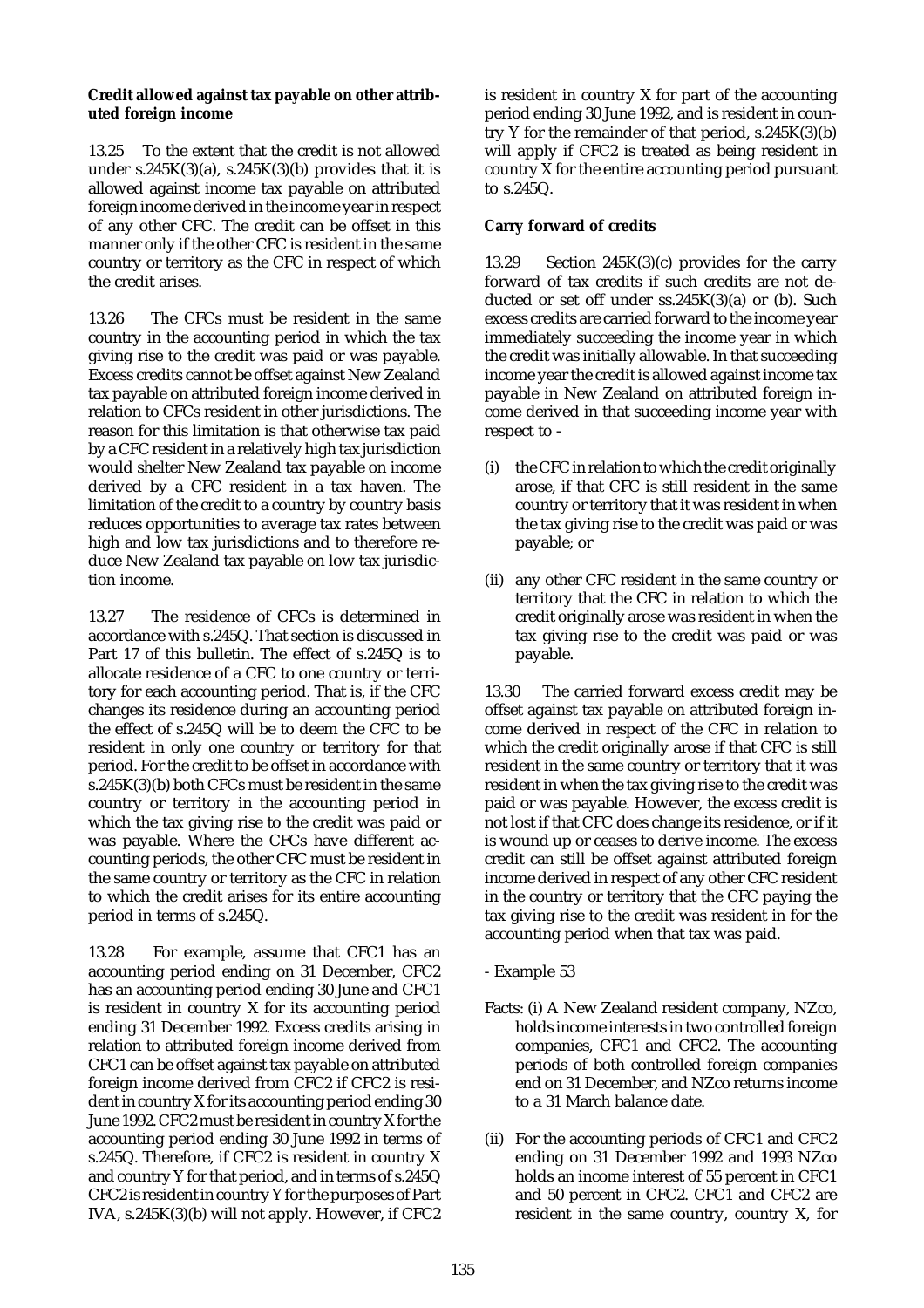their accounting periods ending on 31 December 1992. For the accounting periods ending 31 December 1993 CFC1 is resident in country Y and CFC2 remains resident in country X.

(iii) The branch equivalent income and the foreign tax paid by each controlled foreign company for the accounting periods is:

| CFC <sub>2</sub> |
|------------------|
|                  |

| income | tax income tax |  |
|--------|----------------|--|
|        |                |  |

year ending 1,000,000 400,000 500,000 100,000 31/12/1992

year ending 1,200,000 410,000 300,000 90,000 31/12/1993

(iv) For the income years ending 31 March 1993 and 31 March 1994 NZco derived assessable income from New Zealand sources of \$2 million and \$2.5 million respectively.

#### Result:

#### *Calculation of assessable income*

(i) NZco's total assessable income for the income years ending 31 March 1993 and 1994 is calculated as:

year ending 31/3/1993

attributed foreign \$1,000,000 x 55% = 550,000 income from CFC1

| attributed foreign | $$500,000 \times 50\% = 250,000$ |  |
|--------------------|----------------------------------|--|
| income from CFC2   |                                  |  |

income from New 2,000,000 Zealand sources

Total \$2,800,000

year ending 31/3/1994

| attributed foreign $$1,200,000 \times 55\% = 660,000$ |  |
|-------------------------------------------------------|--|
| income from CFC1                                      |  |

attributed foreign \$300,000 x 50% = 150,000 income from CFC2

income from New 2,500,000 Zealand sources

Total \$3,310,000

### *Calculation of tax payable: income year ending 31/3/1993*

- (ii) Assuming a 33 percent tax rate for companies resident in New Zealand, NZco would be liable to tax of  $$924,000$   $(33\% \times $2,800,000 = $924,000)$ before the allowance of a foreign tax credit under s.245K.
- (iii) The credits allowable in respect of the tax payable on attributed foreign income derived by NZco from CFC1 and CFC2 are calculated as:

|                                                        | CFC1                             | CFC2                                |
|--------------------------------------------------------|----------------------------------|-------------------------------------|
| s.245K $(2)$ calculation $$400,000 \times 55\%$        | $=$ \$220,000                    | \$100,000 x 50%<br>$=$ \$50,000     |
| New Zealand tax<br>on attributed foreign<br>income     | \$550,000 x 33%<br>$=$ \$181.500 | \$250,000 x 33%<br>$=$ \$82,500     |
| credit under<br>s.245K(3)(a)                           | \$181.500                        | \$50.000                            |
| excess credit                                          | \$38.500                         |                                     |
| New Zealand tax to<br>pay after allowance<br>of credit |                                  | \$82,500 - \$50,000<br>$=$ \$32.500 |

- (iv) By  $s.245K(3)(b)$ , the excess credit of  $$38,500$ allowable in relation to the attributed foreign income derived from CFC1 can be credited against New Zealand tax payable on attributed foreign income derived from CFC2. The excess credit therefore reduces New Zealand tax payable on attributed foreign income derived from CFC2 to zero. The excess credit remaining for carry forward is \$38,500 - \$32,500 = \$6,000.
- (v) The total amount credited against New Zealand tax by virtue of s.245K is \$263,500: ie \$181,000 credited against attributed foreign income derived from CFC1 and \$82,500 credited against attributed foreign income derived from CFC2. The total New Zealand tax payable is therefore  $$924,000 - $263,500 = $660,500$ . An excess credit of \$6,000 is carried forward to the income year ending 31/3/1994 to be offset against tax payable in that year in accordance with s.245K(3)(c).

*Calculation of tax payable: income year ending 31/3/1994*

- (vi) Assuming a 33 percent tax rate for companies resident in New Zealand, NZco would be liable to tax of  $$1,092,000$   $(33\% \times $3,310,000 =$ \$1,092,000) before the allowance of a foreign tax credit under s.245K.
- (vii) The credits allowable in respect of the tax payable on attributed foreign income derived by NZco from CFC1 and CFC2 are calculated as: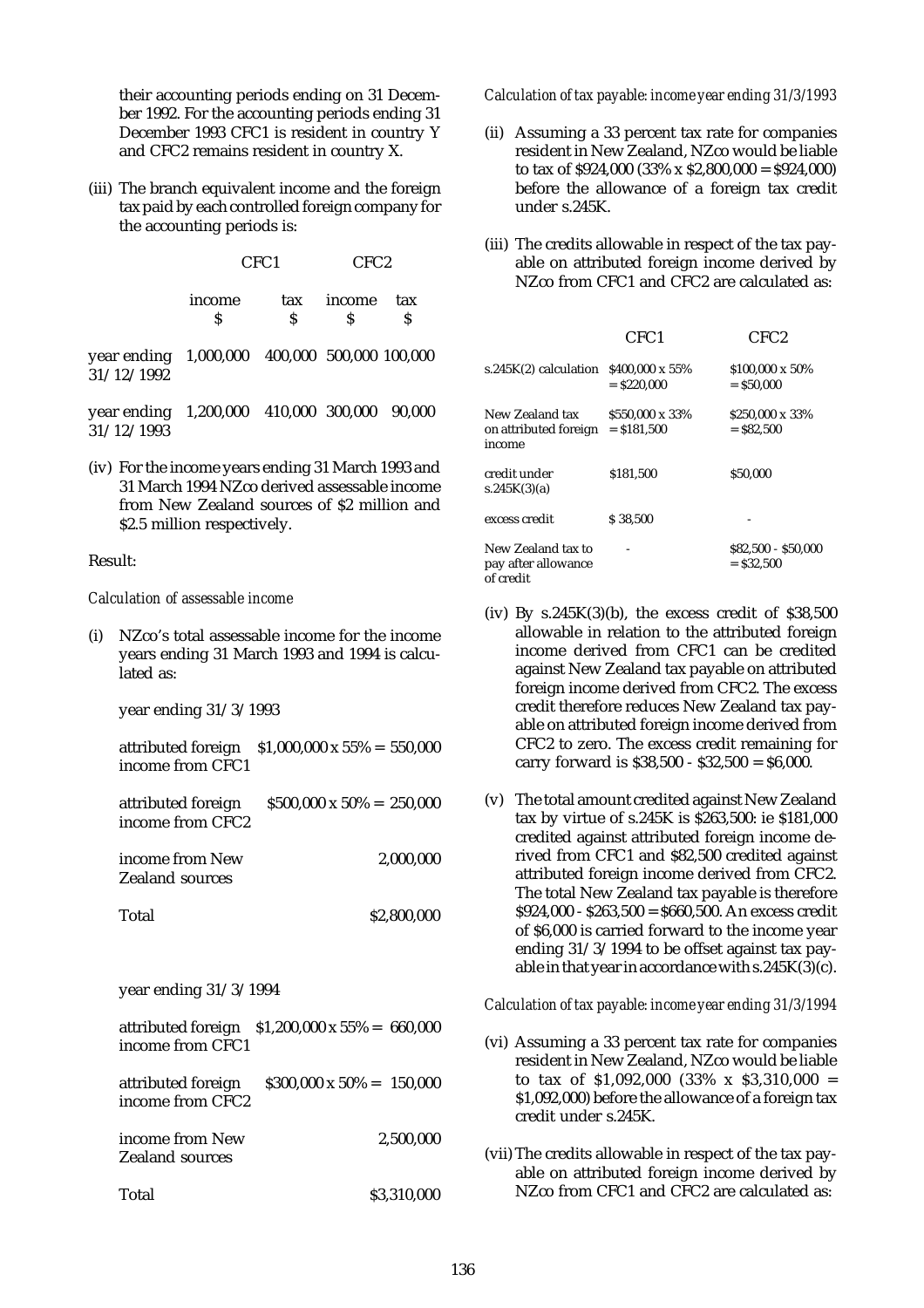|                                                        | CFC1<br>(resident in<br>country Y)               | CFC2<br>(resident in<br>country X       |
|--------------------------------------------------------|--------------------------------------------------|-----------------------------------------|
| $s.245K(2)$ calculation                                | \$410,000 x 55% \$90,000 x 50%<br>$=$ \$225.500  | $=$ \$45.000                            |
| New Zealand tax<br>on attributed foreign<br>income     | \$660,000 x 33% \$150,000 x 33%<br>$=$ \$217,800 | $=$ \$49,500                            |
| credit under<br>s.245K(3)(a)                           | \$217.800                                        | \$45,000                                |
| excess credit                                          | \$ 7.700                                         |                                         |
| New Zealand tax to<br>pay after allowance<br>of credit |                                                  | \$49,500<br>$-$ \$45.000<br>$=$ \$4.500 |

- (viii) The excess credit of \$7,700 which arises in relation to CFC1 in the income year ending 31 March 1994 cannot be offset against the New Zealand tax of \$4,500 to pay in relation to the attributed foreign income from CFC2 because CFC1 is not resident in country X in that income year. The excess credit must therefore be carried forward by NZco and credited against tax payable on attributed foreign income derived in relation to CFCs resident in country Y in future years.
- (ix) By  $s.245K(3)(c)(ii)$ , the  $$6,000$  credit carry forward from the income year ending 31/3/1993 may be offset against the New Zealand tax of \$4,500 payable on attributed foreign income from CFC2. This results in no New Zealand tax being payable in relation to the attributed foreign income derived from CFC2 and a foreign tax credit carry forward of \$1,500 to the next income year.
- (x) The credit allowed under s.245K is \$267,300: ie \$217,800 in relation to the attributed foreign income derived from CFC1 and \$49,500 in relation to the attributed foreign income derived from CFC2. New Zealand tax payable is  $$1,092,300 - $267,300 = $825,000$ . The credits carried forward are \$7,700 in relation to tax payable on attributed foreign income from any CFC resident in country Y in future years, and \$1,500 in relation to tax payable on attributed foreign income from any CFC resident in country X in future years.

## **Rules applying to carry forward of foreign tax credits: s.245K(4) and (5)**

## **Description**

13.31 Sections 245K(4) and (5) contain rules that apply to the carry forward of tax credits. Section 245K(4) provides that where credits allowable in two or more income years are carried forward in accordance with s.245K, those credits are allowed in the same order that those credits were initially allowable. Section 245K(5) provides that where a company is entitled to a tax credit under s.245K, the credit may be carried forward only to the extent that if the credit had been a loss to which s.188 applied the carry forward of the loss would have been permitted under s.188. For the purposes of this rule the credit is deemed to be a loss incurred on the last day of the income year in respect of which the credit was initially allowable.

## **Application of s.188 for purposes of s.245K(5)**

### (a) Description

13.32 Section 245K(5) provides that a credit may be carried forward by a company only if in terms of s.188 it would be able to be carried forward if it were a loss. The circumstances in which a loss may be carried forward are set out in s.188(7). Applying s.188(7) to determine whether a company may carry forward a credit arising under s.245K, such a credit may be carried forward by a company only if:

- (a) at all times from the beginning of the income year in which the tax giving rise to the credit was paid or was payable (referred to as the year of credit) to the end of the income year to which the credit is sought to be carried forward (referred to as the later income year), shares in the company seeking to carry forward the credit carrying between them -
	- (i) the right to exercise not less than 40 percent of the voting power in the company; and
	- (ii) the right to receive not less than 40 percent of the profits that may be distributed by the company; and
	- (iii) the right to receive not less than 40 percent of any distribution of the paid up capital of the company; -

were held directly, or through one or more interposed companies, by or on behalf of the same persons, excluding any company; or

- (b) if the requirements of (a) are not met
	- (i) during the period commencing with the beginning of the year of credit and ending with the end of the later income year, the shares of the company were quoted in the official list of the New Zealand Stock Exchange; and
	- (ii) the failure to meet the requirements of (a) was because the shares had been sold in the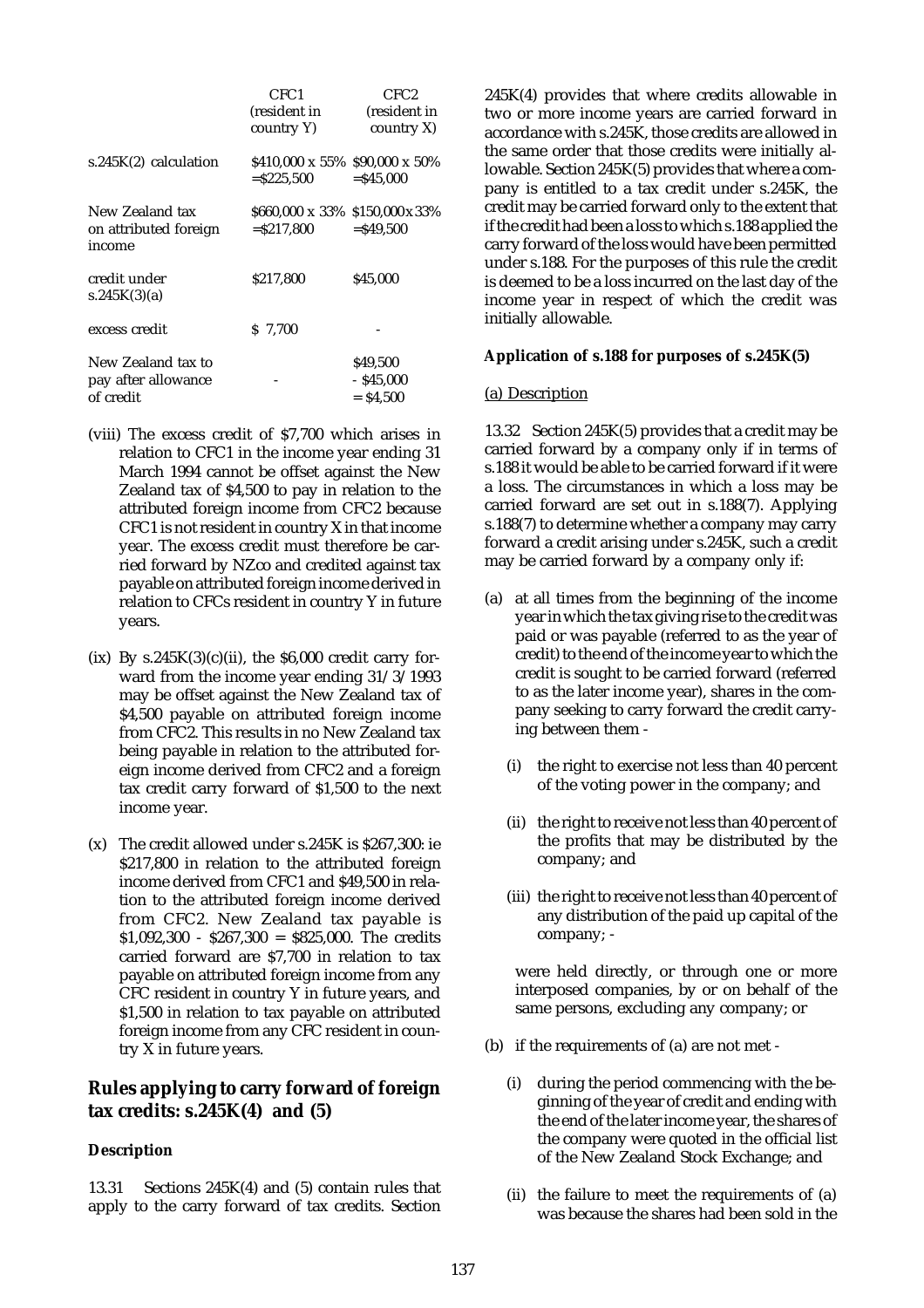ordinary course of trading on the share market; and

- (iii) during the period commencing with the beginning of the year of credit and ending with the end of the later income year, not more than 10 percent of the shares in the company had been acquired by any one person, including any nominee of that person as defined in s.7, or by any two or more persons who are associated persons; or
- (c) where the requirements of (a) and (b) are not met, the failure to meet those requirements was by reason only of the fact that the shares had been transferred in accordance with a matrimonial agreement.

#### (b) Continuity of ownership: s.188(7)(a)

13.33 Section 188(7)(a), modified to apply for the purposes of determining whether a s.245K foreign tax credit may be carried forward by a company, requires continuity of share ownership at all times during the period commencing with the beginning of the income year in which the tax giving rise to the credit was paid or was payable to the end of the income year to which it is sought to carry the credit forward. Thus, if a company seeks to carry forward a credit arising in the income year ending 31 March 1991 to the income year ending 31 March 1992, and to carry the balance forward to the income year ending 31 March 1993, the continuity requirements must be satisfied at all times from the beginning of the income year commencing on 1 April 1990 to the end of the income year ending on 31 March 1993.

13.34 The continuity of ownership test in s.188(7)(a) is applied in relation to shares held directly, or through one or more interposed companies, by persons other than companies. Section 188(7A) sets out rules for calculating shareholding through interposed companies. It provides that where shares in a company are held by persons other than companies through one or more interposed companies -

- (a) the voting power attaching to those indirectly held shares is calculated by multiplying the percentage of the voting power held by the persons in the interposed company and the percentage of the voting power held by the interposed company (directly or through any chain of interposed companies) in the company claiming the s.245K credit carry forward; and
- (b) the percentage of the rights to distributions of profits or of paid up capital attaching to the indirectly held shares in the company claiming the credit carry forward is calculated as the percentage of the profits or paid up capital that the persons would receive if the company claim-

ing the credit carry forward distributed its profits and paid up capital, and the interposed company (or companies if there is a chain of interposed companies) in turn distributed those profits or that capital.

13.35 The effect of applying s.188(7)(a) by looking through interposed companies to shareholders other than companies is to prevent persons from avoiding the continuity of ownership requirements by interposing a company between the shareholders and the company claiming the s.245K credit carry forward, and then changing the ownership of the interposed company while the holding of the interposed company in the company claiming the carry forward remains constant.

13.36 Section 188(8)(b) provides that shares held by or on behalf of the trustee of the estate of a deceased shareholder, or by or on behalf of the persons entitled to those shares as beneficiaries under the will or intestacy of a deceased shareholder, are deemed to be held by the deceased shareholder. This means that shares held before the shareholder dies are not treated as having changed hands after the person dies. The death of a shareholder therefore does not prevent the continuity requirements in s.188 from being satisfied where the shares are held by the trustee of the deceased's estate or by or on behalf of the beneficiaries under the will or intestacy of the deceased shareholder.

13.37 Section 188(8)(c) contains an anti-avoidance rule that applies where shares in a company claiming a s.245K credit carry-forward have been subject to an arrangement, or have had any rights attaching to them extinguished or altered, for the purpose of enabling the company to meet the requirements of s.188(7)(a). In these circumstances, the company is deemed not to have met the requirements of s.188(7)(a).

## (c) Shares quoted on stock exchange

13.38 Where the requirements of s.188(7)(a) are not met, s.188(7)(b), modified to apply in relation to the carry forward of a s.245K credit, allows a s.245K credit carry forward where the shares are quoted in the official list of the New Zealand stock exchange during the period commencing with the beginning of the income year in which the tax giving rise to the credit was paid or was payable and ending with the end of the income year to which the credit is sought to be carried forward.

13.39 For a credit carry forward to be allowed under this provision, the failure to satisfy s.188(7)(a) must only arise because shares in the company have been sold in the ordinary course of trading in the sharemarket. Further, a credit carry forward is permitted only if during the period commencing with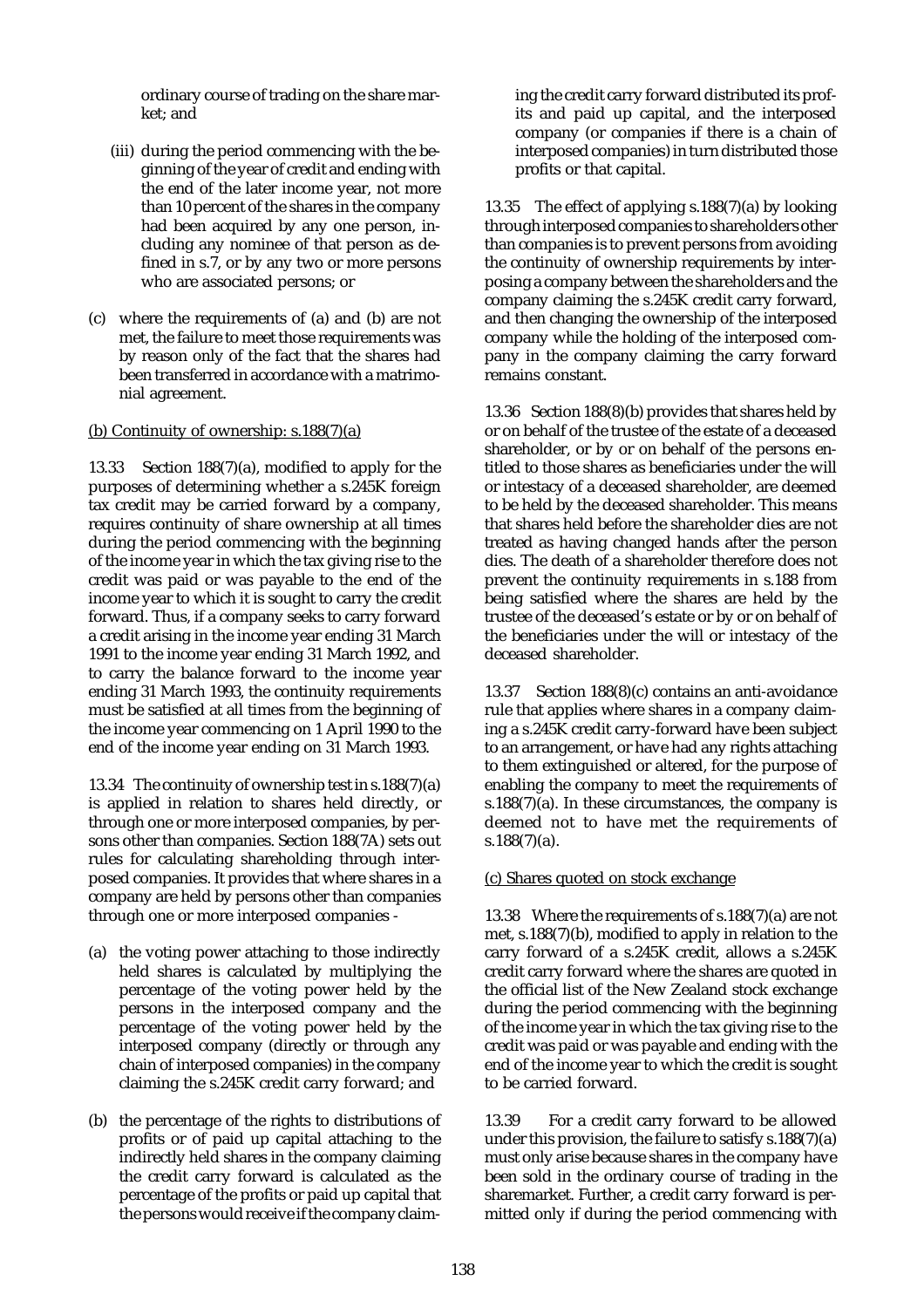the beginning of the income year in which the tax giving rise to the credit was paid or was payable and ending with the end of the income year to which the credit is sought to be carried forward, not more than 10 percent of the shares in the company had been acquired by any one person, including any nominee of the person, or by any two or more associated persons.

13.40 The definition of "nominee" contained in s.7(1) applies for the purposes of this rule. In terms of that definition a nominee of a person is any other person who may be required to exercise that other person's voting power in accordance with the direction of the person, or who holds shares or debentures on behalf of the person. Any relative of a person is treated as a nominee. The term "relative" is defined in s.2. That definition is discussed in paragraph 4.14 of this bulletin. The term "associated persons" is defined in s.8.

### (d) Matrimonial agreement

13.41 A company may carry forward a s.245K credit by virtue of  $s.188(7)(c)$  if the requirements of ss.188(7)(a) and (b) are not met, and the only reason for the failure to meet those requirements is that the shares had been transferred in accordance with a matrimonial agreement. Section 2 provides that a matrimonial agreement in relation to two persons is an agreement made by those persons under s.21 of the Matrimonial Property Act 1976 or by an order of the Court made in relation to the persons under s.25 of the Matrimonial Property Act 1976.

### **Credit deemed to be a loss incurred on last day of income year**

13.42 For the purposes of s.245K(5), it is provided that a foreign tax credit which a company seeks to carry forward is deemed to be a loss incurred on the last day of the income year in respect of which the credit was initially allowable. The reason for this provision is that the requirements for carrying forward losses set out in s.188(7) must be satisfied on the basis of income years of the company. However, foreign tax credits arise under s.245K in relation to accounting periods of CFCs. Therefore, s.245K(5) makes it clear that the s.188(7) requirements are applied on the basis of the income year of the company claiming the credit carry forward, rather than on the basis of the accounting period of the CFC in relation to which the credit arose.

#### **Effect of s.245K(4) in relation to s.245K(5)**

13.43 Section 245K(4) provides that where credits initially allowable in two or more income years are carried forward under s.245K, those credits shall be allowed in the same order as they were initially allowable. This rule allows s.188(7) to be applied to

determine whether a company may carry foreign tax credits forward. Under s.188(7), as modified by  $s.245K(5)$  to apply to foreign tax credit carry-forwards by companies, the continuity of ownership and the stock exchange listing requirements must be satisfied at all times during the period commencing with the beginning of the income year in which the tax giving rise to the credit was paid or was payable and ending with the end of the income year to which the credit is sought to be carried forward. Where credits from several income years are carried forward it is necessary to identify each credit individually to determine whether the s.188(7) requirements have been satisfied in relation to that credit. The ordering rule in s.245K(4) allows this identification to be made.

# **Foreign tax credits in relation to taxable distributions from non-qualifying trusts: s.245K(6)**

13.44 Section 245K(6) limits the availability of a foreign tax credit where a taxable distribution derived by a CFC from a non-qualifying trust is attributed to a resident under s.245G(5). Section 245K(6) is discussed in paragraphs 8.33 to 8.35 of the appendix to Taxpayer Information Bulletin No.5. Section 245G(5) is discussed in paragraphs 8.59 and 8.60 of that appendix.

# **Determinations, and notices of determination, of credit carry forward: s.245K(7) and (8)**

13.45 Section 245K(7) provides that where a person has furnished a return in respect of an income year and -

- (a) the return shows that the person has an allowable credit that cannot be deducted from or offset against tax payable on attributed foreign income; or
- (b) the Commissioner ascertains that the person has a credit;

the Commissioner is required to make a determination of whether or not and to what extent the credit may be carried forward to a later income year.

13.46 Section 245K(8) provides that as soon as is convenient after a determination of a credit available for carry forward has been made the Commissioner is required to give notice of the determination to the person. The notice may be included in a notice of assessment made under s.29(1) or in a notice of determination made under s.29(2). The omission to give notice does not invalidate the assessment or the determination of the excess credit available for carry forward.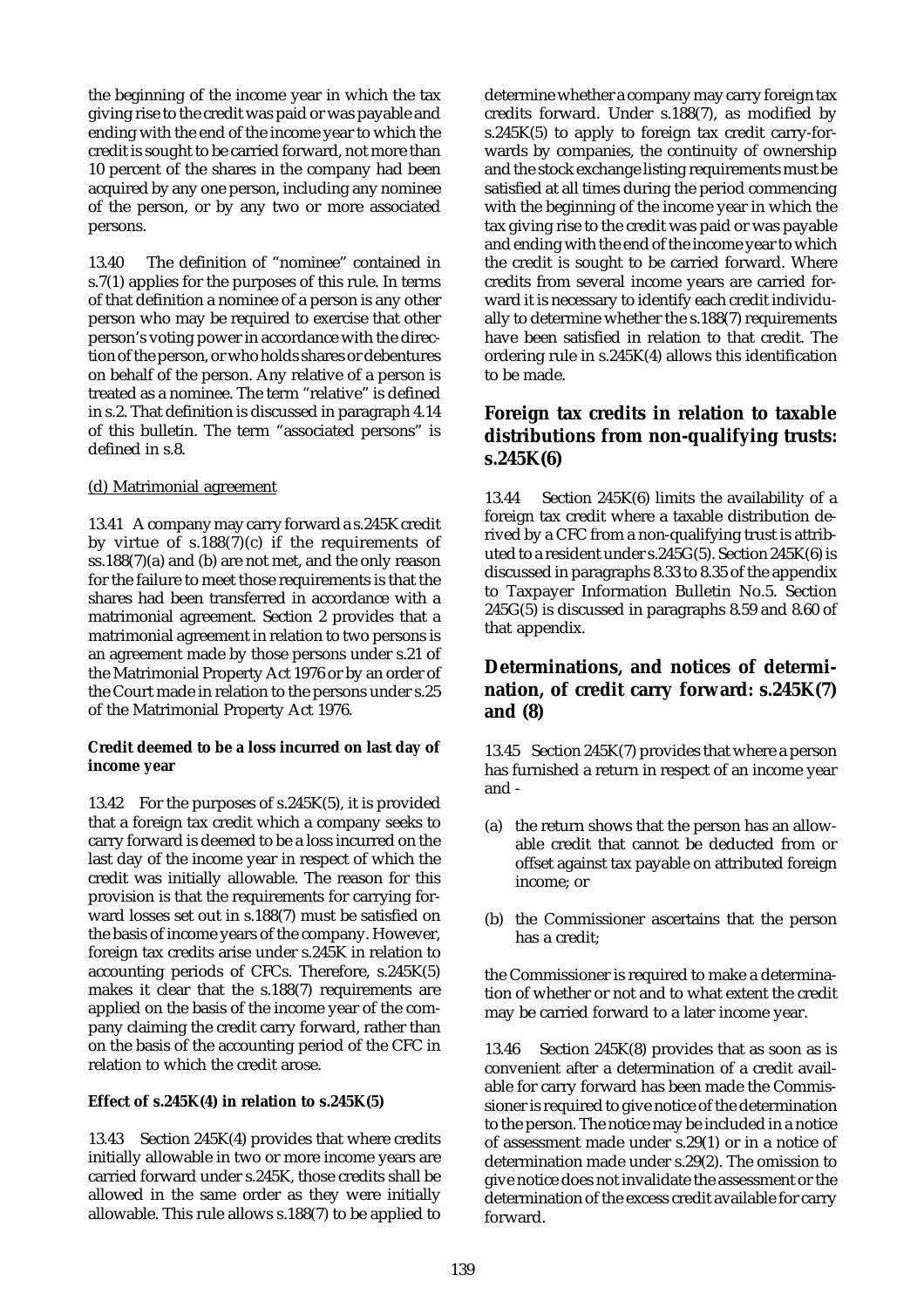# **Credit for tax payable under other CFC regimes: s.245K(9)**

13.47 Section 245K(9) provides that where and to the extent to which any foreign company has paid income tax in respect of the income derived by a CFC by virtue of any legislation of any country or territory which has a similar intent and application as the provisions of Part IVA of the Income Tax Act, that income tax is deemed to have been paid by the CFC and not by the foreign company.

13.48 This provision allows a foreign tax credit against New Zealand tax on attributed foreign income derived in relation to a CFC where the tax is paid by a foreign company other than the CFC, and where that tax is paid by virtue of legislation that is similar in intent and application to the legislation contained in Part IVA. The credit is thus available where, pursuant to the controlled foreign companies legislation of another country or territory, a foreign company pays tax on income derived by a CFC.

13.49 By way of example, assume that a resident holds shares in a United Kingdom resident company that constitute 100 percent of the paid-up and nominal capital of that company and that the United Kingdom company holds 100 percent of a company resident in the Cayman Islands. If the Cayman Islands company derives income of the type that is subject to tax under ss.747 to 756 of the Income and Corporation Taxes Act 1988 (UK), tax on that income may be payable in the United Kingdom. Tax will also be payable on that income in New Zealand because the New Zealand resident will have an income interest in the Cayman Islands CFC. Section 245K(9) will deem the Cayman Islands CFC to have paid the tax paid by the United Kingdom company. The credit given for that tax against New Zealand tax payable on attributed foreign income derived in respect of the Cayman Islands CFC will be determined under the other provisions of s.245K.

# **Refunds or repayment of income tax to CFC: s.245K(10)**

13.50 Section 245K(10) applies where a credit has been allowed against New Zealand income tax payable by a person under s.245K and that credit has not taken into account any refund or repayment of income tax received by the CFC, whether before or after the credit was allowed. In these circumstances, if the amount of the credit was in excess of the amount that would have been allowed if only the amount of the income tax not refunded or repaid to the CFC was taken into account in calculating the credit, the amount of the excess:

- (a) is applied to reduce the balance of the credits carried forward pursuant to s.245K(3) in respect of that CFC; and
- (b) any further excess is deemed to be income tax due and payable to the Commissioner on the thirtieth day after the date of the notice of determination of the credit or the date of the receipt of the refund or repayment, whichever is the later.
- Example 54
- Facts: (i) A New Zealand resident company, NZco, holds an income interest of 100 percent in a controlled foreign company, CFC, for the accounting period of CFC ending on 30 June 1992. CFC pays income tax to country X of \$100,000 for the accounting period ending 30 June 1992. CFC's branch equivalent income in relation to NZco for that period is \$250,000.
- (ii) The attributed foreign income of NZco in relation to CFC for the income year ending 31 March 1993 is \$250,000. Assuming a tax rate of 33 percent, New Zealand tax of \$82,500 is payable on this amount. NZco is allowed a foreign tax credit of \$82,500 against the New Zealand tax under s.245K, and the \$17,500 balance of the foreign tax credit is carried forward to the next income year. A determination of the credit is made by the Commissioner on 1 June 1993 and a notice is given on that date.
- (iii) On 1 October 1993 CFC receives a refund from country X of \$30,000 of the tax paid to that country in the accounting period ending 30 June 1992.
- Result: (i) The credit allowed against the attributed foreign income derived by NZco in the income year ending 31 March 1993 did not take into account the refund subsequently granted to CFC. Further, the amount of the credit is in excess of the amount that would have been allowed if only the foreign tax not refunded had been taken into account in calculating the credit. If that tax only had been taken into account, the credit would have been \$70,000 as opposed to \$100,000.
- (ii) Applying s.245K(10), the excess credit arising because of the refund is \$30,000. This is applied first to reduce the balance of the credits carried forward from \$17,500 to zero. The remaining \$12,500 excess is income tax due and payable to the Commissioner. This tax is due and payable on the thirtieth day after the later of the date of the notice of determination of the credit or receipt of the refund. The notice of determination was given on 1 June 1993 and the refund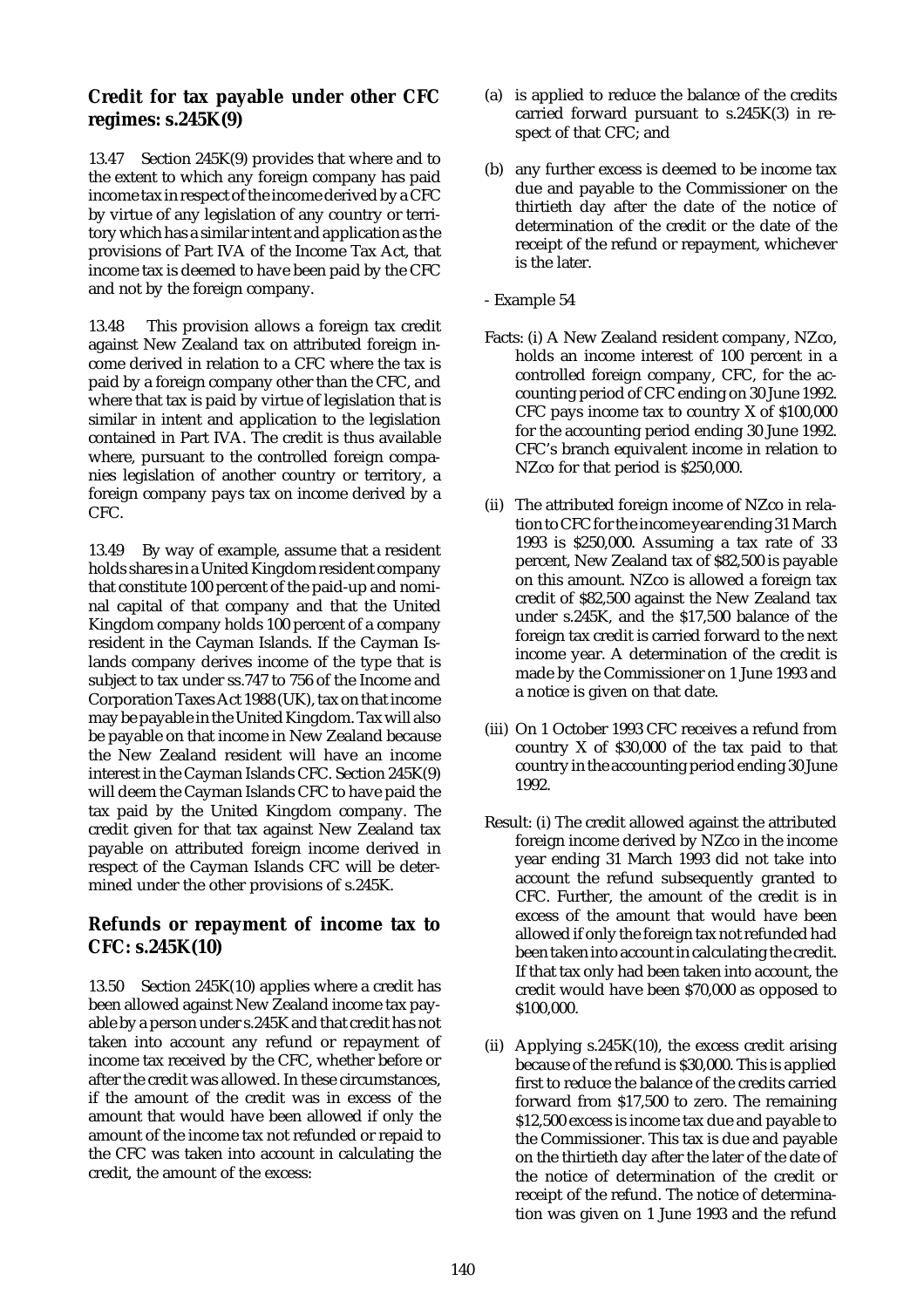was received on 1 October 1993. The \$12,500 therefore becomes tax payable on 31 October 1993.

# **Group of companies foreign tax credits: s.245L**

## **Entitlement to group foreign tax credits**

13.51 Section 245L(1) applies where in any income year a company has a credit in respect of an income interest in a CFC (including a credit carried forward to that income year under s.245K(3)) that cannot be utilised in accordance with s.245K(3). In these circumstances, the credit may be allowable against income tax payable on attributed foreign income derived by any other company in respect of an income interest in a CFC resident in the same country or territory as the CFC in respect of which the credit arose where for that income year the companies are members of the same group of companies. The credit is allowed to be grouped only if the requirements of s.245L(2) are satisfied.

## **Requirements to satisfy for grouping of credits: s.245L(2)**

13.52 Section 245L(2) provides that any credit that is allowable to one company (referred to as the "first company") against income tax payable on attributed foreign income derived from a CFC is only allowed against income tax payable by another company (referred to as the "second company") in respect of attributed foreign income derived by the other company from a CFC resident in the same country or territory where the first and second companies constitute a specified group, as defined in s.191(4), for the income year in which it is sought to consolidate the credit. Section 191(4) provides that a group of companies is a specified group for an income year where -

- (a) the same persons held at the end of the income year the whole of the paid-up capital in the same proportions in every company included in the group; or
- (b) where one or more of the companies in the group did not have paid-up capital at the end of the income year, the same persons held at the end of the income year the whole of the allotted shares in the same proportions in every company included in the specified group, and also held at the end of that income year all the paidup capital in those same proportions in the companies in the group that had paid-up capital at the end of the income year.

Shares bearing a fixed rate of dividend only are ignored in determining whether the same persons held the whole of the paid-up capital or allotted shares in every company in the group at the end of an income year.

13.53 Five further requirements must be satisfied before a foreign tax credit may be consolidated:

- (a) The first company (ie the company with the excess foreign tax credit) must elect irrevocably for the income year for which the credit is claimed to offset the credit against tax payable on attributed foreign income derived by the second company. The election must be made in writing to the Commissioner within the time within which the first company is required to furnish a return of income for the income year, or within such further time that the Commissioner may allow.
- (b) The first company and the second company must have been members of the same group of companies for the income year in which the credit was initially available. The definition of a group of companies is set out in s.191(3). Broadly, that subsection provides that two companies constitute a group of companies for an income year if at the end of the income year the same persons hold not less than two thirds of the paid-up capital, or of the nominal value of the allotted shares, or of the voting power in each of those companies, or an entitlement to a distribution of two thirds of the profits of the companies. The effect of this requirement is that a credit cannot be consolidated where in the income year when the credit was initially allowable the two companies did not constitute a group of companies, even though in the income year in which the consolidation is claimed the companies constitute a specified group of companies. This ensures that companies with excess foreign tax credits cannot be acquired by other companies for the purpose of utilising those credits.
- (c) Where in accordance with the proviso to s.191(4) the Commissioner disregards shares held at the end of the income year which bear only a fixed rate of dividend, the first company (ie the company with the excess foreign tax credit) must have disclosed to its shareholders that an election has been made.
- (d) Consolidation of credits is not allowed where s.191(7C) would apply if the credit were a loss subject to s.191. The effect of s.191(7C) is that a credit cannot be consolidated where shares of the first company or the second company have been subject to any arrangement, or have had rights attaching to them extinguished or altered, for the purpose of including either company in a group of companies or specified group of companies in the income year in which the credit is allowed.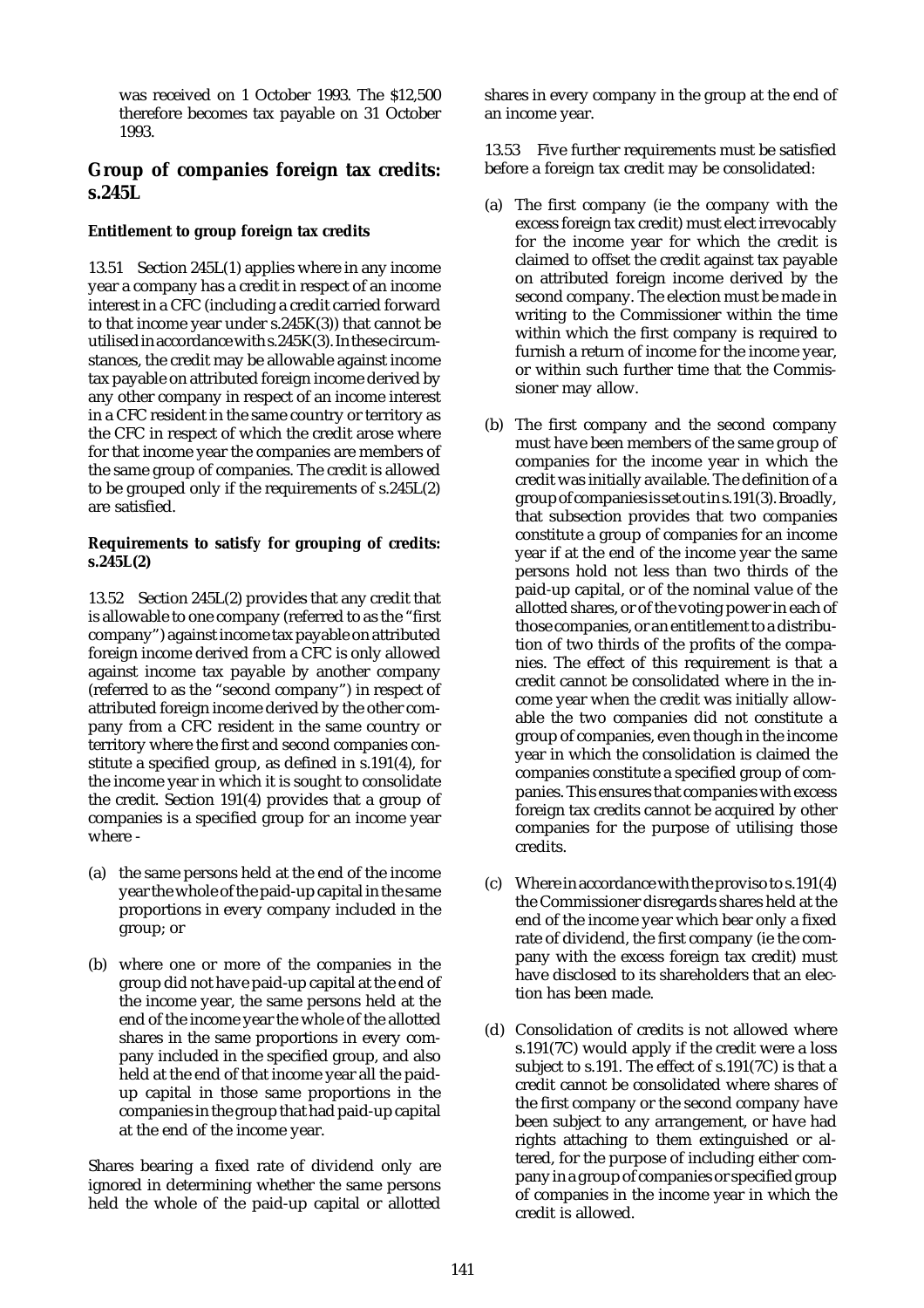(e) The credit allowed to the second company must not exceed the amount that the first company could have carried forward pursuant to s.245K(3) to the income year immediately succeeding the income year in which the credit was initially allowable. Thus, a credit cannot be consolidated under s.245L if the first company cannot carry a credit forward from the income year in which the credit was initially allowable because the requirements of s.188(7), modified to apply to foreign tax credits, are not satisfied.

13.54 To the extent that a credit has been allowed to the second company under s.245L it is not allowed to the first company and it may not be carried forward by the first company.

#### **Application of s.245K(4)**

13.55 The ordering rule in s.245K(4) is relevant in applying s.245L because it is necessary under  $s.\overline{245}L(2)$ (b) to determine whether the first company and the second company were members of the same group of companies in the income year in which the credit was initially allowable. Where credits have been allowed or carried forward by the first company in respect of several years, and the first and second companies were not members of a group of companies for all of those years, it will be necessary to apply s.245K(4) to determine whether the credits come from income years when the two companies constituted a group of companies or from income years in which the companies did not constitute such a group.

13.56 Where the first and second companies did not constitute a group of companies in respect of some income years when credits were initially allowable, while in respect of other income years when credits were initially allowable the companies did constitute a group, the ordering rule in s.245K(4) may be modified in that credits from the later income years when the companies constituted a group of companies may be used under s.245L before credits arising in earlier income years when the companies were not a group can be utilised under s.245K.

# PART 14: ATTRIBUTED FOREIGN LOSSES

## **Overview**

14.1 Sections 245M and 245N prescribe rules applying to the treatment of attributed foreign losses. Section 245M(1) provides that an attributed foreign loss incurred by a person in any income year in relation to an income interest in a CFC may be deducted from attributed foreign income derived by the person in that income year from any other CFC resident in the same country or territory as the CFC in relation to which the attributed foreign loss was incurred. Any excess loss may be carried forward to the next succeeding income year and offset against attributed foreign income derived in that income year in relation to the CFC in respect of which the attributed foreign loss was incurred or in relation to any other CFC resident in the same country or territory as that CFC.

14.2 Section 245N provides rules for the consolidation of attributed foreign losses. Section 245N(1) allows attributed foreign losses incurred by one company to be set off against attributed foreign income derived by another company where the CFCs in respect of which the loss and the income were derived are resident in the same country or territory in the accounting period in which the loss giving rise to the attributed foreign loss was incurred.

# **Application of ss.245M and 245N to attributed foreign losses**

14.3 Sections 245M and 245N apply to attributed foreign losses. The attributed foreign loss of a person in relation to an accounting period of a CFC is calculated in accordance with s.245G(2) by multiplying the income interest of the person in the CFC for the accounting period by the branch equivalent income or loss of the CFC for that period. Attributed foreign losses which might be incurred by a person on application of s.245G(2) are limited by:

- (a) s.245H which reduces the aggregate income interests held by residents in a CFC to 100 percent where the aggregate income interests are greater than 100 percent;
- (b) the rules contained in s.245G(4) which limit the attributed foreign loss of a person to the economic or financial loss suffered by the person in relation to the income interest in the CFC; and
- (c) the rules in s.245E which limit opportunities for temporarily manipulating control and income interests in a CFC around measurement days in order to increase attribution of losses from a CFC.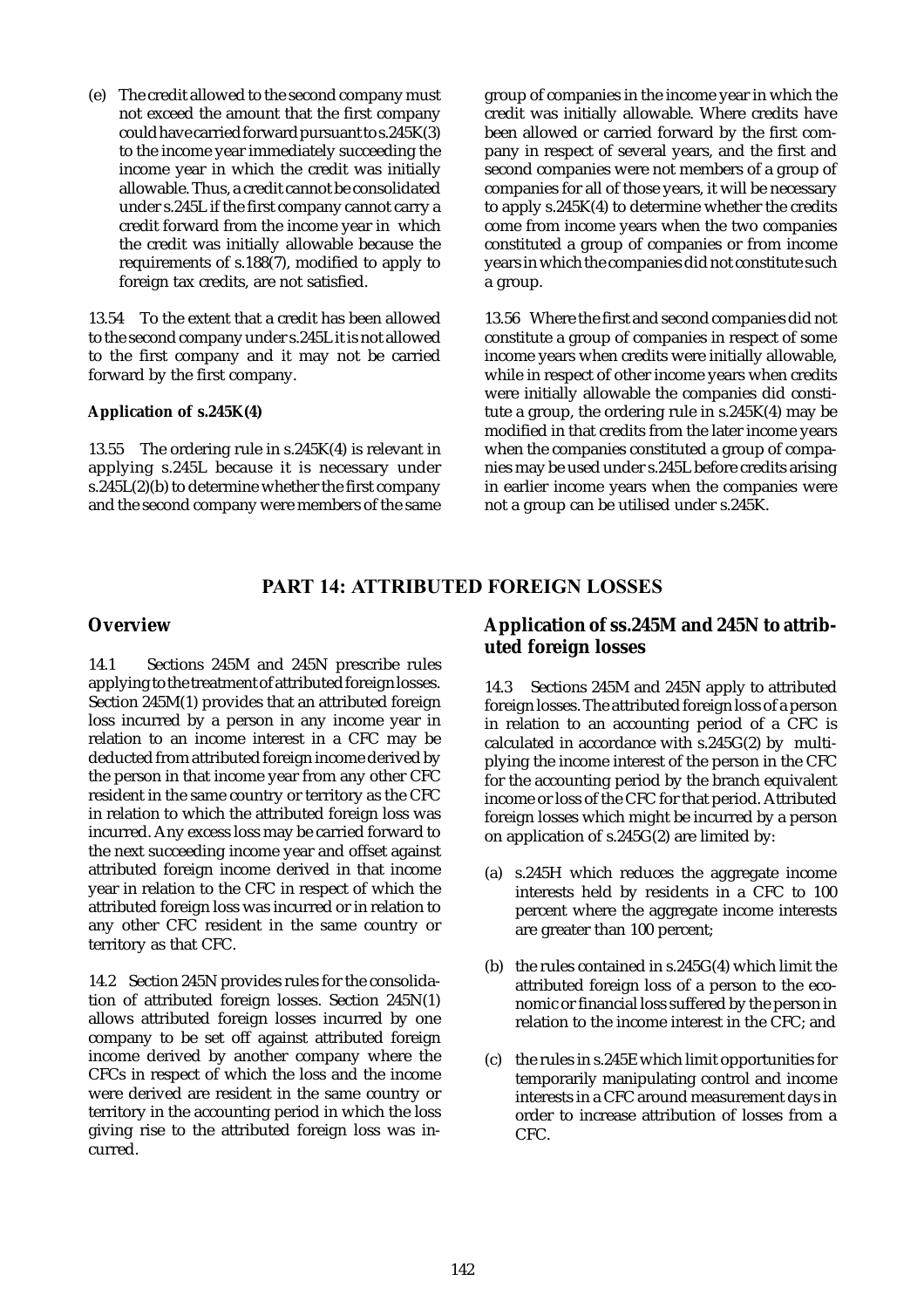14.4 The rules governing the treatment of attributed foreign losses in ss.245M and 245N apply only after the rules limiting the amount of an attributed foreign loss contained in ss.245E, 245G and 245H have been applied.

# **Deduction and carry forward of attributed foreign loss: s.245M(1)**

## **Deduction from attributed foreign income**

14.5 Section 245M(1)(a) provides that any person who, in any income year, incurs an attributed foreign loss in relation to an income interest in a CFC may claim that the attributed foreign loss be deducted from attributed foreign income derived by the person in that income year from any other CFC resident in the same country or territory as the CFC in respect of which the attributed foreign loss was incurred. The CFC in relation to which the attributed foreign income was derived must be resident in the same country or territory as the CFC in relation to which the attributed foreign loss was derived for the accounting period in which the loss giving rise to the attributed foreign loss was incurred. The residence of CFCs is determined under s.245Q.

14.6 Where the accounting periods of the CFCs differ, the CFC from which attributed foreign income is derived must be resident in the same country or territory as the CFC in relation to which attributed foreign loss is incurred for the accounting period in which the attributed foreign income is derived. For example, assume that the accounting period of CFC1 ends on 31 December 1992, the accounting period of CFC2 ends on 30 June 1992, and an attributed foreign loss is incurred in respect of CFC1 while attributed foreign income is derived in respect of CFC2. If CFC1 is resident in country X for the accounting period ending 31 December 1992, the attributed foreign loss incurred in relation to CFC1 may be deducted from the attributed foreign income derived in relation to CFC2 if CFC2 is resident in country X for the accounting period ending 30 June 1992. For the attributed foreign loss to be deducted from attributed foreign income in the income year ending 31 March 1993 it is not necessary that CFC2 be resident in country X for the period between 1 July 1992 and 31 December 1992.

## **Carry forward of excess attributed foreign loss**

14.7 Section 245M(1) provides that to the extent that an attributed foreign loss cannot be deducted or set off in accordance with  $s.245M(1)(a)$ , it is carried forward to the income year immediately succeeding the income year in which the loss was incurred. In that succeeding income year the attributed foreign loss carried forward is deducted from or set off against attributed foreign income derived in that year from -

- (a) the CFC in relation to which the attributed foreign loss was originally incurred if that CFC remains resident in the same country or territory as that in which it was resident in the accounting period when the branch equivalent loss giving rise to the attributed foreign loss was incurred; or
- (b) any other CFC resident in the same country or territory as that in which the CFC in relation to which the attributed foreign loss was incurred was resident in the accounting period when the branch equivalent loss giving rise to the attributed foreign loss was incurred.

14.8 The excess attributed foreign loss may be carried forward under s.245M(1)(b) whether or not in the income year to which the loss is carried forward the person who incurred the loss has retained an income interest in the CFC in respect of which the loss was incurred. Also, an excess attributed foreign loss may be carried forward by the person who incurred the loss although the CFC in relation to which the loss was incurred has been wound up or has changed its residence. However, such loss may be carried forward only in terms of the country by country limitation contained in s.245M(1).

14.9 Any balance of attributed foreign loss remaining after applying s.245M(1)(b) to the initial income year to which the loss is carried forward is carried forward to succeeding income years and is deducted and set off against attributed foreign income derived in those succeeding income years in accordance with  $s.245M(1)(b).$ 

- Example 55
- Facts: (i) For the accounting periods of two controlled foreign companies, CFC1 and CFC2, ending on 31 December 1991 and 1992 a New Zealand resident, A, holds an income interest of 60 percent in CFC1 and 50 percent in CFC2. CFC1 and CFC2 are resident in country X for their accounting periods ending 31 December 1991. For the accounting periods ending 31 December 1992, CFC1 is resident in country Y and CFC2 is resident in country X. A returns income to the year ending 31 March.
- (ii) The branch equivalent income and loss of CFC1 and CFC2 (with the loss figure being indicated in brackets) for the accounting periods ending 31 December 1991 and 1992 are: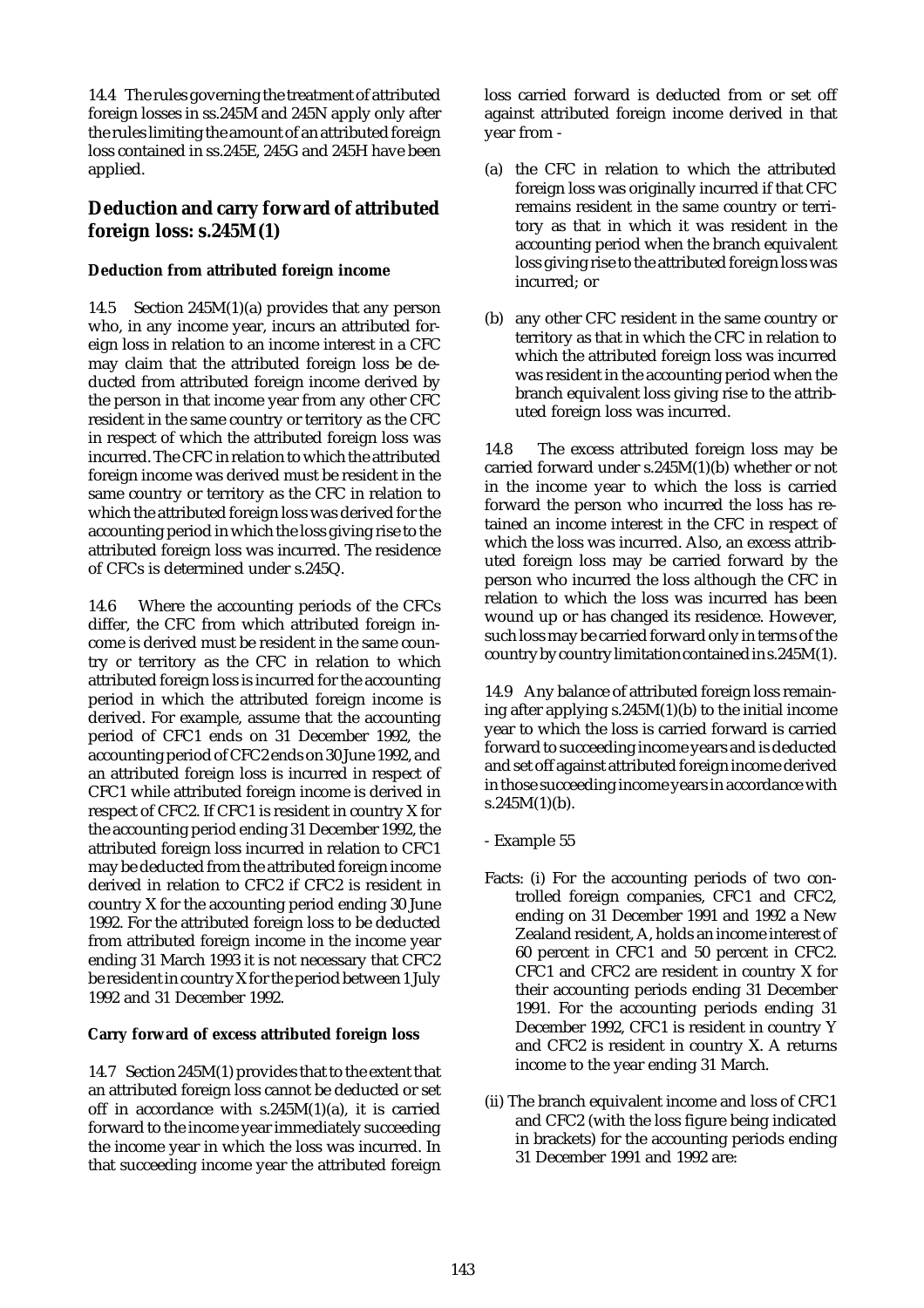|                                      | CFC <sub>1</sub><br>S | CFC <sub>2</sub><br>S |
|--------------------------------------|-----------------------|-----------------------|
| accounting period<br>ending 31/12/91 | (1,000,000)           | 400,000               |
| accounting period<br>ending 31/12/92 | 100,000               | 450,000               |

#### Result:

#### *Income year ending 31 March 1992*

- (i) A has an attributed foreign loss in respect of the income interest in CFC1 of  $$1,000,000 \times 60\% =$ \$600,000. A has attributed foreign income in respect of the income interest in CFC2 of \$400,000  $x\,50\% = $200,000$ . CFC2 was resident in the same country as CFC1 for the accounting period ending 31 December 1991. Therefore, the attributed foreign loss may be deducted from the attributed foreign income under s.245M(1)(a) leaving an attributed foreign loss balance of \$400,000. The attributed foreign loss completely sets off the attributed foreign income so that no attributed foreign income is included in assessable income.
- (ii) The \$400,000 attributed foreign loss balance may be carried forward to the income year ending 31 March 1993 (it is assumed that the carry forward requirements of s.245M(4) are satisfied).

#### *Income Year ending 31 March 1993*

- (iii) A has attributed foreign income in respect of the income interest in CFC1 of  $$100,000 \times 60\% =$ \$60,000. A has attributed foreign income in respect of the income interest in CFC2 of \$450,000  $x 50\% = $225,000.$
- (iv) CFC1 was not resident in country X for the accounting period ending 31 December 1992. Therefore, the attributed foreign loss carry forward of \$400,000 cannot be set off against the \$60,000 attributed foreign income derived in relation to CFC1 in the income year ending 31 March 1993. The \$60,000 is included in assessable income.
- (v) CFC2 remains resident in country X, the country in which CFC1 was resident when the loss was incurred. Therefore, the carried forward attributed foreign loss of \$400,000 may set off the attributed foreign income of \$225,000 derived in relation to CFC2. No attributed foreign income is included in assesssable income in relation to the interest in CFC2 and the balance

of the attributed foreign loss carry forward is reduced to \$175,000.

#### **Attributed foreign losses and foreign tax credits**

14.10 Section 245M(1) allows attributed foreign losses to be deducted from or set off against attributed foreign income. Attributed foreign losses are deducted from or set off against attributed foreign income before foreign tax credits are calculated. Where attributed foreign losses completely offset attributed foreign income any foreign tax credit arising in relation to the attributed foreign income thus offset will be available to offset tax payable on other attributed foreign income, or for carry forward, in accordance with s.245K.

### - Example 56

- Facts: A New Zealand resident, A, holds an income interest of 100 percent in two controlled foreign companies, CFC1 and CFC2. Both controlled foreign companies are resident in country X at all relevant times. For the income year ending 31 March 1992, A incurs attributed foreign loss of \$150 in relation to the income interest in CFC1 and derives attributed foreign income of \$100 in respect of the income interest in CFC2. CFC2 pays foreign income tax of \$15 in relation to the income it derives in its accounting period ending 31 December 1991. This tax is available for crediting under s.245K.
- Result: (i) By  $s.245M(1)(a)$ , the \$150 attributed foreign loss incurred by A in relation to CFC1 may be set off against the \$100 attributed foreign income derived in relation to CFC2. The \$50 balance of the attributed foreign loss may be available for carry forward under s.245M(1)(b).
- (ii) There is no New Zealand tax payable on the \$100 attributed foreign income derived by A in relation to CFC2. Therefore, the \$15 foreign tax credit is available for carry forward to the next income year in terms of s.245K(3)(c) if the terms of s.245K in relation to the carry forward of foreign tax credits are satisfied.

## **Limitation on use of attributed foreign losses: s.245M(2)**

14.11 Section 245M(2) provides that an attributed foreign loss incurred by a person cannot be deducted from or set off against any assessable income of the person except pursuant to s.245M. The effect of this rule is:

(a) to prevent attributed foreign losses from being deducted from or set off against attributed foreign income except as provided in s.245M; and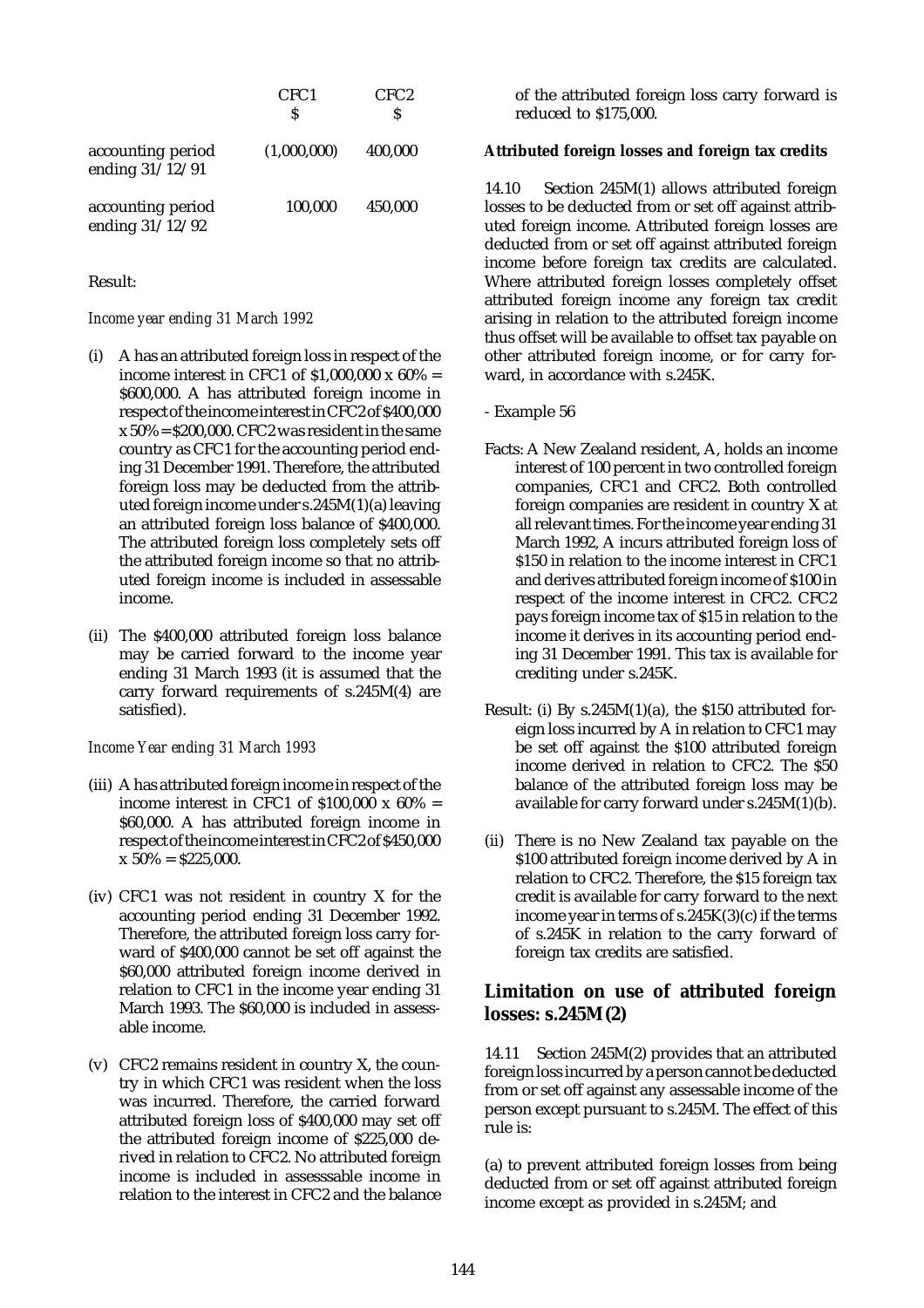(b) to prevent attributed foreign losses from being deducted from assessable income derived from other sources. That is, attributed foreign income may not be deducted from assessable income derived from New Zealand or from income derived from outside New Zealand that is not attributed foreign income.

## **Rules applying to carry forward of attributed foreign losses: ss.245M(3) and (4)**

14.12 Section 245M(3) provides that where attributed foreign losses incurred in two or more income years are carried forward in accordance with s.245M, the losses must be deducted or set off in the same order in which they were incurred. Section 245M(4) provides that where a company incurs an attributed foreign loss, that loss may be carried forward only if the carry forward of the loss would have been permitted by s.188 if the attributed foreign loss was a loss to which s.188 applied. For the purposes of s.245M(4) the attributed foreign loss is deemed to be a loss incurred on the last day of the income year in respect of which the loss was attributed.

14.13 By virtue of s.245K(5), s.188 is also applied to determine whether a company may carry foreign tax credits forward. The discussion of the requirements set out in s.188(7) in relation to the carry forward of foreign tax credits (at paragraphs 13.32 to 13.41) is relevant in relation to the rule that attributed foreign losses may be carried forward by a company only if the requirements of s.188 are met.

14.14 For the purposes of s.245M(4), the attributed foreign loss that the company seeks to carry forward is deemed to have been incurred on the last day of the income year in respect of which the loss was attributed. Attributed foreign losses are calculated on the basis of the accounting period of a CFC. Section 188(7) is applied on the basis of the income year of the taxpayer. Therefore, the effect of deeming the attributed foreign loss to have been incurred on the last day of the income year of the company which incurred the loss is to allow s.188(7) to be applied to determine whether the loss is available for carry forward.

## **Determinations of attributed foreign loss: ss.245M(5) and (6)**

14.15 Section 245M(5) requires the Commissioner to make a determination of the attributed foreign loss of a person, or of the attributed foreign loss of a person that may be carried forward, where the person has furnished a return in respect of an income year and the return shows that the person has an attributed foreign loss that cannot be deducted from attributed foreign income under s.245M, or where the Commissioner ascertains that the person has an attributed foreign loss. Section 19(5) provides that ss.22 to 28 and Part III of the Income Tax Act apply to a determination of loss made under s.245M(5) as if such determination were an assessment. This has the effect of applying the provisions governing assessments and objections to determinations of attributed foreign loss under s.245M(5).

14.16 Section 245M(6) provides that as soon as convenient after a determination of an attributed foreign loss or of an attributed foreign loss carried forward is made, the Commissioner is required to give notice of the determination to the person in respect of whom the determination was made. Such notice may be included in a notice of assessment or determination of loss made under ss.29(1) or (2). The omission to give such notice does not invalidate any assessment, or any determination of attributed foreign loss or attributed foreign loss carried forward.

## **Group of companies attributed foreign losses: s.245N**

### **Entitlement to group attributed foreign losses**

14.17 Section 245N(1) applies where in any income year a company (referred to as the first company) has an attributed foreign loss in relation to an income interest in a CFC, or has carried forward such a loss under s.245M(1), and that loss may not be deducted from attributed foreign income under s.245M(1). In these circumstances, the loss may be deducted from attributed foreign income derived in that income year by any other company (referred to as the second company) in respect of any CFC resident in the same country or territory as that in which the CFC in respect of which the attributed foreign loss was incurred was resident when the loss giving rise to the attributed foreign loss was incurred. The requirements to satisfy before a loss may be consolidated under s.245N are set out in s.245N(2).

### **Requirements to satisfy in order to group losses**

14.18 The requirements to satisfy in order to consolidate an attributed foreign loss set out in  $s.245N(2)$  are the same as those applying with respect to the grouping of foreign tax credits as set out in s.245L(2). The comments made in relation to s.245L(2) are relevant in the context of s.245N(2) and this section provides only a brief description of  $s.245N(2)$ .

14.19 Section 245N(2) provides that an attributed foreign loss incurred by the first company may only be deducted from attributed foreign income derived by the second company where in the income year in which the deduction is claimed the first and second companies are members of a specified group as defined in s.191(4). Five further requirements are listed: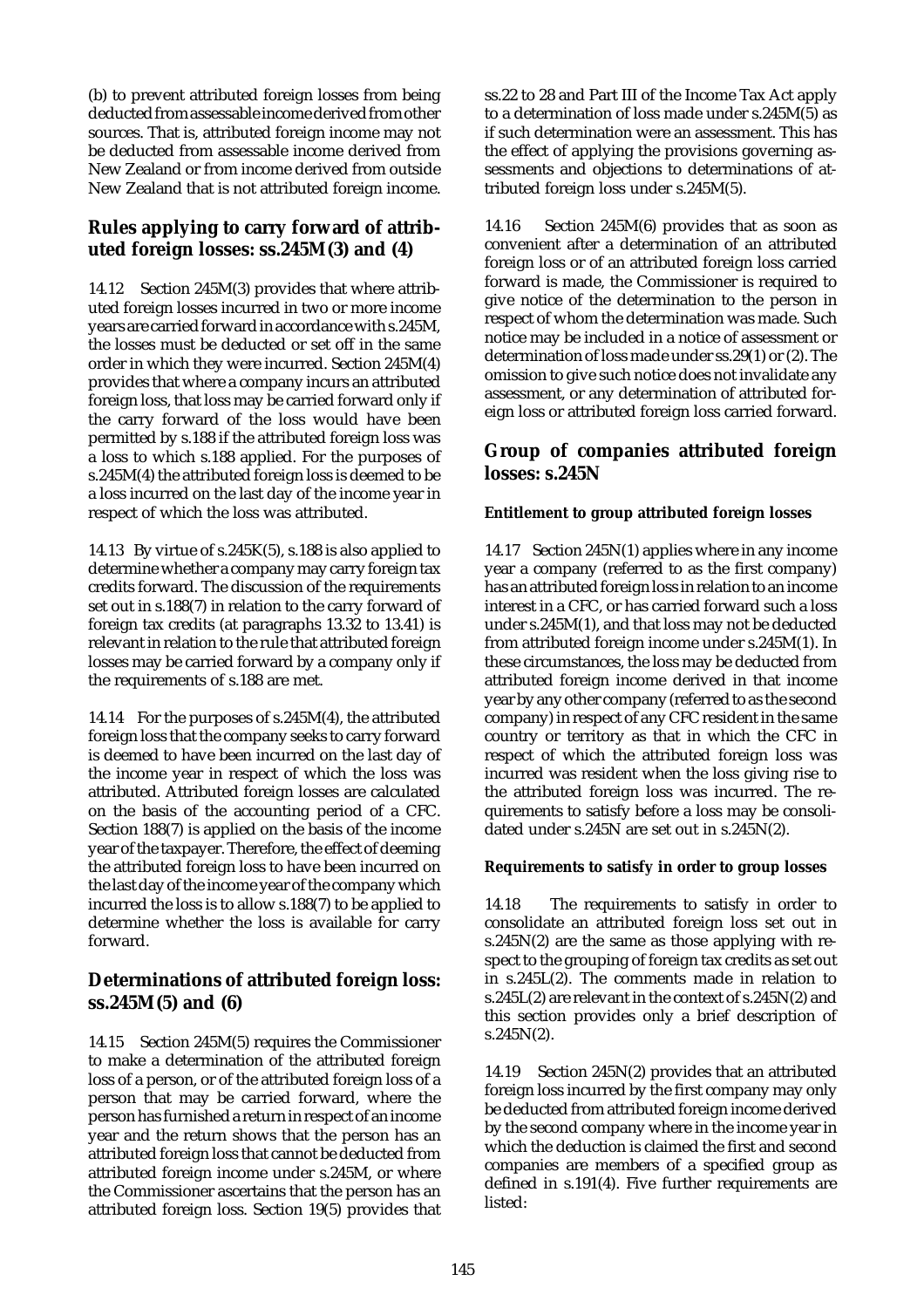- (a) The first company must have elected irrevocably by notice in writing to the Commissioner to deduct the attributed foreign loss from the attributed foreign income derived by the second company. The election must be made within the time for furnishing a return for the income year in relation to which the election is made, or within such further time as the Commissioner may allow.
- (b) The first company and second company must have been members of the same group of companies for the income year in which the attributed foreign loss was incurred.
- (c) Where in accordance with the proviso to s.191(4) shares carrying only a fixed rate of dividend have been disregarded, the first company must have disclosed to its shareholders that an election has been made.
- (d) Consolidation of attributed foreign losses is not permitted where s.191(7C) would apply if the attributed foreign loss were a loss. The effect of s.191(7C) is that attributed foreign losses cannot be grouped where shares of the first or second company have been subject to an arrangement, or have had any rights attaching to them extinguished or altered, for the purpose of including either company in a group of companies or specified group in the income year in relation to which the claim to deduct the attributed foreign loss is made.
- (e) The loss deducted by the second company must

not exceed the amount that the first company could have carried forward pursuant to s.245M to the income year immediately succeeding the income year in which the attributed foreign loss was incurred.

14.20 To the extent that an attributed foreign loss has been deducted by the second company, it may not be deducted or carried forward by the first company.

#### **Dual resident companies**

14.21 Section 245N(3) provides that where the first company (ie the company which incurred the attributed foreign loss) is a dual resident company as defined in s.191(1), no attributed foreign loss may be deducted by the second company under s.245N.

14.22 Section 191(1)(f) defines a dual resident company in relation to an income year as a company that -

- (i) in that income year or any part of that income year is resident in New Zealand; and
- (ii) in that income year or in that part or any other part of that income year is also, by the law of another territory resident in that other territory or registered, incorporated, or domiciled in, or a national of, that other territory, if by reason of that residence, incorporation, domicile or nationality the company is liable to tax in that other territory on its income or profits, or would be so liable if it derived income or profits.

## PART 15: CHANGES OF RESIDENCE OF CONTROLLED FOREIGN COMPANIES

## **Company becoming, or ceasing to be, a foreign company**

15.1 Section 245O applies where a company becomes a foreign company, or where a company that is a foreign company ceases to be a foreign company. The objective of s.245O is to enable branch equivalent income or loss of a CFC to be calculated where, during an accounting period, a resident company becomes a CFC or where a CFC ceases to be a foreign company and becomes solely a New Zealand resident company. This ensures that only amounts derived or incurred when the company was a CFC, and not those derived or incurred when the company was resident in New Zealand, are taken into account in calculating the attributed foreign income or attributed foreign loss of any person holding an income interest in the company. Income derived by the company while it is resident in New Zealand and is not a foreign company will be assessable to the company in terms of the Income Tax Act.

15.2 Section 245O(1) provides that where after 1 April 1988 a company that is not a foreign company becomes a foreign company, an accounting period of the foreign company is deemed to commence on the day on which it became a foreign company. The former accounting period is deemed to end on the day preceding the day on which the company became a foreign company. The question of whether the company is a CFC, and, if so, the calculation of income interests in the company, is determined on the basis of the short accounting period. The branch equivalent income or loss of the company in relation to the short accounting period is calculated in accordance with s.245O(3).

15.3 By way of example, if a resident company with an accounting year ending 31 March became a foreign company on 1 July 1991, s.245O(1) would deem it to have a short accounting period from 1 July 1991 to 31 March 1992. If at any time during that period the control interests of five or fewer residents in the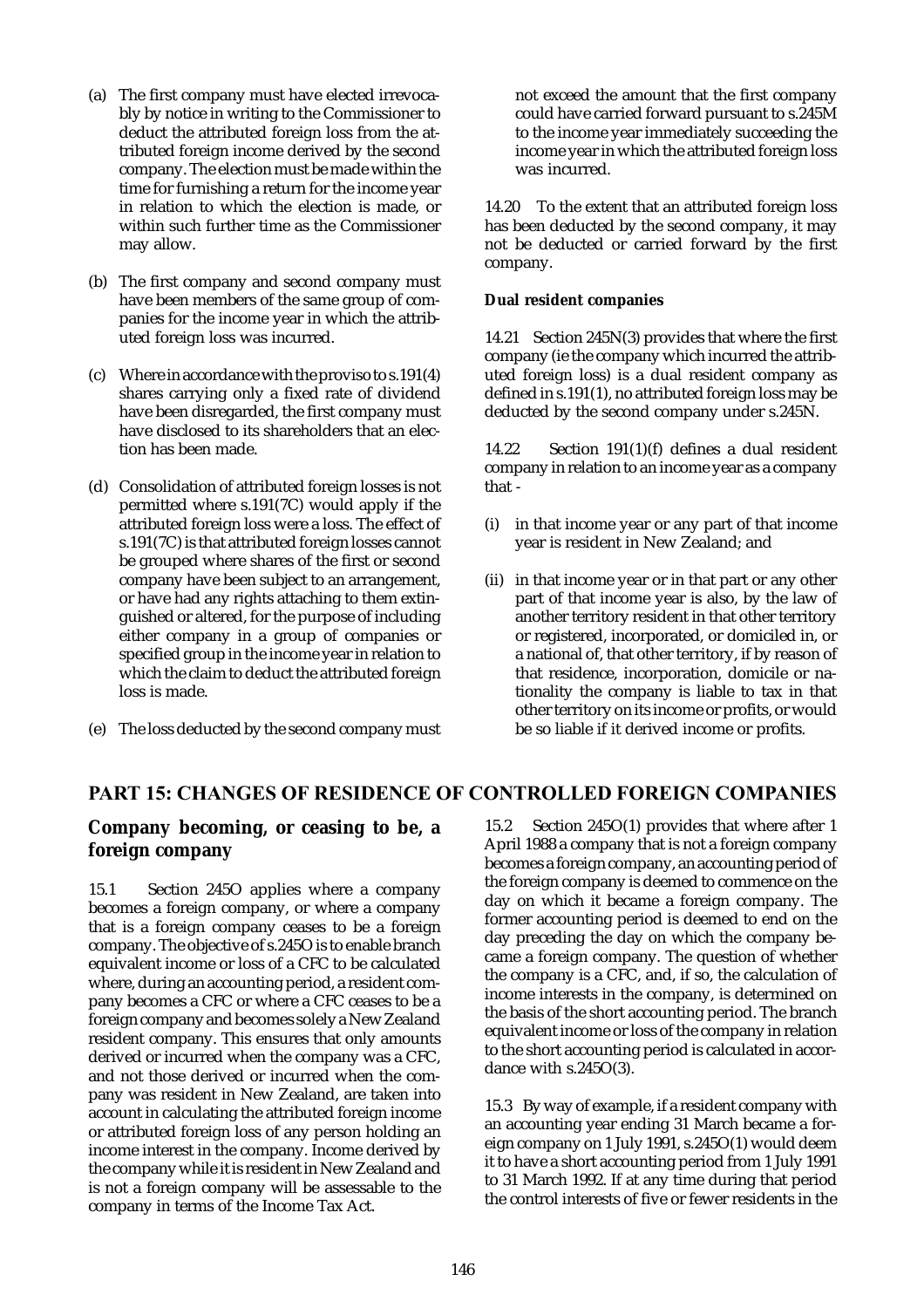company in any category of interest was 50 percent or more the company would be a CFC. If five or fewer residents did not hold control interests of 50 percent or more in any category during that period the company would not be a CFC even if five or fewer residents held control interests of 50 percent or more in the company before 1 July 1991. If the company was a CFC, the income interests of residents in the company would be calculated on the basis of the period from 1 July 1991 to 31 March 1992. Any interests held before this period would be ignored. If the company was a CFC in relation to the 1 July 1991 to 31 March 1992 accounting period, the branch equivalent income or loss of the company would be calculated in relation to that period on the basis of one of the two optional methods set out in s.245O(3). Attributed foreign income or attributed foreign loss would therefore be calculated on the basis of the short accounting period from 1 July 1991 to 31 March 1992.

15.4 Section 245O(2) applies where a foreign company ceases to be a foreign company and becomes or continues to be resident in New Zealand. In these circumstances, an accounting period of the company is deemed to commence on the day on which the company ceased to be a foreign company. Consequently, an accounting period of the company is deemed to end on the day before the day on which the company ceased to be a foreign company. The question of whether the foreign company was a CFC is determined in relation to the period preceding the day on which the company ceased to be a foreign company.

15.5 Section 245O(3) applies where a foreign company ceases to be a foreign company and becomes or "continues to be resident" in New Zealand. In terms of the "foreign company" definition in s.245A(1), in addition to non-resident companies, a company resident in New Zealand is a foreign company where it is not subject to tax on all or part of its income by virtue of a double taxation agreement where the company is treated as not being resident in New Zealand for the purposes of the agreement. Therefore, where a company resident in New Zealand for the purposes of the Income Tax Act but resident in another jurisdiction for the purposes of a double taxation agreement ceases to be resident in the other jurisdiction for the purposes of the agreement, it will cease to be a foreign company while continuing to be resident in New Zealand.

## **Calculation of branch equivalent income or loss**

15.6 Section 245O(3) provides two alternative methods for calculating branch equivalent income or loss of a CFC where, pursuant to s.245O(1) or (2), a person is required to calculate the branch equivalent income or loss of a CFC on the basis of an accounting period that is shorter than the otherwise applicable accounting period of the CFC. Under the first method, the branch equivalent income or loss for the shorter accounting period is calculated in accordance with the following formula:

$$
\begin{array}{c}\n\text{a} \times \text{b} \\
\text{c}\n\end{array}
$$

where -

- a is the branch equivalent income or loss of the CFC for the otherwise applicable accounting period, determined without regard to ss.245O(1) or (2);
- b is the number of days in the shorter accounting period; and
- c is the number of days in the otherwise applicable accounting period.

15.7 The "otherwise applicable" accounting period referred to in the formula is the accounting period that the company would have had if not for the application of ss.245O(1) or (2). For example, if the accounting year of a resident company ends on 31 December, and the company becomes a foreign company on 1 October 1991, the otherwise applicable accounting period of the company for the purposes of applying the formula is 1 January 1991 to 31 December 1991. The accounting period of the foreign company determined under s.245O(1) (ie item b in the formula) is 1 October 1991 to 31 December 1991.

15.8 The second method that may be used to calculate branch equivalent income or loss of the CFC for the short accounting period is to calculate the branch equivalent income or loss of the company actually derived or incurred during that short period.

# **Relationship to s.245Q**

15.9 Section 245Q contains rules for determining the residence of a CFC for an accounting period. The effect of those rules is to treat a CFC as being resident in one country or territory for an accounting period, although in fact it may be resident in more than one country or territory. This is the case whether the CFC is resident in more than one country or territory concurrently or whether the residence of the CFC changes during the accounting period. Section 245O assumes that the residence of a CFC can change during an accounting period. However, this is not inconsistent with s.245Q. Section 245Q is concerned with determining which of a number of foreign countries or territories a CFC is resident in. Section 245O is concerned with the different question of whether a company becomes or ceases to be a for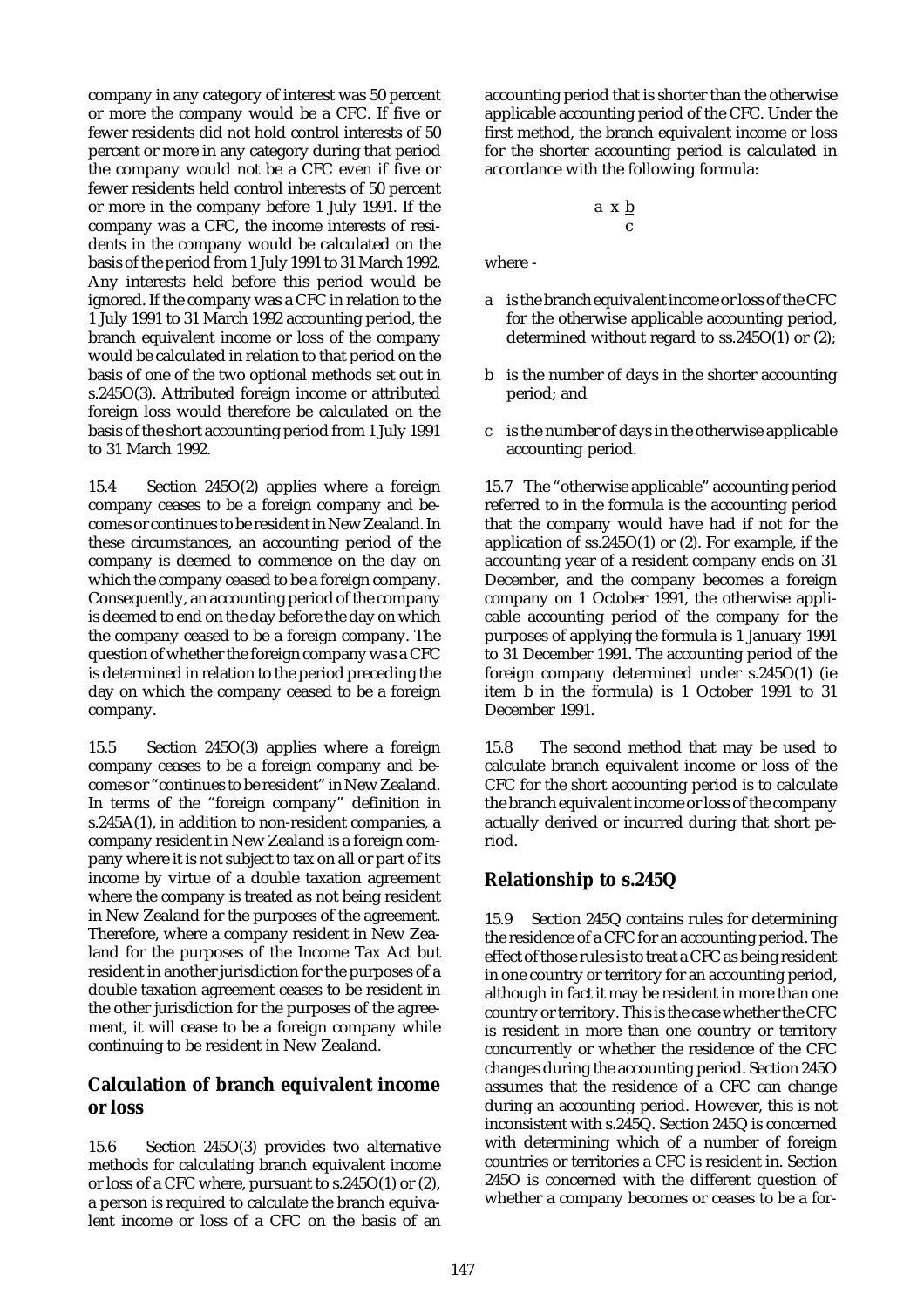eign company in terms of the "foreign company" definition. If in terms of s.245O a company is a foreign company for part of an accounting period,

s.245Q may then be applied to determine the foreign country or territory that the company is resident in for that period.

# PART 16: CONTROLLED FOREIGN COMPANIES RESIDENT IN FIFTEENTH SCHEDULE COUNTRIES

## **Overview of s.245P**

16.1 Section 245P provides an exception from the requirement to calculate attributed foreign income or loss in relation to an income interest in a CFC. It applies where the CFC is resident in a country or territory specified in the Fifteenth Schedule to the Income Tax Act. The reason for the exception is to reduce compliance costs by not requiring the calculation of attributed foreign income or loss in circumstances where a significant amount of revenue would not be generated if the calculation of attributed foreign income or loss were required. This is the case where the effective tax rate of a foreign jurisdiction is close to that of New Zealand. In these circumstances, the application of the foreign tax credit mechanism in s.245K would result in little revenue being collected on attributed foreign income.

16.2 In some cases the effective tax rate of a foreign jurisdiction is generally close to that of New Zealand but tax preferences may be offered by that jurisdiction in certain circumstances which reduce the effective tax rate. In this case the jurisdiction may be listed in the Fifteenth Schedule, so that the exemption in s.245P generally applies. However, the tax preferences may be listed in the Sixteenth Schedule so that calculation of attributed foreign income or loss is required if a CFC utilises a listed preference. In the case where a listed preference is utilised compliance costs would not be excessive in relation to the revenue generated. Therefore, it is appropriate to require the calculation of attributed foreign income or loss. However, if a listed preference is not utilised the compliance costs incurred in calculating attributed foreign income or loss would be excessive in relation to the revenue generated. Therefore, in these cases the calculation of attributed foreign income or loss is not required.

## **Exception to calculation of attributed foreign income or loss: s.245P(1)**

16.3 Section 245P(1) provides that no person shall have any attributed foreign income or attributed foreign loss in relation to an accounting period of a CFC where the CFC is resident in a country or territory listed in the Fifteenth Schedule to the Income Tax Act at all times in that accounting period. This exception applies only if, for the purposes of calculating income liable to income tax in the country or territory in which the CFC is resident, the CFC

did not apply any of the preferences specified in Part A of the Sixteenth Schedule.

16.4 The residence of a CFC for the purposes of s.245P(1) is determined in accordance with s.245Q. The countries or territories listed in the Fifteenth Schedule as at 1 April 1990 are:

Australia, excluding the Territory of Norfolk Island;

Canada;

- Federal Republic of Germany;
- French Republic, including the European and Overseas Departments but excluding the Overseas Territories;
- Japan;
- United Kingdom of Great Britain and Northern Ireland;
- United States of America, excluding its possessions and territories.

16.5 Only one preference is listed in Part A of the Sixteenth Schedule as at 1 April 1990. That preference is described as:

"Any exemption from income tax for income derived from business activities carried on outside the country."

This preference encompasses any exemption from income tax granted by the taxation law of a country or territory listed in the Fifteenth Schedule for income derived from business activities carried on outside the country. Thus, it includes the exemption granted by France for income derived from business activities carried on outside France. It also includes an exemption granted by one of the listed countries for income derived from foreign business activities where the exemption is granted through a double taxation agreement entered into between the listed country and another country or territory.

16.6 The exception contained in s.245P(1) applies only to the calculation of attributed foreign income or attributed foreign loss. The CFC regime applies in relation to a company resident in a country or territory listed in the Fifteenth Schedule for other purposes. Therefore, residents hold control and income interests in companies resident in the Fifteenth Schedule, and where the control interests of five or fewer residents in such a company at any time during an accounting period is 50 percent or more in any category the company will be a CFC. Consequently,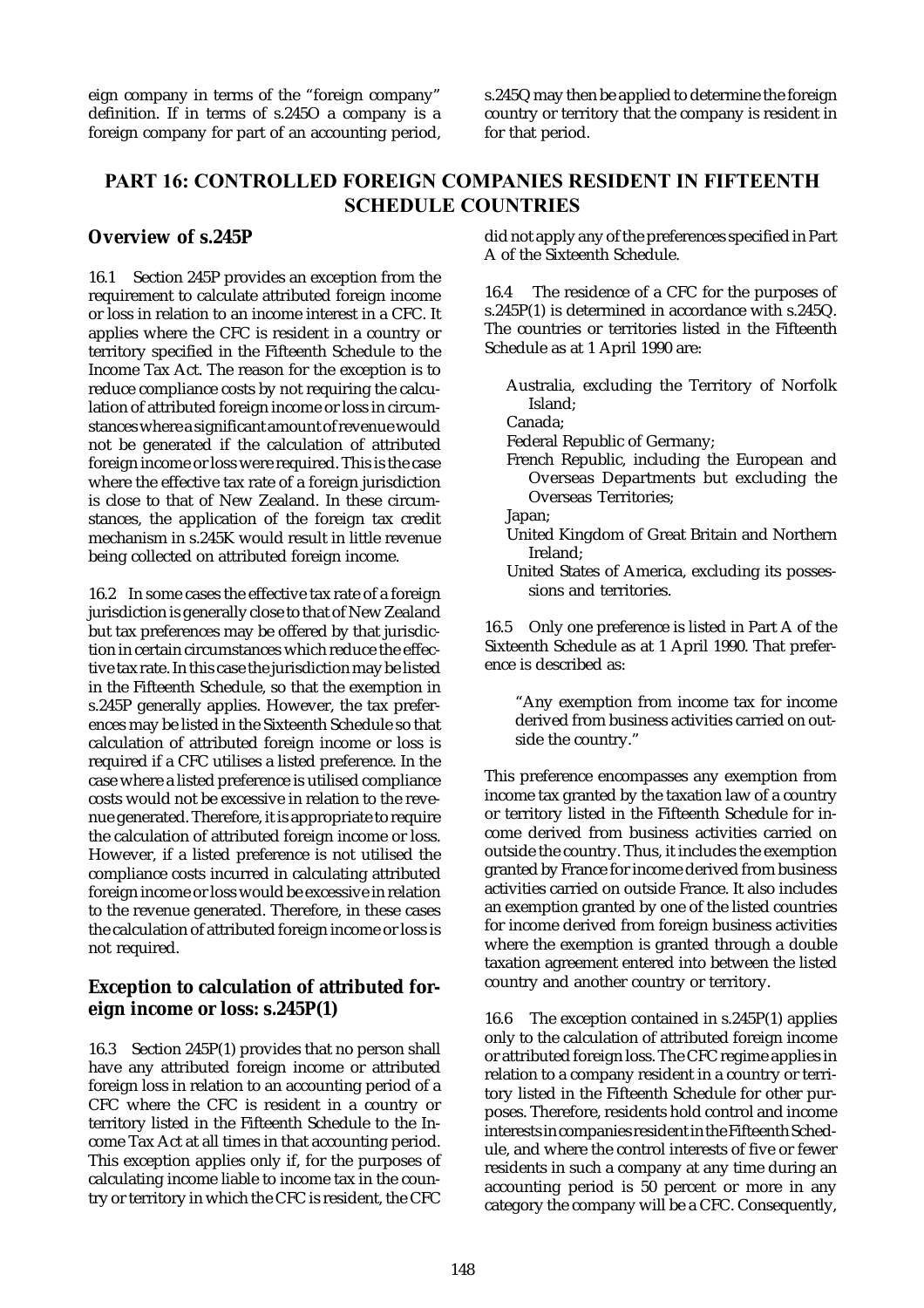where a CFC resident in a country or territory listed in the Fifteenth Schedule holds control or income interests in another foreign company, residents who hold control or income interests in the CFC will have indirect control or income interests in the foreign company. If the foreign company is itself a CFC, residents will be required to calculate attributed foreign income or loss in relation to that company if it is not resident in a country or territory listed in the Fifteenth Schedule.

16.7 By way of example, assume that a resident holds control interests in CFC1 of 100 percent in each category throughout CFC1's accounting period, and that CFC1 holds direct control interests in CFC2 in each category of 100 percent throughout CFC2's accounting period. Assume further that CFC1 is resident in the United Kingdom and CFC2 is resident in Luxembourg. Pursuant to s.245P(1), the resident is not required to calculate attributed foreign income or attributed foreign loss in relation to CFC1. However, the resident has an income interest of 100 percent in CFC2 through the holding in CFC1. CFC2 is not resident in a country or territory listed in the Fifteenth Schedule. Therefore, the resident is required to calculate attributed foreign income or loss in relation to CFC2.

## **Income must be subject to tax**

16.8 Paragraph (a) of the proviso to s.245P(1) provides that, notwithstanding s.245Q, a CFC is not resident in a country or territory specified in the Fifteenth Schedule unless the CFC is liable to income tax in that country or territory by reason of domicile, residence, place of incorporation or place of management in that country or territory. The effect of the rules in s.245Q may be to treat a company as being resident in a country or territory listed in the Fifteenth Schedule in circumstances where that country or territory itself does not regard the company as being resident there or does not regard the company as being liable to income tax on worldwide income. For example, a company incorporated in the Bahamas and managed in the United States may be resident in the United States under s.245Q(4). However, for United States income tax purposes the company may not be liable to tax on income derived from outside the United States because in terms of United States tax law companies are taxable on worldwide income only if they are incorporated there. As the company would not be liable to United States tax on its worldwide income it would not be appropriate to apply the s.245P(1) exception.

# **Attribution of foreign investment fund income or loss**

16.9 Paragraph (b) of the proviso to s.245P(1) provides that nothing in s.245P(1) prevents foreign

investment fund income or foreign investment fund loss from being attributed to a person pursuant to s.245G(6). Section 245G(6) provides that where a CFC derives foreign investment fund income or foreign investment fund loss, that income or loss is attributed to residents who hold an income interest in the CFC in proportion to their income interests in the CFC. The amount thus attributed is treated as foreign investment fund income or foreign investment fund loss. The effect of paragraph (b) of the proviso to s.245P(1) is to ensure that where a CFC resident in a country or territory listed in the Fifteenth Schedule derives foreign investment fund income or incurs a foreign investment fund loss, that income or loss is attributed to residents who hold an income interest of 10 percent or greater in the CFC.

# **Calculation of attributed foreign income or loss where preference is utilised: s.245P(2)**

16.10 Section 245P(2) provides the method for calculating attributed foreign loss in relation to a CFC resident in a country or territory listed in the Fifteenth Schedule where the CFC applies a preference listed in Part A of the Sixteenth Schedule in calculating income tax in the country in which it is resident. Such income or loss is calculated by assuming that item "b" in s.245G(2) is the net income or loss of the CFC under the taxation law of the country in which the CFC is resident:

- (a) excluding any allowance for carry forward of prior year tax losses; and
- (b) adjusted to the figure that would have been arrived at if no benefit had been derived from the preference listed in Part A of the Sixteenth Schedule that the CFC applied for the purposes of income tax calculations in its country of residence; and
- (c) converted to New Zealand currency at the average of the close of trading spot exchange rates for the 15th day of each complete month falling within the period.

16.11 Item "b" in s.245G(2) is the branch equivalent income or loss of the CFC for the accounting period. Persons holding an income interest in a CFC multiply this amount by that income interest to calculate attributed foreign income or attributed foreign loss. Therefore, the effect of s.245P(2) is that where that provision applies a person calculates attributed foreign income or loss by taking into account the income or loss of the company under the tax rules of the jurisdiction in which the CFC is resident, as adjusted to take into account the utilisation of the listed preference by the CFC. Section 245P(2) does not require persons calculating attributed foreign income or loss to calculate the branch equivalent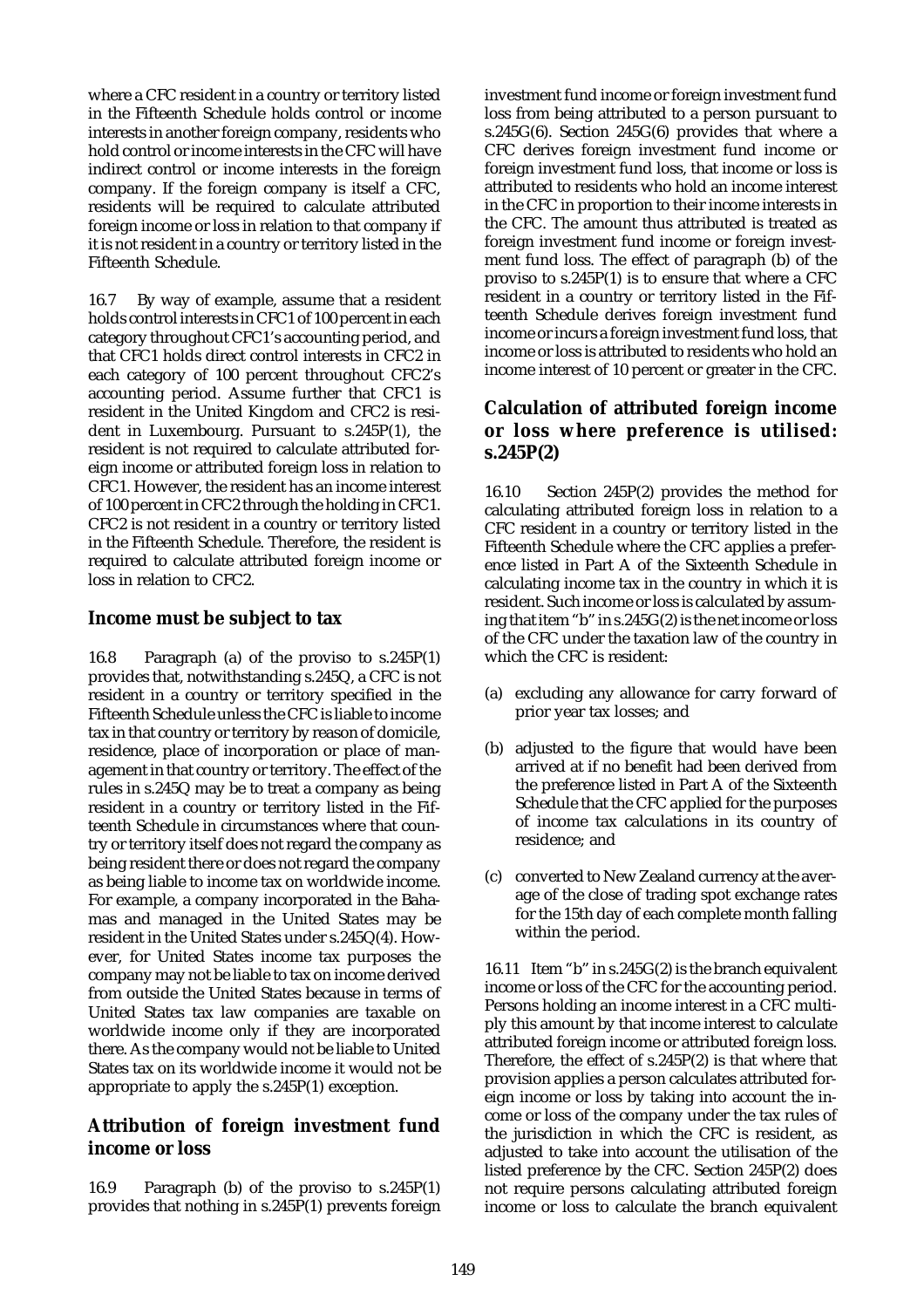income or loss of the CFC in accordance with s.245J.

16.12 Losses carried forward from prior accounting periods of the CFC are not taken into account in calculating the income or loss of the CFC under s.245P(2). If attributed foreign income was calculated in relation to the CFC in a prior income year because the listed preference was utilised in that prior year, the losses carried forward by the CFC may have been attributed to the person calculating

## PART 17: RESIDENCE OF A COMPANY

## **Overview of s.245Q**

17.1 Section 245Q contains two sets of rules in relation to the residence of companies. The first rule, set out in s.245Q(1), is relevant in determining whether a company is a foreign company. The remaining subsections of s.245Q contain a series of rules for determining the country or territory of residence of a foreign company for an accounting period. These rules are applied consecutively until the CFC is resident in one country or territory only. The residence of a foreign company is relevant under the CFC regime because:

- (a) foreign tax credits arising in relation to an interest in one CFC may be offset against tax payable on attributed foreign income derived in relation to another CFC, or consolidated with tax payable on attributed foreign income derived by another company in relation to another CFC, where the CFCs are resident in the same country or territory for the relevant periods: s.245K, s.245L;
- (b) attributed foreign losses incurred in relation to one CFC may be deducted from attributed foreign income derived in relation to another CFC, or they may be consolidated with attributed foreign income derived by another company in relation to another CFC, where the CFCs are resident in the same country or territory for the relevant periods: s.245M, s.245N;
- (c) in applying the exception in s.245P it is necessary to establish that the CFC is resident in one of the countries or territories listed in the Fifteenth Schedule;
- (d) in applying the transitional rules in s.245Y it is necessary to establish whether CFCs are resident in a country or territory listed in the Seventeenth Schedule of the Income Tax Act;
- (e) in the following cases the residence of a CFC is relevant in calculating branch equivalent income or loss under s.245J:

attributed foreign income or loss and carried forward by that person. Consequently, it would not be appropriate to allow the losses to be carried forward by the CFC. If attributed foreign income or loss was not calculated in relation to a prior year it would also not be appropriate to allow the CFC to carry losses forward because prior years' income derived by the CFC had not been taken into account for New Zealand tax purposes.

- (i) s.245J(3) requires the income or loss of a CFC to be calculated in the currency of the country in which the CFC is resident if the CFC does not prepare financial accounts;
- (ii)  $s.245J(21)$ , in calculating the branch equivalent income or loss of a CFC engaged in the business of insurance other than life insurance.

17.2 Section 245Q is also relevant in determining the residence of a foreign company for the purposes of the foreign investment fund regime contained in ss.245R to 245T. Section 245R(2)(c) provides that an interest in a foreign entity is not an interest in a foreign investment fund for an income year if the foreign entity would, pursuant to s.245Q, be resident in a country or territory listed in the Fifteenth Schedule if the foreign entity were subject to s.245Q.

# **Definition of non-resident company: s.245Q**

17.3 Section 245Q(1) provides that a company is a "non-resident company" if it is not resident in New Zealand for the purposes of the Income Tax Act. A company is resident in New Zealand for the purposes of the Income Tax Act if it is resident in New Zealand in terms of s.241(6). Inland Revenue's interpretation of s.241(6) is set out in Public Information Bulletin No.180.

17.4 The definition of "non-resident company" is relevant for the purposes of the "foreign company" definition in s.245A(1). Non-resident companies are one category of company that are treated as foreign companies. The "foreign company" definition is discussed in paragraphs 3.44 to 3.59 of this bulletin.

## **Determining residence of foreign company: ss.245Q(2) to (5)**

#### **Resident in country where liable to income tax: s.245Q(2)**

17.5 Section 245Q(2) provides that a foreign company is resident in a country or territory for any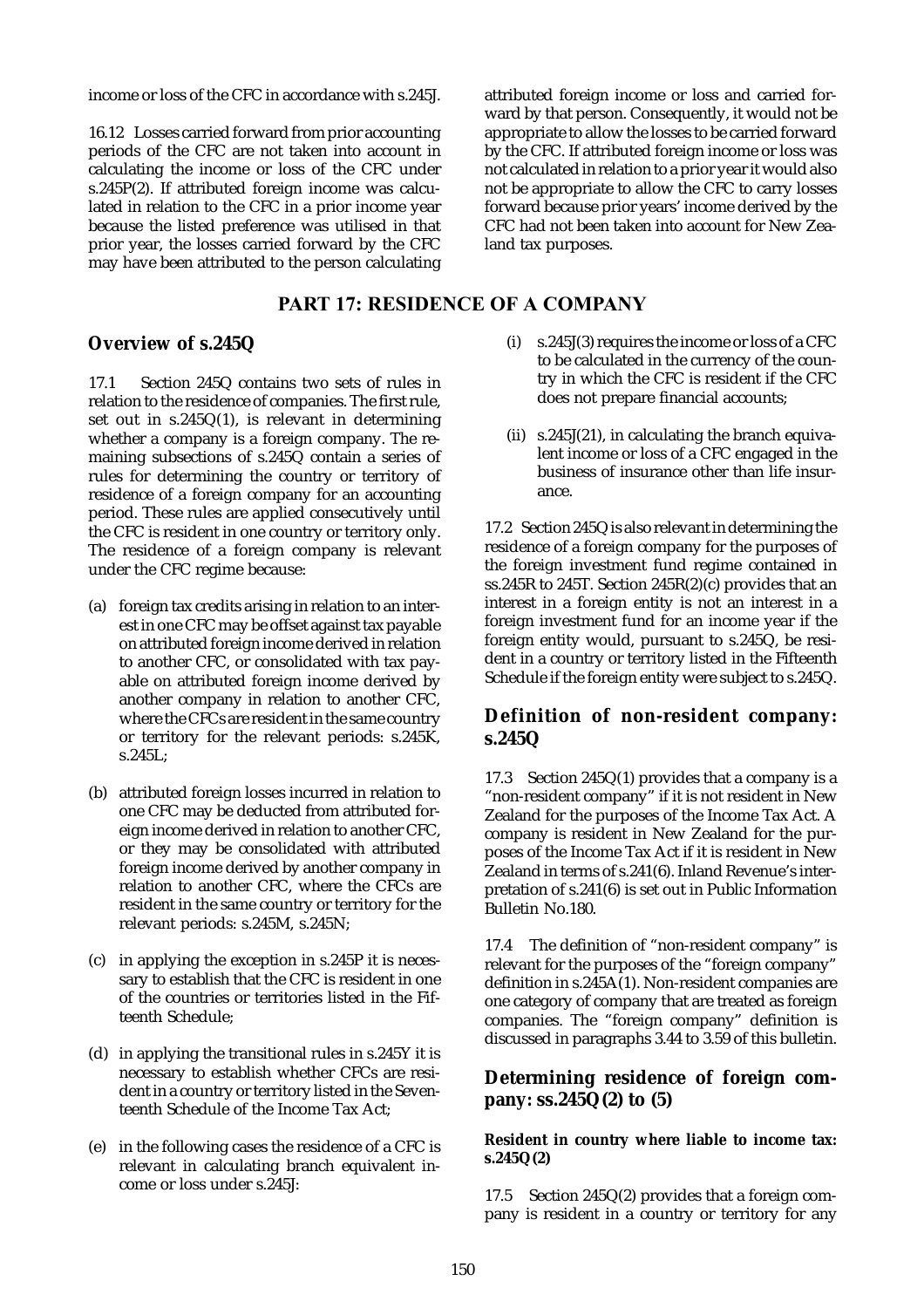accounting period if at any time during the accounting period it is liable to income tax in that country or territory by reason of domicile, residence, place of incorporation or place of management in that country or territory.

17.6 Under this rule it is not sufficient that the foreign company be domiciled, resident, incorporated or managed in a particular country or territory. Section 245Q(2) has the effect of making a foreign company resident in a country or territory only if by reason of domicile, residence, incorporation or place of management in the country or territory it is liable to income tax there. For example, a foreign company incorporated and managed in a country that taxes only income derived from sources in that country will not be resident there in terms of s.245Q(2) because its tax liability, if any, arises from the fact that it derives income from within that country and not from the fact that it is incorporated or managed there.

17.7 Double taxation agreements between foreign countries may be relevant in determining whether a company is liable to income tax by virtue of domicile, residence, place of incorporation or place of management. For example, a company may be resident in two countries in terms of the tax legislation of those countries, and it may be liable to tax in each country by virtue of that residence. However, by virtue of a double taxation agreement between those countries the company may be treated as being resident in only one country for the purposes of the agreement and, consequently, it may be liable to tax on a residence basis only in that country. In these circumstances, the company will be treated as being resident in the country in which it is resident for the purposes of the double taxation agreement.

17.8 A foreign company is resident in a country or territory for an accounting period by virtue of s.245 $Q(2)$  if "at any time" during that accounting period it is liable to income tax there by reason of domicile, residence, place of incorporation, or place of management. Section 245Q(2) may therefore apply where a foreign company is liable to income tax in a country or territory by reason of domicile, residence, place of incorporation or place of management for an entire accounting period or for part of an accounting period only.

### **Application of s.241(6): s.245Q(3)**

17.9 Section 245Q(3) applies where for an accounting period a foreign company is resident in two or more countries or territories in terms of s.245Q(2) or where the company is not resident in any country or territory in terms of s.245Q(2). In these situations the company is resident for the accounting period in the country or territory in which it would be resident by virtue of s.241(6) if the country or territory were New Zealand.

17.10 A company may be resident in two countries or territories under s.245Q(2) where it changes residence during an accounting period. Alternatively, and less likely, it may be resident in two countries because it is concurrently liable to tax in more than one country or territory by reason of domicile, residence, place of incorporation or place of management. A company may not be resident in any country or territory under s.245Q(2) where, for example, it is liable to income tax on a source basis only or where it is not liable to income tax at all. If a company has a place of management in one country and is incorporated or is controlled by directors in another, and the company is liable to tax in the country where it has a place of management but is not liable to tax in the other country by reason of the factors listed in s.245Q(2), the company will be resident in the country in which it has its place of management by virtue of s.245 $Q(2)$ . In this case s.245 $Q(3)$  will not apply because the company is resident in only one country by virtue of s.245Q(2).

17.11 Where s.245Q(3) applies, the company is resident in the country or territory that it would be resident in under s.241(6) if the country or territory were New Zealand. Applying s.241(6), a foreign company is resident in a country or territory if -

- (a) it is incorporated in that country or territory; or
- (b) it has its head office in that country or territory; or
- (c) it has its centre of management in that country or territory; or
- (d) control of the company by its directors, acting in their capacity as directors, is exercised in that country or territory, whether or not decision making by directors is confined to that country or territory.

17.12 These tests differ from those in s.245Q(2) in that residence is not determined on the basis of whether the company is liable to tax. Therefore, pursuant to s.245Q(3) a company may be resident in a country or territory by virtue of incorporation or place of management although it is not liable to tax there. For example, a company incorporated or managed in Hong Kong may not be resident there pursuant to s.245Q(2) because it is liable to tax there only because it derives income from Hong Kong, and not because it is incorporated or managed there. However, the company would be resident in Hong Kong pursuant to s.245Q(3) because it is incorporated there or has its centre of management there.

#### **Centre of management: s.245Q(4)**

17.13 Section 245Q(4) provides that if the application of ss.245Q(2) and (3) do not result in a company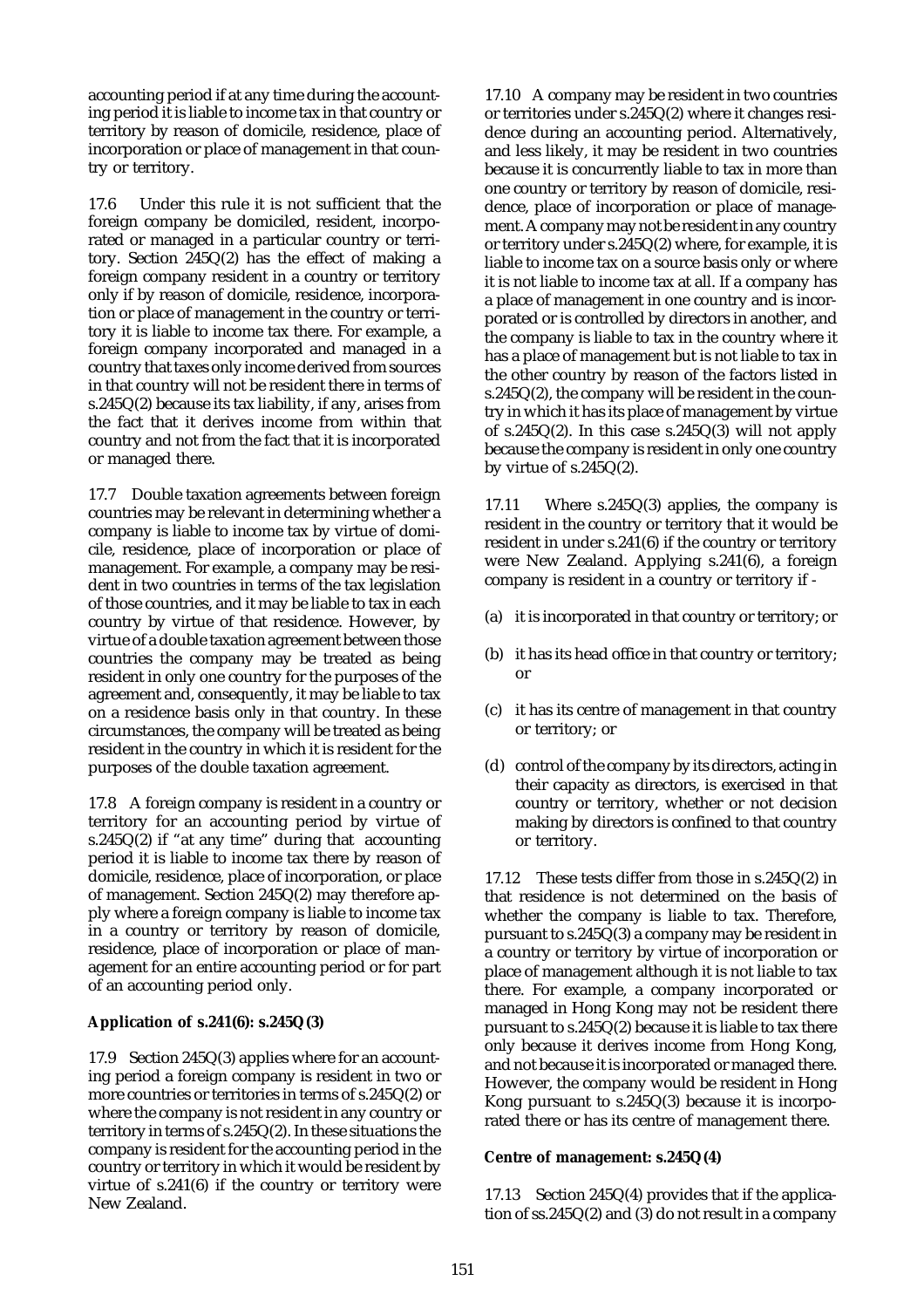being resident in only one country or territory for an accounting period, the company is resident in the country or territory in which its centre of management is located in that accounting period.

17.14 A company may not be resident in only one country or territory under ss.245Q(2) and (3) where, for example:

- (a) The company is incorporated in country X and managed in country Y, but is not liable to tax in either country by virtue of incorporation or place of management so that s.245Q(2) does not apply. The company is resident in both country X and country  $\bar{Y}$  pursuant to s.245Q(3) because it is incorporated in one and has its centre of management in the other.
- (b) The company is incorporated in country X and has its centre of management there but is not liable to tax in that country by reason of domicile, residence, place of incorporation, or place of management. The company is controlled by its directors from country Y but is not liable to tax in country Y by reason of any of the factors listed in s.245Q(2). Therefore, the company is not resident in any country under s.245Q(2). The company is resident in both country X and country Y under s.245Q(3) because it has its centre of management and place of incorporation in country X and is controlled by directors from country Y.
- (c) The company is incorporated in country X, has its centre of management in country Y and is controlled by its directors from country Z during the relevant accounting period. The company is not liable to tax in any of the three countries by reason of domicile, residence, place of incorporation or place of management. Consequently, the company's residence for the accounting period cannot be fixed under s.245Q(2). The residence of the company cannot be fixed under s.245Q(3) because it is incorporated in one country, has its centre of management in another and is controlled by its directors from a third country.
- (d) The company changes its centre of management from country X to country Y during an accounting period, and is not resident in only one country under s.245Q(2) because it is liable to income tax in each country for a part of the accounting period by virtue of its centre of management there. The company is not resident for the accounting period in only one country under s.245Q(3) because it has its centre of management in both countries during different parts of the accounting period, and because after the company's centre of management has changed the company may be incorporated in

one country and have its centre of management in another.

(e) The company is incorporated in country X and is controlled by its directors from country Y. The company does not have a centre of management. The company is not liable to tax in country X or country Y by virtue of domicile, residence, place of incorporation or place of management. Therefore, its residence cannot be fixed under s.245Q(2). The company's residence cannot be fixed under s.245Q(3) because it is incorporated in one country and is controlled by its directors from another.

17.15 In these types of case the residence of the company for the accounting period may be established under s.245Q(4) on the basis of the location of the company's centre of management:

- (a) In the first example, the company would be resident in country Y for the accounting period pursuant to s.245Q(4) because its centre of management is in that country.
- (b) In the second example, the company would be resident in country X for the accounting period pursuant to s.245Q(4) because its centre of management is in that country.
- (c) In the third example, the company would be resident in country Y for the accounting period pursuant to s.245Q(4) because its centre of management is in that country.
- (d) In the fourth example, the residence of the company for the accounting period cannot be established under s.245Q(4) because it does not have its centre of management in only one country for the accounting period. Therefore, the company's residence must be determined finally under s.245Q(5).
- (e) In the fifth example, the residence of the company cannot be determined under s.245Q(4) because it does not have a centre of management. The company's residence is determined finally under s.245Q(5).

#### **Commissioner determines residence: s.245Q(5)**

17.16 Section 245Q(5) provides that if no single country or territory of residence of a company for an accounting period can be determined under ss.245Q(2) to (4), the company is resident for that accounting period in the country or territory that the Commissioner determines the company to be resident in.

17.17 Section 245Q(5) does not list the factors that the Commissioner must consider in finally deter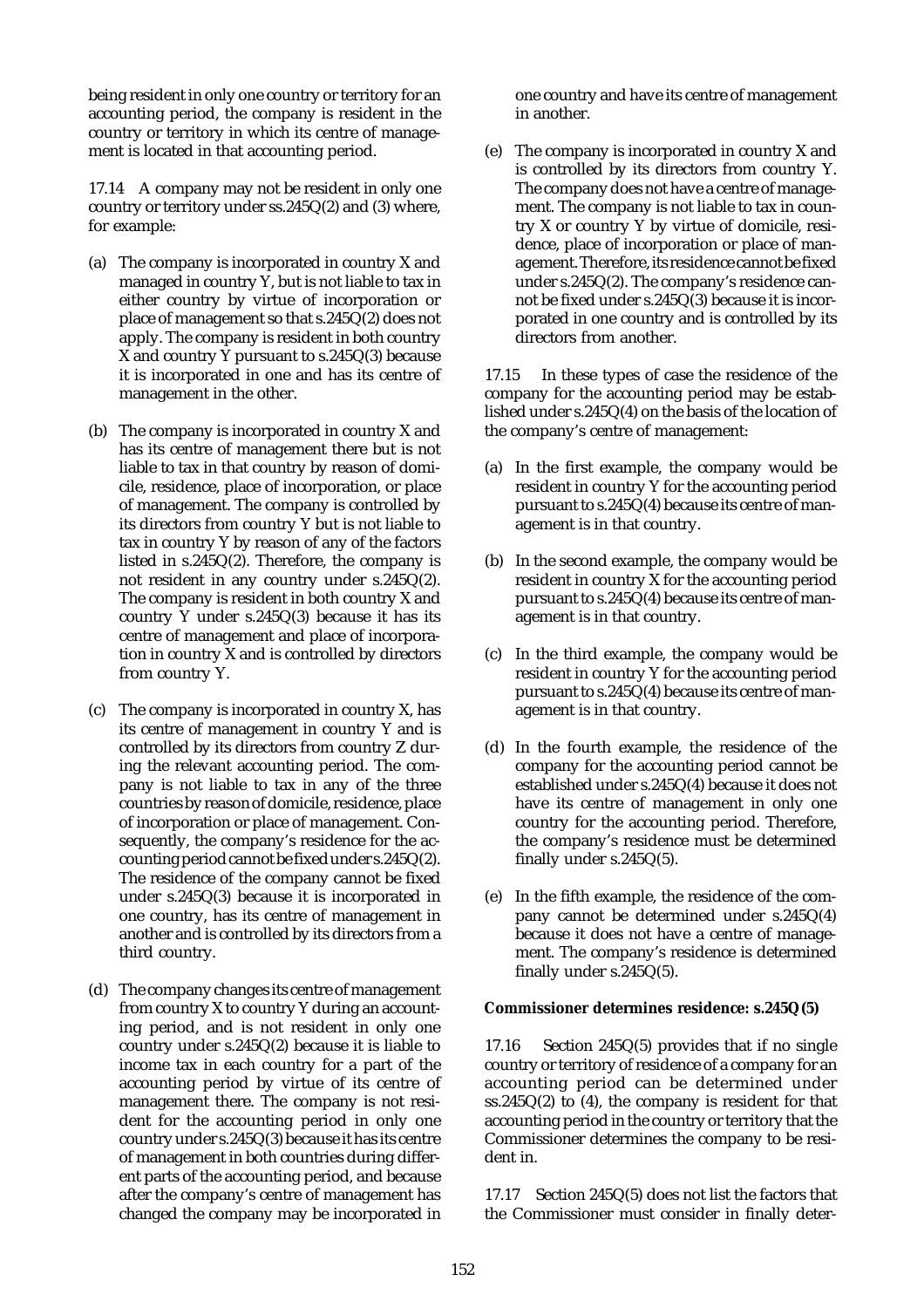mining the residence of a foreign company. Each case must be determined on its facts, and the factors to be taken into account may differ from case to case. Relevant factors may be:

- (a) From where the company is controlled by its directors. If the centre of management of a company has changed during an accounting period, but there has been no change in the country from which the company is controlled by its directors, it may be possible to determine the residence of the company by reference to the country from which it is controlled by its directors. If the company does not have a centre of management, the country from which the company is controlled by its directors will be a strong indicator of which country the company is resident in.
- (b) Where during an accounting period a company has changed the location of its centre of management, place of incorporation (through redomiciliation procedures permitted by some jurisdictions), place of control by directors or head office, it may be appropriate to consider the time during the accounting period that the company has its centre of management, place of incorporation, place of control by directors or head office in each country. If the centre of management, place of incorporation, place of control by directors or head office is located in one country for the majority of the accounting period that may influence the Commissioner in determining that the company is resident in that country.
- (c) Where the company carries on business and where the assets of the company are located. These factors may be significant in cases where the company is carrying out manufacturing, assembly or packaging operations, for example. If these operations are located in one country, the location of the operations may be taken into account in determining the residence of the company. However, in other cases the location of the company's business or assets will be a less important factor. This would be the case, for example, where the company was a financing subsidiary, or an investment vehicle where investments were made in a range of markets.
- (d) Where the company is incorporated. If, for example, the centre of management of a company changes during an accounting period the fact that the company is incorporated in one of the countries in which it has its centre of management during the period may be a factor indicating that the company should be treated as being resident in that country rather than in the other country.

(e) The location of general meetings of the company, if any. Shareholders exercise ultimate control of a company through general meetings. Consequently, if general meetings are held in a particular country that may be a factor taken into account in determining the residence of the company.

## **Residence of foreign companies and s.245P**

17.18 Paragraph (a) of the proviso to s.245P(1) provides that, notwithstanding s.245Q, a CFC is not resident in a country or territory specified in the Fifteenth Schedule unless the CFC is liable to income tax in that country or territory by reason of domicile, residence, place of incorporation or place of management in that country or territory. If s.245Q treats a CFC as being resident in a country or territory listed in the Fifteenth Schedule, but it is not liable to income tax in that country or territory by reason of domicile, residence, place of incorporation or place of management, s.245Q is applied again until the company is treated as being resident in another country or territory.

17.19 By way of example, assume that a CFC has its centre of management in a country listed in the Fifteenth Schedule and is incorporated in another country. Assume further that the CFC is not liable to tax in either country by reason of domicile, residence, place of incorporation or place of management. In these circumstances, the residence of the CFC would ordinarily be determined under s.245Q(4) as being the country listed in the Fifteenth Schedule. However, as the CFC is not liable to tax in that country by reason of domicile, residence, place of incorporation or place of management paragraph (a) of the proviso to s.245P(1) applies and the CFC is not resident in the Fifteenth Schedule country. Consequently, the residence of the CFC is finally determined under s.245Q(5). In determining the country of residence, the Commissioner must have regard to the fact that pursuant to paragraph (a) of s.245P(1) the CFC cannot be resident in the Fifteenth Schedule country.

17.20 By way of further example, assume that during an accounting period the centre of management of a CFC changes from a non-Fifteenth Schedule country to a Fifteenth Schedule country and that the CFC is not liable to tax in either country by reason of any of the factors listed in s.245Q(2). In this case the residence of the CFC could not be determined under ss.245Q(2) to (4), and the CFC's residence would be determined by the Commissioner under s.245Q(5). Applying that provision, and taking into account the factors listed in paragraph 17.17 above, the Commissioner might ordinarily determine that the CFC is resident in the Fifteenth Schedule country. However, the effect of paragraph (a) of the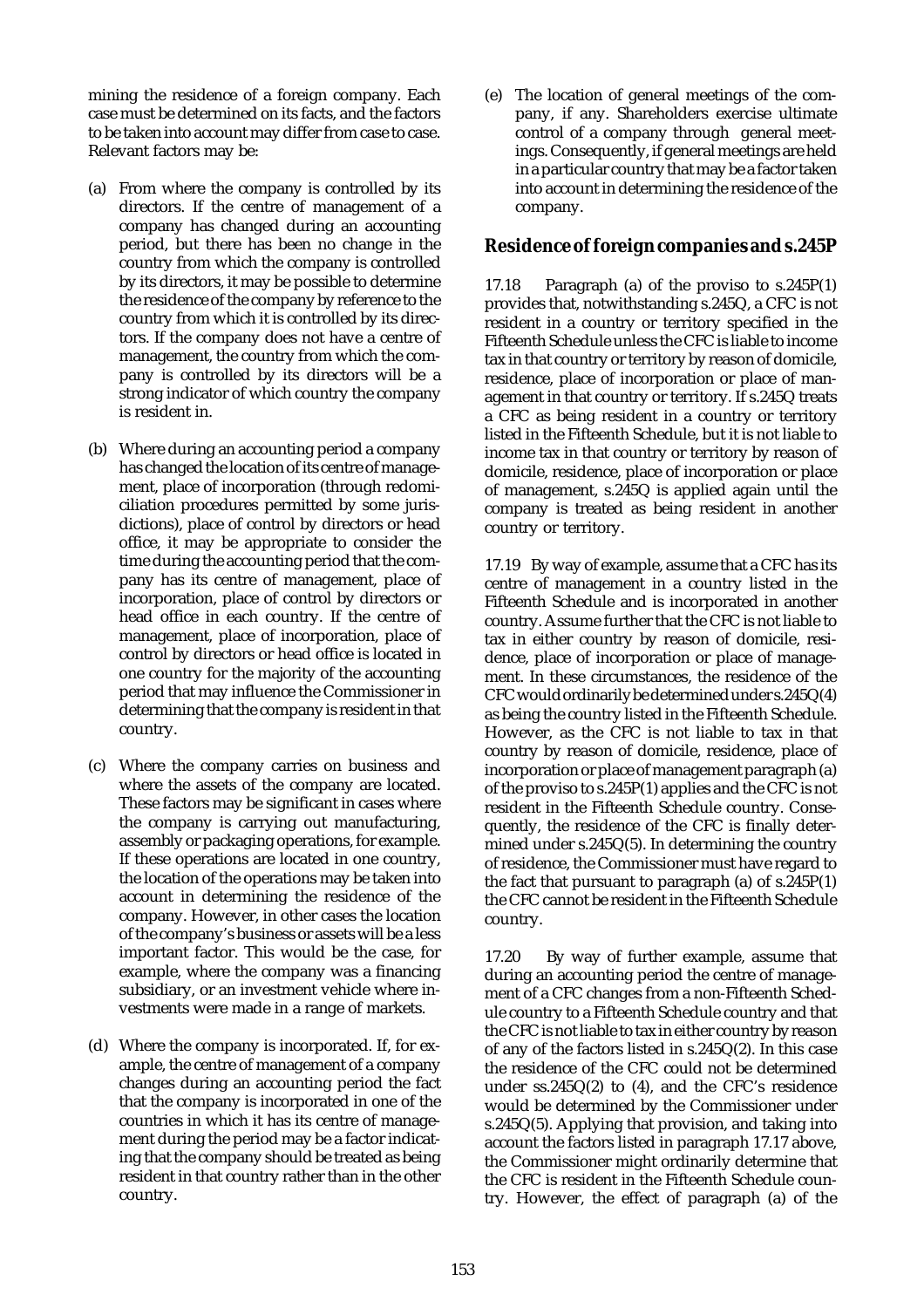proviso to s.245P(1) is that the Commissioner cannot determine the CFC to be resident in the Fifteenth Schedule country because it is not liable to tax there by reason of domicile, residence, place of incorporation or place of management.

## **Residence of foreign companies during transitional period: s.245Y(3)**

17.21 Section 245Y(3) provides that, nothwithstanding s.245Q, a non-resident company is deemed to be resident in a country or territory listed in the Seventeenth Schedule to the Income Tax Act for the purposes of s.245Y(1). This rule does not apply if any person resident in New Zealand with an income interest in the company can establish to the satisfaction of the Commissioner that the company is liable to tax in a country or territory not listed in the Seventeenth Schedule by reason of domicile, residence, place of incorporation or place of management. Section 245Y(1) provides that where before 1 April 1990 a person holds an income interest in a CFC that is resident in a country or territory not listed in the Seventeenth Schedule, the person is deemed to have acquired that interest on 1 April 1990 for the purposes of calculating attributed foreign income or loss in relation to the interest.

17.22 The effect of s.245Y(3) in relation to s.245Q is that two requirements must be satisfied in order to avoid attribution of income or loss from a CFC before 1 April 1990:

- (a) in terms of s.245Q the CFC must be resident in a country or territory not listed in the Seventeenth Schedule; and
- (b) it must be established that the CFC is liable to tax in a country or territory not listed in the Seventeenth Schedule by reason of domicile, residence, place of incorporation or place of management.

17.23 Section 245Y(3) effectively applies only if a CFC is resident outside a country or territory listed in the Seventeenth Schedule, and applies to treat the CFC as being resident in a country or territory listed in the Seventeenth Schedule in the circumstances specified. Therefore, if pursuant to s.245Q a CFC is treated as being resident in a country or territory listed in the Seventeenth Schedule before 1 April 1990, it is not necessary to establish that it is liable to tax in that country or territory by reason of domicile, residence, place of incorporation or place of management.

# PART 18: ADMINISTRATIVE PROVISIONS

### **Default assessments: s.245V**

### **Situations in which default assessment can be made: s.245V(1)**

18.1 Section 245V(1) provides that the Commissioner may make an assessment of the amount of attributed foreign income, attributed foreign loss, foreign investment fund income or foreign investment fund loss derived or incurred by a person in three situations:

- (a) where for any period any person has failed to disclose in accordance with s.245W a control interest or income interest in a CFC or in a foreign investment fund;
- (b) where any person has failed to disclose any information requested by the Commissioner pursuant to s.17 of the Inland Revenue Department Act 1974 in relation to an interest in a CFC or foreign investment fund;
- (c) where for any period any person is unable to obtain sufficient information to calculate the person's attributed foreign income or attributed foreign loss or foreign investment fund income or foreign investment fund loss in relation to an interest in a CFC or foreign investment fund.

### **Method of assessment: s.245V(2)**

18.2 Section 245V(2) sets out five methods that the Commissioner may use in making an assessment of attributed foreign income or loss or foreign investment fund income or loss in the circumstances specified in s.245V(1). It is specifically provided that the listed methods do not limit the methods that the Commissioner may use in making an assessment for the purposes of s.245V(1). The listed methods are:

- (a) Having regard to the accounts of the CFC or foreign investment fund prepared for the purposes of -
	- (i) furnishing an income tax return in New Zealand or in any other country; or
	- (ii) providing information to creditors, shareholders, or other persons having an economic relationship with the CFC or foreign investment fund; or
- (b) Having regard to the branch equivalent income of the CFC for any prior period in relation to any person, and applying to that branch equivalent income an appropriate percentage rate of presumed increase, being a rate not less than 10 percent compounding annually; or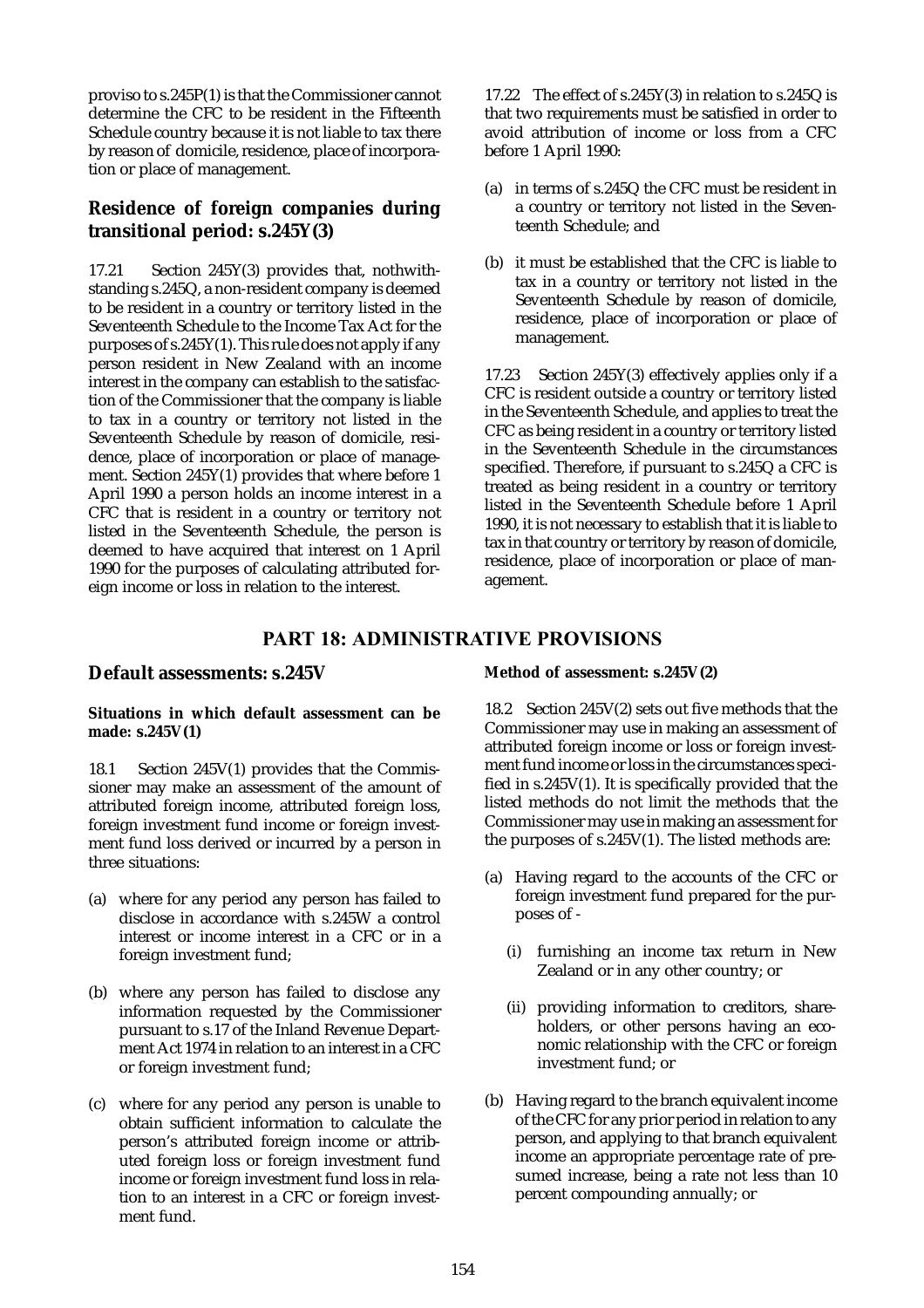- (c) Having regard to the accounts of the CFC or foreign investment fund referred to in (a) for any prior period, and applying to the income disclosed in those accounts a rate of presumed increase that the Commissioner considers appropriate, being a rate not less than 10 percent compounding annually; or
- (d) Imputing an appropriate rate of return to the value of the interest at the beginning of the relevant period; or
- (e) Treating any gain derived or loss incurred on disposal of the interest during the relevant period, or any increase or reduction in the market value of the interest over the relevant period, as attributed foreign income, attributed foreign loss, foreign investment fund income or foreign investment fund loss.

## **Disclosure of interests: s.245W**

18.3 Section 245W(1) provides that where any person at any time has an income interest or control interest in a foreign company or an interest in a foreign investment fund, the person shall disclose to the Commissioner in the prescribed form and with the person's return of income for the year -

- (a) the existence and nature of the interest; and
- (b) such other information as may be required by the Commissioner in respect of the interest for the purposes of the administration of the Income Tax Act.

18.4 The proviso to s.245W(1) provides that a person is not required to disclose a control interest to the extent that it exists only by virtue of s.245C(3)(b) or (d). This exception does not apply where the Commissioner specifically requires a person to disclose interests held by a person by virtue of s.245 $C(3)(b)$  or (d). A control interest is held by a person by virtue of  $s.245C(3)(b)$  or (d) to the extent that it constitutes a direct or indirect control interest held by an associated person. Therefore, the effect of the proviso is that as a general rule persons are not required to disclose control interests held by their associates. However, this does not mean that such interests are not taken into account in determining whether a foreign company is a CFC. Direct and indirect interests held by associated persons are still aggregated in determining whether a foreign company is a CFC in terms of s.245C and in determining whether a person holds an income interest of 10 percent or greater in a CFC in terms of s.245F(1)(b).

18.5 Section 245W(2) provides that the Commissioner may exempt any person or class of persons from the requirements of s.245W(1) where, in the Commissioner's opinion, disclosure by that person or class of persons is not necessary for the administration of Part IVA of the Income Tax Act. Section 245W(3) provides that the Commissioner may at any time cancel any exemption granted to any person or class of persons under s.245W(2).

18.6 Where an exemption from disclosure has been granted under s.245W(2), the exemption does not affect the operation of Part IVA. For example, persons are still required to calculate control or income interests in a foreign company although disclosure of the interests is not required. This may be important because a person may have an interest in a CFC in respect of which disclosure is not required and that CFC may hold an interest in another foreign company in respect of which disclosure is required. The person will be required to calculate control or income interests in relation to the CFC in order to determine whether the foreign company is a CFC and, if so, to calculate the person's income interest in relation to that foreign company.

# **Offences and penalties**

18.7 Several offences in relation to the disclosure obligations imposed under s.245W are created by ss.416(1)(ba), 416(1)(bb) and 416A:

- (a) Section 416(1)(ba) provides that a person commits an offence if that person knowingly fails, or knowingly permits the failure, to disclose any information which the person is required to disclose under s.245W. Prior to the enactment of the Income Tax Amendment Act 1989, s.416(1)(ba) applied only to any corporate body that was required to make a disclosure under s.245W. Section 416(1)(ba) was amended by s.76 of the Income Tax Amendment Act 1989 with effect from 22 March 1989. Section 416(1)(ba) now applies to any "person" who is required to make a disclosure under s.245W.
- (b) Section 416(1)(bb) provides that a person commits an offence if that person knowingly makes a false disclosure, or knowingly gives any false information, to the Commissioner in relation to the disclosure obligation imposed on the person under s.245W.
- (c) Sections 416A(3)(a) and (b) apply where an officer or employee of a corporate body is required, by virtue of that office or employment, to make a disclosure under s.245W. Such an officer or employee commits an offence if he or she knowingly fails or permits the failure to disclose information that the corporate body is required to disclose under s.245W, or knowingly makes a false disclosure or gives any false information to the Commissioner in relation to the obligation to disclose imposed on the corporate body under s.245W.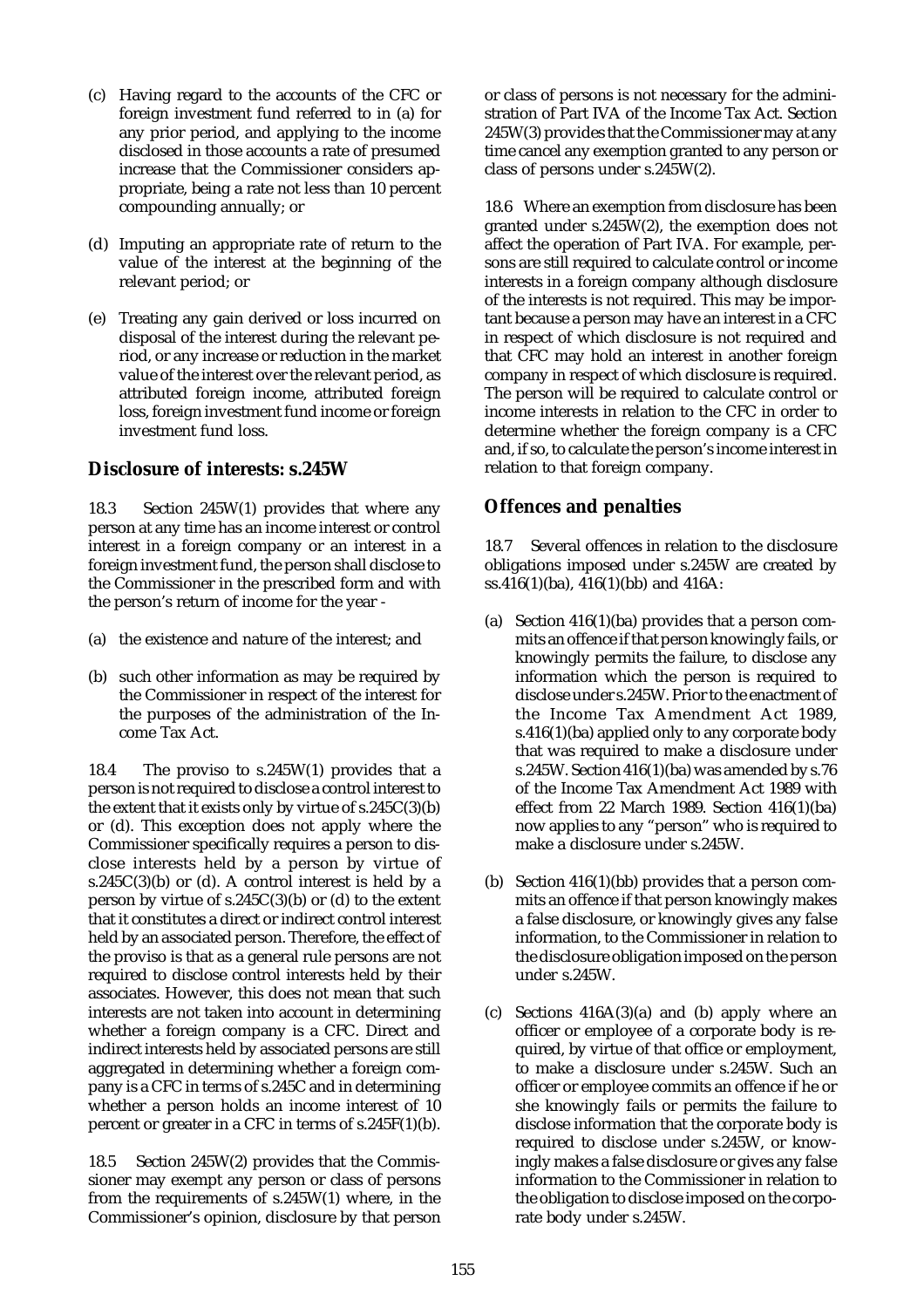(d) Section 416B(2B) provides that for the purposes of s.416(1)(ba), s.416(1)(bb) and s.416A(3) the term "person" includes any person who aids, abets, or incites any other person to commit the offences specified in those provisions. This effectively means that  $s.416(1)(ba)$ ,  $s.416(1)(bb)$ and s.416A(3) create offences of aiding, abetting or inciting persons to commit the offences specified in those provisions.

18.8 Section 416B(2A) sets out the penalties for the offences created by  $ss.416(1)(ba)$ ,  $416(1)(bb)$  and 416A(3). It provides that the penalty for those offences is the same in each case: imprisonment for a term not exceeding two years or a fine not exceeding \$50,000, or both. Any person who aids, abets or incites the commission of such an offence is liable to the same penalty by virtue of s.416(2B).

## PART 19: TRANSITIONAL RULES

### **Overview**

19.1 Section 245Y sets out transitional rules in relation to the application of the CFC and foreign investment fund regimes. As a general rule, the CFC and foreign investment fund regimes came into force on 1 April 1988: s.15 Income Tax Amendment Act (No 5) 1988. Section 245Y delays the application of the regimes in some circumstances, and provides transitional rules for the application of the regimes where they apply from 1 April 1988.

## **Interests in CFCs resident in Seventeenth Schedule country: s.245Y(1)**

### **Description**

19.2 Section 245Y(1) applies where a person holds an income interest in a CFC which, by virtue of s.245Q, is resident in a country or territory not listed in the Seventeenth Schedule to the Income Tax Act at all times during the period commencing with the later of the date of acquisition of the income interest or 1 April 1988 and ending with the earlier of the date of disposition of the interest or 31 March 1990. In these circumstances, for the purposes of calculating attributed foreign income or loss in relation to the income interest:

- (a) the person is deemed to have acquired that interest on 1 April 1990 or, if the person disposed of the income interest before 1 April 1990, never to have held that interest; or
- (b) where the income interest is in a CFC resident in a country or territory that by amendment to the Income Tax Act becomes specified in the Seventeenth Schedule before 1 April 1990, the person is deemed to have acquired the interest on the day on which the country or territory became specified or, if the interest is disposed of before the day on which the country or territory became specified, never to have held that interest.

19.3 Section 245Y(1) applies only for the purpose of calculating attributed foreign income or loss. It does not apply for the purposes of determining whether a company is a CFC, for the purpose of determining whether a person has an income interest of 10 percent or greater in a CFC for the purpose of attributing foreign investment fund income or loss under s.245 $G(6)$ , or for any other purpose.

### **Seventeenth Schedule**

19.4 Section 245Y(1) applies where, during the period falling between 1 April 1988 and 31 March 1990, a person at any time holds an income interest in a CFC resident in a country or territory not listed in the Seventeenth Schedule to the Income Tax Act. The Seventeenth Schedule is divided into two parts. Part A simply provides a list of 61 countries or territories. Part B lists 10 further countries and describes specific categories of company that are resident in those countries. The categories of company are described by reference to specific tax preferences available in the listed countries that are received by companies.

19.5 The objective of the Seventeenth Schedule is to provide a list of low tax jurisdictions in relation to which the CFC regime applies from 1 April 1988. The list is significant in relation to the CFC regime only for the period between 1 April 1988 and 31 March 1990. After that period the CFC regime applies in full to CFCs resident in all jurisdictions except those listed in the Fifteenth Schedule. The rationale for applying the CFC regime with respect to low tax jurisdictions from 1 April 1988, and to other jurisdictions from 1 April 1990, is that taxpayers were warned in the July 1987 Budget that CFC legislation would be enacted to deal with investments in tax havens. Thus, it was appropriate to apply the CFC regime to tax haven companies from 1 April 1988: *Report of the Consultative Committee on International Tax Reform Part 1*, March 1988, para 7.1. However, taxpayers were not warned of the wider application of the legislation until publication of the *Consultative Document on International Tax Reform* on 17 December 1987. Therefore, in recognition of the later notice of the broader application of the CFC regime, the application date of the regime to jurisdictions other than low tax jurisdictions was delayed until 1 April 1990. Residents with interests in CFCs resident in jurisdictions other than the listed low tax jurisdictions are therefore given a period of transitional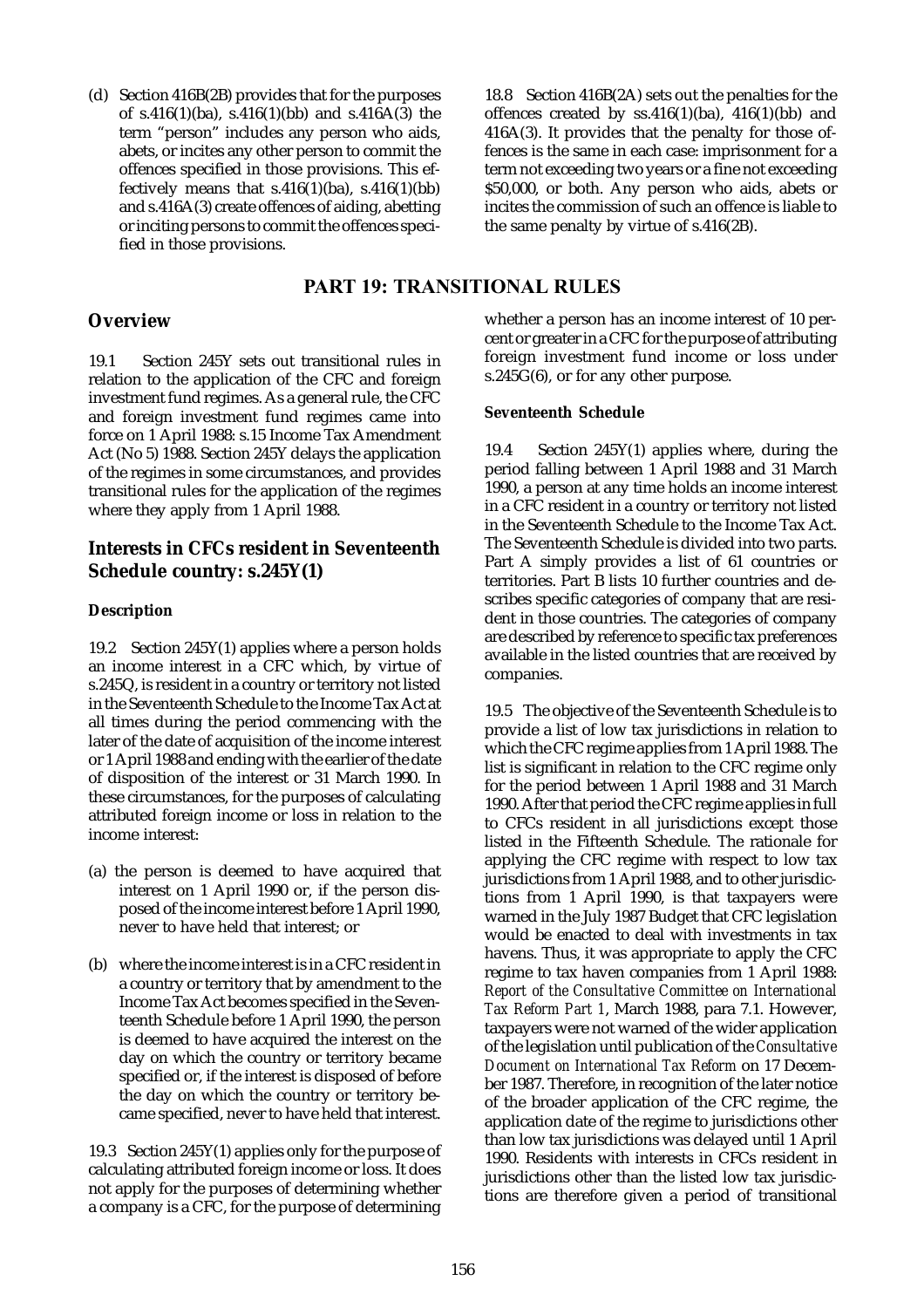relief within which they can analyse the impact of the CFC regime on their investments and restructure where necesssary.

19.6 Part A of the Seventeenth Schedule contains a list of countries or territories which are considered to be tax havens. These are countries which are commonly used as part of international tax planning strategies to shelter income from domestic taxation. Part B of the Seventeenth Schedule is more limited in scope and applies only to certain companies resident in the listed countries. The countries listed in Part B are not generally low tax jurisdictions. However, some features of the taxation law of these countries may be used in order to have income taxed at a low rate. These countries may therefore be used as tax havens for limited purposes. The objective of Part B is to apply the CFC regime from 1 April 1988 in relation to a CFC resident in a country listed in that Part where the CFC is utilising the country as a tax haven, but not to apply the regime until 1 April 1990 where the country is used by a CFC for other purposes.

### **Application of s.245Y(1) only for purpose of calculating attributed foreign income or loss**

19.7 Section 245Y(1) deems a person to have acquired an interest in a CFC on 1 April 1990, or to have disposed of an interest before that date, only for the purposes of calculating attributed foreign income or loss. It does not apply for the purposes of determining whether a foreign company is a CFC, for the purposes of determining whether the income interest of a person in a CFC is 10 percent or greater for the purposes of attributing foreign investment fund income or loss under s.245G(6), or for any other purpose.

19.8 Although for periods prior to 1 April 1990 s.245Y(1) does not require the calculation of attributed foreign income or loss in relation to an income interest in a CFC resident in a country or territory not listed in the Seventeenth Schedule, it is still necessary to determine whether foreign companies resident in such countries are CFCs for such periods for several reasons:

(a) A foreign company resident in a country not listed in the Seventeenth Schedule may hold an interest in a foreign company resident in a country listed in the Seventeenth Schedule. In order to determine whether the foreign company resident in the Seventeenth Schedule country is a CFC it will generally be necessary to first determine whether the foreign company resident in the country not listed in the Seventeenth Schedule is a CFC. This is because by virtue of s.245C control interests of residents in the foreign company resident in the listed country are calculated by taking into account their indirect control interests held through the CFC resident in the non-listed country.

- (b) If in the situation described in (a) the foreign company resident in the listed country is a CFC, it will be necessary to calculate indirect income interests held by residents in that CFC through the foreign company resident in the non-listed country. For this purpose it is necessary to establish that the foreign company resident in the non-listed country is a CFC because indirect income interests can only be held through CFCs.
- (c) It is specifically provided that s.245Y(1) does not apply in determining whether a person holds an income interest of 10 percent or greater in a CFC for the purpose of attributing foreign investment fund income or loss under s.245G(6). Section 245G(6) applies only where foreign investment fund income or loss is derived by a CFC. To apply s.245G(6) with respect to foreign investment fund income or loss derived by a foreign company resident in a country not listed in the Seventeenth Schedule it is therefore necessary first to establish that the foreign company is a CFC.
- (d) Section 245Y(1) does not apply in calculating the branch equivalent income or loss of a CFC resident in a country not listed in the Seventeenth Schedule for the accounting period within which 1 April 1990 falls. For example, if the accounting period of a CFC ends on 31 August 1990 the branch equivalent income or loss of the CFC for the accounting period ending on 31 August 1990 is calculated on the basis of the income derived and losses incurred in the entire accounting period ending on that day, and not only for the portion of the period falling after 31 March 1990. The fact that a person is not required to attribute income or losses from a CFC which is not resident in a country listed in the Seventeenth Schedule before 1 April 1990 is recognised by reducing the person's income interest in the CFC, rather than by apportioning the income and loss of the CFC to portions of the accounting period falling before and after 1 April 1990. (Income interests are reduced in these circumstances because s.245Y(1) deems the interest to be acquired on 1 April 1990. Therefore, the formula in s.245D(5) reduces income interests for accounting periods of CFCs that straddle 1 April 1990 because taxpayers will have zero income interests for portions of those periods falling before 1 April 1990).
- (e) Section 226(4) provides that where a CFC settles a trust any person who held a control interest of 10 percent or more at the time of settlement is a settlor of the trust. The new trust taxation regime applies from the beginning of the income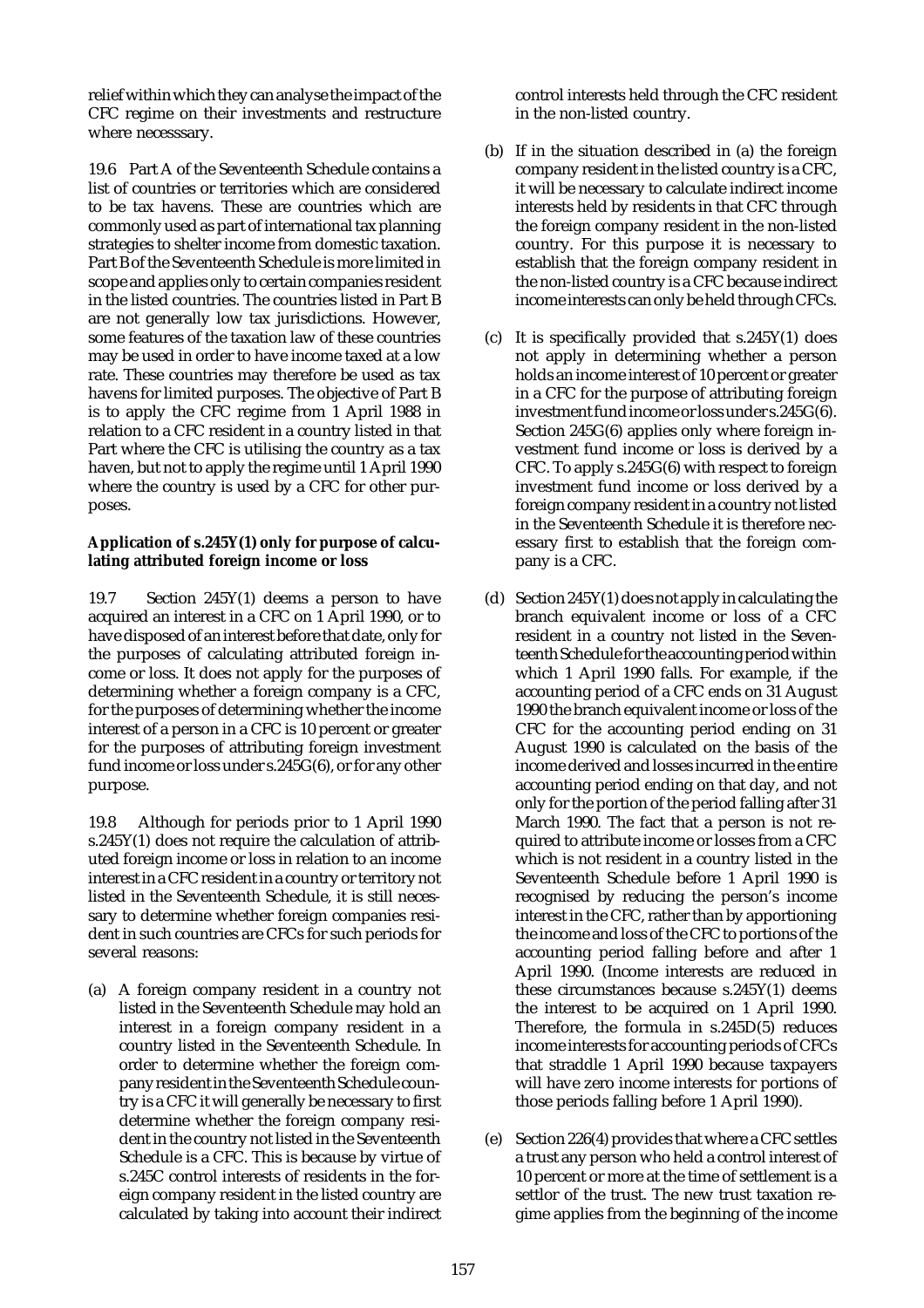year commencing on 1 April 1988. The trust regime applies with respect to all countries and the transitional rules for that regime are not based on the list of countries contained in the Seventeenth Schedule. Consequently, where a foreign company which is resident in a country or territory not listed in the Seventeenth Schedule settles a trust before 1 April 1990 it is necessary to determine whether that company is a CFC for the purpose of applying s.226(4). Section 226(4) is discussed at paragraphs 6.100 to 6.119 of the appendix to Tax Information Bulletin No.5.

#### **Deemed acquisition on, or disposal before, 1 April 1990**

19.9 Where between 1 April 1988 and 31 March 1990 a person holds an income interest in a CFC resident in a country or territory not listed in the Seventeenth Schedule,  $s.245Y(1)(a)$  provides that for the purposes of calculating attributed foreign income or loss the person is deemed to have acquired that interest on 1 April 1990 or, where the interest was disposed of before 1 April 1990, never to have held that interest.

19.10 If pursuant to s.245Y(1)(a) a person is deemed to acquire an income interest in a CFC on 1 April 1990, and the accounting period of the CFC does not end on 31 March 1990, the income interest of the person in the CFC will vary in the accounting period of the CFC during which 1 April 1990 falls. Consequently, the income interest of the person for that accounting period will be calculated under s.245D(5). The effect of the formula in that provision will be to reduce the income interest of the person in the CFC for the accounting period because the person will be deemed not to have held an income interest in the CFC prior to 1 April 1990.

19.11 The fact that a person is deemed to acquire an income interest in a CFC on 1 April 1990 does not necessarily mean that the person will have an income interest in the CFC for the accounting period in which 1 April 1990 falls. If a person who calculates income interests on a measurement day basis in accordance with s.245A(2)(e) does not hold an income interest in the CFC on any measurement day after 1 April 1990 the person will not have an income interest for the accounting period in which 1 April 1990 falls.

19.12 For example, assume that a resident acquires an income interest of 100 percent in a CFC which is not resident in a country listed in the Seventeenth Schedule on 1 June 1986 and disposes of that income interest on 15 June 1990. Section 245Y(1) would deem the resident to have acquired the interest in the CFC on 1 April 1990. However, the resident would not hold an income interest in the CFC on the 30 June

1990 and 30 September 1990 measurement days. Therefore, the resident does not hold an income interest in the CFC from 1 April 1990 to 31 August 1990:  $s.245A(2)(e)(ii)$ . In this example the resident would have held an income interest in the CFC before 1 April 1990. However, the effect of s.245Y(1) is that the resident would not have held an income interest before 1 April 1990 for the purposes of calculating attributed foreign income or loss in relation to that CFC.

#### **Amendments to Seventeenth Schedule**

19.13 Section 245Y(1)(b) applies where a person holds an income interest in a CFC which is resident in a country or territory that, pursuant to an amendment to the Income Tax Act, becomes a country or territory specified in the Seventeenth Schedule before 1 April 1990. In these circumstances, the person is deemed to have acquired that interest on the date on which the country or territory became specified in the Seventeenth Schedule or, if the person disposed of the interest before the date on which the country or territory became specified, the person is deemed never to have held that interest.

19.14 Two countries, Fiji and Western Samoa, were added to Part B of the Seventeenth Schedule by s.77 of the Income Tax Amendment Act 1989. Fiji was added to the Seventeenth Schedule in relation to companies obtaining relief under the tax free zone or tax free factory scheme. Western Samoa was added to the list in relation to companies engaged in offshore banking activities. The additions to the list came into effect on 1 April 1989. Therefore, where on and before 1 April 1989 a person holds an income interest in a CFC resident in Fiji that is obtaining relief under the tax free zone or tax free factory scheme, or in a CFC resident in Western Samoa that is engaged in offshore banking activities, the person is deemed to have acquired that interest on 1 April 1989 for the purposes of calculating attributed foreign income or loss. If the interest was disposed of before 1 April 1989 the person is deemed, for the purposes of calculating attributed foreign income or loss, never to have held that interest.

#### **Comparison with application of CFC regime from 1 April 1988**

19.15 The application of the CFC regime from 1 April 1988 is governed by s.245G(3). In terms of that provision, discussed in Part 9 of this bulletin, where an accounting period of a CFC commences before 1 April 1988 the branch equivalent income or loss of the CFC is calculated only in relation to the portion of the period falling on and after 1 April 1988. Therefore, the fact that the CFC regime did not apply before 1 April 1988 is recognised by apportioning income and losses derived by the CFC in the accounting period in which 1 April 1988 falls to the periods falling before and on and after 1 April 1988.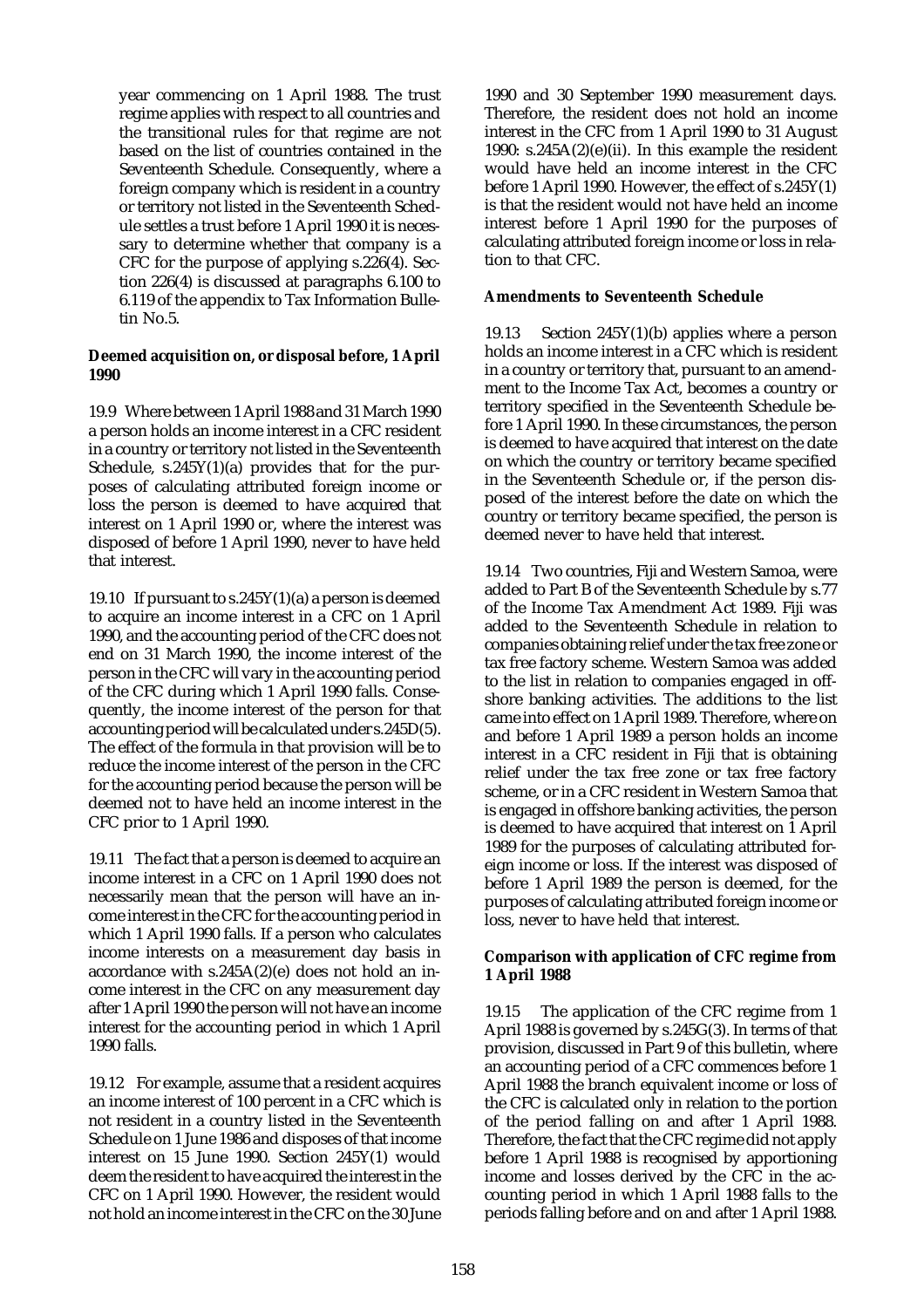19.16 In contrast to s.245G(3), for the purposes of s.245Y(1) income and losses of a CFC are not apportioned between portions of the accounting period in which 1 April 1990 falls, or in which the day on which the Seventeenth Schedule was amended falls. Instead, the income interest of persons holding an income interest in the CFC on 1 April 1990 is averaged down for the accounting period in accordance with s.245D(5). This has a similar effect to apportionment in that it results in a reduced attribution of income and losses, reflecting the fact that attribution is not required for the entire accounting period.

# **Companies resident in countries listed in Part B of Seventeenth Schedule**

19.17 Section 245Y(1A) provides that for the purposes of  $ss.245Y(1)$  and (7) a CFC or foreign entity is deemed not to be resident in a country or territory specified in the Seventeenth Schedule to the extent that the company or entity:

- (a) is resident in a country or territory specified in Part B of the Seventeenth Schedule; and
- (b) is not a company or entity of a kind specified in the second column of Part B of that Schedule.

19.18 The effect of this provision is that where a company resident in a country specified in Part B of the Seventeenth Schedule is not described in the second column of that Part of the Schedule because it is not utilising a tax preference described in that second column, residents holding an income interest in the company are not required to calculate attributed foreign income in relation to periods before 1 April 1990, or before the accounting period in which the CFC commences to utilise a listed tax preference. Where a CFC resident in a country listed in Part B of the Seventeenth Schedule does utilise a preference specified in that Part, residents with income interests in the CFC of 10 percent or more are required to calculate the branch equivalent income or loss of the CFC in accordance with s.245J. That is, in contrast to s.245P(2), there is no mechanism for calculating the income or loss of the CFC in accordance with foreign tax rules, adjusted to take account of the preference.

# **Election not to apply s.245Y(1)**

19.19 Section 245Y(2) provides that any person who holds an income interest in a CFC to which s.245Y(1) would apply if not for the application of s.245Y(2) is entitled to elect that s.245Y(1) not apply to that interest. By paragraph (a) of the proviso to s.245Y(2), an election under s.245Y(2) must be made in relation to all income interests held by the person. Therefore, it is not possible to make election only in relation to income interests in CFCs that have made a loss while not electing in relation to income interests in CFCs that have made a profit.

19.20 Paragraph (b) of the proviso to s.245Y(2) provides that where an election has been made under s.245Y(2) in relation to an income interest in a CFC for an accounting period falling, in whole or part, during the period between 1 April 1988 and 31 March 1990, and the CFC has incurred a loss for that period, the income interest of the person in the CFC for any measurement day during the period is deemed to be the lesser of -

- (i) the income interest that the person would have held on 17 December 1987 if that day were a measurement day; or
- (ii) the income interest actually held by the person in the CFC on the measurement day.

# **Residence for purposes of s.245Y(1)**

19.21 Section 245Y(3) provides that notwithstanding s.245Q a non-resident company is deemed to be resident in a country or territory for the purposes of s.245Y(1) unless any person resident in New Zealand with an income interest in the company can establish, to the satisfaction of the Commissioner, that the company is liable to income tax in a country or territory not so specified by reason of domicile, residence, place of incorporation or place of management in that country or territory. Section 245Y(3) is discussed in paragraphs 17.21 to 17.23 of this bulletin.

## **Income derived in 1988 income year**

19.22 Section 245Y(4) provides that where attributed foreign income or foreign investment fund income would be derived by a taxpayer in the income year ending 31 March 1988, that income is deemed to have been derived in the income year ending with 31 March 1989.

19.23 The objective of this provision is to ensure that all attributed foreign income and foreign investment fund income is taxable at the lower rates of tax applying from the 1989 income year. This is consistent with one of the policies underlying the CFC regime of broadening the tax base in return for lower income tax rates. In the absence of s.245Y(4), taxpayers with a late balance date might derive attributed foreign income or foreign investment fund income in the 1988 income year. In the case of attributed foreign income, this could occur where the taxpayer furnished a return of income for a year ending with a balance date falling after 31 March 1988 and on or before 30 September 1988, and where the accounting period of a CFC in which the taxpayer held an income interest ended after 1 April 1988 and before the date to which the taxpayer furnished a return of income.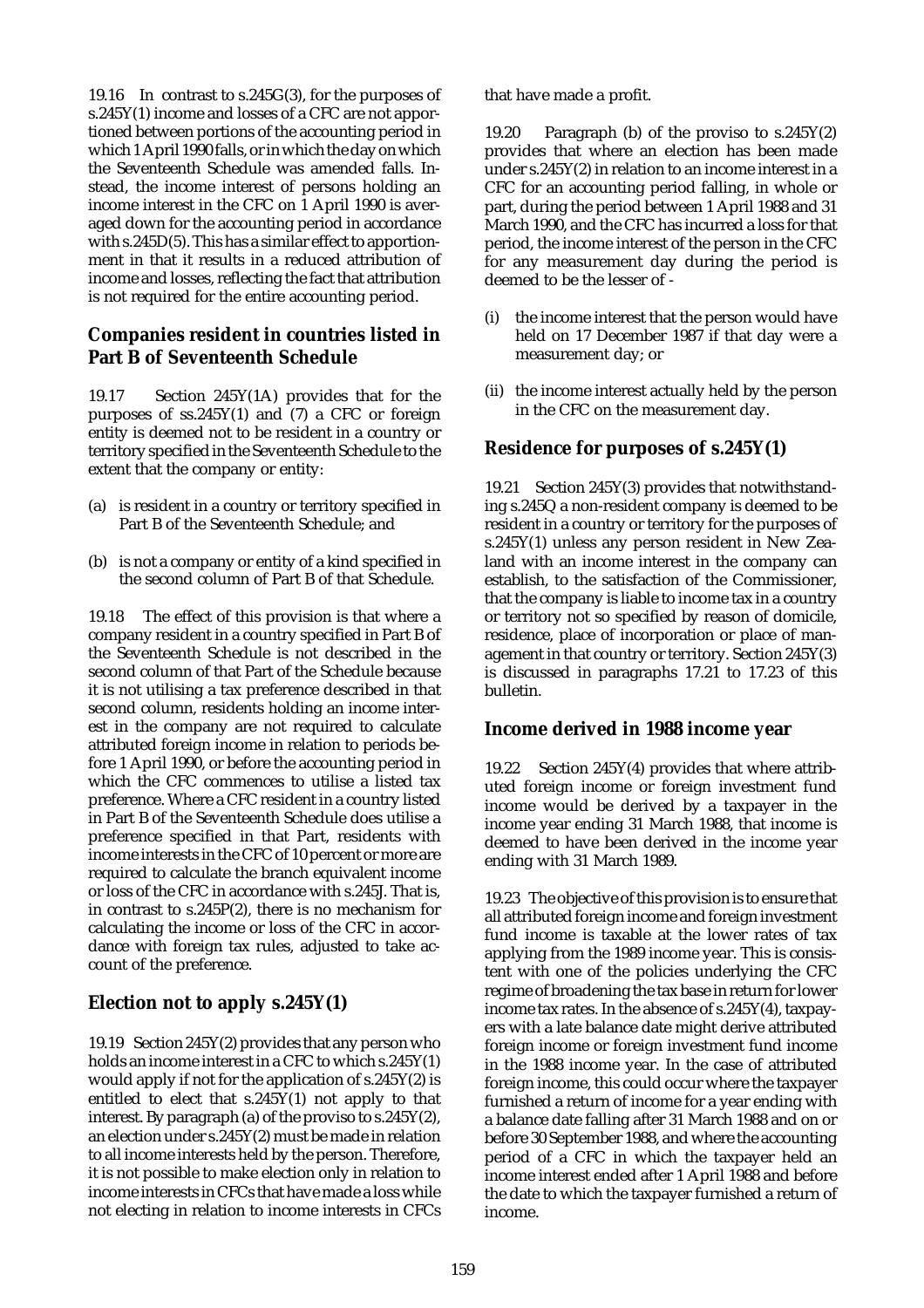19.24 By way of example, assume that pursuant to s.15 a taxpayer furnishes a return of income for a year ending with a balance date of 31 July, and that for the period 1 April 1988 to 31 July 1988 the taxpayer holds an income interest of 100 percent in a CFC. Assume further that the accounting period of the CFC ends on 30 June. Pursuant to s.245G(1), the taxpayer would derive attributed foreign income in relation to the accounting period of the CFC ending on 30 June 1988 for the year ending 31 July 1988. By s.15, this income would be derived in the income year ending on the preceding 31 March: ie the 1988 income year. In these circumstances, the effect of

# PART 20: RELATIONSHIP OF CFC REGIME TO OTHER PROVISIONS

## **CFC regime and foreign investment fund regime**

#### **Distinction between interest in CFC and interest in foreign investment fund**

20.1 Section  $245R(2)$  provides that an interest in a foreign company will be an interest in a foreign investment fund if none of the exceptions in  $ss.245R(2)(c)$  to (h) apply. This rule applies to all foreign companies. Therefore, an interest in a CFC may be an interest in a foreign investment fund. To avoid application of both regimes in these circumstances,  $s.245R(2)$ (h) provides that an income interest of 10 percent or greater in a CFC is not an interest in a foreign investment fund. Thus, persons holding an income interest of 10 percent or greater in the company will be subject to the CFC regime while those holding an interest that is not an income interest of 10 percent or greater may hold an interest in a foreign investment fund.

#### **Changes in regime to which interest in foreign company is subject**

20.2 Where a person holds an interest in a foreign investment fund, that interest may become an income interest of 10 percent or greater in a CFC, for example because the person increases the interest held by the person in the foreign company or because the foreign investment fund becomes a CFC. Alternatively, an income interest of 10 percent or greater held by a person in a CFC may become an interest in a foreign investment fund, for example because the person disposes of a portion of his or her interest in the foreign company or because the foreign company ceases to be a CFC. The rules which apply in these circumstances are set out in ss.245R(13) and (15).

20.3 Section 245R(13) applies where a person holds an interest in a foreign investment fund and that interest becomes an income interest of 10 percent or greater in a CFC in relation to an accounting period s.245Y(4) is to deem the income to be derived in the 1989 income year.

# **Provisional tax**

19.25 Section 245Y(8) provides that for the purposes of Part XII of the Income Tax Act, in calculating the provisional tax payable by any person in respect of the income year commencing on 1 April 1988 attributed foreign income or loss or foreign investment fund income or loss derived or incurred by the person in that income year are not taken into account.

of the CFC. In these circumstances, the person is deemed to have disposed of the interest in the foreign investment fund at its market value on the last day of the immediately preceding accounting period of the CFC.

- Example 57
- Facts: (i) A New Zealand resident, A, holds an interest in a CFC for the accounting periods of the CFC ending 30 June 1990 and 1991. For the accounting period ending on 30 June 1990 A's interest in the CFC is 5 percent in each of the categories listed in ss.245C(4) and 245D(2). A furnishes a return of income for the year to 31 March.
- (ii) A acquires further shares in the CFC on 30 October 1990. The effect of the acquisition is that the shares held by A in the CFC constitute an interest of 15 percent in each category of interest.
- Result: (i) For the accounting period of the CFC ending 30 June 1990 the interest held by A in the CFC constitutes an interest in a foreign investment fund because it is not an income interest of 10 percent or greater and none of the exceptions in  $ss.245R(2)(a)$  to (g) apply.
- (ii) The income interest of A in the CFC in relation to the accounting period ending on 30 June 1991 is calculated in accordance with the formula in s.245D(5) as follows:

period from 1 July 1990 to 29 October 1990

$$
5\% \times \frac{121}{365} = 1.65\%
$$

period from 30 October 1990 to 30 June 1991

$$
15\% \times \frac{244}{365} = 10.03\%
$$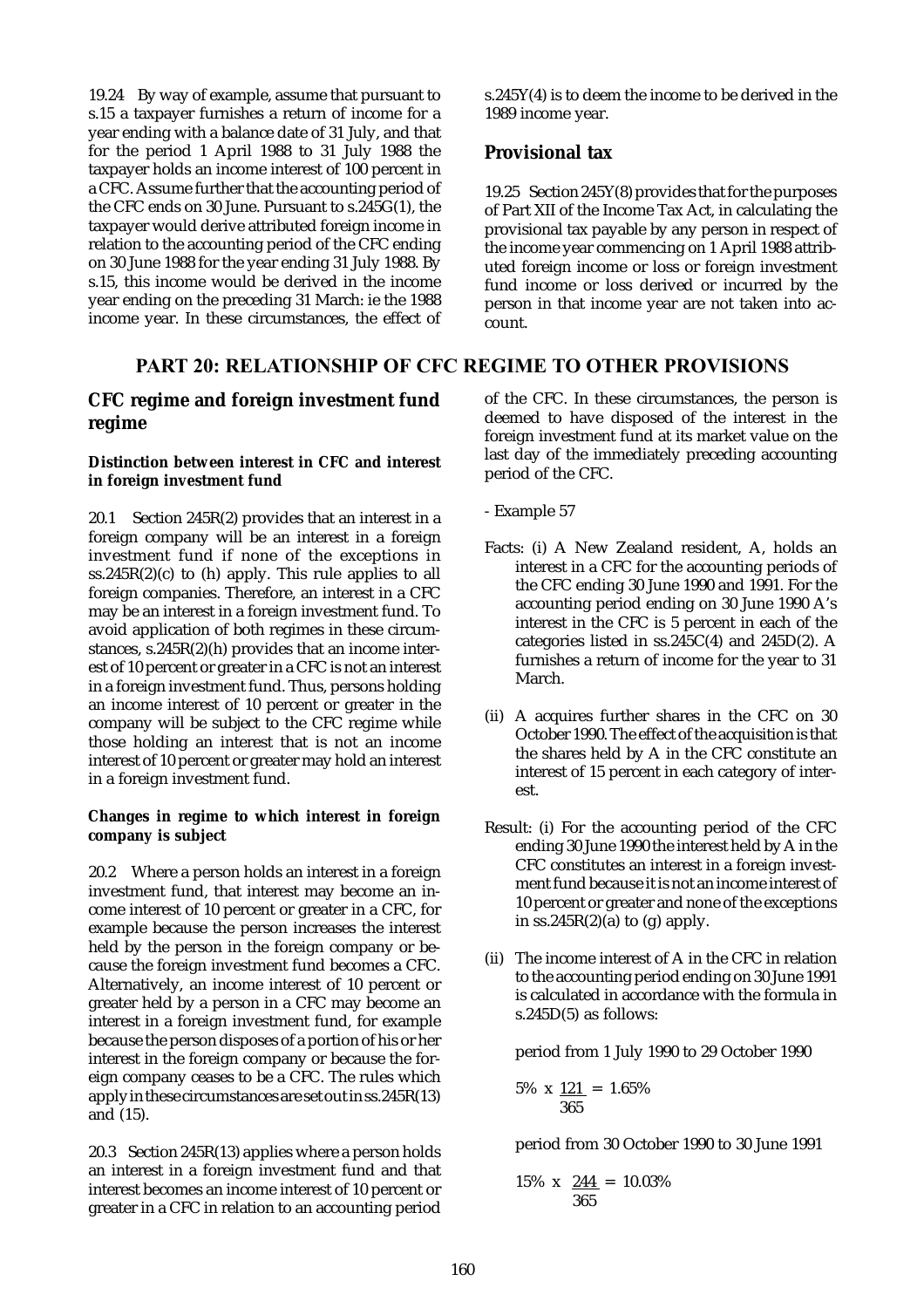income interest for accounting period

 $1.65\% + 10.03\% = 11.68\%$ 

(iii) The interest held by A in the CFC therefore becomes an income interest of 10 percent or greater for the accounting period ending 31 March 1991. Therefore, pursuant to s.245R(13) A is deemed to have disposed of the interest in the CFC which constituted an interest in a foreign investment fund on 30 June 1990 for its market value. This amount is taken into account (in accordance with the formula in s.245R(3)) in calculating the foreign investment fund income or loss of A in relation to the interest in the CFC for the income year ending 31 March 1991. The income and loss derived or incurred by the CFC in the accounting period ending 30 June 1991 is taken into account in calculating the attributed foreign income or loss of A in relation to the CFC for the income year ending 31 March 1992.

20.4 Section 245R(15) applies where a person holds an interest in a foreign investment fund and that interest ceases to be an income interest of 10 percent or greater in a CFC in relation to an accounting period of the foreign investment fund. Where s.245R(15) applies the person is deemed to have acquired the interest in the foreign investment fund on the day immediately succeeding the last day of the accounting period of the CFC for which the interest was an income interest of 10 percent of greater. The acquisition is deemed to have been for consideration equal to the market value of the interest on that day.

### **Attribution of foreign investment fund income or loss through CFC**

20.5 Where a CFC holds an interest in a foreign investment fund the foreign investment fund income or loss derived in relation to the interest by the CFC is not taken into account in calculating the branch equivalent income or loss of the CFC: s.245J(25). Pursuant to s.245G(6) this foreign investment fund income or loss is attributed to residents holding an income interest of 10 percent or greater in the CFC separately from other income or loss of the CFC. The amounts thus attributed are treated as foreign investment fund income or loss. These provisions are discussed in paragraphs 9.33 to 9.43 of this bulletin.

# **CFC regime and trusts**

#### **Calculation of control interests where interests in foreign company held by trustees or by persons associated with trustees**

20.6 Where trustees of a trust hold control interests in a foreign company those interests will be taken into account by persons associated with the trustees in determining whether the foreign company is a CFC: s.245C(3). The "associated persons" definition in s.245B sets out four situations in which an associated persons relationship may arise within the context of a trust:

- (a) trustees and beneficiaries are associated under  $s.245B(g)(i);$
- (b) a trustee is associated with any person who may benefit from a trust if that potential beneficiary is associated with a settlor:  $s.245B(g)(ii)$ ;
- (c) trustees of two separate trusts with a common settlor may be associated under s.245B(h);
- (d) trustees of a trust may be associated with a settlor of that trust under s.245B(i).

These associated persons relationships do not arise in certain instances where the trust is settled by an employer for the benefit of employees. These exceptions are discussed in paragraphs 4.67 to 4.70 of this bulletin.

20.7 The definition of "trustee" in s.2 of the Income Tax Act provides that a reference to a trustee of a trust means the trustee only in the trustee's capacity as trustee of that trust. In the context of s.245C(3) this means that interests in a foreign company held by trustees of a trust other than in the capacity as trustees of that trust are not deemed to be held by persons associated with the trustees with respect to that trust. Also, trustees of a trust are deemed to hold interests in a foreign company held by persons associated with the trustees in relation to that trust only in the trustees' capacity as trustees of that trust.

### **Calculation of income interests where interests in foreign company held by trustees or by persons associated with trustees**

20.8 Except for the limited purpose of determining whether a person holds an income interest of 10 percent or greater in a CFC, interests held by associated persons are not aggregated for the purpose of calculating income interests. The effect where income interests are held by trustees or by persons associated with trustees is:

(a) Income interests held by non-resident trustees of a trust in a foreign company are not aggregated with income interests held by resident beneficiaries in calculating the income interests of the beneficiaries in that company. However, income interests held by non-resident trustees are taken into account in determining whether resident beneficiaries hold an income interest of 10 percent or greater in a CFC. For example, if a resident beneficiary of a trust holds an income interest of 5 percent in a CFC, and non-resident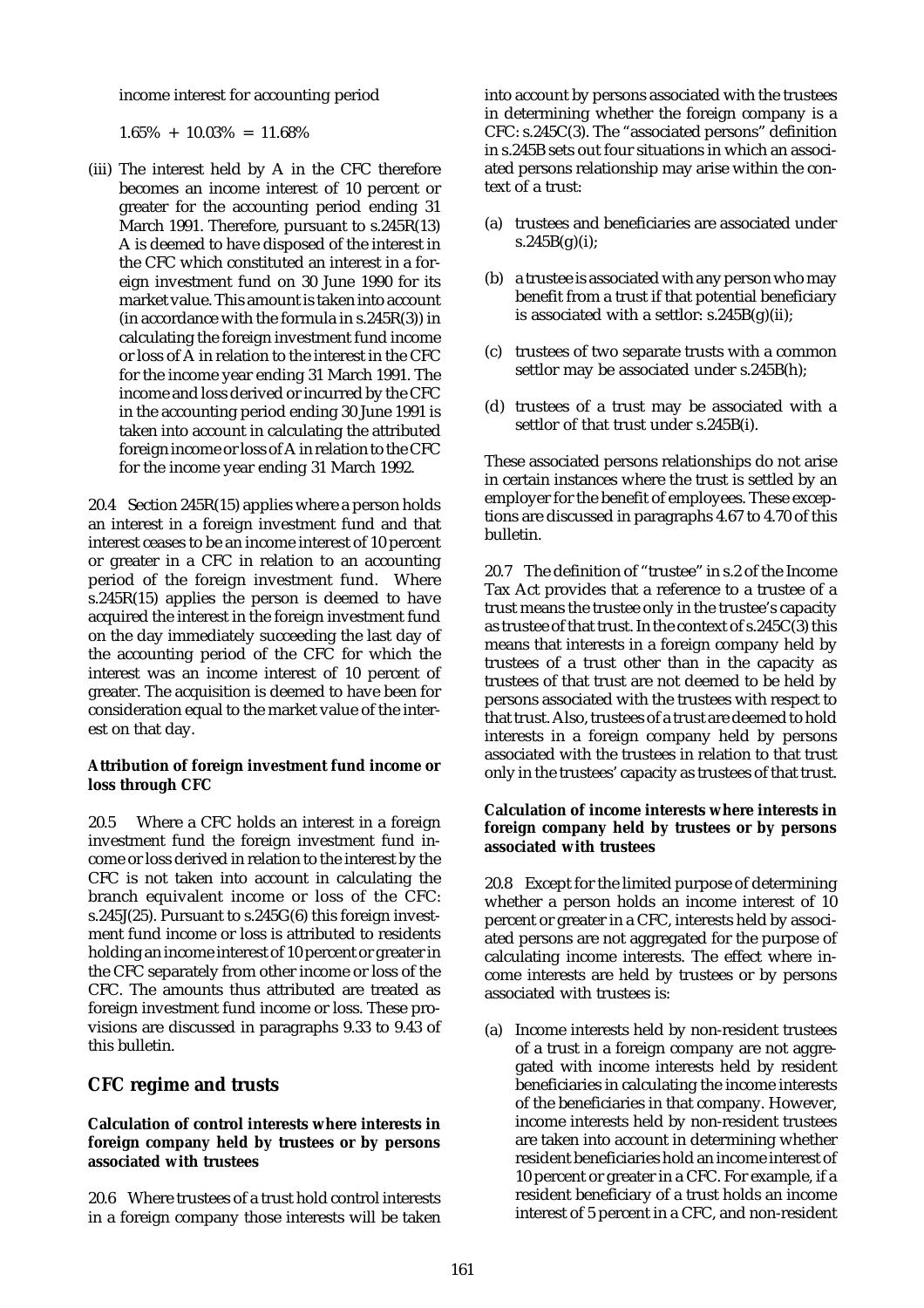trustees of the trust hold an income interest of 6 percent in the CFC, the resident beneficiary is deemed to hold an income interest of 10 percent or greater in the CFC by virtue of  $s.\overline{2}45F(2)$ . However, the beneficiary is required to calculate attributed foreign income or loss in relation to the income interest of 5 percent only.

- (b) Where two trusts have at least one settlor in common and the trustees of one trust are resident while the trustees of the other trust are non-resident, income interests held by the nonresident trustees in a CFC are not aggregated with the income interests held by the resident trustees in that CFC. However, the income interests held by the non-resident trustees are taken into account in determining whether the resident trustees hold an income interest of 10 percent or greater in the CFC in their capacity as trustees.
- (c) Income interests held by non-resident trustees of a trust in a CFC are not aggregated with income interests held by resident settlors of the trust. However, income interests held by the non-resident trustees of the trust are taken into account in determining whether the resident settlors hold income interests of 10 percent or greater in the CFC. Also, if a settlement was made on the trust after 17 December 1987 any resident settlor may be liable to tax on trustee income derived by the trustees as agent for the trustees: s.228(4). Where the trustee income includes attributed foreign income derived in relation to an income interest in a CFC, the settlor may be liable for tax on that income in terms of s.228(4).
- (d) Resident trustees of a trust are not deemed to hold income interests held by non-resident beneficiaries or settlors of the trust in a CFC, or by non-resident trustees of another trust where the trust and that other trust have a settlor in common, in calculating the income interest of the trustees in the CFC. Such income interests held by non-residents will be deemed to be held by the resident trustees in determining whether the resident trustees hold an income interest in the CFC of 10 percent or greater. However, if there is no resident settlor of the trust, the trust is not a superannuation fund or no settlor of the trust has died resident in New Zealand the trustee income of the trust will not include income derived from outside New Zealand: s.228(3). Consequently, in these circumstances the resident trustees would not be liable for tax on attributed foreign income because that income is derived from outside New Zealand.

#### **Attributed foreign income included in trustee income**

20.9 By virtue of s.228(3), where trustees of a trust hold an income interest of 10 percent or greater in a CFC, attributed foreign income and losses derived or incurred during an income year in relation to that income interest are taken into account in calculating trustee income for that year if:

- (a) any settlor of the trust is resident in New Zealand at any time during that year;
- (b) the trust is a superannuation fund at any time during that year;
- (c) any trustee of the trust was resident in New Zealand at any time during that year and the trust is a testamentary trust or an inter vivos trust where any settlor of the trust died resident in New Zealand.

20.10 Attributed foreign income or losses are taken into account in calculating trustee income in these circumstances whether or not the trustee is resident in New Zealand. For example, if a resident settles shares in a foreign company on a trust with nonresident trustees, and those shares constitute an income interest of 10 percent or greater in a CFC, attributed foreign income and losses in relation to the interest are taken into account in calculating trustee income for any income year in which any settlor of the trust is at any time resident in New Zealand. However, if the shares in the foreign company are settled by a non-resident on resident trustees, attributed foreign income or losses are not taken into account in calculating trustee income for any income year in which a settlor of the trust is not at any time resident in New Zealand because the requirements in s.228(3) for taxing foreign source trustee income are not satisfied.

20.11 A trustee who is resident outside New Zealand at all times during an income year is not liable to tax on trustee income derived from outside New Zealand in an income year in the circumstances set out in s.228(6). Section 228(6) is discussed in paragraphs 10.74 to 10.84 of the appendix to Taxpayer Information Bulletin No.5.

20.12 Section 228(3) provides that in the circumstances specified in that provision a non-resident trustee is liable to tax on trustee income derived from outside New Zealand as if the trustee were an individual resident in New Zealand. The effect of making a non-resident trustee liable as if the trustee were resident in New Zealand is discussed in paragraph 10.43 of the appendix to Taxpayer Information Bulletin No.5. Where the non-resident trustees are required to take attributed foreign income or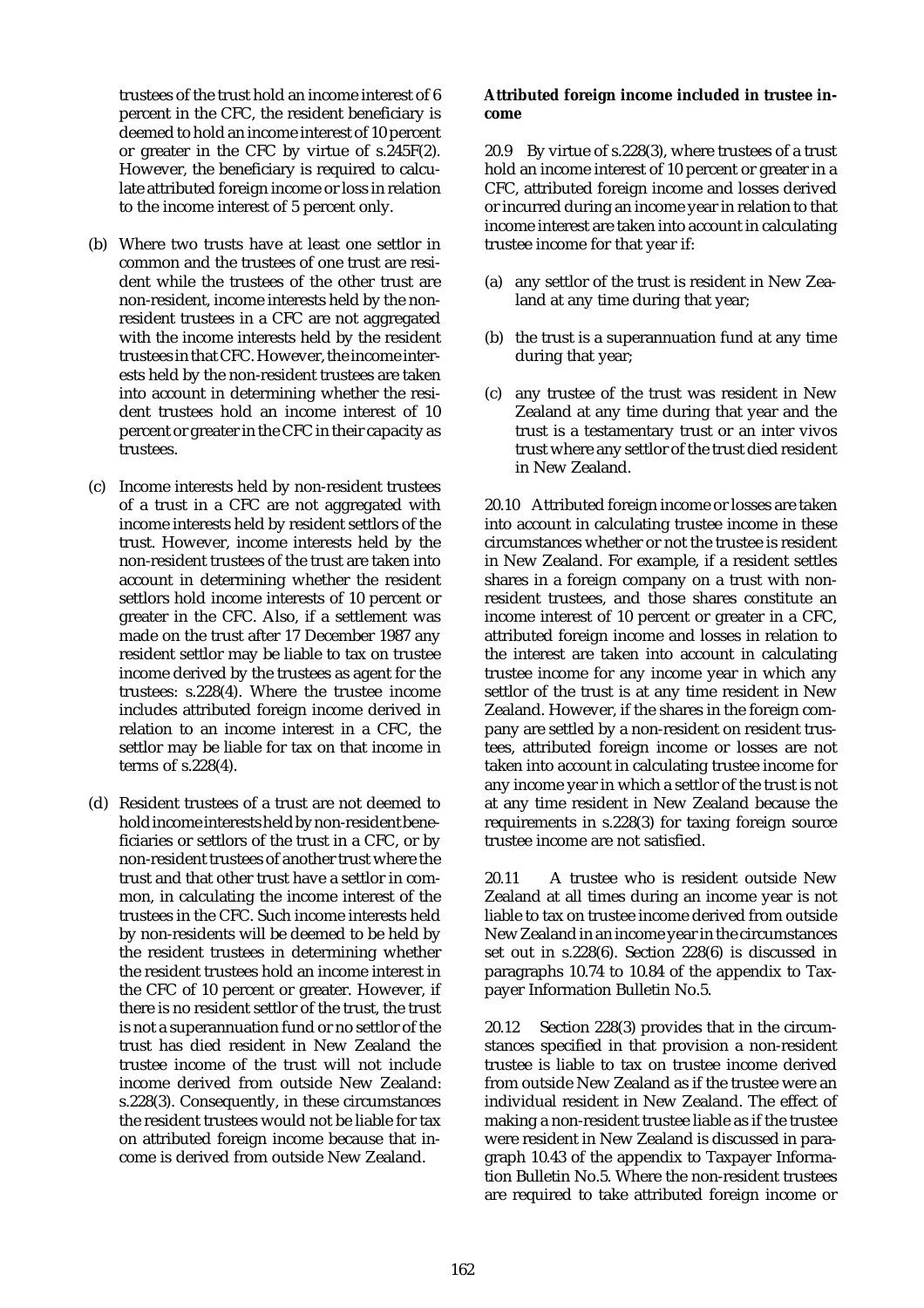losses into account in calculating trustee income the effect of treating the non-resident trustees as if they were resident is that:

- (a) s.245F(1), which provides that any person who is resident outside New Zealand at all times during an income year is not required to calculate attributed foreign income or loss in respect of an income interest in a CFC, does not apply; and
- (b) the trustees are permitted to elect to maintain a branch equivalent tax account (BETA) in accordance with s.394ZZS (s.394ZZS applies rather than s.394ZZN because s.228(1) provides that trustees are liable for tax on trustee income as if they are individuals). The non-resident trustee is permitted to maintain a BETA because the trustee is liable to tax in respect of trustee income derived from outside New Zealand on the same basis as if the trustee were resident in New Zealand. Therefore, all provisions which affect the liability to tax of a person resident in New Zealand apply in calculating the liability of the non-resident trustee. A BETA is relevant in calculating the liability of a person resident in New Zealand to tax on dividends derived from a foreign company. Consequently, the non-resident trustee is permitted to maintain a BETA.

20.13 One of the cases in which income derived from outside New Zealand during an income year is included in trustee income is where a settlor of a trust is resident in New Zealand at any time during the income year. The term "settlor" is defined in s.226. That definition is discussed in Part 6 of the appendix to Taxpayer Information Bulletin No.5. One situation in which a person is treated as a settlor of a trust is where a settlement is made on the trust by a CFC and at the time of settlement the person held a control interest of 10 percent or more in the CFC: s.226(4). Therefore, if a CFC settles a trust the trustee income of the trust is calculated by taking into account any income derived from outside New Zealand (including attributed foreign income) in any income year in which any person who held a control interest of 10 percent or more in the CFC at the time of settlement is resident in New Zealand. In these circumstances, the trustee income is not included in branch equivalent income or loss of the CFC but is assessed directly to the trustee or to any resident settlor as agent of the trustee (this point is discussed in paragraphs 6.116 to 6.118 of the appendix to Taxpayer Information Bulletin No.5).

### **Liability of settlor for tax on trustee income**

20.14 Section 228(4) provides that where a settlement has been made on the terms of a trust after 17 December 1987, any settlor of the trust who is resident in New Zealand at any time during an income year is liable to tax on trustee income derived in that income year as agent of the trustee. Exceptions to this rule are set out in s.228(5). Sections 228(4) and (5) are discussed in paragraphs 10.46 to 10.73 of the appendix to Taxpayer Information Bulletin No.5.

20.15 Where a non-resident trustee is required to take attributed foreign income or loss into account in calculating trustee income a resident settlor of the trust may be liable to tax on that income as agent of the trustee by virtue of s.228(4). Section 228(4) may also apply where a CFC settles a trust. In these circumstances any person who held a control interest of 10 percent or more in the CFC at the time of settlement is treated as a settlor of the trust: s.226(4). Thus, any person who by virtue of s.226(4) is a settlor of a trust settled by a CFC may be liable to tax on trustee income derived by the trustees of that trust as agent for the trustees. In this case, although the CFC is also a settlor of the trust, the trustee income is not included in the branch equivalent income or loss of the CFC. Instead the trustee is liable to tax on the trustee income and any resident settlor is liable to tax on the trustee income as agent of the trustee in terms of s.228(4).

## **Distributions from CFCs**

20.16 Where a distribution is made by a CFC to a resident shareholder the distribution may be included in the assessable income of the shareholder as a dividend if the shareholder is a natural person, or the distribution may be subject to the dividend withholding payment regime contained in Part XIIB of the Income Tax Act if the shareholder is a company. If the amount distributed has already been subject to tax in the shareholder's hands under the CFC regime, double taxation of the income would occur. To prevent double taxation from occuring in these circumstances Part XIIC of the Income Tax Act allows persons resident in New Zealand to a maintain branch equivalent tax account (BETA).

20.17 The operation of BETAs and the relationship of the BETA provisions with the dividend withholding payment and imputation regimes is discussed in the appendix to Taxpayer Information Bulletin No.1. Broadly, a BETA allows double taxation to be avoided through a tax credit mechanism. Tax paid on attributed foreign income (such tax being calculated in accordance with the formulae in ss.394ZZP(1) or 394ZZU(1)) is credited to the BETA. The amount thus credited may then be offset against tax payable on a dividend derived from the CFC or against a dividend withholding payment liability arising in relation to the dividend under Part XIIB. The tax credit mechanism is not precise. Tax paid on attributed foreign income is not matched against tax payable on that income when it is distributed. However, in a broad sense the tax credit mechanism operates to reduce the incidence of double taxation.